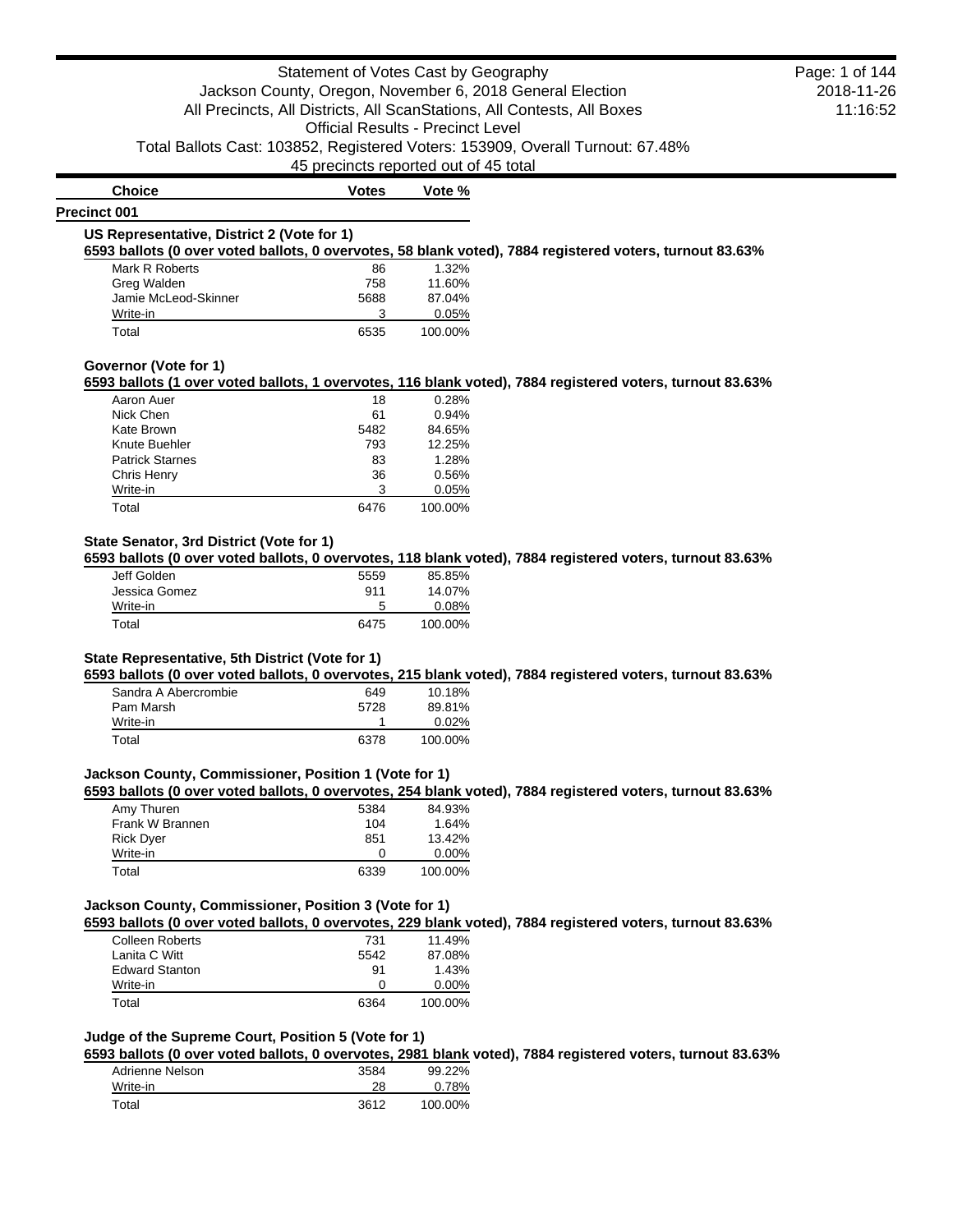|                                                                                       | Statement of Votes Cast by Geography     |                  |                                                                                                            | Page: 2 of 144 |
|---------------------------------------------------------------------------------------|------------------------------------------|------------------|------------------------------------------------------------------------------------------------------------|----------------|
|                                                                                       |                                          |                  | Jackson County, Oregon, November 6, 2018 General Election                                                  | 2018-11-26     |
|                                                                                       |                                          |                  | All Precincts, All Districts, All ScanStations, All Contests, All Boxes                                    | 11:16:52       |
|                                                                                       | <b>Official Results - Precinct Level</b> |                  |                                                                                                            |                |
|                                                                                       |                                          |                  | Total Ballots Cast: 103852, Registered Voters: 153909, Overall Turnout: 67.48%                             |                |
|                                                                                       | 45 precincts reported out of 45 total    |                  |                                                                                                            |                |
| <b>Choice</b>                                                                         | <b>Votes</b>                             | Vote %           |                                                                                                            |                |
| Judge of the Court of Appeals, Position 2 (Vote for 1)                                |                                          |                  |                                                                                                            |                |
| Bronson D James                                                                       | 3173                                     | 99.19%           | 6593 ballots (0 over voted ballots, 0 overvotes, 3394 blank voted), 7884 registered voters, turnout 83.63% |                |
| Write-in                                                                              | 26                                       | 0.81%            |                                                                                                            |                |
| Total                                                                                 | 3199                                     | 100.00%          |                                                                                                            |                |
| Judge of the Court of Appeals, Position 4 (Vote for 1)                                |                                          |                  |                                                                                                            |                |
|                                                                                       |                                          |                  | 6593 ballots (0 over voted ballots, 0 overvotes, 3139 blank voted), 7884 registered voters, turnout 83.63% |                |
| Robyn Ridler Aoyagi                                                                   | 3433<br>21                               | 99.39%           |                                                                                                            |                |
| Write-in<br>Total                                                                     | 3454                                     | 0.61%<br>100.00% |                                                                                                            |                |
|                                                                                       |                                          |                  |                                                                                                            |                |
| Judge of the Court of Appeals, Position 7 (Vote for 1)                                |                                          |                  |                                                                                                            |                |
|                                                                                       |                                          |                  | 6593 ballots (0 over voted ballots, 0 overvotes, 3275 blank voted), 7884 registered voters, turnout 83.63% |                |
| Steven R Powers<br>Write-in                                                           | 3295<br>23                               | 99.31%<br>0.69%  |                                                                                                            |                |
| Total                                                                                 | 3318                                     | 100.00%          |                                                                                                            |                |
| Judge of the Oregon Tax Court (Vote for 1)                                            |                                          |                  |                                                                                                            |                |
|                                                                                       |                                          |                  | 6593 ballots (0 over voted ballots, 0 overvotes, 3326 blank voted), 7884 registered voters, turnout 83.63% |                |
| <b>Robert Manicke</b>                                                                 | 3245                                     | 99.33%           |                                                                                                            |                |
| Write-in                                                                              | 22                                       | 0.67%            |                                                                                                            |                |
| Total                                                                                 | 3267                                     | 100.00%          |                                                                                                            |                |
| Judge of the Circuit Court, 1st District, Position 4 (Vote for 1)<br>Charles Kochlacs | 1902                                     | 37.41%           | 6593 ballots (0 over voted ballots, 0 overvotes, 1509 blank voted), 7884 registered voters, turnout 83.63% |                |
| Laura Cromwell                                                                        | 3176                                     | 62.47%           |                                                                                                            |                |
| Write-in                                                                              | 6                                        | 0.12%            |                                                                                                            |                |
| Total                                                                                 | 5084                                     | 100.00%          |                                                                                                            |                |
| Judge of the Circuit Court, 1st District, Position 9 (Vote for 1)                     |                                          |                  |                                                                                                            |                |
|                                                                                       |                                          |                  | 6593 ballots (0 over voted ballots, 0 overvotes, 1418 blank voted), 7884 registered voters, turnout 83.63% |                |
| David J Orr                                                                           | 2240                                     | 43.29%           |                                                                                                            |                |
| Joe Davis<br>Write-in                                                                 | 2928<br>7                                | 56.58%<br>0.14%  |                                                                                                            |                |
| Total                                                                                 | 5175                                     | 100.00%          |                                                                                                            |                |
|                                                                                       |                                          |                  |                                                                                                            |                |
| Jackson County, Clerk (Vote for 1)                                                    |                                          |                  |                                                                                                            |                |
| <b>Chris Walker</b>                                                                   | 3602                                     | 99.06%           | 6593 ballots (0 over voted ballots, 0 overvotes, 2957 blank voted), 7884 registered voters, turnout 83.63% |                |
| Write-in                                                                              | 34                                       | 0.94%            |                                                                                                            |                |
| Total                                                                                 | 3636                                     | 100.00%          |                                                                                                            |                |
|                                                                                       |                                          |                  |                                                                                                            |                |
| Jackson County, Sheriff (Vote for 1)                                                  |                                          |                  | 6593 ballots (0 over voted ballots, 0 overvotes, 1136 blank voted), 7884 registered voters, turnout 83.63% |                |
| <b>Bill Froehlich</b>                                                                 | 775                                      | 14.20%           |                                                                                                            |                |
| Nathan Sickler                                                                        | 4663                                     | 85.45%           |                                                                                                            |                |
| Write-in                                                                              | 19                                       | 0.35%            |                                                                                                            |                |
| Total                                                                                 | 5457                                     | 100.00%          |                                                                                                            |                |
| City of Ashland, Recorder (Vote for 1)                                                |                                          |                  |                                                                                                            |                |
|                                                                                       |                                          |                  | 6593 ballots (0 over voted ballots, 0 overvotes, 2900 blank voted), 7884 registered voters, turnout 83.63% |                |
| Melissa Huhtala<br>Write-in                                                           | 3676<br>17                               | 99.54%<br>0.46%  |                                                                                                            |                |
| Total                                                                                 | 3693                                     | 100.00%          |                                                                                                            |                |
|                                                                                       |                                          |                  |                                                                                                            |                |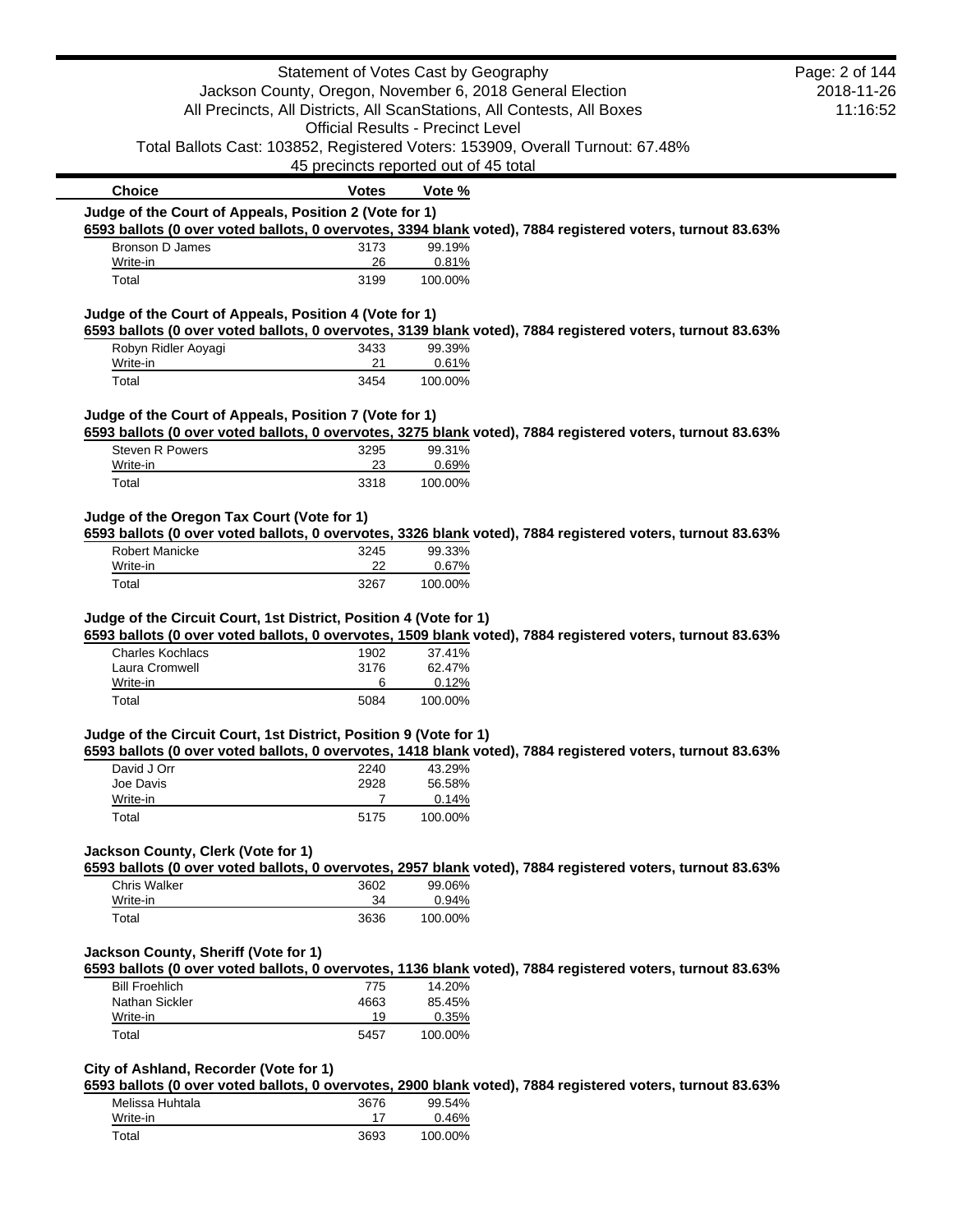|                                                          | Statement of Votes Cast by Geography                      |         |                                                                                                            | Page: 3 of 144 |
|----------------------------------------------------------|-----------------------------------------------------------|---------|------------------------------------------------------------------------------------------------------------|----------------|
|                                                          | Jackson County, Oregon, November 6, 2018 General Election |         |                                                                                                            | 2018-11-26     |
|                                                          |                                                           |         | All Precincts, All Districts, All ScanStations, All Contests, All Boxes                                    | 11:16:52       |
|                                                          | <b>Official Results - Precinct Level</b>                  |         |                                                                                                            |                |
|                                                          |                                                           |         | Total Ballots Cast: 103852, Registered Voters: 153909, Overall Turnout: 67.48%                             |                |
|                                                          | 45 precincts reported out of 45 total                     |         |                                                                                                            |                |
| <b>Choice</b>                                            | <b>Votes</b>                                              | Vote %  |                                                                                                            |                |
| City of Ashland, Council Member, Position 2 (Vote for 1) |                                                           |         |                                                                                                            |                |
|                                                          |                                                           |         | 6593 ballots (1 over voted ballots, 1 overvotes, 925 blank voted), 7884 registered voters, turnout 83.63%  |                |
| Theo White                                               | 108                                                       | 1.91%   |                                                                                                            |                |
| Tonya Graham                                             | 3835                                                      | 67.67%  |                                                                                                            |                |
| <b>Michael Morris</b>                                    | 1717                                                      | 30.30%  |                                                                                                            |                |
| Write-in                                                 | 7                                                         | 0.12%   |                                                                                                            |                |
| Total                                                    | 5667                                                      | 100.00% |                                                                                                            |                |
|                                                          |                                                           |         |                                                                                                            |                |
| City of Ashland, Council Member, Position 3 (Vote for 1) |                                                           |         |                                                                                                            |                |
|                                                          |                                                           |         | 6593 ballots (1 over voted ballots, 1 overvotes, 1126 blank voted), 7884 registered voters, turnout 83.63% |                |
| Julie A Akins                                            | 2951                                                      | 53.99%  |                                                                                                            |                |
| Al Willstatter                                           | 279                                                       | 5.10%   |                                                                                                            |                |
| Jackie Bachman                                           | 2227                                                      | 40.74%  |                                                                                                            |                |
| Write-in                                                 | 9                                                         | 0.16%   |                                                                                                            |                |
| Total                                                    | 5466                                                      | 100.00% |                                                                                                            |                |
| City of Ashland, Council Member, Position 4 (Vote for 1) |                                                           |         |                                                                                                            |                |
|                                                          |                                                           |         | 6593 ballots (1 over voted ballots, 1 overvotes, 971 blank voted), 7884 registered voters, turnout 83.63%  |                |
| Stefani Seffinger                                        | 3069                                                      | 54.60%  |                                                                                                            |                |
| <b>Carol Voisin</b>                                      | 2537                                                      | 45.13%  |                                                                                                            |                |
| Write-in                                                 | 15                                                        | 0.27%   |                                                                                                            |                |
| Total                                                    | 5621                                                      | 100.00% |                                                                                                            |                |
|                                                          |                                                           |         |                                                                                                            |                |
| City of Ashland, Council Member, Position 6 (Vote for 1) |                                                           |         |                                                                                                            |                |
|                                                          |                                                           |         | 6593 ballots (0 over voted ballots, 0 overvotes, 1080 blank voted), 7884 registered voters, turnout 83.63% |                |
| Stephen Jensen                                           | 2854                                                      | 51.77%  |                                                                                                            |                |
| George Kramer                                            | 2200                                                      | 39.91%  |                                                                                                            |                |
| Randy L Dolinger                                         | 452                                                       | 8.20%   |                                                                                                            |                |
| Write-in                                                 | 7                                                         | 0.13%   |                                                                                                            |                |
| Total                                                    | 5513                                                      | 100.00% |                                                                                                            |                |

## **City of Ashland, Park Commissioner, Position 3 (Vote for 1)**

**6593 ballots (0 over voted ballots, 0 overvotes, 1603 blank voted), 7884 registered voters, turnout 83.63%**

| Mike Gardiner | 3078 | 61.68%   |
|---------------|------|----------|
| Tim Kelly     | 1901 | 38.10%   |
| Write-in      | 11   | $0.22\%$ |
| Total         | 4990 | 100.00%  |

# **City of Ashland, Park Commissioner, Position 4 (Vote for 1)**

**6593 ballots (0 over voted ballots, 0 overvotes, 1582 blank voted), 7884 registered voters, turnout 83.63%**

| Jim Bachman | 2230 | 44.50%  |
|-------------|------|---------|
| Julian Bell | 2773 | 55.34%  |
| Write-in    | 8    | 0.16%   |
| Total       | 5011 | 100.00% |

# **City of Ashland, Park Commissioner, Position 5 (Vote for 1)**

**6593 ballots (1 over voted ballots, 1 overvotes, 1566 blank voted), 7884 registered voters, turnout 83.63%**

| Rick Landt    | 3783 | 75.27%  |
|---------------|------|---------|
| Howard McEwan | 1235 | 24.57%  |
| Write-in      | 8    | 0.16%   |
| Total         | 5026 | 100.00% |

# **City of Ashland, Municipal Judge (Vote for 1)**

**6593 ballots (0 over voted ballots, 0 overvotes, 2926 blank voted), 7884 registered voters, turnout 83.63%**

| Pamela Burkholder Turner | 3622 | 98.77%  |
|--------------------------|------|---------|
| Write-in                 | 45   | 1.23%   |
| Total                    | 3667 | 100.00% |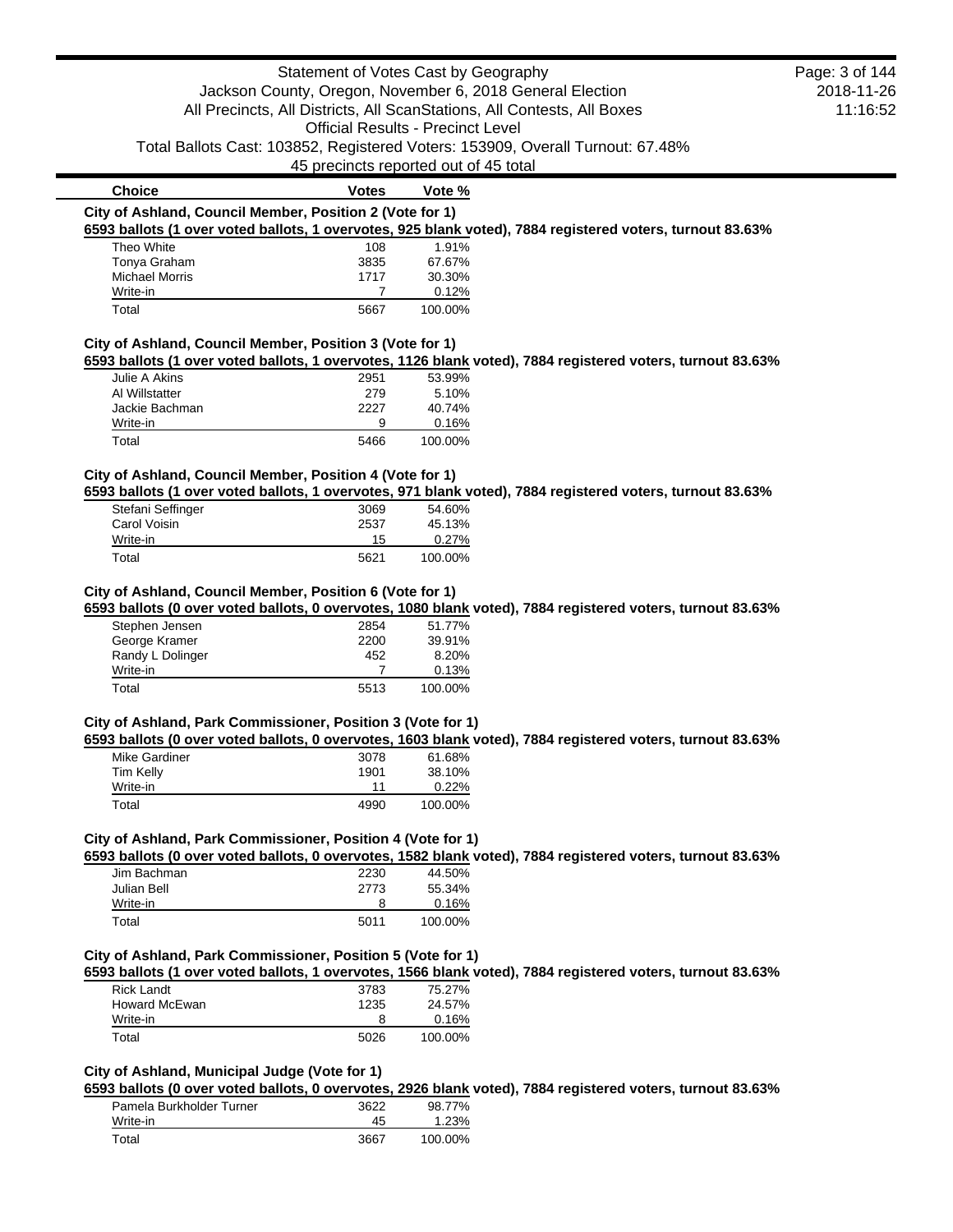|                                                                                           | Statement of Votes Cast by Geography     |                   |                                                                                                            | Page: 4 of 144 |
|-------------------------------------------------------------------------------------------|------------------------------------------|-------------------|------------------------------------------------------------------------------------------------------------|----------------|
|                                                                                           |                                          |                   | Jackson County, Oregon, November 6, 2018 General Election                                                  | 2018-11-26     |
|                                                                                           |                                          |                   | All Precincts, All Districts, All ScanStations, All Contests, All Boxes                                    | 11:16:52       |
|                                                                                           | <b>Official Results - Precinct Level</b> |                   |                                                                                                            |                |
|                                                                                           |                                          |                   | Total Ballots Cast: 103852, Registered Voters: 153909, Overall Turnout: 67.48%                             |                |
|                                                                                           | 45 precincts reported out of 45 total    |                   |                                                                                                            |                |
| <b>Choice</b>                                                                             | <b>Votes</b>                             | Vote %            |                                                                                                            |                |
| Jackson Soil and Water Conservation District, Director, Zone 1 (Vote for 1)               |                                          |                   |                                                                                                            |                |
| Write-in                                                                                  | 437                                      | 100.00%           | 6593 ballots (0 over voted ballots, 0 overvotes, 6156 blank voted), 7884 registered voters, turnout 83.63% |                |
| Total                                                                                     | 437                                      | 100.00%           |                                                                                                            |                |
|                                                                                           |                                          |                   |                                                                                                            |                |
| Jackson Soil and Water Conservation District, Director, At-Large, Position 1 (Vote for 1) |                                          |                   | 6593 ballots (0 over voted ballots, 0 overvotes, 3524 blank voted), 7884 registered voters, turnout 83.63% |                |
| Allan Campbell III                                                                        | 3045                                     | 99.22%            |                                                                                                            |                |
| Write-in                                                                                  | 24                                       | 0.78%             |                                                                                                            |                |
| Total                                                                                     | 3069                                     | 100.00%           |                                                                                                            |                |
| Jackson Soil and Water Conservation District, Director, At-Large, Position 2 (Vote for 1) |                                          |                   |                                                                                                            |                |
|                                                                                           |                                          |                   | 6593 ballots (0 over voted ballots, 0 overvotes, 3477 blank voted), 7884 registered voters, turnout 83.63% |                |
| Stan Dean                                                                                 | 3096                                     | 99.36%            |                                                                                                            |                |
| Write-in<br>Total                                                                         | 20<br>3116                               | 0.64%<br>100.00%  |                                                                                                            |                |
|                                                                                           |                                          |                   |                                                                                                            |                |
| Measure 102 (Affordable Housing Bonds) (Vote for 1)                                       |                                          |                   |                                                                                                            |                |
|                                                                                           |                                          |                   | 6593 ballots (2 over voted ballots, 2 overvotes, 236 blank voted), 7884 registered voters, turnout 83.63%  |                |
| Yes<br>No                                                                                 | 4925<br>1430                             | 77.50%<br>22.50%  |                                                                                                            |                |
| Total                                                                                     | 6355                                     | 100.00%           |                                                                                                            |                |
| Measure 103 (Taxes/Fees on Transactions for Groceries) (Vote for 1)                       |                                          |                   | 6593 ballots (5 over voted ballots, 5 overvotes, 152 blank voted), 7884 registered voters, turnout 83.63%  |                |
|                                                                                           |                                          |                   |                                                                                                            |                |
| Yes<br>No                                                                                 | 1138<br>5298                             | 17.68%<br>82.32%  |                                                                                                            |                |
| Total                                                                                     | 6436                                     | 100.00%           |                                                                                                            |                |
| Measure 104 (Three-Fifths Legislative Majority Requirement) (Vote for 1)                  |                                          |                   | 6593 ballots (3 over voted ballots, 3 overvotes, 282 blank voted), 7884 registered voters, turnout 83.63%  |                |
| Yes<br>No                                                                                 | 884<br>5424                              | 14.01%            |                                                                                                            |                |
| Total                                                                                     | 6308                                     | 85.99%<br>100.00% |                                                                                                            |                |
|                                                                                           |                                          |                   |                                                                                                            |                |
| Measure 105 (Resources for Enforcement of Federal Immigration Laws) (Vote for 1)          |                                          |                   |                                                                                                            |                |
| Yes                                                                                       | 715                                      | 11.08%            | 6593 ballots (2 over voted ballots, 2 overvotes, 137 blank voted), 7884 registered voters, turnout 83.63%  |                |
| No                                                                                        | 5739                                     | 88.92%            |                                                                                                            |                |
| Total                                                                                     | 6454                                     | 100.00%           |                                                                                                            |                |
| Measure 106 (Public Funds for Abortion) (Vote for 1)                                      |                                          |                   | 6593 ballots (0 over voted ballots, 0 overvotes, 128 blank voted), 7884 registered voters, turnout 83.63%  |                |
| Yes                                                                                       | 632                                      | 9.78%             |                                                                                                            |                |
| No                                                                                        | 5833                                     | 90.22%            |                                                                                                            |                |
| Total<br>Measure 15-181 (Jackson County-Firearms) (Vote for 1)                            | 6465                                     | 100.00%           |                                                                                                            |                |
|                                                                                           |                                          |                   | 6593 ballots (1 over voted ballots, 1 overvotes, 335 blank voted), 7884 registered voters, turnout 83.63%  |                |
| Yes                                                                                       | 836                                      | 13.36%            |                                                                                                            |                |
| No<br>Total                                                                               | 5421<br>6257                             | 86.64%<br>100.00% |                                                                                                            |                |

| Yes | 4500 | 72.09% |
|-----|------|--------|
| No  | 1742 | 27.91% |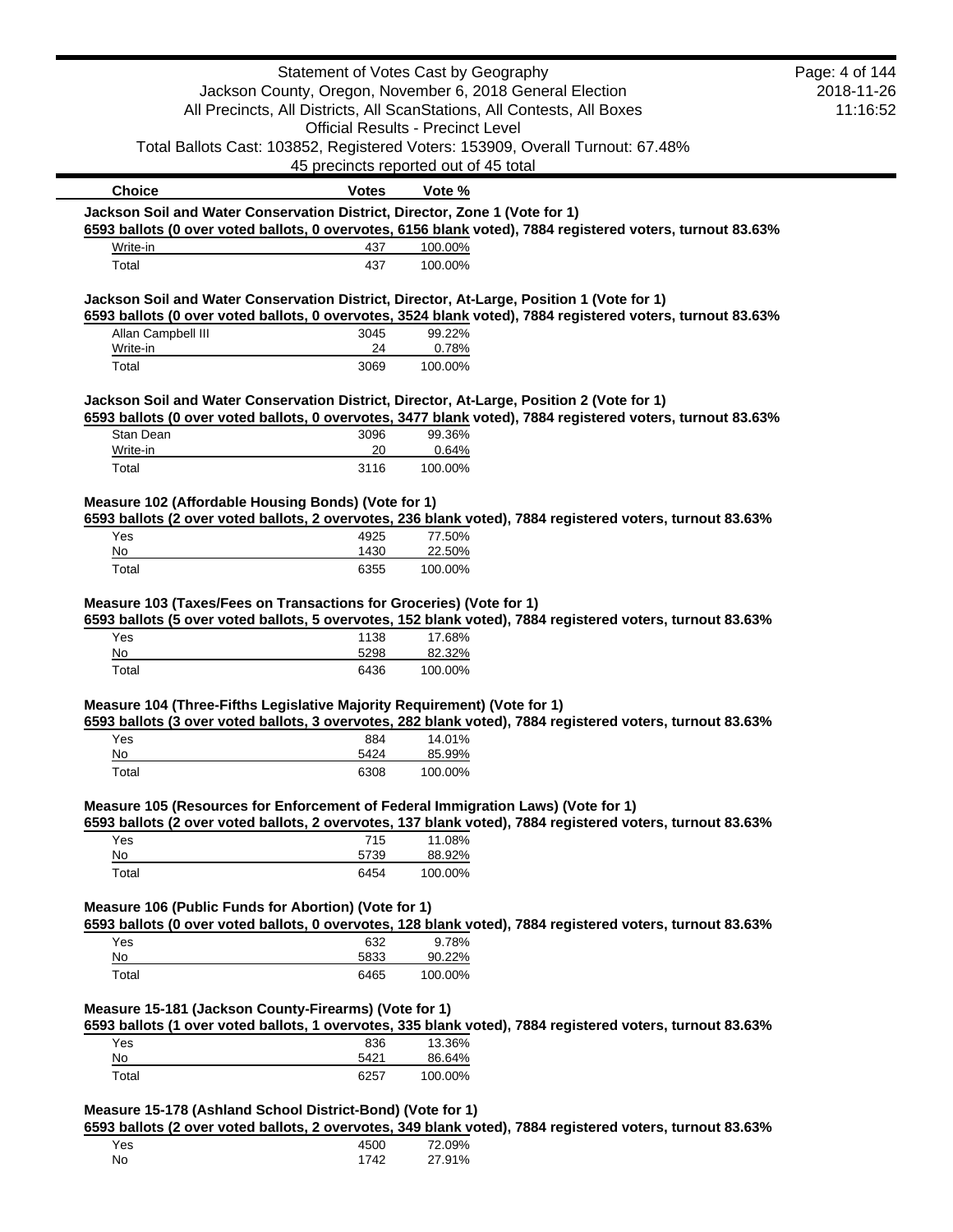| <b>Choice</b> | <b>Votes</b> | Vote %  |
|---------------|--------------|---------|
| Total         | 6242         | 100.00% |

#### **Precinct 002**

#### **US Representative, District 2 (Vote for 1)**

**6425 ballots (0 over voted ballots, 0 overvotes, 63 blank voted), 8409 registered voters, turnout 76.41%**

| Mark R Roberts       | 117  | 1.84%   |
|----------------------|------|---------|
| Greg Walden          | 815  | 12.81%  |
| Jamie McLeod-Skinner | 5428 | 85.32%  |
| Write-in             |      | 0.03%   |
| Total                | 6362 | 100.00% |

## **Governor (Vote for 1)**

**6425 ballots (1 over voted ballots, 1 overvotes, 118 blank voted), 8409 registered voters, turnout 76.41%**

| Aaron Auer             | 24   | 0.38%   |
|------------------------|------|---------|
| Nick Chen              | 99   | 1.57%   |
| Kate Brown             | 5158 | 81.80%  |
| Knute Buehler          | 857  | 13.59%  |
| <b>Patrick Starnes</b> | 116  | 1.84%   |
| Chris Henry            | 51   | 0.81%   |
| Write-in               |      | 0.02%   |
| Total                  | 6306 | 100.00% |

# **State Senator, 3rd District (Vote for 1)**

**6425 ballots (0 over voted ballots, 0 overvotes, 125 blank voted), 8409 registered voters, turnout 76.41%**

| Jeff Golden   | 5304 | 84.19%  |
|---------------|------|---------|
| Jessica Gomez | 994  | 15.78%  |
| Write-in      |      | 0.03%   |
| Total         | 6300 | 100.00% |

# **State Representative, 5th District (Vote for 1)**

**6425 ballots (0 over voted ballots, 0 overvotes, 211 blank voted), 8409 registered voters, turnout 76.41%**

| Sandra A Abercrombie | 701  | 11.28%   |
|----------------------|------|----------|
| Pam Marsh            | 5510 | 88.67%   |
| Write-in             |      | $0.05\%$ |
| Total                | 6214 | 100.00%  |

## **Jackson County, Commissioner, Position 1 (Vote for 1)**

**6425 ballots (1 over voted ballots, 1 overvotes, 289 blank voted), 8409 registered voters, turnout 76.41%**

| Amy Thuren       | 5093 | 83.02%  |
|------------------|------|---------|
| Frank W Brannen  | 152  | 2.48%   |
| <b>Rick Dyer</b> | 888  | 14.47%  |
| Write-in         |      | 0.03%   |
| Total            | 6135 | 100.00% |

## **Jackson County, Commissioner, Position 3 (Vote for 1)**

**6425 ballots (0 over voted ballots, 0 overvotes, 269 blank voted), 8409 registered voters, turnout 76.41%**

| <b>Colleen Roberts</b> | 799  | 12.98%  |
|------------------------|------|---------|
| Lanita C Witt          | 5222 | 84.83%  |
| <b>Edward Stanton</b>  | 132  | 2.14%   |
| Write-in               | з    | 0.05%   |
| Total                  | 6156 | 100.00% |

# **Judge of the Supreme Court, Position 5 (Vote for 1)**

**6425 ballots (0 over voted ballots, 0 overvotes, 2716 blank voted), 8409 registered voters, turnout 76.41%**

| Adrienne Nelson | 3670 | 98.95%  |
|-----------------|------|---------|
| Write-in        | 39   | 1.05%   |
| Total           | 3709 | 100.00% |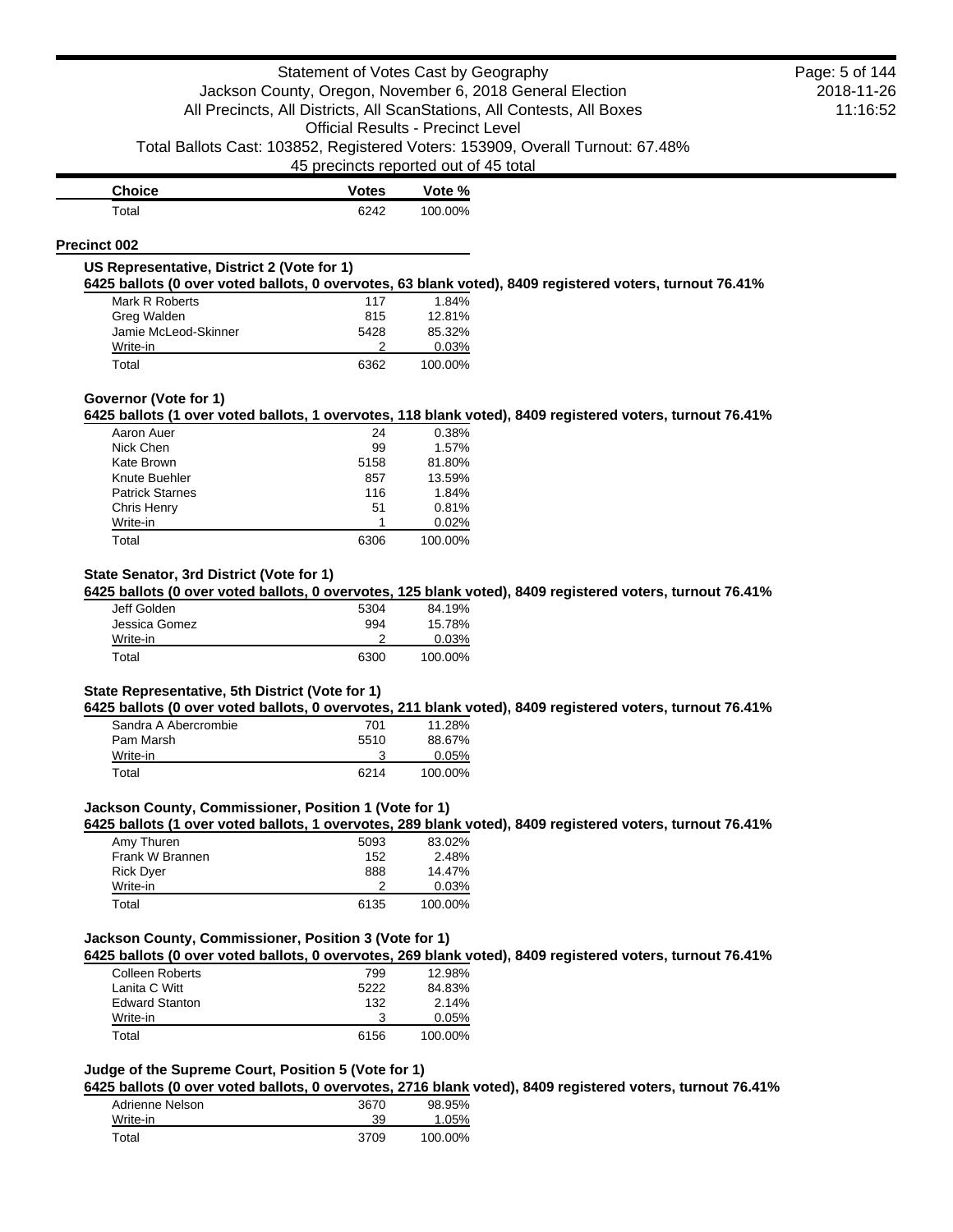|                                                                   | Statement of Votes Cast by Geography     |                  |                                                                                                            | Page: 6 of 144 |
|-------------------------------------------------------------------|------------------------------------------|------------------|------------------------------------------------------------------------------------------------------------|----------------|
|                                                                   |                                          |                  | Jackson County, Oregon, November 6, 2018 General Election                                                  | 2018-11-26     |
|                                                                   |                                          |                  | All Precincts, All Districts, All ScanStations, All Contests, All Boxes                                    | 11:16:52       |
|                                                                   | <b>Official Results - Precinct Level</b> |                  |                                                                                                            |                |
|                                                                   |                                          |                  | Total Ballots Cast: 103852, Registered Voters: 153909, Overall Turnout: 67.48%                             |                |
|                                                                   | 45 precincts reported out of 45 total    |                  |                                                                                                            |                |
| <b>Choice</b>                                                     | <b>Votes</b>                             | Vote %           |                                                                                                            |                |
| Judge of the Court of Appeals, Position 2 (Vote for 1)            |                                          |                  |                                                                                                            |                |
|                                                                   |                                          |                  | 6425 ballots (0 over voted ballots, 0 overvotes, 3172 blank voted), 8409 registered voters, turnout 76.41% |                |
| <b>Bronson D James</b>                                            | 3230                                     | 99.29%           |                                                                                                            |                |
| Write-in<br>Total                                                 | 23<br>3253                               | 0.71%<br>100.00% |                                                                                                            |                |
| Judge of the Court of Appeals, Position 4 (Vote for 1)            |                                          |                  |                                                                                                            |                |
|                                                                   |                                          |                  | 6425 ballots (0 over voted ballots, 0 overvotes, 2897 blank voted), 8409 registered voters, turnout 76.41% |                |
| Robyn Ridler Aoyagi                                               | 3502                                     | 99.26%           |                                                                                                            |                |
| Write-in                                                          | 26                                       | 0.74%            |                                                                                                            |                |
| Total                                                             | 3528                                     | 100.00%          |                                                                                                            |                |
| Judge of the Court of Appeals, Position 7 (Vote for 1)            |                                          |                  |                                                                                                            |                |
|                                                                   |                                          |                  | 6425 ballots (0 over voted ballots, 0 overvotes, 3009 blank voted), 8409 registered voters, turnout 76.41% |                |
| <b>Steven R Powers</b><br>Write-in                                | 3397<br>19                               | 99.44%           |                                                                                                            |                |
| Total                                                             | 3416                                     | 0.56%<br>100.00% |                                                                                                            |                |
|                                                                   |                                          |                  |                                                                                                            |                |
| Judge of the Oregon Tax Court (Vote for 1)                        |                                          |                  | 6425 ballots (0 over voted ballots, 0 overvotes, 3058 blank voted), 8409 registered voters, turnout 76.41% |                |
| <b>Robert Manicke</b>                                             | 3342                                     | 99.26%           |                                                                                                            |                |
| Write-in                                                          | 25                                       | 0.74%            |                                                                                                            |                |
| Total                                                             | 3367                                     | 100.00%          |                                                                                                            |                |
| <b>Charles Kochlacs</b><br>Laura Cromwell                         | 1618<br>3230                             | 33.30%<br>66.47% | 6425 ballots (0 over voted ballots, 0 overvotes, 1566 blank voted), 8409 registered voters, turnout 76.41% |                |
| Write-in                                                          | 11                                       | 0.23%            |                                                                                                            |                |
| Total                                                             | 4859                                     | 100.00%          |                                                                                                            |                |
| Judge of the Circuit Court, 1st District, Position 9 (Vote for 1) |                                          |                  |                                                                                                            |                |
|                                                                   |                                          |                  | 6425 ballots (1 over voted ballots, 1 overvotes, 1438 blank voted), 8409 registered voters, turnout 76.41% |                |
| David J Orr                                                       | 2263                                     | 45.39%           |                                                                                                            |                |
| Joe Davis<br>Write-in                                             | 2709<br>14                               | 54.33%<br>0.28%  |                                                                                                            |                |
| Total                                                             | 4986                                     | 100.00%          |                                                                                                            |                |
|                                                                   |                                          |                  |                                                                                                            |                |
| Jackson County, Clerk (Vote for 1)                                |                                          |                  |                                                                                                            |                |
| Chris Walker                                                      | 3685                                     | 99.17%           | 6425 ballots (0 over voted ballots, 0 overvotes, 2709 blank voted), 8409 registered voters, turnout 76.41% |                |
| Write-in                                                          | 31                                       | 0.83%            |                                                                                                            |                |
| Total                                                             | 3716                                     | 100.00%          |                                                                                                            |                |
| Jackson County, Sheriff (Vote for 1)                              |                                          |                  |                                                                                                            |                |
|                                                                   |                                          |                  | 6425 ballots (1 over voted ballots, 1 overvotes, 1194 blank voted), 8409 registered voters, turnout 76.41% |                |
| <b>Bill Froehlich</b>                                             | 850                                      | 16.25%           |                                                                                                            |                |
| Nathan Sickler                                                    | 4361                                     | 83.38%           |                                                                                                            |                |
| Write-in                                                          | 19                                       | 0.36%            |                                                                                                            |                |
| Total                                                             | 5230                                     | 100.00%          |                                                                                                            |                |
| City of Ashland, Recorder (Vote for 1)                            |                                          |                  |                                                                                                            |                |
|                                                                   |                                          |                  | 6425 ballots (0 over voted ballots, 0 overvotes, 2719 blank voted), 8409 registered voters, turnout 76.41% |                |
| Melissa Huhtala                                                   | 3688                                     | 99.51%           |                                                                                                            |                |
| Write-in                                                          | 18                                       | 0.49%            |                                                                                                            |                |
| Total                                                             | 3706                                     | 100.00%          |                                                                                                            |                |

 $\blacksquare$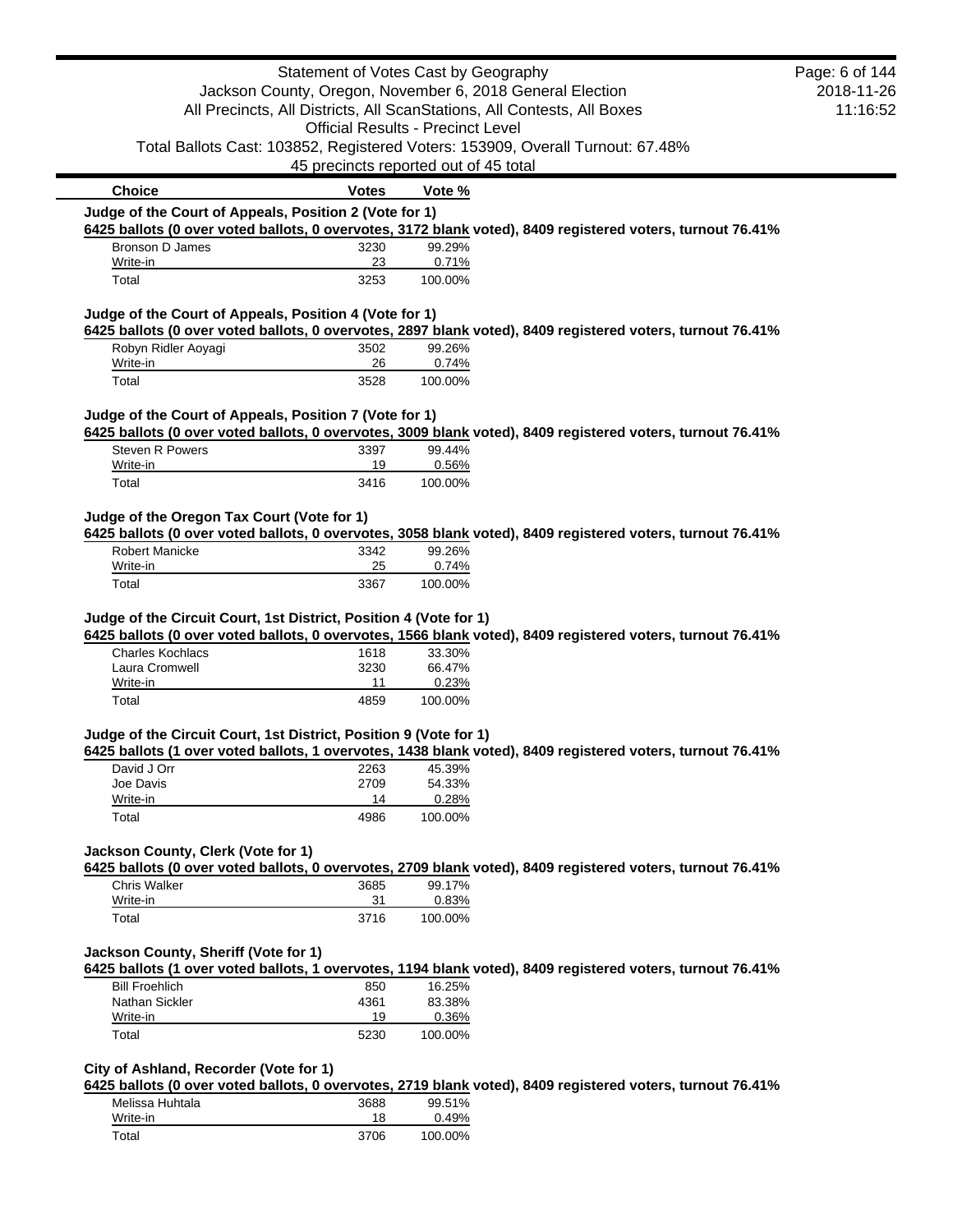# Statement of Votes Cast by Geography Jackson County, Oregon, November 6, 2018 General Election All Precincts, All Districts, All ScanStations, All Contests, All Boxes Official Results - Precinct Level Total Ballots Cast: 103852, Registered Voters: 153909, Overall Turnout: 67.48% 45 precincts reported out of 45 total 2018-11-26 11:16:52 **Choice Votes Vote % City of Ashland, Council Member, Position 2 (Vote for 1) 6425 ballots (1 over voted ballots, 1 overvotes, 1060 blank voted), 8409 registered voters, turnout 76.41%** Theo White 2012 170 2017/179 Tonya Graham 3512 65.47% Michael Morris 1666 31.06%<br>Write-in 16 0.30% Write-in 16 Total 5364 100.00% **City of Ashland, Council Member, Position 3 (Vote for 1) 6425 ballots (0 over voted ballots, 0 overvotes, 1305 blank voted), 8409 registered voters, turnout 76.41%** Julie A Akins 2884 56.33% Al Willstatter 289 5.64% Jackie Bachman 1934 37.77% Write-in 25% Total 5120 100.00% **City of Ashland, Council Member, Position 4 (Vote for 1) 6425 ballots (1 over voted ballots, 1 overvotes, 1109 blank voted), 8409 registered voters, turnout 76.41%** Stefani Seffinger 2745 51.65% Carol Voisin 2552 48.02%<br>Write-in 2008 18 0.34% Write-in 18 Total 5315 100.00% **City of Ashland, Council Member, Position 6 (Vote for 1) 6425 ballots (0 over voted ballots, 0 overvotes, 1271 blank voted), 8409 registered voters, turnout 76.41%** Stephen Jensen 2587 50.19% Page: 7 of 144

| <b>UIUDITUIT UUTIUUIT</b> | 2007 | <u>JU.IJ/U</u> |
|---------------------------|------|----------------|
| George Kramer             | 2055 | 39.87%         |
| Randy L Dolinger          | 491  | 9.53%          |
| Write-in                  | 21   | 0.41%          |
| Total                     | 5154 | 100.00%        |

# **City of Ashland, Park Commissioner, Position 3 (Vote for 1)**

**6425 ballots (0 over voted ballots, 0 overvotes, 1706 blank voted), 8409 registered voters, turnout 76.41%**

| Mike Gardiner | 2813 | 59.61%  |
|---------------|------|---------|
| Tim Kelly     | 1896 | 40.18%  |
| Write-in      | 10   | 0.21%   |
| Total         | 4719 | 100.00% |

# **City of Ashland, Park Commissioner, Position 4 (Vote for 1)**

**6425 ballots (0 over voted ballots, 0 overvotes, 1713 blank voted), 8409 registered voters, turnout 76.41%**

| Jim Bachman | 2038 | 43.25%  |
|-------------|------|---------|
| Julian Bell | 2666 | 56.58%  |
| Write-in    | 8    | 0.17%   |
| Total       | 4712 | 100.00% |

#### **City of Ashland, Park Commissioner, Position 5 (Vote for 1)**

**6425 ballots (1 over voted ballots, 1 overvotes, 1749 blank voted), 8409 registered voters, turnout 76.41%**

| Rick Landt    | 3390 | 72.51%  |
|---------------|------|---------|
| Howard McEwan | 1278 | 27.34%  |
| Write-in      |      | 0.15%   |
| Total         | 4675 | 100.00% |

# **City of Ashland, Municipal Judge (Vote for 1)**

**6425 ballots (0 over voted ballots, 0 overvotes, 2782 blank voted), 8409 registered voters, turnout 76.41%**

| Pamela Burkholder Turner | 3610 | 99.09%  |
|--------------------------|------|---------|
| Write-in                 | 33   | 0.91%   |
| Total                    | 3643 | 100.00% |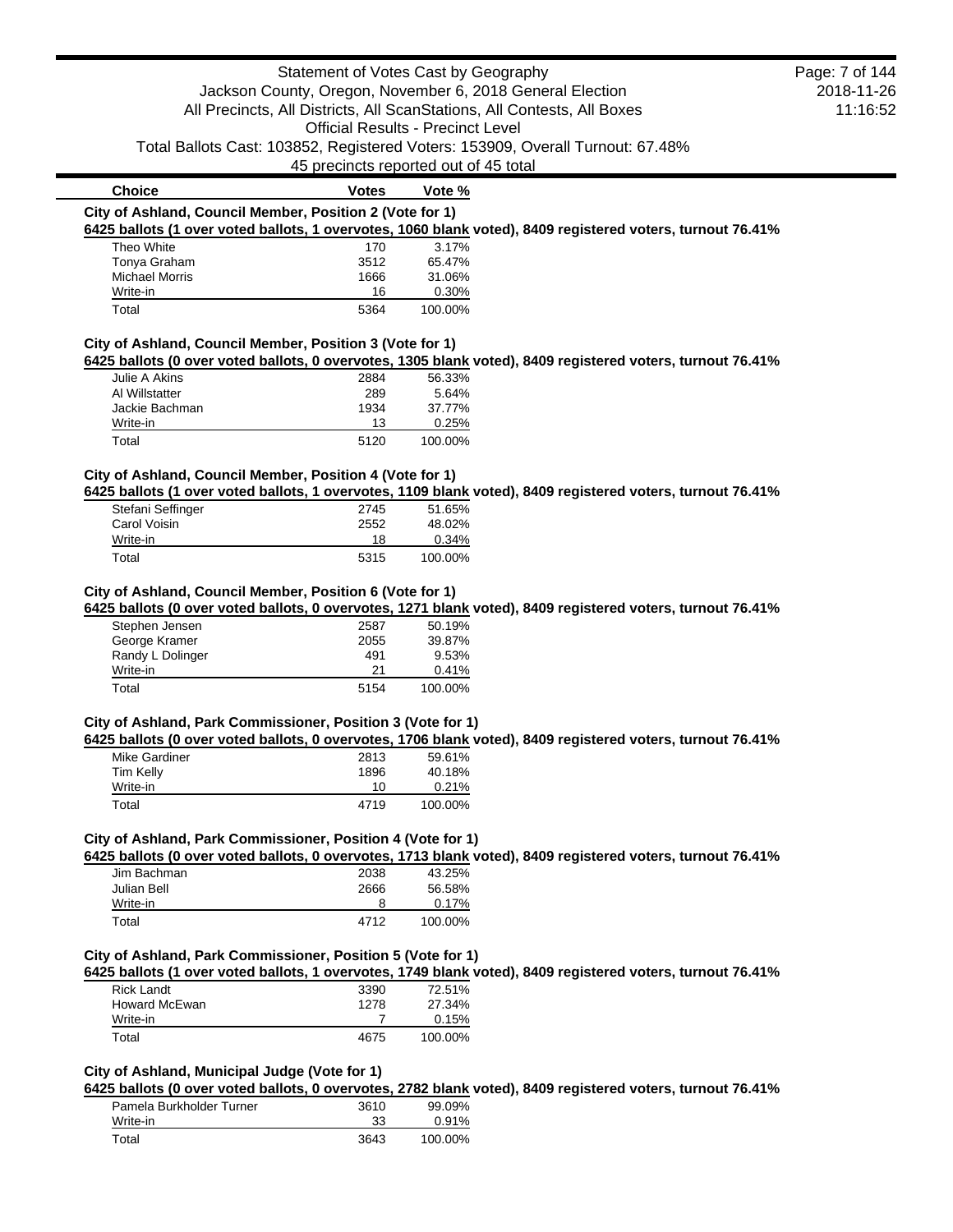|                                                                                           | Statement of Votes Cast by Geography     |                   |                                                                                                            | Page: 8 of 144 |
|-------------------------------------------------------------------------------------------|------------------------------------------|-------------------|------------------------------------------------------------------------------------------------------------|----------------|
|                                                                                           |                                          |                   | Jackson County, Oregon, November 6, 2018 General Election                                                  | 2018-11-26     |
|                                                                                           |                                          |                   | All Precincts, All Districts, All ScanStations, All Contests, All Boxes                                    | 11:16:52       |
|                                                                                           | <b>Official Results - Precinct Level</b> |                   |                                                                                                            |                |
|                                                                                           |                                          |                   | Total Ballots Cast: 103852, Registered Voters: 153909, Overall Turnout: 67.48%                             |                |
|                                                                                           | 45 precincts reported out of 45 total    |                   |                                                                                                            |                |
| <b>Choice</b>                                                                             | <b>Votes</b>                             | Vote %            |                                                                                                            |                |
| Jackson Soil and Water Conservation District, Director, Zone 1 (Vote for 1)               |                                          |                   | 6425 ballots (0 over voted ballots, 0 overvotes, 5844 blank voted), 8409 registered voters, turnout 76.41% |                |
| Write-in                                                                                  | 581                                      | 100.00%           |                                                                                                            |                |
| Total                                                                                     | 581                                      | 100.00%           |                                                                                                            |                |
| Jackson Soil and Water Conservation District, Director, At-Large, Position 1 (Vote for 1) |                                          |                   |                                                                                                            |                |
|                                                                                           |                                          |                   | 6425 ballots (0 over voted ballots, 0 overvotes, 3275 blank voted), 8409 registered voters, turnout 76.41% |                |
| Allan Campbell III                                                                        | 3119                                     | 99.02%            |                                                                                                            |                |
| Write-in                                                                                  | 31                                       | 0.98%             |                                                                                                            |                |
| Total                                                                                     | 3150                                     | 100.00%           |                                                                                                            |                |
| Jackson Soil and Water Conservation District, Director, At-Large, Position 2 (Vote for 1) |                                          |                   |                                                                                                            |                |
|                                                                                           |                                          |                   | 6425 ballots (0 over voted ballots, 0 overvotes, 3191 blank voted), 8409 registered voters, turnout 76.41% |                |
| Stan Dean<br>Write-in                                                                     | 3213<br>21                               | 99.35%<br>0.65%   |                                                                                                            |                |
| Total                                                                                     | 3234                                     | 100.00%           |                                                                                                            |                |
|                                                                                           |                                          |                   |                                                                                                            |                |
| Measure 102 (Affordable Housing Bonds) (Vote for 1)                                       |                                          |                   |                                                                                                            |                |
| Yes                                                                                       |                                          |                   | 6425 ballots (3 over voted ballots, 3 overvotes, 200 blank voted), 8409 registered voters, turnout 76.41%  |                |
|                                                                                           | 4769                                     | 76.65%            |                                                                                                            |                |
|                                                                                           |                                          |                   |                                                                                                            |                |
| No<br>Total                                                                               | 1453<br>6222                             | 23.35%<br>100.00% |                                                                                                            |                |
|                                                                                           |                                          |                   |                                                                                                            |                |
| Measure 103 (Taxes/Fees on Transactions for Groceries) (Vote for 1)                       |                                          |                   |                                                                                                            |                |
|                                                                                           |                                          |                   | 6425 ballots (7 over voted ballots, 7 overvotes, 149 blank voted), 8409 registered voters, turnout 76.41%  |                |
| Yes<br>No                                                                                 | 1406<br>4863                             | 22.43%<br>77.57%  |                                                                                                            |                |
| Total                                                                                     | 6269                                     | 100.00%           |                                                                                                            |                |
|                                                                                           |                                          |                   |                                                                                                            |                |
| Measure 104 (Three-Fifths Legislative Majority Requirement) (Vote for 1)                  |                                          |                   |                                                                                                            |                |
| Yes                                                                                       | 1116                                     | 18.26%            | 6425 ballots (2 over voted ballots, 2 overvotes, 311 blank voted), 8409 registered voters, turnout 76.41%  |                |
| No                                                                                        | 4996                                     | 81.74%            |                                                                                                            |                |
| Total                                                                                     | 6112                                     | 100.00%           |                                                                                                            |                |
|                                                                                           |                                          |                   |                                                                                                            |                |
| Measure 105 (Resources for Enforcement of Federal Immigration Laws) (Vote for 1)          |                                          |                   | 6425 ballots (0 over voted ballots, 0 overvotes, 145 blank voted), 8409 registered voters, turnout 76.41%  |                |
| Yes                                                                                       | 834                                      | 13.28%            |                                                                                                            |                |
| No                                                                                        | 5446                                     | 86.72%            |                                                                                                            |                |
| Total                                                                                     | 6280                                     | 100.00%           |                                                                                                            |                |
| Measure 106 (Public Funds for Abortion) (Vote for 1)                                      |                                          |                   |                                                                                                            |                |
|                                                                                           |                                          |                   | 6425 ballots (1 over voted ballots, 1 overvotes, 136 blank voted), 8409 registered voters, turnout 76.41%  |                |
| Yes                                                                                       | 773                                      | 12.29%            |                                                                                                            |                |
| No                                                                                        | 5515                                     | 87.71%            |                                                                                                            |                |
| Total                                                                                     | 6288                                     | 100.00%           |                                                                                                            |                |
| Measure 15-181 (Jackson County-Firearms) (Vote for 1)                                     |                                          |                   |                                                                                                            |                |
|                                                                                           |                                          |                   | 6425 ballots (1 over voted ballots, 1 overvotes, 315 blank voted), 8409 registered voters, turnout 76.41%  |                |
| Yes                                                                                       | 1076                                     | 17.61%            |                                                                                                            |                |
| No<br>Total                                                                               | 5033<br>6109                             | 82.39%<br>100.00% |                                                                                                            |                |

| Yes | 4367 | 71.60% |
|-----|------|--------|
| No  | 1732 | 28.40% |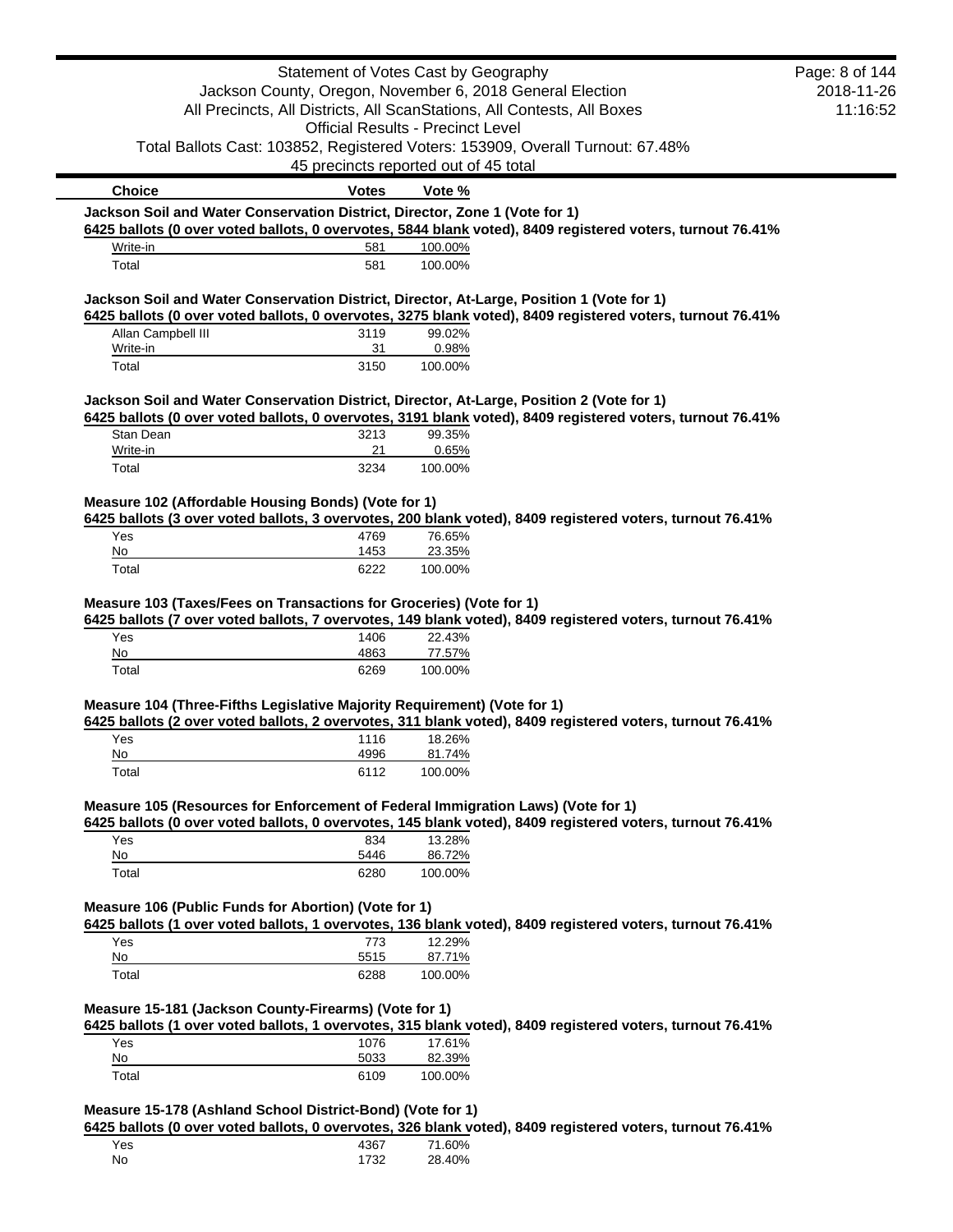| <b>Choice</b> | <b>Votes</b> | Vote %  |
|---------------|--------------|---------|
| Total         | 6099         | 100.00% |

#### **Precinct 003**

## **US Representative, District 2 (Vote for 1)**

**590 ballots (1 over voted ballots, 1 overvotes, 6 blank voted), 886 registered voters, turnout 66.59%**

| Mark R Roberts       | 44  | 7.55%   |
|----------------------|-----|---------|
| Greg Walden          | 395 | 67.75%  |
| Jamie McLeod-Skinner | 142 | 24.36%  |
| Write-in             |     | 0.34%   |
| Total                | 583 | 100.00% |

#### **Governor (Vote for 1)**

**590 ballots (0 over voted ballots, 0 overvotes, 7 blank voted), 886 registered voters, turnout 66.59%**

| Aaron Auer             |     | 1.20%   |
|------------------------|-----|---------|
| Nick Chen              | 7   | 1.20%   |
| Kate Brown             | 116 | 19.90%  |
| Knute Buehler          | 403 | 69.13%  |
| <b>Patrick Starnes</b> | 43  | 7.38%   |
| Chris Henry            | 4   | 0.69%   |
| Write-in               | 3   | 0.51%   |
| Total                  | 583 | 100.00% |

# **State Representative, 55th District (Vote for 1)**

**590 ballots (0 over voted ballots, 0 overvotes, 30 blank voted), 886 registered voters, turnout 66.59%**

| Karen Rippberger | 147 | 26.25%  |
|------------------|-----|---------|
| Mike McLane      | 411 | 73.39%  |
| Write-in         |     | 0.36%   |
| Total            | 560 | 100.00% |

# **Jackson County, Commissioner, Position 1 (Vote for 1)**

**590 ballots (0 over voted ballots, 0 overvotes, 27 blank voted), 886 registered voters, turnout 66.59%**

| Amy Thuren       | 136 | 24.16%  |
|------------------|-----|---------|
| Frank W Brannen  | 30  | 5.33%   |
| <b>Rick Dyer</b> | 396 | 70.34%  |
| Write-in         |     | 0.18%   |
| Total            | 563 | 100.00% |

# **Jackson County, Commissioner, Position 3 (Vote for 1)**

**590 ballots (0 over voted ballots, 0 overvotes, 23 blank voted), 886 registered voters, turnout 66.59%**

| <b>Colleen Roberts</b> | 420 | 74.07%  |
|------------------------|-----|---------|
| Lanita C Witt          | 139 | 24.51%  |
| <b>Edward Stanton</b>  |     | 1.23%   |
| Write-in               |     | 0.18%   |
| Total                  | 567 | 100.00% |

# **Judge of the Supreme Court, Position 5 (Vote for 1)**

**590 ballots (0 over voted ballots, 0 overvotes, 237 blank voted), 886 registered voters, turnout 66.59%**

| Adrienne Nelson | 347 | 98.30%  |
|-----------------|-----|---------|
| Write-in        |     | 1.70%   |
| Total           | 353 | 100.00% |

# **Judge of the Court of Appeals, Position 2 (Vote for 1)**

**590 ballots (0 over voted ballots, 0 overvotes, 254 blank voted), 886 registered voters, turnout 66.59%**

| Bronson D James | 335 | 99.70%  |
|-----------------|-----|---------|
| Write-in        |     | 0.30%   |
| Total           | 336 | 100.00% |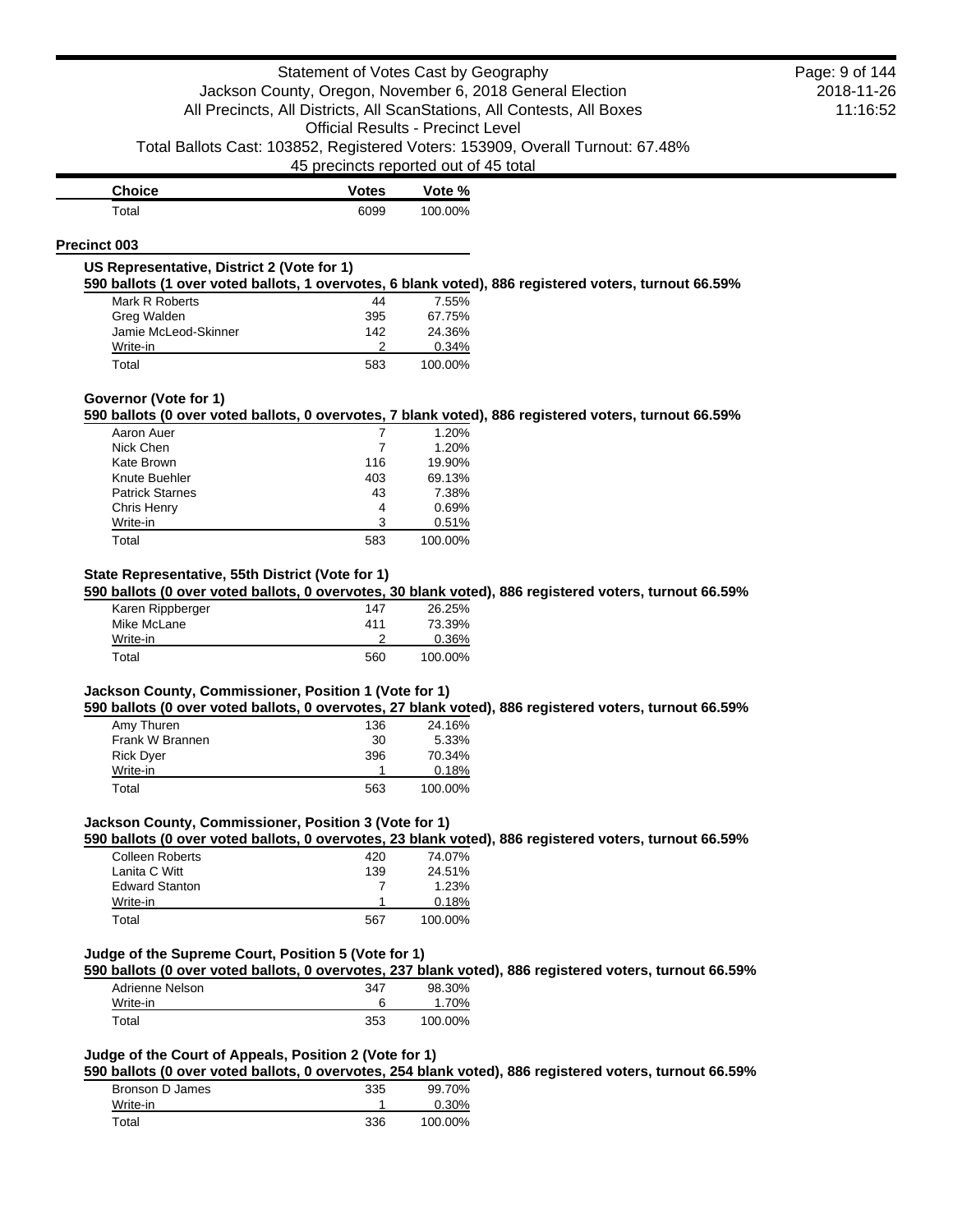|                                                                   | Statement of Votes Cast by Geography     |                  |                                                                                                         | Page: 10 of 144 |
|-------------------------------------------------------------------|------------------------------------------|------------------|---------------------------------------------------------------------------------------------------------|-----------------|
|                                                                   |                                          |                  | Jackson County, Oregon, November 6, 2018 General Election                                               | 2018-11-26      |
|                                                                   |                                          |                  | All Precincts, All Districts, All ScanStations, All Contests, All Boxes                                 | 11:16:52        |
|                                                                   | <b>Official Results - Precinct Level</b> |                  |                                                                                                         |                 |
|                                                                   | 45 precincts reported out of 45 total    |                  | Total Ballots Cast: 103852, Registered Voters: 153909, Overall Turnout: 67.48%                          |                 |
| <b>Choice</b>                                                     | <b>Votes</b>                             | Vote %           |                                                                                                         |                 |
| Judge of the Court of Appeals, Position 4 (Vote for 1)            |                                          |                  |                                                                                                         |                 |
|                                                                   |                                          |                  | 590 ballots (0 over voted ballots, 0 overvotes, 252 blank voted), 886 registered voters, turnout 66.59% |                 |
| Robyn Ridler Aoyagi<br>Write-in                                   | 336<br>2                                 | 99.41%<br>0.59%  |                                                                                                         |                 |
| Total                                                             | 338                                      | 100.00%          |                                                                                                         |                 |
| Judge of the Court of Appeals, Position 7 (Vote for 1)            |                                          |                  |                                                                                                         |                 |
|                                                                   |                                          |                  | 590 ballots (0 over voted ballots, 0 overvotes, 249 blank voted), 886 registered voters, turnout 66.59% |                 |
| <b>Steven R Powers</b>                                            | 340                                      | 99.71%           |                                                                                                         |                 |
| Write-in<br>Total                                                 | 1<br>341                                 | 0.29%<br>100.00% |                                                                                                         |                 |
|                                                                   |                                          |                  |                                                                                                         |                 |
| Judge of the Oregon Tax Court (Vote for 1)                        |                                          |                  |                                                                                                         |                 |
| Robert Manicke                                                    | 332                                      | 99.40%           | 590 ballots (0 over voted ballots, 0 overvotes, 256 blank voted), 886 registered voters, turnout 66.59% |                 |
| Write-in                                                          | 2                                        | 0.60%            |                                                                                                         |                 |
| Total                                                             | 334                                      | 100.00%          |                                                                                                         |                 |
| Judge of the Circuit Court, 1st District, Position 4 (Vote for 1) |                                          |                  |                                                                                                         |                 |
|                                                                   |                                          |                  | 590 ballots (0 over voted ballots, 0 overvotes, 151 blank voted), 886 registered voters, turnout 66.59% |                 |
| <b>Charles Kochlacs</b>                                           | 140                                      | 31.89%           |                                                                                                         |                 |
| Laura Cromwell                                                    | 299                                      | 68.11%           |                                                                                                         |                 |
| Write-in<br>Total                                                 | 0<br>439                                 | 0.00%<br>100.00% |                                                                                                         |                 |
|                                                                   |                                          |                  |                                                                                                         |                 |
| Judge of the Circuit Court, 1st District, Position 9 (Vote for 1) |                                          |                  |                                                                                                         |                 |
| David J Orr                                                       | 274                                      | 61.57%           | 590 ballots (0 over voted ballots, 0 overvotes, 145 blank voted), 886 registered voters, turnout 66.59% |                 |
| Joe Davis                                                         | 171                                      | 38.43%           |                                                                                                         |                 |
| Write-in                                                          | 0                                        | 0.00%            |                                                                                                         |                 |
| Total                                                             | 445                                      | 100.00%          |                                                                                                         |                 |
| Jackson County, Clerk (Vote for 1)                                |                                          |                  |                                                                                                         |                 |
|                                                                   |                                          |                  | 590 ballots (0 over voted ballots, 0 overvotes, 205 blank voted), 886 registered voters, turnout 66.59% |                 |
| Chris Walker                                                      | 382                                      | 99.22%           |                                                                                                         |                 |
| Write-in<br>Total                                                 | 3<br>385                                 | 0.78%<br>100.00% |                                                                                                         |                 |
|                                                                   |                                          |                  |                                                                                                         |                 |
| Jackson County, Sheriff (Vote for 1)                              |                                          |                  |                                                                                                         |                 |
|                                                                   |                                          |                  | 590 ballots (0 over voted ballots, 0 overvotes, 61 blank voted), 886 registered voters, turnout 66.59%  |                 |
| <b>Bill Froehlich</b><br>Nathan Sickler                           | 207<br>320                               | 39.13%<br>60.49% |                                                                                                         |                 |
| Write-in                                                          | 2                                        | 0.38%            |                                                                                                         |                 |
| Total                                                             | 529                                      | 100.00%          |                                                                                                         |                 |
|                                                                   |                                          |                  |                                                                                                         |                 |
| Town of Butte Falls, Mayor (Vote for 1)                           |                                          |                  | 172 ballots (0 over voted ballots, 0 overvotes, 41 blank voted), 274 registered voters, turnout 62.77%  |                 |
| Linda Spencer                                                     | 116                                      | 88.55%           |                                                                                                         |                 |
| Write-in                                                          | 15                                       | 11.45%           |                                                                                                         |                 |
| Total                                                             | 131                                      | 100.00%          |                                                                                                         |                 |
| Town of Butte Falls, Council Member, Position 4 (Vote for 1)      |                                          |                  |                                                                                                         |                 |
|                                                                   |                                          |                  | 172 ballots (0 over voted ballots, 0 overvotes, 50 blank voted), 274 registered voters, turnout 62.77%  |                 |
| Stacy Christine Ziolecki Equitz                                   | 115                                      | 94.26%           |                                                                                                         |                 |
| Write-in                                                          | 7                                        | 5.74%            |                                                                                                         |                 |
| Total                                                             | 122                                      | 100.00%          |                                                                                                         |                 |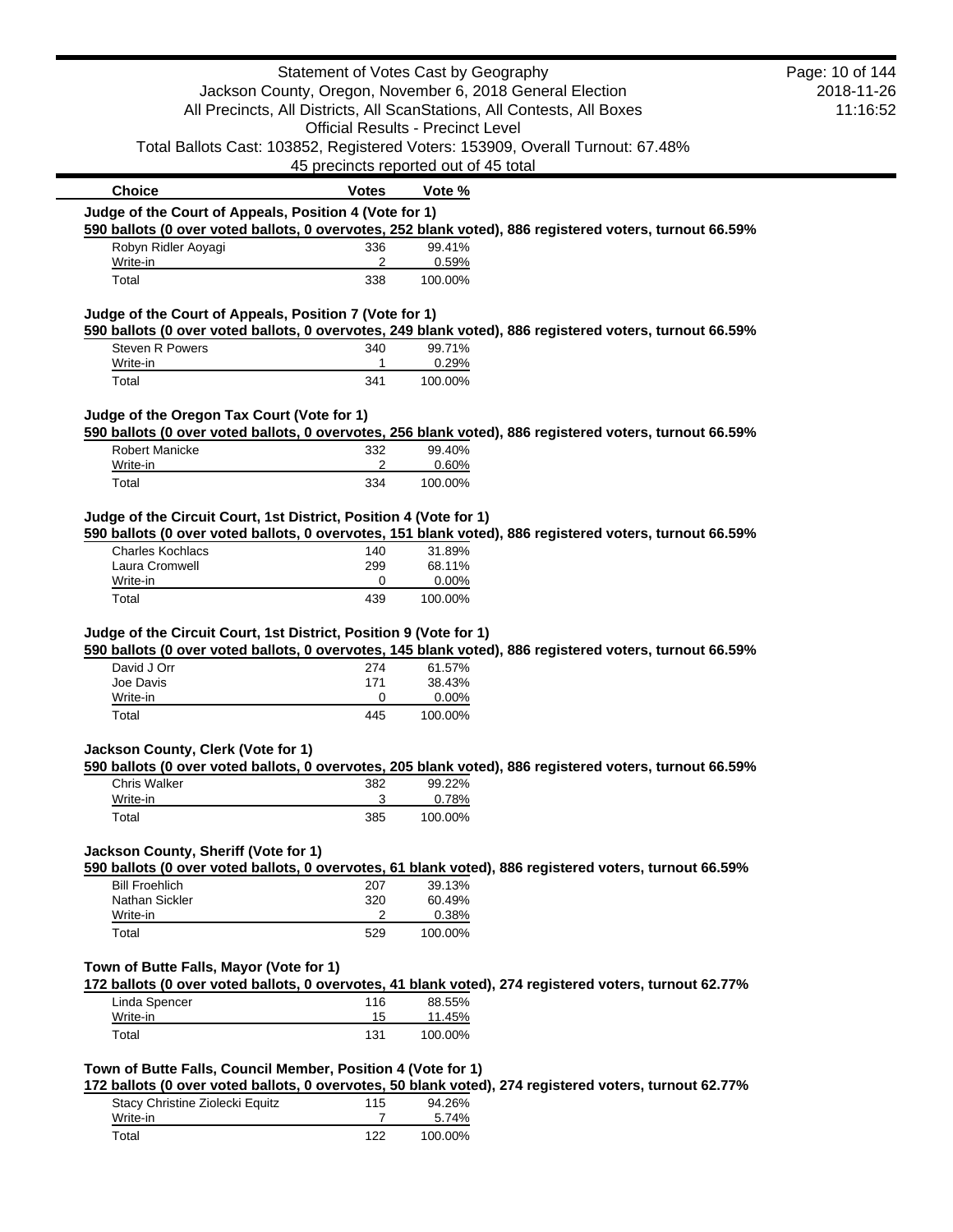|                                                                                                                                                                           |                                                           | Statement of Votes Cast by Geography     |                                                                                                         | Page: 11 of 144 |
|---------------------------------------------------------------------------------------------------------------------------------------------------------------------------|-----------------------------------------------------------|------------------------------------------|---------------------------------------------------------------------------------------------------------|-----------------|
|                                                                                                                                                                           | Jackson County, Oregon, November 6, 2018 General Election |                                          |                                                                                                         | 2018-11-26      |
|                                                                                                                                                                           |                                                           |                                          | All Precincts, All Districts, All ScanStations, All Contests, All Boxes                                 | 11:16:52        |
|                                                                                                                                                                           |                                                           | <b>Official Results - Precinct Level</b> |                                                                                                         |                 |
|                                                                                                                                                                           |                                                           |                                          | Total Ballots Cast: 103852, Registered Voters: 153909, Overall Turnout: 67.48%                          |                 |
|                                                                                                                                                                           | 45 precincts reported out of 45 total                     |                                          |                                                                                                         |                 |
| <b>Choice</b>                                                                                                                                                             | <b>Votes</b>                                              | Vote %                                   |                                                                                                         |                 |
| Town of Butte Falls, Council Member, Position 5 (Vote for 1)                                                                                                              |                                                           |                                          | 172 ballots (0 over voted ballots, 0 overvotes, 48 blank voted), 274 registered voters, turnout 62.77%  |                 |
| <b>Trish Callahan</b>                                                                                                                                                     | 115                                                       | 92.74%                                   |                                                                                                         |                 |
| Write-in                                                                                                                                                                  | 9                                                         | 7.26%                                    |                                                                                                         |                 |
| Total                                                                                                                                                                     | 124                                                       | 100.00%                                  |                                                                                                         |                 |
| Town of Butte Falls, Council Member, Position 6 (Vote for 1)                                                                                                              |                                                           |                                          |                                                                                                         |                 |
| Anna M Huerta                                                                                                                                                             | 112                                                       | 94.12%                                   | 172 ballots (0 over voted ballots, 0 overvotes, 53 blank voted), 274 registered voters, turnout 62.77%  |                 |
| Write-in                                                                                                                                                                  | $\overline{7}$                                            | 5.88%                                    |                                                                                                         |                 |
| Total                                                                                                                                                                     | 119                                                       | 100.00%                                  |                                                                                                         |                 |
|                                                                                                                                                                           |                                                           |                                          |                                                                                                         |                 |
| Jackson Soil and Water Conservation District, Director, Zone 1 (Vote for 1)                                                                                               |                                                           |                                          | 590 ballots (0 over voted ballots, 0 overvotes, 547 blank voted), 886 registered voters, turnout 66.59% |                 |
| Write-in                                                                                                                                                                  | 43                                                        | 100.00%                                  |                                                                                                         |                 |
| Total                                                                                                                                                                     | 43                                                        | 100.00%                                  |                                                                                                         |                 |
| Jackson Soil and Water Conservation District, Director, At-Large, Position 1 (Vote for 1)                                                                                 |                                                           |                                          |                                                                                                         |                 |
|                                                                                                                                                                           |                                                           |                                          | 590 ballots (0 over voted ballots, 0 overvotes, 253 blank voted), 886 registered voters, turnout 66.59% |                 |
| Allan Campbell III                                                                                                                                                        | 330                                                       | 97.92%                                   |                                                                                                         |                 |
| Write-in                                                                                                                                                                  | 7                                                         | 2.08%                                    |                                                                                                         |                 |
| Total                                                                                                                                                                     | 337                                                       |                                          |                                                                                                         |                 |
|                                                                                                                                                                           |                                                           | 100.00%                                  |                                                                                                         |                 |
|                                                                                                                                                                           |                                                           |                                          |                                                                                                         |                 |
|                                                                                                                                                                           |                                                           |                                          | 590 ballots (0 over voted ballots, 0 overvotes, 257 blank voted), 886 registered voters, turnout 66.59% |                 |
| Stan Dean                                                                                                                                                                 | 328                                                       | 98.50%                                   |                                                                                                         |                 |
| Write-in                                                                                                                                                                  | 5                                                         | 1.50%                                    |                                                                                                         |                 |
| Total                                                                                                                                                                     | 333                                                       | 100.00%                                  |                                                                                                         |                 |
|                                                                                                                                                                           |                                                           |                                          |                                                                                                         |                 |
|                                                                                                                                                                           |                                                           |                                          | 590 ballots (0 over voted ballots, 0 overvotes, 20 blank voted), 886 registered voters, turnout 66.59%  |                 |
| Yes                                                                                                                                                                       | 208                                                       | 36.49%                                   |                                                                                                         |                 |
| No<br>Total                                                                                                                                                               | 362<br>570                                                | 63.51%<br>100.00%                        |                                                                                                         |                 |
| Jackson Soil and Water Conservation District, Director, At-Large, Position 2 (Vote for 1)<br>Measure 102 (Affordable Housing Bonds) (Vote for 1)                          |                                                           |                                          |                                                                                                         |                 |
|                                                                                                                                                                           |                                                           |                                          | 590 ballots (0 over voted ballots, 0 overvotes, 10 blank voted), 886 registered voters, turnout 66.59%  |                 |
| Yes                                                                                                                                                                       | 351                                                       | 60.52%                                   |                                                                                                         |                 |
| Measure 103 (Taxes/Fees on Transactions for Groceries) (Vote for 1)<br>No                                                                                                 | <u>229</u>                                                | 39.48%                                   |                                                                                                         |                 |
| Total                                                                                                                                                                     | 580                                                       | 100.00%                                  |                                                                                                         |                 |
|                                                                                                                                                                           |                                                           |                                          |                                                                                                         |                 |
|                                                                                                                                                                           |                                                           |                                          | 590 ballots (0 over voted ballots, 0 overvotes, 23 blank voted), 886 registered voters, turnout 66.59%  |                 |
| Yes                                                                                                                                                                       | 339                                                       | 59.79%                                   |                                                                                                         |                 |
| No                                                                                                                                                                        | 228                                                       | 40.21%                                   |                                                                                                         |                 |
| Total                                                                                                                                                                     | 567                                                       | 100.00%                                  |                                                                                                         |                 |
|                                                                                                                                                                           |                                                           |                                          |                                                                                                         |                 |
|                                                                                                                                                                           |                                                           |                                          | 590 ballots (0 over voted ballots, 0 overvotes, 17 blank voted), 886 registered voters, turnout 66.59%  |                 |
| Measure 104 (Three-Fifths Legislative Majority Requirement) (Vote for 1)<br>Measure 105 (Resources for Enforcement of Federal Immigration Laws) (Vote for 1)<br>Yes<br>No | 371<br>202                                                | 64.75%<br>35.25%                         |                                                                                                         |                 |

| Yes | 363 | 61.95% |
|-----|-----|--------|
| No  | 223 | 38.05% |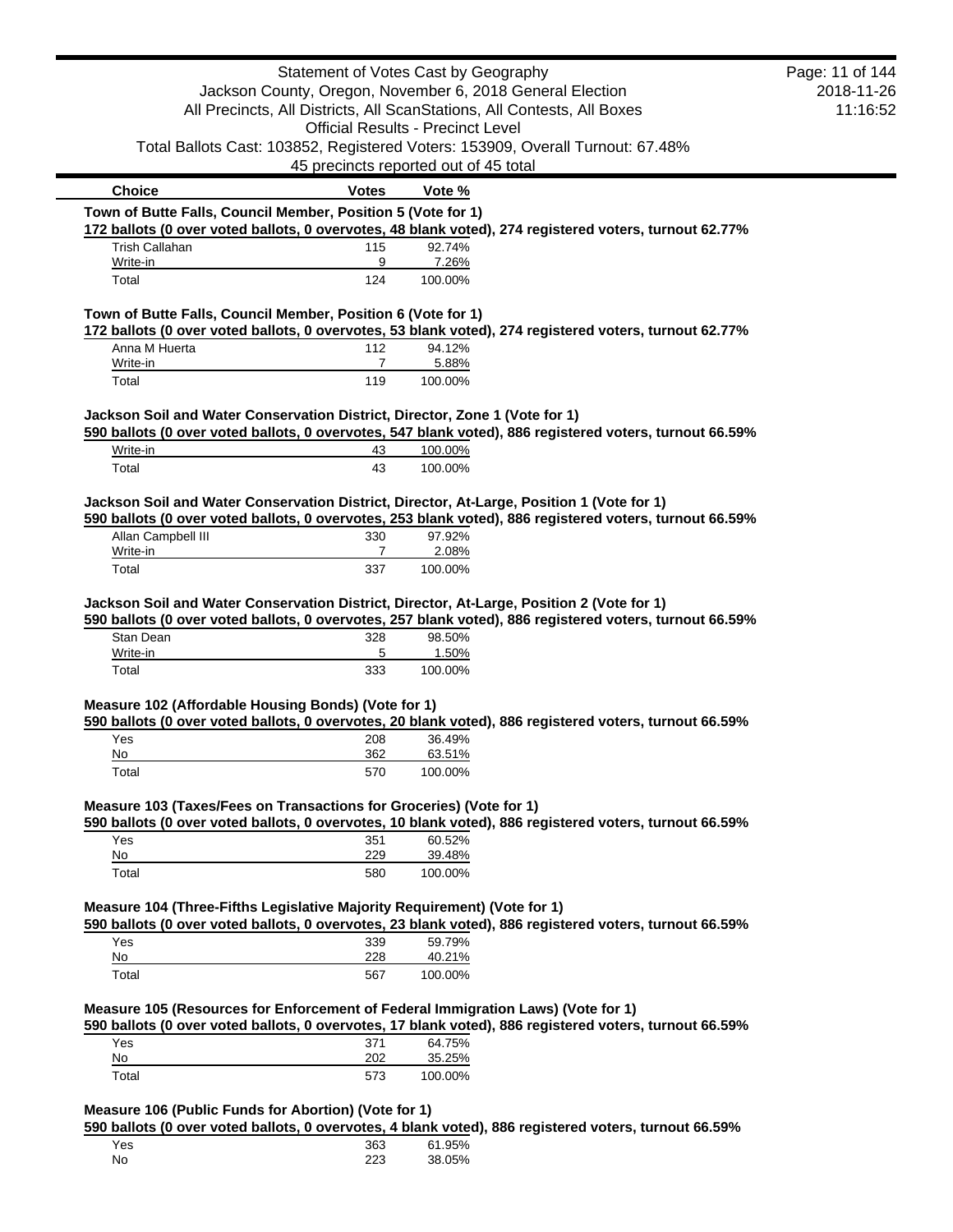|                                                       | Statement of Votes Cast by Geography     |                  | Jackson County, Oregon, November 6, 2018 General Election<br>All Precincts, All Districts, All ScanStations, All Contests, All Boxes | Page: 12 of 144<br>2018-11-26<br>11:16:52 |
|-------------------------------------------------------|------------------------------------------|------------------|--------------------------------------------------------------------------------------------------------------------------------------|-------------------------------------------|
|                                                       | <b>Official Results - Precinct Level</b> |                  |                                                                                                                                      |                                           |
|                                                       |                                          |                  |                                                                                                                                      |                                           |
|                                                       | 45 precincts reported out of 45 total    |                  | Total Ballots Cast: 103852, Registered Voters: 153909, Overall Turnout: 67.48%                                                       |                                           |
| <b>Choice</b>                                         | <b>Votes</b>                             | Vote %           |                                                                                                                                      |                                           |
| Total                                                 | 586                                      | 100.00%          |                                                                                                                                      |                                           |
| Measure 15-181 (Jackson County-Firearms) (Vote for 1) |                                          |                  | 590 ballots (0 over voted ballots, 0 overvotes, 13 blank voted), 886 registered voters, turnout 66.59%                               |                                           |
| Yes<br>No                                             | 347<br>230                               | 60.14%<br>39.86% |                                                                                                                                      |                                           |
| Total                                                 | 577                                      | 100.00%          |                                                                                                                                      |                                           |
| Precinct 004                                          |                                          |                  |                                                                                                                                      |                                           |
| US Representative, District 2 (Vote for 1)            |                                          |                  | 2098 ballots (0 over voted ballots, 0 overvotes, 40 blank voted), 3220 registered voters, turnout 65.16%                             |                                           |
| Mark R Roberts                                        | 116                                      | 5.64%            |                                                                                                                                      |                                           |
| Greg Walden                                           | 1343                                     | 65.26%           |                                                                                                                                      |                                           |
| Jamie McLeod-Skinner                                  | 596                                      | 28.96%           |                                                                                                                                      |                                           |
| Write-in<br>Total                                     | 3<br>2058                                | 0.15%<br>100.00% |                                                                                                                                      |                                           |
|                                                       |                                          |                  |                                                                                                                                      |                                           |
| Governor (Vote for 1)                                 |                                          |                  | 2098 ballots (0 over voted ballots, 0 overvotes, 43 blank voted), 3220 registered voters, turnout 65.16%                             |                                           |
| Aaron Auer                                            | 27                                       | 1.31%            |                                                                                                                                      |                                           |
| Nick Chen                                             | 42                                       | 2.04%            |                                                                                                                                      |                                           |
| Kate Brown                                            | 513                                      | 24.96%           |                                                                                                                                      |                                           |
| Knute Buehler<br><b>Patrick Starnes</b>               | 1320<br>139                              | 64.23%<br>6.76%  |                                                                                                                                      |                                           |
| Chris Henry                                           | 11                                       | 0.54%            |                                                                                                                                      |                                           |
| Write-in                                              | 3                                        | 0.15%            |                                                                                                                                      |                                           |
| Total                                                 | 2055                                     | 100.00%          |                                                                                                                                      |                                           |
| State Representative, 4th District (Vote for 1)       |                                          |                  |                                                                                                                                      |                                           |
| Duane A Stark                                         | 1403                                     | 98.32%           | 2098 ballots (0 over voted ballots, 0 overvotes, 671 blank voted), 3220 registered voters, turnout 65.16%                            |                                           |
| Write-in                                              | 24                                       | 1.68%            |                                                                                                                                      |                                           |
| Total                                                 | 1427                                     | 100.00%          |                                                                                                                                      |                                           |
| Jackson County, Commissioner, Position 1 (Vote for 1) |                                          |                  | 2098 ballots (0 over voted ballots, 0 overvotes, 108 blank voted), 3220 registered voters, turnout 65.16%                            |                                           |
| Amy Thuren                                            | 588                                      | 29.55%           |                                                                                                                                      |                                           |
| Frank W Brannen                                       | 67                                       | 3.37%            |                                                                                                                                      |                                           |
| <b>Rick Dyer</b>                                      | 1332                                     | 66.93%           |                                                                                                                                      |                                           |
| Write-in                                              | 3                                        | 0.15%            |                                                                                                                                      |                                           |
| Total                                                 | 1990                                     | 100.00%          |                                                                                                                                      |                                           |
| Jackson County, Commissioner, Position 3 (Vote for 1) |                                          |                  | 2098 ballots (0 over voted ballots, 0 overvotes, 118 blank voted), 3220 registered voters, turnout 65.16%                            |                                           |
| <b>Colleen Roberts</b>                                | 1332                                     | 67.27%           |                                                                                                                                      |                                           |
| Lanita C Witt                                         | 588                                      | 29.70%           |                                                                                                                                      |                                           |
| <b>Edward Stanton</b>                                 | 58                                       | 2.93%            |                                                                                                                                      |                                           |
| Write-in                                              | 2                                        | 0.10%            |                                                                                                                                      |                                           |
| Total                                                 | 1980                                     | 100.00%          |                                                                                                                                      |                                           |
| Judge of the Supreme Court, Position 5 (Vote for 1)   |                                          |                  |                                                                                                                                      |                                           |
|                                                       |                                          |                  | 2098 ballots (0 over voted ballots, 0 overvotes, 828 blank voted), 3220 registered voters, turnout 65.16%                            |                                           |
| Adrienne Nelson<br>Write-in                           | 1253<br>17                               | 98.66%<br>1.34%  |                                                                                                                                      |                                           |
| Total                                                 | 1270                                     | 100.00%          |                                                                                                                                      |                                           |
|                                                       |                                          |                  |                                                                                                                                      |                                           |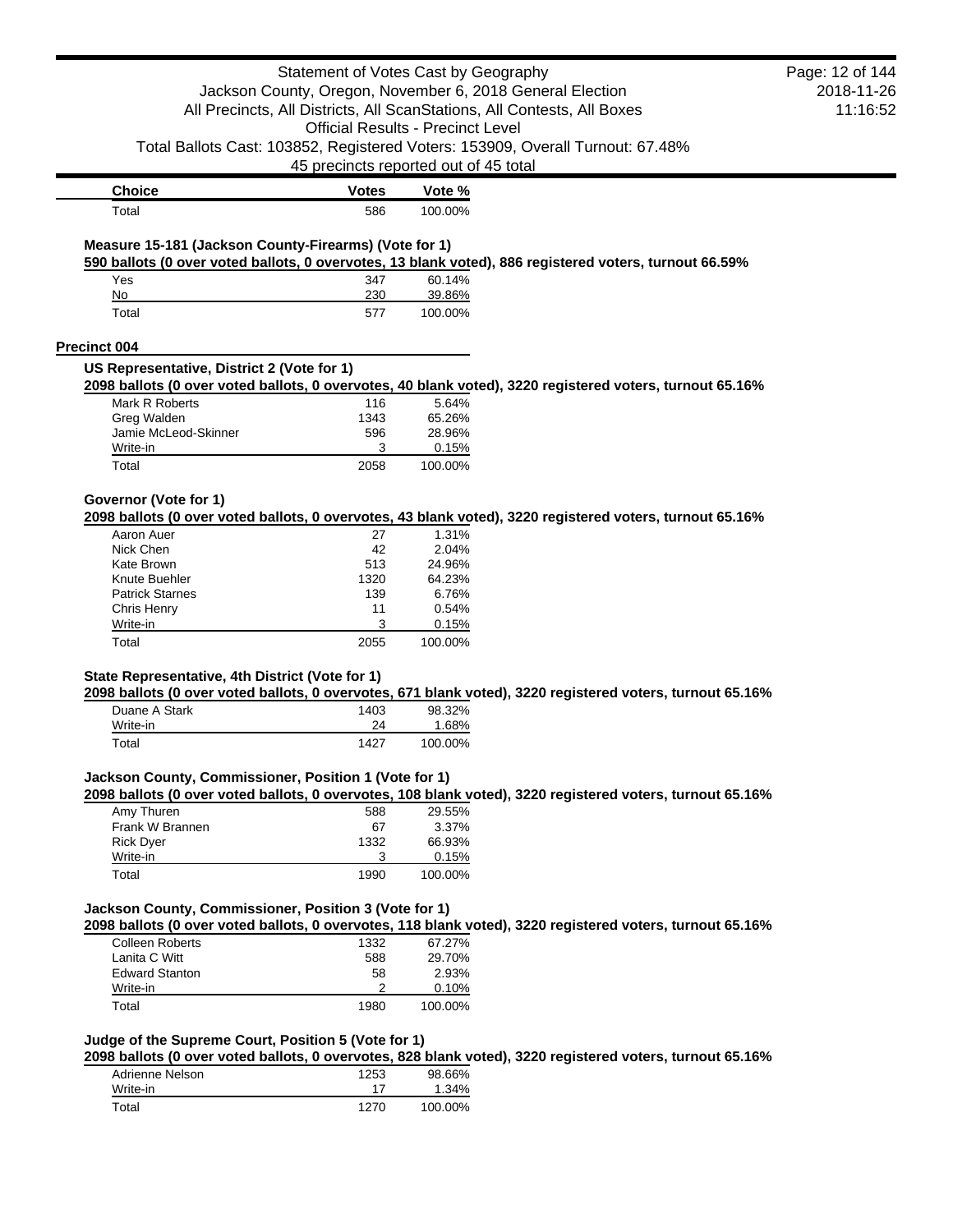|                                                                   | Statement of Votes Cast by Geography     |                  |                                                                                                           | Page: 13 of 144 |
|-------------------------------------------------------------------|------------------------------------------|------------------|-----------------------------------------------------------------------------------------------------------|-----------------|
|                                                                   |                                          |                  | Jackson County, Oregon, November 6, 2018 General Election                                                 | 2018-11-26      |
|                                                                   |                                          |                  | All Precincts, All Districts, All ScanStations, All Contests, All Boxes                                   | 11:16:52        |
|                                                                   | <b>Official Results - Precinct Level</b> |                  |                                                                                                           |                 |
|                                                                   |                                          |                  | Total Ballots Cast: 103852, Registered Voters: 153909, Overall Turnout: 67.48%                            |                 |
|                                                                   | 45 precincts reported out of 45 total    |                  |                                                                                                           |                 |
| <b>Choice</b>                                                     | <b>Votes</b>                             | Vote %           |                                                                                                           |                 |
| Judge of the Court of Appeals, Position 2 (Vote for 1)            |                                          |                  |                                                                                                           |                 |
|                                                                   |                                          |                  | 2098 ballots (0 over voted ballots, 0 overvotes, 880 blank voted), 3220 registered voters, turnout 65.16% |                 |
| Bronson D James                                                   | 1198<br>20                               | 98.36%           |                                                                                                           |                 |
| Write-in<br>Total                                                 | 1218                                     | 1.64%<br>100.00% |                                                                                                           |                 |
|                                                                   |                                          |                  |                                                                                                           |                 |
| Judge of the Court of Appeals, Position 4 (Vote for 1)            |                                          |                  | 2098 ballots (0 over voted ballots, 0 overvotes, 876 blank voted), 3220 registered voters, turnout 65.16% |                 |
| Robyn Ridler Aoyagi                                               | 1205                                     | 98.61%           |                                                                                                           |                 |
| Write-in                                                          | 17                                       | 1.39%            |                                                                                                           |                 |
| Total                                                             | 1222                                     | 100.00%          |                                                                                                           |                 |
|                                                                   |                                          |                  |                                                                                                           |                 |
| Judge of the Court of Appeals, Position 7 (Vote for 1)            |                                          |                  | 2098 ballots (0 over voted ballots, 0 overvotes, 887 blank voted), 3220 registered voters, turnout 65.16% |                 |
| Steven R Powers                                                   | 1198                                     | 98.93%           |                                                                                                           |                 |
| Write-in                                                          | 13                                       | 1.07%            |                                                                                                           |                 |
| Total                                                             | 1211                                     | 100.00%          |                                                                                                           |                 |
|                                                                   |                                          |                  |                                                                                                           |                 |
| Judge of the Oregon Tax Court (Vote for 1)                        |                                          |                  | 2098 ballots (0 over voted ballots, 0 overvotes, 898 blank voted), 3220 registered voters, turnout 65.16% |                 |
| <b>Robert Manicke</b>                                             | 1186                                     | 98.83%           |                                                                                                           |                 |
| Write-in                                                          | 14                                       | 1.17%            |                                                                                                           |                 |
| Total                                                             | 1200                                     | 100.00%          |                                                                                                           |                 |
| Judge of the Circuit Court, 1st District, Position 4 (Vote for 1) |                                          |                  |                                                                                                           |                 |
|                                                                   |                                          |                  | 2098 ballots (1 over voted ballots, 1 overvotes, 495 blank voted), 3220 registered voters, turnout 65.16% |                 |
| <b>Charles Kochlacs</b><br>Laura Cromwell                         | 489<br>1103                              | 30.52%<br>68.85% |                                                                                                           |                 |
| Write-in                                                          | 10                                       | 0.62%            |                                                                                                           |                 |
| Total                                                             | 1602                                     | 100.00%          |                                                                                                           |                 |
|                                                                   |                                          |                  |                                                                                                           |                 |
| Judge of the Circuit Court, 1st District, Position 9 (Vote for 1) |                                          |                  |                                                                                                           |                 |
|                                                                   |                                          |                  | 2098 ballots (0 over voted ballots, 0 overvotes, 442 blank voted), 3220 registered voters, turnout 65.16% |                 |
| David J Orr<br>Joe Davis                                          | 960<br>688                               | 57.97%<br>41.55% |                                                                                                           |                 |
| Write-in                                                          | 8                                        | 0.48%            |                                                                                                           |                 |
| Total                                                             | 1656                                     | 100.00%          |                                                                                                           |                 |
|                                                                   |                                          |                  |                                                                                                           |                 |
| Jackson County, Clerk (Vote for 1)                                |                                          |                  |                                                                                                           |                 |
| <b>Chris Walker</b>                                               |                                          | 99.42%           | 2098 ballots (0 over voted ballots, 0 overvotes, 716 blank voted), 3220 registered voters, turnout 65.16% |                 |
| Write-in                                                          | 1374<br>8                                | 0.58%            |                                                                                                           |                 |
| Total                                                             | 1382                                     | 100.00%          |                                                                                                           |                 |
|                                                                   |                                          |                  |                                                                                                           |                 |
| Jackson County, Sheriff (Vote for 1)                              |                                          |                  |                                                                                                           |                 |
|                                                                   |                                          |                  | 2098 ballots (0 over voted ballots, 0 overvotes, 251 blank voted), 3220 registered voters, turnout 65.16% |                 |
| <b>Bill Froehlich</b>                                             | 463                                      | 25.07%           |                                                                                                           |                 |
| Nathan Sickler                                                    | 1381                                     | 74.77%           |                                                                                                           |                 |
| Write-in                                                          | 3                                        | 0.16%            |                                                                                                           |                 |
| Total                                                             | 1847                                     | 100.00%          |                                                                                                           |                 |
| City of Central Point, Council Member, Ward 1 (Vote for 1)        |                                          |                  |                                                                                                           |                 |
|                                                                   |                                          |                  | 2098 ballots (0 over voted ballots, 0 overvotes, 451 blank voted), 3220 registered voters, turnout 65.16% |                 |
| Neil Olsen                                                        | 882                                      | 53.55%           |                                                                                                           |                 |
| Gustavo Adolfo Pardo III                                          | 102                                      | 6.19%            |                                                                                                           |                 |
| Rebecca L Simpson                                                 | 653                                      | 39.65%           |                                                                                                           |                 |
| Write-in                                                          | 10                                       | 0.61%            |                                                                                                           |                 |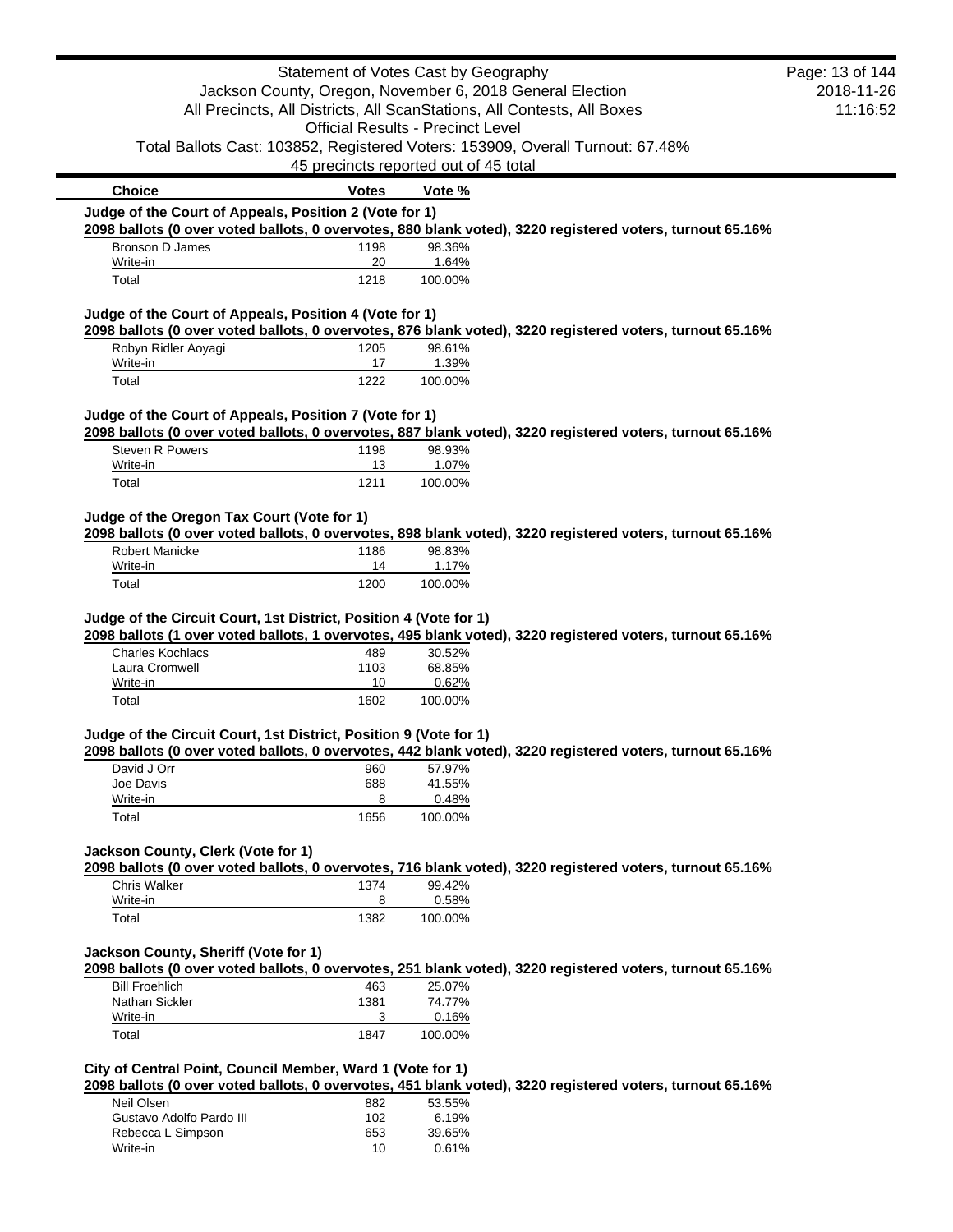|                                                                                           | Statement of Votes Cast by Geography     |                  |                                                                                                            | Page: 14 of 144 |
|-------------------------------------------------------------------------------------------|------------------------------------------|------------------|------------------------------------------------------------------------------------------------------------|-----------------|
|                                                                                           |                                          |                  | Jackson County, Oregon, November 6, 2018 General Election                                                  | 2018-11-26      |
|                                                                                           |                                          |                  | All Precincts, All Districts, All ScanStations, All Contests, All Boxes                                    | 11:16:52        |
|                                                                                           | <b>Official Results - Precinct Level</b> |                  |                                                                                                            |                 |
|                                                                                           |                                          |                  | Total Ballots Cast: 103852, Registered Voters: 153909, Overall Turnout: 67.48%                             |                 |
|                                                                                           |                                          |                  |                                                                                                            |                 |
|                                                                                           | 45 precincts reported out of 45 total    |                  |                                                                                                            |                 |
| <b>Choice</b>                                                                             | <b>Votes</b>                             | Vote %           |                                                                                                            |                 |
| Total                                                                                     | 1647                                     | 100.00%          |                                                                                                            |                 |
| City of Central Point, Council Member, Ward 2 (Vote for 1)                                |                                          |                  |                                                                                                            |                 |
|                                                                                           |                                          |                  | 2098 ballots (0 over voted ballots, 0 overvotes, 508 blank voted), 3220 registered voters, turnout 65.16%  |                 |
| Kelley Johnson                                                                            | 959                                      | 60.31%           |                                                                                                            |                 |
| Michael G Quilty                                                                          | 620                                      | 38.99%           |                                                                                                            |                 |
| Write-in                                                                                  | 11                                       | 0.69%            |                                                                                                            |                 |
| Total                                                                                     | 1590                                     | 100.00%          |                                                                                                            |                 |
| City of Central Point, Council Member, Ward 3 (Vote for 1)                                |                                          |                  |                                                                                                            |                 |
|                                                                                           |                                          |                  | 2098 ballots (0 over voted ballots, 0 overvotes, 902 blank voted), 3220 registered voters, turnout 65.16%  |                 |
| <b>Brandon Thueson</b>                                                                    | 1179                                     | 98.58%           |                                                                                                            |                 |
| Write-in                                                                                  | 17                                       | 1.42%            |                                                                                                            |                 |
| Total                                                                                     | 1196                                     | 100.00%          |                                                                                                            |                 |
| Jackson Soil and Water Conservation District, Director, Zone 1 (Vote for 1)               |                                          |                  |                                                                                                            |                 |
|                                                                                           |                                          |                  | 2098 ballots (0 over voted ballots, 0 overvotes, 1955 blank voted), 3220 registered voters, turnout 65.16% |                 |
| Write-in                                                                                  | 143                                      | 100.00%          |                                                                                                            |                 |
| Total                                                                                     | 143                                      | 100.00%          |                                                                                                            |                 |
| Write-in<br>Total                                                                         | 10<br>1213                               | 0.82%<br>100.00% |                                                                                                            |                 |
|                                                                                           |                                          |                  |                                                                                                            |                 |
| Jackson Soil and Water Conservation District, Director, At-Large, Position 2 (Vote for 1) |                                          |                  |                                                                                                            |                 |
|                                                                                           |                                          |                  | 2098 ballots (0 over voted ballots, 0 overvotes, 898 blank voted), 3220 registered voters, turnout 65.16%  |                 |
| Stan Dean                                                                                 | 1185                                     | 98.75%           |                                                                                                            |                 |
| Write-in                                                                                  | 15                                       | 1.25%            |                                                                                                            |                 |
| Total                                                                                     | 1200                                     | 100.00%          |                                                                                                            |                 |
| Measure 102 (Affordable Housing Bonds) (Vote for 1)                                       |                                          |                  |                                                                                                            |                 |
|                                                                                           |                                          |                  | 2098 ballots (0 over voted ballots, 0 overvotes, 77 blank voted), 3220 registered voters, turnout 65.16%   |                 |
| Yes                                                                                       | 909                                      | 44.98%           |                                                                                                            |                 |
| No                                                                                        | 1112                                     | 55.02%           |                                                                                                            |                 |
| Total                                                                                     | 2021                                     | 100.00%          |                                                                                                            |                 |
| Measure 103 (Taxes/Fees on Transactions for Groceries) (Vote for 1)                       |                                          |                  |                                                                                                            |                 |
|                                                                                           |                                          |                  | 2098 ballots (1 over voted ballots, 1 overvotes, 38 blank voted), 3220 registered voters, turnout 65.16%   |                 |
| Yes                                                                                       | 1187                                     | 57.65%           |                                                                                                            |                 |
| No                                                                                        | 872                                      | 42.35%           |                                                                                                            |                 |
| Total                                                                                     | 2059                                     | 100.00%          |                                                                                                            |                 |
| Measure 104 (Three-Fifths Legislative Majority Requirement) (Vote for 1)                  |                                          |                  |                                                                                                            |                 |
|                                                                                           |                                          |                  | 2098 ballots (1 over voted ballots, 1 overvotes, 84 blank voted), 3220 registered voters, turnout 65.16%   |                 |
| Yes                                                                                       | 994                                      | 49.38%           |                                                                                                            |                 |
| No                                                                                        | 1019                                     | 50.62%           |                                                                                                            |                 |
| Total                                                                                     | 2013                                     | 100.00%          |                                                                                                            |                 |
|                                                                                           |                                          |                  |                                                                                                            |                 |
| Measure 105 (Resources for Enforcement of Federal Immigration Laws) (Vote for 1)          |                                          |                  |                                                                                                            |                 |
|                                                                                           |                                          |                  | 2098 ballots (1 over voted ballots, 1 overvotes, 73 blank voted), 3220 registered voters, turnout 65.16%   |                 |
| Yes                                                                                       | 1149                                     | 56.77%           |                                                                                                            |                 |

Yes 1149 56.77%<br>No 875 43.23% No 875 43.23%<br>Total 2024 100.00%

2024 100.00%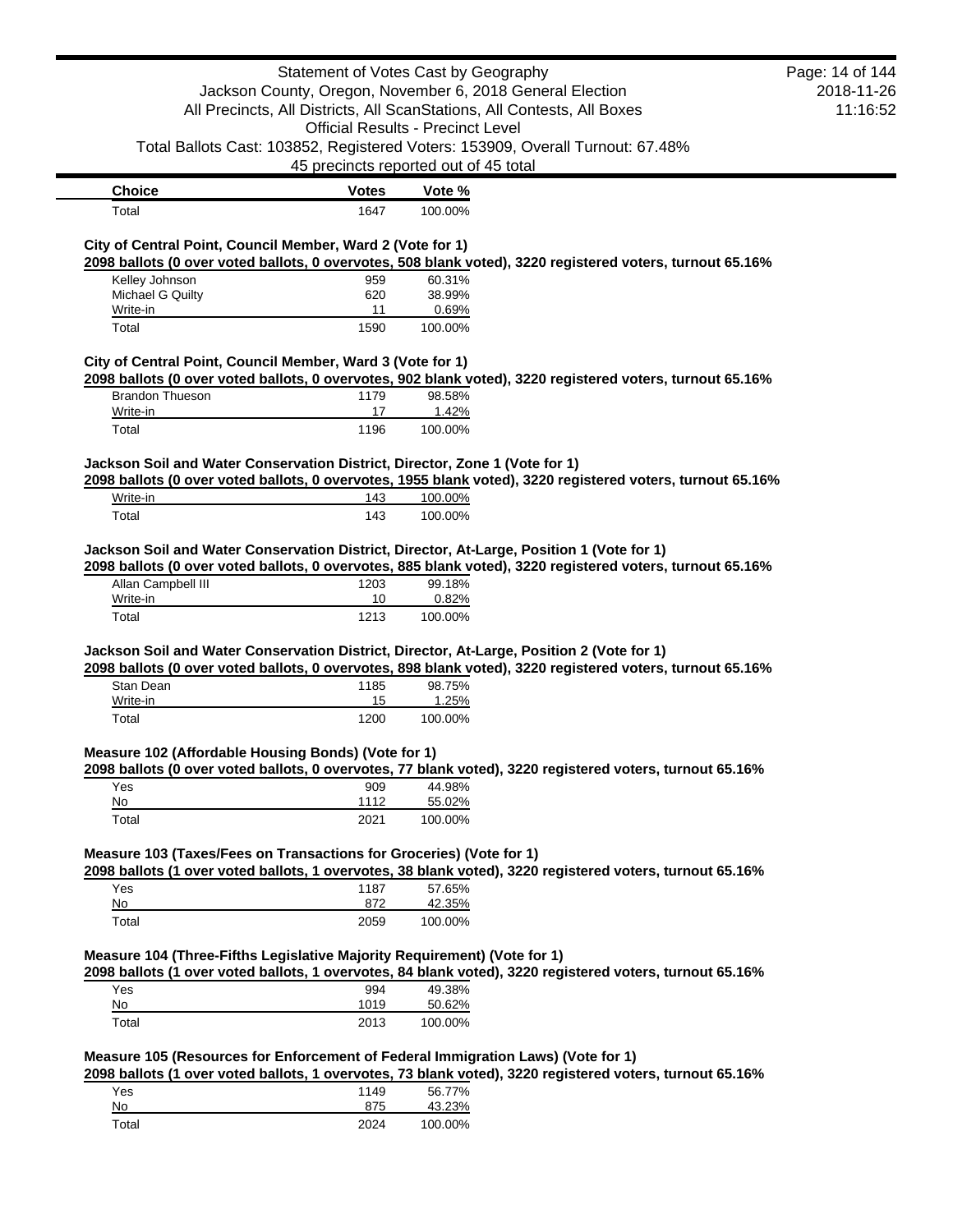|                                                                   | Statement of Votes Cast by Geography     |                   |                                                                                                           | Page: 15 of 144 |
|-------------------------------------------------------------------|------------------------------------------|-------------------|-----------------------------------------------------------------------------------------------------------|-----------------|
|                                                                   |                                          |                   | Jackson County, Oregon, November 6, 2018 General Election                                                 | 2018-11-26      |
|                                                                   |                                          |                   | All Precincts, All Districts, All ScanStations, All Contests, All Boxes                                   | 11:16:52        |
|                                                                   | <b>Official Results - Precinct Level</b> |                   |                                                                                                           |                 |
|                                                                   |                                          |                   |                                                                                                           |                 |
|                                                                   |                                          |                   | Total Ballots Cast: 103852, Registered Voters: 153909, Overall Turnout: 67.48%                            |                 |
|                                                                   | 45 precincts reported out of 45 total    |                   |                                                                                                           |                 |
| <b>Choice</b>                                                     | <b>Votes</b>                             | Vote %            |                                                                                                           |                 |
| Measure 106 (Public Funds for Abortion) (Vote for 1)              |                                          |                   |                                                                                                           |                 |
|                                                                   |                                          |                   | 2098 ballots (0 over voted ballots, 0 overvotes, 72 blank voted), 3220 registered voters, turnout 65.16%  |                 |
| Yes                                                               | 1135                                     | 56.02%            |                                                                                                           |                 |
| No                                                                | 891                                      | 43.98%            |                                                                                                           |                 |
| Total                                                             | 2026                                     | 100.00%           |                                                                                                           |                 |
| Measure 15-181 (Jackson County-Firearms) (Vote for 1)             |                                          |                   |                                                                                                           |                 |
|                                                                   |                                          |                   | 2098 ballots (0 over voted ballots, 0 overvotes, 108 blank voted), 3220 registered voters, turnout 65.16% |                 |
| Yes                                                               | 1090                                     | 54.77%            |                                                                                                           |                 |
| No<br>Total                                                       | 900<br>1990                              | 45.23%<br>100.00% |                                                                                                           |                 |
|                                                                   |                                          |                   |                                                                                                           |                 |
| <b>Precinct 005</b>                                               |                                          |                   |                                                                                                           |                 |
| US Representative, District 2 (Vote for 1)                        |                                          |                   | 2807 ballots (0 over voted ballots, 0 overvotes, 41 blank voted), 3986 registered voters, turnout 70.42%  |                 |
| Mark R Roberts                                                    | 136                                      | 4.92%             |                                                                                                           |                 |
| Greg Walden                                                       | 1740                                     | 62.91%            |                                                                                                           |                 |
| Jamie McLeod-Skinner                                              | 888                                      | 32.10%            |                                                                                                           |                 |
| Write-in                                                          | 2                                        | 0.07%             |                                                                                                           |                 |
| Total                                                             | 2766                                     | 100.00%           |                                                                                                           |                 |
|                                                                   |                                          |                   |                                                                                                           |                 |
| Governor (Vote for 1)                                             |                                          |                   | 2807 ballots (0 over voted ballots, 0 overvotes, 55 blank voted), 3986 registered voters, turnout 70.42%  |                 |
| Aaron Auer                                                        | 36                                       | 1.31%             |                                                                                                           |                 |
| Nick Chen                                                         | 49                                       | 1.78%             |                                                                                                           |                 |
| Kate Brown                                                        | 789                                      | 28.67%            |                                                                                                           |                 |
| Knute Buehler                                                     | 1738                                     | 63.15%            |                                                                                                           |                 |
| <b>Patrick Starnes</b>                                            | 116                                      | 4.22%             |                                                                                                           |                 |
| Chris Henry                                                       | 20                                       | 0.73%             |                                                                                                           |                 |
| Write-in                                                          | 4                                        | 0.15%             |                                                                                                           |                 |
| Total                                                             | 2752                                     | 100.00%           |                                                                                                           |                 |
|                                                                   |                                          |                   |                                                                                                           |                 |
| State Representative, 4th District (Vote for 1)                   |                                          |                   | 2807 ballots (0 over voted ballots, 0 overvotes, 884 blank voted), 3986 registered voters, turnout 70.42% |                 |
| Duane A Stark                                                     | 1896                                     | 98.60%            |                                                                                                           |                 |
| Write-in                                                          | 27                                       | 1.40%             |                                                                                                           |                 |
| Total                                                             | 1923                                     | 100.00%           |                                                                                                           |                 |
| Jackson County, Commissioner, Position 1 (Vote for 1)             |                                          |                   |                                                                                                           |                 |
|                                                                   |                                          |                   | 2807 ballots (0 over voted ballots, 0 overvotes, 147 blank voted), 3986 registered voters, turnout 70.42% |                 |
| Amy Thuren                                                        | 811                                      | 30.49%            |                                                                                                           |                 |
|                                                                   |                                          | 3.16%             |                                                                                                           |                 |
| Frank W Brannen                                                   | 84                                       |                   |                                                                                                           |                 |
| <b>Rick Dyer</b>                                                  | 1764                                     | 66.32%            |                                                                                                           |                 |
| Write-in                                                          | 1                                        | 0.04%             |                                                                                                           |                 |
| Total                                                             | 2660                                     | 100.00%           |                                                                                                           |                 |
|                                                                   |                                          |                   |                                                                                                           |                 |
|                                                                   |                                          |                   | 2807 ballots (0 over voted ballots, 0 overvotes, 165 blank voted), 3986 registered voters, turnout 70.42% |                 |
| <b>Colleen Roberts</b>                                            | 1718                                     | 65.03%            |                                                                                                           |                 |
| Lanita C Witt                                                     | 861                                      | 32.59%            |                                                                                                           |                 |
| <b>Edward Stanton</b>                                             | 63                                       | 2.38%             |                                                                                                           |                 |
| Jackson County, Commissioner, Position 3 (Vote for 1)<br>Write-in | 0                                        | 0.00%             |                                                                                                           |                 |

# **Judge of the Supreme Court, Position 5 (Vote for 1)**

**2807 ballots (0 over voted ballots, 0 overvotes, 1115 blank voted), 3986 registered voters, turnout 70.42%**

| Adrienne Nelson | 1683 | 99.47% |
|-----------------|------|--------|
| Write-in        |      | 0.53%  |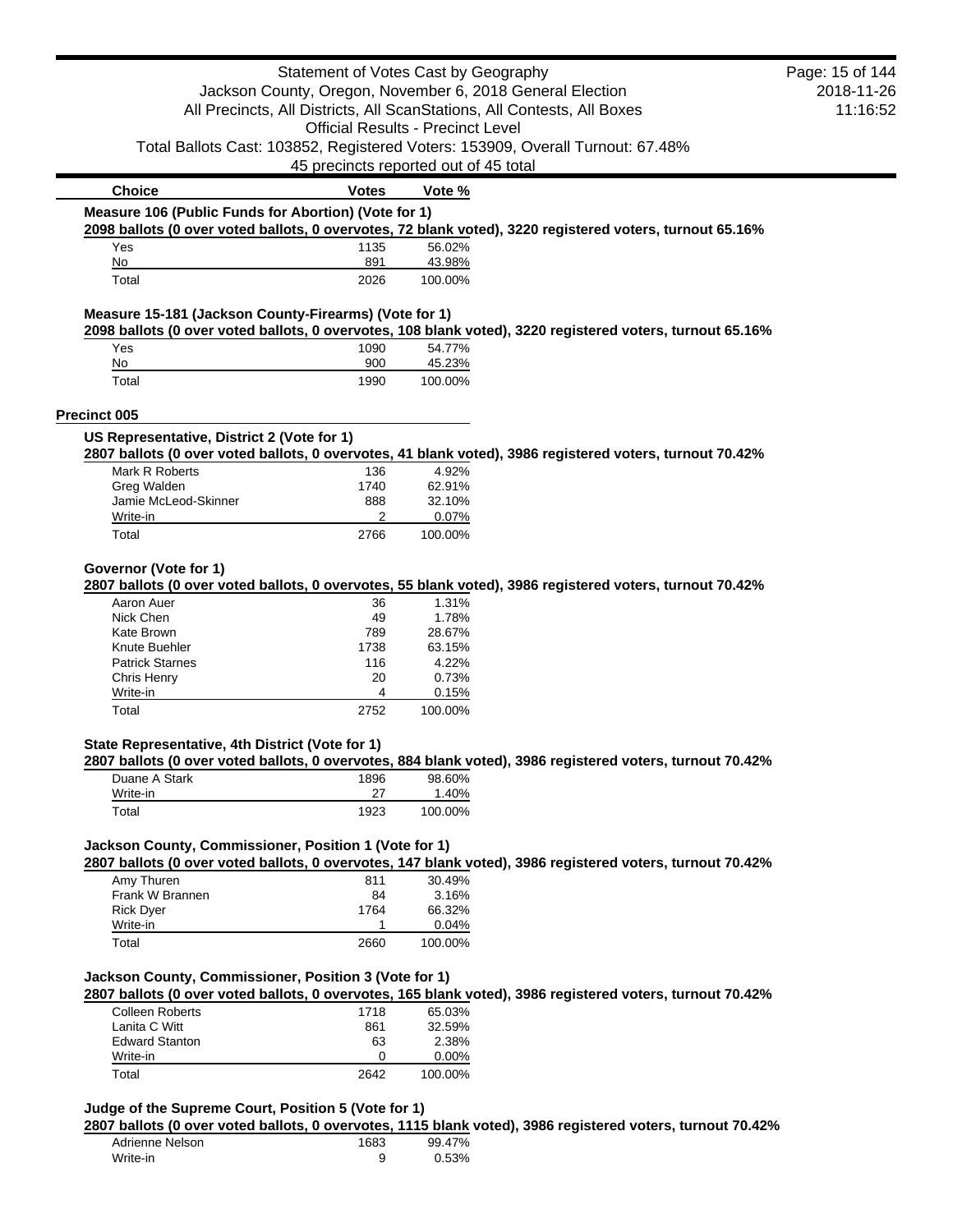|                                                                                              | Statement of Votes Cast by Geography     |         |                                                                                                            | Page: 16 of 144 |
|----------------------------------------------------------------------------------------------|------------------------------------------|---------|------------------------------------------------------------------------------------------------------------|-----------------|
|                                                                                              |                                          |         | Jackson County, Oregon, November 6, 2018 General Election                                                  | 2018-11-26      |
|                                                                                              |                                          |         | All Precincts, All Districts, All ScanStations, All Contests, All Boxes                                    | 11:16:52        |
|                                                                                              | <b>Official Results - Precinct Level</b> |         |                                                                                                            |                 |
|                                                                                              |                                          |         | Total Ballots Cast: 103852, Registered Voters: 153909, Overall Turnout: 67.48%                             |                 |
|                                                                                              | 45 precincts reported out of 45 total    |         |                                                                                                            |                 |
| <b>Choice</b>                                                                                | <b>Votes</b>                             | Vote %  |                                                                                                            |                 |
| Total                                                                                        | 1692                                     | 100.00% |                                                                                                            |                 |
|                                                                                              |                                          |         |                                                                                                            |                 |
| Judge of the Court of Appeals, Position 2 (Vote for 1)                                       |                                          |         | 2807 ballots (0 over voted ballots, 0 overvotes, 1194 blank voted), 3986 registered voters, turnout 70.42% |                 |
| Bronson D James                                                                              | 1598                                     | 99.07%  |                                                                                                            |                 |
| Write-in                                                                                     | 15                                       | 0.93%   |                                                                                                            |                 |
| Total                                                                                        | 1613                                     | 100.00% |                                                                                                            |                 |
| Judge of the Court of Appeals, Position 4 (Vote for 1)                                       |                                          |         |                                                                                                            |                 |
|                                                                                              |                                          |         | 2807 ballots (0 over voted ballots, 0 overvotes, 1165 blank voted), 3986 registered voters, turnout 70.42% |                 |
| Robyn Ridler Aoyagi                                                                          | 1633                                     | 99.45%  |                                                                                                            |                 |
| Write-in                                                                                     | 9                                        | 0.55%   |                                                                                                            |                 |
| Total                                                                                        | 1642                                     | 100.00% |                                                                                                            |                 |
| Judge of the Court of Appeals, Position 7 (Vote for 1)                                       |                                          |         |                                                                                                            |                 |
|                                                                                              |                                          |         | 2807 ballots (0 over voted ballots, 0 overvotes, 1177 blank voted), 3986 registered voters, turnout 70.42% |                 |
| Steven R Powers                                                                              | 1619                                     | 99.33%  |                                                                                                            |                 |
| Write-in                                                                                     | 11                                       | 0.67%   |                                                                                                            |                 |
| Total                                                                                        | 1630                                     | 100.00% |                                                                                                            |                 |
|                                                                                              |                                          |         |                                                                                                            |                 |
| Judge of the Oregon Tax Court (Vote for 1)                                                   |                                          |         |                                                                                                            |                 |
|                                                                                              |                                          |         |                                                                                                            |                 |
|                                                                                              |                                          |         | 2807 ballots (0 over voted ballots, 0 overvotes, 1210 blank voted), 3986 registered voters, turnout 70.42% |                 |
| <b>Robert Manicke</b>                                                                        | 1589                                     | 99.50%  |                                                                                                            |                 |
| Write-in                                                                                     | 8                                        | 0.50%   |                                                                                                            |                 |
| Total                                                                                        | 1597                                     | 100.00% |                                                                                                            |                 |
|                                                                                              |                                          |         |                                                                                                            |                 |
|                                                                                              |                                          |         | 2807 ballots (0 over voted ballots, 0 overvotes, 626 blank voted), 3986 registered voters, turnout 70.42%  |                 |
| Judge of the Circuit Court, 1st District, Position 4 (Vote for 1)<br><b>Charles Kochlacs</b> | 615                                      | 28.20%  |                                                                                                            |                 |
| Laura Cromwell                                                                               | 1564                                     | 71.71%  |                                                                                                            |                 |
| Write-in                                                                                     | 2                                        | 0.09%   |                                                                                                            |                 |
| Total                                                                                        | 2181                                     | 100.00% |                                                                                                            |                 |
|                                                                                              |                                          |         |                                                                                                            |                 |
|                                                                                              |                                          |         |                                                                                                            |                 |
| David J Orr                                                                                  | 1240                                     | 56.65%  | 2807 ballots (0 over voted ballots, 0 overvotes, 618 blank voted), 3986 registered voters, turnout 70.42%  |                 |
| Joe Davis                                                                                    | 943                                      | 43.08%  |                                                                                                            |                 |
| Write-in                                                                                     | 6                                        | 0.27%   |                                                                                                            |                 |
| Total                                                                                        | 2189                                     | 100.00% |                                                                                                            |                 |
| Judge of the Circuit Court, 1st District, Position 9 (Vote for 1)                            |                                          |         |                                                                                                            |                 |
| Jackson County, Clerk (Vote for 1)                                                           |                                          |         |                                                                                                            |                 |
|                                                                                              |                                          |         | 2807 ballots (0 over voted ballots, 0 overvotes, 905 blank voted), 3986 registered voters, turnout 70.42%  |                 |
| <b>Chris Walker</b>                                                                          | 1892                                     | 99.47%  |                                                                                                            |                 |
| Write-in                                                                                     | 10                                       | 0.53%   |                                                                                                            |                 |
| Total                                                                                        | 1902                                     | 100.00% |                                                                                                            |                 |
| Jackson County, Sheriff (Vote for 1)                                                         |                                          |         |                                                                                                            |                 |
|                                                                                              |                                          |         | 2807 ballots (0 over voted ballots, 0 overvotes, 290 blank voted), 3986 registered voters, turnout 70.42%  |                 |
| <b>Bill Froehlich</b>                                                                        | 622                                      | 24.71%  |                                                                                                            |                 |
| Nathan Sickler                                                                               | 1891                                     | 75.13%  |                                                                                                            |                 |
| Write-in                                                                                     | 4                                        | 0.16%   |                                                                                                            |                 |

**2807 ballots (0 over voted ballots, 0 overvotes, 570 blank voted), 3986 registered voters, turnout 70.42%**

| Neil Olsen               | 1133 | 50.65% |
|--------------------------|------|--------|
| Gustavo Adolfo Pardo III | 141  | 6.30%  |
| Rebecca L Simpson        | 962  | 43.00% |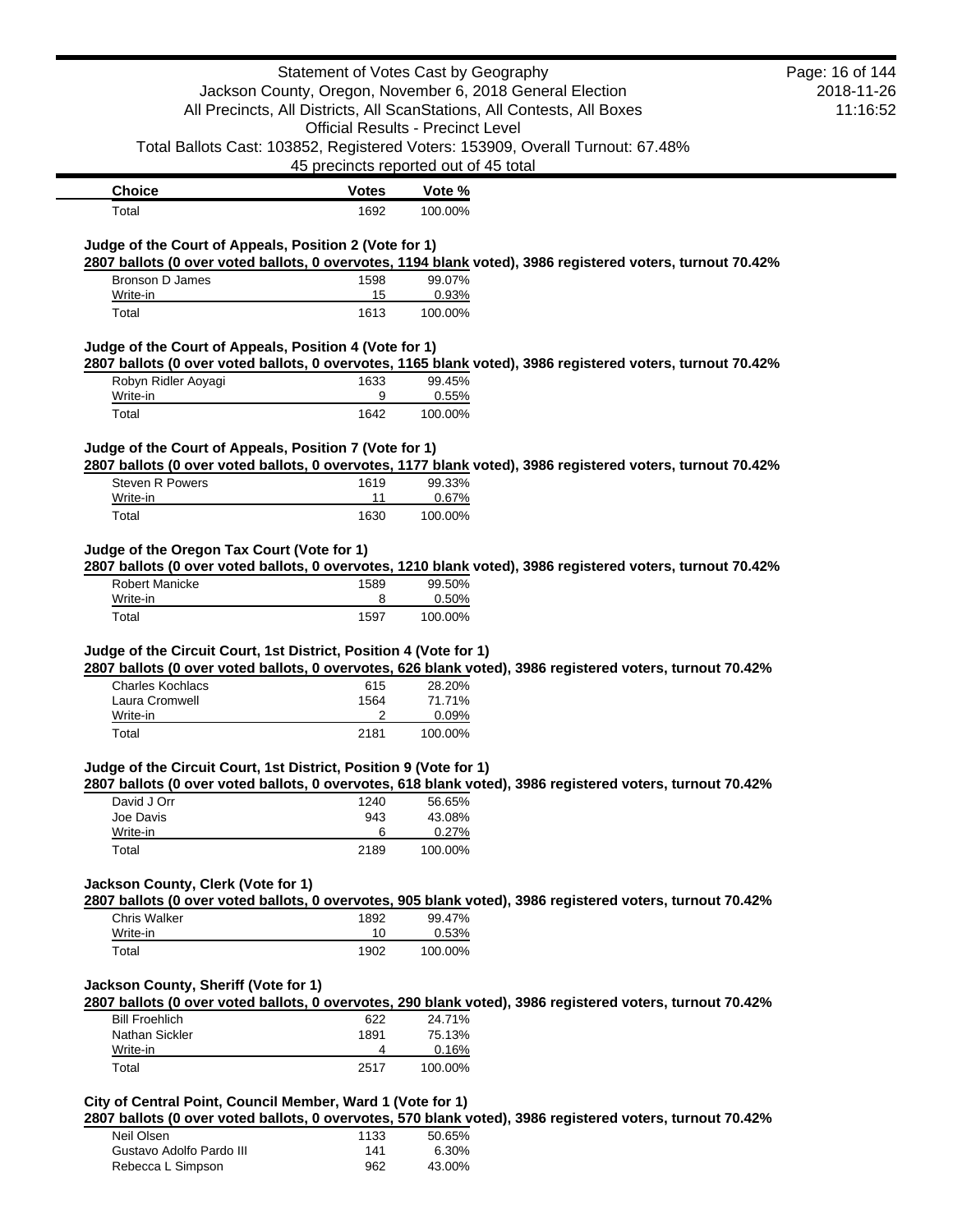|                                                                                                                                                                                                                                      | Statement of Votes Cast by Geography     |                   |                                                                                                            | Page: 17 of 144 |
|--------------------------------------------------------------------------------------------------------------------------------------------------------------------------------------------------------------------------------------|------------------------------------------|-------------------|------------------------------------------------------------------------------------------------------------|-----------------|
|                                                                                                                                                                                                                                      |                                          |                   | Jackson County, Oregon, November 6, 2018 General Election                                                  | 2018-11-26      |
|                                                                                                                                                                                                                                      |                                          |                   | All Precincts, All Districts, All ScanStations, All Contests, All Boxes                                    | 11:16:52        |
|                                                                                                                                                                                                                                      | <b>Official Results - Precinct Level</b> |                   |                                                                                                            |                 |
|                                                                                                                                                                                                                                      | 45 precincts reported out of 45 total    |                   | Total Ballots Cast: 103852, Registered Voters: 153909, Overall Turnout: 67.48%                             |                 |
|                                                                                                                                                                                                                                      |                                          |                   |                                                                                                            |                 |
| <b>Choice</b><br>Write-in                                                                                                                                                                                                            | <b>Votes</b><br>1                        | Vote %<br>0.04%   |                                                                                                            |                 |
| Total                                                                                                                                                                                                                                | 2237                                     | 100.00%           |                                                                                                            |                 |
|                                                                                                                                                                                                                                      |                                          |                   |                                                                                                            |                 |
| City of Central Point, Council Member, Ward 2 (Vote for 1)                                                                                                                                                                           |                                          |                   | 2807 ballots (2 over voted ballots, 2 overvotes, 700 blank voted), 3986 registered voters, turnout 70.42%  |                 |
| Kelley Johnson                                                                                                                                                                                                                       | 1295                                     | 61.52%            |                                                                                                            |                 |
| Michael G Quilty                                                                                                                                                                                                                     | 806                                      | 38.29%            |                                                                                                            |                 |
| Write-in                                                                                                                                                                                                                             | 4                                        | 0.19%             |                                                                                                            |                 |
| Total                                                                                                                                                                                                                                | 2105                                     | 100.00%           |                                                                                                            |                 |
| City of Central Point, Council Member, Ward 3 (Vote for 1)                                                                                                                                                                           |                                          |                   |                                                                                                            |                 |
|                                                                                                                                                                                                                                      |                                          |                   | 2807 ballots (0 over voted ballots, 0 overvotes, 1195 blank voted), 3986 registered voters, turnout 70.42% |                 |
| <b>Brandon Thueson</b>                                                                                                                                                                                                               | 1598                                     | 99.13%            |                                                                                                            |                 |
| Write-in<br>Total                                                                                                                                                                                                                    | 14<br>1612                               | 0.87%<br>100.00%  |                                                                                                            |                 |
|                                                                                                                                                                                                                                      |                                          |                   |                                                                                                            |                 |
| Jackson Soil and Water Conservation District, Director, Zone 1 (Vote for 1)                                                                                                                                                          |                                          |                   |                                                                                                            |                 |
|                                                                                                                                                                                                                                      |                                          |                   | 2807 ballots (0 over voted ballots, 0 overvotes, 2657 blank voted), 3986 registered voters, turnout 70.42% |                 |
| Write-in                                                                                                                                                                                                                             | 150                                      | 100.00%           |                                                                                                            |                 |
| Total                                                                                                                                                                                                                                | 150                                      | 100.00%           |                                                                                                            |                 |
| Jackson Soil and Water Conservation District, Director, At-Large, Position 1 (Vote for 1)                                                                                                                                            |                                          |                   |                                                                                                            |                 |
|                                                                                                                                                                                                                                      |                                          |                   | 2807 ballots (0 over voted ballots, 0 overvotes, 1216 blank voted), 3986 registered voters, turnout 70.42% |                 |
|                                                                                                                                                                                                                                      |                                          |                   |                                                                                                            |                 |
| Allan Campbell III                                                                                                                                                                                                                   | 1581                                     | 99.37%            |                                                                                                            |                 |
| Write-in                                                                                                                                                                                                                             | 10                                       | 0.63%             |                                                                                                            |                 |
| Total                                                                                                                                                                                                                                | 1591                                     | 100.00%           |                                                                                                            |                 |
|                                                                                                                                                                                                                                      |                                          |                   |                                                                                                            |                 |
|                                                                                                                                                                                                                                      |                                          |                   | 2807 ballots (0 over voted ballots, 0 overvotes, 1222 blank voted), 3986 registered voters, turnout 70.42% |                 |
| Stan Dean                                                                                                                                                                                                                            | 1579                                     | 99.62%            |                                                                                                            |                 |
| Write-in<br>Total                                                                                                                                                                                                                    | 6<br>1585                                | 0.38%<br>100.00%  |                                                                                                            |                 |
|                                                                                                                                                                                                                                      |                                          |                   |                                                                                                            |                 |
|                                                                                                                                                                                                                                      |                                          |                   |                                                                                                            |                 |
|                                                                                                                                                                                                                                      |                                          |                   | 2807 ballots (1 over voted ballots, 1 overvotes, 108 blank voted), 3986 registered voters, turnout 70.42%  |                 |
| Yes                                                                                                                                                                                                                                  | 1178                                     | 43.66%            |                                                                                                            |                 |
| No<br>Total                                                                                                                                                                                                                          | 1520<br>2698                             | 56.34%<br>100.00% |                                                                                                            |                 |
|                                                                                                                                                                                                                                      |                                          |                   |                                                                                                            |                 |
|                                                                                                                                                                                                                                      |                                          |                   |                                                                                                            |                 |
|                                                                                                                                                                                                                                      |                                          |                   | 2807 ballots (1 over voted ballots, 1 overvotes, 65 blank voted), 3986 registered voters, turnout 70.42%   |                 |
| Jackson Soil and Water Conservation District, Director, At-Large, Position 2 (Vote for 1)<br>Measure 102 (Affordable Housing Bonds) (Vote for 1)<br>Measure 103 (Taxes/Fees on Transactions for Groceries) (Vote for 1)<br>Yes<br>No | 1422<br>1319                             | 51.88%            |                                                                                                            |                 |
| Total                                                                                                                                                                                                                                | 2741                                     | 48.12%<br>100.00% |                                                                                                            |                 |
|                                                                                                                                                                                                                                      |                                          |                   |                                                                                                            |                 |
|                                                                                                                                                                                                                                      |                                          |                   |                                                                                                            |                 |
|                                                                                                                                                                                                                                      |                                          |                   | 2807 ballots (0 over voted ballots, 0 overvotes, 128 blank voted), 3986 registered voters, turnout 70.42%  |                 |
| Yes<br>No                                                                                                                                                                                                                            | 1345<br>1334                             | 50.21%<br>49.79%  |                                                                                                            |                 |
| Total                                                                                                                                                                                                                                | 2679                                     | 100.00%           |                                                                                                            |                 |
|                                                                                                                                                                                                                                      |                                          |                   |                                                                                                            |                 |
|                                                                                                                                                                                                                                      |                                          |                   |                                                                                                            |                 |
|                                                                                                                                                                                                                                      |                                          |                   | 2807 ballots (0 over voted ballots, 0 overvotes, 96 blank voted), 3986 registered voters, turnout 70.42%   |                 |
| Measure 104 (Three-Fifths Legislative Majority Requirement) (Vote for 1)<br>Measure 105 (Resources for Enforcement of Federal Immigration Laws) (Vote for 1)<br>Yes<br>No                                                            | 1469<br>1242                             | 54.19%<br>45.81%  |                                                                                                            |                 |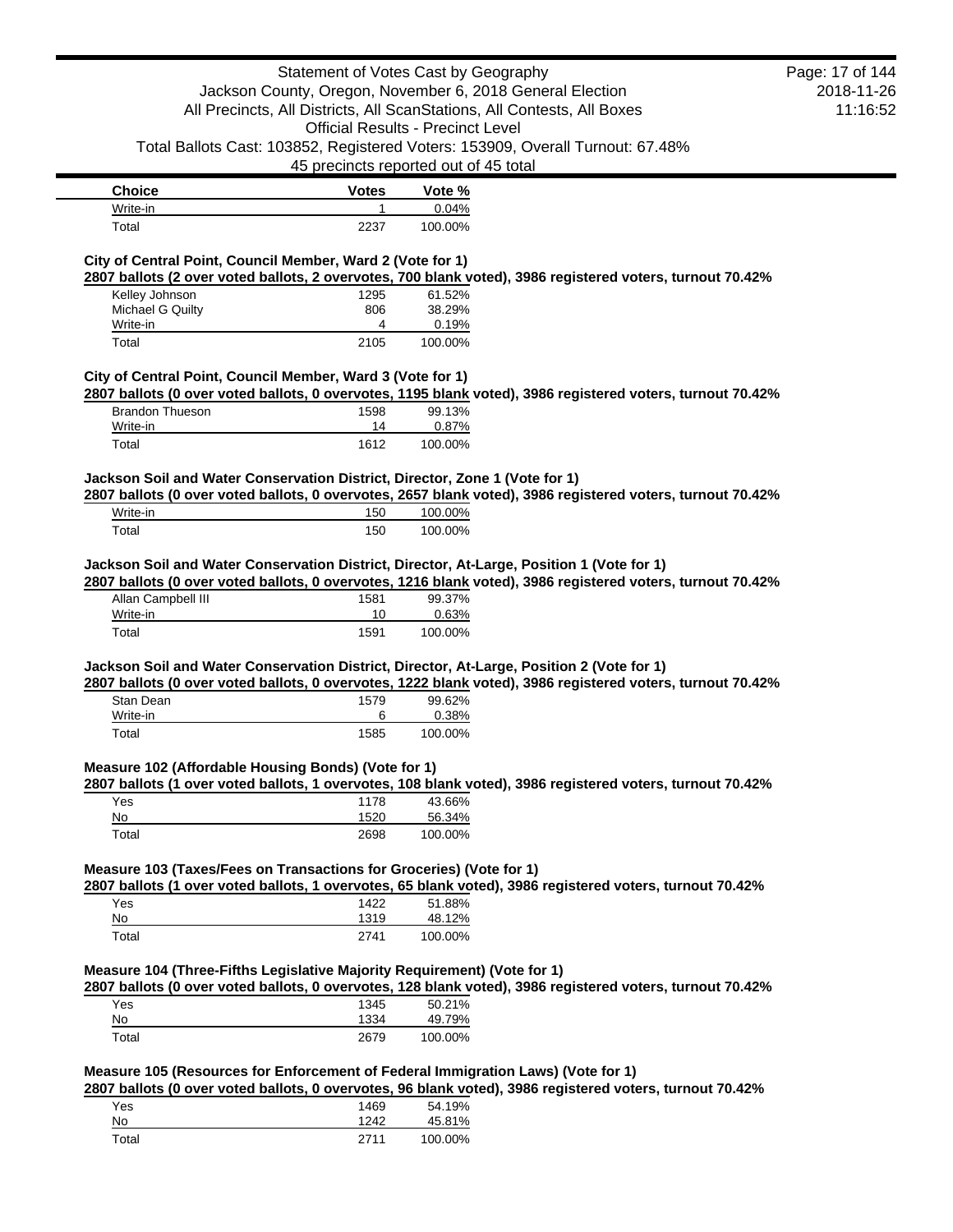|                                                       | Statement of Votes Cast by Geography     |         |                                                                                                           | Page: 18 of 144 |
|-------------------------------------------------------|------------------------------------------|---------|-----------------------------------------------------------------------------------------------------------|-----------------|
|                                                       |                                          |         | Jackson County, Oregon, November 6, 2018 General Election                                                 | 2018-11-26      |
|                                                       |                                          |         | All Precincts, All Districts, All ScanStations, All Contests, All Boxes                                   | 11:16:52        |
|                                                       |                                          |         |                                                                                                           |                 |
|                                                       | <b>Official Results - Precinct Level</b> |         |                                                                                                           |                 |
|                                                       |                                          |         | Total Ballots Cast: 103852, Registered Voters: 153909, Overall Turnout: 67.48%                            |                 |
|                                                       | 45 precincts reported out of 45 total    |         |                                                                                                           |                 |
| <b>Choice</b>                                         | <b>Votes</b>                             | Vote %  |                                                                                                           |                 |
| Measure 106 (Public Funds for Abortion) (Vote for 1)  |                                          |         |                                                                                                           |                 |
|                                                       |                                          |         | 2807 ballots (0 over voted ballots, 0 overvotes, 68 blank voted), 3986 registered voters, turnout 70.42%  |                 |
| Yes                                                   | 1561                                     | 56.99%  |                                                                                                           |                 |
| No                                                    | 1178                                     | 43.01%  |                                                                                                           |                 |
| Total                                                 | 2739                                     | 100.00% |                                                                                                           |                 |
| Measure 15-181 (Jackson County-Firearms) (Vote for 1) |                                          |         | 2807 ballots (0 over voted ballots, 0 overvotes, 138 blank voted), 3986 registered voters, turnout 70.42% |                 |
| Yes                                                   | 1383                                     | 51.82%  |                                                                                                           |                 |
| No                                                    | 1286                                     | 48.18%  |                                                                                                           |                 |
| Total                                                 | 2669                                     | 100.00% |                                                                                                           |                 |
| <b>Precinct 006</b>                                   |                                          |         |                                                                                                           |                 |
| US Representative, District 2 (Vote for 1)            |                                          |         |                                                                                                           |                 |
|                                                       |                                          |         | 2028 ballots (0 over voted ballots, 0 overvotes, 37 blank voted), 3565 registered voters, turnout 56.89%  |                 |
| Mark R Roberts                                        | 152                                      | 7.63%   |                                                                                                           |                 |
| Greg Walden                                           | 1216                                     | 61.07%  |                                                                                                           |                 |
| Jamie McLeod-Skinner                                  | 622                                      | 31.24%  |                                                                                                           |                 |
| Write-in                                              | 1                                        | 0.05%   |                                                                                                           |                 |
| Total                                                 | 1991                                     | 100.00% |                                                                                                           |                 |
| Governor (Vote for 1)                                 |                                          |         |                                                                                                           |                 |
|                                                       |                                          |         | 2028 ballots (0 over voted ballots, 0 overvotes, 47 blank voted), 3565 registered voters, turnout 56.89%  |                 |
| Aaron Auer                                            | 37                                       | 1.87%   |                                                                                                           |                 |
| Nick Chen                                             | 40                                       | 2.02%   |                                                                                                           |                 |
| Kate Brown                                            | 547                                      | 27.61%  |                                                                                                           |                 |
| Knute Buehler                                         | 1230                                     | 62.09%  |                                                                                                           |                 |
| <b>Patrick Starnes</b>                                | 105                                      | 5.30%   |                                                                                                           |                 |
| Chris Henry                                           | 17                                       | 0.86%   |                                                                                                           |                 |
| Write-in                                              | 5                                        | 0.25%   |                                                                                                           |                 |
| Total                                                 | 1981                                     | 100.00% |                                                                                                           |                 |
| State Representative, 4th District (Vote for 1)       |                                          |         |                                                                                                           |                 |
|                                                       |                                          |         | 2028 ballots (0 over voted ballots, 0 overvotes, 713 blank voted), 3565 registered voters, turnout 56.89% |                 |
| Duane A Stark                                         | 1290                                     | 98.10%  |                                                                                                           |                 |
| Write-in                                              | 25                                       | 1.90%   |                                                                                                           |                 |
| Total                                                 | 1315                                     | 100.00% |                                                                                                           |                 |
| Jackson County, Commissioner, Position 1 (Vote for 1) |                                          |         |                                                                                                           |                 |
|                                                       |                                          |         | 2028 ballots (0 over voted ballots, 0 overvotes, 131 blank voted), 3565 registered voters, turnout 56.89% |                 |
| Amy Thuren                                            | 579                                      | 30.52%  |                                                                                                           |                 |
| Frank W Brannen                                       | 84                                       | 4.43%   |                                                                                                           |                 |
| <b>Rick Dyer</b>                                      | 1232                                     | 64.94%  |                                                                                                           |                 |
| Write-in                                              | 2                                        | 0.11%   |                                                                                                           |                 |
| Total                                                 | 1897                                     | 100.00% |                                                                                                           |                 |
| Jackson County, Commissioner, Position 3 (Vote for 1) |                                          |         |                                                                                                           |                 |
|                                                       |                                          |         | 2028 ballots (0 over voted ballots, 0 overvotes, 144 blank voted), 3565 registered voters, turnout 56.89% |                 |
| <b>Colleen Roberts</b>                                | 1216                                     | 64.54%  |                                                                                                           |                 |
| Lanita C Witt                                         | 608                                      | 32.27%  |                                                                                                           |                 |
| <b>Edward Stanton</b>                                 | 55                                       | 2.92%   |                                                                                                           |                 |
| Write-in                                              | 5                                        | 0.27%   |                                                                                                           |                 |
|                                                       |                                          |         |                                                                                                           |                 |

## **Judge of the Supreme Court, Position 5 (Vote for 1)**

**2028 ballots (0 over voted ballots, 0 overvotes, 876 blank voted), 3565 registered voters, turnout 56.89%**

| Adrienne Nelson | 1137 | 98.70% |
|-----------------|------|--------|
| Write-in        | 15   | 1.30%  |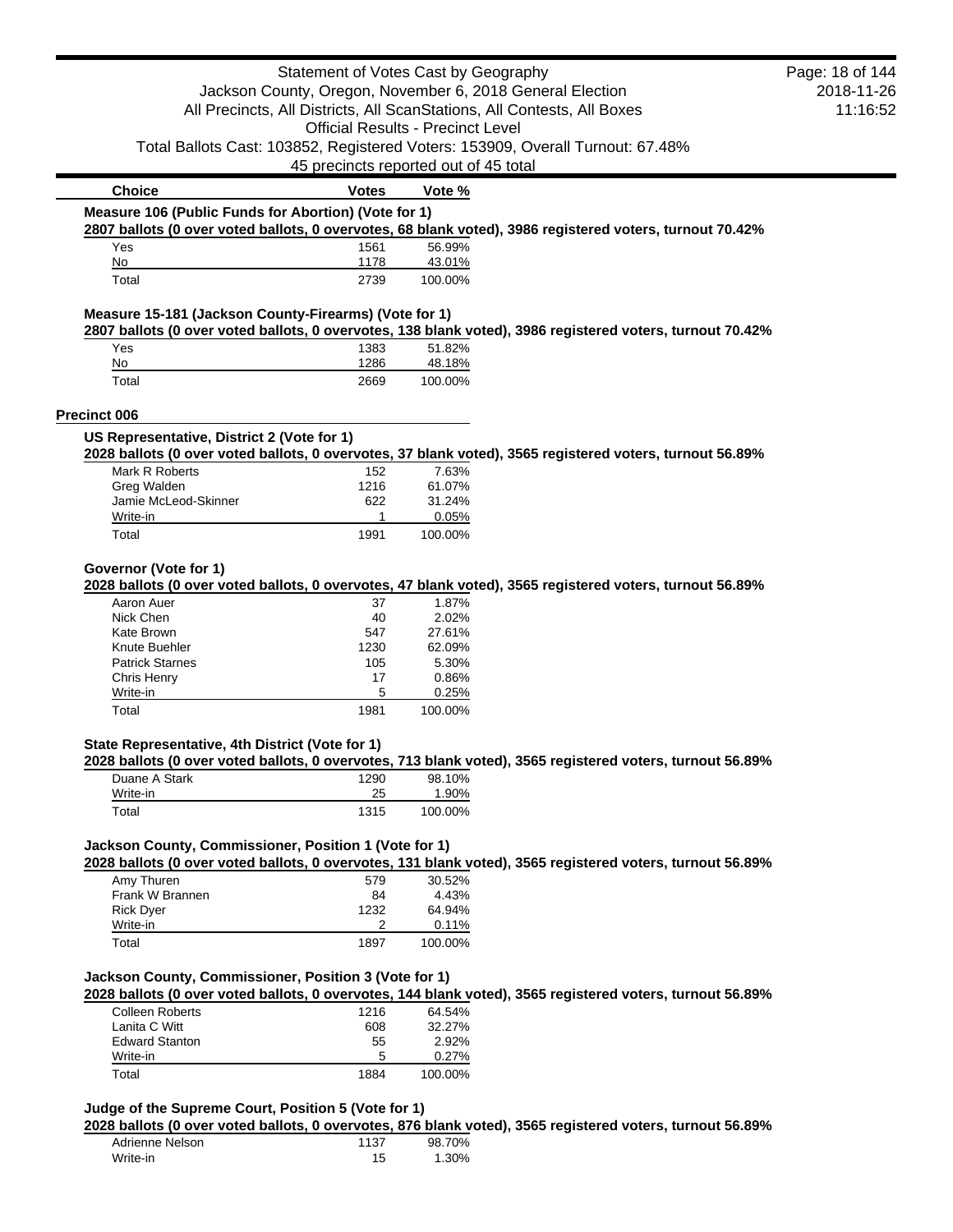|                                                                                                                                                                                                                                                                                                                                                                                                                                                                                                           | Statement of Votes Cast by Geography  |                                          |                                                                                | Page: 19 of 144 |
|-----------------------------------------------------------------------------------------------------------------------------------------------------------------------------------------------------------------------------------------------------------------------------------------------------------------------------------------------------------------------------------------------------------------------------------------------------------------------------------------------------------|---------------------------------------|------------------------------------------|--------------------------------------------------------------------------------|-----------------|
|                                                                                                                                                                                                                                                                                                                                                                                                                                                                                                           |                                       |                                          | Jackson County, Oregon, November 6, 2018 General Election                      | 2018-11-26      |
|                                                                                                                                                                                                                                                                                                                                                                                                                                                                                                           |                                       |                                          | All Precincts, All Districts, All ScanStations, All Contests, All Boxes        | 11:16:52        |
|                                                                                                                                                                                                                                                                                                                                                                                                                                                                                                           |                                       | <b>Official Results - Precinct Level</b> |                                                                                |                 |
|                                                                                                                                                                                                                                                                                                                                                                                                                                                                                                           |                                       |                                          | Total Ballots Cast: 103852, Registered Voters: 153909, Overall Turnout: 67.48% |                 |
|                                                                                                                                                                                                                                                                                                                                                                                                                                                                                                           | 45 precincts reported out of 45 total |                                          |                                                                                |                 |
| <b>Choice</b>                                                                                                                                                                                                                                                                                                                                                                                                                                                                                             | Votes                                 | Vote %                                   |                                                                                |                 |
| Total                                                                                                                                                                                                                                                                                                                                                                                                                                                                                                     | 1152                                  | 100.00%                                  |                                                                                |                 |
| Judge of the Court of Appeals, Position 2 (Vote for 1)                                                                                                                                                                                                                                                                                                                                                                                                                                                    |                                       |                                          |                                                                                |                 |
| 2028 ballots (0 over voted ballots, 0 overvotes, 916 blank voted), 3565 registered voters, turnout 56.89%                                                                                                                                                                                                                                                                                                                                                                                                 |                                       |                                          |                                                                                |                 |
| Bronson D James                                                                                                                                                                                                                                                                                                                                                                                                                                                                                           | 1101                                  | 99.01%                                   |                                                                                |                 |
| Write-in<br>Total                                                                                                                                                                                                                                                                                                                                                                                                                                                                                         | 11<br>1112                            | 0.99%<br>100.00%                         |                                                                                |                 |
|                                                                                                                                                                                                                                                                                                                                                                                                                                                                                                           |                                       |                                          |                                                                                |                 |
| Judge of the Court of Appeals, Position 4 (Vote for 1)                                                                                                                                                                                                                                                                                                                                                                                                                                                    |                                       |                                          |                                                                                |                 |
| 2028 ballots (0 over voted ballots, 0 overvotes, 910 blank voted), 3565 registered voters, turnout 56.89%                                                                                                                                                                                                                                                                                                                                                                                                 |                                       |                                          |                                                                                |                 |
| Robyn Ridler Aoyagi<br>Write-in                                                                                                                                                                                                                                                                                                                                                                                                                                                                           | 1107<br>11                            | 99.02%<br>0.98%                          |                                                                                |                 |
| Total                                                                                                                                                                                                                                                                                                                                                                                                                                                                                                     | 1118                                  | 100.00%                                  |                                                                                |                 |
|                                                                                                                                                                                                                                                                                                                                                                                                                                                                                                           |                                       |                                          |                                                                                |                 |
| Judge of the Court of Appeals, Position 7 (Vote for 1)                                                                                                                                                                                                                                                                                                                                                                                                                                                    |                                       |                                          |                                                                                |                 |
| 2028 ballots (0 over voted ballots, 0 overvotes, 910 blank voted), 3565 registered voters, turnout 56.89%<br>Steven R Powers                                                                                                                                                                                                                                                                                                                                                                              | 1107                                  | 99.02%                                   |                                                                                |                 |
| Write-in                                                                                                                                                                                                                                                                                                                                                                                                                                                                                                  | 11                                    | 0.98%                                    |                                                                                |                 |
| Total                                                                                                                                                                                                                                                                                                                                                                                                                                                                                                     | 1118                                  | 100.00%                                  |                                                                                |                 |
| Judge of the Oregon Tax Court (Vote for 1)                                                                                                                                                                                                                                                                                                                                                                                                                                                                |                                       |                                          |                                                                                |                 |
| <b>Robert Manicke</b>                                                                                                                                                                                                                                                                                                                                                                                                                                                                                     | 1090                                  | 98.91%                                   |                                                                                |                 |
| Write-in                                                                                                                                                                                                                                                                                                                                                                                                                                                                                                  | 12                                    | 1.09%                                    |                                                                                |                 |
| Total                                                                                                                                                                                                                                                                                                                                                                                                                                                                                                     | 1102                                  | 100.00%                                  |                                                                                |                 |
|                                                                                                                                                                                                                                                                                                                                                                                                                                                                                                           |                                       |                                          |                                                                                |                 |
|                                                                                                                                                                                                                                                                                                                                                                                                                                                                                                           |                                       |                                          |                                                                                |                 |
| Charles Kochlacs                                                                                                                                                                                                                                                                                                                                                                                                                                                                                          | 495                                   | 33.40%                                   |                                                                                |                 |
| Laura Cromwell                                                                                                                                                                                                                                                                                                                                                                                                                                                                                            | 985                                   | 66.46%                                   |                                                                                |                 |
| Write-in<br>Total                                                                                                                                                                                                                                                                                                                                                                                                                                                                                         | 2<br>1482                             | 0.13%<br>100.00%                         |                                                                                |                 |
|                                                                                                                                                                                                                                                                                                                                                                                                                                                                                                           |                                       |                                          |                                                                                |                 |
|                                                                                                                                                                                                                                                                                                                                                                                                                                                                                                           |                                       |                                          |                                                                                |                 |
|                                                                                                                                                                                                                                                                                                                                                                                                                                                                                                           |                                       |                                          |                                                                                |                 |
| 2028 ballots (0 over voted ballots, 0 overvotes, 926 blank voted), 3565 registered voters, turnout 56.89%<br>Judge of the Circuit Court, 1st District, Position 4 (Vote for 1)<br>2028 ballots (0 over voted ballots, 0 overvotes, 546 blank voted), 3565 registered voters, turnout 56.89%<br>Judge of the Circuit Court, 1st District, Position 9 (Vote for 1)<br>2028 ballots (0 over voted ballots, 0 overvotes, 482 blank voted), 3565 registered voters, turnout 56.89%<br>David J Orr<br>Joe Davis | 903<br>637                            | 58.41%<br>41.20%                         |                                                                                |                 |
| Write-in                                                                                                                                                                                                                                                                                                                                                                                                                                                                                                  | 6                                     | 0.39%                                    |                                                                                |                 |
| Total                                                                                                                                                                                                                                                                                                                                                                                                                                                                                                     | 1546                                  | 100.00%                                  |                                                                                |                 |
|                                                                                                                                                                                                                                                                                                                                                                                                                                                                                                           |                                       |                                          |                                                                                |                 |
|                                                                                                                                                                                                                                                                                                                                                                                                                                                                                                           |                                       |                                          |                                                                                |                 |
| Chris Walker                                                                                                                                                                                                                                                                                                                                                                                                                                                                                              | 1271                                  | 99.45%                                   |                                                                                |                 |
| Write-in                                                                                                                                                                                                                                                                                                                                                                                                                                                                                                  | $\overline{7}$                        | 0.55%                                    |                                                                                |                 |
| Total                                                                                                                                                                                                                                                                                                                                                                                                                                                                                                     | 1278                                  | 100.00%                                  |                                                                                |                 |
|                                                                                                                                                                                                                                                                                                                                                                                                                                                                                                           |                                       |                                          |                                                                                |                 |
|                                                                                                                                                                                                                                                                                                                                                                                                                                                                                                           |                                       |                                          |                                                                                |                 |
| <b>Bill Froehlich</b>                                                                                                                                                                                                                                                                                                                                                                                                                                                                                     | 502                                   | 28.93%                                   |                                                                                |                 |
| Jackson County, Clerk (Vote for 1)<br>2028 ballots (0 over voted ballots, 0 overvotes, 750 blank voted), 3565 registered voters, turnout 56.89%<br>Jackson County, Sheriff (Vote for 1)<br>2028 ballots (1 over voted ballots, 1 overvotes, 292 blank voted), 3565 registered voters, turnout 56.89%<br>Nathan Sickler                                                                                                                                                                                    | 1230                                  | 70.89%                                   |                                                                                |                 |
| Write-in<br>Total                                                                                                                                                                                                                                                                                                                                                                                                                                                                                         | 3<br>1735                             | 0.17%<br>100.00%                         |                                                                                |                 |

# **City of Central Point, Council Member, Ward 1 (Vote for 1)**

**2028 ballots (0 over voted ballots, 0 overvotes, 483 blank voted), 3565 registered voters, turnout 56.89%**

| Neil Olsen               | 783 | 50.68% |
|--------------------------|-----|--------|
| Gustavo Adolfo Pardo III | 134 | 8.67%  |
| Rebecca L Simpson        | 621 | 40.19% |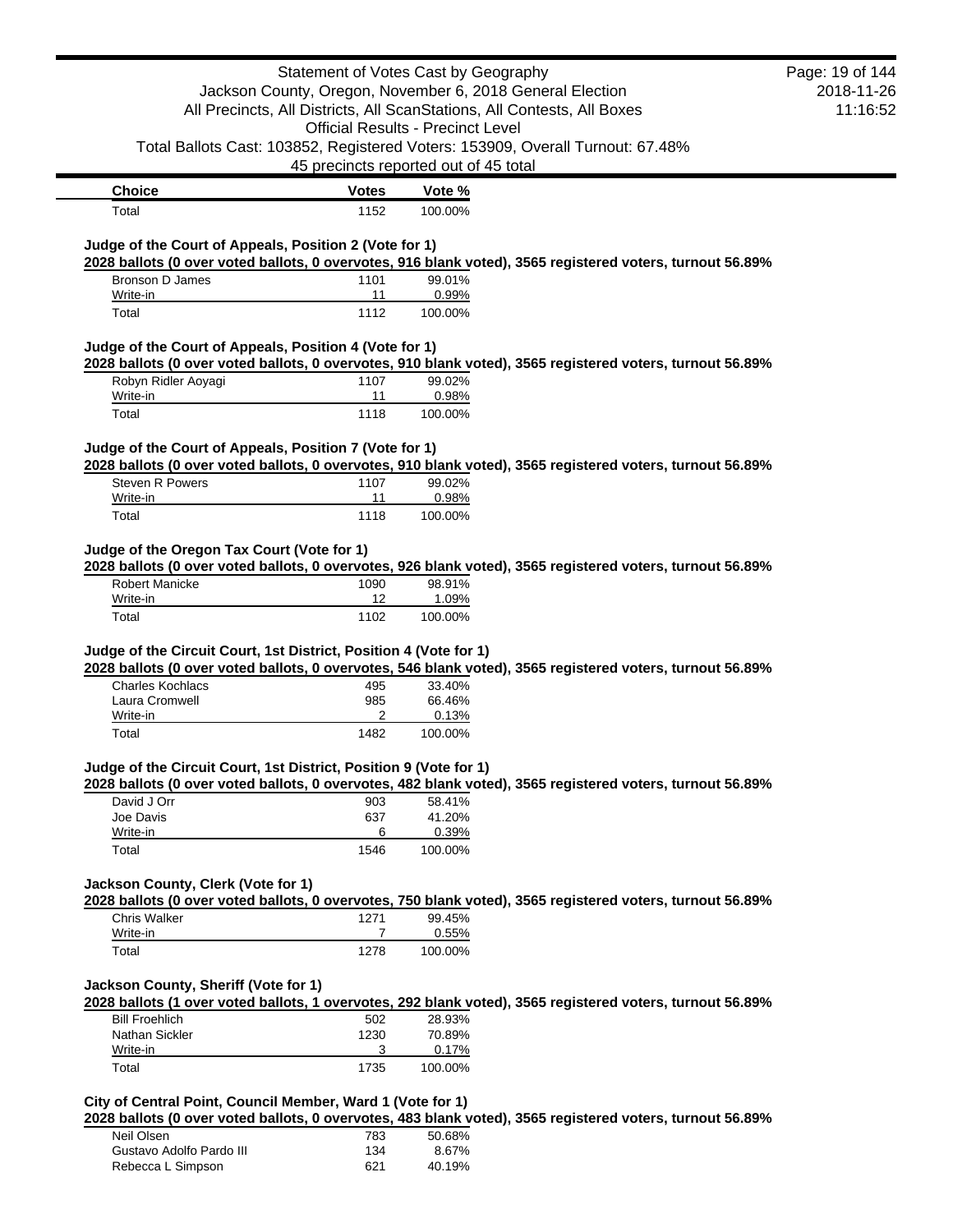|                                                                                                                                                                                                                         | Statement of Votes Cast by Geography                                    |                                          |                                                                                                            | Page: 20 of 144 |
|-------------------------------------------------------------------------------------------------------------------------------------------------------------------------------------------------------------------------|-------------------------------------------------------------------------|------------------------------------------|------------------------------------------------------------------------------------------------------------|-----------------|
|                                                                                                                                                                                                                         | Jackson County, Oregon, November 6, 2018 General Election               |                                          |                                                                                                            | 2018-11-26      |
|                                                                                                                                                                                                                         | All Precincts, All Districts, All ScanStations, All Contests, All Boxes |                                          |                                                                                                            | 11:16:52        |
|                                                                                                                                                                                                                         |                                                                         | <b>Official Results - Precinct Level</b> |                                                                                                            |                 |
|                                                                                                                                                                                                                         |                                                                         |                                          | Total Ballots Cast: 103852, Registered Voters: 153909, Overall Turnout: 67.48%                             |                 |
|                                                                                                                                                                                                                         |                                                                         | 45 precincts reported out of 45 total    |                                                                                                            |                 |
| <b>Choice</b>                                                                                                                                                                                                           | <b>Votes</b>                                                            | Vote %                                   |                                                                                                            |                 |
| Write-in                                                                                                                                                                                                                | $\overline{7}$                                                          | 0.45%                                    |                                                                                                            |                 |
| Total                                                                                                                                                                                                                   | 1545                                                                    | 100.00%                                  |                                                                                                            |                 |
| City of Central Point, Council Member, Ward 2 (Vote for 1)                                                                                                                                                              |                                                                         |                                          |                                                                                                            |                 |
|                                                                                                                                                                                                                         |                                                                         |                                          | 2028 ballots (0 over voted ballots, 0 overvotes, 562 blank voted), 3565 registered voters, turnout 56.89%  |                 |
| Kelley Johnson                                                                                                                                                                                                          | 924                                                                     | 63.03%                                   |                                                                                                            |                 |
| Michael G Quilty<br>Write-in                                                                                                                                                                                            | 533<br>9                                                                | 36.36%<br>0.61%                          |                                                                                                            |                 |
| Total                                                                                                                                                                                                                   | 1466                                                                    | 100.00%                                  |                                                                                                            |                 |
| City of Central Point, Council Member, Ward 3 (Vote for 1)                                                                                                                                                              |                                                                         |                                          |                                                                                                            |                 |
|                                                                                                                                                                                                                         |                                                                         |                                          | 2028 ballots (0 over voted ballots, 0 overvotes, 904 blank voted), 3565 registered voters, turnout 56.89%  |                 |
| <b>Brandon Thueson</b>                                                                                                                                                                                                  | 1114                                                                    | 99.11%                                   |                                                                                                            |                 |
| Write-in<br>Total                                                                                                                                                                                                       | 10<br>1124                                                              | 0.89%<br>100.00%                         |                                                                                                            |                 |
|                                                                                                                                                                                                                         |                                                                         |                                          |                                                                                                            |                 |
| Jackson Soil and Water Conservation District, Director, Zone 1 (Vote for 1)                                                                                                                                             |                                                                         |                                          | 2028 ballots (0 over voted ballots, 0 overvotes, 1902 blank voted), 3565 registered voters, turnout 56.89% |                 |
| Write-in                                                                                                                                                                                                                | 126                                                                     | 100.00%                                  |                                                                                                            |                 |
| Total                                                                                                                                                                                                                   | 126                                                                     | 100.00%                                  |                                                                                                            |                 |
| Jackson Soil and Water Conservation District, Director, At-Large, Position 1 (Vote for 1)                                                                                                                               |                                                                         |                                          |                                                                                                            |                 |
|                                                                                                                                                                                                                         |                                                                         |                                          | 2028 ballots (0 over voted ballots, 0 overvotes, 956 blank voted), 3565 registered voters, turnout 56.89%  |                 |
| Allan Campbell III                                                                                                                                                                                                      | 1061                                                                    | 98.97%                                   |                                                                                                            |                 |
| Write-in<br>Total                                                                                                                                                                                                       | 11<br>1072                                                              | 1.03%<br>100.00%                         |                                                                                                            |                 |
| Stan Dean<br>Write-in                                                                                                                                                                                                   | 1097<br>7                                                               | 99.37%<br>0.63%                          | 2028 ballots (0 over voted ballots, 0 overvotes, 924 blank voted), 3565 registered voters, turnout 56.89%  |                 |
| Total                                                                                                                                                                                                                   | 1104                                                                    | 100.00%                                  |                                                                                                            |                 |
| Yes<br>No<br>Total                                                                                                                                                                                                      | 935<br>1014<br>1949                                                     | 47.97%<br>52.03%<br>100.00%              | 2028 ballots (0 over voted ballots, 0 overvotes, 79 blank voted), 3565 registered voters, turnout 56.89%   |                 |
| Jackson Soil and Water Conservation District, Director, At-Large, Position 2 (Vote for 1)<br>Measure 102 (Affordable Housing Bonds) (Vote for 1)<br>Measure 103 (Taxes/Fees on Transactions for Groceries) (Vote for 1) |                                                                         |                                          | 2028 ballots (1 over voted ballots, 1 overvotes, 44 blank voted), 3565 registered voters, turnout 56.89%   |                 |
| Yes                                                                                                                                                                                                                     | 1133                                                                    | 57.14%                                   |                                                                                                            |                 |
| No<br>Total                                                                                                                                                                                                             | 850<br>1983                                                             | 42.86%<br>100.00%                        |                                                                                                            |                 |
| Measure 104 (Three-Fifths Legislative Majority Requirement) (Vote for 1)                                                                                                                                                |                                                                         |                                          | 2028 ballots (1 over voted ballots, 1 overvotes, 111 blank voted), 3565 registered voters, turnout 56.89%  |                 |
| Yes                                                                                                                                                                                                                     | 875                                                                     | 45.67%                                   |                                                                                                            |                 |
| No<br>Total                                                                                                                                                                                                             | 1041<br>1916                                                            | 54.33%<br>100.00%                        |                                                                                                            |                 |
| Measure 105 (Resources for Enforcement of Federal Immigration Laws) (Vote for 1)                                                                                                                                        |                                                                         |                                          |                                                                                                            |                 |
|                                                                                                                                                                                                                         |                                                                         |                                          | 2028 ballots (0 over voted ballots, 0 overvotes, 69 blank voted), 3565 registered voters, turnout 56.89%   |                 |
| Yes<br>No                                                                                                                                                                                                               | 1050<br>909                                                             | 53.60%<br>46.40%                         |                                                                                                            |                 |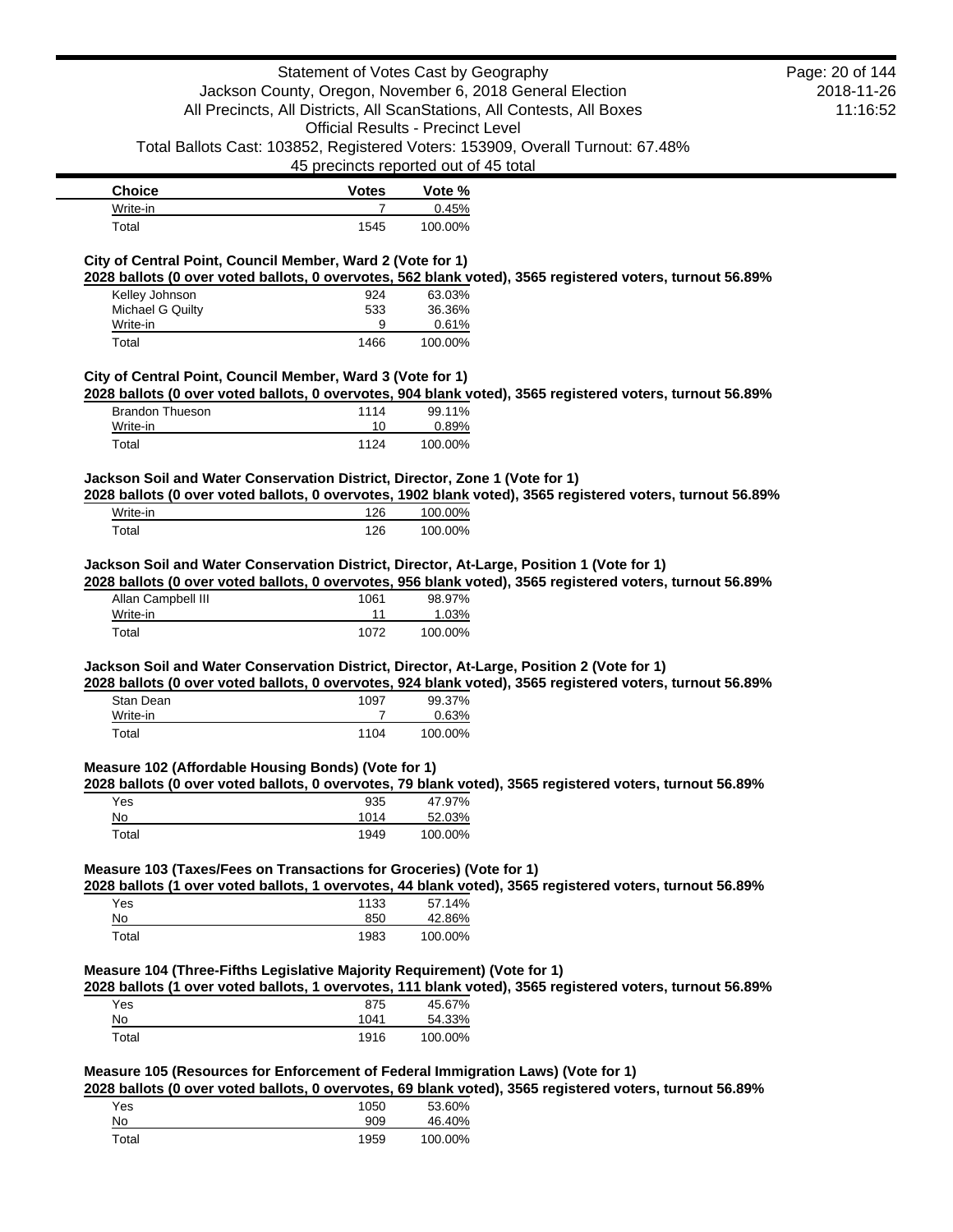|                                                       |              | Statement of Votes Cast by Geography                      |                                                                                                           | Page: 21 of 144 |
|-------------------------------------------------------|--------------|-----------------------------------------------------------|-----------------------------------------------------------------------------------------------------------|-----------------|
|                                                       |              | Jackson County, Oregon, November 6, 2018 General Election |                                                                                                           | 2018-11-26      |
|                                                       |              |                                                           | All Precincts, All Districts, All ScanStations, All Contests, All Boxes                                   | 11:16:52        |
|                                                       |              | <b>Official Results - Precinct Level</b>                  |                                                                                                           |                 |
|                                                       |              |                                                           |                                                                                                           |                 |
|                                                       |              |                                                           | Total Ballots Cast: 103852, Registered Voters: 153909, Overall Turnout: 67.48%                            |                 |
|                                                       |              | 45 precincts reported out of 45 total                     |                                                                                                           |                 |
| <b>Choice</b>                                         | <b>Votes</b> | Vote %                                                    |                                                                                                           |                 |
| Measure 106 (Public Funds for Abortion) (Vote for 1)  |              |                                                           |                                                                                                           |                 |
|                                                       |              |                                                           | 2028 ballots (0 over voted ballots, 0 overvotes, 50 blank voted), 3565 registered voters, turnout 56.89%  |                 |
| Yes                                                   | 1070         | 54.10%                                                    |                                                                                                           |                 |
| No                                                    | 908          | 45.90%                                                    |                                                                                                           |                 |
| Total                                                 | 1978         | 100.00%                                                   |                                                                                                           |                 |
| Measure 15-181 (Jackson County-Firearms) (Vote for 1) |              |                                                           |                                                                                                           |                 |
|                                                       |              |                                                           | 2028 ballots (1 over voted ballots, 1 overvotes, 93 blank voted), 3565 registered voters, turnout 56.89%  |                 |
| Yes                                                   | 1031         | 53.31%                                                    |                                                                                                           |                 |
| No                                                    | 903          | 46.69%                                                    |                                                                                                           |                 |
| Total                                                 | 1934         | 100.00%                                                   |                                                                                                           |                 |
| <b>Precinct 007</b>                                   |              |                                                           |                                                                                                           |                 |
| US Representative, District 2 (Vote for 1)            |              |                                                           |                                                                                                           |                 |
|                                                       |              |                                                           | 1240 ballots (0 over voted ballots, 0 overvotes, 16 blank voted), 1777 registered voters, turnout 69.78%  |                 |
| Mark R Roberts                                        | 46           | 3.76%                                                     |                                                                                                           |                 |
| Greg Walden<br>Jamie McLeod-Skinner                   | 844<br>334   | 68.95%<br>27.29%                                          |                                                                                                           |                 |
| Write-in                                              | 0            | 0.00%                                                     |                                                                                                           |                 |
| Total                                                 | 1224         | 100.00%                                                   |                                                                                                           |                 |
|                                                       |              |                                                           |                                                                                                           |                 |
| Governor (Vote for 1)                                 |              |                                                           |                                                                                                           |                 |
|                                                       |              |                                                           | 1240 ballots (0 over voted ballots, 0 overvotes, 11 blank voted), 1777 registered voters, turnout 69.78%  |                 |
| Aaron Auer                                            | 7            | 0.57%                                                     |                                                                                                           |                 |
| Nick Chen                                             | 15           | 1.22%                                                     |                                                                                                           |                 |
| Kate Brown                                            | 298          | 24.25%                                                    |                                                                                                           |                 |
| Knute Buehler                                         | 852          | 69.32%                                                    |                                                                                                           |                 |
| <b>Patrick Starnes</b>                                | 45           | 3.66%                                                     |                                                                                                           |                 |
| Chris Henry                                           | 8            | 0.65%                                                     |                                                                                                           |                 |
| Write-in                                              | 4            | 0.33%                                                     |                                                                                                           |                 |
| Total                                                 | 1229         | 100.00%                                                   |                                                                                                           |                 |
| State Representative, 4th District (Vote for 1)       |              |                                                           |                                                                                                           |                 |
|                                                       |              |                                                           | 1240 ballots (0 over voted ballots, 0 overvotes, 410 blank voted), 1777 registered voters, turnout 69.78% |                 |
| Duane A Stark                                         | 815          | 98.19%                                                    |                                                                                                           |                 |
| Write-in                                              | 15           | 1.81%                                                     |                                                                                                           |                 |
| Total                                                 | 830          | 100.00%                                                   |                                                                                                           |                 |
| Jackson County, Commissioner, Position 1 (Vote for 1) |              |                                                           |                                                                                                           |                 |
|                                                       |              |                                                           | 1240 ballots (0 over voted ballots, 0 overvotes, 61 blank voted), 1777 registered voters, turnout 69.78%  |                 |
| Amy Thuren                                            | 304          | 25.78%                                                    |                                                                                                           |                 |
| Frank W Brannen                                       | 38           | 3.22%                                                     |                                                                                                           |                 |
| <b>Rick Dyer</b>                                      | 836          | 70.91%                                                    |                                                                                                           |                 |
| Write-in                                              | 1            | 0.08%                                                     |                                                                                                           |                 |
| Total                                                 | 1179         | 100.00%                                                   |                                                                                                           |                 |
| Jackson County, Commissioner, Position 3 (Vote for 1) |              |                                                           |                                                                                                           |                 |
|                                                       |              |                                                           | 1240 ballots (0 over voted ballots, 0 overvotes, 73 blank voted), 1777 registered voters, turnout 69.78%  |                 |
|                                                       |              |                                                           |                                                                                                           |                 |
| Colleen Roberts                                       | 836          | 71.64%                                                    |                                                                                                           |                 |
| Lanita C Witt                                         | 314          | 26.91%                                                    |                                                                                                           |                 |
| <b>Edward Stanton</b>                                 | 17           | 1.46%                                                     |                                                                                                           |                 |
| Write-in                                              | 0            | 0.00%                                                     |                                                                                                           |                 |

#### **Judge of the Supreme Court, Position 5 (Vote for 1)**

**1240 ballots (0 over voted ballots, 0 overvotes, 552 blank voted), 1777 registered voters, turnout 69.78%**

| Adrienne Nelson | 679 | 98.69%   |
|-----------------|-----|----------|
| Write-in        |     | $1.31\%$ |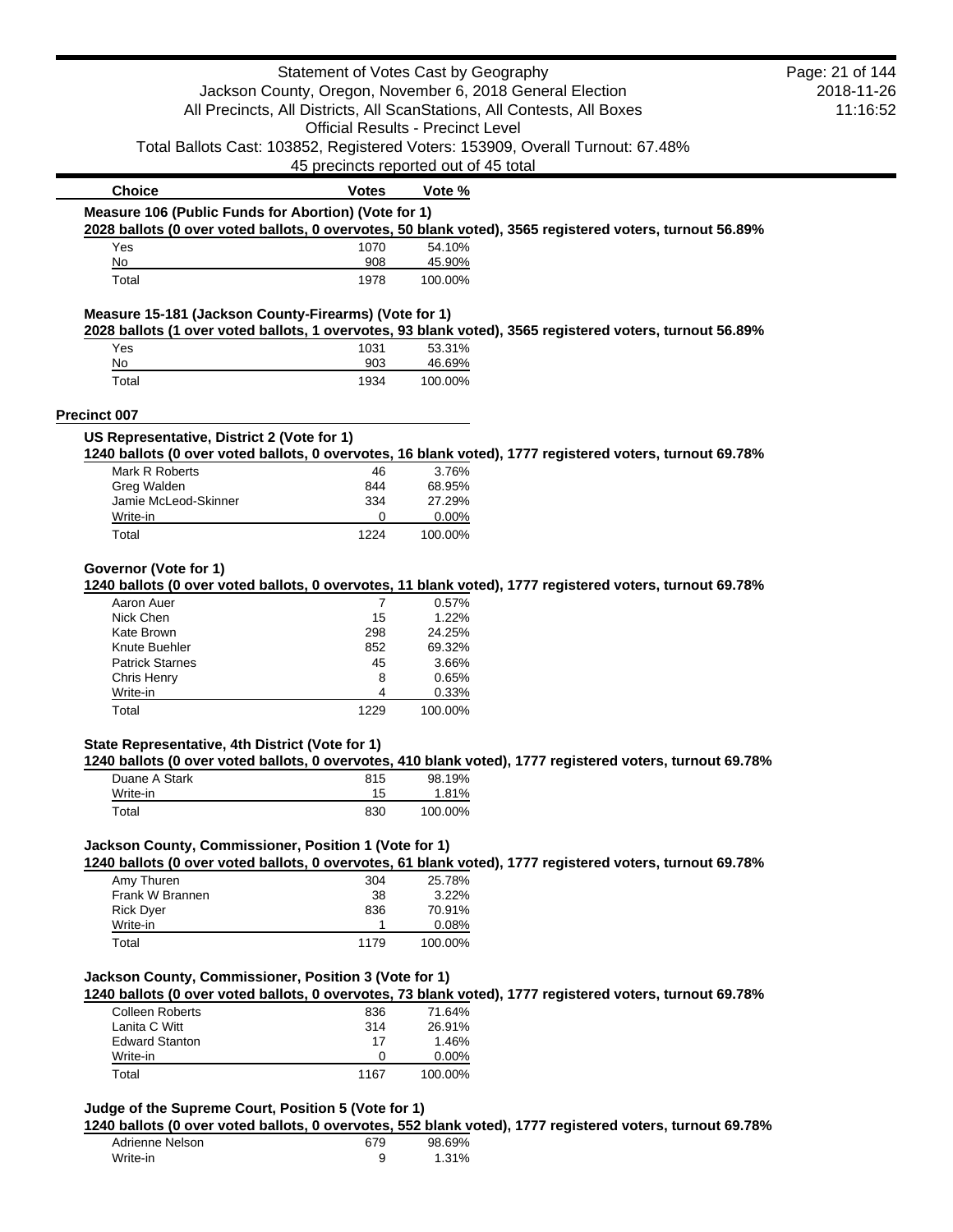|                                                                                                                                                                                                                                  | Statement of Votes Cast by Geography     |                  |                                                                                                           | Page: 22 of 144 |
|----------------------------------------------------------------------------------------------------------------------------------------------------------------------------------------------------------------------------------|------------------------------------------|------------------|-----------------------------------------------------------------------------------------------------------|-----------------|
|                                                                                                                                                                                                                                  |                                          |                  | Jackson County, Oregon, November 6, 2018 General Election                                                 | 2018-11-26      |
|                                                                                                                                                                                                                                  |                                          |                  | All Precincts, All Districts, All ScanStations, All Contests, All Boxes                                   | 11:16:52        |
|                                                                                                                                                                                                                                  | <b>Official Results - Precinct Level</b> |                  |                                                                                                           |                 |
|                                                                                                                                                                                                                                  |                                          |                  | Total Ballots Cast: 103852, Registered Voters: 153909, Overall Turnout: 67.48%                            |                 |
|                                                                                                                                                                                                                                  | 45 precincts reported out of 45 total    |                  |                                                                                                           |                 |
| <b>Choice</b>                                                                                                                                                                                                                    | Votes                                    | Vote %           |                                                                                                           |                 |
| Total                                                                                                                                                                                                                            | 688                                      | 100.00%          |                                                                                                           |                 |
| Judge of the Court of Appeals, Position 2 (Vote for 1)                                                                                                                                                                           |                                          |                  |                                                                                                           |                 |
|                                                                                                                                                                                                                                  |                                          |                  | 1240 ballots (0 over voted ballots, 0 overvotes, 574 blank voted), 1777 registered voters, turnout 69.78% |                 |
| Bronson D James                                                                                                                                                                                                                  | 658                                      | 98.80%           |                                                                                                           |                 |
| Write-in                                                                                                                                                                                                                         | 8                                        | 1.20%            |                                                                                                           |                 |
| Total                                                                                                                                                                                                                            | 666                                      | 100.00%          |                                                                                                           |                 |
| Judge of the Court of Appeals, Position 4 (Vote for 1)                                                                                                                                                                           |                                          |                  |                                                                                                           |                 |
|                                                                                                                                                                                                                                  |                                          |                  | 1240 ballots (0 over voted ballots, 0 overvotes, 570 blank voted), 1777 registered voters, turnout 69.78% |                 |
| Robyn Ridler Aoyagi                                                                                                                                                                                                              | 666                                      | 99.40%           |                                                                                                           |                 |
| Write-in<br>Total                                                                                                                                                                                                                | 4<br>670                                 | 0.60%<br>100.00% |                                                                                                           |                 |
|                                                                                                                                                                                                                                  |                                          |                  |                                                                                                           |                 |
| Judge of the Court of Appeals, Position 7 (Vote for 1)                                                                                                                                                                           |                                          |                  |                                                                                                           |                 |
|                                                                                                                                                                                                                                  |                                          |                  | 1240 ballots (0 over voted ballots, 0 overvotes, 571 blank voted), 1777 registered voters, turnout 69.78% |                 |
| Steven R Powers                                                                                                                                                                                                                  | 664                                      | 99.25%           |                                                                                                           |                 |
| Write-in<br>Total                                                                                                                                                                                                                | 5<br>669                                 | 0.75%<br>100.00% |                                                                                                           |                 |
|                                                                                                                                                                                                                                  |                                          |                  |                                                                                                           |                 |
| Judge of the Oregon Tax Court (Vote for 1)                                                                                                                                                                                       |                                          |                  |                                                                                                           |                 |
|                                                                                                                                                                                                                                  |                                          |                  |                                                                                                           |                 |
|                                                                                                                                                                                                                                  |                                          |                  | 1240 ballots (0 over voted ballots, 0 overvotes, 573 blank voted), 1777 registered voters, turnout 69.78% |                 |
| <b>Robert Manicke</b>                                                                                                                                                                                                            | 663                                      | 99.40%           |                                                                                                           |                 |
| Write-in                                                                                                                                                                                                                         | 4                                        | 0.60%            |                                                                                                           |                 |
| Total                                                                                                                                                                                                                            | 667                                      | 100.00%          |                                                                                                           |                 |
|                                                                                                                                                                                                                                  |                                          |                  |                                                                                                           |                 |
|                                                                                                                                                                                                                                  |                                          |                  | 1240 ballots (0 over voted ballots, 0 overvotes, 300 blank voted), 1777 registered voters, turnout 69.78% |                 |
| <b>Charles Kochlacs</b>                                                                                                                                                                                                          | 218                                      | 23.19%           |                                                                                                           |                 |
| Laura Cromwell<br>Write-in                                                                                                                                                                                                       | 719<br>3                                 | 76.49%<br>0.32%  |                                                                                                           |                 |
| Total                                                                                                                                                                                                                            | 940                                      | 100.00%          |                                                                                                           |                 |
|                                                                                                                                                                                                                                  |                                          |                  |                                                                                                           |                 |
|                                                                                                                                                                                                                                  |                                          |                  |                                                                                                           |                 |
|                                                                                                                                                                                                                                  |                                          |                  | 1240 ballots (1 over voted ballots, 1 overvotes, 285 blank voted), 1777 registered voters, turnout 69.78% |                 |
| David J Orr<br>Joe Davis                                                                                                                                                                                                         | 570<br>380                               | 59.75%<br>39.83% |                                                                                                           |                 |
| Write-in                                                                                                                                                                                                                         | 4                                        | 0.42%            |                                                                                                           |                 |
| Total                                                                                                                                                                                                                            | 954                                      | 100.00%          |                                                                                                           |                 |
|                                                                                                                                                                                                                                  |                                          |                  |                                                                                                           |                 |
|                                                                                                                                                                                                                                  |                                          |                  |                                                                                                           |                 |
|                                                                                                                                                                                                                                  |                                          |                  | 1240 ballots (0 over voted ballots, 0 overvotes, 445 blank voted), 1777 registered voters, turnout 69.78% |                 |
| Chris Walker<br>Write-in                                                                                                                                                                                                         | 790<br>5                                 | 99.37%<br>0.63%  |                                                                                                           |                 |
| Total                                                                                                                                                                                                                            | 795                                      | 100.00%          |                                                                                                           |                 |
|                                                                                                                                                                                                                                  |                                          |                  |                                                                                                           |                 |
|                                                                                                                                                                                                                                  |                                          |                  |                                                                                                           |                 |
|                                                                                                                                                                                                                                  |                                          |                  | 1240 ballots (0 over voted ballots, 0 overvotes, 142 blank voted), 1777 registered voters, turnout 69.78% |                 |
| <b>Bill Froehlich</b><br>Nathan Sickler                                                                                                                                                                                          | 182<br>913                               | 16.58%<br>83.15% |                                                                                                           |                 |
| Judge of the Circuit Court, 1st District, Position 4 (Vote for 1)<br>Judge of the Circuit Court, 1st District, Position 9 (Vote for 1)<br>Jackson County, Clerk (Vote for 1)<br>Jackson County, Sheriff (Vote for 1)<br>Write-in | 3<br>1098                                | 0.27%            |                                                                                                           |                 |

| TU DAIIULS (U UVEI VULEU DAIIULS, U UVEI VULES, ZTU DIAIIN VU |     |        |
|---------------------------------------------------------------|-----|--------|
| Neil Olsen                                                    | 529 | 54.54% |
| Gustavo Adolfo Pardo III                                      | 64  | 6.60%  |
| Rebecca L Simpson                                             | 374 | 38.56% |
|                                                               |     |        |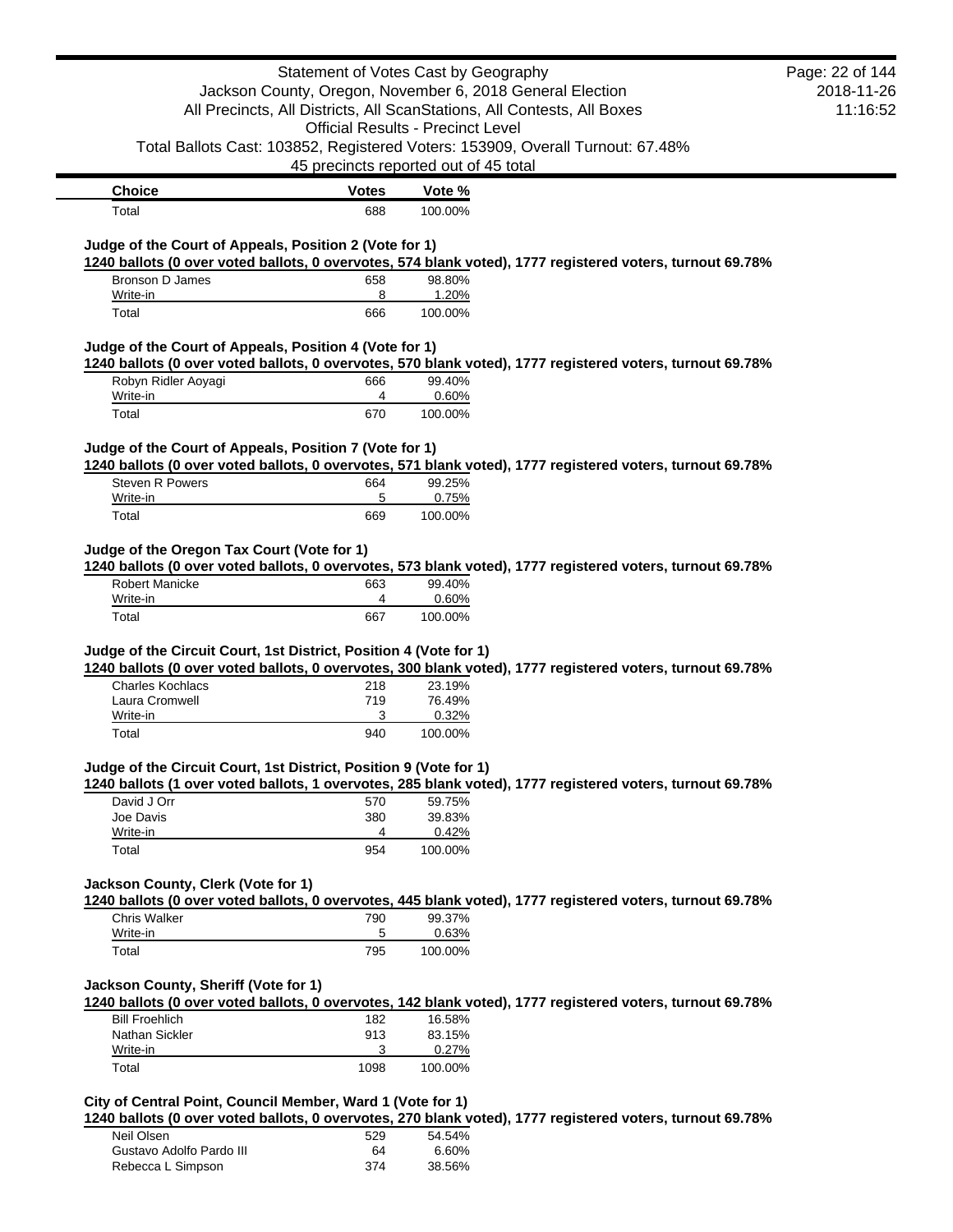|                                                                                                                                                  |              | Statement of Votes Cast by Geography<br>Jackson County, Oregon, November 6, 2018 General Election |                                                                                                            | Page: 23 of 144<br>2018-11-26 |
|--------------------------------------------------------------------------------------------------------------------------------------------------|--------------|---------------------------------------------------------------------------------------------------|------------------------------------------------------------------------------------------------------------|-------------------------------|
|                                                                                                                                                  |              | All Precincts, All Districts, All ScanStations, All Contests, All Boxes                           |                                                                                                            | 11:16:52                      |
|                                                                                                                                                  |              | <b>Official Results - Precinct Level</b>                                                          |                                                                                                            |                               |
|                                                                                                                                                  |              |                                                                                                   | Total Ballots Cast: 103852, Registered Voters: 153909, Overall Turnout: 67.48%                             |                               |
|                                                                                                                                                  |              | 45 precincts reported out of 45 total                                                             |                                                                                                            |                               |
| <b>Choice</b>                                                                                                                                    | <b>Votes</b> | Vote %                                                                                            |                                                                                                            |                               |
| Write-in                                                                                                                                         | 3            | 0.31%                                                                                             |                                                                                                            |                               |
| Total                                                                                                                                            | 970          | 100.00%                                                                                           |                                                                                                            |                               |
| City of Central Point, Council Member, Ward 2 (Vote for 1)                                                                                       |              |                                                                                                   |                                                                                                            |                               |
|                                                                                                                                                  |              |                                                                                                   | 1240 ballots (0 over voted ballots, 0 overvotes, 343 blank voted), 1777 registered voters, turnout 69.78%  |                               |
| Kelley Johnson                                                                                                                                   | 513          | 57.19%                                                                                            |                                                                                                            |                               |
| Michael G Quilty                                                                                                                                 | 381          | 42.47%                                                                                            |                                                                                                            |                               |
| Write-in                                                                                                                                         | 3            | 0.33%                                                                                             |                                                                                                            |                               |
| Total                                                                                                                                            | 897          | 100.00%                                                                                           |                                                                                                            |                               |
| City of Central Point, Council Member, Ward 3 (Vote for 1)                                                                                       |              |                                                                                                   |                                                                                                            |                               |
|                                                                                                                                                  |              |                                                                                                   | 1240 ballots (0 over voted ballots, 0 overvotes, 565 blank voted), 1777 registered voters, turnout 69.78%  |                               |
| <b>Brandon Thueson</b>                                                                                                                           | 668          | 98.96%                                                                                            |                                                                                                            |                               |
| Write-in<br>Total                                                                                                                                | 7<br>675     | 1.04%<br>100.00%                                                                                  |                                                                                                            |                               |
|                                                                                                                                                  |              |                                                                                                   |                                                                                                            |                               |
| Jackson Soil and Water Conservation District, Director, Zone 1 (Vote for 1)                                                                      |              |                                                                                                   |                                                                                                            |                               |
|                                                                                                                                                  |              |                                                                                                   | 1240 ballots (0 over voted ballots, 0 overvotes, 1158 blank voted), 1777 registered voters, turnout 69.78% |                               |
| Write-in                                                                                                                                         | 82           | 100.00%                                                                                           |                                                                                                            |                               |
| Total                                                                                                                                            | 82           | 100.00%                                                                                           |                                                                                                            |                               |
| Jackson Soil and Water Conservation District, Director, At-Large, Position 1 (Vote for 1)                                                        |              |                                                                                                   |                                                                                                            |                               |
|                                                                                                                                                  |              |                                                                                                   | 1240 ballots (0 over voted ballots, 0 overvotes, 579 blank voted), 1777 registered voters, turnout 69.78%  |                               |
|                                                                                                                                                  |              |                                                                                                   |                                                                                                            |                               |
| Allan Campbell III                                                                                                                               | 658          | 99.55%                                                                                            |                                                                                                            |                               |
| Write-in<br>Total                                                                                                                                | 3<br>661     | 0.45%<br>100.00%                                                                                  |                                                                                                            |                               |
|                                                                                                                                                  |              |                                                                                                   |                                                                                                            |                               |
|                                                                                                                                                  |              |                                                                                                   |                                                                                                            |                               |
| Stan Dean                                                                                                                                        | 645          | 99.54%                                                                                            | 1240 ballots (0 over voted ballots, 0 overvotes, 592 blank voted), 1777 registered voters, turnout 69.78%  |                               |
| Write-in                                                                                                                                         | 3            | 0.46%                                                                                             |                                                                                                            |                               |
| Total                                                                                                                                            | 648          | 100.00%                                                                                           |                                                                                                            |                               |
|                                                                                                                                                  |              |                                                                                                   |                                                                                                            |                               |
|                                                                                                                                                  |              |                                                                                                   |                                                                                                            |                               |
|                                                                                                                                                  |              |                                                                                                   | 1240 ballots (1 over voted ballots, 1 overvotes, 37 blank voted), 1777 registered voters, turnout 69.78%   |                               |
| Yes<br>No                                                                                                                                        | 470<br>732   | 39.10%<br>60.90%                                                                                  |                                                                                                            |                               |
| Total                                                                                                                                            | 1202         | 100.00%                                                                                           |                                                                                                            |                               |
| Jackson Soil and Water Conservation District, Director, At-Large, Position 2 (Vote for 1)<br>Measure 102 (Affordable Housing Bonds) (Vote for 1) |              |                                                                                                   |                                                                                                            |                               |
| Measure 103 (Taxes/Fees on Transactions for Groceries) (Vote for 1)                                                                              |              |                                                                                                   |                                                                                                            |                               |
|                                                                                                                                                  |              |                                                                                                   | 1240 ballots (3 over voted ballots, 3 overvotes, 22 blank voted), 1777 registered voters, turnout 69.78%   |                               |
| Yes<br>No                                                                                                                                        | 675<br>540   | 55.56%<br>44.44%                                                                                  |                                                                                                            |                               |
| Total                                                                                                                                            | 1215         | 100.00%                                                                                           |                                                                                                            |                               |
|                                                                                                                                                  |              |                                                                                                   |                                                                                                            |                               |
| Measure 104 (Three-Fifths Legislative Majority Requirement) (Vote for 1)                                                                         |              |                                                                                                   |                                                                                                            |                               |
|                                                                                                                                                  |              |                                                                                                   | 1240 ballots (0 over voted ballots, 0 overvotes, 42 blank voted), 1777 registered voters, turnout 69.78%   |                               |
| Yes<br>No                                                                                                                                        | 643<br>555   | 53.67%<br>46.33%                                                                                  |                                                                                                            |                               |
| Total                                                                                                                                            | 1198         | 100.00%                                                                                           |                                                                                                            |                               |
|                                                                                                                                                  |              |                                                                                                   |                                                                                                            |                               |
| Measure 105 (Resources for Enforcement of Federal Immigration Laws) (Vote for 1)                                                                 |              |                                                                                                   |                                                                                                            |                               |
|                                                                                                                                                  |              |                                                                                                   | 1240 ballots (0 over voted ballots, 0 overvotes, 32 blank voted), 1777 registered voters, turnout 69.78%   |                               |
| Yes<br>No                                                                                                                                        | 737<br>471   | 61.01%<br>38.99%                                                                                  |                                                                                                            |                               |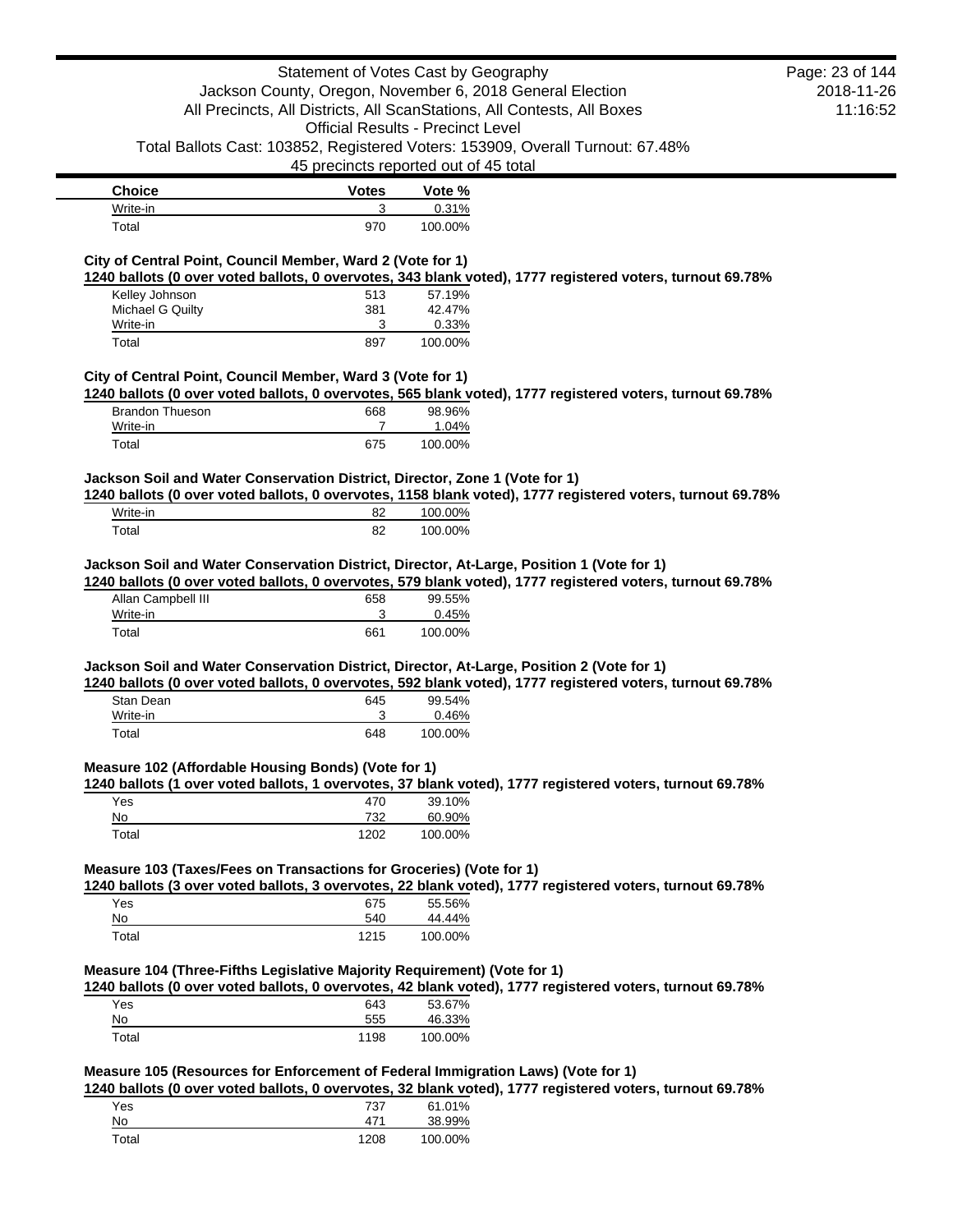|                                                       | Statement of Votes Cast by Geography                  |         |                                                                                                            | Page: 24 of 144 |
|-------------------------------------------------------|-------------------------------------------------------|---------|------------------------------------------------------------------------------------------------------------|-----------------|
|                                                       |                                                       |         | Jackson County, Oregon, November 6, 2018 General Election                                                  | 2018-11-26      |
|                                                       |                                                       |         | All Precincts, All Districts, All ScanStations, All Contests, All Boxes                                    | 11:16:52        |
|                                                       | <b>Official Results - Precinct Level</b>              |         |                                                                                                            |                 |
|                                                       |                                                       |         | Total Ballots Cast: 103852, Registered Voters: 153909, Overall Turnout: 67.48%                             |                 |
|                                                       |                                                       |         |                                                                                                            |                 |
|                                                       | 45 precincts reported out of 45 total                 |         |                                                                                                            |                 |
| <b>Choice</b>                                         | <b>Votes</b>                                          | Vote %  |                                                                                                            |                 |
| Measure 106 (Public Funds for Abortion) (Vote for 1)  |                                                       |         | 1240 ballots (0 over voted ballots, 0 overvotes, 17 blank voted), 1777 registered voters, turnout 69.78%   |                 |
| Yes                                                   | 748                                                   | 61.16%  |                                                                                                            |                 |
| No                                                    | 475                                                   | 38.84%  |                                                                                                            |                 |
| Total                                                 | 1223                                                  | 100.00% |                                                                                                            |                 |
| Measure 15-181 (Jackson County-Firearms) (Vote for 1) |                                                       |         | 1240 ballots (0 over voted ballots, 0 overvotes, 42 blank voted), 1777 registered voters, turnout 69.78%   |                 |
| Yes                                                   | 665                                                   | 55.51%  |                                                                                                            |                 |
| No                                                    | 533                                                   | 44.49%  |                                                                                                            |                 |
| Total                                                 | 1198                                                  | 100.00% |                                                                                                            |                 |
| <b>Precinct 008</b>                                   |                                                       |         |                                                                                                            |                 |
| US Representative, District 2 (Vote for 1)            |                                                       |         |                                                                                                            |                 |
| Mark R Roberts                                        | 223                                                   | 5.40%   | 4203 ballots (0 over voted ballots, 0 overvotes, 77 blank voted), 6293 registered voters, turnout 66.79%   |                 |
| Greg Walden                                           | 2829                                                  | 68.57%  |                                                                                                            |                 |
| Jamie McLeod-Skinner                                  | 1070                                                  | 25.93%  |                                                                                                            |                 |
| Write-in                                              | 4                                                     | 0.10%   |                                                                                                            |                 |
| Total                                                 | 4126                                                  | 100.00% |                                                                                                            |                 |
|                                                       |                                                       |         |                                                                                                            |                 |
| Governor (Vote for 1)                                 |                                                       |         | 4203 ballots (1 over voted ballots, 1 overvotes, 82 blank voted), 6293 registered voters, turnout 66.79%   |                 |
| Aaron Auer                                            | 64                                                    | 1.55%   |                                                                                                            |                 |
| Nick Chen                                             | 65                                                    | 1.58%   |                                                                                                            |                 |
| Kate Brown                                            | 927                                                   | 22.50%  |                                                                                                            |                 |
| Knute Buehler                                         | 2839                                                  | 68.91%  |                                                                                                            |                 |
| <b>Patrick Starnes</b>                                | 202                                                   | 4.90%   |                                                                                                            |                 |
| <b>Chris Henry</b>                                    | 17                                                    | 0.41%   |                                                                                                            |                 |
| Write-in                                              | 6                                                     | 0.15%   |                                                                                                            |                 |
| Total                                                 | 4120                                                  | 100.00% |                                                                                                            |                 |
| State Representative, 4th District (Vote for 1)       |                                                       |         |                                                                                                            |                 |
|                                                       |                                                       |         | 4198 ballots (0 over voted ballots, 0 overvotes, 1241 blank voted), 6285 registered voters, turnout 66.79% |                 |
| Duane A Stark                                         | 2908                                                  | 98.34%  |                                                                                                            |                 |
| Write-in                                              | 49                                                    | 1.66%   |                                                                                                            |                 |
| Total                                                 | 2957                                                  | 100.00% |                                                                                                            |                 |
| State Representative, 55th District (Vote for 1)      |                                                       |         |                                                                                                            |                 |
|                                                       |                                                       |         | 5 ballots (0 over voted ballots, 0 overvotes, 0 blank voted), 8 registered voters, turnout 62.50%          |                 |
| Karen Rippberger                                      | 1                                                     | 20.00%  |                                                                                                            |                 |
| Mike McLane                                           | 4                                                     | 80.00%  |                                                                                                            |                 |
| Write-in                                              | 0                                                     | 0.00%   |                                                                                                            |                 |
| Total                                                 | 5                                                     | 100.00% |                                                                                                            |                 |
|                                                       | Jackson County, Commissioner, Position 1 (Vote for 1) |         |                                                                                                            |                 |
|                                                       |                                                       |         | 4203 ballots (0 over voted ballots, 0 overvotes, 219 blank voted), 6293 registered voters, turnout 66.79%  |                 |
|                                                       |                                                       | 24.77%  |                                                                                                            |                 |
| Amy Thuren                                            | 987                                                   |         |                                                                                                            |                 |
| Frank W Brannen                                       | 127                                                   | 3.19%   |                                                                                                            |                 |
| <b>Rick Dyer</b>                                      | 2865                                                  | 71.91%  |                                                                                                            |                 |
| Write-in                                              | 5                                                     | 0.13%   |                                                                                                            |                 |

**4203 ballots (0 over voted ballots, 0 overvotes, 191 blank voted), 6293 registered voters, turnout 66.79%**

| Colleen Roberts       | 2907 | 72.46% |
|-----------------------|------|--------|
| Lanita C Witt         | 995  | 24.80% |
| <b>Edward Stanton</b> | 106  | 2.64%  |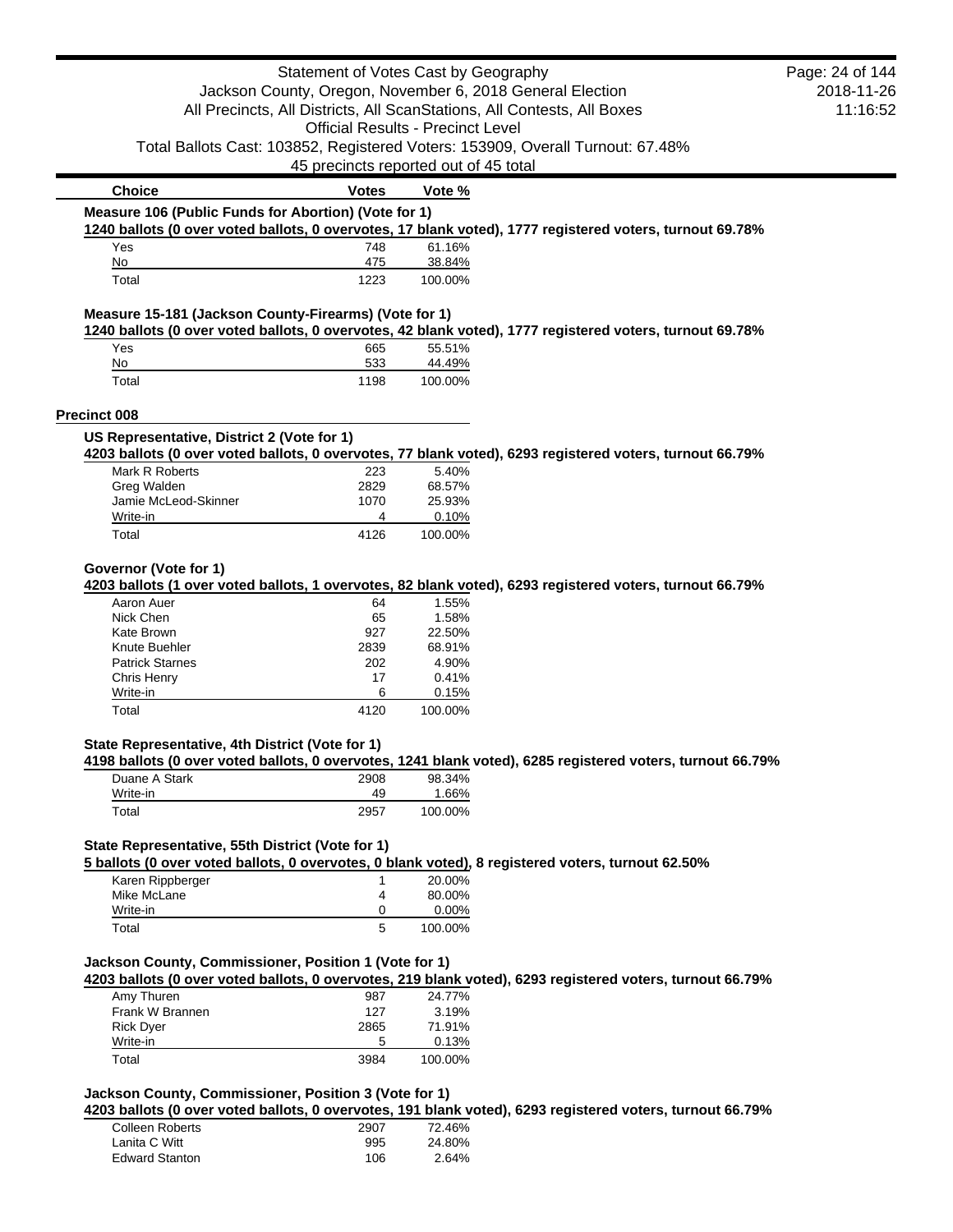**Choice Votes Vote %**

| <b>VIIVIVV</b>    | ,,,,,, | $\sim$         |
|-------------------|--------|----------------|
| Write-in          |        | $^{\circ}0\%$  |
| <sup>-</sup> otai | 1010   | $00\%$<br>100. |
|                   |        |                |

# **Judge of the Supreme Court, Position 5 (Vote for 1)**

**4203 ballots (0 over voted ballots, 0 overvotes, 1512 blank voted), 6293 registered voters, turnout 66.79%**

| Adrienne Nelson | 2661 | 98.89%  |
|-----------------|------|---------|
| Write-in        | 30   | 1.11%   |
| Total           | 2691 | 100.00% |

# **Judge of the Court of Appeals, Position 2 (Vote for 1)**

**4203 ballots (0 over voted ballots, 0 overvotes, 1620 blank voted), 6293 registered voters, turnout 66.79%**

| Bronson D James | 2559 | 99.07%  |
|-----------------|------|---------|
| Write-in        | 24   | 0.93%   |
| Total           | 2583 | 100.00% |

# **Judge of the Court of Appeals, Position 4 (Vote for 1)**

**4203 ballots (0 over voted ballots, 0 overvotes, 1619 blank voted), 6293 registered voters, turnout 66.79%**

| Robyn Ridler Aoyagi | 2561 | 99.11%   |
|---------------------|------|----------|
| Write-in            | 23   | $0.89\%$ |
| Total               | 2584 | 100.00%  |

# **Judge of the Court of Appeals, Position 7 (Vote for 1)**

**4203 ballots (0 over voted ballots, 0 overvotes, 1612 blank voted), 6293 registered voters, turnout 66.79%** Steven R Powers 2568 99.11% Write-in 23 0.89%

# **Judge of the Oregon Tax Court (Vote for 1)**

**4203 ballots (0 over voted ballots, 0 overvotes, 1650 blank voted), 6293 registered voters, turnout 66.79%**

| Robert Manicke | 2527 | 98.98%   |
|----------------|------|----------|
| Write-in       | 26   | $1.02\%$ |
| Total          | 2553 | 100.00%  |

Total 2591 100.00%

### **Judge of the Circuit Court, 1st District, Position 4 (Vote for 1)**

**4203 ballots (0 over voted ballots, 0 overvotes, 960 blank voted), 6293 registered voters, turnout 66.79%**

| Charles Kochlacs | 959  | 29.57%  |
|------------------|------|---------|
| Laura Cromwell   | 2274 | 70.12%  |
| Write-in         | 10   | 0.31%   |
| Total            | 3243 | 100.00% |

# **Judge of the Circuit Court, 1st District, Position 9 (Vote for 1)**

**4203 ballots (0 over voted ballots, 0 overvotes, 905 blank voted), 6293 registered voters, turnout 66.79%**

| David J Orr | 2110 | 63.98%  |
|-------------|------|---------|
| Joe Davis   | 1176 | 35.66%  |
| Write-in    | 12   | 0.36%   |
| Total       | 3298 | 100.00% |

## **Jackson County, Clerk (Vote for 1)**

**4203 ballots (0 over voted ballots, 0 overvotes, 1296 blank voted), 6293 registered voters, turnout 66.79%**

| <b>Chris Walker</b> | 2883 | 99.17%  |
|---------------------|------|---------|
| Write-in            | 24   | 0.83%   |
| Total               | 2907 | 100.00% |

# **Jackson County, Sheriff (Vote for 1)**

**4203 ballots (0 over voted ballots, 0 overvotes, 420 blank voted), 6293 registered voters, turnout 66.79%**

| <b>Bill Froehlich</b> | 886  | 23.42% |
|-----------------------|------|--------|
| Nathan Sickler        | 2889 | 76.37% |
| Write-in              | 8    | 0.21%  |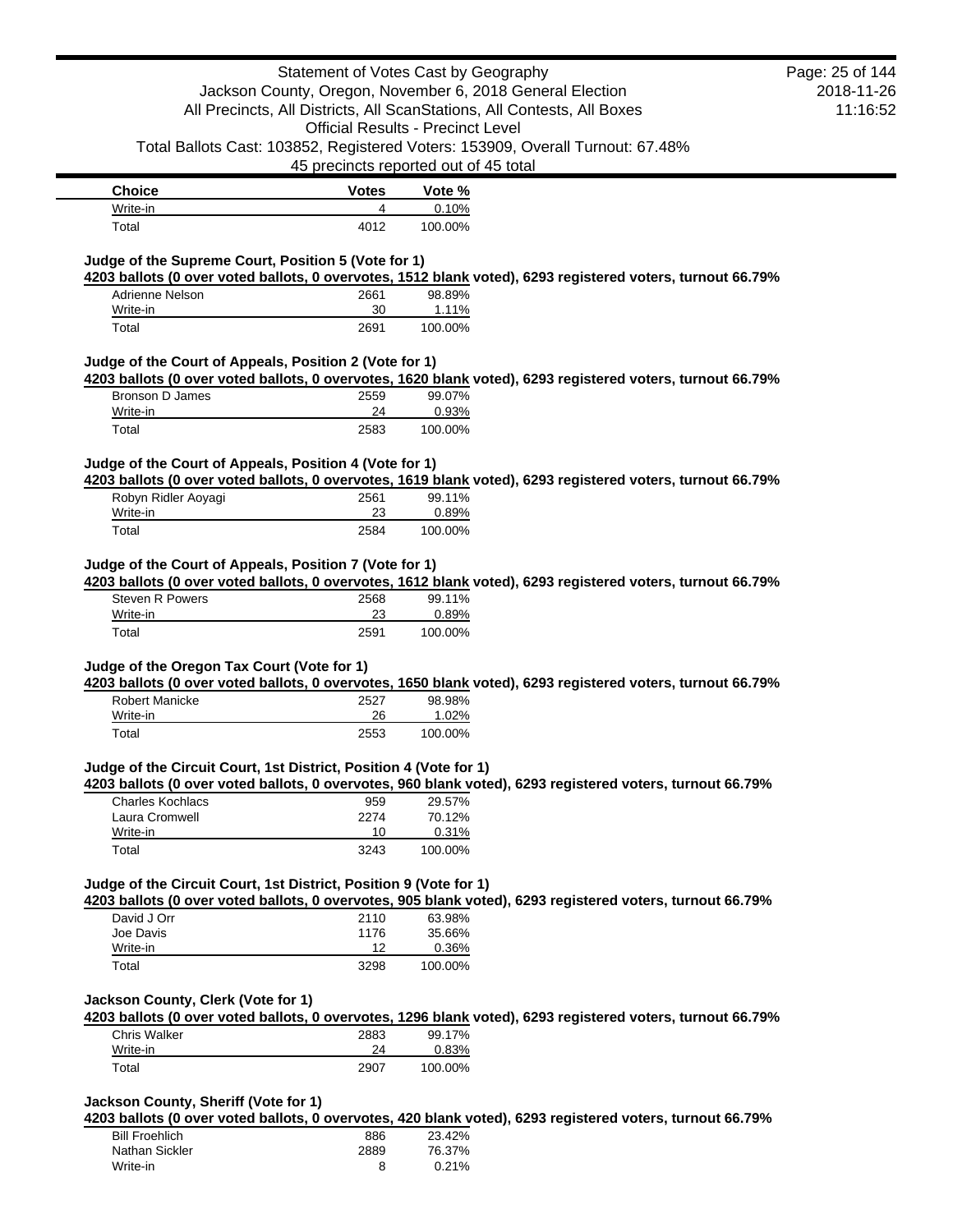|                                                                                                                 | Statement of Votes Cast by Geography                                              |                   | Jackson County, Oregon, November 6, 2018 General Election<br>All Precincts, All Districts, All ScanStations, All Contests, All Boxes | Page: 26 of 144<br>2018-11-26<br>11:16:52 |
|-----------------------------------------------------------------------------------------------------------------|-----------------------------------------------------------------------------------|-------------------|--------------------------------------------------------------------------------------------------------------------------------------|-------------------------------------------|
|                                                                                                                 | <b>Official Results - Precinct Level</b><br>45 precincts reported out of 45 total |                   | Total Ballots Cast: 103852, Registered Voters: 153909, Overall Turnout: 67.48%                                                       |                                           |
| <b>Choice</b>                                                                                                   | <b>Votes</b>                                                                      | Vote %            |                                                                                                                                      |                                           |
| Total                                                                                                           | 3783                                                                              | 100.00%           |                                                                                                                                      |                                           |
| City of Eagle Point, Mayor (Vote for 1)                                                                         |                                                                                   |                   | 4203 ballots (0 over voted ballots, 0 overvotes, 1321 blank voted), 6293 registered voters, turnout 66.79%                           |                                           |
| Ruth Jenks                                                                                                      | 2716                                                                              | 94.24%            |                                                                                                                                      |                                           |
| Write-in<br>Total                                                                                               | 166<br>2882                                                                       | 5.76%<br>100.00%  |                                                                                                                                      |                                           |
| City of Eagle Point, Council Member (Vote for 3)                                                                |                                                                                   |                   | 4203 ballots (0 over voted ballots, 0 overvotes, 5391 undervotes), 6293 registered voters, turnout 66.79%                            |                                           |
| David Lacombe                                                                                                   | 2219                                                                              | 30.74%            |                                                                                                                                      |                                           |
| Kevin Walruff                                                                                                   | 2690                                                                              | 37.27%            |                                                                                                                                      |                                           |
| Bernie Grossman                                                                                                 | 2146<br>124                                                                       | 29.73%<br>1.72%   |                                                                                                                                      |                                           |
| Write-in<br>Write-in                                                                                            | 28                                                                                | 0.39%             |                                                                                                                                      |                                           |
| Write-in                                                                                                        | 11                                                                                | 0.15%             |                                                                                                                                      |                                           |
| Total                                                                                                           | 7218                                                                              | 100.00%           |                                                                                                                                      |                                           |
| Jackson Soil and Water Conservation District, Director, Zone 1 (Vote for 1)                                     |                                                                                   |                   | 4203 ballots (0 over voted ballots, 0 overvotes, 3950 blank voted), 6293 registered voters, turnout 66.79%                           |                                           |
| Write-in                                                                                                        | 253                                                                               | 100.00%           |                                                                                                                                      |                                           |
| Total                                                                                                           | 253                                                                               | 100.00%           |                                                                                                                                      |                                           |
| Jackson Soil and Water Conservation District, Director, At-Large, Position 1 (Vote for 1)<br>Allan Campbell III | 2547                                                                              | 98.64%            | 4203 ballots (0 over voted ballots, 0 overvotes, 1621 blank voted), 6293 registered voters, turnout 66.79%                           |                                           |
| Write-in                                                                                                        | 35                                                                                | 1.36%             |                                                                                                                                      |                                           |
| Total                                                                                                           | 2582                                                                              | 100.00%           |                                                                                                                                      |                                           |
| Jackson Soil and Water Conservation District, Director, At-Large, Position 2 (Vote for 1)<br>Stan Dean          | 2530                                                                              | 98.60%            | 4203 ballots (0 over voted ballots, 0 overvotes, 1637 blank voted), 6293 registered voters, turnout 66.79%                           |                                           |
| Write-in                                                                                                        | 36                                                                                | 1.40%             |                                                                                                                                      |                                           |
| Total                                                                                                           | 2566                                                                              | 100.00%           |                                                                                                                                      |                                           |
| Measure 102 (Affordable Housing Bonds) (Vote for 1)                                                             |                                                                                   |                   | 4203 ballots (2 over voted ballots, 2 overvotes, 135 blank voted), 6293 registered voters, turnout 66.79%                            |                                           |
| Yes                                                                                                             | 1524                                                                              | 37.48%            |                                                                                                                                      |                                           |
| No                                                                                                              | 2542                                                                              | 62.52%            |                                                                                                                                      |                                           |
| Total                                                                                                           | 4066                                                                              | 100.00%           |                                                                                                                                      |                                           |
| Measure 103 (Taxes/Fees on Transactions for Groceries) (Vote for 1)<br>Yes                                      | 2406                                                                              | 58.41%            | 4203 ballots (3 over voted ballots, 3 overvotes, 81 blank voted), 6293 registered voters, turnout 66.79%                             |                                           |
| No                                                                                                              | 1713                                                                              | 41.59%            |                                                                                                                                      |                                           |
| Total                                                                                                           | 4119                                                                              | 100.00%           |                                                                                                                                      |                                           |
| Measure 104 (Three-Fifths Legislative Majority Requirement) (Vote for 1)                                        |                                                                                   |                   | 4203 ballots (2 over voted ballots, 2 overvotes, 172 blank voted), 6293 registered voters, turnout 66.79%                            |                                           |
| Yes                                                                                                             | 2119                                                                              | 52.59%            |                                                                                                                                      |                                           |
| No<br>Total                                                                                                     | 1910<br>4029                                                                      | 47.41%<br>100.00% |                                                                                                                                      |                                           |
|                                                                                                                 |                                                                                   |                   |                                                                                                                                      |                                           |
| Measure 105 (Resources for Enforcement of Federal Immigration Laws) (Vote for 1)                                |                                                                                   |                   | 4203 ballots (0 over voted ballots, 0 overvotes, 118 blank voted), 6293 registered voters, turnout 66.79%                            |                                           |
| Yes                                                                                                             | 2558                                                                              | 62.62%            |                                                                                                                                      |                                           |
| No                                                                                                              | 1527                                                                              | 37.38%            |                                                                                                                                      |                                           |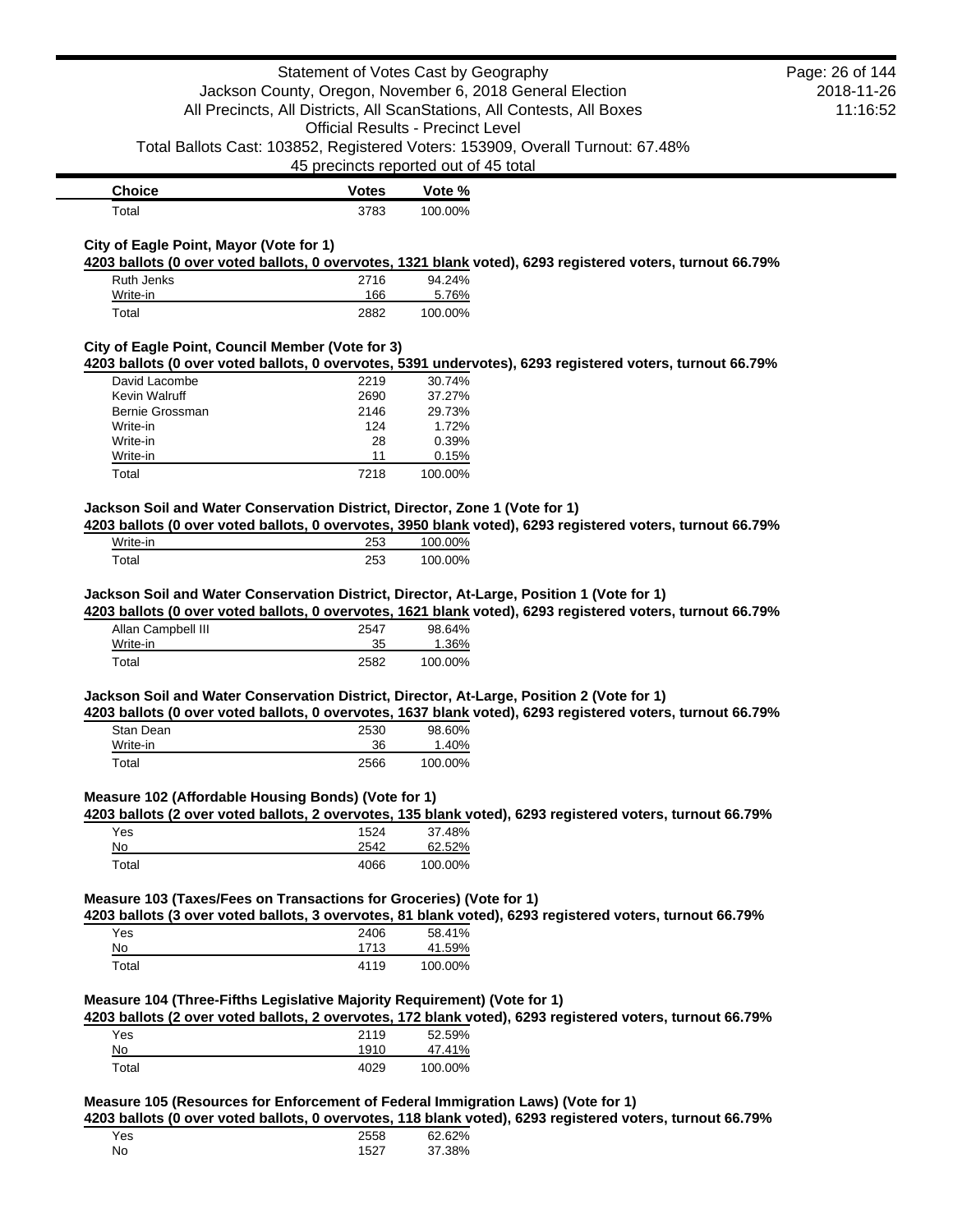|                                                                          | Statement of Votes Cast by Geography     |                   |                                                                                                           | Page: 27 of 144 |
|--------------------------------------------------------------------------|------------------------------------------|-------------------|-----------------------------------------------------------------------------------------------------------|-----------------|
|                                                                          |                                          |                   | Jackson County, Oregon, November 6, 2018 General Election                                                 | 2018-11-26      |
|                                                                          |                                          |                   | All Precincts, All Districts, All ScanStations, All Contests, All Boxes                                   | 11:16:52        |
|                                                                          | <b>Official Results - Precinct Level</b> |                   |                                                                                                           |                 |
|                                                                          |                                          |                   | Total Ballots Cast: 103852, Registered Voters: 153909, Overall Turnout: 67.48%                            |                 |
|                                                                          | 45 precincts reported out of 45 total    |                   |                                                                                                           |                 |
| <b>Choice</b>                                                            | <b>Votes</b>                             | Vote %            |                                                                                                           |                 |
| Total                                                                    | 4085                                     | 100.00%           |                                                                                                           |                 |
| Measure 106 (Public Funds for Abortion) (Vote for 1)                     |                                          |                   |                                                                                                           |                 |
|                                                                          |                                          |                   | 4203 ballots (2 over voted ballots, 2 overvotes, 85 blank voted), 6293 registered voters, turnout 66.79%  |                 |
| Yes<br>No                                                                | 2546<br>1570                             | 61.86%<br>38.14%  |                                                                                                           |                 |
| Total                                                                    | 4116                                     | 100.00%           |                                                                                                           |                 |
|                                                                          |                                          |                   |                                                                                                           |                 |
| Measure 15-181 (Jackson County-Firearms) (Vote for 1)                    |                                          |                   |                                                                                                           |                 |
|                                                                          |                                          |                   | 4203 ballots (5 over voted ballots, 5 overvotes, 168 blank voted), 6293 registered voters, turnout 66.79% |                 |
| Yes                                                                      | 2239<br>1791                             | 55.56%            |                                                                                                           |                 |
| No<br>Total                                                              | 4030                                     | 44.44%<br>100.00% |                                                                                                           |                 |
|                                                                          |                                          |                   |                                                                                                           |                 |
| Measure 15-182 (Eagle Point School District-Bond) (Vote for 1)           |                                          |                   | 4203 ballots (0 over voted ballots, 0 overvotes, 101 blank voted), 6293 registered voters, turnout 66.79% |                 |
| Yes                                                                      | 1202                                     | 29.30%            |                                                                                                           |                 |
| No                                                                       | 2900                                     | 70.70%            |                                                                                                           |                 |
| Total                                                                    | 4102                                     | 100.00%           |                                                                                                           |                 |
|                                                                          |                                          |                   |                                                                                                           |                 |
| <b>Precinct 009</b>                                                      |                                          |                   |                                                                                                           |                 |
| US Representative, District 2 (Vote for 1)                               |                                          |                   |                                                                                                           |                 |
|                                                                          |                                          |                   | 577 ballots (0 over voted ballots, 0 overvotes, 7 blank voted), 981 registered voters, turnout 58.82%     |                 |
| Mark R Roberts                                                           | 37                                       | 6.49%<br>59.47%   |                                                                                                           |                 |
|                                                                          |                                          |                   |                                                                                                           |                 |
| Greg Walden<br>Jamie McLeod-Skinner                                      | 339<br>192                               | 33.68%            |                                                                                                           |                 |
| Write-in                                                                 | 2                                        | 0.35%             |                                                                                                           |                 |
| Total                                                                    | 570                                      | 100.00%           |                                                                                                           |                 |
|                                                                          |                                          |                   |                                                                                                           |                 |
|                                                                          |                                          |                   | 577 ballots (0 over voted ballots, 0 overvotes, 6 blank voted), 981 registered voters, turnout 58.82%     |                 |
| Aaron Auer                                                               | 14                                       | 2.45%             |                                                                                                           |                 |
| Nick Chen                                                                | 15                                       | 2.63%             |                                                                                                           |                 |
| Kate Brown                                                               | 184                                      | 32.22%            |                                                                                                           |                 |
| Knute Buehler                                                            | 318                                      | 55.69%            |                                                                                                           |                 |
| <b>Patrick Starnes</b>                                                   | 33<br>6                                  | 5.78%<br>1.05%    |                                                                                                           |                 |
| Chris Henry<br>Write-in                                                  | 1                                        | 0.18%             |                                                                                                           |                 |
| Total                                                                    | 571                                      | 100.00%           |                                                                                                           |                 |
|                                                                          |                                          |                   |                                                                                                           |                 |
| Governor (Vote for 1)<br>State Representative, 4th District (Vote for 1) |                                          |                   | 577 ballots (0 over voted ballots, 0 overvotes, 191 blank voted), 981 registered voters, turnout 58.82%   |                 |
| Duane A Stark                                                            | 379                                      | 98.19%            |                                                                                                           |                 |
| Write-in                                                                 | 7                                        | 1.81%             |                                                                                                           |                 |
| Total                                                                    | 386                                      | 100.00%           |                                                                                                           |                 |
|                                                                          |                                          |                   |                                                                                                           |                 |
|                                                                          |                                          |                   |                                                                                                           |                 |
|                                                                          |                                          |                   | 577 ballots (0 over voted ballots, 0 overvotes, 26 blank voted), 981 registered voters, turnout 58.82%    |                 |
| Amy Thuren                                                               | 197                                      | 35.75%            |                                                                                                           |                 |
| Frank W Brannen                                                          | 21<br>331                                | 3.81%<br>60.07%   |                                                                                                           |                 |
| <b>Rick Dyer</b><br>Write-in                                             | 2                                        | 0.36%             |                                                                                                           |                 |
| Jackson County, Commissioner, Position 1 (Vote for 1)<br>Total           | 551                                      | 100.00%           |                                                                                                           |                 |

| Colleen Roberts | 346 | 62.45% |
|-----------------|-----|--------|
| Lanita C Witt   | 195 | 35.20% |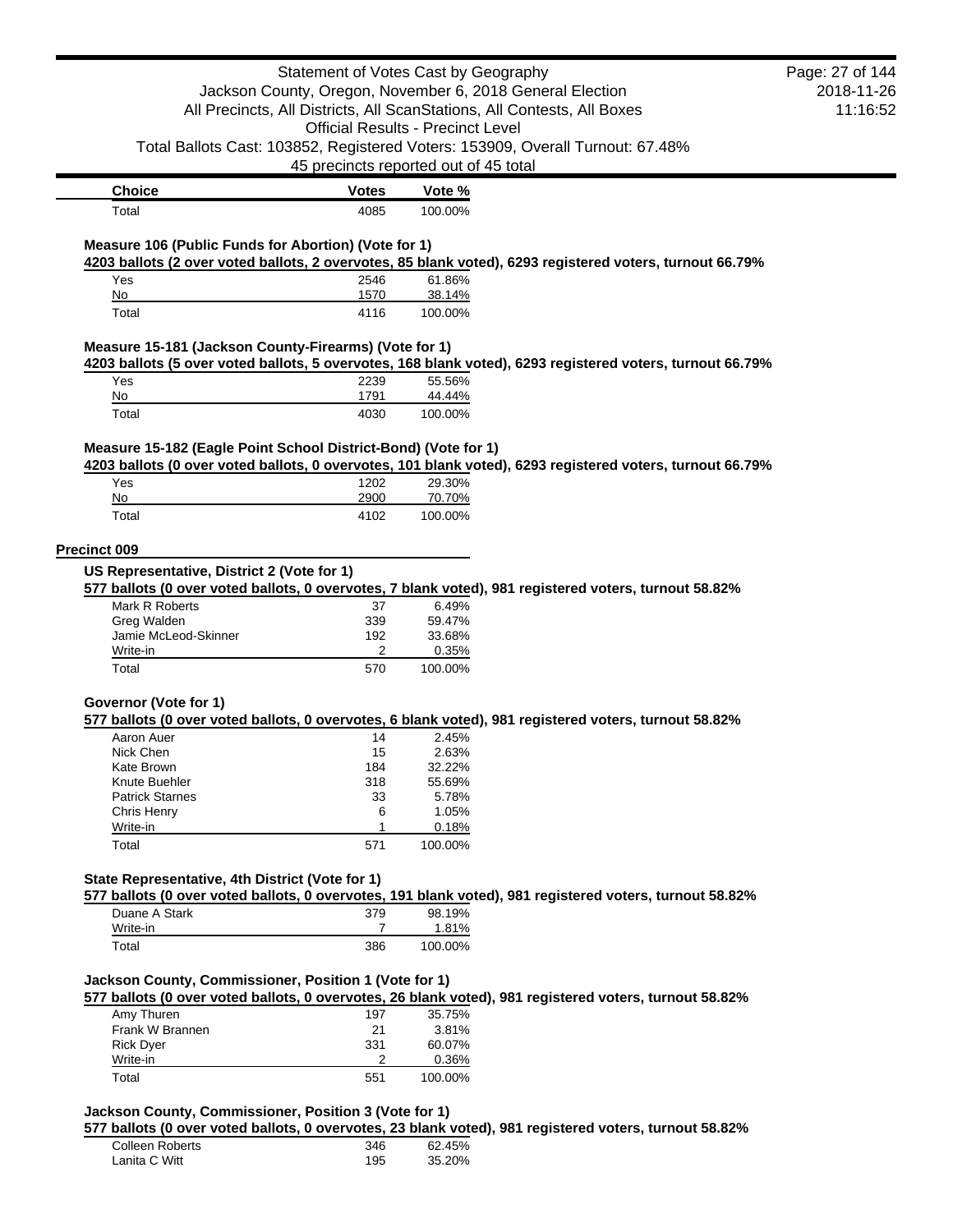| <b>Choice</b>         | <b>Votes</b> | Vote %  |
|-----------------------|--------------|---------|
| <b>Edward Stanton</b> | 12           | 2.17%   |
| Write-in              |              | 0.18%   |
| Total                 | 554          | 100.00% |

## **Judge of the Supreme Court, Position 5 (Vote for 1)**

**577 ballots (0 over voted ballots, 0 overvotes, 229 blank voted), 981 registered voters, turnout 58.82%**

| Adrienne Nelson | 345 | 99.14%  |
|-----------------|-----|---------|
| Write-in        | ว   | 0.86%   |
| Total           | 348 | 100.00% |

## **Judge of the Court of Appeals, Position 2 (Vote for 1)**

**577 ballots (0 over voted ballots, 0 overvotes, 249 blank voted), 981 registered voters, turnout 58.82%**

| Bronson D James | 327 | 99.70%  |
|-----------------|-----|---------|
| Write-in        |     | 0.30%   |
| Total           | 328 | 100.00% |

## **Judge of the Court of Appeals, Position 4 (Vote for 1)**

**577 ballots (0 over voted ballots, 0 overvotes, 243 blank voted), 981 registered voters, turnout 58.82%**

| Robyn Ridler Aoyagi | 333 | 99.70%  |
|---------------------|-----|---------|
| Write-in            |     | 0.30%   |
| Total               | 334 | 100.00% |

# **Judge of the Court of Appeals, Position 7 (Vote for 1)**

**577 ballots (0 over voted ballots, 0 overvotes, 247 blank voted), 981 registered voters, turnout 58.82%**

| Steven R Powers | 329 | 99.70%  |
|-----------------|-----|---------|
| Write-in        |     | 0.30%   |
| Total           | 330 | 100.00% |

#### **Judge of the Oregon Tax Court (Vote for 1)**

**577 ballots (0 over voted ballots, 0 overvotes, 245 blank voted), 981 registered voters, turnout 58.82%**

| Robert Manicke | 331 | 99.70%  |
|----------------|-----|---------|
| Write-in       |     | 0.30%   |
| Total          | 332 | 100.00% |

#### **Judge of the Circuit Court, 1st District, Position 4 (Vote for 1)**

**577 ballots (0 over voted ballots, 0 overvotes, 161 blank voted), 981 registered voters, turnout 58.82%**

| Charles Kochlacs | 160 | 38.46%  |
|------------------|-----|---------|
| Laura Cromwell   | 255 | 61.30%  |
| Write-in         |     | 0.24%   |
| Total            | 416 | 100.00% |

## **Judge of the Circuit Court, 1st District, Position 9 (Vote for 1)**

**577 ballots (0 over voted ballots, 0 overvotes, 142 blank voted), 981 registered voters, turnout 58.82%**

| David J Orr | 251 | 57.70%  |
|-------------|-----|---------|
| Joe Davis   | 180 | 41.38%  |
| Write-in    | 4   | 0.92%   |
| Total       | 435 | 100.00% |

#### **Jackson County, Clerk (Vote for 1)**

**577 ballots (0 over voted ballots, 0 overvotes, 185 blank voted), 981 registered voters, turnout 58.82%**

| <b>Chris Walker</b> | 388 | 98.98%  |
|---------------------|-----|---------|
| Write-in            |     | .02%    |
| ⊺otal               | 392 | 100.00% |

#### **Jackson County, Sheriff (Vote for 1)**

**577 ballots (0 over voted ballots, 0 overvotes, 75 blank voted), 981 registered voters, turnout 58.82%**

| <b>Bill Froehlich</b> | 163 | 32.47% |
|-----------------------|-----|--------|
| Nathan Sickler        | 337 | 67.13% |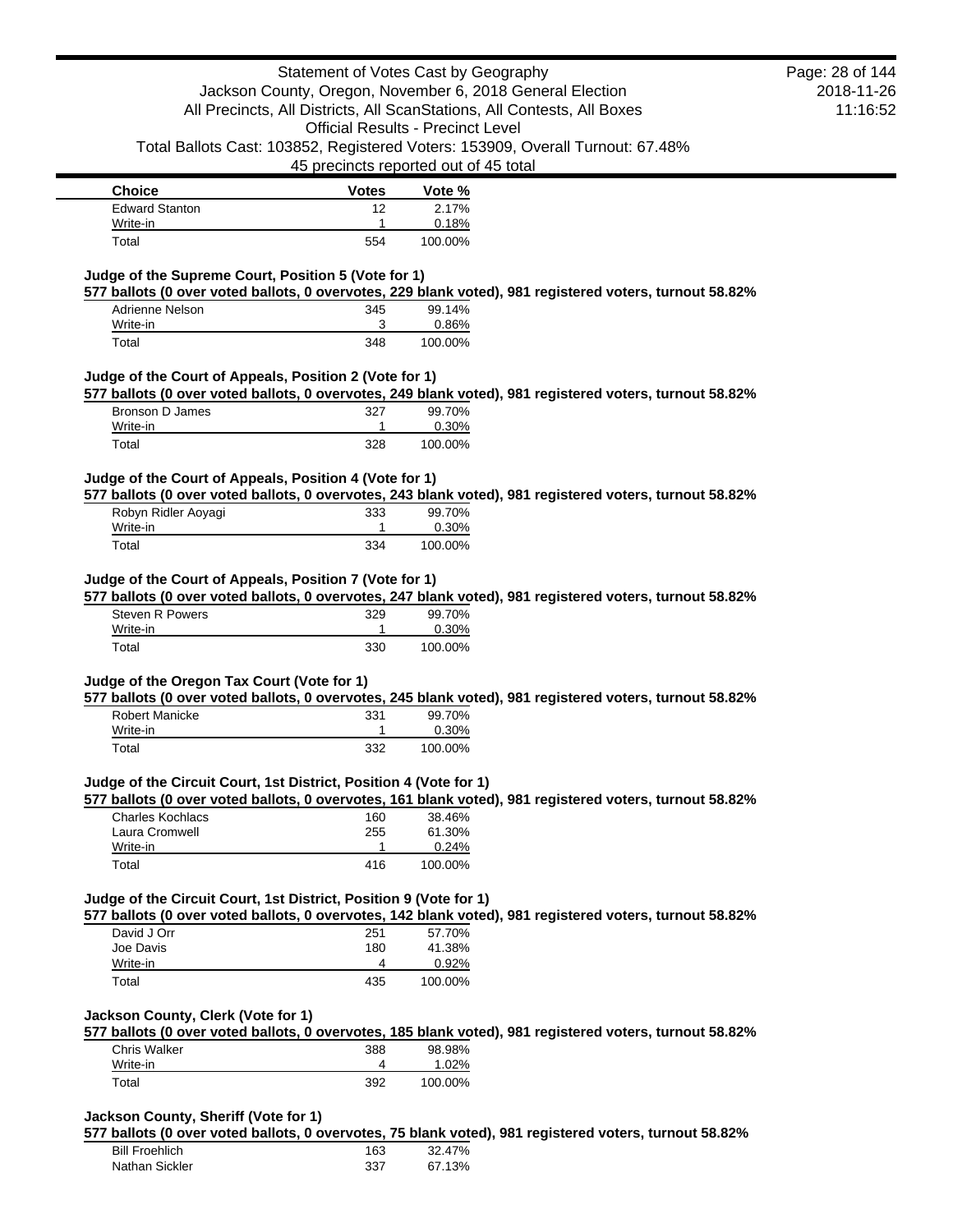| <b>Choice</b> | <b>Votes</b> | Vote %  |
|---------------|--------------|---------|
| Write-in      |              | 0.40%   |
| Total         | 502          | 100.00% |

## **City of Gold Hill, Mayor (Vote for 1)**

**577 ballots (1 over voted ballots, 1 overvotes, 36 blank voted), 981 registered voters, turnout 58.82%**

| Christina Stanley | 166 | 30.74%  |
|-------------------|-----|---------|
| Zachariah T Dell  | 40  | 7.41%   |
| Peter W Newport   | 327 | 60.56%  |
| Write-in          |     | 1.30%   |
| Total             | 540 | 100.00% |

# **City of Gold Hill, Council Member (Vote for 4)**

**577 ballots (0 over voted ballots, 0 overvotes, 863 undervotes), 981 registered voters, turnout 58.82%**

| Janet Wilson           | 239  | 16.54%  |
|------------------------|------|---------|
| Ronald Palmer          | 246  | 17.02%  |
| Thom Canon             | 200  | 13.84%  |
| <b>Brad Studebaker</b> | 358  | 24.78%  |
| Danielle M Hinkley     | 296  | 20.48%  |
| Write-in               | 68   | 4.71%   |
| Write-in               | 26   | 1.80%   |
| Write-in               | 7    | 0.48%   |
| Write-in               | 5    | 0.35%   |
| Total                  | 1445 | 100.00% |
|                        |      |         |

## **Jackson Soil and Water Conservation District, Director, Zone 1 (Vote for 1)**

**577 ballots (0 over voted ballots, 0 overvotes, 542 blank voted), 981 registered voters, turnout 58.82%**

| Write-in | 35 | 100.00% |
|----------|----|---------|
| Гоtal    | 35 | 100.00% |

## **Jackson Soil and Water Conservation District, Director, At-Large, Position 1 (Vote for 1)**

**577 ballots (1 over voted ballots, 1 overvotes, 252 blank voted), 981 registered voters, turnout 58.82%**

| Allan Campbell III | 322 | 99.38%   |
|--------------------|-----|----------|
| Write-in           |     | $0.62\%$ |
| Total              | 324 | 100.00%  |

#### **Jackson Soil and Water Conservation District, Director, At-Large, Position 2 (Vote for 1)**

**577 ballots (0 over voted ballots, 0 overvotes, 255 blank voted), 981 registered voters, turnout 58.82%**

| Stan Dean | 320 | 99.38%  |
|-----------|-----|---------|
| Write-in  |     | 0.62%   |
| Total     | 322 | 100.00% |

## **Measure 102 (Affordable Housing Bonds) (Vote for 1)**

**577 ballots (0 over voted ballots, 0 overvotes, 15 blank voted), 981 registered voters, turnout 58.82%**

| Yes   | 272 | 48.40%  |
|-------|-----|---------|
| No    | 290 | 51.60%  |
| Total | 562 | 100.00% |

#### **Measure 103 (Taxes/Fees on Transactions for Groceries) (Vote for 1)**

**577 ballots (0 over voted ballots, 0 overvotes, 12 blank voted), 981 registered voters, turnout 58.82%**

| Yes   | 278 | 49.20%  |
|-------|-----|---------|
| No    | 287 | 50.80%  |
| Total | 565 | 100.00% |

# **Measure 104 (Three-Fifths Legislative Majority Requirement) (Vote for 1)**

**577 ballots (1 over voted ballots, 1 overvotes, 16 blank voted), 981 registered voters, turnout 58.82%**

| Yes | 257 | 45.89% |
|-----|-----|--------|
| No  | 303 | 54.11% |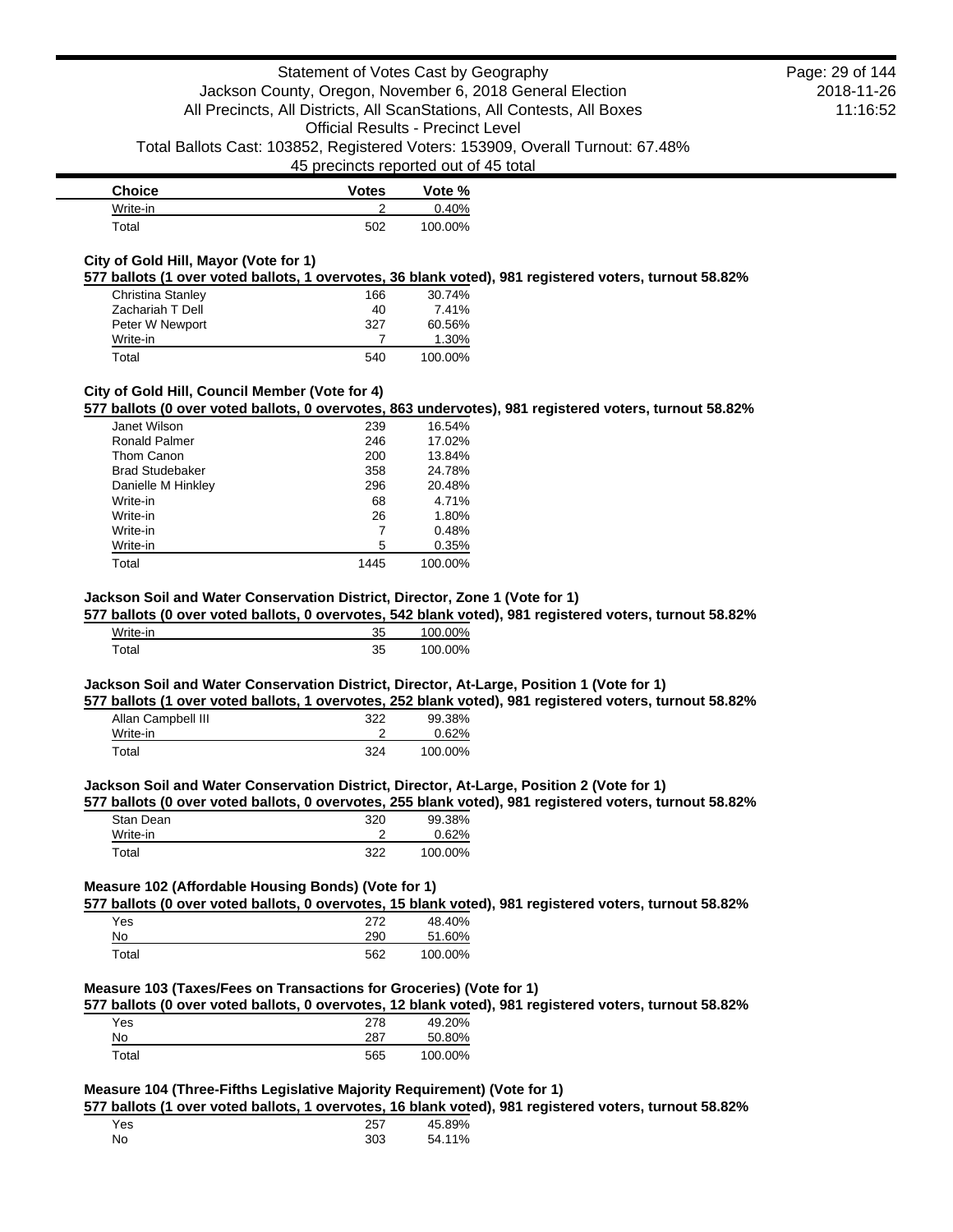|                                                                                  | Statement of Votes Cast by Geography     |                  |                                                                                                           | Page: 30 of 144 |
|----------------------------------------------------------------------------------|------------------------------------------|------------------|-----------------------------------------------------------------------------------------------------------|-----------------|
|                                                                                  |                                          |                  | Jackson County, Oregon, November 6, 2018 General Election                                                 | 2018-11-26      |
|                                                                                  |                                          |                  | All Precincts, All Districts, All ScanStations, All Contests, All Boxes                                   | 11:16:52        |
|                                                                                  | <b>Official Results - Precinct Level</b> |                  |                                                                                                           |                 |
|                                                                                  |                                          |                  | Total Ballots Cast: 103852, Registered Voters: 153909, Overall Turnout: 67.48%                            |                 |
|                                                                                  | 45 precincts reported out of 45 total    |                  |                                                                                                           |                 |
| <b>Choice</b>                                                                    | <b>Votes</b>                             | Vote %           |                                                                                                           |                 |
| Total                                                                            | 560                                      | 100.00%          |                                                                                                           |                 |
| Measure 105 (Resources for Enforcement of Federal Immigration Laws) (Vote for 1) |                                          |                  | 577 ballots (0 over voted ballots, 0 overvotes, 17 blank voted), 981 registered voters, turnout 58.82%    |                 |
| Yes                                                                              | 300                                      | 53.57%           |                                                                                                           |                 |
| No                                                                               | 260                                      | 46.43%           |                                                                                                           |                 |
| Total                                                                            | 560                                      | 100.00%          |                                                                                                           |                 |
| Measure 106 (Public Funds for Abortion) (Vote for 1)                             |                                          |                  |                                                                                                           |                 |
|                                                                                  |                                          |                  | 577 ballots (0 over voted ballots, 0 overvotes, 17 blank voted), 981 registered voters, turnout 58.82%    |                 |
| Yes                                                                              | 295                                      | 52.68%           |                                                                                                           |                 |
| No                                                                               | 265                                      | 47.32%           |                                                                                                           |                 |
| Total                                                                            | 560                                      | 100.00%          |                                                                                                           |                 |
| Measure 15-181 (Jackson County-Firearms) (Vote for 1)                            |                                          |                  |                                                                                                           |                 |
|                                                                                  |                                          |                  | 577 ballots (0 over voted ballots, 0 overvotes, 30 blank voted), 981 registered voters, turnout 58.82%    |                 |
| Yes                                                                              | 274                                      | 50.09%           |                                                                                                           |                 |
| No                                                                               | 273                                      | 49.91%           |                                                                                                           |                 |
| Total                                                                            | 547                                      | 100.00%          |                                                                                                           |                 |
|                                                                                  |                                          |                  |                                                                                                           |                 |
| Precinct 010                                                                     |                                          |                  |                                                                                                           |                 |
| US Representative, District 2 (Vote for 1)                                       |                                          |                  |                                                                                                           |                 |
| Mark R Roberts                                                                   | 70                                       | 3.38%            | 2114 ballots (0 over voted ballots, 0 overvotes, 40 blank voted), 2549 registered voters, turnout 82.93%  |                 |
| Greg Walden                                                                      | 950                                      | 45.81%           |                                                                                                           |                 |
| Jamie McLeod-Skinner                                                             | 1054                                     | 50.82%           |                                                                                                           |                 |
| Write-in                                                                         | 0                                        | 0.00%            |                                                                                                           |                 |
| Total                                                                            | 2074                                     | 100.00%          |                                                                                                           |                 |
| Governor (Vote for 1)                                                            |                                          |                  |                                                                                                           |                 |
|                                                                                  |                                          |                  | 2114 ballots (0 over voted ballots, 0 overvotes, 56 blank voted), 2549 registered voters, turnout 82.93%  |                 |
| Aaron Auer                                                                       | 19                                       | 0.92%            |                                                                                                           |                 |
| Nick Chen                                                                        | 26                                       | 1.26%            |                                                                                                           |                 |
| Kate Brown                                                                       | 963                                      | 46.79%           |                                                                                                           |                 |
| Knute Buehler                                                                    | 973                                      | 47.28%           |                                                                                                           |                 |
| <b>Patrick Starnes</b>                                                           | 72                                       | 3.50%            |                                                                                                           |                 |
| Chris Henry                                                                      | 5                                        | 0.24%            |                                                                                                           |                 |
| Write-in                                                                         | 0                                        | 0.00%            |                                                                                                           |                 |
| Total                                                                            | 2058                                     | 100.00%          |                                                                                                           |                 |
| State Senator, 3rd District (Vote for 1)                                         |                                          |                  |                                                                                                           |                 |
|                                                                                  |                                          |                  | 2114 ballots (1 over voted ballots, 1 overvotes, 64 blank voted), 2549 registered voters, turnout 82.93%  |                 |
| Jeff Golden                                                                      | 1045                                     | 51.00%           |                                                                                                           |                 |
| Jessica Gomez                                                                    | 1001                                     | 48.85%           |                                                                                                           |                 |
|                                                                                  |                                          | 0.15%            |                                                                                                           |                 |
|                                                                                  | 3                                        |                  |                                                                                                           |                 |
| Write-in<br>Total                                                                | 2049                                     | 100.00%          |                                                                                                           |                 |
|                                                                                  |                                          |                  |                                                                                                           |                 |
| State Representative, 5th District (Vote for 1)                                  |                                          |                  |                                                                                                           |                 |
|                                                                                  |                                          |                  | 2114 ballots (0 over voted ballots, 0 overvotes, 153 blank voted), 2549 registered voters, turnout 82.93% |                 |
| Sandra A Abercrombie                                                             | 887                                      | 45.23%           |                                                                                                           |                 |
| Pam Marsh                                                                        | 1073<br>1                                | 54.72%           |                                                                                                           |                 |
| Write-in<br>Total                                                                | 1961                                     | 0.05%<br>100.00% |                                                                                                           |                 |

**2114 ballots (0 over voted ballots, 0 overvotes, 136 blank voted), 2549 registered voters, turnout 82.93%**

| Amy Thuren      | 977 | 49.39% |
|-----------------|-----|--------|
| Frank W Brannen | 45  | 2.28%  |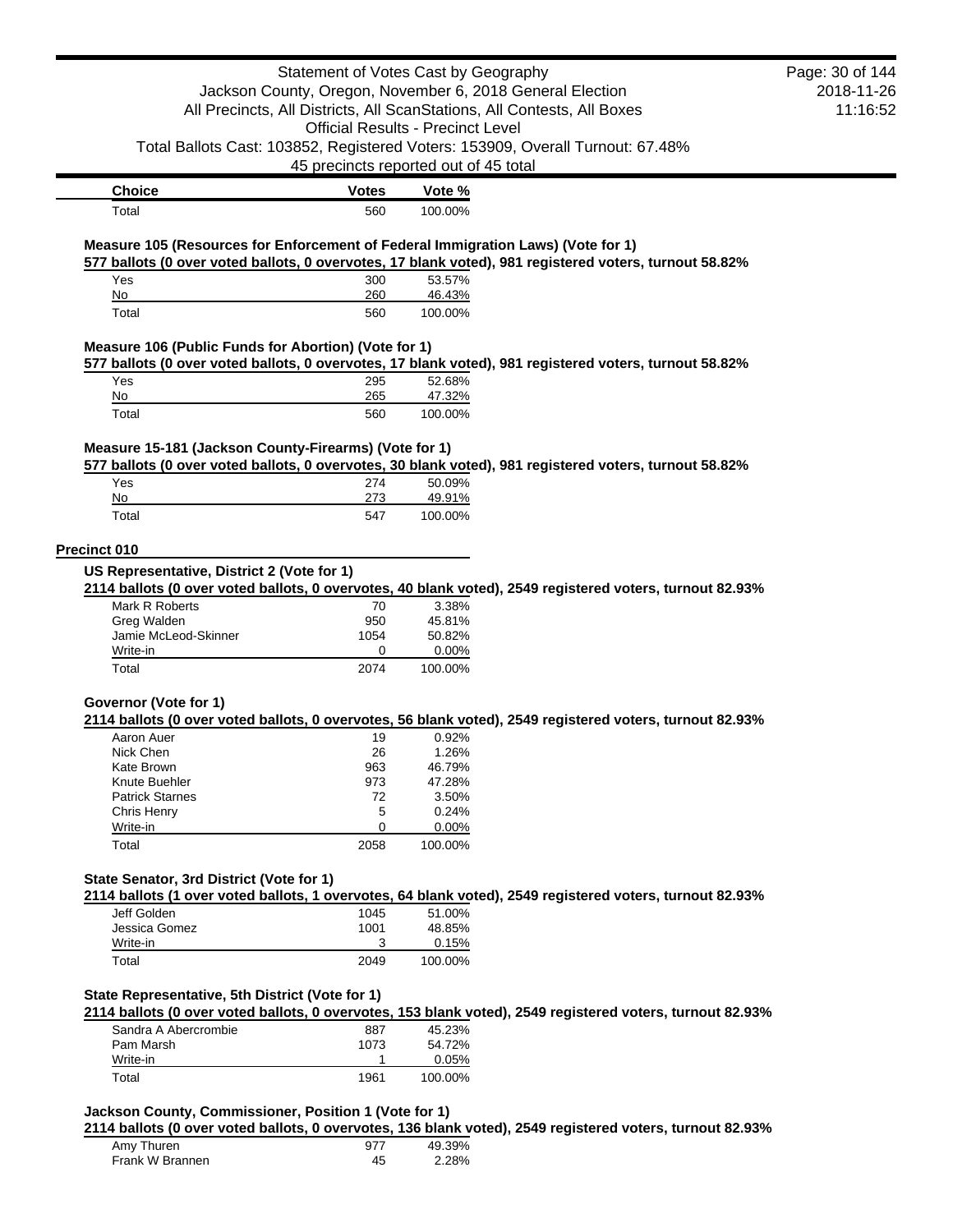| <b>Choice</b>    | <b>Votes</b> | Vote %  |
|------------------|--------------|---------|
| <b>Rick Dyer</b> | 956          | 48.33%  |
| Write-in         |              | 0.00%   |
| Total            | 1978         | 100.00% |

# **Jackson County, Commissioner, Position 3 (Vote for 1)**

**2114 ballots (0 over voted ballots, 0 overvotes, 138 blank voted), 2549 registered voters, turnout 82.93%**

| <b>Colleen Roberts</b> | 925  | 46.81%  |
|------------------------|------|---------|
| Lanita C Witt          | 1017 | 51.47%  |
| <b>Edward Stanton</b>  | 33   | 1.67%   |
| Write-in               |      | 0.05%   |
| Total                  | 1976 | 100.00% |

## **Judge of the Supreme Court, Position 5 (Vote for 1)**

**2114 ballots (0 over voted ballots, 0 overvotes, 966 blank voted), 2549 registered voters, turnout 82.93%**

| Adrienne Nelson | 1139 | 99.22%  |
|-----------------|------|---------|
| Write-in        |      | 0.78%   |
| Total           | 1148 | 100.00% |

#### **Judge of the Court of Appeals, Position 2 (Vote for 1)**

**2114 ballots (0 over voted ballots, 0 overvotes, 1059 blank voted), 2549 registered voters, turnout 82.93%**

| Bronson D James | 1046 | 99.15%  |
|-----------------|------|---------|
| Write-in        | a    | 0.85%   |
| Total           | 1055 | 100.00% |

#### **Judge of the Court of Appeals, Position 4 (Vote for 1)**

**2114 ballots (0 over voted ballots, 0 overvotes, 1000 blank voted), 2549 registered voters, turnout 82.93%**

| Robyn Ridler Aoyagi | 1106 | 99.28%  |
|---------------------|------|---------|
| Write-in            |      | 0.72%   |
| Total               | 1114 | 100.00% |

#### **Judge of the Court of Appeals, Position 7 (Vote for 1)**

**2114 ballots (0 over voted ballots, 0 overvotes, 1036 blank voted), 2549 registered voters, turnout 82.93%**

| Steven R Powers | 1071 | 99.35%  |
|-----------------|------|---------|
| Write-in        |      | 0.65%   |
| Total           | 1078 | 100.00% |

#### **Judge of the Oregon Tax Court (Vote for 1)**

**2114 ballots (0 over voted ballots, 0 overvotes, 1033 blank voted), 2549 registered voters, turnout 82.93%**

| Robert Manicke | 1073 | 99.26%  |
|----------------|------|---------|
| Write-in       |      | 0.74%   |
| Total          | 1081 | 100.00% |

#### **Judge of the Circuit Court, 1st District, Position 4 (Vote for 1)**

**2114 ballots (0 over voted ballots, 0 overvotes, 506 blank voted), 2549 registered voters, turnout 82.93%**

| Charles Kochlacs | 450  | 27.99%  |
|------------------|------|---------|
| Laura Cromwell   | 1153 | 71.70%  |
| Write-in         | 5    | 0.31%   |
| Total            | 1608 | 100.00% |

#### **Judge of the Circuit Court, 1st District, Position 9 (Vote for 1)**

**2114 ballots (0 over voted ballots, 0 overvotes, 501 blank voted), 2549 registered voters, turnout 82.93%**

| 803  | 49.78%  |
|------|---------|
| 805  | 49.91%  |
| 5    | 0.31%   |
| 1613 | 100.00% |
|      |         |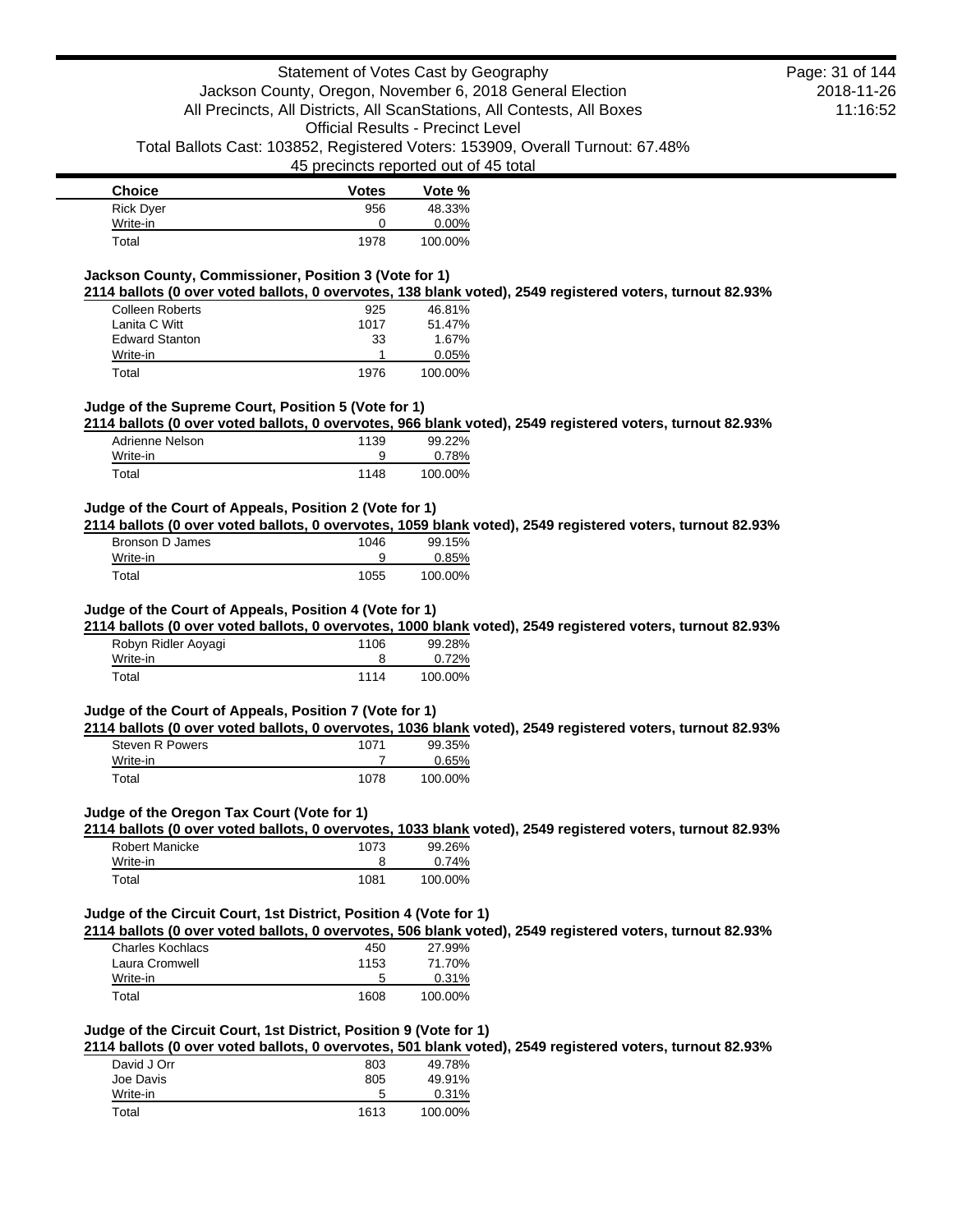|                                                                                      | Statement of Votes Cast by Geography     |                    |                                                                                                                                                                                                         | Page: 32 of 144 |
|--------------------------------------------------------------------------------------|------------------------------------------|--------------------|---------------------------------------------------------------------------------------------------------------------------------------------------------------------------------------------------------|-----------------|
|                                                                                      |                                          |                    | Jackson County, Oregon, November 6, 2018 General Election                                                                                                                                               | 2018-11-26      |
|                                                                                      |                                          |                    | All Precincts, All Districts, All ScanStations, All Contests, All Boxes                                                                                                                                 | 11:16:52        |
|                                                                                      | <b>Official Results - Precinct Level</b> |                    |                                                                                                                                                                                                         |                 |
|                                                                                      |                                          |                    | Total Ballots Cast: 103852, Registered Voters: 153909, Overall Turnout: 67.48%                                                                                                                          |                 |
|                                                                                      |                                          |                    |                                                                                                                                                                                                         |                 |
|                                                                                      | 45 precincts reported out of 45 total    |                    |                                                                                                                                                                                                         |                 |
| <b>Choice</b>                                                                        | <b>Votes</b>                             | Vote %             |                                                                                                                                                                                                         |                 |
| Jackson County, Clerk (Vote for 1)                                                   |                                          |                    |                                                                                                                                                                                                         |                 |
|                                                                                      |                                          |                    | 2114 ballots (0 over voted ballots, 0 overvotes, 844 blank voted), 2549 registered voters, turnout 82.93%                                                                                               |                 |
| <b>Chris Walker</b>                                                                  | 1267                                     | 99.76%             |                                                                                                                                                                                                         |                 |
| Write-in<br>Total                                                                    | 3<br>1270                                | 0.24%<br>100.00%   |                                                                                                                                                                                                         |                 |
|                                                                                      |                                          |                    |                                                                                                                                                                                                         |                 |
| Jackson County, Sheriff (Vote for 1)                                                 |                                          |                    |                                                                                                                                                                                                         |                 |
|                                                                                      |                                          |                    | 2114 ballots (0 over voted ballots, 0 overvotes, 392 blank voted), 2549 registered voters, turnout 82.93%                                                                                               |                 |
| <b>Bill Froehlich</b>                                                                | 398                                      | 23.11%             |                                                                                                                                                                                                         |                 |
| Nathan Sickler                                                                       | 1320                                     | 76.66%             |                                                                                                                                                                                                         |                 |
| Write-in                                                                             | 4                                        | 0.23%              |                                                                                                                                                                                                         |                 |
| Total                                                                                | 1722                                     | 100.00%            |                                                                                                                                                                                                         |                 |
| City of Jacksonville, Council Member (Vote for 3)                                    |                                          |                    |                                                                                                                                                                                                         |                 |
|                                                                                      |                                          |                    | 2114 ballots (1 over voted ballots, 3 overvotes, 2748 undervotes), 2549 registered voters, turnout 82.93%                                                                                               |                 |
| James Lewis                                                                          | 1115                                     | 31.05%             |                                                                                                                                                                                                         |                 |
| Kenneth Gregg                                                                        | 1051                                     | 29.27%             |                                                                                                                                                                                                         |                 |
| Donna Bowen                                                                          | 1176                                     | 32.75%             |                                                                                                                                                                                                         |                 |
| Write-in                                                                             | 139                                      | 3.87%              |                                                                                                                                                                                                         |                 |
|                                                                                      |                                          |                    |                                                                                                                                                                                                         |                 |
| Write-in                                                                             | 70                                       | 1.95%              |                                                                                                                                                                                                         |                 |
| Write-in                                                                             | 40                                       | 1.11%              |                                                                                                                                                                                                         |                 |
| Total<br>Jackson Soil and Water Conservation District, Director, Zone 1 (Vote for 1) | 3591                                     | 100.00%            |                                                                                                                                                                                                         |                 |
|                                                                                      |                                          |                    | 2114 ballots (0 over voted ballots, 0 overvotes, 2004 blank voted), 2549 registered voters, turnout 82.93%                                                                                              |                 |
| Write-in<br>Total                                                                    | 110<br>110                               | 100.00%<br>100.00% |                                                                                                                                                                                                         |                 |
|                                                                                      |                                          |                    |                                                                                                                                                                                                         |                 |
|                                                                                      |                                          |                    | Jackson Soil and Water Conservation District, Director, At-Large, Position 1 (Vote for 1)<br>2114 ballots (0 over voted ballots, 0 overvotes, 1059 blank voted), 2549 registered voters, turnout 82.93% |                 |
| Allan Campbell III                                                                   | 1043                                     | 98.86%             |                                                                                                                                                                                                         |                 |
| Write-in                                                                             | 12                                       | 1.14%              |                                                                                                                                                                                                         |                 |
| Total                                                                                | 1055                                     | 100.00%            |                                                                                                                                                                                                         |                 |
|                                                                                      |                                          |                    |                                                                                                                                                                                                         |                 |
|                                                                                      |                                          |                    | Jackson Soil and Water Conservation District, Director, At-Large, Position 2 (Vote for 1)                                                                                                               |                 |
| Stan Dean                                                                            | 1043                                     | 99.33%             | 2114 ballots (0 over voted ballots, 0 overvotes, 1064 blank voted), 2549 registered voters, turnout 82.93%                                                                                              |                 |
| Write-in                                                                             | 7                                        | 0.67%              |                                                                                                                                                                                                         |                 |
| Total                                                                                | 1050                                     | 100.00%            |                                                                                                                                                                                                         |                 |
|                                                                                      |                                          |                    |                                                                                                                                                                                                         |                 |
| Measure 102 (Affordable Housing Bonds) (Vote for 1)                                  |                                          |                    |                                                                                                                                                                                                         |                 |
|                                                                                      |                                          |                    | 2114 ballots (0 over voted ballots, 0 overvotes, 108 blank voted), 2549 registered voters, turnout 82.93%                                                                                               |                 |
| Yes                                                                                  | 1098                                     | 54.74%             |                                                                                                                                                                                                         |                 |
| No                                                                                   | 908                                      | 45.26%             |                                                                                                                                                                                                         |                 |
| Total                                                                                | 2006                                     | 100.00%            |                                                                                                                                                                                                         |                 |
| Measure 103 (Taxes/Fees on Transactions for Groceries) (Vote for 1)                  |                                          |                    |                                                                                                                                                                                                         |                 |
|                                                                                      |                                          |                    | 2114 ballots (1 over voted ballots, 1 overvotes, 76 blank voted), 2549 registered voters, turnout 82.93%                                                                                                |                 |
| Yes                                                                                  | 854                                      | 41.92%             |                                                                                                                                                                                                         |                 |
| No                                                                                   | 1183                                     | 58.08%             |                                                                                                                                                                                                         |                 |

**2114 ballots (1 over voted ballots, 1 overvotes, 144 blank voted), 2549 registered voters, turnout 82.93%**

| Yes   | 739  | 37.53%  |
|-------|------|---------|
| No.   | 1230 | 62.47%  |
| Total | 1969 | 100.00% |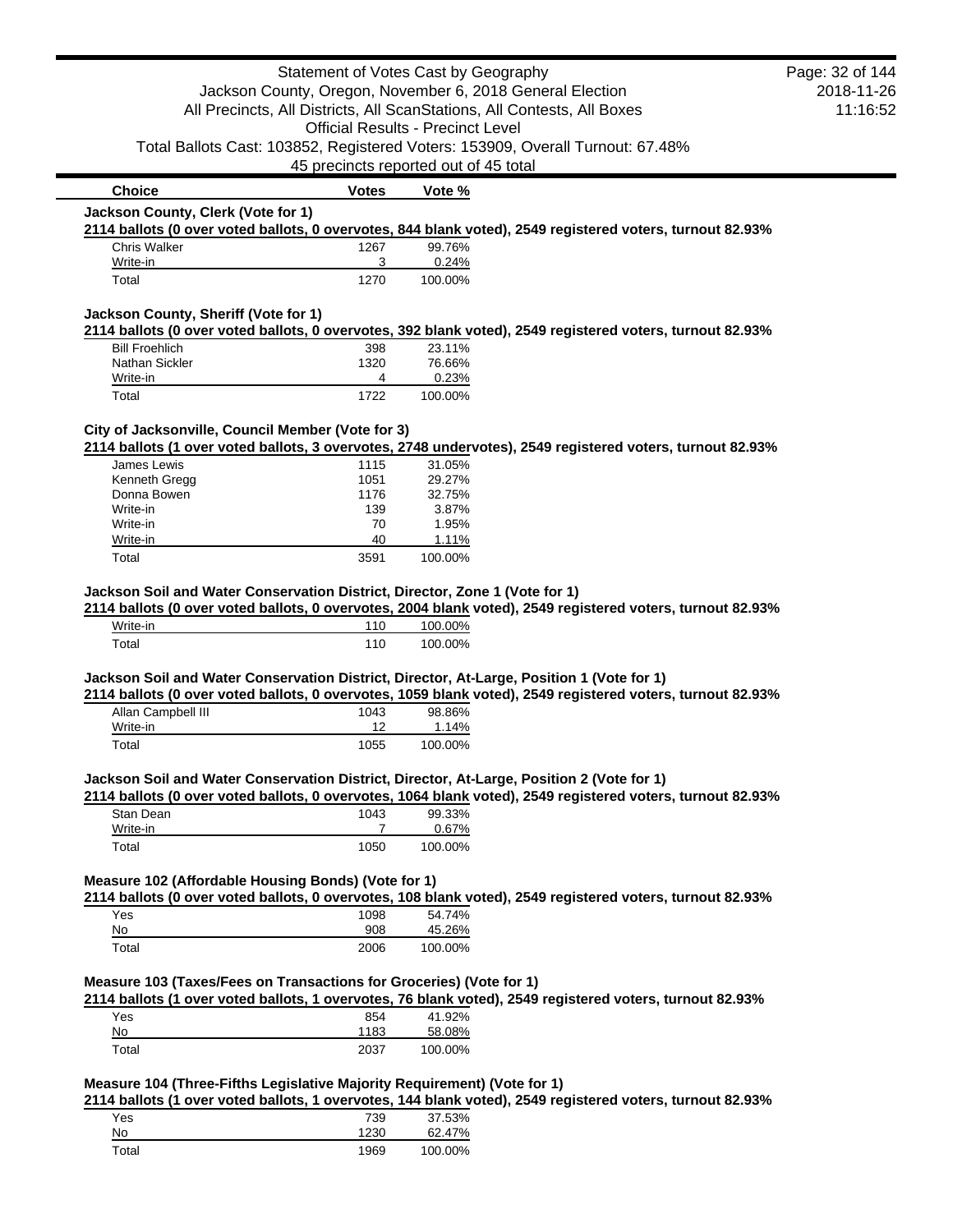|                                                                                  | Statement of Votes Cast by Geography     |                   |                                                                                                           | Page: 33 of 144 |
|----------------------------------------------------------------------------------|------------------------------------------|-------------------|-----------------------------------------------------------------------------------------------------------|-----------------|
|                                                                                  |                                          |                   | Jackson County, Oregon, November 6, 2018 General Election                                                 | 2018-11-26      |
|                                                                                  |                                          |                   | All Precincts, All Districts, All ScanStations, All Contests, All Boxes                                   | 11:16:52        |
|                                                                                  | <b>Official Results - Precinct Level</b> |                   |                                                                                                           |                 |
|                                                                                  |                                          |                   | Total Ballots Cast: 103852, Registered Voters: 153909, Overall Turnout: 67.48%                            |                 |
|                                                                                  | 45 precincts reported out of 45 total    |                   |                                                                                                           |                 |
| <b>Choice</b>                                                                    | <b>Votes</b>                             | Vote %            |                                                                                                           |                 |
| Measure 105 (Resources for Enforcement of Federal Immigration Laws) (Vote for 1) |                                          |                   |                                                                                                           |                 |
|                                                                                  |                                          |                   | 2114 ballots (0 over voted ballots, 0 overvotes, 85 blank voted), 2549 registered voters, turnout 82.93%  |                 |
| Yes<br>No                                                                        | 830<br>1199                              | 40.91%            |                                                                                                           |                 |
| Total                                                                            | 2029                                     | 59.09%<br>100.00% |                                                                                                           |                 |
|                                                                                  |                                          |                   |                                                                                                           |                 |
| Measure 106 (Public Funds for Abortion) (Vote for 1)                             |                                          |                   | 2114 ballots (1 over voted ballots, 1 overvotes, 78 blank voted), 2549 registered voters, turnout 82.93%  |                 |
| Yes                                                                              | 851                                      | 41.82%            |                                                                                                           |                 |
| No                                                                               | 1184                                     | 58.18%            |                                                                                                           |                 |
| Total                                                                            | 2035                                     | 100.00%           |                                                                                                           |                 |
| Measure 15-181 (Jackson County-Firearms) (Vote for 1)                            |                                          |                   |                                                                                                           |                 |
|                                                                                  |                                          |                   | 2114 ballots (0 over voted ballots, 0 overvotes, 135 blank voted), 2549 registered voters, turnout 82.93% |                 |
| Yes                                                                              | 722                                      | 36.48%            |                                                                                                           |                 |
| No                                                                               | 1257                                     | 63.52%            |                                                                                                           |                 |
| Total                                                                            | 1979                                     | 100.00%           |                                                                                                           |                 |
| Measure 15-180 (Jacksonville-Food and Beverage Tax) (Vote for 1)                 |                                          |                   |                                                                                                           |                 |
|                                                                                  |                                          |                   | 2114 ballots (2 over voted ballots, 2 overvotes, 37 blank voted), 2549 registered voters, turnout 82.93%  |                 |
| Yes                                                                              | 701                                      | 33.78%            |                                                                                                           |                 |
| No                                                                               | 1374                                     | 66.22%            |                                                                                                           |                 |
| Total                                                                            | 2075                                     | 100.00%           |                                                                                                           |                 |
|                                                                                  |                                          |                   |                                                                                                           |                 |
| Precinct 011                                                                     |                                          |                   |                                                                                                           |                 |
| US Representative, District 2 (Vote for 1)                                       |                                          |                   | 3064 ballots (0 over voted ballots, 0 overvotes, 47 blank voted), 4562 registered voters, turnout 67.16%  |                 |
| Mark R Roberts                                                                   | 142                                      | 4.71%             |                                                                                                           |                 |
| Greg Walden                                                                      | 1785                                     | 59.16%            |                                                                                                           |                 |
| Jamie McLeod-Skinner                                                             | 1086                                     | 36.00%            |                                                                                                           |                 |
| Write-in                                                                         | 4                                        | 0.13%             |                                                                                                           |                 |
| Total                                                                            | 3017                                     | 100.00%           |                                                                                                           |                 |
| Governor (Vote for 1)                                                            |                                          |                   |                                                                                                           |                 |
|                                                                                  |                                          |                   | 3064 ballots (0 over voted ballots, 0 overvotes, 60 blank voted), 4562 registered voters, turnout 67.16%  |                 |
| Aaron Auer                                                                       | 39                                       | 1.30%             |                                                                                                           |                 |
| Nick Chen                                                                        | 51                                       | 1.70%             |                                                                                                           |                 |
| Kate Brown                                                                       | 979                                      | 32.59%            |                                                                                                           |                 |
| Knute Buehler                                                                    | 1776                                     | 59.12%            |                                                                                                           |                 |
| <b>Patrick Starnes</b>                                                           | 129                                      | 4.29%             |                                                                                                           |                 |
| Chris Henry                                                                      | 23                                       | 0.77%             |                                                                                                           |                 |
| Write-in                                                                         | 7                                        | 0.23%             |                                                                                                           |                 |
| Total                                                                            | 3004                                     | 100.00%           |                                                                                                           |                 |
|                                                                                  |                                          |                   |                                                                                                           |                 |
| State Senator, 3rd District (Vote for 1)                                         |                                          |                   |                                                                                                           |                 |
|                                                                                  |                                          |                   | 1580 ballots (0 over voted ballots, 0 overvotes, 32 blank voted), 2127 registered voters, turnout 74.28%  |                 |
| Jeff Golden<br>Jessica Gomez                                                     | 572<br>973                               | 36.95%<br>62.86%  |                                                                                                           |                 |
| Write-in                                                                         | 3                                        | 0.19%             |                                                                                                           |                 |
| Total                                                                            | 1548                                     | 100.00%           |                                                                                                           |                 |
|                                                                                  |                                          |                   |                                                                                                           |                 |
| State Representative, 6th District (Vote for 1)                                  |                                          |                   |                                                                                                           |                 |
|                                                                                  |                                          |                   | 1580 ballots (0 over voted ballots, 0 overvotes, 58 blank voted), 2127 registered voters, turnout 74.28%  |                 |
| Kim Wallan                                                                       | 938                                      | 61.63%            |                                                                                                           |                 |
| Michelle Blum Atkinson<br>Write-in                                               | 582<br>2                                 | 38.24%<br>0.13%   |                                                                                                           |                 |
| Total                                                                            | 1522                                     | 100.00%           |                                                                                                           |                 |
|                                                                                  |                                          |                   |                                                                                                           |                 |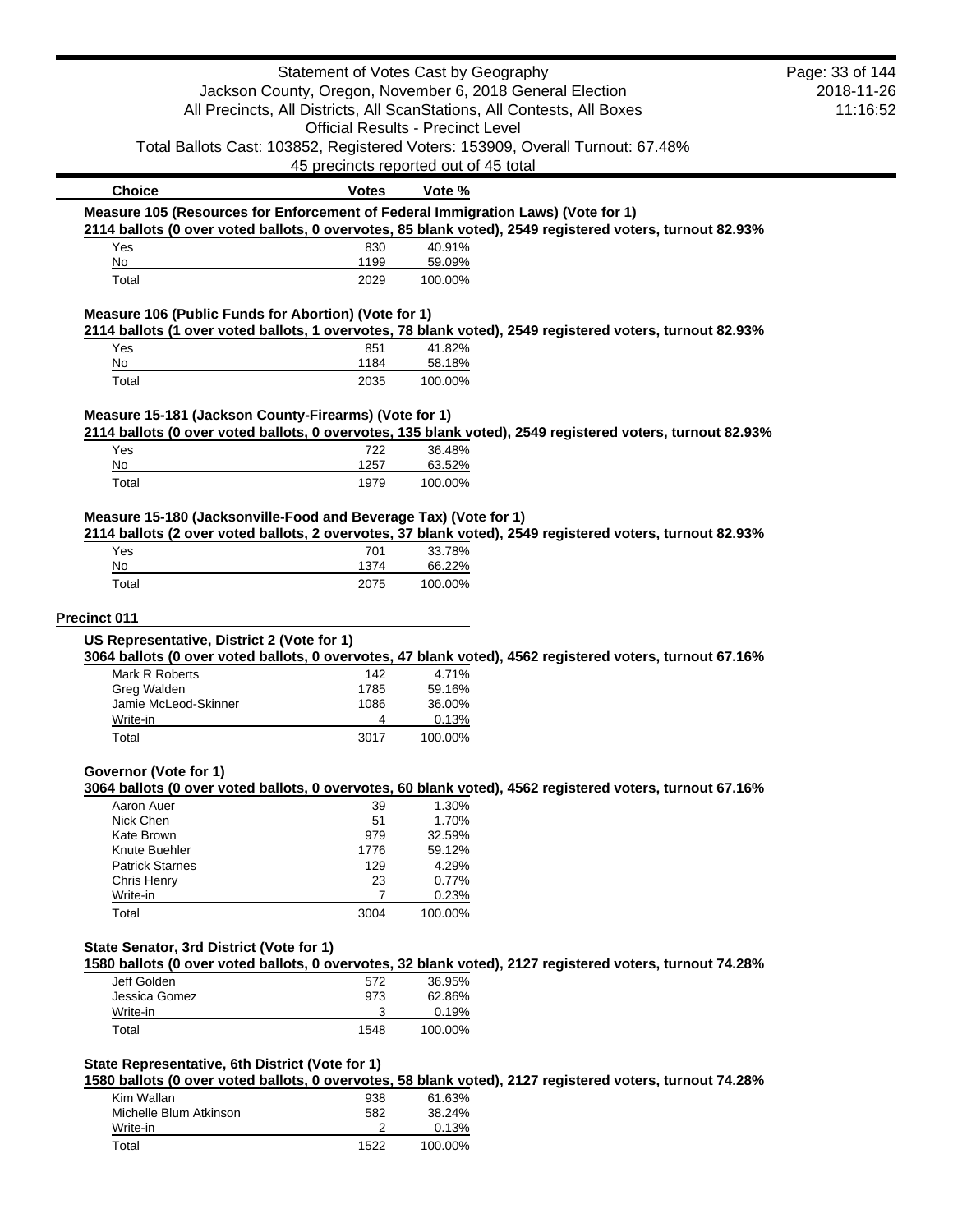|                                                                   | Statement of Votes Cast by Geography     |                 |                                                                                                            | Page: 34 of 144 |
|-------------------------------------------------------------------|------------------------------------------|-----------------|------------------------------------------------------------------------------------------------------------|-----------------|
|                                                                   |                                          |                 | Jackson County, Oregon, November 6, 2018 General Election                                                  | 2018-11-26      |
|                                                                   |                                          |                 | All Precincts, All Districts, All ScanStations, All Contests, All Boxes                                    | 11:16:52        |
|                                                                   | <b>Official Results - Precinct Level</b> |                 |                                                                                                            |                 |
|                                                                   |                                          |                 | Total Ballots Cast: 103852, Registered Voters: 153909, Overall Turnout: 67.48%                             |                 |
|                                                                   | 45 precincts reported out of 45 total    |                 |                                                                                                            |                 |
| <b>Choice</b>                                                     | <b>Votes</b>                             | Vote %          |                                                                                                            |                 |
| State Representative, 55th District (Vote for 1)                  |                                          |                 |                                                                                                            |                 |
|                                                                   |                                          |                 | 1484 ballots (0 over voted ballots, 0 overvotes, 83 blank voted), 2435 registered voters, turnout 60.94%   |                 |
| Karen Rippberger                                                  | 508                                      | 36.26%          |                                                                                                            |                 |
| Mike McLane<br>Write-in                                           | 892<br>1                                 | 63.67%<br>0.07% |                                                                                                            |                 |
| Total                                                             | 1401                                     | 100.00%         |                                                                                                            |                 |
| Jackson County, Commissioner, Position 1 (Vote for 1)             |                                          |                 |                                                                                                            |                 |
|                                                                   |                                          |                 | 3064 ballots (0 over voted ballots, 0 overvotes, 129 blank voted), 4562 registered voters, turnout 67.16%  |                 |
| Amy Thuren                                                        | 991                                      | 33.76%          |                                                                                                            |                 |
| Frank W Brannen                                                   | 112                                      | 3.82%           |                                                                                                            |                 |
| <b>Rick Dyer</b><br>Write-in                                      | 1828<br>4                                | 62.28%<br>0.14% |                                                                                                            |                 |
| Total                                                             | 2935                                     | 100.00%         |                                                                                                            |                 |
| Jackson County, Commissioner, Position 3 (Vote for 1)             |                                          |                 |                                                                                                            |                 |
|                                                                   |                                          |                 | 3064 ballots (0 over voted ballots, 0 overvotes, 163 blank voted), 4562 registered voters, turnout 67.16%  |                 |
| <b>Colleen Roberts</b>                                            | 1798                                     | 61.98%          |                                                                                                            |                 |
| Lanita C Witt                                                     | 1041                                     | 35.88%          |                                                                                                            |                 |
| <b>Edward Stanton</b><br>Write-in                                 | 59<br>3                                  | 2.03%<br>0.10%  |                                                                                                            |                 |
| Total                                                             | 2901                                     | 100.00%         |                                                                                                            |                 |
| Write-in                                                          | 23                                       | 1.30%           |                                                                                                            |                 |
| Total                                                             | 1766                                     | 100.00%         |                                                                                                            |                 |
| Judge of the Court of Appeals, Position 2 (Vote for 1)            |                                          |                 |                                                                                                            |                 |
|                                                                   |                                          |                 | 3064 ballots (0 over voted ballots, 0 overvotes, 1365 blank voted), 4562 registered voters, turnout 67.16% |                 |
| Bronson D James                                                   | 1679                                     | 98.82%          |                                                                                                            |                 |
| Write-in                                                          | 20                                       | 1.18%           |                                                                                                            |                 |
| Total                                                             | 1699                                     | 100.00%         |                                                                                                            |                 |
| Judge of the Court of Appeals, Position 4 (Vote for 1)            |                                          |                 |                                                                                                            |                 |
| Robyn Ridler Aoyagi                                               | 1713                                     | 99.13%          | 3064 ballots (0 over voted ballots, 0 overvotes, 1336 blank voted), 4562 registered voters, turnout 67.16% |                 |
| Write-in                                                          | 15                                       | 0.87%           |                                                                                                            |                 |
| Total                                                             | 1728                                     | 100.00%         |                                                                                                            |                 |
| Judge of the Court of Appeals, Position 7 (Vote for 1)            |                                          |                 |                                                                                                            |                 |
|                                                                   |                                          |                 | 3064 ballots (0 over voted ballots, 0 overvotes, 1363 blank voted), 4562 registered voters, turnout 67.16% |                 |
| <b>Steven R Powers</b>                                            | 1688                                     | 99.24%          |                                                                                                            |                 |
| Write-in                                                          | 13                                       | 0.76%           |                                                                                                            |                 |
| Total                                                             | 1701                                     | 100.00%         |                                                                                                            |                 |
| Judge of the Oregon Tax Court (Vote for 1)                        |                                          |                 |                                                                                                            |                 |
|                                                                   |                                          |                 | 3064 ballots (1 over voted ballots, 1 overvotes, 1359 blank voted), 4562 registered voters, turnout 67.16% |                 |
| <b>Robert Manicke</b><br>Write-in                                 | 1692<br>12                               | 99.30%<br>0.70% |                                                                                                            |                 |
| Total                                                             | 1704                                     | 100.00%         |                                                                                                            |                 |
|                                                                   |                                          |                 |                                                                                                            |                 |
| Judge of the Circuit Court, 1st District, Position 4 (Vote for 1) |                                          |                 | 3064 ballots (0 over voted ballots, 0 overvotes, 684 blank voted), 4562 registered voters, turnout 67.16%  |                 |
| <b>Charles Kochlacs</b>                                           | 726                                      | 30.50%          |                                                                                                            |                 |
| Laura Cromwell                                                    | 1647                                     | 69.20%          |                                                                                                            |                 |
| Write-in                                                          | 7                                        | 0.29%           |                                                                                                            |                 |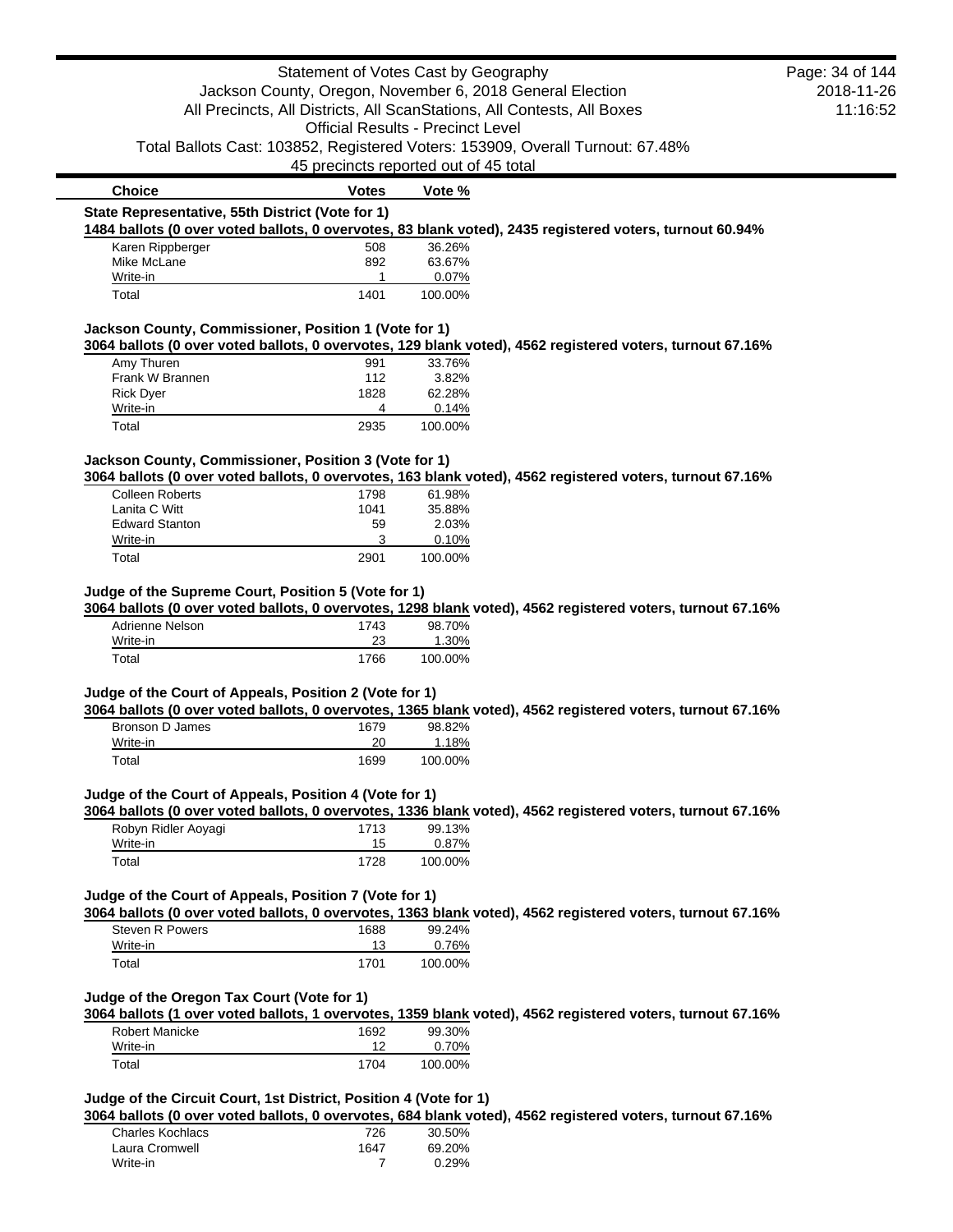|                                                                                           | Statement of Votes Cast by Geography                                                                                                 |                   |                                                                                                            |          |
|-------------------------------------------------------------------------------------------|--------------------------------------------------------------------------------------------------------------------------------------|-------------------|------------------------------------------------------------------------------------------------------------|----------|
|                                                                                           | Jackson County, Oregon, November 6, 2018 General Election<br>All Precincts, All Districts, All ScanStations, All Contests, All Boxes |                   |                                                                                                            |          |
|                                                                                           |                                                                                                                                      |                   |                                                                                                            | 11:16:52 |
|                                                                                           | <b>Official Results - Precinct Level</b>                                                                                             |                   |                                                                                                            |          |
|                                                                                           |                                                                                                                                      |                   | Total Ballots Cast: 103852, Registered Voters: 153909, Overall Turnout: 67.48%                             |          |
|                                                                                           | 45 precincts reported out of 45 total                                                                                                |                   |                                                                                                            |          |
| <b>Choice</b>                                                                             | <b>Votes</b>                                                                                                                         | Vote %            |                                                                                                            |          |
| Total                                                                                     | 2380                                                                                                                                 | 100.00%           |                                                                                                            |          |
| Judge of the Circuit Court, 1st District, Position 9 (Vote for 1)                         |                                                                                                                                      |                   |                                                                                                            |          |
|                                                                                           |                                                                                                                                      |                   | 3064 ballots (1 over voted ballots, 1 overvotes, 636 blank voted), 4562 registered voters, turnout 67.16%  |          |
| David J Orr<br>Joe Davis                                                                  | 1324<br>1095                                                                                                                         | 54.55%<br>45.12%  |                                                                                                            |          |
| Write-in                                                                                  | 8                                                                                                                                    | 0.33%             |                                                                                                            |          |
| Total                                                                                     | 2427                                                                                                                                 | 100.00%           |                                                                                                            |          |
| Jackson County, Clerk (Vote for 1)                                                        |                                                                                                                                      |                   |                                                                                                            |          |
|                                                                                           |                                                                                                                                      |                   | 3064 ballots (0 over voted ballots, 0 overvotes, 1064 blank voted), 4562 registered voters, turnout 67.16% |          |
| <b>Chris Walker</b>                                                                       | 1981                                                                                                                                 | 99.05%            |                                                                                                            |          |
| Write-in                                                                                  | 19                                                                                                                                   | 0.95%             |                                                                                                            |          |
| Total                                                                                     | 2000                                                                                                                                 | 100.00%           |                                                                                                            |          |
| Jackson County, Sheriff (Vote for 1)                                                      |                                                                                                                                      |                   |                                                                                                            |          |
|                                                                                           |                                                                                                                                      |                   | 3064 ballots (1 over voted ballots, 1 overvotes, 349 blank voted), 4562 registered voters, turnout 67.16%  |          |
| <b>Bill Froehlich</b>                                                                     | 564                                                                                                                                  | 20.78%            |                                                                                                            |          |
| Nathan Sickler<br>Write-in                                                                | 2143<br>7                                                                                                                            | 78.96%<br>0.26%   |                                                                                                            |          |
| Total                                                                                     | 2714                                                                                                                                 | 100.00%           |                                                                                                            |          |
|                                                                                           |                                                                                                                                      |                   |                                                                                                            |          |
| City of Medford, Council Member, Ward 1 (Vote for 1)                                      |                                                                                                                                      |                   |                                                                                                            |          |
|                                                                                           |                                                                                                                                      |                   | 3064 ballots (0 over voted ballots, 0 overvotes, 668 blank voted), 4562 registered voters, turnout 67.16%  |          |
| <b>Curt Ankerberg</b>                                                                     | 613                                                                                                                                  | 25.58%            |                                                                                                            |          |
| Alex Poythress                                                                            | 932                                                                                                                                  | 38.90%            |                                                                                                            |          |
| David Dobrin                                                                              | 138                                                                                                                                  | 5.76%             |                                                                                                            |          |
| Steve Dickson                                                                             | 693                                                                                                                                  | 28.92%            |                                                                                                            |          |
| Write-in                                                                                  | 20                                                                                                                                   | 0.83%             |                                                                                                            |          |
|                                                                                           |                                                                                                                                      |                   |                                                                                                            |          |
| Total                                                                                     | 2396                                                                                                                                 | 100.00%           |                                                                                                            |          |
| Jackson Soil and Water Conservation District, Director, Zone 1 (Vote for 1)               |                                                                                                                                      |                   |                                                                                                            |          |
| Write-in                                                                                  | 202                                                                                                                                  | 100.00%           | 3064 ballots (0 over voted ballots, 0 overvotes, 2862 blank voted), 4562 registered voters, turnout 67.16% |          |
| Total                                                                                     | 202                                                                                                                                  | 100.00%           |                                                                                                            |          |
|                                                                                           |                                                                                                                                      |                   |                                                                                                            |          |
| Jackson Soil and Water Conservation District, Director, At-Large, Position 1 (Vote for 1) |                                                                                                                                      |                   | 3064 ballots (0 over voted ballots, 0 overvotes, 1378 blank voted), 4562 registered voters, turnout 67.16% |          |
| Allan Campbell III                                                                        | 1676                                                                                                                                 | 99.41%            |                                                                                                            |          |
| Write-in                                                                                  | 10                                                                                                                                   | 0.59%             |                                                                                                            |          |
| Total                                                                                     | 1686                                                                                                                                 | 100.00%           |                                                                                                            |          |
| Jackson Soil and Water Conservation District, Director, At-Large, Position 2 (Vote for 1) |                                                                                                                                      |                   |                                                                                                            |          |
|                                                                                           |                                                                                                                                      |                   | 3064 ballots (0 over voted ballots, 0 overvotes, 1395 blank voted), 4562 registered voters, turnout 67.16% |          |
| Stan Dean                                                                                 | 1658                                                                                                                                 | 99.34%            |                                                                                                            |          |
| Write-in                                                                                  | 11                                                                                                                                   | 0.66%             |                                                                                                            |          |
| Total                                                                                     | 1669                                                                                                                                 | 100.00%           |                                                                                                            |          |
| Measure 102 (Affordable Housing Bonds) (Vote for 1)                                       |                                                                                                                                      |                   |                                                                                                            |          |
|                                                                                           |                                                                                                                                      |                   | 3064 ballots (1 over voted ballots, 1 overvotes, 123 blank voted), 4562 registered voters, turnout 67.16%  |          |
| Yes                                                                                       | 1315                                                                                                                                 | 44.73%            |                                                                                                            |          |
| $No$<br>Total                                                                             | 1625<br>2940                                                                                                                         | 55.27%<br>100.00% |                                                                                                            |          |

| Yes | 1582 | 52.75% |
|-----|------|--------|
| No  | 1417 | 47.25% |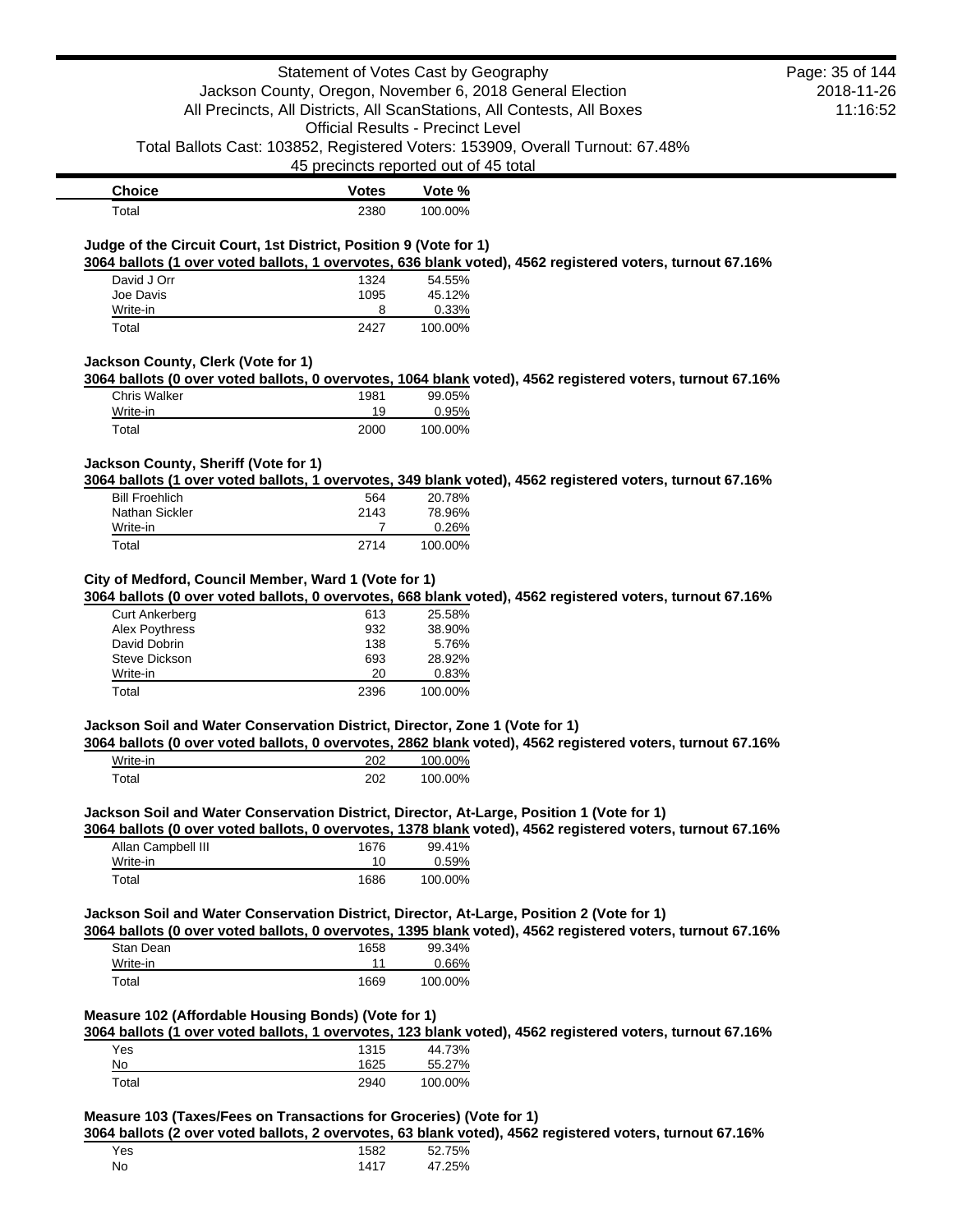|                                                                                  | Statement of Votes Cast by Geography     |                   |                                                                                                           | Page: 36 of 144<br>2018-11-26 |  |
|----------------------------------------------------------------------------------|------------------------------------------|-------------------|-----------------------------------------------------------------------------------------------------------|-------------------------------|--|
| Jackson County, Oregon, November 6, 2018 General Election                        |                                          |                   |                                                                                                           |                               |  |
|                                                                                  |                                          |                   | All Precincts, All Districts, All ScanStations, All Contests, All Boxes                                   | 11:16:52                      |  |
|                                                                                  | <b>Official Results - Precinct Level</b> |                   |                                                                                                           |                               |  |
|                                                                                  |                                          |                   | Total Ballots Cast: 103852, Registered Voters: 153909, Overall Turnout: 67.48%                            |                               |  |
|                                                                                  | 45 precincts reported out of 45 total    |                   |                                                                                                           |                               |  |
| <b>Choice</b>                                                                    | <b>Votes</b>                             | Vote %            |                                                                                                           |                               |  |
| Total                                                                            | 2999                                     | 100.00%           |                                                                                                           |                               |  |
| Measure 104 (Three-Fifths Legislative Majority Requirement) (Vote for 1)         |                                          |                   | 3064 ballots (1 over voted ballots, 1 overvotes, 130 blank voted), 4562 registered voters, turnout 67.16% |                               |  |
| Yes                                                                              | 1377                                     | 46.95%            |                                                                                                           |                               |  |
| No<br>Total                                                                      | 1556<br>2933                             | 53.05%<br>100.00% |                                                                                                           |                               |  |
|                                                                                  |                                          |                   |                                                                                                           |                               |  |
| Measure 105 (Resources for Enforcement of Federal Immigration Laws) (Vote for 1) |                                          |                   | 3064 ballots (1 over voted ballots, 1 overvotes, 79 blank voted), 4562 registered voters, turnout 67.16%  |                               |  |
| Yes<br>No                                                                        | 1551<br>1433                             | 51.98%<br>48.02%  |                                                                                                           |                               |  |
| Total                                                                            | 2984                                     | 100.00%           |                                                                                                           |                               |  |
|                                                                                  |                                          |                   |                                                                                                           |                               |  |
| Measure 106 (Public Funds for Abortion) (Vote for 1)                             |                                          |                   | 3064 ballots (0 over voted ballots, 0 overvotes, 82 blank voted), 4562 registered voters, turnout 67.16%  |                               |  |
| Yes                                                                              | 1549                                     | 51.95%            |                                                                                                           |                               |  |
| No                                                                               | 1433                                     | 48.05%            |                                                                                                           |                               |  |
| Total                                                                            | 2982                                     | 100.00%           |                                                                                                           |                               |  |
| Measure 15-181 (Jackson County-Firearms) (Vote for 1)                            |                                          |                   |                                                                                                           |                               |  |
|                                                                                  |                                          |                   | 3064 ballots (0 over voted ballots, 0 overvotes, 128 blank voted), 4562 registered voters, turnout 67.16% |                               |  |
| Yes<br>No                                                                        | 1527<br>1409                             | 52.01%<br>47.99%  |                                                                                                           |                               |  |
| Total                                                                            | 2936                                     | 100.00%           |                                                                                                           |                               |  |
|                                                                                  |                                          |                   |                                                                                                           |                               |  |
| <b>Precinct 012</b><br>US Representative, District 2 (Vote for 1)                |                                          |                   |                                                                                                           |                               |  |
|                                                                                  |                                          |                   | 5589 ballots (1 over voted ballots, 1 overvotes, 90 blank voted), 8555 registered voters, turnout 65.33%  |                               |  |
| Mark R Roberts                                                                   | 246                                      | 4.47%             |                                                                                                           |                               |  |
| Greg Walden                                                                      | 3032                                     | 55.15%            |                                                                                                           |                               |  |
| Jamie McLeod-Skinner<br>Write-in                                                 | 2214<br>6                                | 40.27%<br>0.11%   |                                                                                                           |                               |  |
| Total                                                                            | 5498                                     | 100.00%           |                                                                                                           |                               |  |
|                                                                                  |                                          |                   |                                                                                                           |                               |  |
| Governor (Vote for 1)                                                            |                                          |                   | 5589 ballots (2 over voted ballots, 2 overvotes, 117 blank voted), 8555 registered voters, turnout 65.33% |                               |  |
| Aaron Auer                                                                       | 74                                       | 1.35%             |                                                                                                           |                               |  |
| Nick Chen                                                                        | 107                                      | 1.96%             |                                                                                                           |                               |  |
| Kate Brown                                                                       | 1960                                     | 35.83%            |                                                                                                           |                               |  |
| Knute Buehler                                                                    | 3053                                     | 55.81%            |                                                                                                           |                               |  |
| <b>Patrick Starnes</b>                                                           | 228                                      | 4.17%             |                                                                                                           |                               |  |
| Chris Henry                                                                      | 36<br>12                                 | 0.66%             |                                                                                                           |                               |  |
| Write-in<br>Total                                                                | 5470                                     | 0.22%<br>100.00%  |                                                                                                           |                               |  |
|                                                                                  |                                          |                   |                                                                                                           |                               |  |
| State Senator, 3rd District (Vote for 1)                                         |                                          |                   | 5589 ballots (1 over voted ballots, 1 overvotes, 142 blank voted), 8555 registered voters, turnout 65.33% |                               |  |
| Jeff Golden                                                                      | 2250                                     | 41.31%            |                                                                                                           |                               |  |
| Jessica Gomez                                                                    | 3190                                     | 58.58%            |                                                                                                           |                               |  |
| Write-in                                                                         | 6                                        | 0.11%             |                                                                                                           |                               |  |
| Total                                                                            | 5446                                     | 100.00%           |                                                                                                           |                               |  |
| State Representative, 6th District (Vote for 1)                                  |                                          |                   |                                                                                                           |                               |  |
|                                                                                  |                                          |                   | 5589 ballots (0 over voted ballots, 0 overvotes, 211 blank voted), 8555 registered voters, turnout 65.33% |                               |  |
|                                                                                  |                                          |                   |                                                                                                           |                               |  |

| .                      |      |        |
|------------------------|------|--------|
| Kim Wallan             | 3015 | 56.06% |
| Michelle Blum Atkinson | 2356 | 43.81% |
| Write-in               |      | 0.13%  |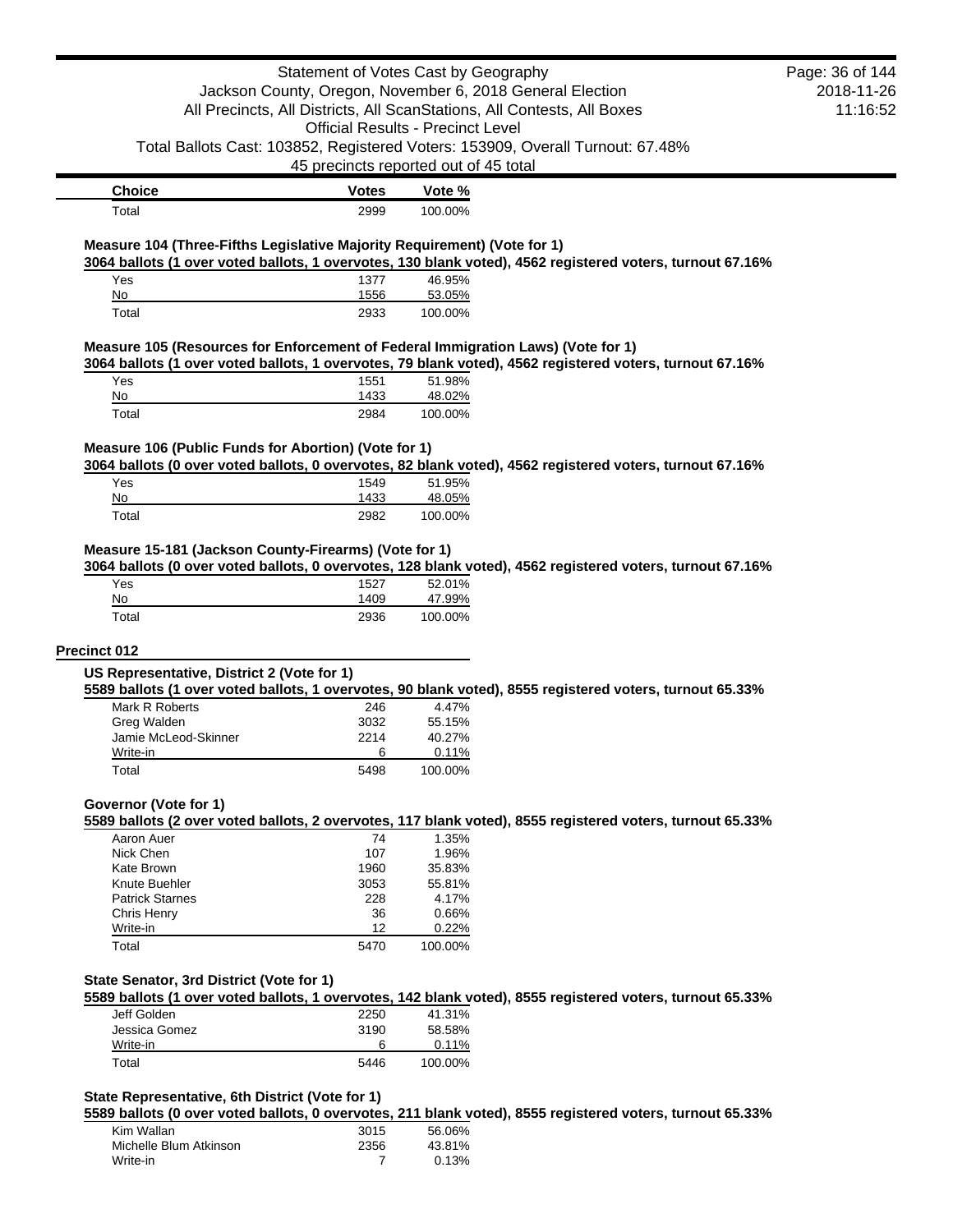|                                                                                |              | Statement of Votes Cast by Geography                      |                                                                                                            | Page: 37 of 144 |
|--------------------------------------------------------------------------------|--------------|-----------------------------------------------------------|------------------------------------------------------------------------------------------------------------|-----------------|
|                                                                                |              | Jackson County, Oregon, November 6, 2018 General Election |                                                                                                            | 2018-11-26      |
| All Precincts, All Districts, All ScanStations, All Contests, All Boxes        |              | 11:16:52                                                  |                                                                                                            |                 |
|                                                                                |              | <b>Official Results - Precinct Level</b>                  |                                                                                                            |                 |
| Total Ballots Cast: 103852, Registered Voters: 153909, Overall Turnout: 67.48% |              |                                                           |                                                                                                            |                 |
|                                                                                |              | 45 precincts reported out of 45 total                     |                                                                                                            |                 |
| <b>Choice</b>                                                                  | <b>Votes</b> | Vote %                                                    |                                                                                                            |                 |
| Total                                                                          | 5378         | 100.00%                                                   |                                                                                                            |                 |
| Jackson County, Commissioner, Position 1 (Vote for 1)                          |              |                                                           |                                                                                                            |                 |
|                                                                                |              |                                                           | 5589 ballots (0 over voted ballots, 0 overvotes, 223 blank voted), 8555 registered voters, turnout 65.33%  |                 |
| Amy Thuren                                                                     | 2046<br>179  | 38.13%                                                    |                                                                                                            |                 |
| Frank W Brannen<br><b>Rick Dyer</b>                                            | 3138         | 3.34%<br>58.48%                                           |                                                                                                            |                 |
| Write-in                                                                       | 3            | 0.06%                                                     |                                                                                                            |                 |
| Total                                                                          | 5366         | 100.00%                                                   |                                                                                                            |                 |
| Jackson County, Commissioner, Position 3 (Vote for 1)                          |              |                                                           |                                                                                                            |                 |
|                                                                                |              |                                                           | 5589 ballots (0 over voted ballots, 0 overvotes, 283 blank voted), 8555 registered voters, turnout 65.33%  |                 |
| <b>Colleen Roberts</b>                                                         | 2996         | 56.46%                                                    |                                                                                                            |                 |
| Lanita C Witt                                                                  | 2160         | 40.71%                                                    |                                                                                                            |                 |
| <b>Edward Stanton</b>                                                          | 141          | 2.66%                                                     |                                                                                                            |                 |
| Write-in                                                                       | 9            | 0.17%                                                     |                                                                                                            |                 |
| Total                                                                          | 5306         | 100.00%                                                   |                                                                                                            |                 |
| Judge of the Supreme Court, Position 5 (Vote for 1)                            |              |                                                           |                                                                                                            |                 |
|                                                                                |              |                                                           | 5589 ballots (0 over voted ballots, 0 overvotes, 2250 blank voted), 8555 registered voters, turnout 65.33% |                 |
| Adrienne Nelson                                                                | 3288         | 98.47%                                                    |                                                                                                            |                 |
| Write-in                                                                       | 51           | 1.53%                                                     |                                                                                                            |                 |
| Total                                                                          | 3339         | 100.00%                                                   |                                                                                                            |                 |
| Bronson D James<br>Write-in                                                    | 3140<br>41   | 98.71%<br>1.29%                                           | 5589 ballots (0 over voted ballots, 0 overvotes, 2408 blank voted), 8555 registered voters, turnout 65.33% |                 |
| Total                                                                          | 3181         | 100.00%                                                   |                                                                                                            |                 |
| Judge of the Court of Appeals, Position 4 (Vote for 1)                         |              |                                                           | 5589 ballots (0 over voted ballots, 0 overvotes, 2335 blank voted), 8555 registered voters, turnout 65.33% |                 |
| Robyn Ridler Aoyagi                                                            | 3210         | 98.65%                                                    |                                                                                                            |                 |
| Write-in                                                                       | 44           | 1.35%                                                     |                                                                                                            |                 |
| Total                                                                          | 3254         | 100.00%                                                   |                                                                                                            |                 |
| Judge of the Court of Appeals, Position 7 (Vote for 1)                         |              |                                                           | 5589 ballots (0 over voted ballots, 0 overvotes, 2403 blank voted), 8555 registered voters, turnout 65.33% |                 |
| Steven R Powers                                                                | 3148         | 98.81%                                                    |                                                                                                            |                 |
| Write-in                                                                       | 38           | 1.19%                                                     |                                                                                                            |                 |
| Total                                                                          | 3186         | 100.00%                                                   |                                                                                                            |                 |
| Judge of the Oregon Tax Court (Vote for 1)                                     |              |                                                           |                                                                                                            |                 |
|                                                                                |              |                                                           | 5589 ballots (0 over voted ballots, 0 overvotes, 2368 blank voted), 8555 registered voters, turnout 65.33% |                 |
| <b>Robert Manicke</b>                                                          | 3183         | 98.82%                                                    |                                                                                                            |                 |
| Write-in<br>Total                                                              | 38<br>3221   | 1.18%<br>100.00%                                          |                                                                                                            |                 |
|                                                                                |              |                                                           |                                                                                                            |                 |
| Judge of the Circuit Court, 1st District, Position 4 (Vote for 1)              |              |                                                           | 5589 ballots (0 over voted ballots, 0 overvotes, 1170 blank voted), 8555 registered voters, turnout 65.33% |                 |
| <b>Charles Kochlacs</b>                                                        | 1380         | 31.23%                                                    |                                                                                                            |                 |
| Laura Cromwell                                                                 | 3027         | 68.50%                                                    |                                                                                                            |                 |
| Write-in                                                                       | 12           | 0.27%                                                     |                                                                                                            |                 |
| Total                                                                          | 4419         | 100.00%                                                   |                                                                                                            |                 |
| Judge of the Circuit Court, 1st District, Position 9 (Vote for 1)              |              |                                                           |                                                                                                            |                 |
| David J Orr                                                                    | 2310         | 51.93%                                                    | 5589 ballots (0 over voted ballots, 0 overvotes, 1141 blank voted), 8555 registered voters, turnout 65.33% |                 |
|                                                                                |              |                                                           |                                                                                                            |                 |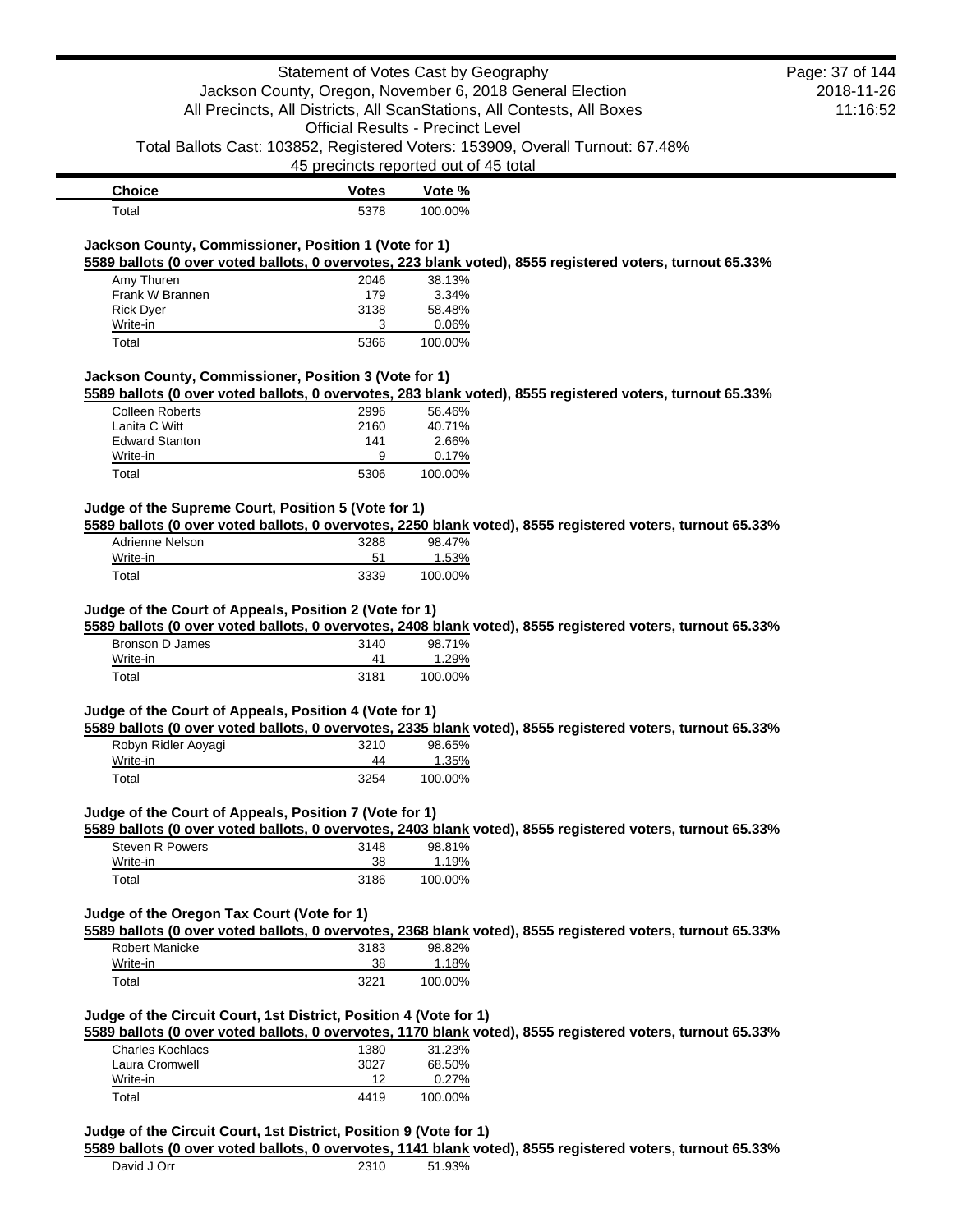| <b>Choice</b> | <b>Votes</b> | Vote %  |
|---------------|--------------|---------|
| Joe Davis     | 2127         | 47.82%  |
| Write-in      | 11           | 0.25%   |
| Total         | 4448         | 100.00% |

## **Jackson County, Clerk (Vote for 1)**

**5589 ballots (0 over voted ballots, 0 overvotes, 1902 blank voted), 8555 registered voters, turnout 65.33%**

| Chris Walker | 3670 | 99.54%  |
|--------------|------|---------|
| Write-in     |      | 0.46%   |
| Total        | 3687 | 100.00% |

## **Jackson County, Sheriff (Vote for 1)**

**5589 ballots (0 over voted ballots, 0 overvotes, 709 blank voted), 8555 registered voters, turnout 65.33%**

| Write-in<br>Total     | 4880 | 0.14%<br>100.00% |
|-----------------------|------|------------------|
|                       |      |                  |
| Nathan Sickler        | 3758 | 77.01%           |
| <b>Bill Froehlich</b> | 1115 | 22.85%           |

## **City of Medford, Council Member, Ward 1 (Vote for 1)**

**5589 ballots (1 over voted ballots, 1 overvotes, 1202 blank voted), 8555 registered voters, turnout 65.33%**

| <b>Curt Ankerberg</b> | 1170 | 26.68%  |
|-----------------------|------|---------|
| Alex Poythress        | 1599 | 36.46%  |
| David Dobrin          | 296  | 6.75%   |
| Steve Dickson         | 1286 | 29.32%  |
| Write-in              | 35   | 0.80%   |
| Total                 | 4386 | 100.00% |

### **Jackson Soil and Water Conservation District, Director, Zone 1 (Vote for 1)**

**5589 ballots (0 over voted ballots, 0 overvotes, 5242 blank voted), 8555 registered voters, turnout 65.33%**

| Write-in          | $34^-$ | 100.00% |
|-------------------|--------|---------|
| <sup>-</sup> otal | 347    | 100.00% |

### **Jackson Soil and Water Conservation District, Director, At-Large, Position 1 (Vote for 1)**

**5589 ballots (0 over voted ballots, 0 overvotes, 2401 blank voted), 8555 registered voters, turnout 65.33%**

| Allan Campbell III | 3161 | 99.15%  |
|--------------------|------|---------|
| Write-in           |      | 0.85%   |
| Total              | 3188 | 100.00% |

### **Jackson Soil and Water Conservation District, Director, At-Large, Position 2 (Vote for 1)**

**5589 ballots (0 over voted ballots, 0 overvotes, 2450 blank voted), 8555 registered voters, turnout 65.33%**

| Stan Dean | 3115 | 99.24%  |
|-----------|------|---------|
| Write-in  | 24   | 0.76%   |
| Total     | 3139 | 100.00% |

## **Measure 102 (Affordable Housing Bonds) (Vote for 1)**

**5589 ballots (1 over voted ballots, 1 overvotes, 213 blank voted), 8555 registered voters, turnout 65.33%**

| Yes   | 2637 | 49.06%  |
|-------|------|---------|
| No    | 2738 | 50.94%  |
| Total | 5375 | 100.00% |

### **Measure 103 (Taxes/Fees on Transactions for Groceries) (Vote for 1)**

**5589 ballots (2 over voted ballots, 2 overvotes, 106 blank voted), 8555 registered voters, turnout 65.33%**

| Yes   | 2677 | 48.84%  |
|-------|------|---------|
| No    | 2804 | 51.16%  |
| Total | 5481 | 100.00% |

#### **Measure 104 (Three-Fifths Legislative Majority Requirement) (Vote for 1)**

**5589 ballots (2 over voted ballots, 2 overvotes, 252 blank voted), 8555 registered voters, turnout 65.33%**

2018-11-26 11:16:52 Page: 38 of 144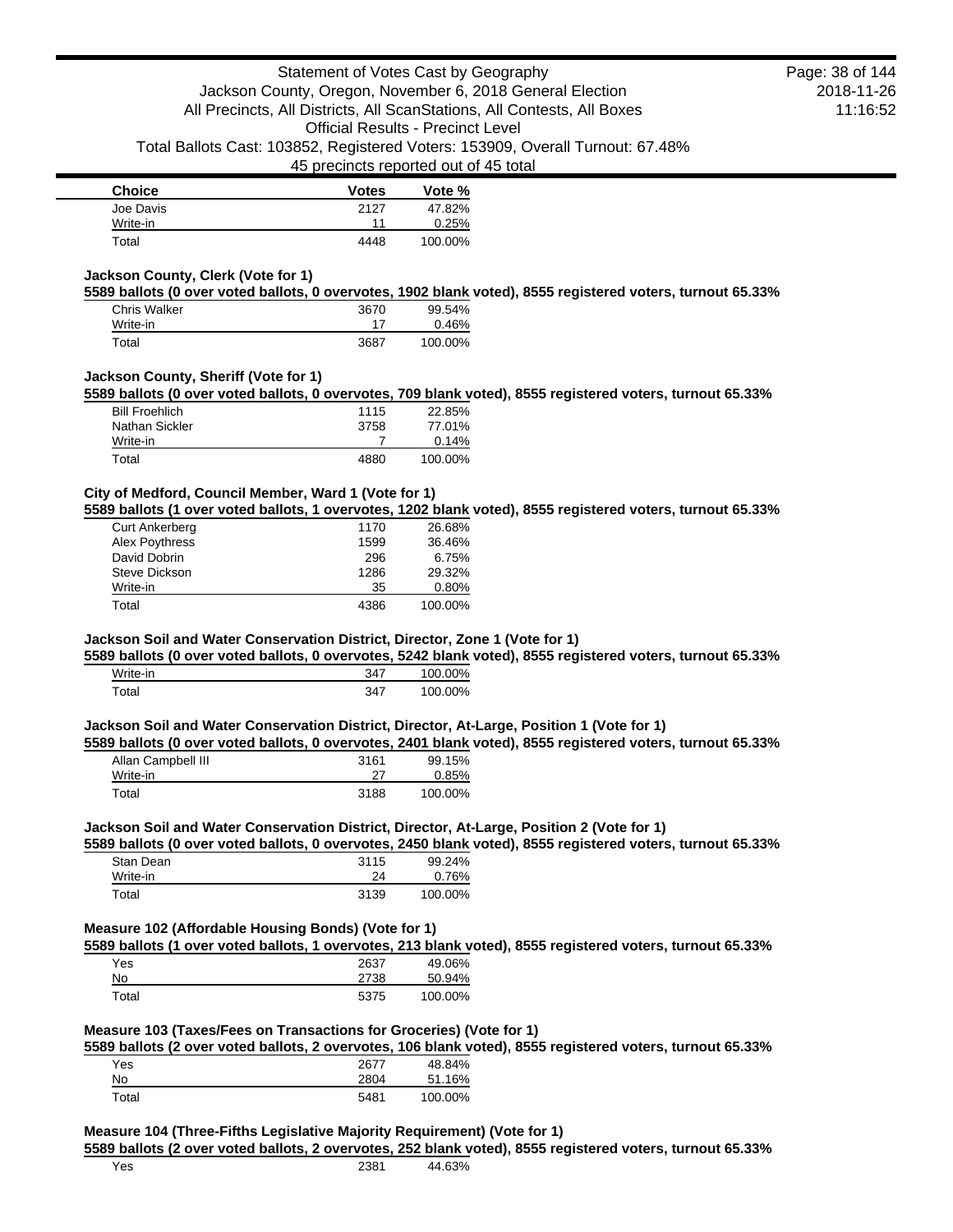| <b>Choice</b> | <b>Votes</b> | Vote %  |
|---------------|--------------|---------|
| No            | 2954         | 55.37%  |
| Total         | 5335         | 100.00% |

### **Measure 105 (Resources for Enforcement of Federal Immigration Laws) (Vote for 1)**

**5589 ballots (2 over voted ballots, 2 overvotes, 180 blank voted), 8555 registered voters, turnout 65.33%** Yes 2578 47.68% No 2829 52.32%

## **Measure 106 (Public Funds for Abortion) (Vote for 1)**

**5589 ballots (2 over voted ballots, 2 overvotes, 156 blank voted), 8555 registered voters, turnout 65.33%**

| Yes   | 2660 | 48.98%  |
|-------|------|---------|
| No    |      | 51.02%  |
| Total | 5431 | 100.00% |

Total 5407 100.00%

## **Measure 15-181 (Jackson County-Firearms) (Vote for 1)**

**5589 ballots (0 over voted ballots, 0 overvotes, 285 blank voted), 8555 registered voters, turnout 65.33%**

| Yes   | 2458 | 46.34%  |
|-------|------|---------|
| No    | 2846 | 53.66%  |
| Total | 5304 | 100.00% |

### **Precinct 013**

#### **US Representative, District 2 (Vote for 1)**

**2919 ballots (1 over voted ballots, 1 overvotes, 38 blank voted), 3649 registered voters, turnout 79.99%**

| Mark R Roberts       | 57   | 1.98%    |
|----------------------|------|----------|
| Greg Walden          | 1753 | 60.87%   |
| Jamie McLeod-Skinner | 1069 | 37.12%   |
| Write-in             |      | $0.03\%$ |
| Total                | 2880 | 100.00%  |

### **Governor (Vote for 1)**

### **2919 ballots (1 over voted ballots, 1 overvotes, 39 blank voted), 3649 registered voters, turnout 79.99%**

| Aaron Auer             | 14   | 0.49%   |
|------------------------|------|---------|
| Nick Chen              | 27   | 0.94%   |
| Kate Brown             | 983  | 34.14%  |
| Knute Buehler          | 1797 | 62.42%  |
| <b>Patrick Starnes</b> | 47   | 1.63%   |
| Chris Henry            | 5    | 0.17%   |
| Write-in               | 6    | 0.21%   |
| Total                  | 2879 | 100.00% |

## **State Senator, 3rd District (Vote for 1)**

**2919 ballots (1 over voted ballots, 1 overvotes, 60 blank voted), 3649 registered voters, turnout 79.99%**

| Jeff Golden   | 1033 | 36.14%   |
|---------------|------|----------|
| Jessica Gomez | 1823 | 63.79%   |
| Write-in      |      | $0.07\%$ |
| Total         | 2858 | 100.00%  |

## **State Representative, 6th District (Vote for 1)**

**2919 ballots (2 over voted ballots, 2 overvotes, 96 blank voted), 3649 registered voters, turnout 79.99%**

| Kim Wallan             | 1718 | 60.90%   |
|------------------------|------|----------|
| Michelle Blum Atkinson | 1103 | 39.10%   |
| Write-in               |      | $0.00\%$ |
| Total                  | 2821 | 100.00%  |

### **Jackson County, Commissioner, Position 1 (Vote for 1)**

#### **2919 ballots (1 over voted ballots, 1 overvotes, 103 blank voted), 3649 registered voters, turnout 79.99%**

2018-11-26 11:16:52 Page: 39 of 144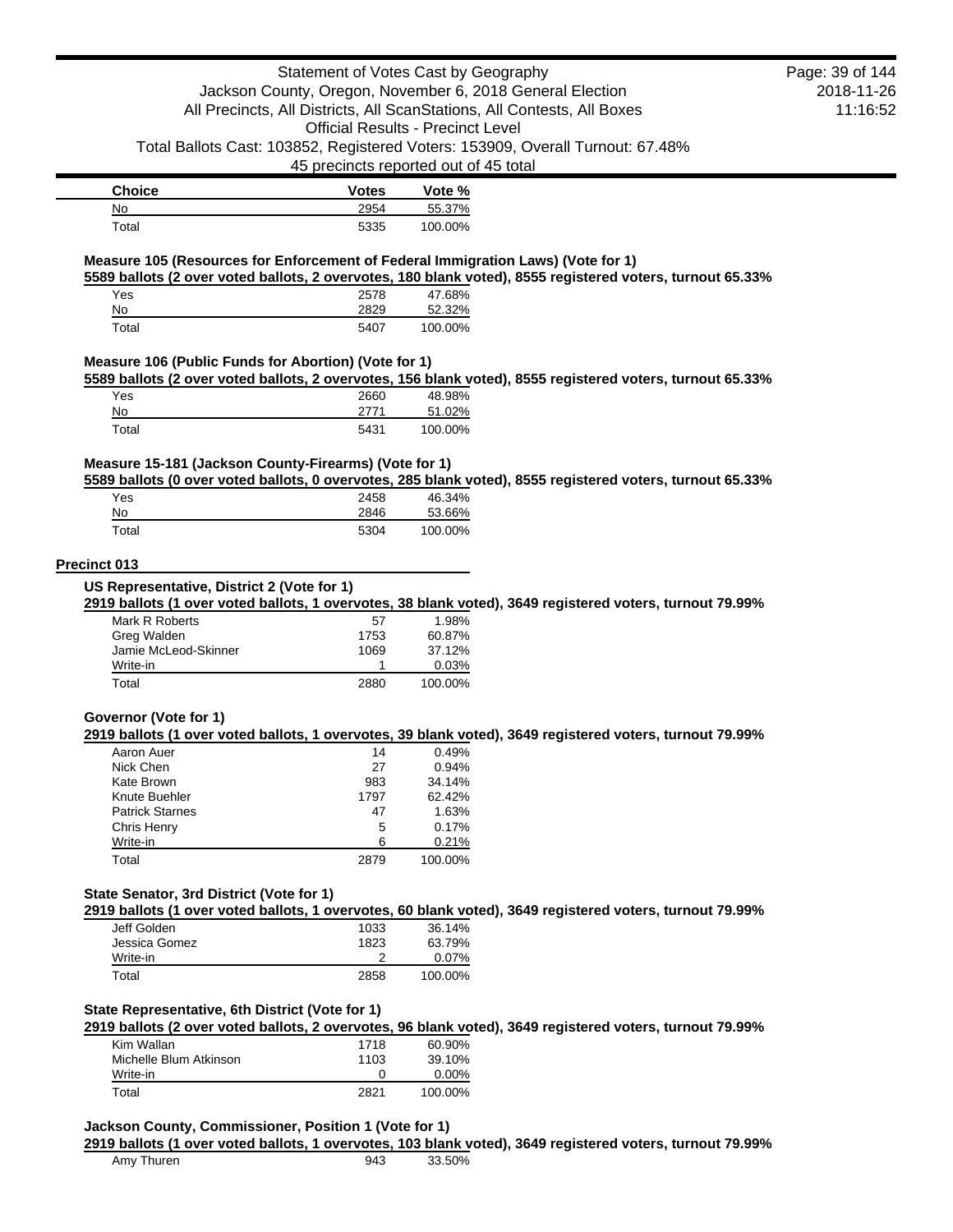| <b>Choice</b>    | <b>Votes</b> | Vote %  |
|------------------|--------------|---------|
| Frank W Brannen  | 71           | 2.52%   |
| <b>Rick Dyer</b> | 1800         | 63.94%  |
| Write-in         |              | 0.04%   |
| Total            | 2815         | 100.00% |

## **Jackson County, Commissioner, Position 3 (Vote for 1)**

**2919 ballots (1 over voted ballots, 1 overvotes, 138 blank voted), 3649 registered voters, turnout 79.99%**

| <b>Colleen Roberts</b> | 1679 | 60.40%   |
|------------------------|------|----------|
| Lanita C Witt          | 1063 | 38.24%   |
| <b>Edward Stanton</b>  | 38   | 1.37%    |
| Write-in               | O    | $0.00\%$ |
| Total                  | 2780 | 100.00%  |

### **Judge of the Supreme Court, Position 5 (Vote for 1)**

**2919 ballots (0 over voted ballots, 0 overvotes, 1330 blank voted), 3649 registered voters, turnout 79.99%**

| Adrienne Nelson | 1572 | 98.93%  |
|-----------------|------|---------|
| Write-in        |      | 1.07%   |
| Total           | 1589 | 100.00% |

## **Judge of the Court of Appeals, Position 2 (Vote for 1)**

**2919 ballots (0 over voted ballots, 0 overvotes, 1402 blank voted), 3649 registered voters, turnout 79.99%**

| Bronson D James | 1503 | 99.08%  |
|-----------------|------|---------|
| Write-in        | 14   | 0.92%   |
| Total           | 1517 | 100.00% |

## **Judge of the Court of Appeals, Position 4 (Vote for 1)**

**2919 ballots (0 over voted ballots, 0 overvotes, 1372 blank voted), 3649 registered voters, turnout 79.99%**

| Robyn Ridler Aoyagi | 1530 | 98.90%  |
|---------------------|------|---------|
| Write-in            |      | 1.10%   |
| Total               | 1547 | 100.00% |

## **Judge of the Court of Appeals, Position 7 (Vote for 1)**

**2919 ballots (0 over voted ballots, 0 overvotes, 1396 blank voted), 3649 registered voters, turnout 79.99%**

| Steven R Powers | 1511 | 99.21%  |
|-----------------|------|---------|
| Write-in        |      | 0.79%   |
| Total           | 1523 | 100.00% |

### **Judge of the Oregon Tax Court (Vote for 1)**

**2919 ballots (0 over voted ballots, 0 overvotes, 1389 blank voted), 3649 registered voters, turnout 79.99%**

| Robert Manicke | 1524 | 99.61%  |
|----------------|------|---------|
| Write-in       | 6    | 0.39%   |
| Total          | 1530 | 100.00% |

## **Judge of the Circuit Court, 1st District, Position 4 (Vote for 1)**

**2919 ballots (1 over voted ballots, 1 overvotes, 524 blank voted), 3649 registered voters, turnout 79.99%**

| Charles Kochlacs | 917  | 38.30%   |
|------------------|------|----------|
| Laura Cromwell   | 1477 | 61.70%   |
| Write-in         |      | $0.00\%$ |
| Total            | 2394 | 100.00%  |

## **Judge of the Circuit Court, 1st District, Position 9 (Vote for 1)**

**2919 ballots (1 over voted ballots, 1 overvotes, 529 blank voted), 3649 registered voters, turnout 79.99%**

| David J Orr | 1063 | 44.50%  |
|-------------|------|---------|
| Joe Davis   | 1323 | 55.38%  |
| Write-in    |      | 0.13%   |
| Total       | 2389 | 100.00% |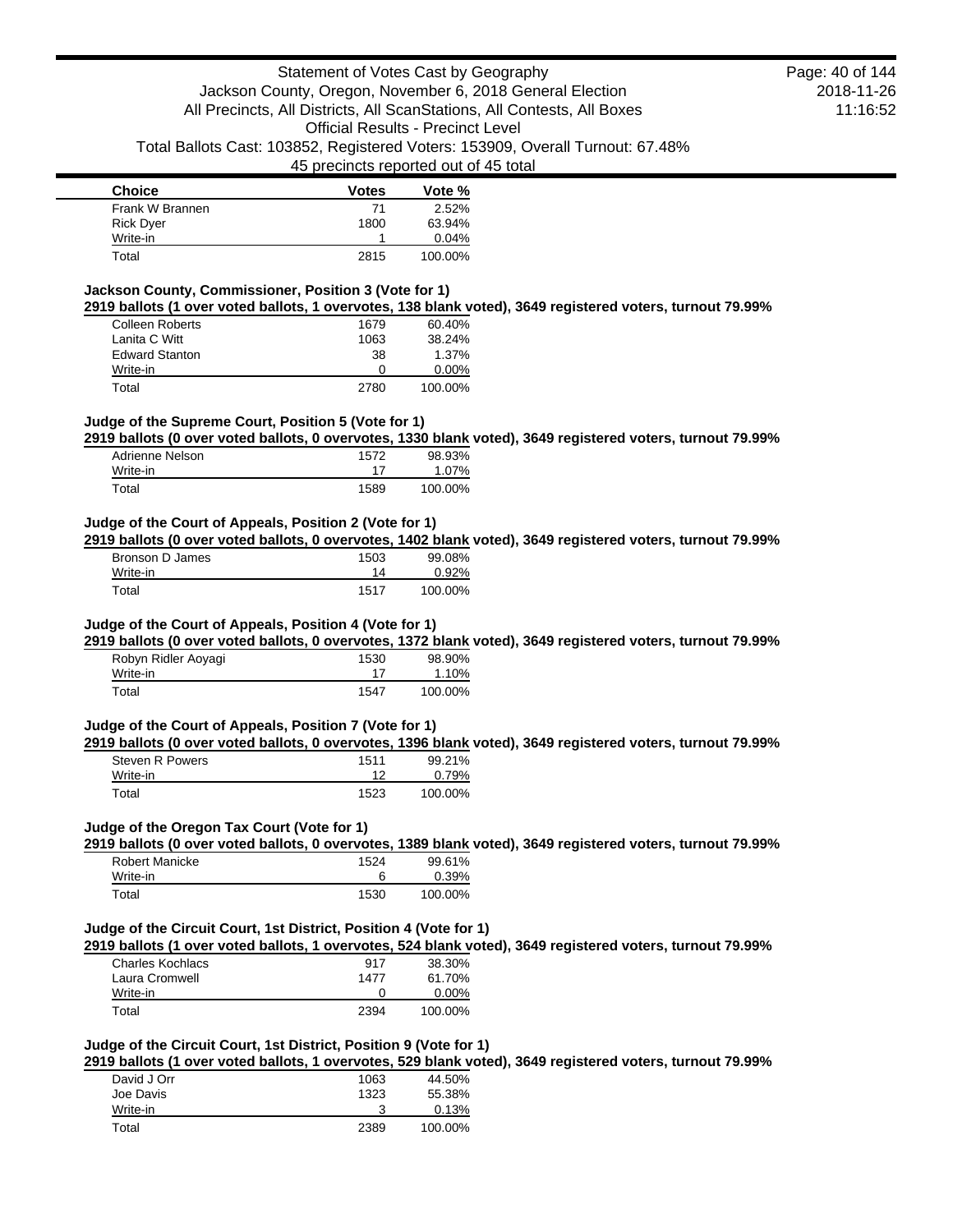|                                                                                           | Statement of Votes Cast by Geography     |                  |                                                                                                            | Page: 41 of 144 |
|-------------------------------------------------------------------------------------------|------------------------------------------|------------------|------------------------------------------------------------------------------------------------------------|-----------------|
|                                                                                           |                                          |                  | Jackson County, Oregon, November 6, 2018 General Election                                                  | 2018-11-26      |
|                                                                                           |                                          |                  | All Precincts, All Districts, All ScanStations, All Contests, All Boxes                                    | 11:16:52        |
|                                                                                           | <b>Official Results - Precinct Level</b> |                  |                                                                                                            |                 |
|                                                                                           |                                          |                  | Total Ballots Cast: 103852, Registered Voters: 153909, Overall Turnout: 67.48%                             |                 |
|                                                                                           | 45 precincts reported out of 45 total    |                  |                                                                                                            |                 |
| <b>Choice</b>                                                                             | <b>Votes</b>                             | Vote %           |                                                                                                            |                 |
| Jackson County, Clerk (Vote for 1)                                                        |                                          |                  |                                                                                                            |                 |
|                                                                                           |                                          |                  | 2919 ballots (0 over voted ballots, 0 overvotes, 1081 blank voted), 3649 registered voters, turnout 79.99% |                 |
| <b>Chris Walker</b>                                                                       | 1831                                     | 99.62%           |                                                                                                            |                 |
| Write-in<br>Total                                                                         | 7<br>1838                                | 0.38%<br>100.00% |                                                                                                            |                 |
|                                                                                           |                                          |                  |                                                                                                            |                 |
| Jackson County, Sheriff (Vote for 1)                                                      |                                          |                  |                                                                                                            |                 |
|                                                                                           |                                          |                  | 2919 ballots (1 over voted ballots, 1 overvotes, 323 blank voted), 3649 registered voters, turnout 79.99%  |                 |
| <b>Bill Froehlich</b>                                                                     | 456                                      | 17.57%           |                                                                                                            |                 |
| Nathan Sickler<br>Write-in                                                                | 2137<br>2                                | 82.35%<br>0.08%  |                                                                                                            |                 |
| Total                                                                                     | 2595                                     | 100.00%          |                                                                                                            |                 |
|                                                                                           |                                          |                  |                                                                                                            |                 |
| City of Medford, Council Member, Ward 4 (Vote for 1)                                      |                                          |                  |                                                                                                            |                 |
|                                                                                           |                                          |                  | 2919 ballots (1 over voted ballots, 1 overvotes, 747 blank voted), 3649 registered voters, turnout 79.99%  |                 |
| Michael Zarosinski                                                                        | 1628                                     | 74.99%           |                                                                                                            |                 |
| Lewis E Severson                                                                          | 534                                      | 24.60%           |                                                                                                            |                 |
| Write-in<br>Total                                                                         | 9<br>2171                                | 0.41%<br>100.00% |                                                                                                            |                 |
|                                                                                           |                                          |                  |                                                                                                            |                 |
| Jackson Soil and Water Conservation District, Director, Zone 1 (Vote for 1)               |                                          |                  |                                                                                                            |                 |
|                                                                                           |                                          |                  | 2919 ballots (0 over voted ballots, 0 overvotes, 2771 blank voted), 3649 registered voters, turnout 79.99% |                 |
| Write-in                                                                                  | 148                                      | 100.00%          |                                                                                                            |                 |
| Total                                                                                     | 148                                      | 100.00%          |                                                                                                            |                 |
|                                                                                           |                                          |                  |                                                                                                            |                 |
| Jackson Soil and Water Conservation District, Director, At-Large, Position 1 (Vote for 1) |                                          |                  | 2919 ballots (0 over voted ballots, 0 overvotes, 1416 blank voted), 3649 registered voters, turnout 79.99% |                 |
| Allan Campbell III                                                                        | 1492                                     | 99.27%           |                                                                                                            |                 |
| Write-in                                                                                  | 11                                       | 0.73%            |                                                                                                            |                 |
| Total                                                                                     | 1503                                     | 100.00%          |                                                                                                            |                 |
|                                                                                           |                                          |                  |                                                                                                            |                 |
| Jackson Soil and Water Conservation District, Director, At-Large, Position 2 (Vote for 1) |                                          |                  |                                                                                                            |                 |
|                                                                                           |                                          |                  | 2919 ballots (0 over voted ballots, 0 overvotes, 1443 blank voted), 3649 registered voters, turnout 79.99% |                 |
| Stan Dean<br>Write-in                                                                     | 1467<br>9                                | 99.39%           |                                                                                                            |                 |
| Total                                                                                     | 1476                                     | 0.61%<br>100.00% |                                                                                                            |                 |
|                                                                                           |                                          |                  |                                                                                                            |                 |
| Measure 102 (Affordable Housing Bonds) (Vote for 1)                                       |                                          |                  |                                                                                                            |                 |
|                                                                                           |                                          |                  | 2919 ballots (1 over voted ballots, 1 overvotes, 79 blank voted), 3649 registered voters, turnout 79.99%   |                 |
| Yes                                                                                       | 1332                                     | 46.92%           |                                                                                                            |                 |
| No                                                                                        | 1507                                     | 53.08%           |                                                                                                            |                 |
| Total                                                                                     | 2839                                     | 100.00%          |                                                                                                            |                 |
|                                                                                           |                                          |                  |                                                                                                            |                 |
| Measure 103 (Taxes/Fees on Transactions for Groceries) (Vote for 1)                       |                                          |                  |                                                                                                            |                 |
|                                                                                           |                                          |                  | 2919 ballots (1 over voted ballots, 1 overvotes, 62 blank voted), 3649 registered voters, turnout 79.99%   |                 |
| Yes<br>No                                                                                 | 1349<br>1507                             | 47.23%<br>52.77% |                                                                                                            |                 |
| Total                                                                                     | 2856                                     | 100.00%          |                                                                                                            |                 |
|                                                                                           |                                          |                  |                                                                                                            |                 |
| Measure 104 (Three-Fifths Legislative Majority Requirement) (Vote for 1)                  |                                          |                  |                                                                                                            |                 |
|                                                                                           |                                          |                  | 2919 ballots (1 over voted ballots, 1 overvotes, 110 blank voted), 3649 registered voters, turnout 79.99%  |                 |
| Yes                                                                                       | 1377                                     | 49.04%           |                                                                                                            |                 |
| No                                                                                        | 1431                                     | 50.96%           |                                                                                                            |                 |
| Total                                                                                     | 2808                                     | 100.00%          |                                                                                                            |                 |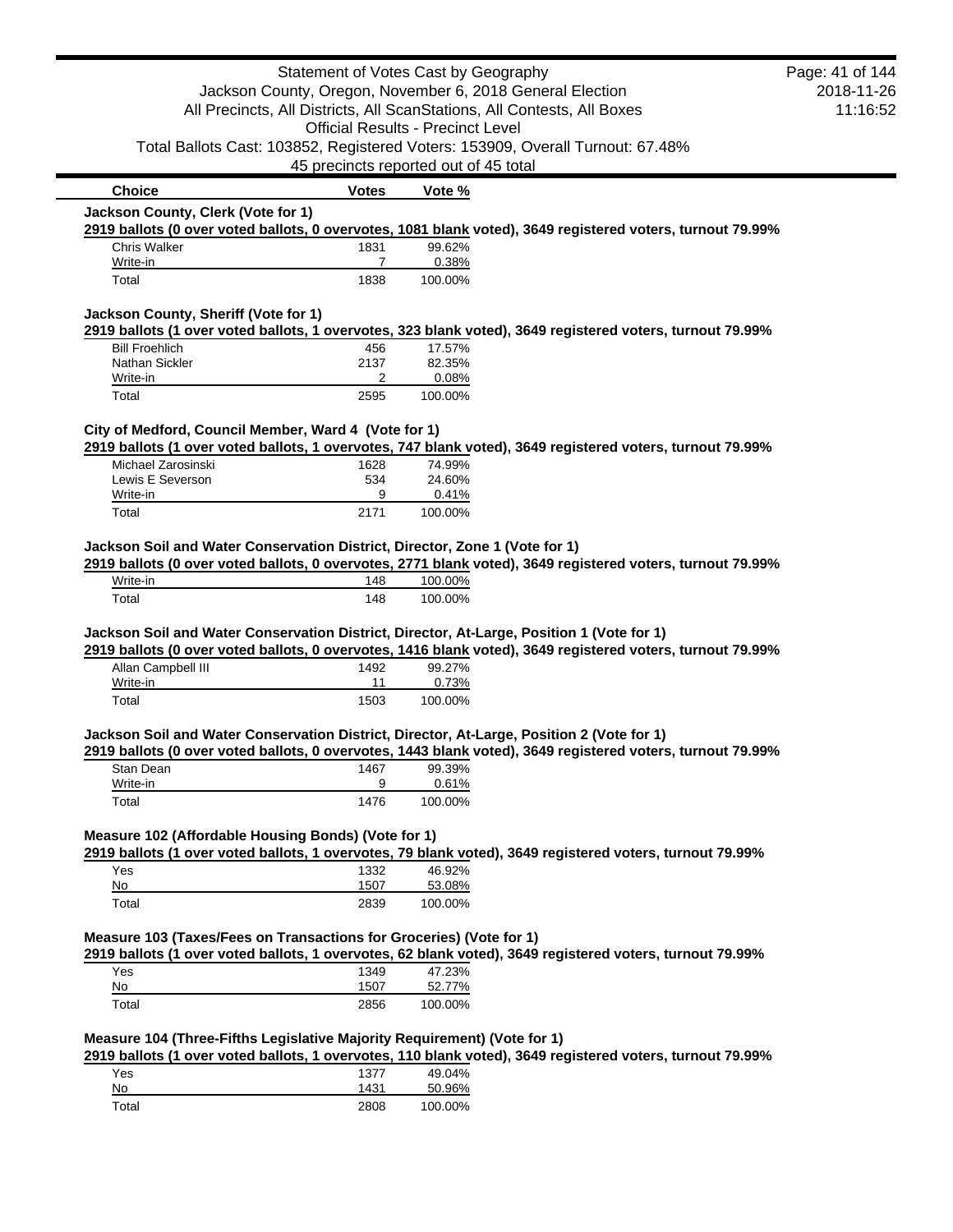|                                                                                  | Statement of Votes Cast by Geography     |                 |                                                                                                           | Page: 42 of 144 |
|----------------------------------------------------------------------------------|------------------------------------------|-----------------|-----------------------------------------------------------------------------------------------------------|-----------------|
|                                                                                  |                                          |                 | Jackson County, Oregon, November 6, 2018 General Election                                                 | 2018-11-26      |
|                                                                                  |                                          |                 | All Precincts, All Districts, All ScanStations, All Contests, All Boxes                                   | 11:16:52        |
|                                                                                  | <b>Official Results - Precinct Level</b> |                 |                                                                                                           |                 |
|                                                                                  |                                          |                 | Total Ballots Cast: 103852, Registered Voters: 153909, Overall Turnout: 67.48%                            |                 |
|                                                                                  | 45 precincts reported out of 45 total    |                 |                                                                                                           |                 |
| <b>Choice</b>                                                                    | Votes                                    | Vote %          |                                                                                                           |                 |
| Measure 105 (Resources for Enforcement of Federal Immigration Laws) (Vote for 1) |                                          |                 |                                                                                                           |                 |
|                                                                                  |                                          |                 | 2919 ballots (1 over voted ballots, 1 overvotes, 59 blank voted), 3649 registered voters, turnout 79.99%  |                 |
| Yes                                                                              | 1450                                     | 50.72%          |                                                                                                           |                 |
| No                                                                               | 1409                                     | 49.28%          |                                                                                                           |                 |
| Total                                                                            | 2859                                     | 100.00%         |                                                                                                           |                 |
| Measure 106 (Public Funds for Abortion) (Vote for 1)                             |                                          |                 |                                                                                                           |                 |
|                                                                                  |                                          |                 | 2919 ballots (1 over voted ballots, 1 overvotes, 68 blank voted), 3649 registered voters, turnout 79.99%  |                 |
| Yes                                                                              | 1450                                     | 50.88%          |                                                                                                           |                 |
| No                                                                               | 1400                                     | 49.12%          |                                                                                                           |                 |
| Total                                                                            | 2850                                     | 100.00%         |                                                                                                           |                 |
|                                                                                  |                                          |                 |                                                                                                           |                 |
| Measure 15-181 (Jackson County-Firearms) (Vote for 1)                            |                                          |                 | 2919 ballots (1 over voted ballots, 1 overvotes, 119 blank voted), 3649 registered voters, turnout 79.99% |                 |
| Yes                                                                              | 1239                                     | 44.27%          |                                                                                                           |                 |
| No                                                                               | 1560                                     | 55.73%          |                                                                                                           |                 |
| Total                                                                            | 2799                                     | 100.00%         |                                                                                                           |                 |
|                                                                                  |                                          |                 |                                                                                                           |                 |
| Precinct 014                                                                     |                                          |                 |                                                                                                           |                 |
| US Representative, District 2 (Vote for 1)                                       |                                          |                 |                                                                                                           |                 |
|                                                                                  |                                          |                 | 1845 ballots (1 over voted ballots, 1 overvotes, 17 blank voted), 2346 registered voters, turnout 78.64%  |                 |
| Mark R Roberts                                                                   | 48                                       | 2.63%           |                                                                                                           |                 |
| Greg Walden                                                                      | 1094                                     | 59.88%          |                                                                                                           |                 |
| Jamie McLeod-Skinner<br>Write-in                                                 | 684<br>1                                 | 37.44%<br>0.05% |                                                                                                           |                 |
| Total                                                                            | 1827                                     | 100.00%         |                                                                                                           |                 |
|                                                                                  |                                          |                 |                                                                                                           |                 |
| Governor (Vote for 1)                                                            |                                          |                 |                                                                                                           |                 |
|                                                                                  |                                          |                 | 1845 ballots (0 over voted ballots, 0 overvotes, 31 blank voted), 2346 registered voters, turnout 78.64%  |                 |
| Aaron Auer                                                                       | 12                                       | 0.66%           |                                                                                                           |                 |
| Nick Chen                                                                        | 23                                       | 1.27%           |                                                                                                           |                 |
| Kate Brown                                                                       | 630                                      | 34.73%          |                                                                                                           |                 |
| Knute Buehler<br><b>Patrick Starnes</b>                                          | 1078<br>62                               | 59.43%<br>3.42% |                                                                                                           |                 |
| Chris Henry                                                                      | 7                                        | 0.39%           |                                                                                                           |                 |
| Write-in                                                                         | 2                                        | 0.11%           |                                                                                                           |                 |
| Total                                                                            | 1814                                     | 100.00%         |                                                                                                           |                 |
|                                                                                  |                                          |                 |                                                                                                           |                 |
| State Senator, 3rd District (Vote for 1)                                         |                                          |                 |                                                                                                           |                 |
|                                                                                  |                                          |                 | 1845 ballots (0 over voted ballots, 0 overvotes, 34 blank voted), 2346 registered voters, turnout 78.64%  |                 |
| Jeff Golden                                                                      | 691                                      | 38.16%          |                                                                                                           |                 |
| Jessica Gomez                                                                    | 1120                                     | 61.84%          |                                                                                                           |                 |
| Write-in                                                                         | 0                                        | 0.00%           |                                                                                                           |                 |
| Total                                                                            | 1811                                     | 100.00%         |                                                                                                           |                 |
|                                                                                  |                                          |                 |                                                                                                           |                 |
| State Representative, 6th District (Vote for 1)                                  |                                          |                 | 1845 ballots (0 over voted ballots, 0 overvotes, 61 blank voted), 2346 registered voters, turnout 78.64%  |                 |
| Kim Wallan                                                                       | 1065                                     | 59.70%          |                                                                                                           |                 |
| Michelle Blum Atkinson                                                           | 717                                      | 40.19%          |                                                                                                           |                 |
| Write-in                                                                         | 2                                        | 0.11%           |                                                                                                           |                 |
| Total                                                                            | 1784                                     | 100.00%         |                                                                                                           |                 |
|                                                                                  |                                          |                 |                                                                                                           |                 |
| Jackson County, Commissioner, Position 1 (Vote for 1)                            |                                          |                 |                                                                                                           |                 |
|                                                                                  |                                          |                 | 1845 ballots (0 over voted ballots, 0 overvotes, 57 blank voted), 2346 registered voters, turnout 78.64%  |                 |
| Amy Thuren                                                                       | 627                                      | 35.07%          |                                                                                                           |                 |
| Frank W Brannen<br>Rick Dyer                                                     | 38<br>1123                               | 2.13%<br>62.81% |                                                                                                           |                 |
| Write-in                                                                         | 0                                        | 0.00%           |                                                                                                           |                 |
|                                                                                  |                                          |                 |                                                                                                           |                 |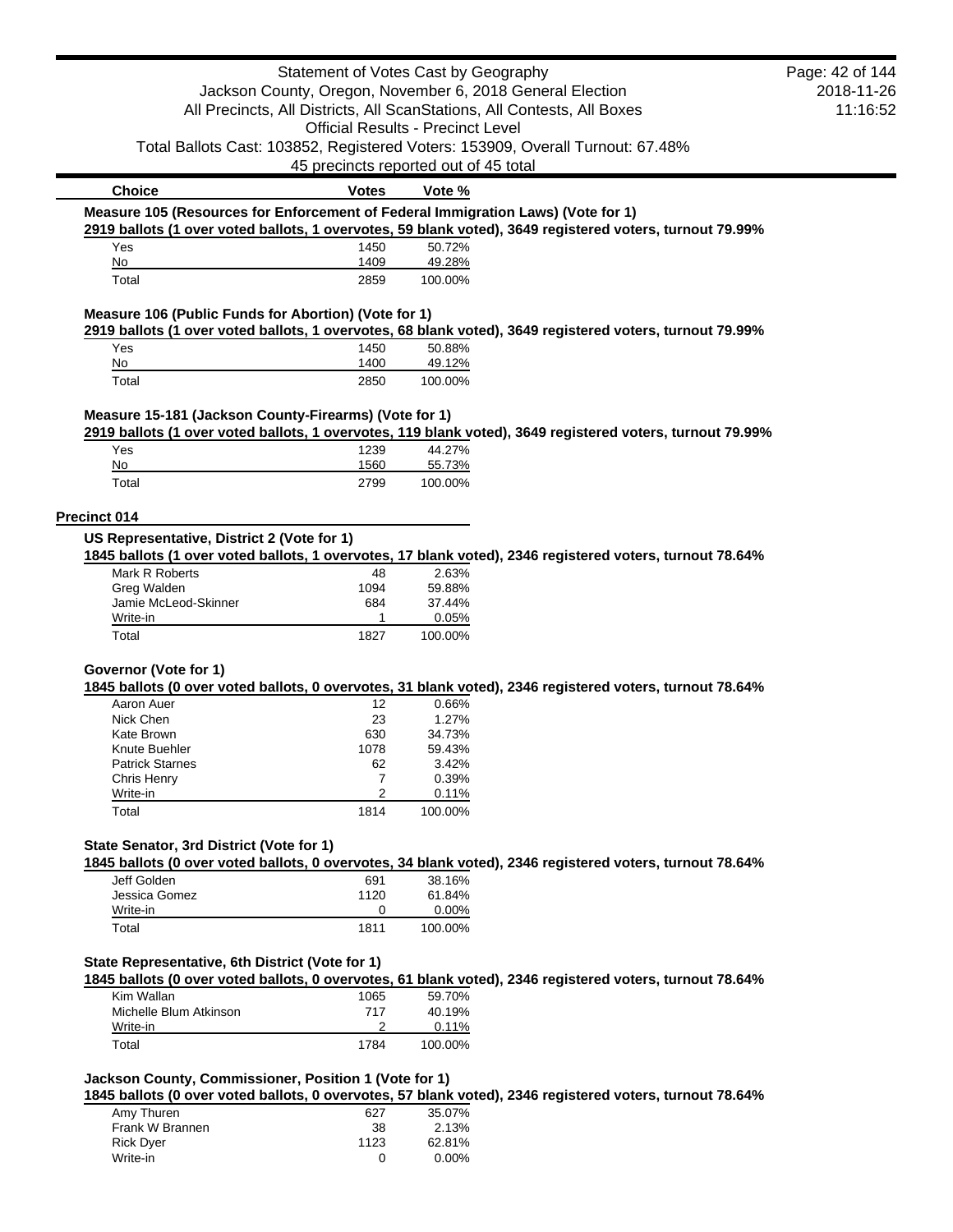|                                                                                                                                                                                                                                                                                                                                                                                                                                             |              | Statement of Votes Cast by Geography                                    | Page: 43 of 144 |
|---------------------------------------------------------------------------------------------------------------------------------------------------------------------------------------------------------------------------------------------------------------------------------------------------------------------------------------------------------------------------------------------------------------------------------------------|--------------|-------------------------------------------------------------------------|-----------------|
|                                                                                                                                                                                                                                                                                                                                                                                                                                             |              | Jackson County, Oregon, November 6, 2018 General Election               | 2018-11-26      |
|                                                                                                                                                                                                                                                                                                                                                                                                                                             |              | All Precincts, All Districts, All ScanStations, All Contests, All Boxes | 11:16:52        |
|                                                                                                                                                                                                                                                                                                                                                                                                                                             |              | <b>Official Results - Precinct Level</b>                                |                 |
| Total Ballots Cast: 103852, Registered Voters: 153909, Overall Turnout: 67.48%                                                                                                                                                                                                                                                                                                                                                              |              |                                                                         |                 |
|                                                                                                                                                                                                                                                                                                                                                                                                                                             |              | 45 precincts reported out of 45 total                                   |                 |
| <b>Choice</b>                                                                                                                                                                                                                                                                                                                                                                                                                               | <b>Votes</b> | Vote %                                                                  |                 |
| Total                                                                                                                                                                                                                                                                                                                                                                                                                                       | 1788         | 100.00%                                                                 |                 |
|                                                                                                                                                                                                                                                                                                                                                                                                                                             |              |                                                                         |                 |
| Jackson County, Commissioner, Position 3 (Vote for 1)                                                                                                                                                                                                                                                                                                                                                                                       |              |                                                                         |                 |
| 1845 ballots (0 over voted ballots, 0 overvotes, 87 blank voted), 2346 registered voters, turnout 78.64%                                                                                                                                                                                                                                                                                                                                    |              |                                                                         |                 |
| <b>Colleen Roberts</b><br>Lanita C Witt                                                                                                                                                                                                                                                                                                                                                                                                     | 1034<br>696  | 58.82%<br>39.59%                                                        |                 |
| <b>Edward Stanton</b>                                                                                                                                                                                                                                                                                                                                                                                                                       | 27           | 1.54%                                                                   |                 |
| Write-in                                                                                                                                                                                                                                                                                                                                                                                                                                    | 1            | 0.06%                                                                   |                 |
| Total                                                                                                                                                                                                                                                                                                                                                                                                                                       | 1758         | 100.00%                                                                 |                 |
|                                                                                                                                                                                                                                                                                                                                                                                                                                             |              |                                                                         |                 |
| Judge of the Supreme Court, Position 5 (Vote for 1)                                                                                                                                                                                                                                                                                                                                                                                         |              |                                                                         |                 |
| 1845 ballots (0 over voted ballots, 0 overvotes, 849 blank voted), 2346 registered voters, turnout 78.64%                                                                                                                                                                                                                                                                                                                                   |              |                                                                         |                 |
| Adrienne Nelson                                                                                                                                                                                                                                                                                                                                                                                                                             | 991          | 99.50%                                                                  |                 |
| Write-in<br>Total                                                                                                                                                                                                                                                                                                                                                                                                                           | 5<br>996     | 0.50%<br>100.00%                                                        |                 |
|                                                                                                                                                                                                                                                                                                                                                                                                                                             |              |                                                                         |                 |
| Judge of the Court of Appeals, Position 2 (Vote for 1)                                                                                                                                                                                                                                                                                                                                                                                      |              |                                                                         |                 |
| 1845 ballots (0 over voted ballots, 0 overvotes, 899 blank voted), 2346 registered voters, turnout 78.64%                                                                                                                                                                                                                                                                                                                                   |              |                                                                         |                 |
|                                                                                                                                                                                                                                                                                                                                                                                                                                             | 942          | 99.58%                                                                  |                 |
| Bronson D James                                                                                                                                                                                                                                                                                                                                                                                                                             |              |                                                                         |                 |
| Write-in                                                                                                                                                                                                                                                                                                                                                                                                                                    | 4            | 0.42%                                                                   |                 |
| Total<br>Judge of the Court of Appeals, Position 4 (Vote for 1)                                                                                                                                                                                                                                                                                                                                                                             | 946          | 100.00%                                                                 |                 |
| Robyn Ridler Aoyagi                                                                                                                                                                                                                                                                                                                                                                                                                         | 971          | 99.59%                                                                  |                 |
| Write-in                                                                                                                                                                                                                                                                                                                                                                                                                                    | 4<br>975     | 0.41%<br>100.00%                                                        |                 |
| Total                                                                                                                                                                                                                                                                                                                                                                                                                                       |              |                                                                         |                 |
|                                                                                                                                                                                                                                                                                                                                                                                                                                             |              |                                                                         |                 |
|                                                                                                                                                                                                                                                                                                                                                                                                                                             |              |                                                                         |                 |
| <b>Steven R Powers</b>                                                                                                                                                                                                                                                                                                                                                                                                                      | 955          | 99.69%                                                                  |                 |
| Write-in                                                                                                                                                                                                                                                                                                                                                                                                                                    | 3            | 0.31%                                                                   |                 |
| Total                                                                                                                                                                                                                                                                                                                                                                                                                                       | 958          | 100.00%                                                                 |                 |
|                                                                                                                                                                                                                                                                                                                                                                                                                                             |              |                                                                         |                 |
|                                                                                                                                                                                                                                                                                                                                                                                                                                             |              |                                                                         |                 |
| Robert Manicke                                                                                                                                                                                                                                                                                                                                                                                                                              | 970          | 99.69%                                                                  |                 |
| Write-in                                                                                                                                                                                                                                                                                                                                                                                                                                    | 3            | 0.31%                                                                   |                 |
| Total                                                                                                                                                                                                                                                                                                                                                                                                                                       | 973          | 100.00%                                                                 |                 |
| 1845 ballots (0 over voted ballots, 0 overvotes, 870 blank voted), 2346 registered voters, turnout 78.64%<br>Judge of the Court of Appeals, Position 7 (Vote for 1)<br>1845 ballots (0 over voted ballots, 0 overvotes, 887 blank voted), 2346 registered voters, turnout 78.64%<br>Judge of the Oregon Tax Court (Vote for 1)<br>1845 ballots (0 over voted ballots, 0 overvotes, 872 blank voted), 2346 registered voters, turnout 78.64% |              |                                                                         |                 |
|                                                                                                                                                                                                                                                                                                                                                                                                                                             |              |                                                                         |                 |
|                                                                                                                                                                                                                                                                                                                                                                                                                                             |              |                                                                         |                 |
| <b>Charles Kochlacs</b>                                                                                                                                                                                                                                                                                                                                                                                                                     | 551          | 37.41%                                                                  |                 |
| Laura Cromwell                                                                                                                                                                                                                                                                                                                                                                                                                              | 921          | 62.53%                                                                  |                 |
| Write-in<br>Total                                                                                                                                                                                                                                                                                                                                                                                                                           | 1<br>1473    | 0.07%<br>100.00%                                                        |                 |
|                                                                                                                                                                                                                                                                                                                                                                                                                                             |              |                                                                         |                 |
| Judge of the Circuit Court, 1st District, Position 4 (Vote for 1)<br>1845 ballots (0 over voted ballots, 0 overvotes, 372 blank voted), 2346 registered voters, turnout 78.64%<br>Judge of the Circuit Court, 1st District, Position 9 (Vote for 1)                                                                                                                                                                                         |              |                                                                         |                 |
| David J Orr                                                                                                                                                                                                                                                                                                                                                                                                                                 | 614          | 40.69%                                                                  |                 |
| Joe Davis                                                                                                                                                                                                                                                                                                                                                                                                                                   | 893          | 59.18%                                                                  |                 |
| 1845 ballots (0 over voted ballots, 0 overvotes, 336 blank voted), 2346 registered voters, turnout 78.64%<br>Write-in                                                                                                                                                                                                                                                                                                                       | 2            | 0.13%                                                                   |                 |

| <b>Chris Walker</b> | 1157 | 100.00% |
|---------------------|------|---------|
| Write-in            |      | 0.00%   |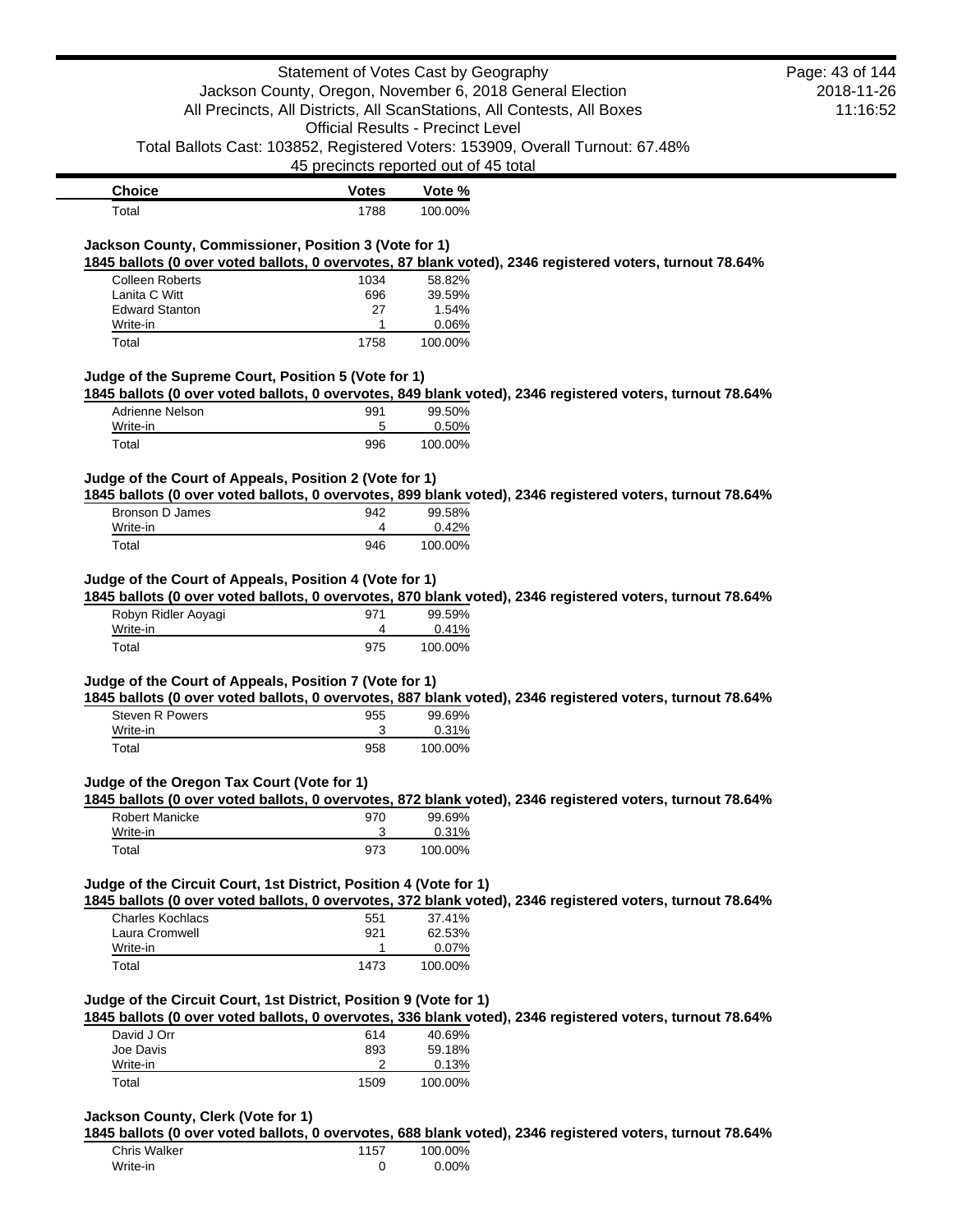|                                                                                                                                                                                                                                                                                                  | Statement of Votes Cast by Geography     |                   |                                                                                                            | Page: 44 of 144 |
|--------------------------------------------------------------------------------------------------------------------------------------------------------------------------------------------------------------------------------------------------------------------------------------------------|------------------------------------------|-------------------|------------------------------------------------------------------------------------------------------------|-----------------|
|                                                                                                                                                                                                                                                                                                  |                                          |                   | Jackson County, Oregon, November 6, 2018 General Election                                                  | 2018-11-26      |
|                                                                                                                                                                                                                                                                                                  |                                          |                   | All Precincts, All Districts, All ScanStations, All Contests, All Boxes                                    | 11:16:52        |
|                                                                                                                                                                                                                                                                                                  | <b>Official Results - Precinct Level</b> |                   |                                                                                                            |                 |
|                                                                                                                                                                                                                                                                                                  | 45 precincts reported out of 45 total    |                   | Total Ballots Cast: 103852, Registered Voters: 153909, Overall Turnout: 67.48%                             |                 |
| <b>Choice</b>                                                                                                                                                                                                                                                                                    | <b>Votes</b>                             |                   |                                                                                                            |                 |
| Total                                                                                                                                                                                                                                                                                            | 1157                                     | Vote %<br>100.00% |                                                                                                            |                 |
|                                                                                                                                                                                                                                                                                                  |                                          |                   |                                                                                                            |                 |
| Jackson County, Sheriff (Vote for 1)                                                                                                                                                                                                                                                             |                                          |                   |                                                                                                            |                 |
| <b>Bill Froehlich</b>                                                                                                                                                                                                                                                                            | 263                                      | 16.20%            | 1845 ballots (0 over voted ballots, 0 overvotes, 222 blank voted), 2346 registered voters, turnout 78.64%  |                 |
| Nathan Sickler                                                                                                                                                                                                                                                                                   | 1359                                     | 83.73%            |                                                                                                            |                 |
| Write-in                                                                                                                                                                                                                                                                                         | 1                                        | 0.06%             |                                                                                                            |                 |
| Total                                                                                                                                                                                                                                                                                            | 1623                                     | 100.00%           |                                                                                                            |                 |
|                                                                                                                                                                                                                                                                                                  |                                          |                   |                                                                                                            |                 |
| City of Medford, Council Member, Ward 4 (Vote for 1)                                                                                                                                                                                                                                             |                                          |                   | 1845 ballots (0 over voted ballots, 0 overvotes, 518 blank voted), 2346 registered voters, turnout 78.64%  |                 |
| Michael Zarosinski                                                                                                                                                                                                                                                                               | 951                                      | 71.67%            |                                                                                                            |                 |
| Lewis E Severson                                                                                                                                                                                                                                                                                 | 373                                      | 28.11%            |                                                                                                            |                 |
| Write-in                                                                                                                                                                                                                                                                                         | 3                                        | 0.23%             |                                                                                                            |                 |
| Total                                                                                                                                                                                                                                                                                            | 1327                                     | 100.00%           |                                                                                                            |                 |
| Jackson Soil and Water Conservation District, Director, Zone 1 (Vote for 1)                                                                                                                                                                                                                      |                                          |                   |                                                                                                            |                 |
|                                                                                                                                                                                                                                                                                                  |                                          |                   | 1845 ballots (0 over voted ballots, 0 overvotes, 1752 blank voted), 2346 registered voters, turnout 78.64% |                 |
| Write-in                                                                                                                                                                                                                                                                                         | 93                                       | 100.00%           |                                                                                                            |                 |
| Total                                                                                                                                                                                                                                                                                            | 93                                       | 100.00%           |                                                                                                            |                 |
|                                                                                                                                                                                                                                                                                                  |                                          |                   |                                                                                                            |                 |
| Jackson Soil and Water Conservation District, Director, At-Large, Position 1 (Vote for 1)                                                                                                                                                                                                        |                                          |                   |                                                                                                            |                 |
|                                                                                                                                                                                                                                                                                                  |                                          |                   | 1845 ballots (0 over voted ballots, 0 overvotes, 897 blank voted), 2346 registered voters, turnout 78.64%  |                 |
| Allan Campbell III<br>Write-in                                                                                                                                                                                                                                                                   | 944<br>4                                 | 99.58%<br>0.42%   |                                                                                                            |                 |
| Total                                                                                                                                                                                                                                                                                            | 948                                      | 100.00%           |                                                                                                            |                 |
|                                                                                                                                                                                                                                                                                                  |                                          |                   |                                                                                                            |                 |
| Jackson Soil and Water Conservation District, Director, At-Large, Position 2 (Vote for 1)                                                                                                                                                                                                        |                                          |                   |                                                                                                            |                 |
|                                                                                                                                                                                                                                                                                                  |                                          |                   | 1845 ballots (1 over voted ballots, 1 overvotes, 915 blank voted), 2346 registered voters, turnout 78.64%  |                 |
| Stan Dean                                                                                                                                                                                                                                                                                        | 924                                      | 99.46%            |                                                                                                            |                 |
|                                                                                                                                                                                                                                                                                                  |                                          | 0.54%             |                                                                                                            |                 |
| Write-in                                                                                                                                                                                                                                                                                         | 5                                        |                   |                                                                                                            |                 |
| Total                                                                                                                                                                                                                                                                                            | 929                                      | 100.00%           |                                                                                                            |                 |
|                                                                                                                                                                                                                                                                                                  |                                          |                   |                                                                                                            |                 |
|                                                                                                                                                                                                                                                                                                  |                                          |                   | 1845 ballots (0 over voted ballots, 0 overvotes, 68 blank voted), 2346 registered voters, turnout 78.64%   |                 |
| Yes                                                                                                                                                                                                                                                                                              | 855                                      | 48.11%            |                                                                                                            |                 |
| No                                                                                                                                                                                                                                                                                               | 922                                      | 51.89%            |                                                                                                            |                 |
| Total                                                                                                                                                                                                                                                                                            | 1777                                     | 100.00%           |                                                                                                            |                 |
|                                                                                                                                                                                                                                                                                                  |                                          |                   |                                                                                                            |                 |
|                                                                                                                                                                                                                                                                                                  |                                          |                   |                                                                                                            |                 |
|                                                                                                                                                                                                                                                                                                  |                                          |                   | 1845 ballots (0 over voted ballots, 0 overvotes, 48 blank voted), 2346 registered voters, turnout 78.64%   |                 |
| Yes                                                                                                                                                                                                                                                                                              | 834                                      | 46.41%            |                                                                                                            |                 |
| $\underline{\mathsf{No}}$<br>Total                                                                                                                                                                                                                                                               | 963<br>1797                              | 53.59%            |                                                                                                            |                 |
|                                                                                                                                                                                                                                                                                                  |                                          | 100.00%           |                                                                                                            |                 |
|                                                                                                                                                                                                                                                                                                  |                                          |                   |                                                                                                            |                 |
|                                                                                                                                                                                                                                                                                                  |                                          |                   | 1845 ballots (1 over voted ballots, 1 overvotes, 87 blank voted), 2346 registered voters, turnout 78.64%   |                 |
| Yes                                                                                                                                                                                                                                                                                              | 813                                      | 46.27%            |                                                                                                            |                 |
| No                                                                                                                                                                                                                                                                                               | 944                                      | 53.73%            |                                                                                                            |                 |
| Total                                                                                                                                                                                                                                                                                            | 1757                                     | 100.00%           |                                                                                                            |                 |
|                                                                                                                                                                                                                                                                                                  |                                          |                   |                                                                                                            |                 |
|                                                                                                                                                                                                                                                                                                  |                                          |                   |                                                                                                            |                 |
| Yes                                                                                                                                                                                                                                                                                              | 894                                      | 50.45%            | 1845 ballots (0 over voted ballots, 0 overvotes, 73 blank voted), 2346 registered voters, turnout 78.64%   |                 |
| Measure 102 (Affordable Housing Bonds) (Vote for 1)<br>Measure 103 (Taxes/Fees on Transactions for Groceries) (Vote for 1)<br>Measure 104 (Three-Fifths Legislative Majority Requirement) (Vote for 1)<br>Measure 105 (Resources for Enforcement of Federal Immigration Laws) (Vote for 1)<br>No | 878                                      | 49.55%            |                                                                                                            |                 |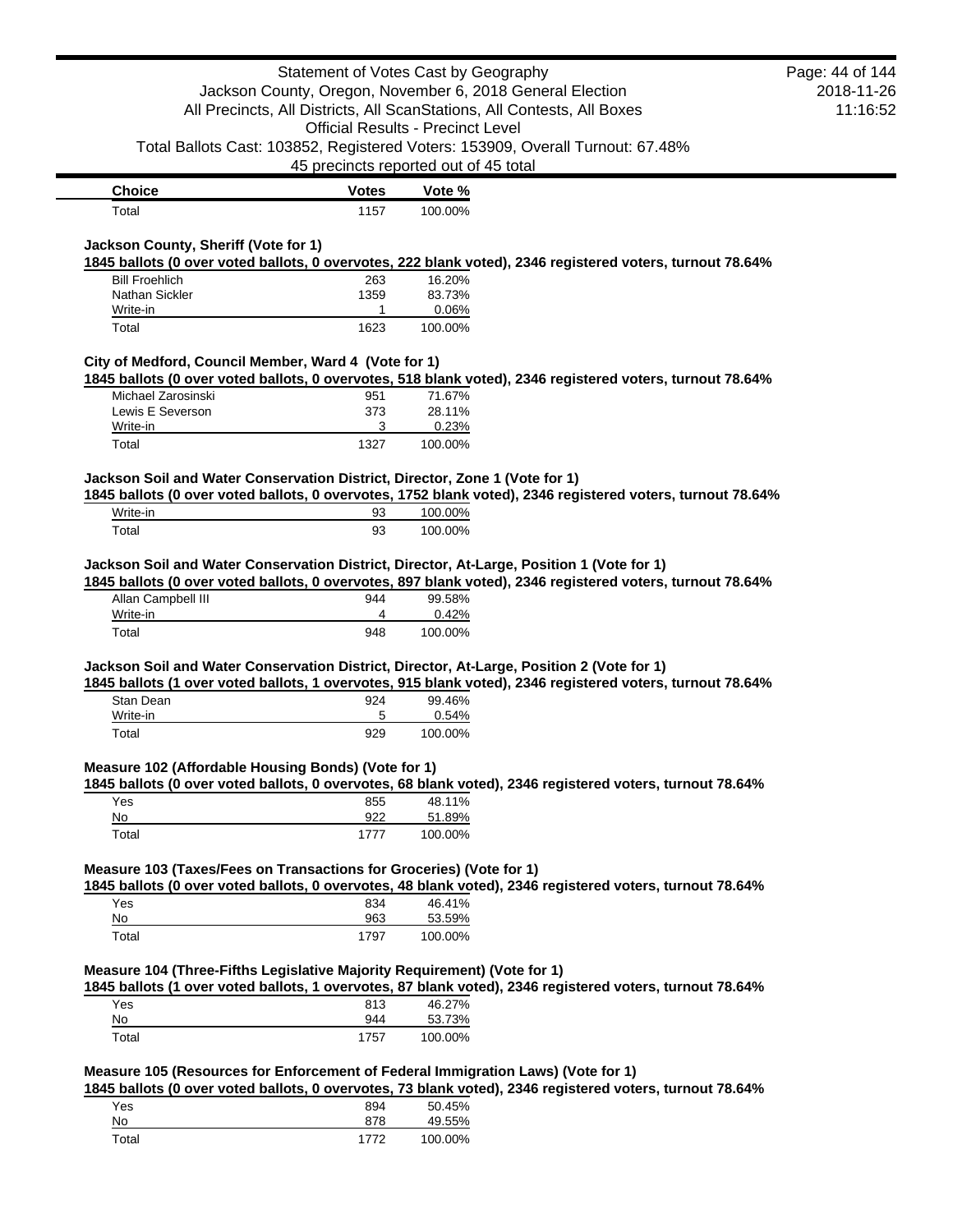|                                                                                                                                                                          | Statement of Votes Cast by Geography     |                   |                                                                                                           | Page: 45 of 144 |
|--------------------------------------------------------------------------------------------------------------------------------------------------------------------------|------------------------------------------|-------------------|-----------------------------------------------------------------------------------------------------------|-----------------|
|                                                                                                                                                                          |                                          |                   | Jackson County, Oregon, November 6, 2018 General Election                                                 | 2018-11-26      |
|                                                                                                                                                                          |                                          |                   | All Precincts, All Districts, All ScanStations, All Contests, All Boxes                                   | 11:16:52        |
|                                                                                                                                                                          | <b>Official Results - Precinct Level</b> |                   |                                                                                                           |                 |
|                                                                                                                                                                          |                                          |                   | Total Ballots Cast: 103852, Registered Voters: 153909, Overall Turnout: 67.48%                            |                 |
|                                                                                                                                                                          |                                          |                   |                                                                                                           |                 |
|                                                                                                                                                                          | 45 precincts reported out of 45 total    |                   |                                                                                                           |                 |
| <b>Choice</b>                                                                                                                                                            | <b>Votes</b>                             | Vote %            |                                                                                                           |                 |
| Measure 106 (Public Funds for Abortion) (Vote for 1)                                                                                                                     |                                          |                   |                                                                                                           |                 |
|                                                                                                                                                                          |                                          |                   | 1845 ballots (1 over voted ballots, 1 overvotes, 47 blank voted), 2346 registered voters, turnout 78.64%  |                 |
| Yes<br>No                                                                                                                                                                | 866<br>931                               | 48.19%            |                                                                                                           |                 |
| Total                                                                                                                                                                    | 1797                                     | 51.81%<br>100.00% |                                                                                                           |                 |
|                                                                                                                                                                          |                                          |                   |                                                                                                           |                 |
| Measure 15-181 (Jackson County-Firearms) (Vote for 1)                                                                                                                    |                                          |                   | 1845 ballots (1 over voted ballots, 1 overvotes, 92 blank voted), 2346 registered voters, turnout 78.64%  |                 |
| Yes                                                                                                                                                                      | 747                                      | 42.64%            |                                                                                                           |                 |
| No                                                                                                                                                                       | 1005                                     | 57.36%            |                                                                                                           |                 |
| Total                                                                                                                                                                    | 1752                                     | 100.00%           |                                                                                                           |                 |
| Precinct 015                                                                                                                                                             |                                          |                   |                                                                                                           |                 |
| US Representative, District 2 (Vote for 1)                                                                                                                               |                                          |                   |                                                                                                           |                 |
|                                                                                                                                                                          |                                          |                   | 2977 ballots (0 over voted ballots, 0 overvotes, 42 blank voted), 4060 registered voters, turnout 73.33%  |                 |
| Mark R Roberts                                                                                                                                                           | 103                                      | 3.51%             |                                                                                                           |                 |
| Greg Walden                                                                                                                                                              | 1308                                     | 44.57%            |                                                                                                           |                 |
| Jamie McLeod-Skinner                                                                                                                                                     | 1524                                     | 51.93%            |                                                                                                           |                 |
| Write-in                                                                                                                                                                 | 0                                        | 0.00%             |                                                                                                           |                 |
| Total                                                                                                                                                                    | 2935                                     | 100.00%           |                                                                                                           |                 |
| Governor (Vote for 1)                                                                                                                                                    |                                          |                   |                                                                                                           |                 |
|                                                                                                                                                                          |                                          |                   | 2977 ballots (1 over voted ballots, 1 overvotes, 59 blank voted), 4060 registered voters, turnout 73.33%  |                 |
| Aaron Auer                                                                                                                                                               | 22                                       | 0.75%             |                                                                                                           |                 |
| Nick Chen                                                                                                                                                                | 27                                       | 0.93%             |                                                                                                           |                 |
| Kate Brown                                                                                                                                                               | 1362                                     | 46.69%            |                                                                                                           |                 |
| Knute Buehler                                                                                                                                                            | 1362                                     | 46.69%            |                                                                                                           |                 |
| <b>Patrick Starnes</b>                                                                                                                                                   | 125                                      | 4.29%             |                                                                                                           |                 |
|                                                                                                                                                                          | 17                                       | 0.58%             |                                                                                                           |                 |
| Chris Henry                                                                                                                                                              |                                          |                   |                                                                                                           |                 |
| Write-in                                                                                                                                                                 | 2                                        | 0.07%             |                                                                                                           |                 |
| Total                                                                                                                                                                    | 2917                                     | 100.00%           |                                                                                                           |                 |
|                                                                                                                                                                          |                                          |                   |                                                                                                           |                 |
|                                                                                                                                                                          |                                          |                   | 2977 ballots (0 over voted ballots, 0 overvotes, 49 blank voted), 4060 registered voters, turnout 73.33%  |                 |
| Jeff Golden                                                                                                                                                              | 1519                                     | 51.88%            |                                                                                                           |                 |
| Jessica Gomez                                                                                                                                                            | 1407                                     | 48.05%            |                                                                                                           |                 |
| Write-in<br>Total                                                                                                                                                        | 2<br>2928                                | 0.07%<br>100.00%  |                                                                                                           |                 |
|                                                                                                                                                                          |                                          |                   |                                                                                                           |                 |
|                                                                                                                                                                          |                                          |                   |                                                                                                           |                 |
| Kim Wallan                                                                                                                                                               | 1360                                     | 47.06%            | 2977 ballots (2 over voted ballots, 2 overvotes, 85 blank voted), 4060 registered voters, turnout 73.33%  |                 |
| Michelle Blum Atkinson                                                                                                                                                   |                                          | 52.91%            |                                                                                                           |                 |
|                                                                                                                                                                          | 1529<br>1                                |                   |                                                                                                           |                 |
| Write-in<br>Total                                                                                                                                                        | 2890                                     | 0.03%<br>100.00%  |                                                                                                           |                 |
|                                                                                                                                                                          |                                          |                   |                                                                                                           |                 |
|                                                                                                                                                                          |                                          |                   |                                                                                                           |                 |
| Amy Thuren                                                                                                                                                               | 1390                                     | 48.43%            | 2977 ballots (0 over voted ballots, 0 overvotes, 107 blank voted), 4060 registered voters, turnout 73.33% |                 |
| Frank W Brannen                                                                                                                                                          | 88                                       | 3.07%             |                                                                                                           |                 |
| State Senator, 3rd District (Vote for 1)<br>State Representative, 6th District (Vote for 1)<br>Jackson County, Commissioner, Position 1 (Vote for 1)<br><b>Rick Dyer</b> | 1389                                     | 48.40%            |                                                                                                           |                 |
| Write-in                                                                                                                                                                 | 3                                        | 0.10%             |                                                                                                           |                 |

## **Jackson County, Commissioner, Position 3 (Vote for 1)**

**2977 ballots (1 over voted ballots, 1 overvotes, 140 blank voted), 4060 registered voters, turnout 73.33%**

| Colleen Roberts | 1297 | 45.73% |
|-----------------|------|--------|
| Lanita C Witt   | 1473 | 51.94% |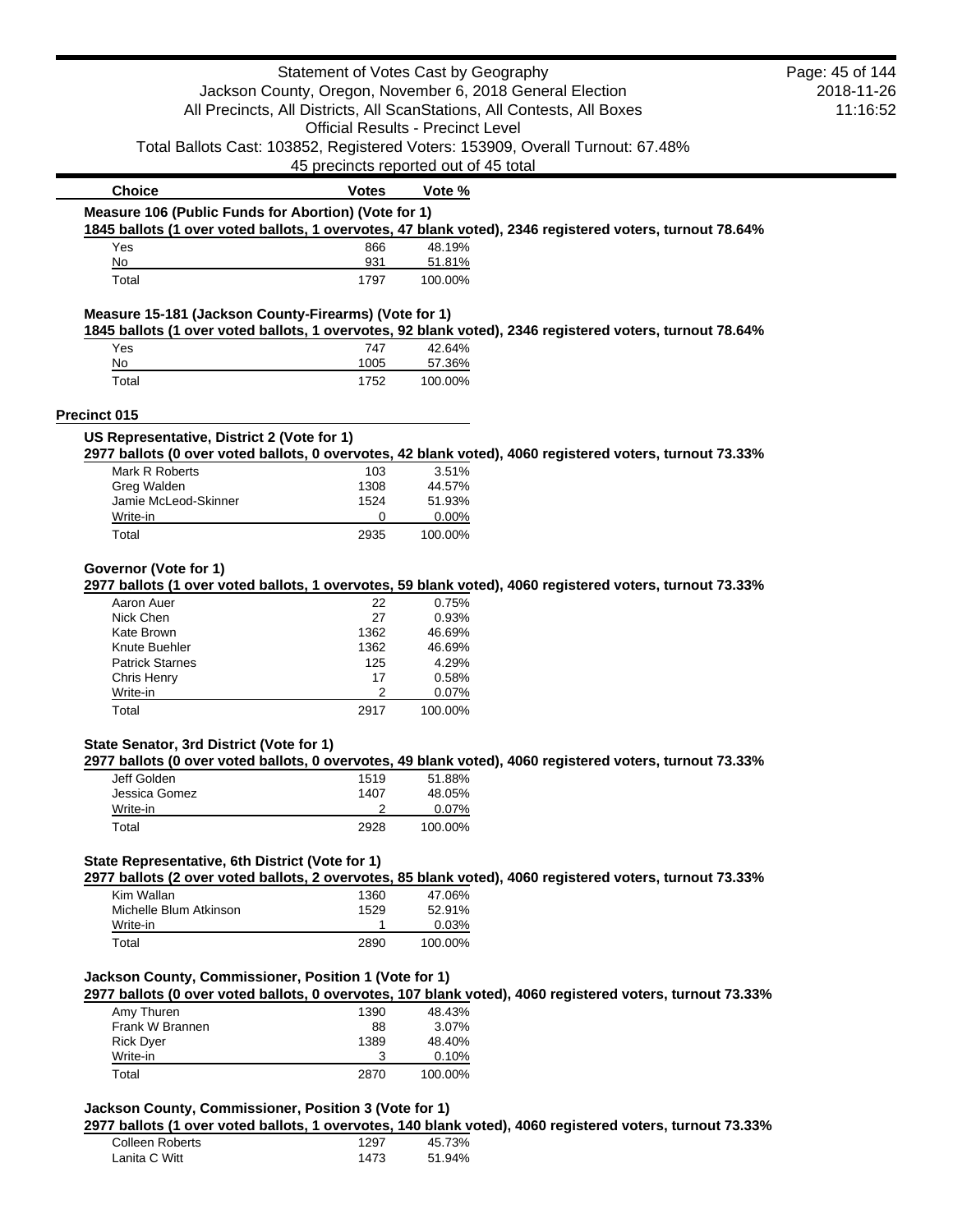| <b>Choice</b>         | <b>Votes</b> | Vote %  |
|-----------------------|--------------|---------|
| <b>Edward Stanton</b> | 65           | 2.29%   |
| Write-in              |              | 0.04%   |
| Total                 | 2836         | 100.00% |

### **Judge of the Supreme Court, Position 5 (Vote for 1)**

**2977 ballots (0 over voted ballots, 0 overvotes, 1272 blank voted), 4060 registered voters, turnout 73.33%**

| Adrienne Nelson | 1683 | 98.71%  |
|-----------------|------|---------|
| Write-in        | 22   | 1.29%   |
| Total           | 1705 | 100.00% |

### **Judge of the Court of Appeals, Position 2 (Vote for 1)**

**2977 ballots (1 over voted ballots, 1 overvotes, 1364 blank voted), 4060 registered voters, turnout 73.33%**

| Bronson D James | 1593 | 98.82%  |
|-----------------|------|---------|
| Write-in        | 19   | 1.18%   |
| Total           | 1612 | 100.00% |

### **Judge of the Court of Appeals, Position 4 (Vote for 1)**

**2977 ballots (0 over voted ballots, 0 overvotes, 1313 blank voted), 4060 registered voters, turnout 73.33%**

| Robyn Ridler Aoyagi | 1646 | 98.92%   |
|---------------------|------|----------|
| Write-in            | 18   | $1.08\%$ |
| Total               | 1664 | 100.00%  |

### **Judge of the Court of Appeals, Position 7 (Vote for 1)**

**2977 ballots (0 over voted ballots, 0 overvotes, 1352 blank voted), 4060 registered voters, turnout 73.33%**

| Steven R Powers | 1607 | 98.89%  |
|-----------------|------|---------|
| Write-in        | 18   | 1.11%   |
| Total           | 1625 | 100.00% |

#### **Judge of the Oregon Tax Court (Vote for 1)**

**2977 ballots (0 over voted ballots, 0 overvotes, 1342 blank voted), 4060 registered voters, turnout 73.33%**

| Robert Manicke | 1617 | 98.90%  |
|----------------|------|---------|
| Write-in       | 18   | 1.10%   |
| Total          | 1635 | 100.00% |

#### **Judge of the Circuit Court, 1st District, Position 4 (Vote for 1)**

**2977 ballots (1 over voted ballots, 1 overvotes, 480 blank voted), 4060 registered voters, turnout 73.33%**

| Charles Kochlacs | 1151 | 46.11%  |
|------------------|------|---------|
| Laura Cromwell   | 1337 | 53.57%  |
| Write-in         |      | 0.32%   |
| Total            | 2496 | 100.00% |

### **Judge of the Circuit Court, 1st District, Position 9 (Vote for 1)**

**2977 ballots (1 over voted ballots, 1 overvotes, 542 blank voted), 4060 registered voters, turnout 73.33%**

| David J Orr | 1144 | 47.00%  |
|-------------|------|---------|
| Joe Davis   | 1279 | 52.55%  |
| Write-in    | 11   | 0.45%   |
| Total       | 2434 | 100.00% |

#### **Jackson County, Clerk (Vote for 1)**

**2977 ballots (0 over voted ballots, 0 overvotes, 1091 blank voted), 4060 registered voters, turnout 73.33%**

| <b>Chris Walker</b> | 1863 | 98.78%  |
|---------------------|------|---------|
| Write-in            |      | 1.22%   |
| Total               | 1886 | 100.00% |

### **Jackson County, Sheriff (Vote for 1)**

**2977 ballots (1 over voted ballots, 1 overvotes, 407 blank voted), 4060 registered voters, turnout 73.33%**

| <b>Bill Froehlich</b> | 547  | 21.29% |
|-----------------------|------|--------|
| Nathan Sickler        | 2010 | 78.24% |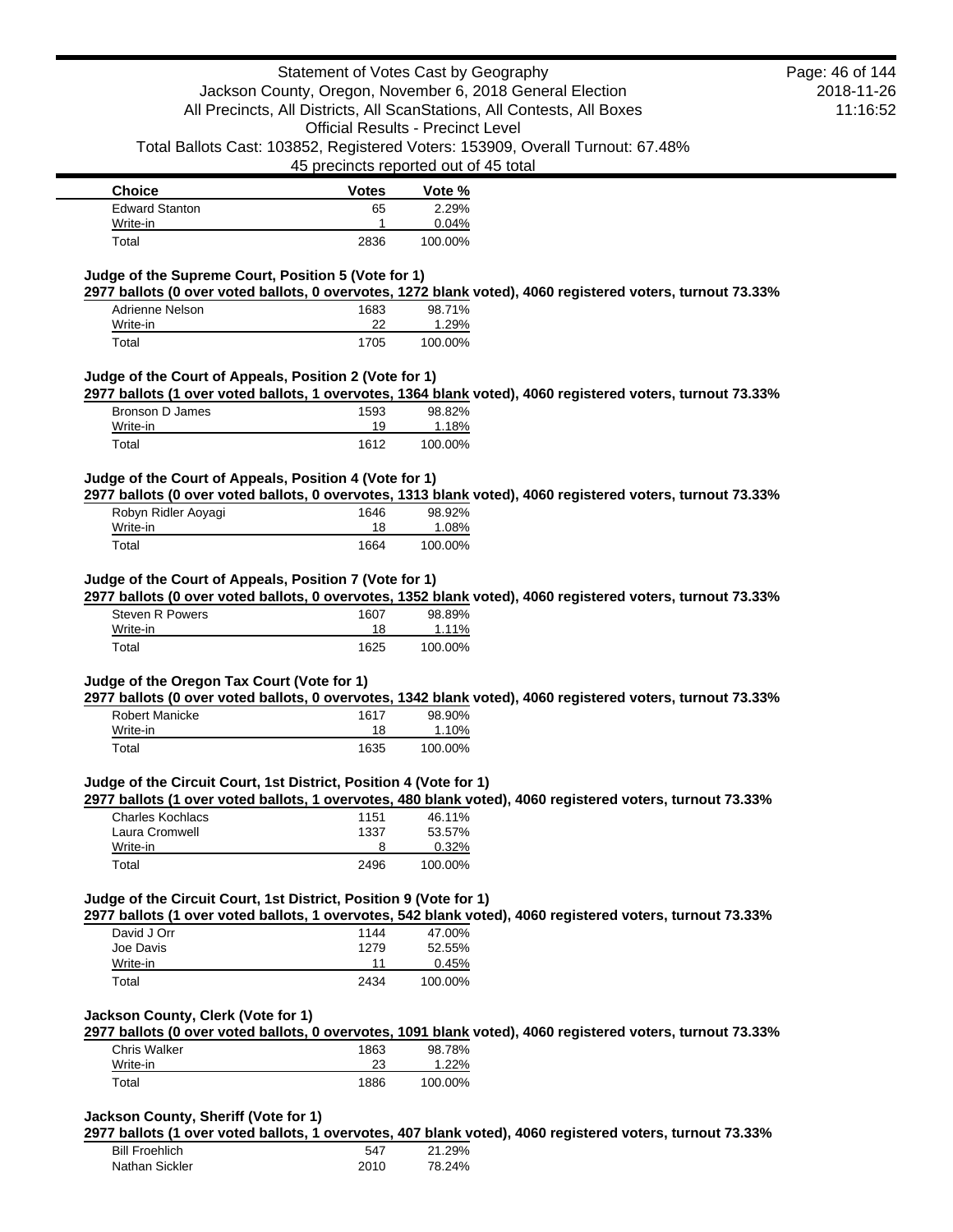|                                                                                           |                      | Statement of Votes Cast by Geography<br>Jackson County, Oregon, November 6, 2018 General Election<br>All Precincts, All Districts, All ScanStations, All Contests, All Boxes                            | Page: 47 of 144<br>2018-11-26 |
|-------------------------------------------------------------------------------------------|----------------------|---------------------------------------------------------------------------------------------------------------------------------------------------------------------------------------------------------|-------------------------------|
|                                                                                           |                      | <b>Official Results - Precinct Level</b>                                                                                                                                                                | 11:16:52                      |
|                                                                                           |                      | Total Ballots Cast: 103852, Registered Voters: 153909, Overall Turnout: 67.48%<br>45 precincts reported out of 45 total                                                                                 |                               |
| <b>Choice</b>                                                                             | <b>Votes</b>         | Vote %                                                                                                                                                                                                  |                               |
| Write-in                                                                                  | 12                   | 0.47%                                                                                                                                                                                                   |                               |
| Total                                                                                     | 2569                 | 100.00%                                                                                                                                                                                                 |                               |
| City of Medford, Council Member, Ward 4 (Vote for 1)                                      |                      | 2977 ballots (0 over voted ballots, 0 overvotes, 811 blank voted), 4060 registered voters, turnout 73.33%                                                                                               |                               |
| Michael Zarosinski                                                                        | 1468                 | 67.77%                                                                                                                                                                                                  |                               |
| Lewis E Severson                                                                          | 681                  | 31.44%                                                                                                                                                                                                  |                               |
| Write-in<br>Total                                                                         | 17<br>2166           | 0.78%<br>100.00%                                                                                                                                                                                        |                               |
| Jackson Soil and Water Conservation District, Director, Zone 1 (Vote for 1)               |                      |                                                                                                                                                                                                         |                               |
|                                                                                           |                      | 2977 ballots (0 over voted ballots, 0 overvotes, 2778 blank voted), 4060 registered voters, turnout 73.33%                                                                                              |                               |
| Write-in<br>Total                                                                         | 199<br>199           | 100.00%<br>100.00%                                                                                                                                                                                      |                               |
|                                                                                           |                      | Jackson Soil and Water Conservation District, Director, At-Large, Position 1 (Vote for 1)                                                                                                               |                               |
|                                                                                           |                      | 2977 ballots (1 over voted ballots, 1 overvotes, 1416 blank voted), 4060 registered voters, turnout 73.33%                                                                                              |                               |
| Allan Campbell III<br>Write-in                                                            | 1546<br>14           | 99.10%<br>0.90%                                                                                                                                                                                         |                               |
| Total                                                                                     | 1560                 | 100.00%                                                                                                                                                                                                 |                               |
|                                                                                           |                      | Jackson Soil and Water Conservation District, Director, At-Large, Position 2 (Vote for 1)<br>2977 ballots (0 over voted ballots, 0 overvotes, 1409 blank voted), 4060 registered voters, turnout 73.33% |                               |
| Stan Dean<br>Write-in                                                                     | 1550<br>18           | 98.85%<br>1.15%                                                                                                                                                                                         |                               |
| Total                                                                                     | 1568                 | 100.00%                                                                                                                                                                                                 |                               |
| Measure 102 (Affordable Housing Bonds) (Vote for 1)<br>Yes<br>No                          | 1578<br>1295         | 2977 ballots (0 over voted ballots, 0 overvotes, 104 blank voted), 4060 registered voters, turnout 73.33%<br>54.93%<br>45.07%                                                                           |                               |
| Total                                                                                     | 2873                 | 100.00%                                                                                                                                                                                                 |                               |
| Measure 103 (Taxes/Fees on Transactions for Groceries) (Vote for 1)<br>Yes<br>No<br>Total | 1206<br>1698<br>2904 | 2977 ballots (0 over voted ballots, 0 overvotes, 73 blank voted), 4060 registered voters, turnout 73.33%<br>41.53%<br>58.47%<br>100.00%                                                                 |                               |
| Measure 104 (Three-Fifths Legislative Majority Requirement) (Vote for 1)                  |                      | 2977 ballots (0 over voted ballots, 0 overvotes, 155 blank voted), 4060 registered voters, turnout 73.33%                                                                                               |                               |
| Yes                                                                                       | 1097                 | 38.87%                                                                                                                                                                                                  |                               |
| No                                                                                        | 1725                 | 61.13%                                                                                                                                                                                                  |                               |
| Total                                                                                     | 2822                 | 100.00%                                                                                                                                                                                                 |                               |
|                                                                                           |                      | Measure 105 (Resources for Enforcement of Federal Immigration Laws) (Vote for 1)<br>2977 ballots (1 over voted ballots, 1 overvotes, 96 blank voted), 4060 registered voters, turnout 73.33%            |                               |
| Yes                                                                                       | 1153                 | 40.03%                                                                                                                                                                                                  |                               |
| No                                                                                        | 1727                 | 59.97%                                                                                                                                                                                                  |                               |
| Total                                                                                     | 2880                 | 100.00%                                                                                                                                                                                                 |                               |
| Measure 106 (Public Funds for Abortion) (Vote for 1)                                      |                      | 2977 ballots (1 over voted ballots, 1 overvotes, 83 blank voted), 4060 registered voters, turnout 73.33%                                                                                                |                               |
| Yes                                                                                       | 1154                 | 39.89%                                                                                                                                                                                                  |                               |
| No                                                                                        | 1739                 | 60.11%                                                                                                                                                                                                  |                               |
| Total                                                                                     | 2893                 | 100.00%                                                                                                                                                                                                 |                               |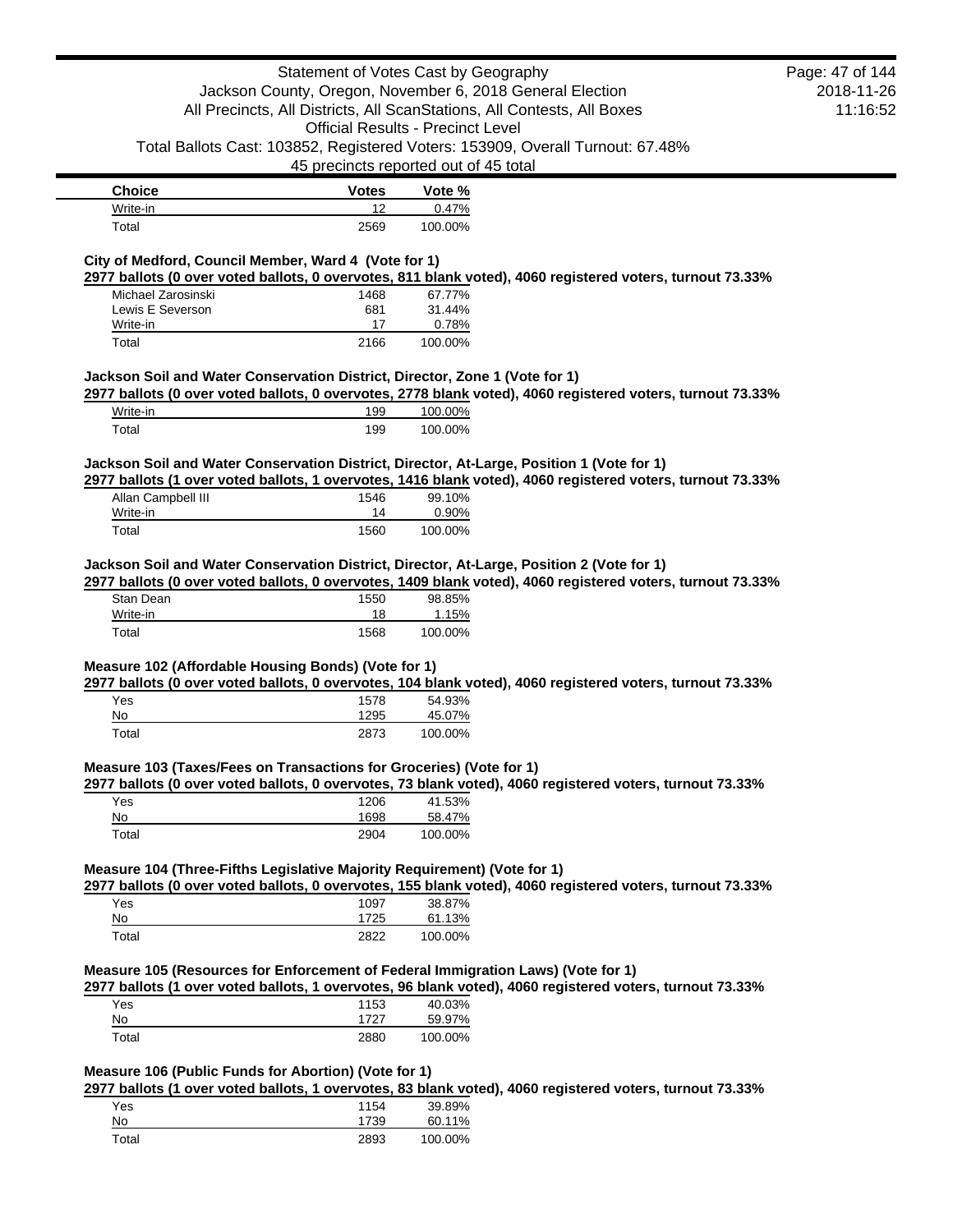|                                                       | Statement of Votes Cast by Geography     |                  |                                                                                                           | Page: 48 of 144 |
|-------------------------------------------------------|------------------------------------------|------------------|-----------------------------------------------------------------------------------------------------------|-----------------|
|                                                       |                                          |                  | Jackson County, Oregon, November 6, 2018 General Election                                                 | 2018-11-26      |
|                                                       |                                          |                  | All Precincts, All Districts, All ScanStations, All Contests, All Boxes                                   | 11:16:52        |
|                                                       | <b>Official Results - Precinct Level</b> |                  |                                                                                                           |                 |
|                                                       |                                          |                  | Total Ballots Cast: 103852, Registered Voters: 153909, Overall Turnout: 67.48%                            |                 |
|                                                       | 45 precincts reported out of 45 total    |                  |                                                                                                           |                 |
| <b>Choice</b>                                         | <b>Votes</b>                             | Vote %           |                                                                                                           |                 |
| Measure 15-181 (Jackson County-Firearms) (Vote for 1) |                                          |                  |                                                                                                           |                 |
|                                                       |                                          |                  | 2977 ballots (0 over voted ballots, 0 overvotes, 141 blank voted), 4060 registered voters, turnout 73.33% |                 |
| Yes                                                   | 1074                                     | 37.87%           |                                                                                                           |                 |
| No                                                    | 1762                                     | 62.13%           |                                                                                                           |                 |
| Total                                                 | 2836                                     | 100.00%          |                                                                                                           |                 |
| <b>Precinct 016</b>                                   |                                          |                  |                                                                                                           |                 |
| US Representative, District 2 (Vote for 1)            |                                          |                  |                                                                                                           |                 |
|                                                       |                                          |                  | 3174 ballots (1 over voted ballots, 1 overvotes, 53 blank voted), 4238 registered voters, turnout 74.89%  |                 |
| Mark R Roberts<br>Greg Walden                         | 76<br>1601                               | 2.44%<br>51.31%  |                                                                                                           |                 |
| Jamie McLeod-Skinner                                  | 1440                                     | 46.15%           |                                                                                                           |                 |
| Write-in                                              | 3                                        | 0.10%            |                                                                                                           |                 |
| Total                                                 | 3120                                     | 100.00%          |                                                                                                           |                 |
| Governor (Vote for 1)                                 |                                          |                  |                                                                                                           |                 |
|                                                       |                                          |                  | 3174 ballots (0 over voted ballots, 0 overvotes, 61 blank voted), 4238 registered voters, turnout 74.89%  |                 |
| Aaron Auer                                            | 21                                       | 0.67%            |                                                                                                           |                 |
| Nick Chen                                             | 37                                       | 1.19%            |                                                                                                           |                 |
| <b>Kate Brown</b><br>Knute Buehler                    | 1352<br>1551                             | 43.43%<br>49.82% |                                                                                                           |                 |
| <b>Patrick Starnes</b>                                | 138                                      | 4.43%            |                                                                                                           |                 |
| <b>Chris Henry</b>                                    | 11                                       | 0.35%            |                                                                                                           |                 |
| Write-in                                              | 3                                        | 0.10%            |                                                                                                           |                 |
| Total                                                 | 3113                                     | 100.00%          |                                                                                                           |                 |
|                                                       |                                          |                  |                                                                                                           |                 |
| State Senator, 3rd District (Vote for 1)              |                                          |                  | 3174 ballots (0 over voted ballots, 0 overvotes, 65 blank voted), 4238 registered voters, turnout 74.89%  |                 |
| Jeff Golden                                           | 1514                                     | 48.70%           |                                                                                                           |                 |
| Jessica Gomez                                         | 1593                                     | 51.24%           |                                                                                                           |                 |
| Write-in                                              | 2                                        | 0.06%            |                                                                                                           |                 |
| Total                                                 | 3109                                     | 100.00%          |                                                                                                           |                 |
| State Representative, 5th District (Vote for 1)       |                                          |                  |                                                                                                           |                 |
|                                                       |                                          |                  | 1006 ballots (0 over voted ballots, 0 overvotes, 67 blank voted), 1198 registered voters, turnout 83.97%  |                 |
| Sandra A Abercrombie<br>Pam Marsh                     | 424<br>514                               | 45.15%<br>54.74% |                                                                                                           |                 |
| Write-in                                              | 1                                        | 0.11%            |                                                                                                           |                 |
| Total                                                 | 939                                      | 100.00%          |                                                                                                           |                 |
|                                                       |                                          |                  |                                                                                                           |                 |
| State Representative, 6th District (Vote for 1)       |                                          |                  | 2168 ballots (0 over voted ballots, 0 overvotes, 83 blank voted), 3040 registered voters, turnout 71.32%  |                 |
| Kim Wallan                                            | 1089                                     | 52.23%           |                                                                                                           |                 |
| Michelle Blum Atkinson                                | 995                                      | 47.72%           |                                                                                                           |                 |
| Write-in                                              | 1.                                       | 0.05%            |                                                                                                           |                 |
| Total                                                 | 2085                                     | 100.00%          |                                                                                                           |                 |
| Jackson County, Commissioner, Position 1 (Vote for 1) |                                          |                  |                                                                                                           |                 |
|                                                       |                                          |                  | 3174 ballots (0 over voted ballots, 0 overvotes, 159 blank voted), 4238 registered voters, turnout 74.89% |                 |
| Amy Thuren                                            | 1312                                     | 43.52%           |                                                                                                           |                 |
| Frank W Brannen                                       | 64                                       | 2.12%            |                                                                                                           |                 |
| <b>Rick Dyer</b>                                      | 1639                                     | 54.36%           |                                                                                                           |                 |
| Write-in                                              | 0                                        | 0.00%            |                                                                                                           |                 |
| Total                                                 | 3015                                     | 100.00%          |                                                                                                           |                 |
| Jackson County, Commissioner, Position 3 (Vote for 1) |                                          |                  |                                                                                                           |                 |
|                                                       |                                          |                  | 3174 ballots (0 over voted ballots, 0 overvotes, 168 blank voted), 4238 registered voters, turnout 74.89% |                 |
| <b>Colleen Roberts</b>                                | 1550                                     | 51.56%           |                                                                                                           |                 |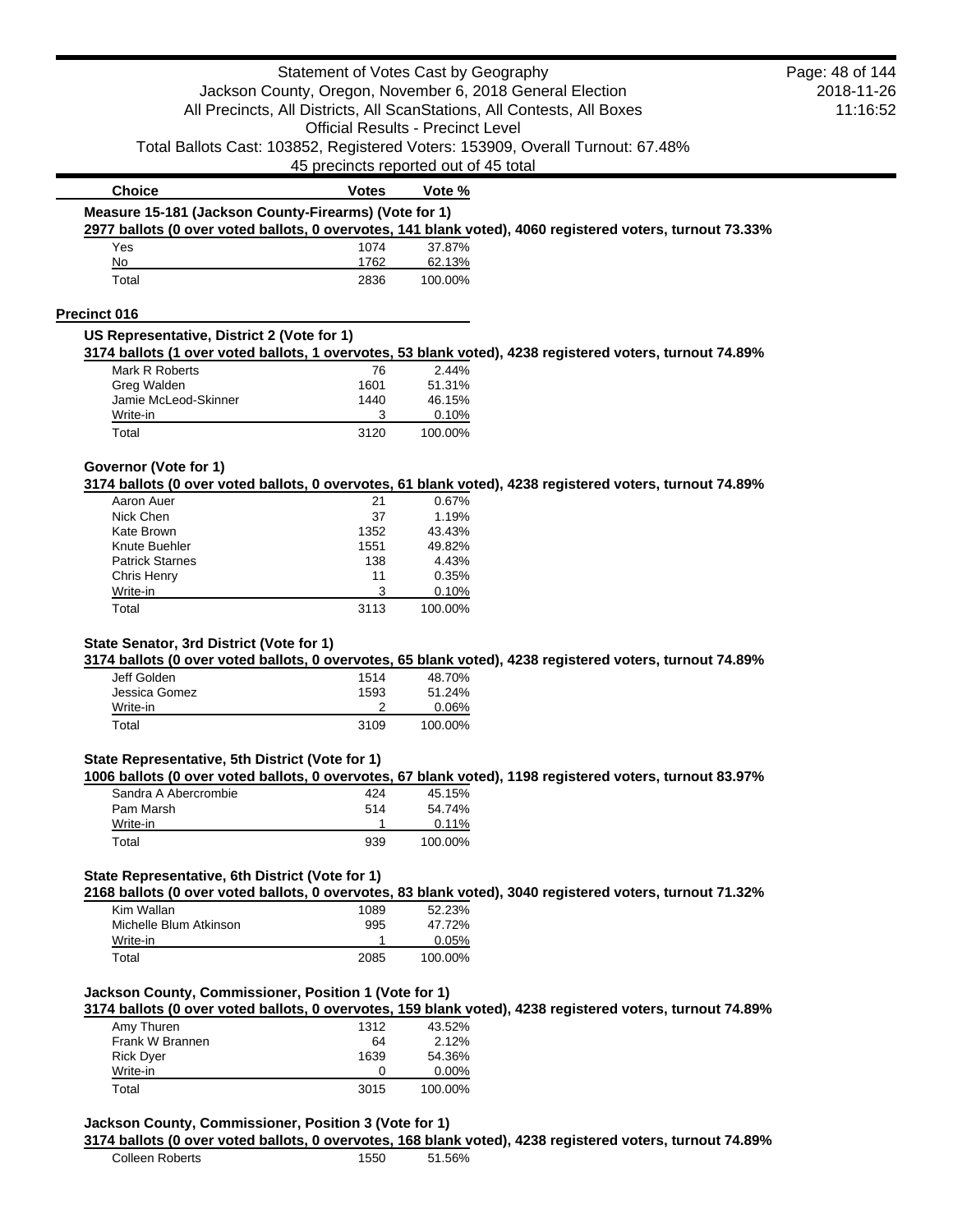| <b>Choice</b>         | <b>Votes</b> | Vote %  |
|-----------------------|--------------|---------|
| Lanita C Witt         | 1409         | 46.87%  |
| <b>Edward Stanton</b> | 47           | 1.56%   |
| Write-in              |              | 0.00%   |
| Total                 | 3006         | 100.00% |

## **Judge of the Supreme Court, Position 5 (Vote for 1)**

**3174 ballots (0 over voted ballots, 0 overvotes, 1270 blank voted), 4238 registered voters, turnout 74.89%**

| Adrienne Nelson | 1890 | 99.26%  |
|-----------------|------|---------|
| Write-in        | 14   | 0.74%   |
| Total           | 1904 | 100.00% |

### **Judge of the Court of Appeals, Position 2 (Vote for 1)**

**3174 ballots (0 over voted ballots, 0 overvotes, 1400 blank voted), 4238 registered voters, turnout 74.89%**

| Bronson D James | 1763 | 99.38%  |
|-----------------|------|---------|
| Write-in        | 11   | 0.62%   |
| Total           | 1774 | 100.00% |

### **Judge of the Court of Appeals, Position 4 (Vote for 1)**

**3174 ballots (0 over voted ballots, 0 overvotes, 1308 blank voted), 4238 registered voters, turnout 74.89%**

| Robyn Ridler Aoyagi | 1854 | 99.36%  |
|---------------------|------|---------|
| Write-in            |      | 0.64%   |
| Total               | 1866 | 100.00% |

#### **Judge of the Court of Appeals, Position 7 (Vote for 1)**

**3174 ballots (0 over voted ballots, 0 overvotes, 1352 blank voted), 4238 registered voters, turnout 74.89%**

| Steven R Powers | 1813 | 99.51%  |
|-----------------|------|---------|
| Write-in        |      | 0.49%   |
| Total           | 1822 | 100.00% |

### **Judge of the Oregon Tax Court (Vote for 1)**

**3174 ballots (0 over voted ballots, 0 overvotes, 1353 blank voted), 4238 registered voters, turnout 74.89%**

| Robert Manicke | 1811 | 99.45%  |
|----------------|------|---------|
| Write-in       | 10   | 0.55%   |
| Total          | 1821 | 100.00% |

### **Judge of the Circuit Court, 1st District, Position 4 (Vote for 1)**

**3174 ballots (0 over voted ballots, 0 overvotes, 748 blank voted), 4238 registered voters, turnout 74.89%**

| <b>Charles Kochlacs</b> | 720  | 29.68%  |
|-------------------------|------|---------|
| Laura Cromwell          | 1702 | 70.16%  |
| Write-in                |      | 0.16%   |
| Total                   | 2426 | 100.00% |

#### **Judge of the Circuit Court, 1st District, Position 9 (Vote for 1)**

**3174 ballots (0 over voted ballots, 0 overvotes, 656 blank voted), 4238 registered voters, turnout 74.89%**

| David J Orr | 1191 | 47.30%   |
|-------------|------|----------|
| Joe Davis   | 1325 | 52.62%   |
| Write-in    |      | $0.08\%$ |
| Total       | 2518 | 100.00%  |

#### **Jackson County, Clerk (Vote for 1)**

**3174 ballots (0 over voted ballots, 0 overvotes, 1046 blank voted), 4238 registered voters, turnout 74.89%**

| Chris Walker | 2119 | 99.58%  |
|--------------|------|---------|
| Write-in     |      | 0.42%   |
| Total        | 2128 | 100.00% |

### **Jackson County, Sheriff (Vote for 1)**

**3174 ballots (1 over voted ballots, 1 overvotes, 523 blank voted), 4238 registered voters, turnout 74.89%**

2018-11-26 11:16:52 Page: 49 of 144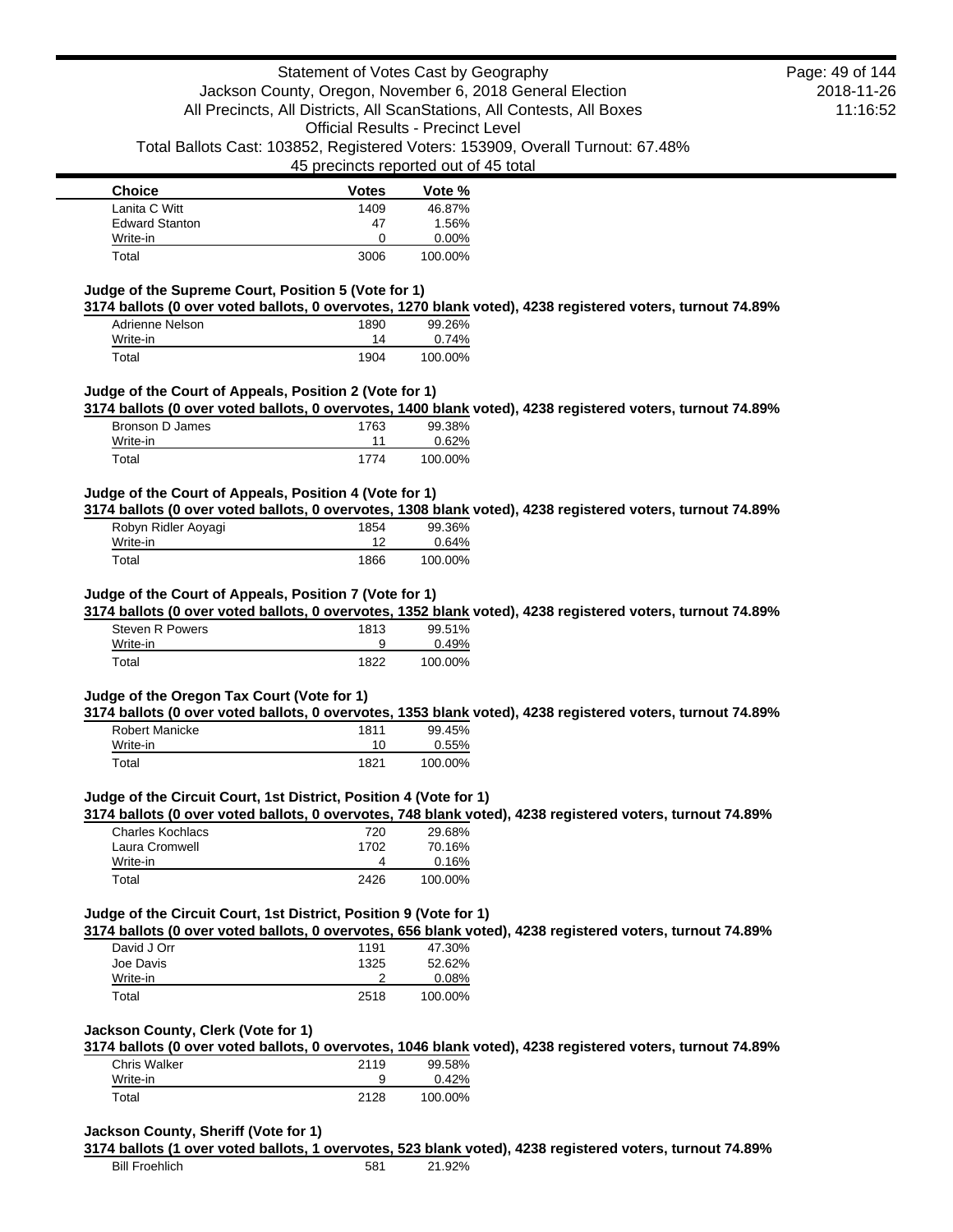| <b>Choice</b>  | <b>Votes</b> | Vote %  |
|----------------|--------------|---------|
| Nathan Sickler | 2066         | 77.96%  |
| Write-in       | ว            | 0.11%   |
| Total          | 2650         | 100.00% |

## **City of Medford, Council Member, Ward 4 (Vote for 1)**

**3174 ballots (1 over voted ballots, 1 overvotes, 901 blank voted), 4238 registered voters, turnout 74.89%**

| Michael Zarosinski | 1659 | 73.02%  |
|--------------------|------|---------|
| Lewis E Severson   | 609  | 26.80%  |
| Write-in           |      | 0.18%   |
| Total              | 2272 | 100.00% |

### **Jackson Soil and Water Conservation District, Director, Zone 1 (Vote for 1)**

**3174 ballots (0 over voted ballots, 0 overvotes, 3030 blank voted), 4238 registered voters, turnout 74.89%**

| Write-in | 144 | 100.00% |
|----------|-----|---------|
| Total    | 144 | 100.00% |

## **Jackson Soil and Water Conservation District, Director, At-Large, Position 1 (Vote for 1)**

**3174 ballots (0 over voted ballots, 0 overvotes, 1400 blank voted), 4238 registered voters, turnout 74.89%**

| Allan Campbell III | 1758 | 99.10%  |
|--------------------|------|---------|
| Write-in           | 16   | 0.90%   |
| Total              | 1774 | 100.00% |

### **Jackson Soil and Water Conservation District, Director, At-Large, Position 2 (Vote for 1)**

**3174 ballots (0 over voted ballots, 0 overvotes, 1414 blank voted), 4238 registered voters, turnout 74.89%**

| Stan Dean | 1747 | 99.26%  |
|-----------|------|---------|
| Write-in  | 13   | 0.74%   |
| Total     | 1760 | 100.00% |

### **Measure 102 (Affordable Housing Bonds) (Vote for 1)**

**3174 ballots (0 over voted ballots, 0 overvotes, 155 blank voted), 4238 registered voters, turnout 74.89%**

| Yes   | 1694 | 56.11%  |
|-------|------|---------|
| No    | 1325 | 43.89%  |
| Total | 3019 | 100.00% |

### **Measure 103 (Taxes/Fees on Transactions for Groceries) (Vote for 1)**

**3174 ballots (0 over voted ballots, 0 overvotes, 91 blank voted), 4238 registered voters, turnout 74.89%**

| Yes   | 1323 | 42.91%  |
|-------|------|---------|
| No    | 1760 | 57.09%  |
| Total | 3083 | 100.00% |

## **Measure 104 (Three-Fifths Legislative Majority Requirement) (Vote for 1)**

**3174 ballots (0 over voted ballots, 0 overvotes, 179 blank voted), 4238 registered voters, turnout 74.89%**

| Yes   | 1191 | 39.77%  |
|-------|------|---------|
| No    | 1804 | 60.23%  |
| Total | 2995 | 100.00% |

## **Measure 105 (Resources for Enforcement of Federal Immigration Laws) (Vote for 1)**

**3174 ballots (2 over voted ballots, 2 overvotes, 132 blank voted), 4238 registered voters, turnout 74.89%**

| Yes   | 1360 | 44.74%  |
|-------|------|---------|
| No    | 1680 | 55.26%  |
| Total | 3040 | 100.00% |

## **Measure 106 (Public Funds for Abortion) (Vote for 1)**

**3174 ballots (0 over voted ballots, 0 overvotes, 107 blank voted), 4238 registered voters, turnout 74.89%**

| Yes | 1322 | 43.10% |
|-----|------|--------|
| No  | 1745 | 56.90% |

2018-11-26 11:16:52 Page: 50 of 144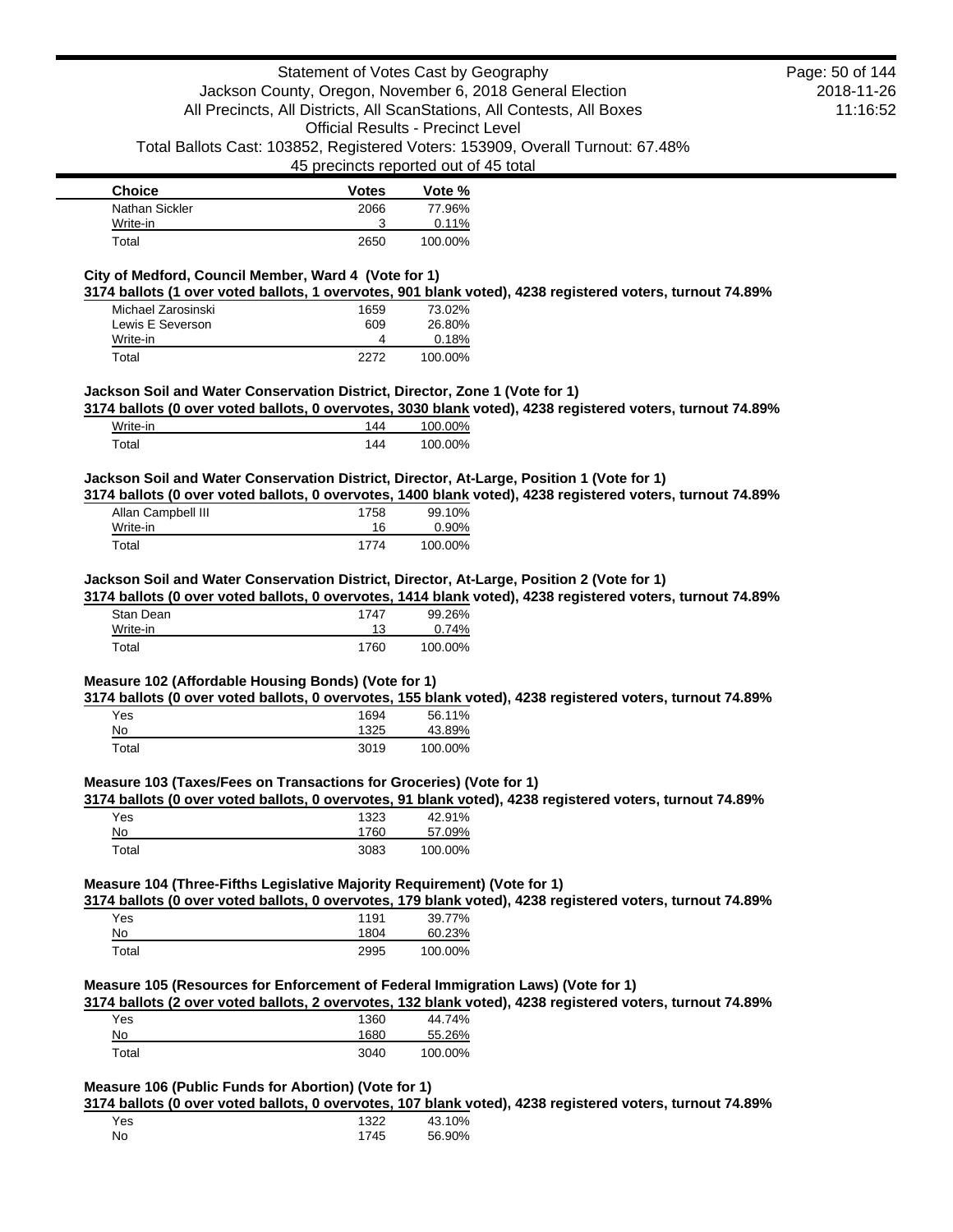|                                                       | Statement of Votes Cast by Geography     |                  |                                                                                                           | Page: 51 of 144 |
|-------------------------------------------------------|------------------------------------------|------------------|-----------------------------------------------------------------------------------------------------------|-----------------|
|                                                       |                                          |                  | Jackson County, Oregon, November 6, 2018 General Election                                                 | 2018-11-26      |
|                                                       |                                          |                  | All Precincts, All Districts, All ScanStations, All Contests, All Boxes                                   | 11:16:52        |
|                                                       | <b>Official Results - Precinct Level</b> |                  |                                                                                                           |                 |
|                                                       |                                          |                  | Total Ballots Cast: 103852, Registered Voters: 153909, Overall Turnout: 67.48%                            |                 |
|                                                       | 45 precincts reported out of 45 total    |                  |                                                                                                           |                 |
| <b>Choice</b>                                         | <b>Votes</b>                             | Vote %           |                                                                                                           |                 |
| Total                                                 | 3067                                     | 100.00%          |                                                                                                           |                 |
|                                                       |                                          |                  |                                                                                                           |                 |
| Measure 15-181 (Jackson County-Firearms) (Vote for 1) |                                          |                  | 3174 ballots (0 over voted ballots, 0 overvotes, 192 blank voted), 4238 registered voters, turnout 74.89% |                 |
| Yes                                                   | 1137                                     | 38.13%           |                                                                                                           |                 |
| No                                                    | 1845                                     | 61.87%           |                                                                                                           |                 |
| Total                                                 | 2982                                     | 100.00%          |                                                                                                           |                 |
| <b>Precinct 017</b>                                   |                                          |                  |                                                                                                           |                 |
| US Representative, District 2 (Vote for 1)            |                                          |                  |                                                                                                           |                 |
|                                                       |                                          |                  | 3344 ballots (0 over voted ballots, 0 overvotes, 36 blank voted), 5076 registered voters, turnout 65.88%  |                 |
| Mark R Roberts                                        | 173                                      | 5.23%            |                                                                                                           |                 |
| Greg Walden                                           | 1815                                     | 54.87%           |                                                                                                           |                 |
| Jamie McLeod-Skinner                                  | 1317                                     | 39.81%           |                                                                                                           |                 |
| Write-in                                              | 3                                        | 0.09%            |                                                                                                           |                 |
| Total                                                 | 3308                                     | 100.00%          |                                                                                                           |                 |
| Governor (Vote for 1)                                 |                                          |                  |                                                                                                           |                 |
|                                                       |                                          |                  | 3344 ballots (0 over voted ballots, 0 overvotes, 71 blank voted), 5076 registered voters, turnout 65.88%  |                 |
| Aaron Auer                                            | 70                                       | 2.14%            |                                                                                                           |                 |
| Nick Chen                                             | 66                                       | 2.02%            |                                                                                                           |                 |
| Kate Brown<br>Knute Buehler                           | 1125<br>1851                             | 34.37%<br>56.55% |                                                                                                           |                 |
| <b>Patrick Starnes</b>                                | 132                                      | 4.03%            |                                                                                                           |                 |
| Chris Henry                                           | 24                                       | 0.73%            |                                                                                                           |                 |
| Write-in                                              | 5                                        | 0.15%            |                                                                                                           |                 |
| Total                                                 | 3273                                     | 100.00%          |                                                                                                           |                 |
|                                                       |                                          |                  |                                                                                                           |                 |
| State Senator, 3rd District (Vote for 1)              |                                          |                  | 3344 ballots (0 over voted ballots, 0 overvotes, 77 blank voted), 5076 registered voters, turnout 65.88%  |                 |
| Jeff Golden                                           | 1284                                     | 39.30%           |                                                                                                           |                 |
| Jessica Gomez                                         | 1972                                     | 60.36%           |                                                                                                           |                 |
| Write-in                                              | 11                                       | 0.34%            |                                                                                                           |                 |
| Total                                                 | 3267                                     | 100.00%          |                                                                                                           |                 |
| State Representative, 5th District (Vote for 1)       |                                          |                  |                                                                                                           |                 |
|                                                       |                                          |                  | 3344 ballots (0 over voted ballots, 0 overvotes, 187 blank voted), 5076 registered voters, turnout 65.88% |                 |
| Sandra A Abercrombie                                  | 1741                                     | 55.15%           |                                                                                                           |                 |
| Pam Marsh                                             | 1411                                     | 44.69%           |                                                                                                           |                 |
| Write-in                                              | 5                                        | 0.16%            |                                                                                                           |                 |
| Total                                                 | 3157                                     | 100.00%          |                                                                                                           |                 |
|                                                       |                                          |                  |                                                                                                           |                 |
| Jackson County, Commissioner, Position 1 (Vote for 1) |                                          |                  | 3344 ballots (1 over voted ballots, 1 overvotes, 154 blank voted), 5076 registered voters, turnout 65.88% |                 |
| Amy Thuren                                            | 1209                                     | 37.91%           |                                                                                                           |                 |
| Frank W Brannen                                       | 128                                      | 4.01%            |                                                                                                           |                 |
| <b>Rick Dyer</b>                                      | 1850                                     | 58.01%           |                                                                                                           |                 |
| Write-in                                              | 2                                        | 0.06%            |                                                                                                           |                 |
| Total                                                 | 3189                                     | 100.00%          |                                                                                                           |                 |
| Jackson County, Commissioner, Position 3 (Vote for 1) |                                          |                  |                                                                                                           |                 |
|                                                       |                                          |                  | 3344 ballots (0 over voted ballots, 0 overvotes, 150 blank voted), 5076 registered voters, turnout 65.88% |                 |
| <b>Colleen Roberts</b>                                | 1839                                     | 57.58%           |                                                                                                           |                 |
| Lanita C Witt                                         | 1251                                     | 39.17%           |                                                                                                           |                 |
| <b>Edward Stanton</b>                                 | 100                                      | 3.13%            |                                                                                                           |                 |
| Write-in                                              | 4                                        | 0.13%            |                                                                                                           |                 |

Total 3194 100.00%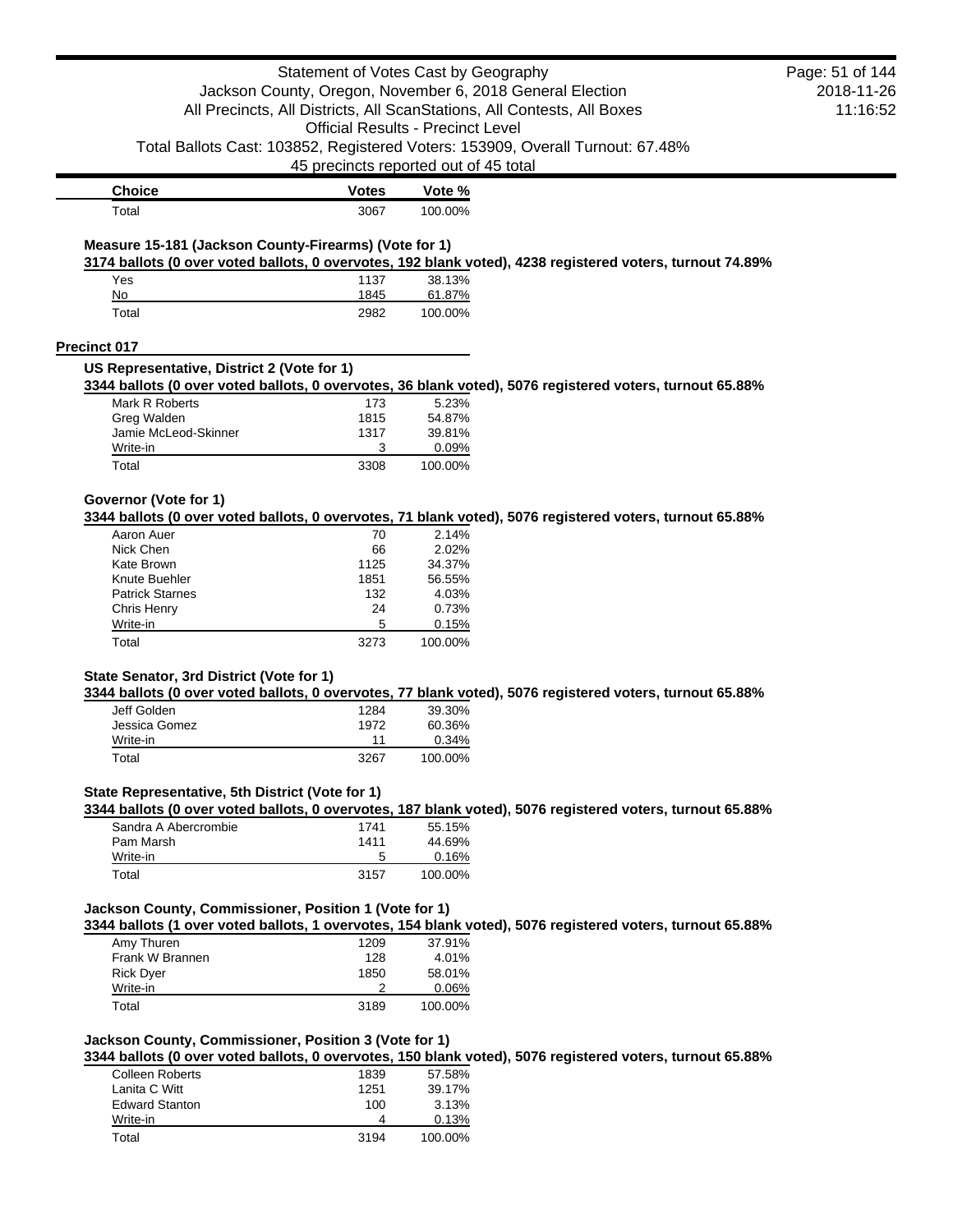|                                                                   | Statement of Votes Cast by Geography     |                  |                                                                                                            | Page: 52 of 144 |
|-------------------------------------------------------------------|------------------------------------------|------------------|------------------------------------------------------------------------------------------------------------|-----------------|
|                                                                   |                                          |                  | Jackson County, Oregon, November 6, 2018 General Election                                                  | 2018-11-26      |
|                                                                   |                                          |                  | All Precincts, All Districts, All ScanStations, All Contests, All Boxes                                    | 11:16:52        |
|                                                                   | <b>Official Results - Precinct Level</b> |                  |                                                                                                            |                 |
|                                                                   | 45 precincts reported out of 45 total    |                  | Total Ballots Cast: 103852, Registered Voters: 153909, Overall Turnout: 67.48%                             |                 |
| <b>Choice</b>                                                     | <b>Votes</b>                             |                  |                                                                                                            |                 |
| Judge of the Supreme Court, Position 5 (Vote for 1)               |                                          | Vote %           |                                                                                                            |                 |
|                                                                   |                                          |                  | 3344 ballots (0 over voted ballots, 0 overvotes, 1379 blank voted), 5076 registered voters, turnout 65.88% |                 |
| Adrienne Nelson                                                   | 1946                                     | 99.03%           |                                                                                                            |                 |
| Write-in                                                          | 19                                       | 0.97%            |                                                                                                            |                 |
| Total                                                             | 1965                                     | 100.00%          |                                                                                                            |                 |
| Judge of the Court of Appeals, Position 2 (Vote for 1)            |                                          |                  | 3344 ballots (0 over voted ballots, 0 overvotes, 1458 blank voted), 5076 registered voters, turnout 65.88% |                 |
| Bronson D James                                                   | 1869                                     | 99.10%           |                                                                                                            |                 |
| Write-in                                                          | 17                                       | 0.90%            |                                                                                                            |                 |
| Total                                                             | 1886                                     | 100.00%          |                                                                                                            |                 |
| Judge of the Court of Appeals, Position 4 (Vote for 1)            |                                          |                  |                                                                                                            |                 |
|                                                                   |                                          |                  | 3344 ballots (0 over voted ballots, 0 overvotes, 1426 blank voted), 5076 registered voters, turnout 65.88% |                 |
| Robyn Ridler Aoyagi                                               | 1904                                     | 99.27%           |                                                                                                            |                 |
| Write-in                                                          | 14                                       | 0.73%            |                                                                                                            |                 |
| Total                                                             | 1918                                     | 100.00%          |                                                                                                            |                 |
| Judge of the Court of Appeals, Position 7 (Vote for 1)            |                                          |                  |                                                                                                            |                 |
|                                                                   |                                          |                  | 3344 ballots (0 over voted ballots, 0 overvotes, 1465 blank voted), 5076 registered voters, turnout 65.88% |                 |
| <b>Steven R Powers</b>                                            | 1866                                     | 99.31%           |                                                                                                            |                 |
| Write-in                                                          | 13                                       | 0.69%            |                                                                                                            |                 |
| Total                                                             | 1879                                     | 100.00%          |                                                                                                            |                 |
| Judge of the Oregon Tax Court (Vote for 1)                        |                                          |                  |                                                                                                            |                 |
|                                                                   |                                          |                  | 3344 ballots (0 over voted ballots, 0 overvotes, 1452 blank voted), 5076 registered voters, turnout 65.88% |                 |
| <b>Robert Manicke</b>                                             | 1878                                     | 99.26%           |                                                                                                            |                 |
| Write-in                                                          | 14<br>1892                               | 0.74%<br>100.00% |                                                                                                            |                 |
|                                                                   |                                          |                  |                                                                                                            |                 |
| Total                                                             |                                          |                  |                                                                                                            |                 |
| Judge of the Circuit Court, 1st District, Position 4 (Vote for 1) |                                          |                  |                                                                                                            |                 |
|                                                                   |                                          |                  | 3344 ballots (0 over voted ballots, 0 overvotes, 725 blank voted), 5076 registered voters, turnout 65.88%  |                 |
| <b>Charles Kochlacs</b>                                           | 825                                      | 31.50%           |                                                                                                            |                 |
| Laura Cromwell                                                    | 1790<br>4                                | 68.35%           |                                                                                                            |                 |
| Write-in<br>Total                                                 | 2619                                     | 0.15%<br>100.00% |                                                                                                            |                 |
|                                                                   |                                          |                  |                                                                                                            |                 |
| Judge of the Circuit Court, 1st District, Position 9 (Vote for 1) |                                          |                  |                                                                                                            |                 |
|                                                                   |                                          |                  | 3344 ballots (0 over voted ballots, 0 overvotes, 715 blank voted), 5076 registered voters, turnout 65.88%  |                 |
| David J Orr                                                       | 1451                                     | 55.19%           |                                                                                                            |                 |
| Joe Davis                                                         | 1173<br>5                                | 44.62%           |                                                                                                            |                 |
| Write-in<br>Total                                                 | 2629                                     | 0.19%<br>100.00% |                                                                                                            |                 |
|                                                                   |                                          |                  |                                                                                                            |                 |
| Jackson County, Clerk (Vote for 1)                                |                                          |                  |                                                                                                            |                 |
|                                                                   |                                          |                  | 3344 ballots (0 over voted ballots, 0 overvotes, 1182 blank voted), 5076 registered voters, turnout 65.88% |                 |
| Chris Walker<br>Write-in                                          | 2144<br>18                               | 99.17%           |                                                                                                            |                 |
| Total                                                             | 2162                                     | 0.83%<br>100.00% |                                                                                                            |                 |
|                                                                   |                                          |                  |                                                                                                            |                 |
|                                                                   |                                          |                  |                                                                                                            |                 |
|                                                                   |                                          |                  | 3344 ballots (0 over voted ballots, 0 overvotes, 433 blank voted), 5076 registered voters, turnout 65.88%  |                 |
| Jackson County, Sheriff (Vote for 1)<br><b>Bill Froehlich</b>     | 678                                      | 23.29%           |                                                                                                            |                 |
| Nathan Sickler<br>Write-in                                        | 2226<br>7                                | 76.47%<br>0.24%  |                                                                                                            |                 |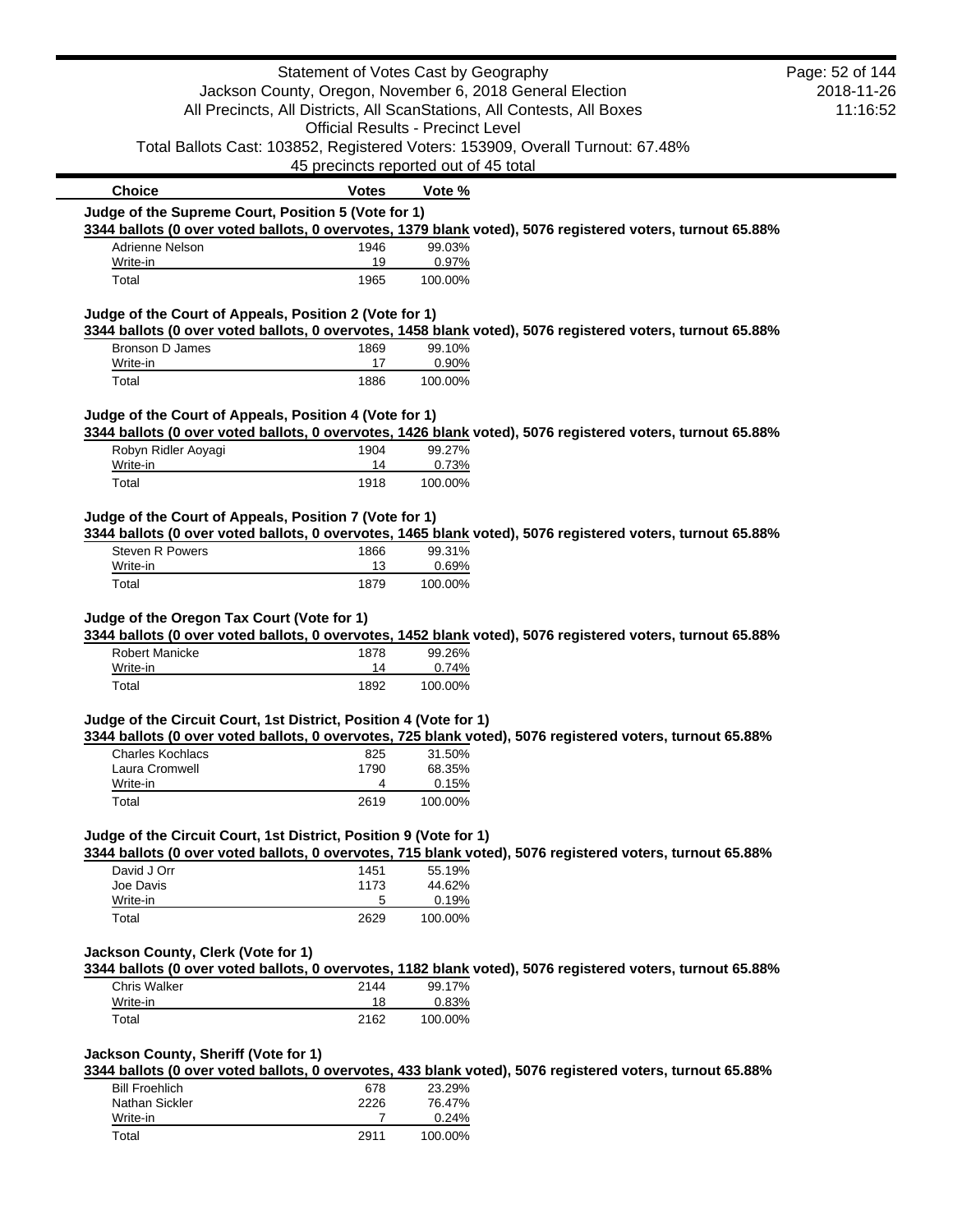|                                                                                           | Statement of Votes Cast by Geography     |          |                                                                                                            | Page: 53 of 144 |
|-------------------------------------------------------------------------------------------|------------------------------------------|----------|------------------------------------------------------------------------------------------------------------|-----------------|
|                                                                                           |                                          |          | Jackson County, Oregon, November 6, 2018 General Election                                                  | 2018-11-26      |
|                                                                                           |                                          |          | All Precincts, All Districts, All ScanStations, All Contests, All Boxes                                    | 11:16:52        |
|                                                                                           | <b>Official Results - Precinct Level</b> |          |                                                                                                            |                 |
|                                                                                           |                                          |          | Total Ballots Cast: 103852, Registered Voters: 153909, Overall Turnout: 67.48%                             |                 |
|                                                                                           | 45 precincts reported out of 45 total    |          |                                                                                                            |                 |
|                                                                                           |                                          |          |                                                                                                            |                 |
| <b>Choice</b>                                                                             | <b>Votes</b>                             | Vote %   |                                                                                                            |                 |
| City of Medford, Council Member, Ward 2 (Vote for 1)                                      |                                          |          | 3344 ballots (1 over voted ballots, 1 overvotes, 808 blank voted), 5076 registered voters, turnout 65.88%  |                 |
| Clay Bearnson                                                                             | 1186                                     | 46.79%   |                                                                                                            |                 |
| James A (Jim) Herndon                                                                     | 1338                                     | 52.78%   |                                                                                                            |                 |
| Write-in                                                                                  | 11                                       | 0.43%    |                                                                                                            |                 |
| Total                                                                                     | 2535                                     | 100.00%  |                                                                                                            |                 |
| City of Medford, Council Member, Ward 4 (Vote for 1)                                      |                                          |          |                                                                                                            |                 |
| 0 ballots (0 over voted ballots, 0 overvotes, 0 blank voted)                              |                                          |          |                                                                                                            |                 |
| Michael Zarosinski                                                                        | 0                                        | 0.00%    |                                                                                                            |                 |
| Lewis E Severson                                                                          | 0                                        | $0.00\%$ |                                                                                                            |                 |
| Write-in                                                                                  | 0                                        | 0.00%    |                                                                                                            |                 |
| Total                                                                                     | $\Omega$                                 | 0.00%    |                                                                                                            |                 |
| Jackson Soil and Water Conservation District, Director, Zone 1 (Vote for 1)               |                                          |          |                                                                                                            |                 |
|                                                                                           |                                          |          | 3344 ballots (0 over voted ballots, 0 overvotes, 3128 blank voted), 5076 registered voters, turnout 65.88% |                 |
| Write-in                                                                                  | 216                                      | 100.00%  |                                                                                                            |                 |
| Total                                                                                     | 216                                      | 100.00%  |                                                                                                            |                 |
|                                                                                           |                                          |          |                                                                                                            |                 |
| Jackson Soil and Water Conservation District, Director, At-Large, Position 1 (Vote for 1) |                                          |          | 3344 ballots (0 over voted ballots, 0 overvotes, 1472 blank voted), 5076 registered voters, turnout 65.88% |                 |
| Allan Campbell III                                                                        | 1856                                     | 99.15%   |                                                                                                            |                 |
| Write-in                                                                                  | 16                                       | 0.85%    |                                                                                                            |                 |
| Total                                                                                     | 1872                                     | 100.00%  |                                                                                                            |                 |
|                                                                                           |                                          |          |                                                                                                            |                 |
| Jackson Soil and Water Conservation District, Director, At-Large, Position 2 (Vote for 1) |                                          |          |                                                                                                            |                 |
|                                                                                           |                                          |          | 3344 ballots (0 over voted ballots, 0 overvotes, 1484 blank voted), 5076 registered voters, turnout 65.88% |                 |
| Stan Dean                                                                                 | 1841                                     | 98.98%   |                                                                                                            |                 |
| Write-in                                                                                  | 19                                       | 1.02%    |                                                                                                            |                 |
| Total                                                                                     | 1860                                     | 100.00%  |                                                                                                            |                 |
| Measure 102 (Affordable Housing Bonds) (Vote for 1)                                       |                                          |          |                                                                                                            |                 |
|                                                                                           |                                          |          | 3344 ballots (1 over voted ballots, 1 overvotes, 144 blank voted), 5076 registered voters, turnout 65.88%  |                 |
| Yes                                                                                       | 1593                                     | 49.80%   |                                                                                                            |                 |
| No                                                                                        | 1606                                     | 50.20%   |                                                                                                            |                 |
| Total                                                                                     | 3199                                     | 100.00%  |                                                                                                            |                 |
| Measure 103 (Taxes/Fees on Transactions for Groceries) (Vote for 1)                       |                                          |          |                                                                                                            |                 |
|                                                                                           |                                          |          | 3344 ballots (2 over voted ballots, 2 overvotes, 84 blank voted), 5076 registered voters, turnout 65.88%   |                 |
| Yes                                                                                       | 1797                                     | 55.16%   |                                                                                                            |                 |
| No                                                                                        | 1461                                     | 44.84%   |                                                                                                            |                 |
| Total                                                                                     | 3258                                     | 100.00%  |                                                                                                            |                 |
|                                                                                           |                                          |          |                                                                                                            |                 |
| Measure 104 (Three-Fifths Legislative Majority Requirement) (Vote for 1)                  |                                          |          | 3344 ballots (2 over voted ballots, 2 overvotes, 190 blank voted), 5076 registered voters, turnout 65.88%  |                 |
| Yes                                                                                       | 1540                                     | 48.86%   |                                                                                                            |                 |
| No                                                                                        | 1612                                     | 51.14%   |                                                                                                            |                 |
| Total                                                                                     | 3152                                     | 100.00%  |                                                                                                            |                 |
|                                                                                           |                                          |          |                                                                                                            |                 |
| Measure 105 (Resources for Enforcement of Federal Immigration Laws) (Vote for 1)          |                                          |          | 3344 ballots (0 over voted ballots, 0 overvotes, 111 blank voted), 5076 registered voters, turnout 65.88%  |                 |
| Yes                                                                                       | 1627                                     | 50.32%   |                                                                                                            |                 |
| No                                                                                        | 1606                                     | 49.68%   |                                                                                                            |                 |
| Total                                                                                     | 3233                                     | 100.00%  |                                                                                                            |                 |
|                                                                                           |                                          |          |                                                                                                            |                 |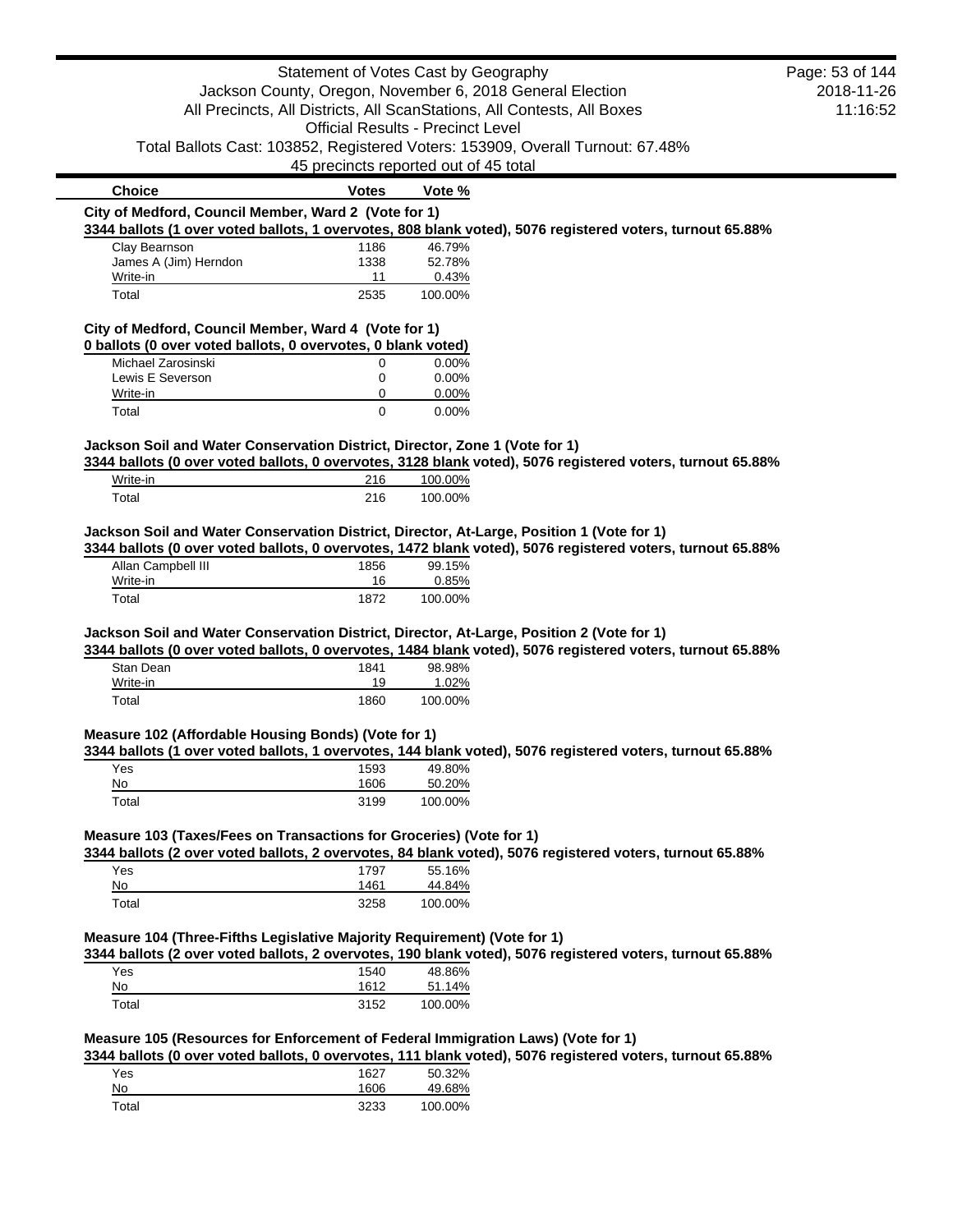|                                                       | Statement of Votes Cast by Geography     |                  |                                                                                                           | Page: 54 of 144 |
|-------------------------------------------------------|------------------------------------------|------------------|-----------------------------------------------------------------------------------------------------------|-----------------|
|                                                       |                                          |                  | Jackson County, Oregon, November 6, 2018 General Election                                                 | 2018-11-26      |
|                                                       |                                          |                  | All Precincts, All Districts, All ScanStations, All Contests, All Boxes                                   | 11:16:52        |
|                                                       | <b>Official Results - Precinct Level</b> |                  |                                                                                                           |                 |
|                                                       |                                          |                  | Total Ballots Cast: 103852, Registered Voters: 153909, Overall Turnout: 67.48%                            |                 |
|                                                       | 45 precincts reported out of 45 total    |                  |                                                                                                           |                 |
| <b>Choice</b>                                         | <b>Votes</b>                             | Vote %           |                                                                                                           |                 |
| Measure 106 (Public Funds for Abortion) (Vote for 1)  |                                          |                  |                                                                                                           |                 |
|                                                       |                                          |                  | 3344 ballots (0 over voted ballots, 0 overvotes, 92 blank voted), 5076 registered voters, turnout 65.88%  |                 |
| Yes                                                   | 1686                                     | 51.85%           |                                                                                                           |                 |
| No                                                    | 1566                                     | 48.15%           |                                                                                                           |                 |
| Total                                                 | 3252                                     | 100.00%          |                                                                                                           |                 |
| Measure 15-181 (Jackson County-Firearms) (Vote for 1) |                                          |                  | 3344 ballots (3 over voted ballots, 3 overvotes, 158 blank voted), 5076 registered voters, turnout 65.88% |                 |
| Yes                                                   | 1518                                     | 47.69%           |                                                                                                           |                 |
| No                                                    | 1665                                     | 52.31%           |                                                                                                           |                 |
| Total                                                 | 3183                                     | 100.00%          |                                                                                                           |                 |
| Precinct 018                                          |                                          |                  |                                                                                                           |                 |
| US Representative, District 2 (Vote for 1)            |                                          |                  |                                                                                                           |                 |
|                                                       |                                          |                  | 2605 ballots (0 over voted ballots, 0 overvotes, 41 blank voted), 4423 registered voters, turnout 58.90%  |                 |
| Mark R Roberts                                        | 147                                      | 5.73%            |                                                                                                           |                 |
| Greg Walden                                           | 1306                                     | 50.94%           |                                                                                                           |                 |
| Jamie McLeod-Skinner                                  | 1110                                     | 43.29%           |                                                                                                           |                 |
| Write-in                                              | 1<br>2564                                | 0.04%<br>100.00% |                                                                                                           |                 |
|                                                       |                                          |                  |                                                                                                           |                 |
| Total                                                 |                                          |                  |                                                                                                           |                 |
| Governor (Vote for 1)                                 |                                          |                  | 2605 ballots (0 over voted ballots, 0 overvotes, 48 blank voted), 4423 registered voters, turnout 58.90%  |                 |
| Aaron Auer                                            | 56                                       | 2.19%            |                                                                                                           |                 |
| Nick Chen                                             | 67                                       | 2.62%            |                                                                                                           |                 |
| Kate Brown                                            | 943                                      | 36.88%           |                                                                                                           |                 |
| Knute Buehler<br><b>Patrick Starnes</b>               | 1321<br>141                              | 51.66%<br>5.51%  |                                                                                                           |                 |
| Chris Henry                                           | 26                                       | 1.02%            |                                                                                                           |                 |
| Write-in                                              | 3                                        | 0.12%            |                                                                                                           |                 |
| Total                                                 | 2557                                     | 100.00%          |                                                                                                           |                 |
| State Senator, 3rd District (Vote for 1)              |                                          |                  |                                                                                                           |                 |
|                                                       |                                          |                  | 2605 ballots (0 over voted ballots, 0 overvotes, 57 blank voted), 4423 registered voters, turnout 58.90%  |                 |
| Jeff Golden                                           | 1118                                     | 43.88%           |                                                                                                           |                 |
| Jessica Gomez                                         | 1427                                     | 56.00%           |                                                                                                           |                 |
| Write-in<br>Total                                     | 3<br>2548                                | 0.12%<br>100.00% |                                                                                                           |                 |
|                                                       |                                          |                  |                                                                                                           |                 |
| State Representative, 6th District (Vote for 1)       |                                          |                  |                                                                                                           |                 |
|                                                       |                                          |                  | 2605 ballots (0 over voted ballots, 0 overvotes, 110 blank voted), 4423 registered voters, turnout 58.90% |                 |
| Kim Wallan<br>Michelle Blum Atkinson                  | 1296                                     | 51.94%           |                                                                                                           |                 |
| Write-in                                              | 1196<br>3                                | 47.94%<br>0.12%  |                                                                                                           |                 |
| Total                                                 | 2495                                     | 100.00%          |                                                                                                           |                 |
|                                                       |                                          |                  |                                                                                                           |                 |
| Jackson County, Commissioner, Position 1 (Vote for 1) |                                          |                  |                                                                                                           |                 |
| Amy Thuren                                            | 1046                                     | 42.13%           | 2605 ballots (0 over voted ballots, 0 overvotes, 122 blank voted), 4423 registered voters, turnout 58.90% |                 |
| Frank W Brannen                                       | 103                                      | 4.15%            |                                                                                                           |                 |
| <b>Rick Dyer</b>                                      | 1332                                     | 53.64%           |                                                                                                           |                 |
| Write-in<br>Total                                     | 2                                        | 0.08%            |                                                                                                           |                 |

### **2605 ballots (1 over voted ballots, 1 overvotes, 127 blank voted), 4423 registered voters, turnout 58.90%** Colleen Roberts 1324 53.45%<br>
Lanita C Witt 1069 43.16% Lanita C Witt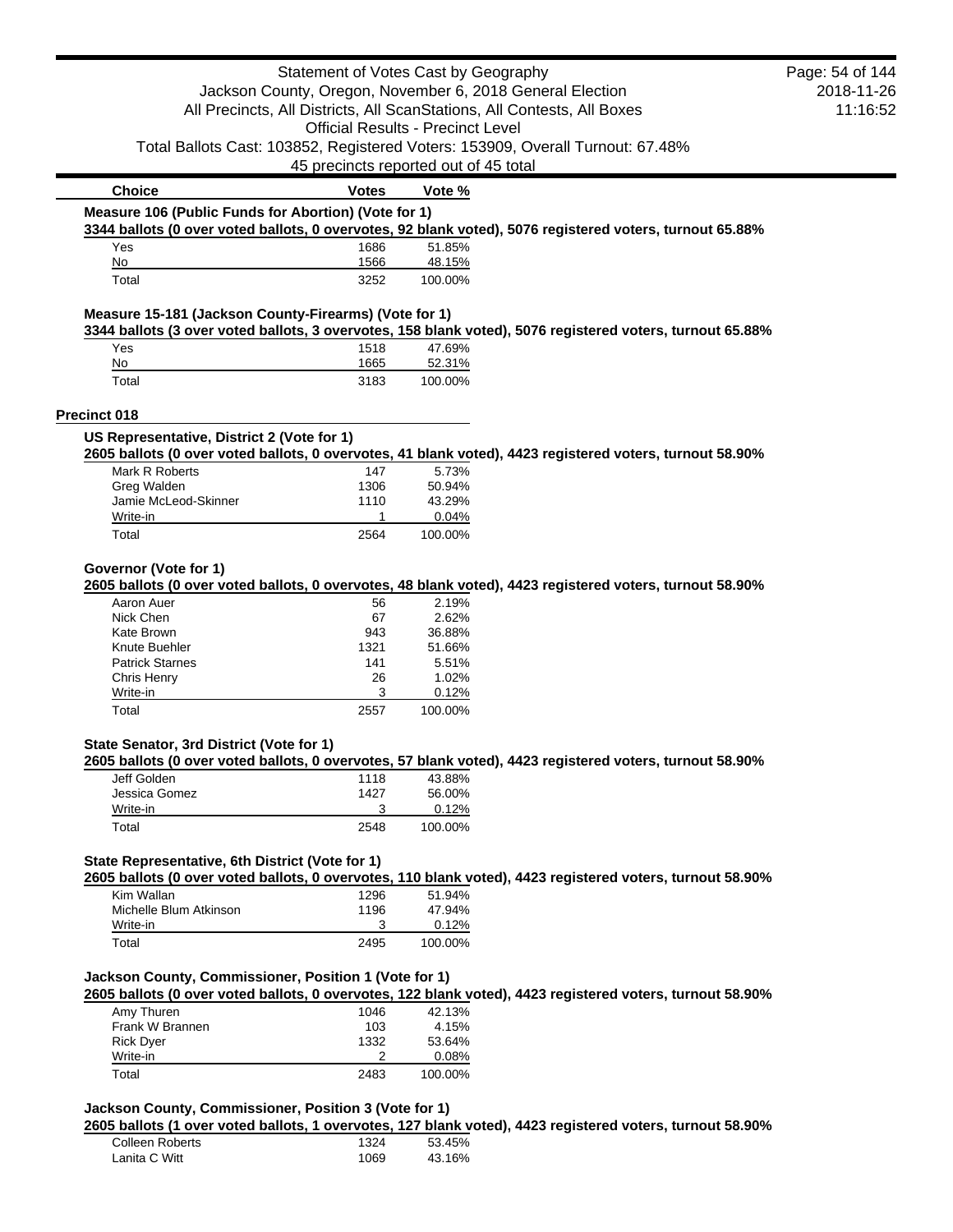| <b>Choice</b>         | <b>Votes</b> | Vote %  |
|-----------------------|--------------|---------|
| <b>Edward Stanton</b> | 81           | 3.27%   |
| Write-in              | 2            | 0.12%   |
| Total                 | 2477         | 100.00% |

### **Judge of the Supreme Court, Position 5 (Vote for 1)**

**2605 ballots (0 over voted ballots, 0 overvotes, 991 blank voted), 4423 registered voters, turnout 58.90%**

| Adrienne Nelson | 1590 | 98.51%  |
|-----------------|------|---------|
| Write-in        | 24   | 1.49%   |
| Total           | 1614 | 100.00% |

### **Judge of the Court of Appeals, Position 2 (Vote for 1)**

**2605 ballots (0 over voted ballots, 0 overvotes, 1077 blank voted), 4423 registered voters, turnout 58.90%**

| Bronson D James | 1510 | 98.82%  |
|-----------------|------|---------|
| Write-in        | 18   | 1.18%   |
| Total           | 1528 | 100.00% |

### **Judge of the Court of Appeals, Position 4 (Vote for 1)**

**2605 ballots (0 over voted ballots, 0 overvotes, 1039 blank voted), 4423 registered voters, turnout 58.90%**

| Robyn Ridler Aoyagi | 1550 | 98.98%  |
|---------------------|------|---------|
| Write-in            | 16   | 1.02%   |
| Total               | 1566 | 100.00% |

## **Judge of the Court of Appeals, Position 7 (Vote for 1)**

**2605 ballots (0 over voted ballots, 0 overvotes, 1064 blank voted), 4423 registered voters, turnout 58.90%**

| Steven R Powers | 1522 | 98.77%  |
|-----------------|------|---------|
| Write-in        | 19   | 1.23%   |
| Total           | 1541 | 100.00% |

#### **Judge of the Oregon Tax Court (Vote for 1)**

**2605 ballots (0 over voted ballots, 0 overvotes, 1049 blank voted), 4423 registered voters, turnout 58.90%**

| Robert Manicke | 1541 | 99.04%   |
|----------------|------|----------|
| Write-in       | 15   | $0.96\%$ |
| Total          | 1556 | 100.00%  |

#### **Judge of the Circuit Court, 1st District, Position 4 (Vote for 1)**

**2605 ballots (0 over voted ballots, 0 overvotes, 566 blank voted), 4423 registered voters, turnout 58.90%**

| Charles Kochlacs | 719  | 35.26%  |
|------------------|------|---------|
| Laura Cromwell   | 1316 | 64.54%  |
| Write-in         |      | 0.20%   |
| Total            | 2039 | 100.00% |

## **Judge of the Circuit Court, 1st District, Position 9 (Vote for 1)**

**2605 ballots (0 over voted ballots, 0 overvotes, 547 blank voted), 4423 registered voters, turnout 58.90%**

| David J Orr | 1102 | 53.55%  |
|-------------|------|---------|
| Joe Davis   | 949  | 46.11%  |
| Write-in    |      | 0.34%   |
| Total       | 2058 | 100.00% |

#### **Jackson County, Clerk (Vote for 1)**

**2605 ballots (0 over voted ballots, 0 overvotes, 848 blank voted), 4423 registered voters, turnout 58.90%**

| <b>Chris Walker</b> | 1741 | 99.09%  |
|---------------------|------|---------|
| Write-in            | 16   | 0.91%   |
| Total               | 1757 | 100.00% |

### **Jackson County, Sheriff (Vote for 1)**

**2605 ballots (0 over voted ballots, 0 overvotes, 311 blank voted), 4423 registered voters, turnout 58.90%**

| <b>Bill Froehlich</b> | 613  | 26.72% |
|-----------------------|------|--------|
| Nathan Sickler        | 1671 | 72.84% |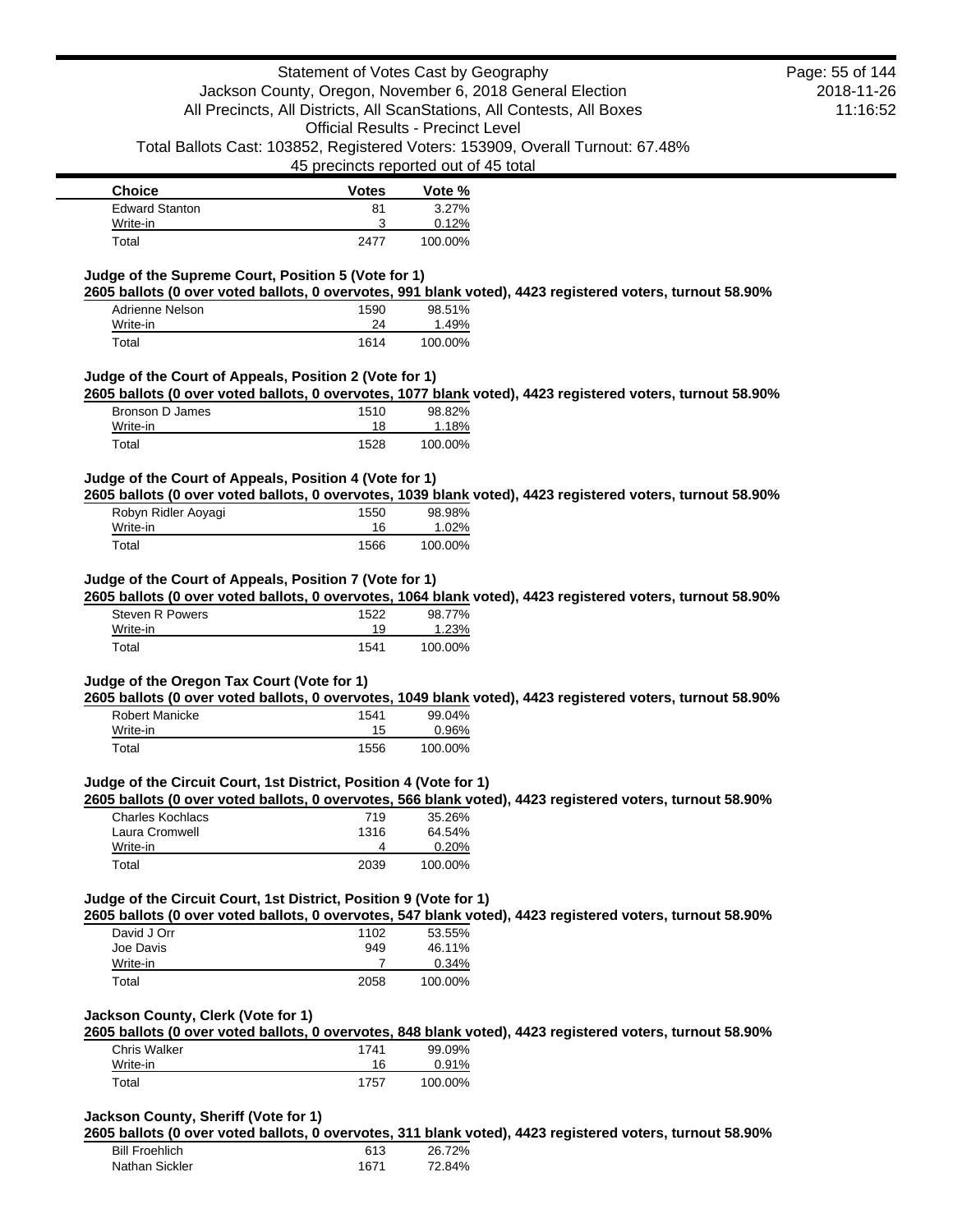|                                                                                           |                      | Statement of Votes Cast by Geography<br>Jackson County, Oregon, November 6, 2018 General Election                                                                                                       | Page: 56 of 144<br>2018-11-26 |
|-------------------------------------------------------------------------------------------|----------------------|---------------------------------------------------------------------------------------------------------------------------------------------------------------------------------------------------------|-------------------------------|
|                                                                                           |                      | All Precincts, All Districts, All ScanStations, All Contests, All Boxes<br><b>Official Results - Precinct Level</b>                                                                                     | 11:16:52                      |
|                                                                                           |                      | Total Ballots Cast: 103852, Registered Voters: 153909, Overall Turnout: 67.48%<br>45 precincts reported out of 45 total                                                                                 |                               |
| <b>Choice</b>                                                                             | <b>Votes</b>         | Vote %                                                                                                                                                                                                  |                               |
| Write-in                                                                                  | 10                   | 0.44%                                                                                                                                                                                                   |                               |
| Total<br>City of Medford, Council Member, Ward 2 (Vote for 1)                             | 2294                 | 100.00%                                                                                                                                                                                                 |                               |
|                                                                                           |                      | 2605 ballots (0 over voted ballots, 0 overvotes, 605 blank voted), 4423 registered voters, turnout 58.90%                                                                                               |                               |
| Clay Bearnson                                                                             | 1018                 | 50.90%                                                                                                                                                                                                  |                               |
| James A (Jim) Herndon<br>Write-in                                                         | 974<br>8             | 48.70%<br>0.40%                                                                                                                                                                                         |                               |
| Total                                                                                     | 2000                 | 100.00%                                                                                                                                                                                                 |                               |
| Jackson Soil and Water Conservation District, Director, Zone 1 (Vote for 1)               |                      |                                                                                                                                                                                                         |                               |
|                                                                                           |                      | 2605 ballots (0 over voted ballots, 0 overvotes, 2403 blank voted), 4423 registered voters, turnout 58.90%                                                                                              |                               |
| Write-in<br>Total                                                                         | 202<br>202           | 100.00%<br>100.00%                                                                                                                                                                                      |                               |
|                                                                                           |                      | Jackson Soil and Water Conservation District, Director, At-Large, Position 1 (Vote for 1)                                                                                                               |                               |
|                                                                                           |                      | 2605 ballots (0 over voted ballots, 0 overvotes, 1075 blank voted), 4423 registered voters, turnout 58.90%                                                                                              |                               |
| Allan Campbell III<br>Write-in                                                            | 1512<br>18           | 98.82%<br>1.18%                                                                                                                                                                                         |                               |
| Total                                                                                     | 1530                 | 100.00%                                                                                                                                                                                                 |                               |
|                                                                                           |                      | Jackson Soil and Water Conservation District, Director, At-Large, Position 2 (Vote for 1)<br>2605 ballots (0 over voted ballots, 0 overvotes, 1079 blank voted), 4423 registered voters, turnout 58.90% |                               |
| Stan Dean                                                                                 | 1510                 | 98.95%                                                                                                                                                                                                  |                               |
| Write-in<br>Total                                                                         | 16<br>1526           | 1.05%<br>100.00%                                                                                                                                                                                        |                               |
| Measure 102 (Affordable Housing Bonds) (Vote for 1)<br>Yes<br>No                          | 1348<br>1171         | 2605 ballots (0 over voted ballots, 0 overvotes, 86 blank voted), 4423 registered voters, turnout 58.90%<br>53.51%                                                                                      |                               |
| Total                                                                                     | 2519                 | 46.49%<br>100.00%                                                                                                                                                                                       |                               |
| Measure 103 (Taxes/Fees on Transactions for Groceries) (Vote for 1)<br>Yes<br>No<br>Total | 1264<br>1291<br>2555 | 2605 ballots (2 over voted ballots, 2 overvotes, 48 blank voted), 4423 registered voters, turnout 58.90%<br>49.47%<br>50.53%<br>100.00%                                                                 |                               |
| Measure 104 (Three-Fifths Legislative Majority Requirement) (Vote for 1)                  |                      | 2605 ballots (2 over voted ballots, 2 overvotes, 118 blank voted), 4423 registered voters, turnout 58.90%                                                                                               |                               |
| Yes                                                                                       | 1049                 | 42.21%                                                                                                                                                                                                  |                               |
| No                                                                                        | 1436                 | 57.79%                                                                                                                                                                                                  |                               |
| Total                                                                                     | 2485                 | 100.00%                                                                                                                                                                                                 |                               |
|                                                                                           |                      | Measure 105 (Resources for Enforcement of Federal Immigration Laws) (Vote for 1)<br>2605 ballots (1 over voted ballots, 1 overvotes, 77 blank voted), 4423 registered voters, turnout 58.90%            |                               |
| Yes                                                                                       | 1139                 | 45.07%                                                                                                                                                                                                  |                               |
| <u>No</u>                                                                                 | 1388                 | 54.93%                                                                                                                                                                                                  |                               |
| Total                                                                                     | 2527                 | 100.00%                                                                                                                                                                                                 |                               |
| Measure 106 (Public Funds for Abortion) (Vote for 1)                                      |                      | 2605 ballots (0 over voted ballots, 0 overvotes, 64 blank voted), 4423 registered voters, turnout 58.90%                                                                                                |                               |
| Yes                                                                                       | 1165                 | 45.85%                                                                                                                                                                                                  |                               |
| No                                                                                        | 1376                 | 54.15%                                                                                                                                                                                                  |                               |
| Total                                                                                     | 2541                 | 100.00%                                                                                                                                                                                                 |                               |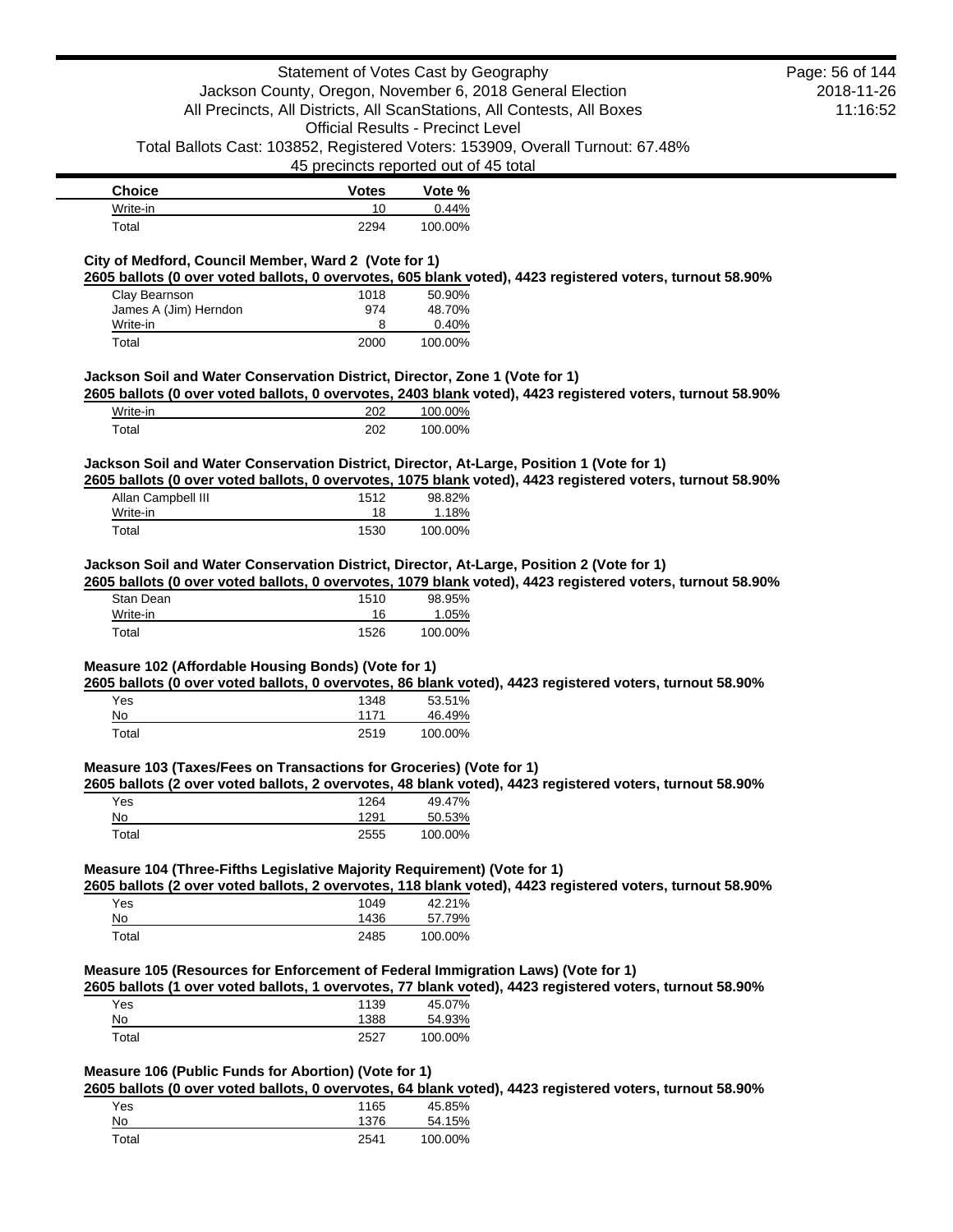|                                                       | Statement of Votes Cast by Geography     |                 |                                                                                                           | Page: 57 of 144 |
|-------------------------------------------------------|------------------------------------------|-----------------|-----------------------------------------------------------------------------------------------------------|-----------------|
|                                                       |                                          |                 | Jackson County, Oregon, November 6, 2018 General Election                                                 | 2018-11-26      |
|                                                       |                                          |                 | All Precincts, All Districts, All ScanStations, All Contests, All Boxes                                   | 11:16:52        |
|                                                       | <b>Official Results - Precinct Level</b> |                 |                                                                                                           |                 |
|                                                       |                                          |                 | Total Ballots Cast: 103852, Registered Voters: 153909, Overall Turnout: 67.48%                            |                 |
|                                                       | 45 precincts reported out of 45 total    |                 |                                                                                                           |                 |
| <b>Choice</b>                                         | <b>Votes</b>                             | Vote %          |                                                                                                           |                 |
| Measure 15-181 (Jackson County-Firearms) (Vote for 1) |                                          |                 |                                                                                                           |                 |
|                                                       |                                          |                 | 2605 ballots (2 over voted ballots, 2 overvotes, 94 blank voted), 4423 registered voters, turnout 58.90%  |                 |
| Yes                                                   | 1252                                     | 49.90%          |                                                                                                           |                 |
| No                                                    | 1257                                     | 50.10%          |                                                                                                           |                 |
| Total                                                 | 2509                                     | 100.00%         |                                                                                                           |                 |
| Precinct 019                                          |                                          |                 |                                                                                                           |                 |
| US Representative, District 2 (Vote for 1)            |                                          |                 |                                                                                                           |                 |
|                                                       |                                          |                 | 2380 ballots (0 over voted ballots, 0 overvotes, 45 blank voted), 4797 registered voters, turnout 49.61%  |                 |
| Mark R Roberts                                        | 155                                      | 6.64%           |                                                                                                           |                 |
| Greg Walden<br>Jamie McLeod-Skinner                   | 936<br>1242                              | 40.09%          |                                                                                                           |                 |
| Write-in                                              | 2                                        | 53.19%<br>0.09% |                                                                                                           |                 |
| Total                                                 | 2335                                     | 100.00%         |                                                                                                           |                 |
|                                                       |                                          |                 |                                                                                                           |                 |
| Governor (Vote for 1)                                 |                                          |                 | 2380 ballots (1 over voted ballots, 1 overvotes, 47 blank voted), 4797 registered voters, turnout 49.61%  |                 |
| Aaron Auer                                            | 55                                       | 2.36%           |                                                                                                           |                 |
| Nick Chen                                             | 77                                       | 3.30%           |                                                                                                           |                 |
| Kate Brown                                            | 1091                                     | 46.78%          |                                                                                                           |                 |
| Knute Buehler                                         | 896                                      | 38.42%          |                                                                                                           |                 |
| <b>Patrick Starnes</b>                                | 163                                      | 6.99%           |                                                                                                           |                 |
| Chris Henry                                           | 45                                       | 1.93%           |                                                                                                           |                 |
| Write-in                                              | 5                                        | 0.21%           |                                                                                                           |                 |
| Total                                                 | 2332                                     | 100.00%         |                                                                                                           |                 |
| State Senator, 3rd District (Vote for 1)              |                                          |                 |                                                                                                           |                 |
|                                                       |                                          |                 | 2380 ballots (0 over voted ballots, 0 overvotes, 61 blank voted), 4797 registered voters, turnout 49.61%  |                 |
| Jeff Golden                                           | 1272                                     | 54.85%          |                                                                                                           |                 |
| Jessica Gomez                                         | 1042                                     | 44.93%          |                                                                                                           |                 |
| Write-in                                              | 5                                        | 0.22%           |                                                                                                           |                 |
| Total                                                 | 2319                                     | 100.00%         |                                                                                                           |                 |
| State Representative, 5th District (Vote for 1)       |                                          |                 |                                                                                                           |                 |
| Sandra A Abercrombie                                  | 77                                       | 44.25%          | 195 ballots (0 over voted ballots, 0 overvotes, 21 blank voted), 349 registered voters, turnout 55.87%    |                 |
| Pam Marsh                                             | 96                                       | 55.17%          |                                                                                                           |                 |
| Write-in                                              | 1                                        | 0.57%           |                                                                                                           |                 |
| Total                                                 | 174                                      | 100.00%         |                                                                                                           |                 |
|                                                       |                                          |                 |                                                                                                           |                 |
| State Representative, 6th District (Vote for 1)       |                                          |                 | 2185 ballots (0 over voted ballots, 0 overvotes, 78 blank voted), 4448 registered voters, turnout 49.12%  |                 |
| Kim Wallan                                            | 844                                      | 40.06%          |                                                                                                           |                 |
| Michelle Blum Atkinson                                | 1257                                     | 59.66%          |                                                                                                           |                 |
| Write-in                                              | 6                                        | 0.28%           |                                                                                                           |                 |
| Total                                                 | 2107                                     | 100.00%         |                                                                                                           |                 |
| Jackson County, Commissioner, Position 1 (Vote for 1) |                                          |                 |                                                                                                           |                 |
|                                                       |                                          |                 | 2380 ballots (0 over voted ballots, 0 overvotes, 118 blank voted), 4797 registered voters, turnout 49.61% |                 |
| Amy Thuren                                            | 1176                                     | 51.99%          |                                                                                                           |                 |
| Frank W Brannen                                       | 130                                      | 5.75%           |                                                                                                           |                 |
| <b>Rick Dyer</b>                                      | 954                                      | 42.18%          |                                                                                                           |                 |
| Write-in                                              | 2                                        | 0.09%           |                                                                                                           |                 |
| Total                                                 | 2262                                     | 100.00%         |                                                                                                           |                 |
|                                                       |                                          |                 |                                                                                                           |                 |
| Jackson County, Commissioner, Position 3 (Vote for 1) |                                          |                 |                                                                                                           |                 |
|                                                       |                                          |                 | 2380 ballots (0 over voted ballots, 0 overvotes, 137 blank voted), 4797 registered voters, turnout 49.61% |                 |
| <b>Colleen Roberts</b>                                | 933                                      | 41.60%          |                                                                                                           |                 |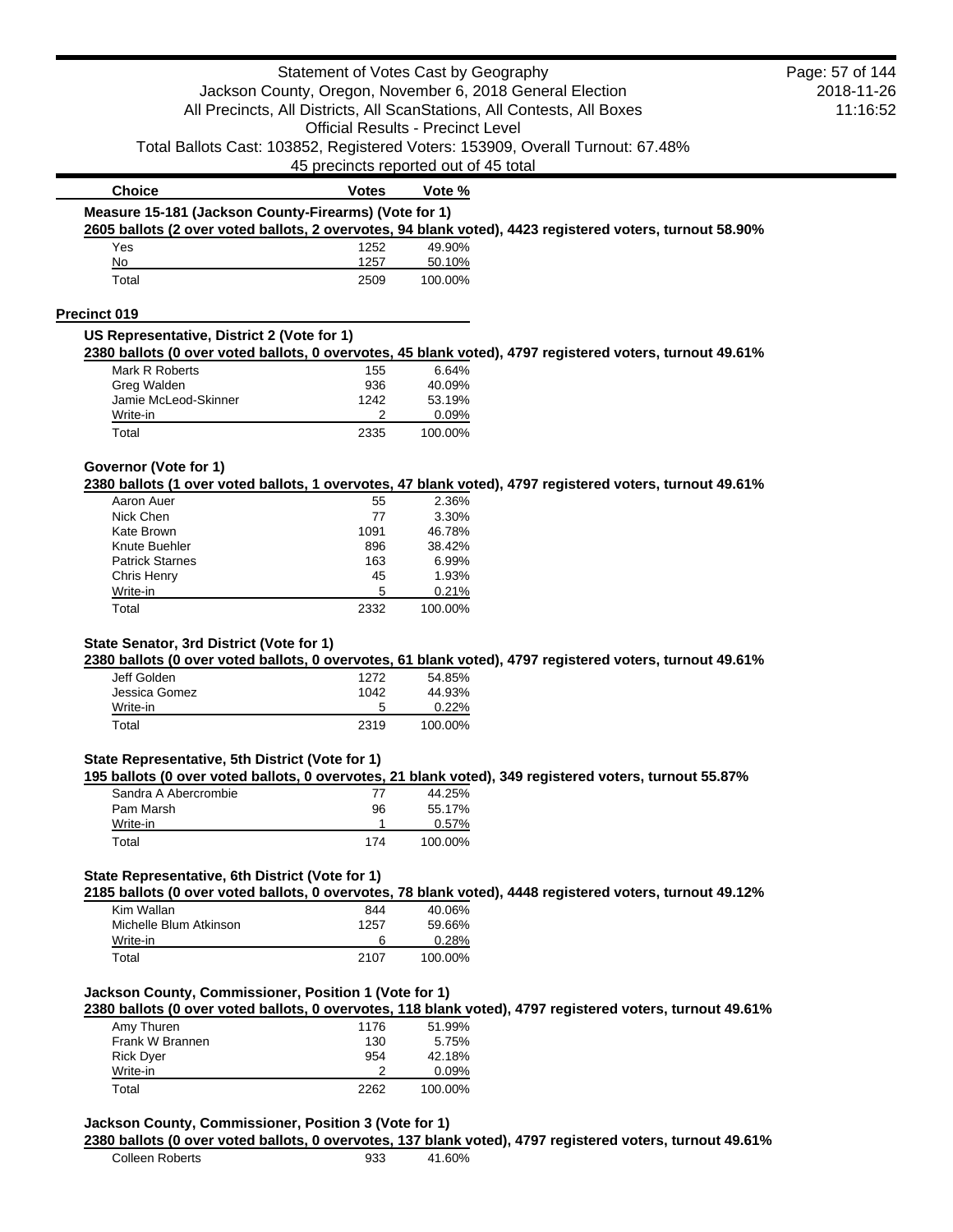| <b>Choice</b>         | <b>Votes</b> | Vote %  |
|-----------------------|--------------|---------|
| Lanita C Witt         | 1204         | 53.68%  |
| <b>Edward Stanton</b> | 103          | 4.59%   |
| Write-in              | 2            | 0.13%   |
| Total                 | 2243         | 100.00% |

## **Judge of the Supreme Court, Position 5 (Vote for 1)**

**2380 ballots (0 over voted ballots, 0 overvotes, 879 blank voted), 4797 registered voters, turnout 49.61%**

| Adrienne Nelson | 1487 | 99.07%  |
|-----------------|------|---------|
| Write-in        | 14   | 0.93%   |
| Total           | 1501 | 100.00% |

### **Judge of the Court of Appeals, Position 2 (Vote for 1)**

**2380 ballots (0 over voted ballots, 0 overvotes, 955 blank voted), 4797 registered voters, turnout 49.61%**

| Bronson D James | 1412 | 99.09%  |
|-----------------|------|---------|
| Write-in        |      | 0.91%   |
| Total           | 1425 | 100.00% |

### **Judge of the Court of Appeals, Position 4 (Vote for 1)**

**2380 ballots (0 over voted ballots, 0 overvotes, 912 blank voted), 4797 registered voters, turnout 49.61%**

| Robyn Ridler Aoyagi | 1457 | 99.25%  |
|---------------------|------|---------|
| Write-in            |      | 0.75%   |
| Total               | 1468 | 100.00% |

#### **Judge of the Court of Appeals, Position 7 (Vote for 1)**

**2380 ballots (0 over voted ballots, 0 overvotes, 940 blank voted), 4797 registered voters, turnout 49.61%**

| Steven R Powers | 1428 | 99.17%  |
|-----------------|------|---------|
| Write-in        | ィっ   | 0.83%   |
| Total           | 1440 | 100.00% |

### **Judge of the Oregon Tax Court (Vote for 1)**

**2380 ballots (0 over voted ballots, 0 overvotes, 929 blank voted), 4797 registered voters, turnout 49.61%**

| Robert Manicke | 1438 | 99.10%  |
|----------------|------|---------|
| Write-in       | 13   | 0.90%   |
| Total          | 1451 | 100.00% |

### **Judge of the Circuit Court, 1st District, Position 4 (Vote for 1)**

**2380 ballots (0 over voted ballots, 0 overvotes, 523 blank voted), 4797 registered voters, turnout 49.61%**

| Charles Kochlacs | 639  | 34.41%  |
|------------------|------|---------|
| Laura Cromwell   | 1215 | 65.43%  |
| Write-in         |      | 0.16%   |
| Total            | 1857 | 100.00% |

#### **Judge of the Circuit Court, 1st District, Position 9 (Vote for 1)**

**2380 ballots (0 over voted ballots, 0 overvotes, 498 blank voted), 4797 registered voters, turnout 49.61%**

| David J Orr | 1061 | 56.38%  |
|-------------|------|---------|
| Joe Davis   | 815  | 43.30%  |
| Write-in    | 6    | 0.32%   |
| Total       | 1882 | 100.00% |

#### **Jackson County, Clerk (Vote for 1)**

**2380 ballots (0 over voted ballots, 0 overvotes, 782 blank voted), 4797 registered voters, turnout 49.61%**

| Chris Walker | 1582 | 99.00%  |
|--------------|------|---------|
| Write-in     | 16   | 1.00%   |
| Total        | 1598 | 100.00% |

### **Jackson County, Sheriff (Vote for 1)**

**2380 ballots (0 over voted ballots, 0 overvotes, 367 blank voted), 4797 registered voters, turnout 49.61%**

2018-11-26 11:16:52 Page: 58 of 144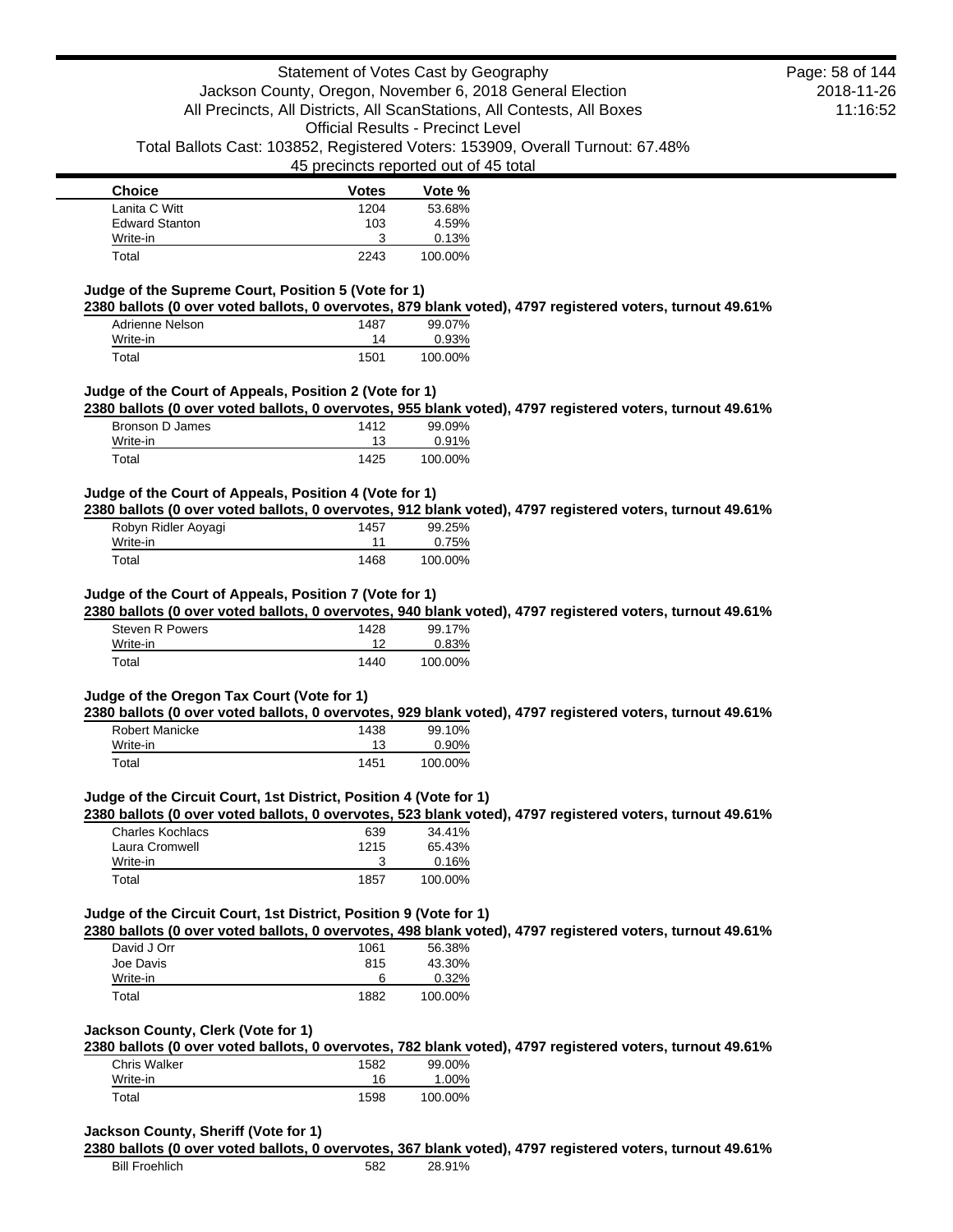| <b>Choice</b>  | <b>Votes</b> | Vote %  |
|----------------|--------------|---------|
| Nathan Sickler | 1421         | 70.59%  |
| Write-in       | 10           | 0.50%   |
| Total          | 2013         | 100.00% |

## **City of Medford, Council Member, Ward 2 (Vote for 1)**

**2380 ballots (1 over voted ballots, 1 overvotes, 616 blank voted), 4797 registered voters, turnout 49.61%**

| Clay Bearnson         | 969  | 54.96%  |
|-----------------------|------|---------|
| James A (Jim) Herndon | 786  | 44.58%  |
| Write-in              |      | 0.45%   |
| Total                 | 1763 | 100.00% |

### **Jackson Soil and Water Conservation District, Director, Zone 1 (Vote for 1)**

**2380 ballots (0 over voted ballots, 0 overvotes, 2179 blank voted), 4797 registered voters, turnout 49.61%**

| Write-in | 201 | 100.00% |
|----------|-----|---------|
| ™otal    | 201 | 100.00% |

### **Jackson Soil and Water Conservation District, Director, At-Large, Position 1 (Vote for 1)**

**2380 ballots (0 over voted ballots, 0 overvotes, 948 blank voted), 4797 registered voters, turnout 49.61%**

| Allan Campbell III | 1417 | 98.95%  |
|--------------------|------|---------|
| Write-in           | 15   | 1.05%   |
| Total              | 1432 | 100.00% |

### **Jackson Soil and Water Conservation District, Director, At-Large, Position 2 (Vote for 1)**

**2380 ballots (0 over voted ballots, 0 overvotes, 964 blank voted), 4797 registered voters, turnout 49.61%**

| Stan Dean | 1405 | 99.22%  |
|-----------|------|---------|
| Write-in  | 11   | 0.78%   |
| Total     | 1416 | 100.00% |

### **Measure 102 (Affordable Housing Bonds) (Vote for 1)**

**2380 ballots (0 over voted ballots, 0 overvotes, 69 blank voted), 4797 registered voters, turnout 49.61%**

| Yes   | 1466 | 63.44%  |
|-------|------|---------|
| No    | 845  | 36.56%  |
| Total | 2311 | 100.00% |

#### **Measure 103 (Taxes/Fees on Transactions for Groceries) (Vote for 1)**

**2380 ballots (0 over voted ballots, 0 overvotes, 36 blank voted), 4797 registered voters, turnout 49.61%**

| Yes   | 1133 | 48.34%  |
|-------|------|---------|
| No    | 1211 | 51.66%  |
| Total | 2344 | 100.00% |

## **Measure 104 (Three-Fifths Legislative Majority Requirement) (Vote for 1)**

**2380 ballots (0 over voted ballots, 0 overvotes, 105 blank voted), 4797 registered voters, turnout 49.61%**

| Yes   | 851  | 37.41%  |
|-------|------|---------|
| No    | 1424 | 62.59%  |
| Total | 2275 | 100.00% |

## **Measure 105 (Resources for Enforcement of Federal Immigration Laws) (Vote for 1)**

**2380 ballots (1 over voted ballots, 1 overvotes, 57 blank voted), 4797 registered voters, turnout 49.61%**

| Yes   | 867  | 37.34%  |
|-------|------|---------|
| No    | 1455 | 62.66%  |
| Total | 2322 | 100.00% |

## **Measure 106 (Public Funds for Abortion) (Vote for 1)**

**2380 ballots (0 over voted ballots, 0 overvotes, 54 blank voted), 4797 registered voters, turnout 49.61%**

| Yes | 852  | 36.63% |
|-----|------|--------|
| No  | 1474 | 63.37% |

2018-11-26 11:16:52 Page: 59 of 144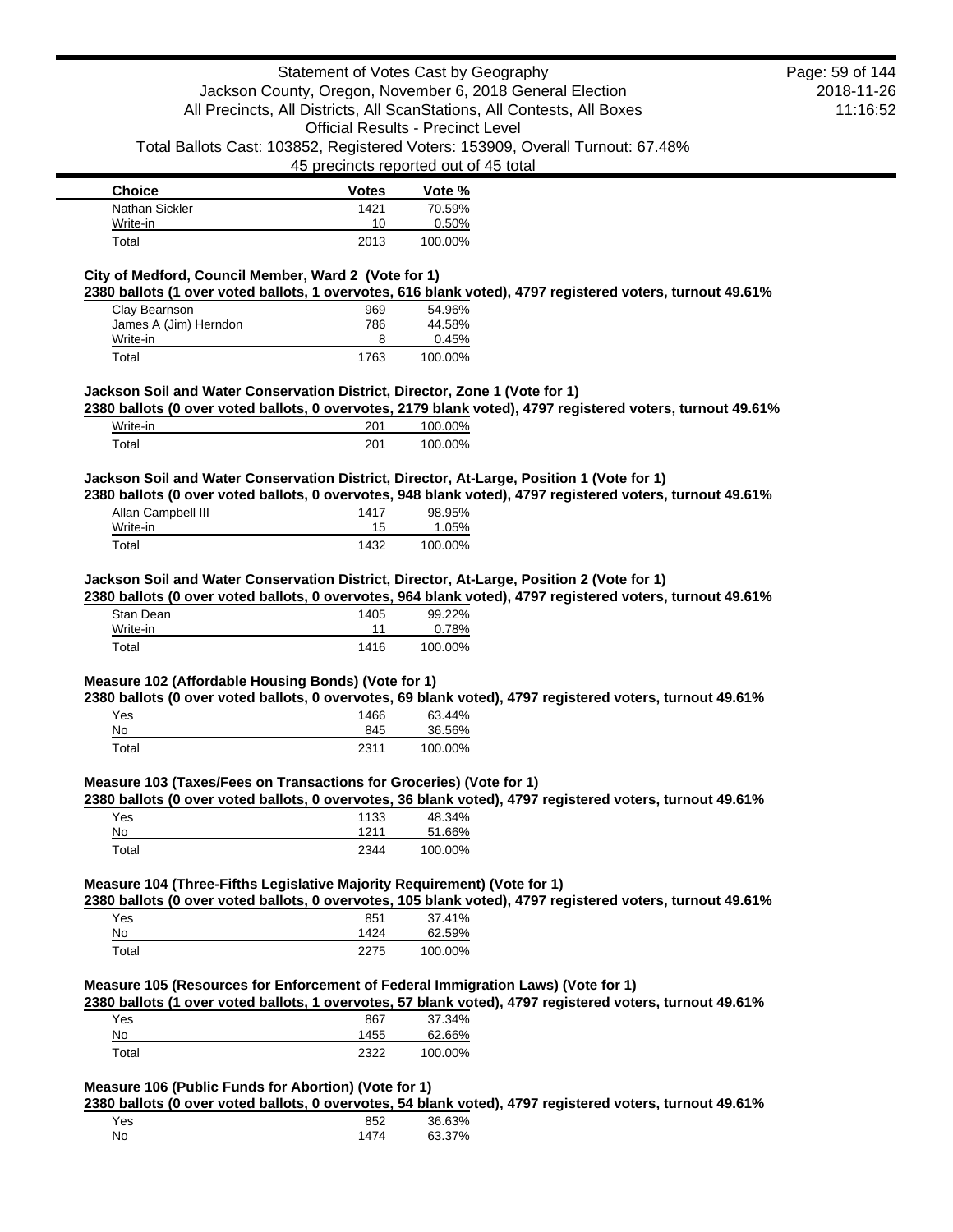|                                                                   | Statement of Votes Cast by Geography     |                  |                                                                                                           | Page: 60 of 144 |
|-------------------------------------------------------------------|------------------------------------------|------------------|-----------------------------------------------------------------------------------------------------------|-----------------|
|                                                                   |                                          |                  | Jackson County, Oregon, November 6, 2018 General Election                                                 | 2018-11-26      |
|                                                                   |                                          |                  | All Precincts, All Districts, All ScanStations, All Contests, All Boxes                                   | 11:16:52        |
|                                                                   | <b>Official Results - Precinct Level</b> |                  |                                                                                                           |                 |
|                                                                   | 45 precincts reported out of 45 total    |                  | Total Ballots Cast: 103852, Registered Voters: 153909, Overall Turnout: 67.48%                            |                 |
| <b>Choice</b>                                                     | <b>Votes</b>                             | Vote %           |                                                                                                           |                 |
| Total                                                             | 2326                                     | 100.00%          |                                                                                                           |                 |
| Measure 15-181 (Jackson County-Firearms) (Vote for 1)             |                                          |                  |                                                                                                           |                 |
|                                                                   |                                          |                  | 2380 ballots (0 over voted ballots, 0 overvotes, 102 blank voted), 4797 registered voters, turnout 49.61% |                 |
| Yes<br>No                                                         | 971<br>1307                              | 42.63%<br>57.37% |                                                                                                           |                 |
| Total                                                             | 2278                                     | 100.00%          |                                                                                                           |                 |
|                                                                   |                                          |                  |                                                                                                           |                 |
| <b>Precinct 020</b><br>US Representative, District 2 (Vote for 1) |                                          |                  |                                                                                                           |                 |
|                                                                   |                                          |                  | 4701 ballots (2 over voted ballots, 2 overvotes, 99 blank voted), 9165 registered voters, turnout 51.29%  |                 |
| Mark R Roberts                                                    | 251                                      | 5.46%            |                                                                                                           |                 |
| Greg Walden                                                       | 2468                                     | 53.65%           |                                                                                                           |                 |
| Jamie McLeod-Skinner                                              | 1873                                     | 40.72%           |                                                                                                           |                 |
| Write-in<br>Total                                                 | 8<br>4600                                | 0.17%<br>100.00% |                                                                                                           |                 |
|                                                                   |                                          |                  |                                                                                                           |                 |
| Governor (Vote for 1)                                             |                                          |                  |                                                                                                           |                 |
| Aaron Auer                                                        | 86                                       | 1.88%            | 4701 ballots (1 over voted ballots, 1 overvotes, 123 blank voted), 9165 registered voters, turnout 51.29% |                 |
| Nick Chen                                                         | 110                                      | 2.40%            |                                                                                                           |                 |
| Kate Brown                                                        | 1668                                     | 36.44%           |                                                                                                           |                 |
| Knute Buehler                                                     | 2400                                     | 52.44%           |                                                                                                           |                 |
| <b>Patrick Starnes</b>                                            | 262                                      | 5.72%            |                                                                                                           |                 |
| Chris Henry                                                       | 41                                       | 0.90%            |                                                                                                           |                 |
| Write-in                                                          | 10                                       | 0.22%            |                                                                                                           |                 |
| Total                                                             | 4577                                     | 100.00%          |                                                                                                           |                 |
| State Senator, 3rd District (Vote for 1)                          |                                          |                  |                                                                                                           |                 |
|                                                                   |                                          |                  | 4701 ballots (1 over voted ballots, 1 overvotes, 107 blank voted), 9165 registered voters, turnout 51.29% |                 |
| Jeff Golden<br>Jessica Gomez                                      | 2002<br>2585                             | 43.59%<br>56.28% |                                                                                                           |                 |
| Write-in                                                          | 6                                        | 0.13%            |                                                                                                           |                 |
| Total                                                             | 4593                                     | 100.00%          |                                                                                                           |                 |
|                                                                   |                                          |                  |                                                                                                           |                 |
| State Representative, 5th District (Vote for 1)                   |                                          |                  | 364 ballots (0 over voted ballots, 0 overvotes, 27 blank voted), 583 registered voters, turnout 62.44%    |                 |
| Sandra A Abercrombie                                              | 186                                      | 55.19%           |                                                                                                           |                 |
| Pam Marsh                                                         | 151                                      | 44.81%           |                                                                                                           |                 |
| Write-in                                                          | 0                                        | 0.00%            |                                                                                                           |                 |
| Total                                                             | 337                                      | 100.00%          |                                                                                                           |                 |
| State Representative, 6th District (Vote for 1)                   |                                          |                  |                                                                                                           |                 |
|                                                                   |                                          |                  | 4337 ballots (0 over voted ballots, 0 overvotes, 194 blank voted), 8582 registered voters, turnout 50.54% |                 |
| Kim Wallan                                                        | 2176                                     | 52.52%           |                                                                                                           |                 |
| Michelle Blum Atkinson                                            | 1962                                     | 47.36%           |                                                                                                           |                 |
| Write-in<br>Total                                                 | 5<br>4143                                | 0.12%<br>100.00% |                                                                                                           |                 |
|                                                                   |                                          |                  |                                                                                                           |                 |
| Jackson County, Commissioner, Position 1 (Vote for 1)             |                                          |                  |                                                                                                           |                 |
|                                                                   |                                          |                  | 4701 ballots (1 over voted ballots, 1 overvotes, 236 blank voted), 9165 registered voters, turnout 51.29% |                 |
| Amy Thuren                                                        | 1818                                     | 40.73%           |                                                                                                           |                 |
| Frank W Brannen                                                   | 183                                      | 4.10%            |                                                                                                           |                 |
| Rick Dyer<br>Write-in                                             | 2458<br>5                                | 55.06%<br>0.11%  |                                                                                                           |                 |
|                                                                   |                                          |                  |                                                                                                           |                 |
| Total                                                             | 4464                                     | 100.00%          |                                                                                                           |                 |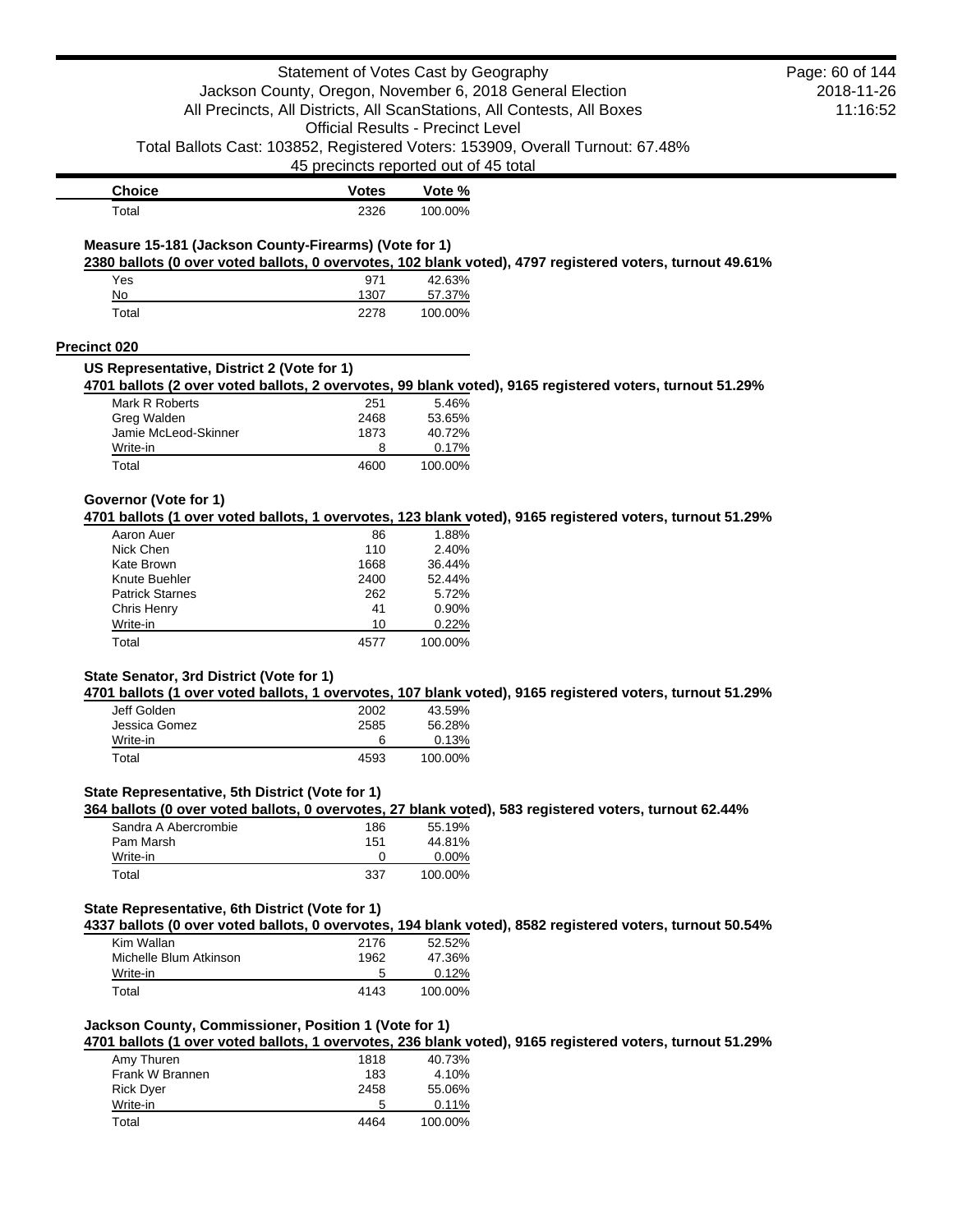|                                                                   | Statement of Votes Cast by Geography     |                  |                                                                                                            | Page: 61 of 144 |
|-------------------------------------------------------------------|------------------------------------------|------------------|------------------------------------------------------------------------------------------------------------|-----------------|
|                                                                   |                                          |                  | Jackson County, Oregon, November 6, 2018 General Election                                                  | 2018-11-26      |
|                                                                   |                                          |                  | All Precincts, All Districts, All ScanStations, All Contests, All Boxes                                    | 11:16:52        |
|                                                                   | <b>Official Results - Precinct Level</b> |                  |                                                                                                            |                 |
|                                                                   |                                          |                  | Total Ballots Cast: 103852, Registered Voters: 153909, Overall Turnout: 67.48%                             |                 |
|                                                                   | 45 precincts reported out of 45 total    |                  |                                                                                                            |                 |
| <b>Choice</b>                                                     | <b>Votes</b>                             | Vote %           |                                                                                                            |                 |
| Jackson County, Commissioner, Position 3 (Vote for 1)             |                                          |                  |                                                                                                            |                 |
|                                                                   |                                          |                  | 4701 ballots (0 over voted ballots, 0 overvotes, 239 blank voted), 9165 registered voters, turnout 51.29%  |                 |
| <b>Colleen Roberts</b><br>Lanita C Witt                           | 2446<br>1860                             | 54.82%<br>41.69% |                                                                                                            |                 |
| <b>Edward Stanton</b>                                             | 153                                      | 3.43%            |                                                                                                            |                 |
| Write-in                                                          | 3                                        | 0.07%            |                                                                                                            |                 |
| Total                                                             | 4462                                     | 100.00%          |                                                                                                            |                 |
| Judge of the Supreme Court, Position 5 (Vote for 1)               |                                          |                  |                                                                                                            |                 |
|                                                                   |                                          |                  | 4701 ballots (0 over voted ballots, 0 overvotes, 1730 blank voted), 9165 registered voters, turnout 51.29% |                 |
| <b>Adrienne Nelson</b>                                            | 2926                                     | 98.49%           |                                                                                                            |                 |
| Write-in                                                          | 45                                       | 1.51%            |                                                                                                            |                 |
| Total                                                             | 2971                                     | 100.00%          |                                                                                                            |                 |
| Judge of the Court of Appeals, Position 2 (Vote for 1)            |                                          |                  |                                                                                                            |                 |
|                                                                   |                                          |                  | 4701 ballots (0 over voted ballots, 0 overvotes, 1858 blank voted), 9165 registered voters, turnout 51.29% |                 |
| Bronson D James                                                   | 2806                                     | 98.70%           |                                                                                                            |                 |
| Write-in                                                          | 37                                       | 1.30%            |                                                                                                            |                 |
| Total                                                             | 2843                                     | 100.00%          |                                                                                                            |                 |
| Judge of the Court of Appeals, Position 4 (Vote for 1)            |                                          |                  |                                                                                                            |                 |
|                                                                   |                                          |                  | 4701 ballots (0 over voted ballots, 0 overvotes, 1814 blank voted), 9165 registered voters, turnout 51.29% |                 |
| Robyn Ridler Aoyagi                                               | 2852                                     | 98.79%           |                                                                                                            |                 |
| Write-in                                                          | 35                                       | 1.21%            |                                                                                                            |                 |
| Total                                                             | 2887                                     | 100.00%          |                                                                                                            |                 |
| Judge of the Court of Appeals, Position 7 (Vote for 1)            |                                          |                  |                                                                                                            |                 |
|                                                                   |                                          |                  | 4701 ballots (0 over voted ballots, 0 overvotes, 1878 blank voted), 9165 registered voters, turnout 51.29% |                 |
| Steven R Powers                                                   | 2794                                     | 98.97%           |                                                                                                            |                 |
| Write-in                                                          | 29                                       | 1.03%            |                                                                                                            |                 |
| Total                                                             | 2823                                     | 100.00%          |                                                                                                            |                 |
| Judge of the Oregon Tax Court (Vote for 1)                        |                                          |                  |                                                                                                            |                 |
|                                                                   |                                          |                  | 4701 ballots (0 over voted ballots, 0 overvotes, 1851 blank voted), 9165 registered voters, turnout 51.29% |                 |
| <b>Robert Manicke</b>                                             | 2824                                     | 99.09%           |                                                                                                            |                 |
| Write-in                                                          | 26                                       | 0.91%            |                                                                                                            |                 |
| Total                                                             | 2850                                     | 100.00%          |                                                                                                            |                 |
|                                                                   |                                          |                  |                                                                                                            |                 |
| Judge of the Circuit Court, 1st District, Position 4 (Vote for 1) |                                          |                  | 4701 ballots (0 over voted ballots, 0 overvotes, 1058 blank voted), 9165 registered voters, turnout 51.29% |                 |
| <b>Charles Kochlacs</b>                                           | 1158                                     | 31.79%           |                                                                                                            |                 |
| Laura Cromwell                                                    | 2470                                     | 67.80%           |                                                                                                            |                 |
| Write-in                                                          | 15                                       | 0.41%            |                                                                                                            |                 |
| Total                                                             | 3643                                     | 100.00%          |                                                                                                            |                 |
|                                                                   |                                          |                  |                                                                                                            |                 |
| Judge of the Circuit Court, 1st District, Position 9 (Vote for 1) |                                          |                  |                                                                                                            |                 |
| David J Orr                                                       | 2205                                     | 60.03%           | 4701 ballots (1 over voted ballots, 1 overvotes, 1027 blank voted), 9165 registered voters, turnout 51.29% |                 |
| Joe Davis                                                         | 1450                                     | 39.48%           |                                                                                                            |                 |
| Write-in                                                          | 18                                       | 0.49%            |                                                                                                            |                 |
| Total                                                             | 3673                                     | 100.00%          |                                                                                                            |                 |
|                                                                   |                                          |                  |                                                                                                            |                 |
| Jackson County, Clerk (Vote for 1)                                |                                          |                  | 4701 ballots (0 over voted ballots, 0 overvotes, 1497 blank voted), 9165 registered voters, turnout 51.29% |                 |
| <b>Chris Walker</b>                                               | 3179                                     | 99.22%           |                                                                                                            |                 |
| Write-in                                                          | 25                                       | 0.78%            |                                                                                                            |                 |
|                                                                   |                                          |                  |                                                                                                            |                 |

Total 3204 100.00%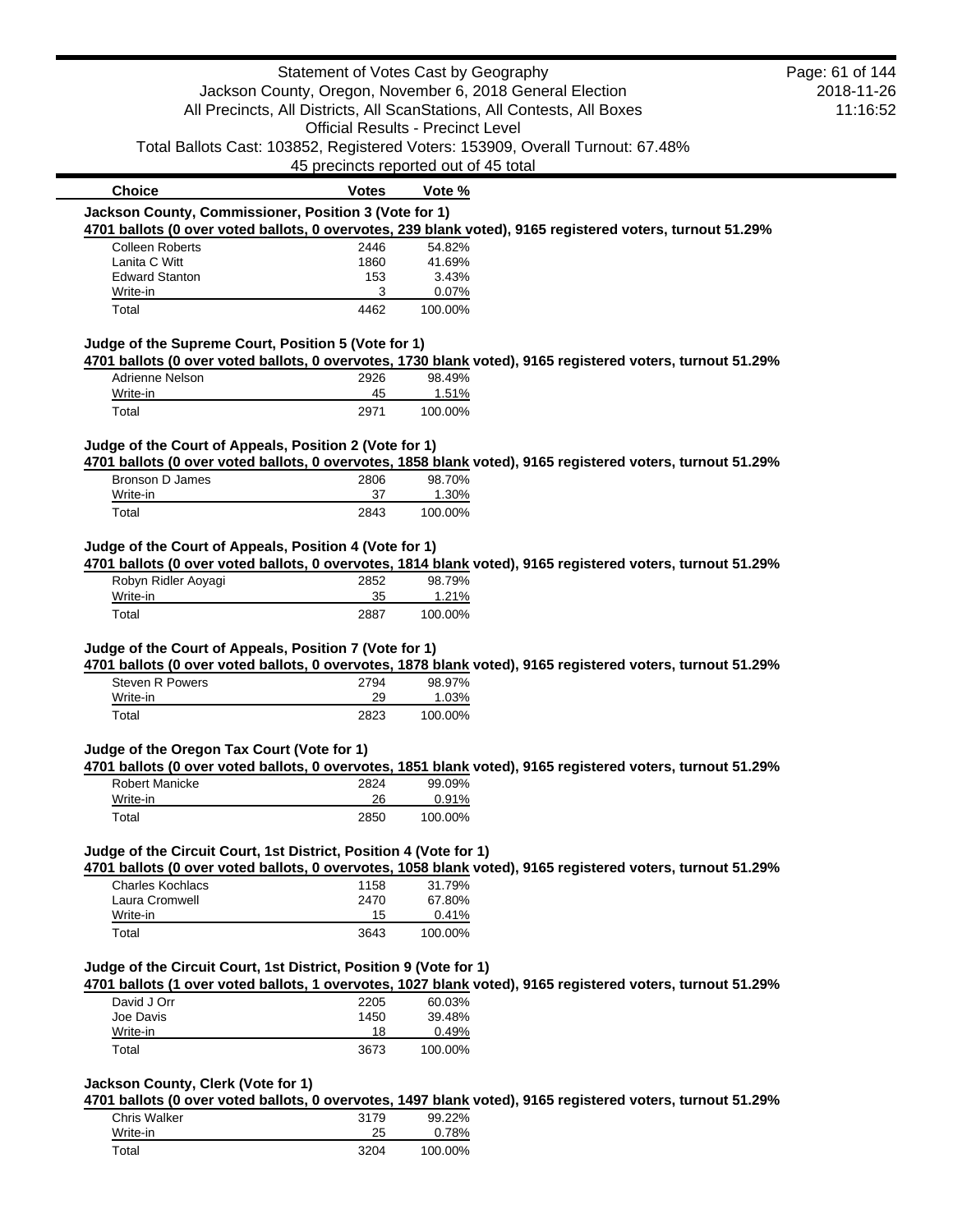|                                                                                                                                                                                                                                                                                                                                                                                                                                                    | Statement of Votes Cast by Geography                                    |                                          |                                                                                                            | Page: 62 of 144 |
|----------------------------------------------------------------------------------------------------------------------------------------------------------------------------------------------------------------------------------------------------------------------------------------------------------------------------------------------------------------------------------------------------------------------------------------------------|-------------------------------------------------------------------------|------------------------------------------|------------------------------------------------------------------------------------------------------------|-----------------|
|                                                                                                                                                                                                                                                                                                                                                                                                                                                    | Jackson County, Oregon, November 6, 2018 General Election               |                                          |                                                                                                            | 2018-11-26      |
|                                                                                                                                                                                                                                                                                                                                                                                                                                                    | All Precincts, All Districts, All ScanStations, All Contests, All Boxes |                                          |                                                                                                            | 11:16:52        |
|                                                                                                                                                                                                                                                                                                                                                                                                                                                    |                                                                         | <b>Official Results - Precinct Level</b> |                                                                                                            |                 |
|                                                                                                                                                                                                                                                                                                                                                                                                                                                    |                                                                         |                                          | Total Ballots Cast: 103852, Registered Voters: 153909, Overall Turnout: 67.48%                             |                 |
|                                                                                                                                                                                                                                                                                                                                                                                                                                                    | 45 precincts reported out of 45 total                                   |                                          |                                                                                                            |                 |
| <b>Choice</b>                                                                                                                                                                                                                                                                                                                                                                                                                                      | <b>Votes</b>                                                            | Vote %                                   |                                                                                                            |                 |
| Jackson County, Sheriff (Vote for 1)<br>4701 ballots (0 over voted ballots, 0 overvotes, 629 blank voted), 9165 registered voters, turnout 51.29%                                                                                                                                                                                                                                                                                                  |                                                                         |                                          |                                                                                                            |                 |
| <b>Bill Froehlich</b>                                                                                                                                                                                                                                                                                                                                                                                                                              | 1221                                                                    | 29.99%                                   |                                                                                                            |                 |
| Nathan Sickler                                                                                                                                                                                                                                                                                                                                                                                                                                     | 2839                                                                    | 69.72%                                   |                                                                                                            |                 |
| Write-in                                                                                                                                                                                                                                                                                                                                                                                                                                           | 12                                                                      | 0.29%                                    |                                                                                                            |                 |
| Total                                                                                                                                                                                                                                                                                                                                                                                                                                              | 4072                                                                    | 100.00%                                  |                                                                                                            |                 |
| City of Medford, Council Member, Ward 3 (Vote for 1)                                                                                                                                                                                                                                                                                                                                                                                               |                                                                         |                                          |                                                                                                            |                 |
| 4701 ballots (0 over voted ballots, 0 overvotes, 1053 blank voted), 9165 registered voters, turnout 51.29%                                                                                                                                                                                                                                                                                                                                         |                                                                         |                                          |                                                                                                            |                 |
| Don Libby                                                                                                                                                                                                                                                                                                                                                                                                                                          | 1084                                                                    | 29.71%                                   |                                                                                                            |                 |
| Glenda Wilson                                                                                                                                                                                                                                                                                                                                                                                                                                      | 1033                                                                    | 28.32%                                   |                                                                                                            |                 |
| Kevin Stine<br>Write-in                                                                                                                                                                                                                                                                                                                                                                                                                            | 1516<br>15                                                              | 41.56%<br>0.41%                          |                                                                                                            |                 |
| Total                                                                                                                                                                                                                                                                                                                                                                                                                                              | 3648                                                                    | 100.00%                                  |                                                                                                            |                 |
|                                                                                                                                                                                                                                                                                                                                                                                                                                                    |                                                                         |                                          |                                                                                                            |                 |
| Jackson Soil and Water Conservation District, Director, Zone 1 (Vote for 1)                                                                                                                                                                                                                                                                                                                                                                        |                                                                         |                                          |                                                                                                            |                 |
|                                                                                                                                                                                                                                                                                                                                                                                                                                                    |                                                                         |                                          | 4701 ballots (0 over voted ballots, 0 overvotes, 4354 blank voted), 9165 registered voters, turnout 51.29% |                 |
|                                                                                                                                                                                                                                                                                                                                                                                                                                                    |                                                                         | 100.00%                                  |                                                                                                            |                 |
| Write-in                                                                                                                                                                                                                                                                                                                                                                                                                                           | 347                                                                     |                                          |                                                                                                            |                 |
| Total<br>Jackson Soil and Water Conservation District, Director, At-Large, Position 1 (Vote for 1)<br>4701 ballots (0 over voted ballots, 0 overvotes, 1889 blank voted), 9165 registered voters, turnout 51.29%<br>Allan Campbell III                                                                                                                                                                                                             | 347<br>2779                                                             | 100.00%<br>98.83%                        |                                                                                                            |                 |
| Write-in                                                                                                                                                                                                                                                                                                                                                                                                                                           | 33                                                                      | 1.17%                                    |                                                                                                            |                 |
| Total                                                                                                                                                                                                                                                                                                                                                                                                                                              | 2812                                                                    | 100.00%                                  |                                                                                                            |                 |
|                                                                                                                                                                                                                                                                                                                                                                                                                                                    |                                                                         |                                          |                                                                                                            |                 |
|                                                                                                                                                                                                                                                                                                                                                                                                                                                    |                                                                         |                                          |                                                                                                            |                 |
| Stan Dean                                                                                                                                                                                                                                                                                                                                                                                                                                          | 2764                                                                    | 98.93%                                   |                                                                                                            |                 |
| Write-in                                                                                                                                                                                                                                                                                                                                                                                                                                           | 30                                                                      | 1.07%                                    |                                                                                                            |                 |
| Total                                                                                                                                                                                                                                                                                                                                                                                                                                              | 2794                                                                    | 100.00%                                  |                                                                                                            |                 |
|                                                                                                                                                                                                                                                                                                                                                                                                                                                    |                                                                         |                                          |                                                                                                            |                 |
|                                                                                                                                                                                                                                                                                                                                                                                                                                                    |                                                                         |                                          |                                                                                                            |                 |
| Yes<br>No                                                                                                                                                                                                                                                                                                                                                                                                                                          | 2566                                                                    | 56.78%                                   |                                                                                                            |                 |
| Total                                                                                                                                                                                                                                                                                                                                                                                                                                              | 1953<br>4519                                                            | 43.22%<br>100.00%                        |                                                                                                            |                 |
|                                                                                                                                                                                                                                                                                                                                                                                                                                                    |                                                                         |                                          |                                                                                                            |                 |
| Jackson Soil and Water Conservation District, Director, At-Large, Position 2 (Vote for 1)<br>4701 ballots (0 over voted ballots, 0 overvotes, 1907 blank voted), 9165 registered voters, turnout 51.29%<br>Measure 102 (Affordable Housing Bonds) (Vote for 1)<br>4701 ballots (0 over voted ballots, 0 overvotes, 182 blank voted), 9165 registered voters, turnout 51.29%<br>Measure 103 (Taxes/Fees on Transactions for Groceries) (Vote for 1) |                                                                         |                                          |                                                                                                            |                 |
| 4701 ballots (2 over voted ballots, 2 overvotes, 94 blank voted), 9165 registered voters, turnout 51.29%                                                                                                                                                                                                                                                                                                                                           |                                                                         |                                          |                                                                                                            |                 |
| Yes                                                                                                                                                                                                                                                                                                                                                                                                                                                | 2538                                                                    | 55.11%                                   |                                                                                                            |                 |
| No                                                                                                                                                                                                                                                                                                                                                                                                                                                 | 2067                                                                    | 44.89%                                   |                                                                                                            |                 |
| Total                                                                                                                                                                                                                                                                                                                                                                                                                                              | 4605                                                                    | 100.00%                                  |                                                                                                            |                 |
|                                                                                                                                                                                                                                                                                                                                                                                                                                                    |                                                                         |                                          |                                                                                                            |                 |
|                                                                                                                                                                                                                                                                                                                                                                                                                                                    |                                                                         |                                          |                                                                                                            |                 |
| Measure 104 (Three-Fifths Legislative Majority Requirement) (Vote for 1)<br>4701 ballots (1 over voted ballots, 1 overvotes, 241 blank voted), 9165 registered voters, turnout 51.29%<br>Yes                                                                                                                                                                                                                                                       | 1927                                                                    | 43.22%                                   |                                                                                                            |                 |
| No<br>Total                                                                                                                                                                                                                                                                                                                                                                                                                                        | 2532<br>4459                                                            | 56.78%<br>100.00%                        |                                                                                                            |                 |

Yes 2184 48.01% No 2365 51.99% Total 4549 100.00%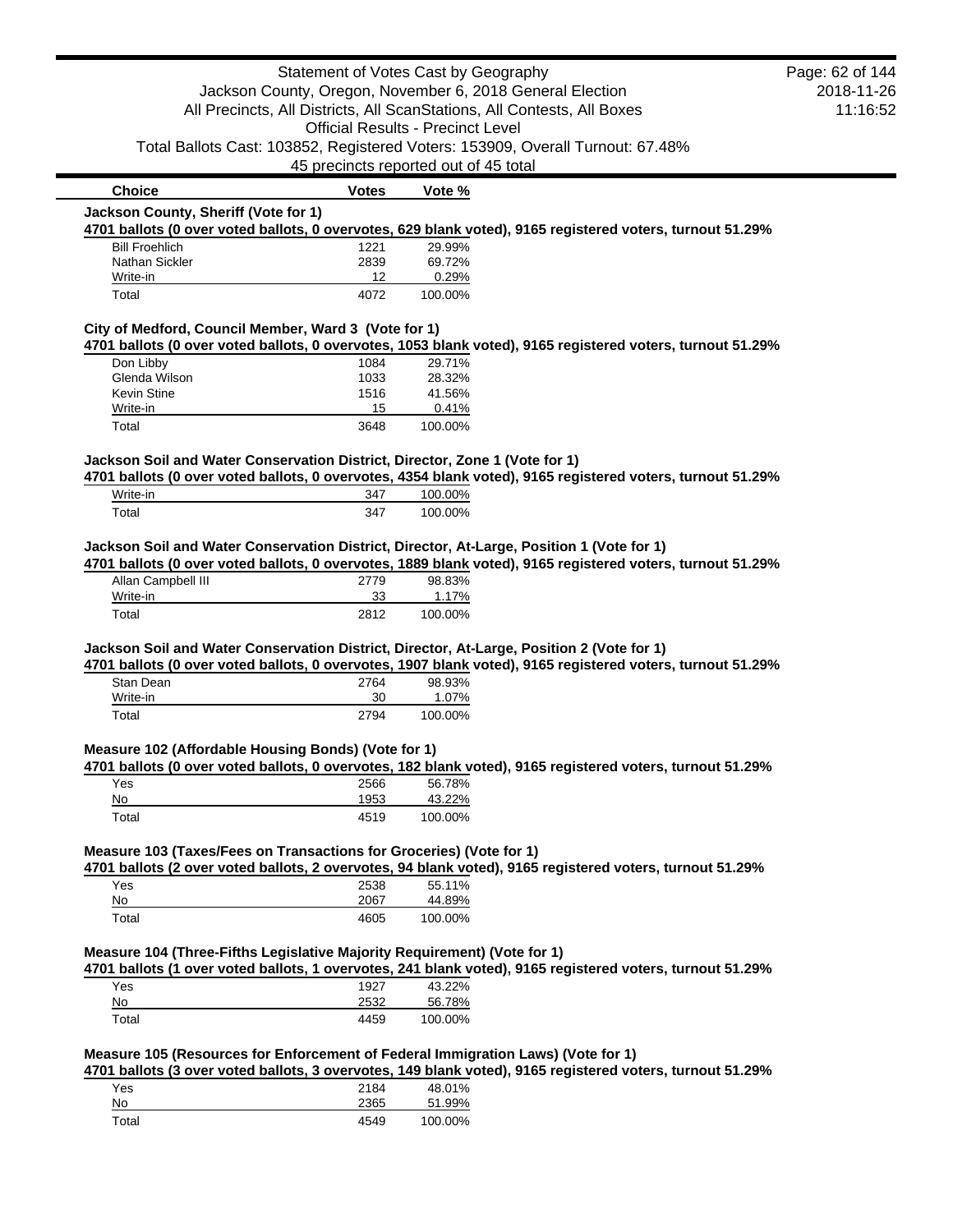|                                                                           | Statement of Votes Cast by Geography     |                   |                                                                                                           | Page: 63 of 144 |
|---------------------------------------------------------------------------|------------------------------------------|-------------------|-----------------------------------------------------------------------------------------------------------|-----------------|
|                                                                           |                                          |                   | Jackson County, Oregon, November 6, 2018 General Election                                                 | 2018-11-26      |
|                                                                           |                                          |                   | All Precincts, All Districts, All ScanStations, All Contests, All Boxes                                   | 11:16:52        |
|                                                                           | <b>Official Results - Precinct Level</b> |                   |                                                                                                           |                 |
|                                                                           |                                          |                   | Total Ballots Cast: 103852, Registered Voters: 153909, Overall Turnout: 67.48%                            |                 |
|                                                                           | 45 precincts reported out of 45 total    |                   |                                                                                                           |                 |
| <b>Choice</b>                                                             | <b>Votes</b>                             | Vote %            |                                                                                                           |                 |
| Measure 106 (Public Funds for Abortion) (Vote for 1)                      |                                          |                   |                                                                                                           |                 |
|                                                                           |                                          |                   | 4701 ballots (0 over voted ballots, 0 overvotes, 123 blank voted), 9165 registered voters, turnout 51.29% |                 |
| Yes                                                                       | 2208                                     | 48.23%            |                                                                                                           |                 |
| No<br>Total                                                               | 2370<br>4578                             | 51.77%<br>100.00% |                                                                                                           |                 |
|                                                                           |                                          |                   |                                                                                                           |                 |
| Measure 15-181 (Jackson County-Firearms) (Vote for 1)                     |                                          |                   | 4701 ballots (0 over voted ballots, 0 overvotes, 227 blank voted), 9165 registered voters, turnout 51.29% |                 |
| Yes                                                                       | 2195                                     | 49.06%            |                                                                                                           |                 |
| No                                                                        | 2279                                     | 50.94%            |                                                                                                           |                 |
| Total                                                                     | 4474                                     | 100.00%           |                                                                                                           |                 |
| Precinct 021                                                              |                                          |                   |                                                                                                           |                 |
| US Representative, District 2 (Vote for 1)                                |                                          |                   |                                                                                                           |                 |
|                                                                           |                                          |                   | 1942 ballots (0 over voted ballots, 0 overvotes, 30 blank voted), 3196 registered voters, turnout 60.76%  |                 |
| Mark R Roberts                                                            | 94                                       | 4.92%             |                                                                                                           |                 |
| Greg Walden                                                               | 1083                                     | 56.64%            |                                                                                                           |                 |
| Jamie McLeod-Skinner                                                      | 733<br>2                                 | 38.34%<br>0.10%   |                                                                                                           |                 |
| Write-in<br>Total                                                         | 1912                                     | 100.00%           |                                                                                                           |                 |
|                                                                           |                                          |                   |                                                                                                           |                 |
| Aaron Auer                                                                | 27                                       | 1.41%             | 1942 ballots (0 over voted ballots, 0 overvotes, 29 blank voted), 3196 registered voters, turnout 60.76%  |                 |
| Nick Chen<br>Kate Brown                                                   | 45<br>671                                | 2.35%<br>35.08%   |                                                                                                           |                 |
| Knute Buehler                                                             | 1041                                     | 54.42%            |                                                                                                           |                 |
| <b>Patrick Starnes</b>                                                    | 106                                      | 5.54%             |                                                                                                           |                 |
| Chris Henry                                                               | 20                                       | 1.05%             |                                                                                                           |                 |
| Governor (Vote for 1)<br>Write-in<br>Total                                | 3<br>1913                                | 0.16%<br>100.00%  |                                                                                                           |                 |
|                                                                           |                                          |                   |                                                                                                           |                 |
|                                                                           |                                          |                   | 1942 ballots (0 over voted ballots, 0 overvotes, 43 blank voted), 3196 registered voters, turnout 60.76%  |                 |
| State Senator, 3rd District (Vote for 1)<br>Jeff Golden                   | 756                                      | 39.81%            |                                                                                                           |                 |
| Jessica Gomez                                                             | 1139                                     | 59.98%            |                                                                                                           |                 |
| Write-in                                                                  | 4                                        | 0.21%             |                                                                                                           |                 |
| Total                                                                     | 1899                                     | 100.00%           |                                                                                                           |                 |
|                                                                           |                                          |                   |                                                                                                           |                 |
|                                                                           |                                          |                   | 1942 ballots (0 over voted ballots, 0 overvotes, 79 blank voted), 3196 registered voters, turnout 60.76%  |                 |
| Kim Wallan                                                                | 1075                                     | 57.70%            |                                                                                                           |                 |
| State Representative, 6th District (Vote for 1)<br>Michelle Blum Atkinson | 783<br>5                                 | 42.03%            |                                                                                                           |                 |
| Write-in<br>Total                                                         | 1863                                     | 0.27%<br>100.00%  |                                                                                                           |                 |
|                                                                           |                                          |                   |                                                                                                           |                 |
|                                                                           |                                          |                   |                                                                                                           |                 |
|                                                                           | 700                                      | 37.65%            | 1942 ballots (0 over voted ballots, 0 overvotes, 83 blank voted), 3196 registered voters, turnout 60.76%  |                 |
| Amy Thuren<br>Frank W Brannen                                             | 67                                       | 3.60%             |                                                                                                           |                 |
| <b>Rick Dyer</b>                                                          | 1090                                     | 58.63%            |                                                                                                           |                 |
| Jackson County, Commissioner, Position 1 (Vote for 1)<br>Write-in         | 2                                        | 0.11%             |                                                                                                           |                 |

Colleen Roberts 1087 58.73% Lanita C Witt 712 38.47%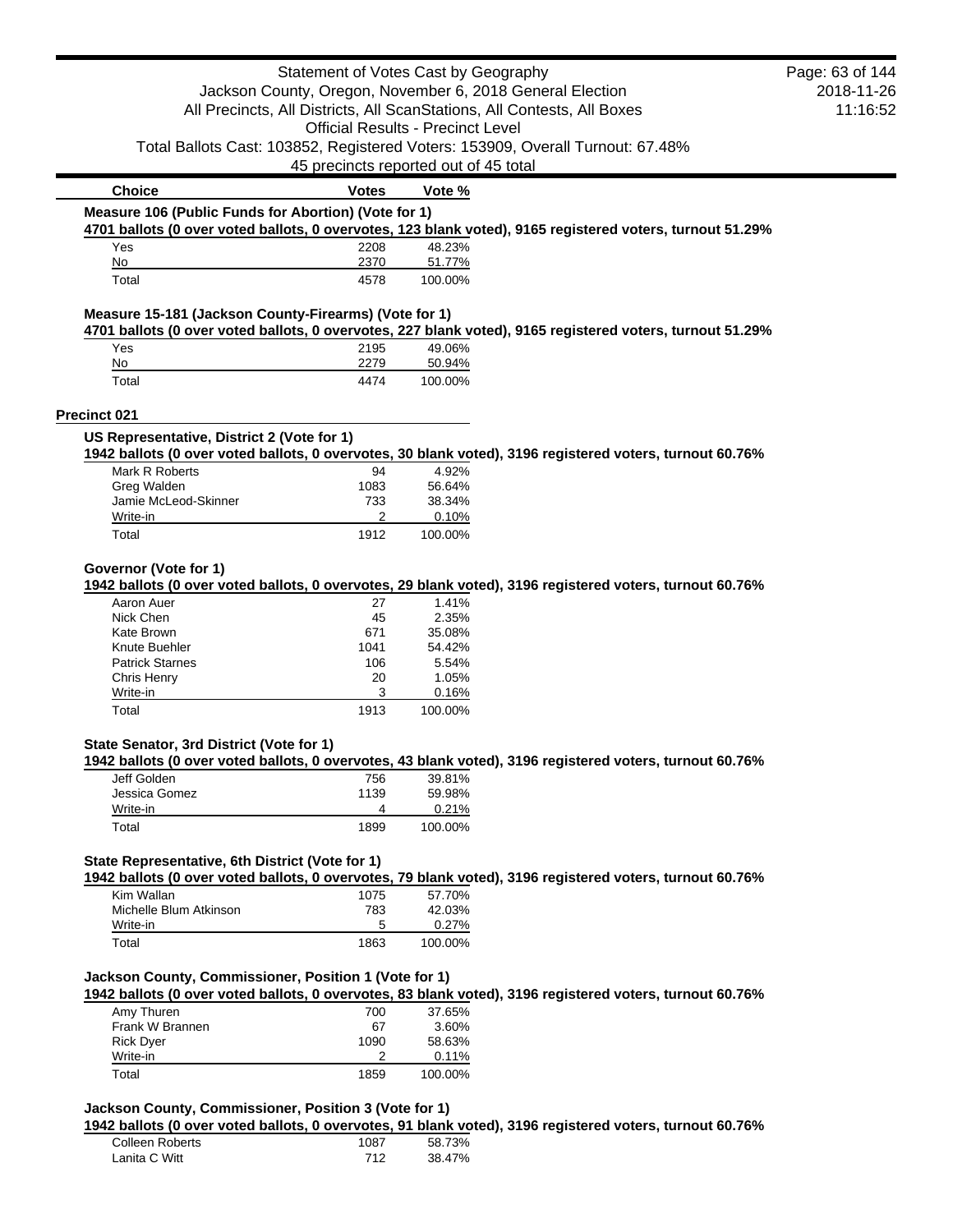| <b>Choice</b>         | <b>Votes</b> | Vote %  |
|-----------------------|--------------|---------|
| <b>Edward Stanton</b> | 50           | 2.70%   |
| Write-in              | ົ            | 0.11%   |
| Total                 | 1851         | 100.00% |

### **Judge of the Supreme Court, Position 5 (Vote for 1)**

**1942 ballots (0 over voted ballots, 0 overvotes, 712 blank voted), 3196 registered voters, turnout 60.76%**

| Adrienne Nelson | 1215 | 98.78%  |
|-----------------|------|---------|
| Write-in        | 15   | 1.22%   |
| Total           | 1230 | 100.00% |

### **Judge of the Court of Appeals, Position 2 (Vote for 1)**

**1942 ballots (0 over voted ballots, 0 overvotes, 788 blank voted), 3196 registered voters, turnout 60.76%**

| Bronson D James | 1141 | 98.87%  |
|-----------------|------|---------|
| Write-in        | 13   | 1.13%   |
| Total           | 1154 | 100.00% |

### **Judge of the Court of Appeals, Position 4 (Vote for 1)**

**1942 ballots (0 over voted ballots, 0 overvotes, 742 blank voted), 3196 registered voters, turnout 60.76%**

| Robyn Ridler Aoyagi | 1189 | 99.08%   |
|---------------------|------|----------|
| Write-in            | 11   | $0.92\%$ |
| Total               | 1200 | 100.00%  |

## **Judge of the Court of Appeals, Position 7 (Vote for 1)**

**1942 ballots (0 over voted ballots, 0 overvotes, 777 blank voted), 3196 registered voters, turnout 60.76%**

| Steven R Powers | 1155 | 99.14%  |
|-----------------|------|---------|
| Write-in        | 10   | 0.86%   |
| Total           | 1165 | 100.00% |

#### **Judge of the Oregon Tax Court (Vote for 1)**

**1942 ballots (0 over voted ballots, 0 overvotes, 764 blank voted), 3196 registered voters, turnout 60.76%**

| Robert Manicke | 1166 | 98.98%  |
|----------------|------|---------|
| Write-in       |      | 1.02%   |
| Total          | 1178 | 100.00% |

#### **Judge of the Circuit Court, 1st District, Position 4 (Vote for 1)**

**1942 ballots (0 over voted ballots, 0 overvotes, 443 blank voted), 3196 registered voters, turnout 60.76%**

| Charles Kochlacs | 482  | 32.15%  |
|------------------|------|---------|
| Laura Cromwell   | 1015 | 67.71%  |
| Write-in         |      | 0.13%   |
| Total            | 1499 | 100.00% |

### **Judge of the Circuit Court, 1st District, Position 9 (Vote for 1)**

**1942 ballots (0 over voted ballots, 0 overvotes, 403 blank voted), 3196 registered voters, turnout 60.76%**

| David J Orr | 839  | 54.52%  |
|-------------|------|---------|
| Joe Davis   | 697  | 45.29%  |
| Write-in    |      | 0.19%   |
| Total       | 1539 | 100.00% |

#### **Jackson County, Clerk (Vote for 1)**

**1942 ballots (0 over voted ballots, 0 overvotes, 612 blank voted), 3196 registered voters, turnout 60.76%**

| Chris Walker | 1322 | 99.40%   |
|--------------|------|----------|
| Write-in     |      | $0.60\%$ |
| Total        | 1330 | 100.00%  |

### **Jackson County, Sheriff (Vote for 1)**

**1942 ballots (0 over voted ballots, 0 overvotes, 253 blank voted), 3196 registered voters, turnout 60.76%**

| <b>Bill Froehlich</b> | 446  | 26.41% |
|-----------------------|------|--------|
| Nathan Sickler        | 1242 | 73.53% |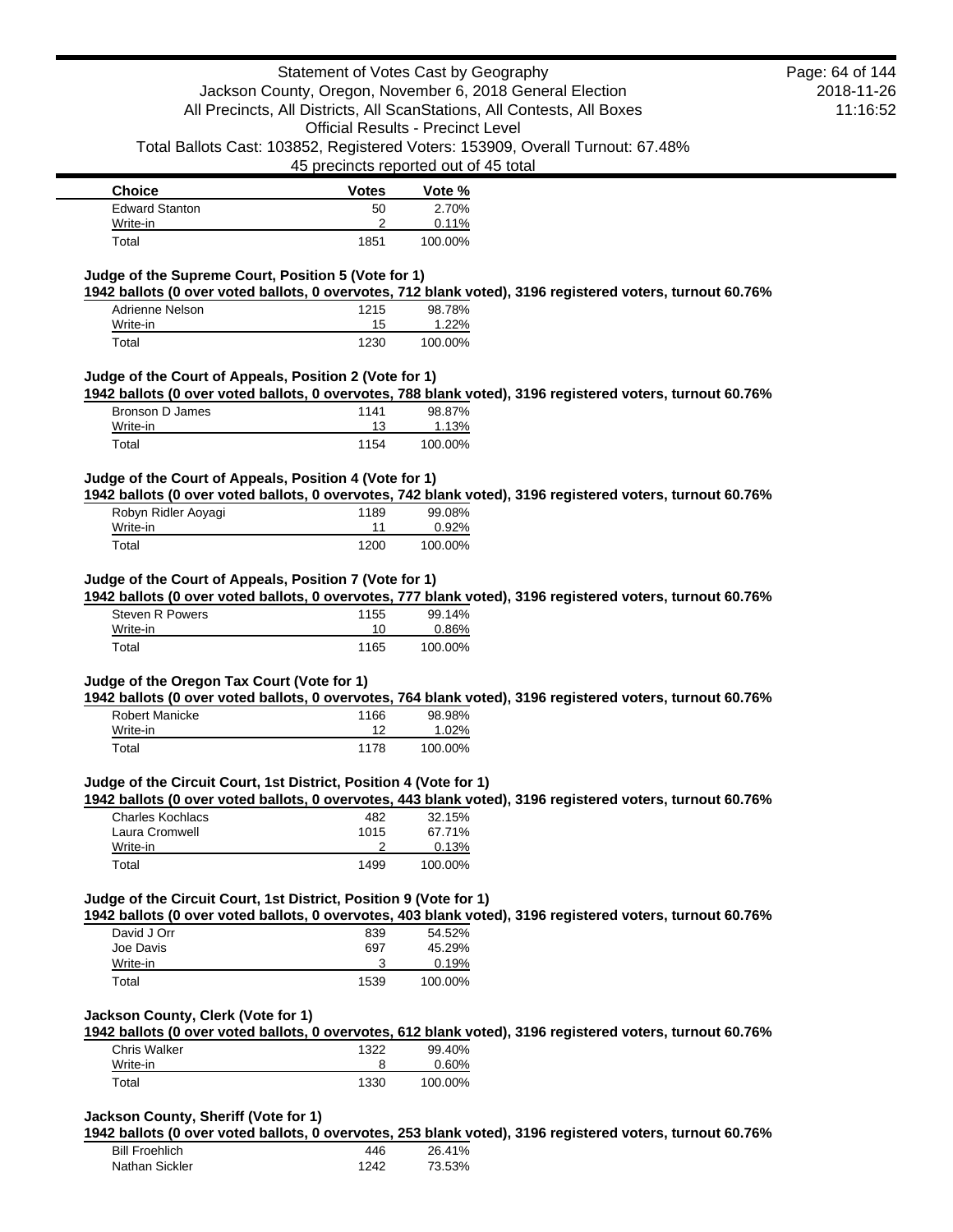| <b>Choice</b> | <b>Votes</b> | Vote %  |
|---------------|--------------|---------|
| Write-in      |              | 0.06%   |
| Total         | 1689         | 100.00% |

## **City of Medford, Council Member, Ward 3 (Vote for 1)**

**1942 ballots (0 over voted ballots, 0 overvotes, 429 blank voted), 3196 registered voters, turnout 60.76%**

| Don Libby     | 466  | 30.80%  |
|---------------|------|---------|
| Glenda Wilson | 394  | 26.04%  |
| Kevin Stine   | 645  | 42.63%  |
| Write-in      | 8    | 0.53%   |
| Total         | 1513 | 100.00% |

## **Jackson Soil and Water Conservation District, Director, Zone 1 (Vote for 1)**

**1942 ballots (0 over voted ballots, 0 overvotes, 1828 blank voted), 3196 registered voters, turnout 60.76%**

| Write-in          | 100.00% |
|-------------------|---------|
| <sup>-</sup> otal | 100.00% |

## **Jackson Soil and Water Conservation District, Director, At-Large, Position 1 (Vote for 1)**

**1942 ballots (0 over voted ballots, 0 overvotes, 780 blank voted), 3196 registered voters, turnout 60.76%**

| Allan Campbell III | 1149 | 98.88%  |
|--------------------|------|---------|
| Write-in           | 13   | 1.12%   |
| Total              | 1162 | 100.00% |

### **Jackson Soil and Water Conservation District, Director, At-Large, Position 2 (Vote for 1)**

**1942 ballots (0 over voted ballots, 0 overvotes, 790 blank voted), 3196 registered voters, turnout 60.76%**

| Stan Dean | 1141 | 99.05%  |
|-----------|------|---------|
| Write-in  | 11   | 0.95%   |
| Total     | 1152 | 100.00% |

### **Measure 102 (Affordable Housing Bonds) (Vote for 1)**

**1942 ballots (0 over voted ballots, 0 overvotes, 86 blank voted), 3196 registered voters, turnout 60.76%**

| Yes   | 967  | 52.10%  |
|-------|------|---------|
| No    | 889  | 47.90%  |
| Total | 1856 | 100.00% |

### **Measure 103 (Taxes/Fees on Transactions for Groceries) (Vote for 1)**

**1942 ballots (0 over voted ballots, 0 overvotes, 39 blank voted), 3196 registered voters, turnout 60.76%**

| Yes   | 973  | 51.13%  |
|-------|------|---------|
| No    | 930  | 48.87%  |
| Total | 1903 | 100.00% |

## **Measure 104 (Three-Fifths Legislative Majority Requirement) (Vote for 1)**

**1942 ballots (1 over voted ballots, 1 overvotes, 90 blank voted), 3196 registered voters, turnout 60.76%**

| Yes   | 811  | 43.81%  |
|-------|------|---------|
| No    | 1040 | 56.19%  |
| Total | 1851 | 100.00% |

## **Measure 105 (Resources for Enforcement of Federal Immigration Laws) (Vote for 1)**

**1942 ballots (0 over voted ballots, 0 overvotes, 61 blank voted), 3196 registered voters, turnout 60.76%**

| Yes   | 907  | 48.22%  |
|-------|------|---------|
| No    | 974  | 51.78%  |
| Total | 1881 | 100.00% |

## **Measure 106 (Public Funds for Abortion) (Vote for 1)**

**1942 ballots (0 over voted ballots, 0 overvotes, 40 blank voted), 3196 registered voters, turnout 60.76%**

| Yes | 980 | 51.52% |
|-----|-----|--------|
| No  | 922 | 48.48% |

2018-11-26 11:16:52 Page: 65 of 144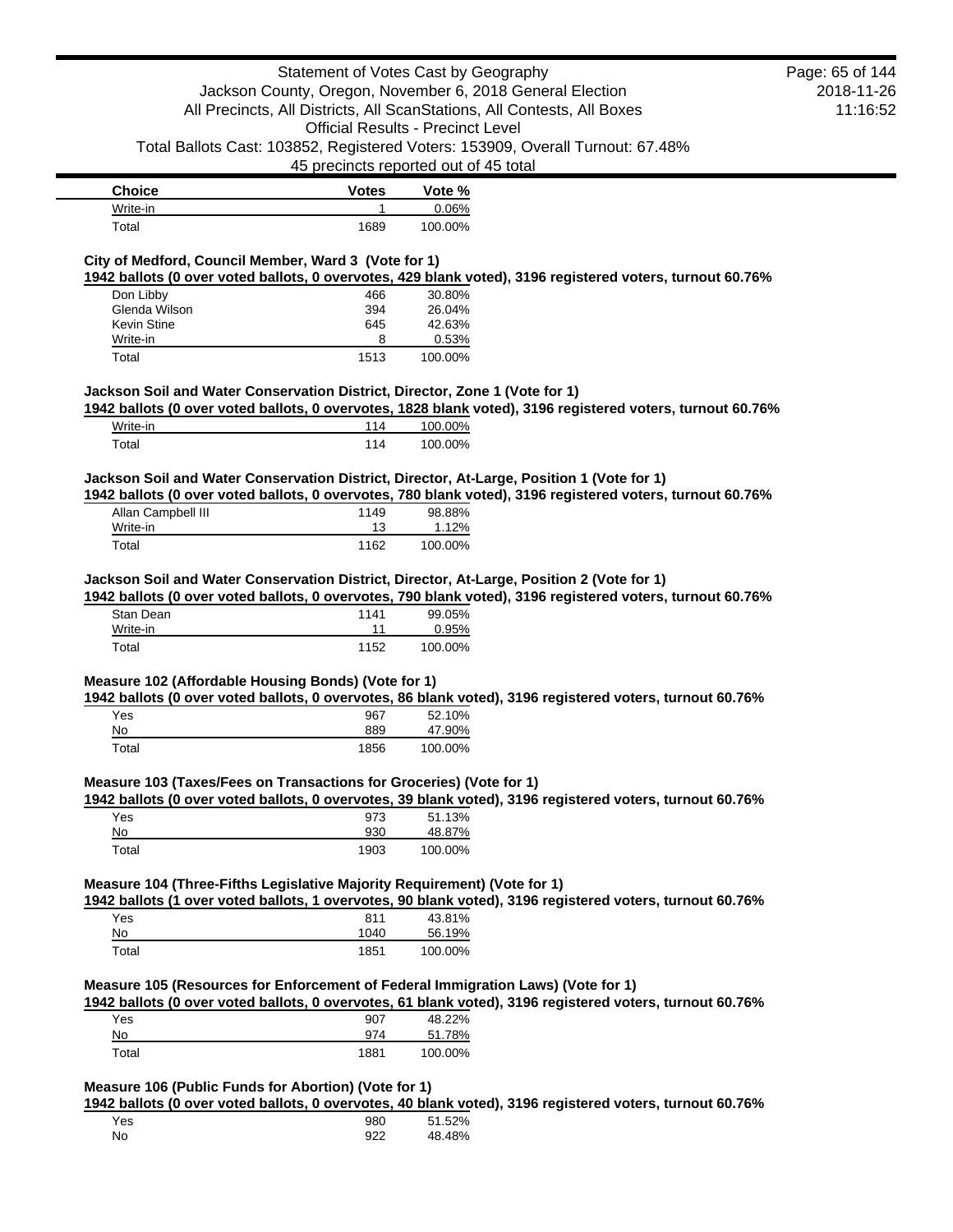|                                                       | Statement of Votes Cast by Geography     |                  |                                                                                                           | Page: 66 of 144 |
|-------------------------------------------------------|------------------------------------------|------------------|-----------------------------------------------------------------------------------------------------------|-----------------|
|                                                       |                                          |                  | Jackson County, Oregon, November 6, 2018 General Election                                                 | 2018-11-26      |
|                                                       |                                          |                  | All Precincts, All Districts, All ScanStations, All Contests, All Boxes                                   | 11:16:52        |
|                                                       | <b>Official Results - Precinct Level</b> |                  |                                                                                                           |                 |
|                                                       | 45 precincts reported out of 45 total    |                  | Total Ballots Cast: 103852, Registered Voters: 153909, Overall Turnout: 67.48%                            |                 |
| <b>Choice</b>                                         | <b>Votes</b>                             | Vote %           |                                                                                                           |                 |
| Total                                                 | 1902                                     | 100.00%          |                                                                                                           |                 |
| Measure 15-181 (Jackson County-Firearms) (Vote for 1) |                                          |                  | 1942 ballots (2 over voted ballots, 2 overvotes, 105 blank voted), 3196 registered voters, turnout 60.76% |                 |
| Yes                                                   | 909                                      | 49.54%           |                                                                                                           |                 |
| No                                                    | 926                                      | 50.46%           |                                                                                                           |                 |
| Total                                                 | 1835                                     | 100.00%          |                                                                                                           |                 |
| <b>Precinct 022</b>                                   |                                          |                  |                                                                                                           |                 |
| US Representative, District 2 (Vote for 1)            |                                          |                  | 2293 ballots (0 over voted ballots, 0 overvotes, 36 blank voted), 3260 registered voters, turnout 70.34%  |                 |
| Mark R Roberts                                        | 69                                       | 3.06%            |                                                                                                           |                 |
| Greg Walden                                           | 1024                                     | 45.37%           |                                                                                                           |                 |
| Jamie McLeod-Skinner<br>Write-in                      | 1163<br>1                                | 51.53%<br>0.04%  |                                                                                                           |                 |
| Total                                                 | 2257                                     | 100.00%          |                                                                                                           |                 |
|                                                       |                                          |                  |                                                                                                           |                 |
| Governor (Vote for 1)                                 |                                          |                  | 2293 ballots (0 over voted ballots, 0 overvotes, 56 blank voted), 3260 registered voters, turnout 70.34%  |                 |
| Aaron Auer                                            | 29                                       | 1.30%            |                                                                                                           |                 |
| Nick Chen                                             | 54                                       | 2.41%            |                                                                                                           |                 |
| Kate Brown<br>Knute Buehler                           | 1050<br>980                              | 46.94%<br>43.81% |                                                                                                           |                 |
| <b>Patrick Starnes</b>                                | 101                                      | 4.51%            |                                                                                                           |                 |
| Chris Henry                                           | 22                                       | 0.98%            |                                                                                                           |                 |
| Write-in                                              | 1                                        | 0.04%            |                                                                                                           |                 |
| Total                                                 | 2237                                     | 100.00%          |                                                                                                           |                 |
| State Senator, 3rd District (Vote for 1)              |                                          |                  |                                                                                                           |                 |
|                                                       |                                          |                  | 2293 ballots (0 over voted ballots, 0 overvotes, 47 blank voted), 3260 registered voters, turnout 70.34%  |                 |
| Jeff Golden                                           | 1198                                     | 53.34%           |                                                                                                           |                 |
| Jessica Gomez                                         | 1047                                     | 46.62%           |                                                                                                           |                 |
| Write-in<br>Total                                     | 1<br>2246                                | 0.04%<br>100.00% |                                                                                                           |                 |
|                                                       |                                          |                  |                                                                                                           |                 |
| State Representative, 5th District (Vote for 1)       |                                          |                  | 2293 ballots (0 over voted ballots, 0 overvotes, 115 blank voted), 3260 registered voters, turnout 70.34% |                 |
| Sandra A Abercrombie                                  | 926                                      | 42.52%           |                                                                                                           |                 |
| Pam Marsh                                             | 1249                                     | 57.35%           |                                                                                                           |                 |
| Write-in                                              | 3                                        | 0.14%            |                                                                                                           |                 |
| Total                                                 | 2178                                     | 100.00%          |                                                                                                           |                 |
| Jackson County, Commissioner, Position 1 (Vote for 1) |                                          |                  |                                                                                                           |                 |
| Amy Thuren                                            | 1102                                     | 50.60%           | 2293 ballots (0 over voted ballots, 0 overvotes, 115 blank voted), 3260 registered voters, turnout 70.34% |                 |
| Frank W Brannen                                       | 74                                       | 3.40%            |                                                                                                           |                 |
| <b>Rick Dyer</b>                                      | 999                                      | 45.87%           |                                                                                                           |                 |
| Write-in                                              | 3                                        | 0.14%            |                                                                                                           |                 |
| Total                                                 | 2178                                     | 100.00%          |                                                                                                           |                 |
| Jackson County, Commissioner, Position 3 (Vote for 1) |                                          |                  |                                                                                                           |                 |
|                                                       |                                          |                  | 2293 ballots (0 over voted ballots, 0 overvotes, 107 blank voted), 3260 registered voters, turnout 70.34% |                 |
| <b>Colleen Roberts</b>                                | 1016                                     | 46.48%           |                                                                                                           |                 |
| Lanita C Witt                                         | 1108                                     | 50.69%           |                                                                                                           |                 |
| <b>Edward Stanton</b>                                 | 59<br>3                                  | 2.70%            |                                                                                                           |                 |
| Write-in                                              |                                          | 0.14%            |                                                                                                           |                 |

Total 2186 100.00%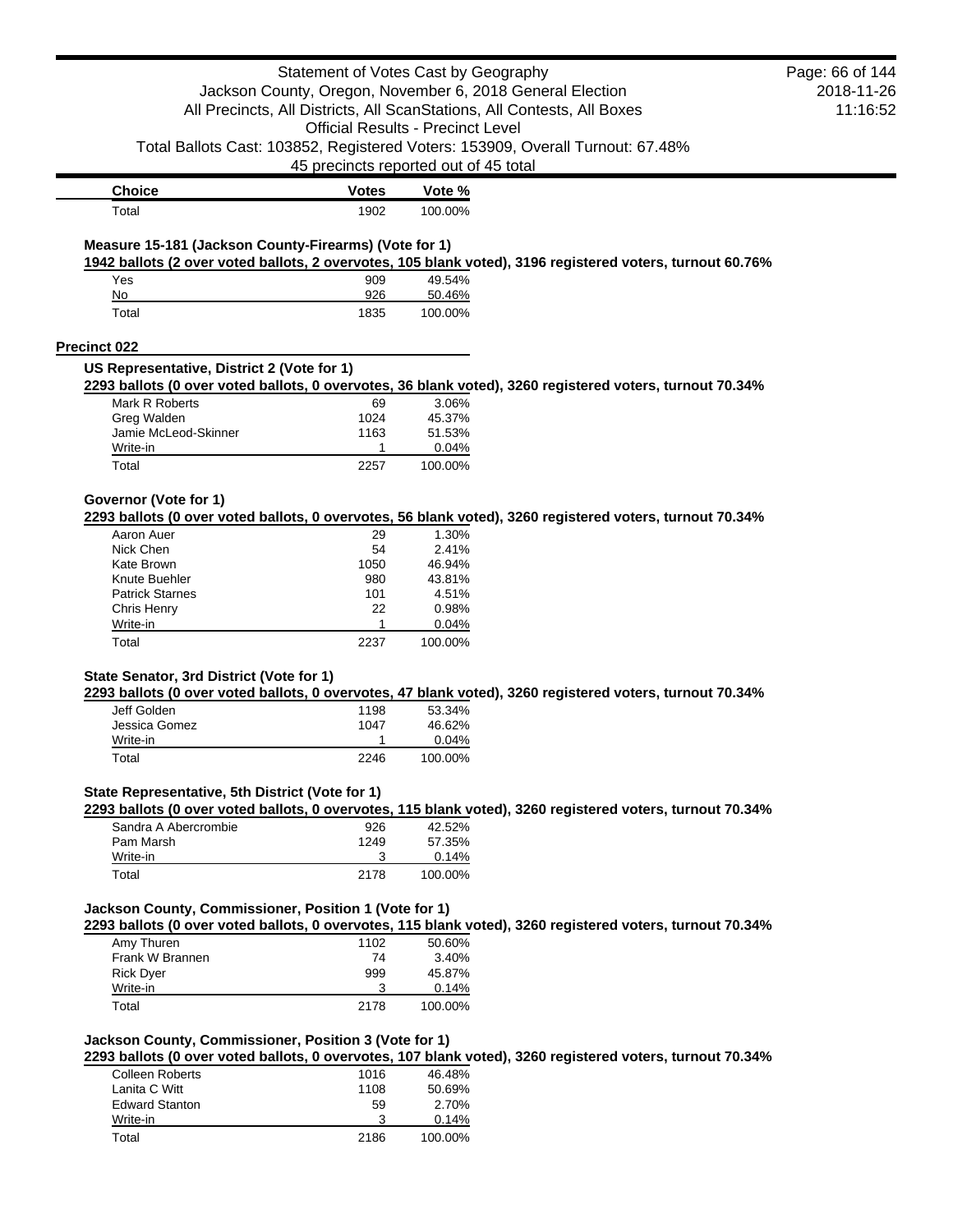|                                                                      | Statement of Votes Cast by Geography                      |                  |                                                                                                           | Page: 67 of 144        |
|----------------------------------------------------------------------|-----------------------------------------------------------|------------------|-----------------------------------------------------------------------------------------------------------|------------------------|
|                                                                      | Jackson County, Oregon, November 6, 2018 General Election |                  | All Precincts, All Districts, All ScanStations, All Contests, All Boxes                                   | 2018-11-26<br>11:16:52 |
|                                                                      | <b>Official Results - Precinct Level</b>                  |                  | Total Ballots Cast: 103852, Registered Voters: 153909, Overall Turnout: 67.48%                            |                        |
|                                                                      | 45 precincts reported out of 45 total                     |                  |                                                                                                           |                        |
| <b>Choice</b><br>Judge of the Supreme Court, Position 5 (Vote for 1) | <b>Votes</b>                                              | Vote %           |                                                                                                           |                        |
|                                                                      |                                                           |                  | 2293 ballots (0 over voted ballots, 0 overvotes, 880 blank voted), 3260 registered voters, turnout 70.34% |                        |
| Adrienne Nelson                                                      | 1398                                                      | 98.94%           |                                                                                                           |                        |
| Write-in                                                             | 15                                                        | 1.06%            |                                                                                                           |                        |
| Total                                                                | 1413                                                      | 100.00%          |                                                                                                           |                        |
| Judge of the Court of Appeals, Position 2 (Vote for 1)               |                                                           |                  | 2293 ballots (0 over voted ballots, 0 overvotes, 984 blank voted), 3260 registered voters, turnout 70.34% |                        |
| Bronson D James                                                      | 1293                                                      | 98.78%           |                                                                                                           |                        |
| Write-in<br>Total                                                    | 16<br>1309                                                | 1.22%<br>100.00% |                                                                                                           |                        |
|                                                                      |                                                           |                  |                                                                                                           |                        |
| Judge of the Court of Appeals, Position 4 (Vote for 1)               |                                                           |                  | 2293 ballots (0 over voted ballots, 0 overvotes, 936 blank voted), 3260 registered voters, turnout 70.34% |                        |
| Robyn Ridler Aoyagi                                                  | 1343                                                      | 98.97%           |                                                                                                           |                        |
| Write-in<br>Total                                                    | 14<br>1357                                                | 1.03%<br>100.00% |                                                                                                           |                        |
|                                                                      |                                                           |                  |                                                                                                           |                        |
| Judge of the Court of Appeals, Position 7 (Vote for 1)               |                                                           |                  | 2293 ballots (0 over voted ballots, 0 overvotes, 969 blank voted), 3260 registered voters, turnout 70.34% |                        |
| Steven R Powers                                                      | 1313                                                      | 99.17%           |                                                                                                           |                        |
| Write-in<br>Total                                                    | 11<br>1324                                                | 0.83%<br>100.00% |                                                                                                           |                        |
| Judge of the Oregon Tax Court (Vote for 1)<br><b>Robert Manicke</b>  | 1308                                                      | 98.94%           | 2293 ballots (0 over voted ballots, 0 overvotes, 971 blank voted), 3260 registered voters, turnout 70.34% |                        |
| Write-in                                                             | 14                                                        | 1.06%            |                                                                                                           |                        |
| Total                                                                | 1322                                                      | 100.00%          |                                                                                                           |                        |
| Judge of the Circuit Court, 1st District, Position 4 (Vote for 1)    |                                                           |                  | 2293 ballots (0 over voted ballots, 0 overvotes, 560 blank voted), 3260 registered voters, turnout 70.34% |                        |
|                                                                      |                                                           |                  |                                                                                                           |                        |
| <b>Charles Kochlacs</b>                                              | 516                                                       | 29.77%           |                                                                                                           |                        |
| Laura Cromwell                                                       | 1214                                                      | 70.05%           |                                                                                                           |                        |
| Write-in                                                             | 3                                                         | 0.17%            |                                                                                                           |                        |
| Total                                                                | 1733                                                      | 100.00%          |                                                                                                           |                        |
| Judge of the Circuit Court, 1st District, Position 9 (Vote for 1)    |                                                           |                  | 2293 ballots (0 over voted ballots, 0 overvotes, 547 blank voted), 3260 registered voters, turnout 70.34% |                        |
| David J Orr                                                          | 960                                                       | 54.98%           |                                                                                                           |                        |
| Joe Davis                                                            | 778                                                       | 44.56%           |                                                                                                           |                        |
| Write-in<br>Total                                                    | 8<br>1746                                                 | 0.46%<br>100.00% |                                                                                                           |                        |
| Jackson County, Clerk (Vote for 1)                                   |                                                           |                  |                                                                                                           |                        |
|                                                                      |                                                           |                  | 2293 ballots (0 over voted ballots, 0 overvotes, 761 blank voted), 3260 registered voters, turnout 70.34% |                        |
| Chris Walker                                                         | 1520                                                      | 99.22%           |                                                                                                           |                        |
| Write-in<br>Total                                                    | 12<br>1532                                                | 0.78%<br>100.00% |                                                                                                           |                        |
| Jackson County, Sheriff (Vote for 1)                                 |                                                           |                  |                                                                                                           |                        |
|                                                                      |                                                           |                  | 2293 ballots (1 over voted ballots, 1 overvotes, 342 blank voted), 3260 registered voters, turnout 70.34% |                        |
| <b>Bill Froehlich</b>                                                | 472                                                       | 24.21%           |                                                                                                           |                        |
| Nathan Sickler<br>Write-in                                           | 1473<br>5                                                 | 75.54%<br>0.26%  |                                                                                                           |                        |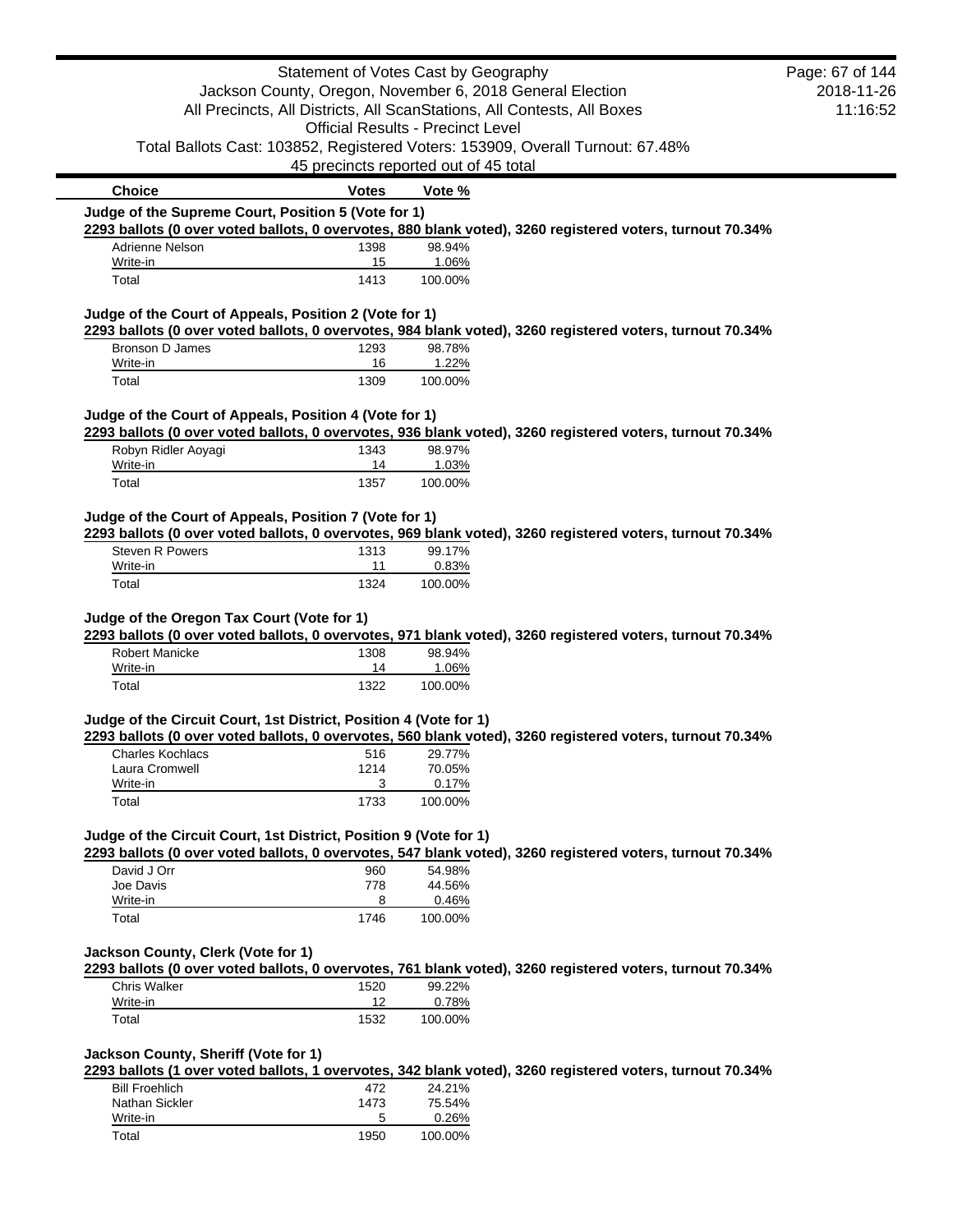|                                                                                           | Statement of Votes Cast by Geography                      |                                          |                                                                                                            | Page: 68 of 144 |
|-------------------------------------------------------------------------------------------|-----------------------------------------------------------|------------------------------------------|------------------------------------------------------------------------------------------------------------|-----------------|
|                                                                                           | Jackson County, Oregon, November 6, 2018 General Election |                                          |                                                                                                            | 2018-11-26      |
|                                                                                           |                                                           |                                          | All Precincts, All Districts, All ScanStations, All Contests, All Boxes                                    | 11:16:52        |
|                                                                                           |                                                           | <b>Official Results - Precinct Level</b> |                                                                                                            |                 |
|                                                                                           |                                                           |                                          | Total Ballots Cast: 103852, Registered Voters: 153909, Overall Turnout: 67.48%                             |                 |
|                                                                                           | 45 precincts reported out of 45 total                     |                                          |                                                                                                            |                 |
| <b>Choice</b>                                                                             | <b>Votes</b>                                              | Vote %                                   |                                                                                                            |                 |
| City of Phoenix, Mayor (Vote for 1)                                                       |                                                           |                                          |                                                                                                            |                 |
|                                                                                           |                                                           |                                          | 2293 ballots (0 over voted ballots, 0 overvotes, 155 blank voted), 3260 registered voters, turnout 70.34%  |                 |
| Chris Luz                                                                                 | 1407                                                      | 65.81%                                   |                                                                                                            |                 |
| <b>Stuart Warren</b>                                                                      | 722                                                       | 33.77%                                   |                                                                                                            |                 |
| Write-in                                                                                  | 9                                                         | 0.42%                                    |                                                                                                            |                 |
| Total                                                                                     | 2138                                                      | 100.00%                                  |                                                                                                            |                 |
| City of Phoenix, Council Member (Vote for 3)                                              |                                                           |                                          |                                                                                                            |                 |
|                                                                                           |                                                           |                                          | 2293 ballots (4 over voted ballots, 12 overvotes, 1631 undervotes), 3260 registered voters, turnout 70.34% |                 |
| <b>Robert Crawford</b>                                                                    | 1076                                                      | 20.55%                                   |                                                                                                            |                 |
| Jim Snyder                                                                                | 1176                                                      | 22.46%                                   |                                                                                                            |                 |
| Michael Shunk                                                                             | 827                                                       | 15.79%                                   |                                                                                                            |                 |
| Leigh Naumann                                                                             | 698<br>1427                                               | 13.33%<br>27.25%                         |                                                                                                            |                 |
| Angela Vermillion<br>Write-in                                                             | 28                                                        | 0.53%                                    |                                                                                                            |                 |
| Write-in                                                                                  | 2                                                         | 0.04%                                    |                                                                                                            |                 |
| Write-in                                                                                  | 2                                                         | 0.04%                                    |                                                                                                            |                 |
| Total                                                                                     | 5236                                                      | 100.00%                                  |                                                                                                            |                 |
|                                                                                           |                                                           |                                          |                                                                                                            |                 |
| Jackson Soil and Water Conservation District, Director, Zone 1 (Vote for 1)               |                                                           |                                          |                                                                                                            |                 |
|                                                                                           |                                                           |                                          | 2293 ballots (0 over voted ballots, 0 overvotes, 2163 blank voted), 3260 registered voters, turnout 70.34% |                 |
| Write-in<br>Total                                                                         | 130<br>130                                                | 100.00%<br>100.00%                       |                                                                                                            |                 |
|                                                                                           |                                                           |                                          |                                                                                                            |                 |
| Jackson Soil and Water Conservation District, Director, At-Large, Position 1 (Vote for 1) |                                                           |                                          |                                                                                                            |                 |
|                                                                                           |                                                           |                                          | 2293 ballots (0 over voted ballots, 0 overvotes, 975 blank voted), 3260 registered voters, turnout 70.34%  |                 |
| Allan Campbell III                                                                        | 1310                                                      | 99.39%                                   |                                                                                                            |                 |
| Write-in<br>Total                                                                         | 8                                                         | 0.61%                                    |                                                                                                            |                 |
|                                                                                           | 1318                                                      | 100.00%                                  |                                                                                                            |                 |
| Jackson Soil and Water Conservation District, Director, At-Large, Position 2 (Vote for 1) |                                                           |                                          |                                                                                                            |                 |
|                                                                                           |                                                           |                                          | 2293 ballots (0 over voted ballots, 0 overvotes, 970 blank voted), 3260 registered voters, turnout 70.34%  |                 |
| Stan Dean                                                                                 | 1316                                                      | 99.47%                                   |                                                                                                            |                 |
| Write-in                                                                                  | 7                                                         | 0.53%                                    |                                                                                                            |                 |
| Total                                                                                     | 1323                                                      | 100.00%                                  |                                                                                                            |                 |
| Measure 102 (Affordable Housing Bonds) (Vote for 1)                                       |                                                           |                                          |                                                                                                            |                 |
|                                                                                           |                                                           |                                          | 2293 ballots (0 over voted ballots, 0 overvotes, 80 blank voted), 3260 registered voters, turnout 70.34%   |                 |
| Yes                                                                                       | 1240                                                      | 56.03%                                   |                                                                                                            |                 |
| No                                                                                        | 973                                                       | 43.97%                                   |                                                                                                            |                 |
| Total                                                                                     | 2213                                                      | 100.00%                                  |                                                                                                            |                 |
| Measure 103 (Taxes/Fees on Transactions for Groceries) (Vote for 1)                       |                                                           |                                          |                                                                                                            |                 |
|                                                                                           |                                                           |                                          | 2293 ballots (1 over voted ballots, 1 overvotes, 54 blank voted), 3260 registered voters, turnout 70.34%   |                 |
| Yes                                                                                       | 986                                                       | 44.06%                                   |                                                                                                            |                 |
| No                                                                                        | 1252                                                      | 55.94%                                   |                                                                                                            |                 |
| Total                                                                                     | 2238                                                      | 100.00%                                  |                                                                                                            |                 |
|                                                                                           |                                                           |                                          |                                                                                                            |                 |
| Measure 104 (Three-Fifths Legislative Majority Requirement) (Vote for 1)                  |                                                           |                                          |                                                                                                            |                 |
|                                                                                           |                                                           |                                          | 2293 ballots (0 over voted ballots, 0 overvotes, 116 blank voted), 3260 registered voters, turnout 70.34%  |                 |
| Yes                                                                                       | 813                                                       | 37.34%                                   |                                                                                                            |                 |
| No                                                                                        | 1364                                                      | 62.66%                                   |                                                                                                            |                 |
| Total                                                                                     | 2177                                                      | 100.00%                                  |                                                                                                            |                 |
|                                                                                           |                                                           |                                          |                                                                                                            |                 |
| Measure 105 (Resources for Enforcement of Federal Immigration Laws) (Vote for 1)          |                                                           |                                          | 2293 ballots (0 over voted ballots, 0 overvotes, 73 blank voted), 3260 registered voters, turnout 70.34%   |                 |
| Yes                                                                                       | 871                                                       | 39.23%                                   |                                                                                                            |                 |
| No                                                                                        | 1349                                                      | 60.77%                                   |                                                                                                            |                 |
|                                                                                           |                                                           |                                          |                                                                                                            |                 |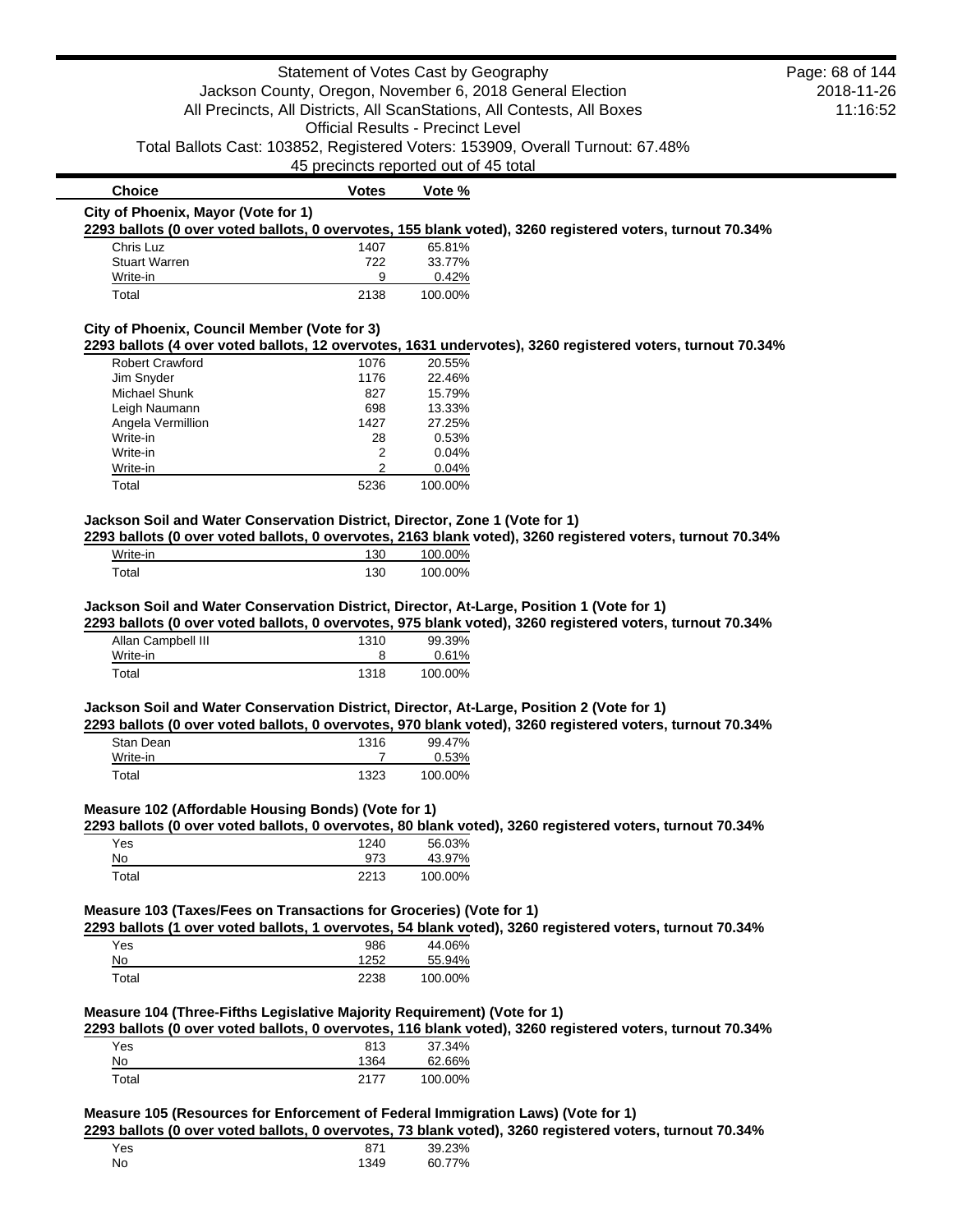| Statement of Votes Cast by Geography                  | Page: 69 of 144 |                                                                                                                   |            |
|-------------------------------------------------------|-----------------|-------------------------------------------------------------------------------------------------------------------|------------|
|                                                       |                 | Jackson County, Oregon, November 6, 2018 General Election                                                         | 2018-11-26 |
|                                                       |                 | All Precincts, All Districts, All ScanStations, All Contests, All Boxes                                           | 11:16:52   |
|                                                       |                 | <b>Official Results - Precinct Level</b>                                                                          |            |
|                                                       |                 | Total Ballots Cast: 103852, Registered Voters: 153909, Overall Turnout: 67.48%                                    |            |
|                                                       |                 | 45 precincts reported out of 45 total                                                                             |            |
| <b>Choice</b>                                         | <b>Votes</b>    | Vote %                                                                                                            |            |
| Total                                                 | 2220            | 100.00%                                                                                                           |            |
|                                                       |                 |                                                                                                                   |            |
| Measure 106 (Public Funds for Abortion) (Vote for 1)  |                 | 2293 ballots (0 over voted ballots, 0 overvotes, 57 blank voted), 3260 registered voters, turnout 70.34%          |            |
| Yes                                                   | 879             | 39.31%                                                                                                            |            |
| No                                                    | 1357            | 60.69%                                                                                                            |            |
| Total                                                 | 2236            | 100.00%                                                                                                           |            |
| Measure 15-181 (Jackson County-Firearms) (Vote for 1) |                 |                                                                                                                   |            |
|                                                       |                 | 2293 ballots (1 over voted ballots, 1 overvotes, 111 blank voted), 3260 registered voters, turnout 70.34%         |            |
| Yes                                                   | 905             | 41.49%                                                                                                            |            |
| No                                                    | 1276            | 58.51%                                                                                                            |            |
| Total                                                 | 2181            | 100.00%                                                                                                           |            |
| <b>Precinct 023</b>                                   |                 |                                                                                                                   |            |
| US Representative, District 2 (Vote for 1)            |                 |                                                                                                                   |            |
|                                                       |                 | 1049 ballots (0 over voted ballots, 0 overvotes, 16 blank voted), 1724 registered voters, turnout 60.85%          |            |
| Mark R Roberts                                        | 75              | 7.26%                                                                                                             |            |
| Greg Walden                                           | 623             | 60.31%                                                                                                            |            |
| Jamie McLeod-Skinner<br>Write-in                      | 333<br>2        | 32.24%<br>0.19%                                                                                                   |            |
| Total                                                 | 1033            | 100.00%                                                                                                           |            |
|                                                       |                 |                                                                                                                   |            |
|                                                       |                 |                                                                                                                   |            |
| Governor (Vote for 1)                                 |                 |                                                                                                                   |            |
| Aaron Auer                                            | 26              | 1049 ballots (0 over voted ballots, 0 overvotes, 18 blank voted), 1724 registered voters, turnout 60.85%<br>2.52% |            |
| Nick Chen                                             | 17              | 1.65%                                                                                                             |            |
| Kate Brown                                            | 287             | 27.84%                                                                                                            |            |
| Knute Buehler                                         | 635             | 61.59%                                                                                                            |            |
| <b>Patrick Starnes</b>                                | 54              | 5.24%                                                                                                             |            |
| Chris Henry                                           | 9               | 0.87%                                                                                                             |            |
| Write-in                                              | 3               | 0.29%                                                                                                             |            |
| Total                                                 | 1031            | 100.00%                                                                                                           |            |
| State Representative, 4th District (Vote for 1)       |                 |                                                                                                                   |            |
|                                                       |                 | 1049 ballots (0 over voted ballots, 0 overvotes, 307 blank voted), 1724 registered voters, turnout 60.85%         |            |
| Duane A Stark                                         | 723             | 97.44%                                                                                                            |            |
| Write-in<br>Total                                     | 19<br>742       | 2.56%<br>100.00%                                                                                                  |            |
|                                                       |                 |                                                                                                                   |            |
| Jackson County, Commissioner, Position 1 (Vote for 1) |                 |                                                                                                                   |            |
|                                                       |                 | 1049 ballots (0 over voted ballots, 0 overvotes, 64 blank voted), 1724 registered voters, turnout 60.85%          |            |
| Amy Thuren                                            | 314             | 31.88%                                                                                                            |            |
| Frank W Brannen                                       | 27              | 2.74%                                                                                                             |            |
| <b>Rick Dyer</b>                                      | 642             | 65.18%                                                                                                            |            |
| Write-in<br>Total                                     | 2<br>985        | 0.20%<br>100.00%                                                                                                  |            |
|                                                       |                 |                                                                                                                   |            |
| Jackson County, Commissioner, Position 3 (Vote for 1) |                 | 1049 ballots (0 over voted ballots, 0 overvotes, 65 blank voted), 1724 registered voters, turnout 60.85%          |            |
| <b>Colleen Roberts</b>                                | 647             | 65.75%                                                                                                            |            |
| Lanita C Witt                                         | 303             | 30.79%                                                                                                            |            |
| <b>Edward Stanton</b>                                 | 31              | 3.15%                                                                                                             |            |
| Write-in                                              | 3               | 0.30%                                                                                                             |            |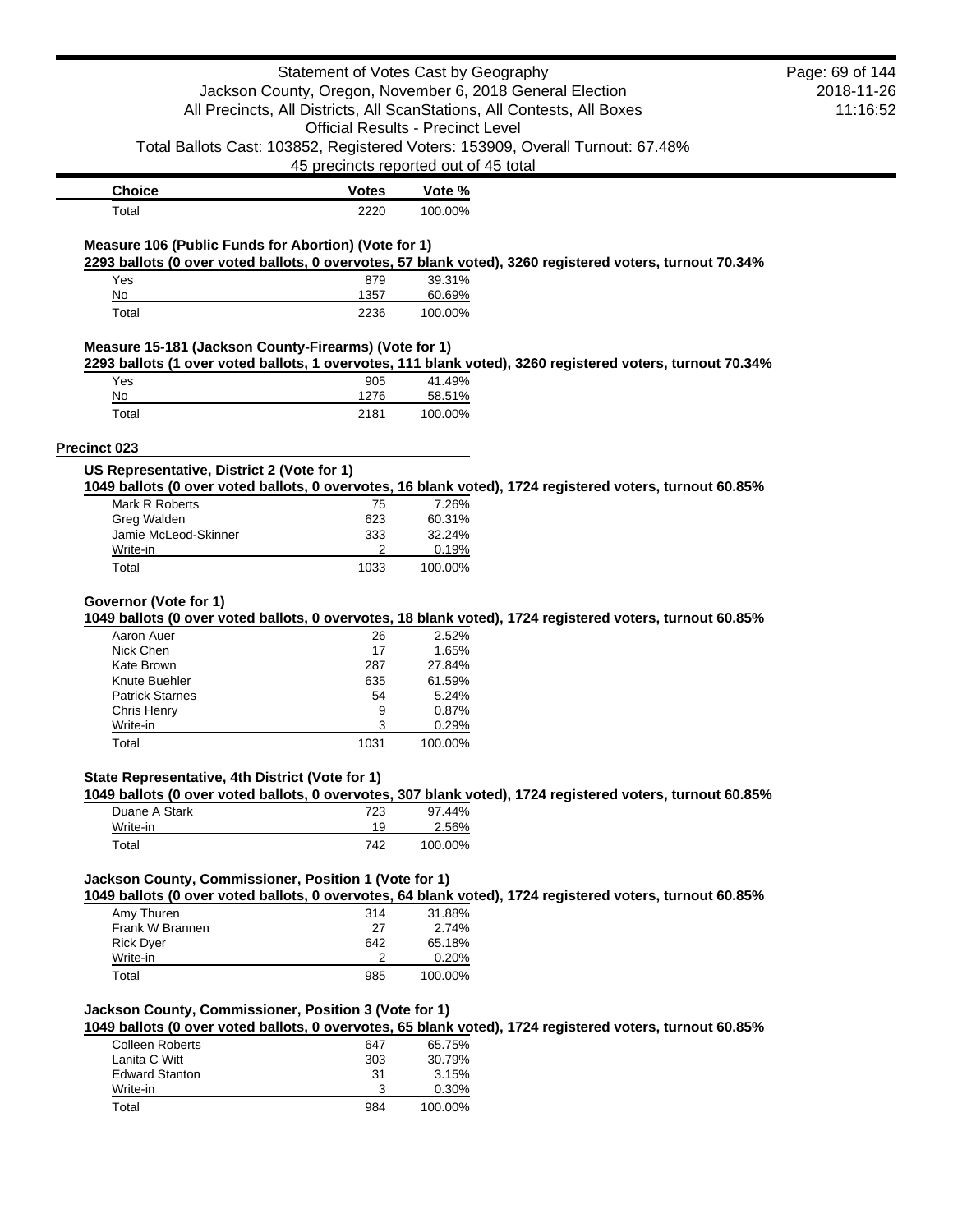|                                                                            | Statement of Votes Cast by Geography     |                  |                                                                                                                                      | Page: 70 of 144        |
|----------------------------------------------------------------------------|------------------------------------------|------------------|--------------------------------------------------------------------------------------------------------------------------------------|------------------------|
|                                                                            |                                          |                  | Jackson County, Oregon, November 6, 2018 General Election<br>All Precincts, All Districts, All ScanStations, All Contests, All Boxes | 2018-11-26<br>11:16:52 |
|                                                                            | <b>Official Results - Precinct Level</b> |                  |                                                                                                                                      |                        |
|                                                                            |                                          |                  | Total Ballots Cast: 103852, Registered Voters: 153909, Overall Turnout: 67.48%                                                       |                        |
|                                                                            | 45 precincts reported out of 45 total    |                  |                                                                                                                                      |                        |
| <b>Choice</b>                                                              | <b>Votes</b>                             | Vote %           |                                                                                                                                      |                        |
| Judge of the Supreme Court, Position 5 (Vote for 1)                        |                                          |                  |                                                                                                                                      |                        |
|                                                                            |                                          |                  | 1049 ballots (0 over voted ballots, 0 overvotes, 418 blank voted), 1724 registered voters, turnout 60.85%                            |                        |
| Adrienne Nelson                                                            | 626                                      | 99.21%           |                                                                                                                                      |                        |
| Write-in<br>Total                                                          | 5<br>631                                 | 0.79%<br>100.00% |                                                                                                                                      |                        |
|                                                                            |                                          |                  |                                                                                                                                      |                        |
| Judge of the Court of Appeals, Position 2 (Vote for 1)                     |                                          |                  | 1049 ballots (0 over voted ballots, 0 overvotes, 440 blank voted), 1724 registered voters, turnout 60.85%                            |                        |
| <b>Bronson D James</b>                                                     | 604                                      | 99.18%           |                                                                                                                                      |                        |
| Write-in<br>Total                                                          | 5<br>609                                 | 0.82%<br>100.00% |                                                                                                                                      |                        |
|                                                                            |                                          |                  |                                                                                                                                      |                        |
| Judge of the Court of Appeals, Position 4 (Vote for 1)                     |                                          |                  | 1049 ballots (1 over voted ballots, 1 overvotes, 432 blank voted), 1724 registered voters, turnout 60.85%                            |                        |
| Robyn Ridler Aoyagi                                                        | 612                                      | 99.35%           |                                                                                                                                      |                        |
| Write-in                                                                   | 4                                        | 0.65%            |                                                                                                                                      |                        |
| Total                                                                      | 616                                      | 100.00%          |                                                                                                                                      |                        |
|                                                                            |                                          |                  |                                                                                                                                      |                        |
| Judge of the Court of Appeals, Position 7 (Vote for 1)                     |                                          |                  | 1049 ballots (1 over voted ballots, 1 overvotes, 440 blank voted), 1724 registered voters, turnout 60.85%                            |                        |
| <b>Steven R Powers</b>                                                     | 604                                      | 99.34%           |                                                                                                                                      |                        |
| Write-in                                                                   | 4                                        | 0.66%            |                                                                                                                                      |                        |
| Total                                                                      | 608                                      | 100.00%          |                                                                                                                                      |                        |
| Judge of the Oregon Tax Court (Vote for 1)                                 |                                          |                  |                                                                                                                                      |                        |
| <b>Robert Manicke</b>                                                      | 593                                      | 99.00%           | 1049 ballots (1 over voted ballots, 1 overvotes, 449 blank voted), 1724 registered voters, turnout 60.85%                            |                        |
| Write-in                                                                   | 6                                        | 1.00%            |                                                                                                                                      |                        |
| Total                                                                      | 599                                      | 100.00%          |                                                                                                                                      |                        |
| Judge of the Circuit Court, 1st District, Position 4 (Vote for 1)          |                                          |                  |                                                                                                                                      |                        |
|                                                                            |                                          |                  | 1049 ballots (1 over voted ballots, 1 overvotes, 300 blank voted), 1724 registered voters, turnout 60.85%                            |                        |
| Charles Kochlacs                                                           | 265                                      | 35.43%           |                                                                                                                                      |                        |
| Laura Cromwell                                                             | 481                                      | 64.30%           |                                                                                                                                      |                        |
| Write-in                                                                   | 2                                        | 0.27%            |                                                                                                                                      |                        |
| Total                                                                      | 748                                      | 100.00%          |                                                                                                                                      |                        |
| Judge of the Circuit Court, 1st District, Position 9 (Vote for 1)          |                                          |                  |                                                                                                                                      |                        |
|                                                                            |                                          |                  | 1049 ballots (1 over voted ballots, 1 overvotes, 283 blank voted), 1724 registered voters, turnout 60.85%                            |                        |
| David J Orr                                                                | 478                                      | 62.48%           |                                                                                                                                      |                        |
| Joe Davis<br>Write-in                                                      | 281<br>6                                 | 36.73%<br>0.78%  |                                                                                                                                      |                        |
| Total                                                                      | 765                                      | 100.00%          |                                                                                                                                      |                        |
|                                                                            |                                          |                  |                                                                                                                                      |                        |
|                                                                            |                                          |                  |                                                                                                                                      |                        |
|                                                                            |                                          |                  | 1049 ballots (1 over voted ballots, 1 overvotes, 382 blank voted), 1724 registered voters, turnout 60.85%                            |                        |
| <b>Chris Walker</b>                                                        | 659                                      | 98.95%           |                                                                                                                                      |                        |
| Write-in<br>Total                                                          | 7<br>666                                 | 1.05%<br>100.00% |                                                                                                                                      |                        |
|                                                                            |                                          |                  |                                                                                                                                      |                        |
| Jackson County, Clerk (Vote for 1)<br>Jackson County, Sheriff (Vote for 1) |                                          |                  |                                                                                                                                      |                        |
| <b>Bill Froehlich</b>                                                      | 302                                      | 35.66%           | 1049 ballots (1 over voted ballots, 1 overvotes, 201 blank voted), 1724 registered voters, turnout 60.85%                            |                        |
| Nathan Sickler                                                             | 538                                      | 63.52%           |                                                                                                                                      |                        |
| Write-in                                                                   | 7                                        | 0.83%            |                                                                                                                                      |                        |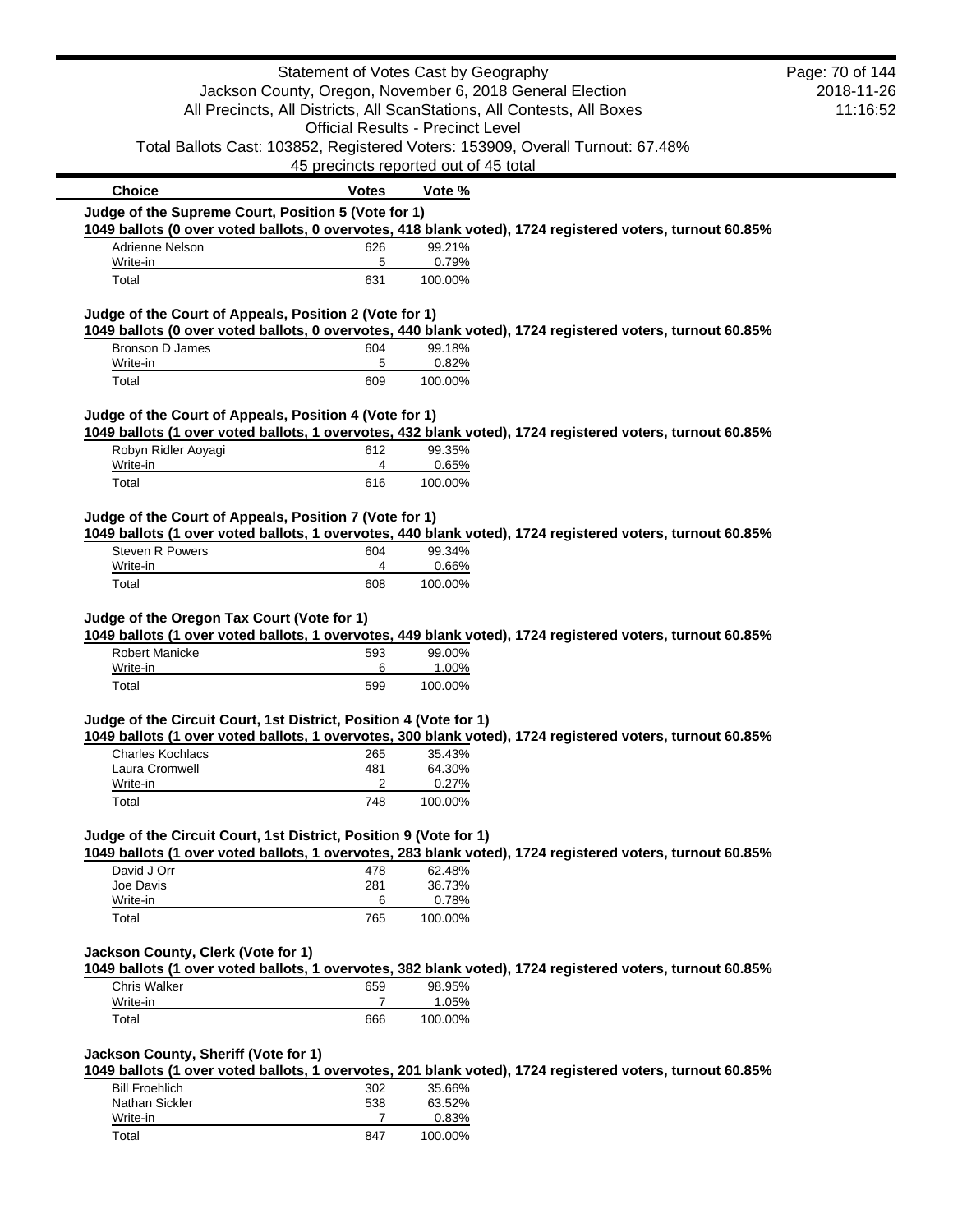|                                                                                                                                   | Statement of Votes Cast by Geography     |                   |                                                                                                                                                                                                        | Page: 71 of 144 |
|-----------------------------------------------------------------------------------------------------------------------------------|------------------------------------------|-------------------|--------------------------------------------------------------------------------------------------------------------------------------------------------------------------------------------------------|-----------------|
|                                                                                                                                   |                                          |                   | Jackson County, Oregon, November 6, 2018 General Election                                                                                                                                              | 2018-11-26      |
|                                                                                                                                   |                                          |                   | All Precincts, All Districts, All ScanStations, All Contests, All Boxes                                                                                                                                | 11:16:52        |
|                                                                                                                                   | <b>Official Results - Precinct Level</b> |                   |                                                                                                                                                                                                        |                 |
|                                                                                                                                   |                                          |                   | Total Ballots Cast: 103852, Registered Voters: 153909, Overall Turnout: 67.48%                                                                                                                         |                 |
|                                                                                                                                   | 45 precincts reported out of 45 total    |                   |                                                                                                                                                                                                        |                 |
| <b>Choice</b>                                                                                                                     | <b>Votes</b>                             | Vote %            |                                                                                                                                                                                                        |                 |
| City of Rogue River, Mayor (Vote for 1)                                                                                           |                                          |                   |                                                                                                                                                                                                        |                 |
|                                                                                                                                   |                                          |                   | 1049 ballots (1 over voted ballots, 1 overvotes, 298 blank voted), 1724 registered voters, turnout 60.85%                                                                                              |                 |
| Ryan D Hess<br>Write-in                                                                                                           | 713<br>37                                | 95.07%<br>4.93%   |                                                                                                                                                                                                        |                 |
| Total                                                                                                                             | 750                                      | 100.00%           |                                                                                                                                                                                                        |                 |
| City of Rogue River, Council Member (Vote for 4)                                                                                  |                                          |                   |                                                                                                                                                                                                        |                 |
|                                                                                                                                   |                                          |                   | 1049 ballots (1 over voted ballots, 4 overvotes, 2304 undervotes), 1724 registered voters, turnout 60.85%                                                                                              |                 |
| <b>Bob Pascalar</b>                                                                                                               | 543                                      | 28.76%            |                                                                                                                                                                                                        |                 |
| <b>Wayne Stuart</b>                                                                                                               | 582                                      | 30.83%            |                                                                                                                                                                                                        |                 |
| Don Daugherty                                                                                                                     | 582                                      | 30.83%            |                                                                                                                                                                                                        |                 |
| Write-in                                                                                                                          | 167                                      | 8.85%             |                                                                                                                                                                                                        |                 |
| Write-in                                                                                                                          | 8                                        | 0.42%             |                                                                                                                                                                                                        |                 |
| Write-in                                                                                                                          | 4                                        | 0.21%             |                                                                                                                                                                                                        |                 |
| Write-in<br>Total                                                                                                                 | 2<br>1888                                | 0.11%<br>100.00%  |                                                                                                                                                                                                        |                 |
|                                                                                                                                   |                                          |                   |                                                                                                                                                                                                        |                 |
| Jackson Soil and Water Conservation District, Director, Zone 1 (Vote for 1)                                                       |                                          |                   | 1049 ballots (0 over voted ballots, 0 overvotes, 967 blank voted), 1724 registered voters, turnout 60.85%                                                                                              |                 |
| Write-in                                                                                                                          | 82                                       | 100.00%           |                                                                                                                                                                                                        |                 |
| Total                                                                                                                             | 82                                       | 100.00%           |                                                                                                                                                                                                        |                 |
| Allan Campbell III<br>Write-in                                                                                                    | 615<br>4                                 | 99.35%<br>0.65%   | 1049 ballots (1 over voted ballots, 1 overvotes, 429 blank voted), 1724 registered voters, turnout 60.85%                                                                                              |                 |
| Total                                                                                                                             | 619                                      | 100.00%           |                                                                                                                                                                                                        |                 |
|                                                                                                                                   |                                          |                   |                                                                                                                                                                                                        |                 |
|                                                                                                                                   |                                          |                   |                                                                                                                                                                                                        |                 |
|                                                                                                                                   |                                          |                   | Jackson Soil and Water Conservation District, Director, At-Large, Position 2 (Vote for 1)<br>1049 ballots (1 over voted ballots, 1 overvotes, 435 blank voted), 1724 registered voters, turnout 60.85% |                 |
| Stan Dean                                                                                                                         | 609                                      | 99.35%            |                                                                                                                                                                                                        |                 |
| Write-in                                                                                                                          | 4                                        | 0.65%             |                                                                                                                                                                                                        |                 |
| Total                                                                                                                             | 613                                      | 100.00%           |                                                                                                                                                                                                        |                 |
|                                                                                                                                   |                                          |                   |                                                                                                                                                                                                        |                 |
|                                                                                                                                   |                                          |                   | 1049 ballots (0 over voted ballots, 0 overvotes, 41 blank voted), 1724 registered voters, turnout 60.85%                                                                                               |                 |
| Yes                                                                                                                               | 483                                      | 47.92%            |                                                                                                                                                                                                        |                 |
| No<br>Total                                                                                                                       | 525<br>1008                              | 52.08%<br>100.00% |                                                                                                                                                                                                        |                 |
|                                                                                                                                   |                                          |                   |                                                                                                                                                                                                        |                 |
|                                                                                                                                   |                                          |                   |                                                                                                                                                                                                        |                 |
| Measure 102 (Affordable Housing Bonds) (Vote for 1)<br>Measure 103 (Taxes/Fees on Transactions for Groceries) (Vote for 1)<br>Yes | 608                                      | 59.14%            | 1049 ballots (2 over voted ballots, 2 overvotes, 19 blank voted), 1724 registered voters, turnout 60.85%                                                                                               |                 |
| No                                                                                                                                | 420                                      | 40.86%            |                                                                                                                                                                                                        |                 |
| Total                                                                                                                             | 1028                                     | 100.00%           |                                                                                                                                                                                                        |                 |
|                                                                                                                                   |                                          |                   |                                                                                                                                                                                                        |                 |
| Measure 104 (Three-Fifths Legislative Majority Requirement) (Vote for 1)                                                          |                                          |                   | 1049 ballots (0 over voted ballots, 0 overvotes, 59 blank voted), 1724 registered voters, turnout 60.85%                                                                                               |                 |
| Yes                                                                                                                               | 501                                      | 50.61%            |                                                                                                                                                                                                        |                 |
| No<br>Total                                                                                                                       | 489                                      | 49.39%            |                                                                                                                                                                                                        |                 |

| Yes   |  | 567  | 56.47%  |
|-------|--|------|---------|
| No    |  | 437  | 43.53%  |
| Total |  | 1004 | 100.00% |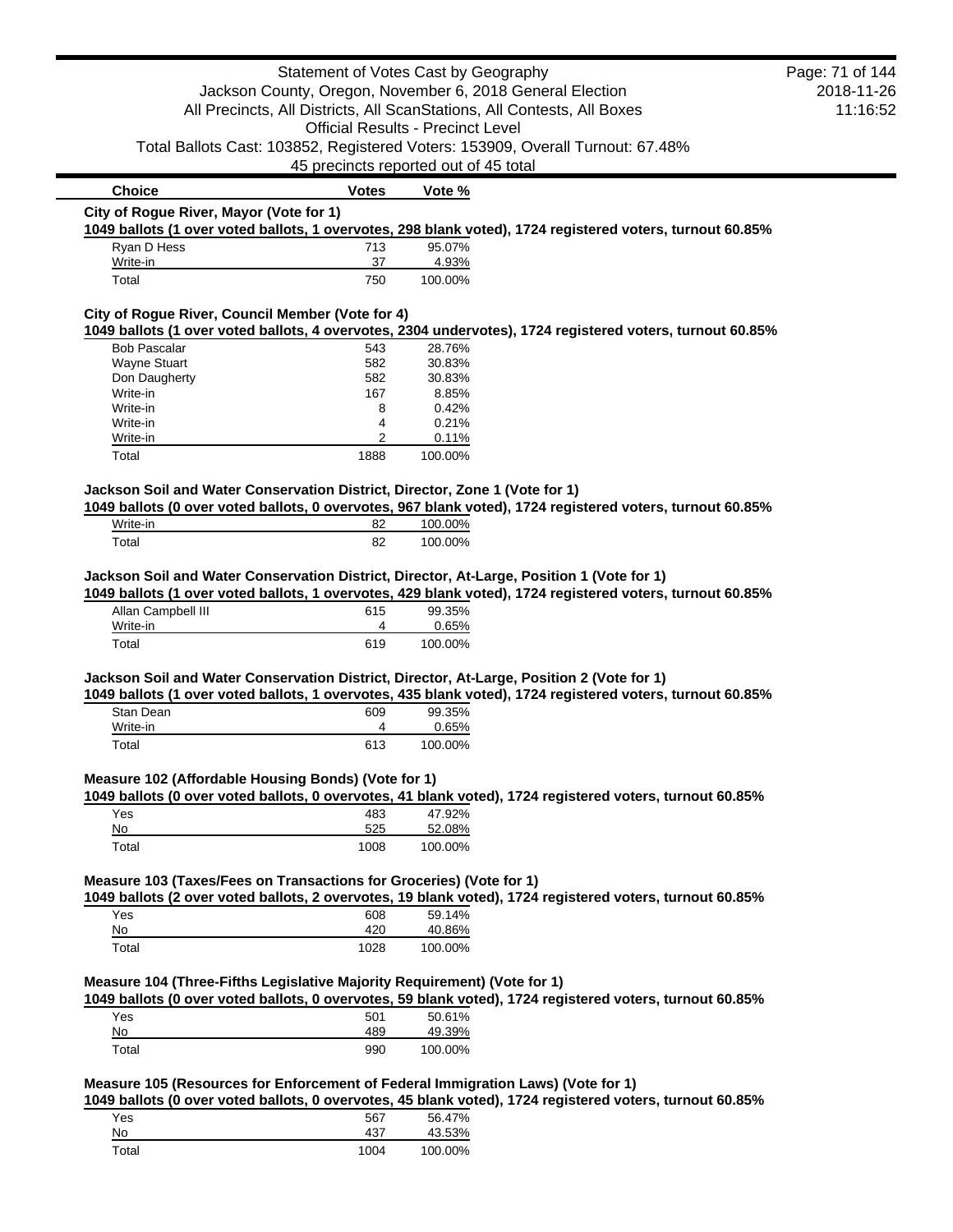|                                                       | Statement of Votes Cast by Geography     |                  |                                                                                                          | Page: 72 of 144 |
|-------------------------------------------------------|------------------------------------------|------------------|----------------------------------------------------------------------------------------------------------|-----------------|
|                                                       |                                          |                  | Jackson County, Oregon, November 6, 2018 General Election                                                | 2018-11-26      |
|                                                       |                                          |                  | All Precincts, All Districts, All ScanStations, All Contests, All Boxes                                  | 11:16:52        |
|                                                       | <b>Official Results - Precinct Level</b> |                  |                                                                                                          |                 |
|                                                       |                                          |                  | Total Ballots Cast: 103852, Registered Voters: 153909, Overall Turnout: 67.48%                           |                 |
|                                                       | 45 precincts reported out of 45 total    |                  |                                                                                                          |                 |
|                                                       |                                          |                  |                                                                                                          |                 |
| <b>Choice</b>                                         | <b>Votes</b>                             | Vote %           |                                                                                                          |                 |
| Measure 106 (Public Funds for Abortion) (Vote for 1)  |                                          |                  |                                                                                                          |                 |
|                                                       |                                          |                  | 1049 ballots (0 over voted ballots, 0 overvotes, 33 blank voted), 1724 registered voters, turnout 60.85% |                 |
| Yes<br>No                                             | 546<br>470                               | 53.74%<br>46.26% |                                                                                                          |                 |
| Total                                                 | 1016                                     | 100.00%          |                                                                                                          |                 |
| Measure 15-181 (Jackson County-Firearms) (Vote for 1) |                                          |                  |                                                                                                          |                 |
|                                                       |                                          |                  | 1049 ballots (0 over voted ballots, 0 overvotes, 56 blank voted), 1724 registered voters, turnout 60.85% |                 |
| Yes                                                   | 511                                      | 51.46%           |                                                                                                          |                 |
| No                                                    | 482                                      | 48.54%           |                                                                                                          |                 |
| Total                                                 | 993                                      | 100.00%          |                                                                                                          |                 |
| Precinct 024                                          |                                          |                  |                                                                                                          |                 |
| US Representative, District 2 (Vote for 1)            |                                          |                  | 1537 ballots (0 over voted ballots, 0 overvotes, 39 blank voted), 2347 registered voters, turnout 65.49% |                 |
| Mark R Roberts                                        |                                          | 5.94%            |                                                                                                          |                 |
| Greg Walden                                           | 89<br>992                                | 66.22%           |                                                                                                          |                 |
| Jamie McLeod-Skinner                                  | 416                                      | 27.77%           |                                                                                                          |                 |
| Write-in                                              | 1                                        | 0.07%            |                                                                                                          |                 |
| Total                                                 | 1498                                     | 100.00%          |                                                                                                          |                 |
|                                                       |                                          |                  |                                                                                                          |                 |
| Governor (Vote for 1)                                 |                                          |                  |                                                                                                          |                 |
|                                                       |                                          |                  | 1537 ballots (0 over voted ballots, 0 overvotes, 33 blank voted), 2347 registered voters, turnout 65.49% |                 |
| Aaron Auer                                            | 28                                       | 1.86%            |                                                                                                          |                 |
| Nick Chen                                             | 24                                       | 1.60%            |                                                                                                          |                 |
| Kate Brown                                            | 399                                      | 26.53%           |                                                                                                          |                 |
| Knute Buehler                                         | 953                                      | 63.36%           |                                                                                                          |                 |
| <b>Patrick Starnes</b>                                | 90                                       | 5.98%            |                                                                                                          |                 |
| Chris Henry                                           | 9                                        | 0.60%            |                                                                                                          |                 |
| Write-in                                              | 1                                        | 0.07%            |                                                                                                          |                 |
| Total                                                 | 1504                                     | 100.00%          |                                                                                                          |                 |
| State Representative, 55th District (Vote for 1)      |                                          |                  |                                                                                                          |                 |
|                                                       |                                          |                  | 1537 ballots (0 over voted ballots, 0 overvotes, 80 blank voted), 2347 registered voters, turnout 65.49% |                 |
| Karen Rippberger                                      | 452                                      | 31.02%           |                                                                                                          |                 |
| Mike McLane                                           | 1005                                     | 68.98%           |                                                                                                          |                 |
| Write-in<br>Total                                     | 0<br>1457                                | 0.00%<br>100.00% |                                                                                                          |                 |
|                                                       |                                          |                  |                                                                                                          |                 |
| Jackson County, Commissioner, Position 1 (Vote for 1) |                                          |                  | 1537 ballots (1 over voted ballots, 1 overvotes, 84 blank voted), 2347 registered voters, turnout 65.49% |                 |
| Amy Thuren                                            | 437                                      | 30.10%           |                                                                                                          |                 |
| Frank W Brannen                                       | 49                                       | 3.37%            |                                                                                                          |                 |
| <b>Rick Dyer</b>                                      | 965                                      | 66.46%           |                                                                                                          |                 |
| Write-in                                              | 1.                                       | 0.07%            |                                                                                                          |                 |
| Total                                                 | 1452                                     | 100.00%          |                                                                                                          |                 |
| Jackson County, Commissioner, Position 3 (Vote for 1) |                                          |                  |                                                                                                          |                 |
|                                                       |                                          |                  | 1537 ballots (0 over voted ballots, 0 overvotes, 74 blank voted), 2347 registered voters, turnout 65.49% |                 |
| <b>Colleen Roberts</b>                                | 998                                      | 68.22%           |                                                                                                          |                 |
|                                                       |                                          |                  |                                                                                                          |                 |
| Lanita C Witt                                         | 432                                      | 29.53%           |                                                                                                          |                 |
| <b>Edward Stanton</b>                                 | 32                                       | 2.19%            |                                                                                                          |                 |
| Write-in<br>Total                                     | 1<br>1463                                | 0.07%<br>100.00% |                                                                                                          |                 |

## **Judge of the Supreme Court, Position 5 (Vote for 1)**

# **1537 ballots (0 over voted ballots, 0 overvotes, 604 blank voted), 2347 registered voters, turnout 65.49%**

Adrienne Nelson 924 99.04%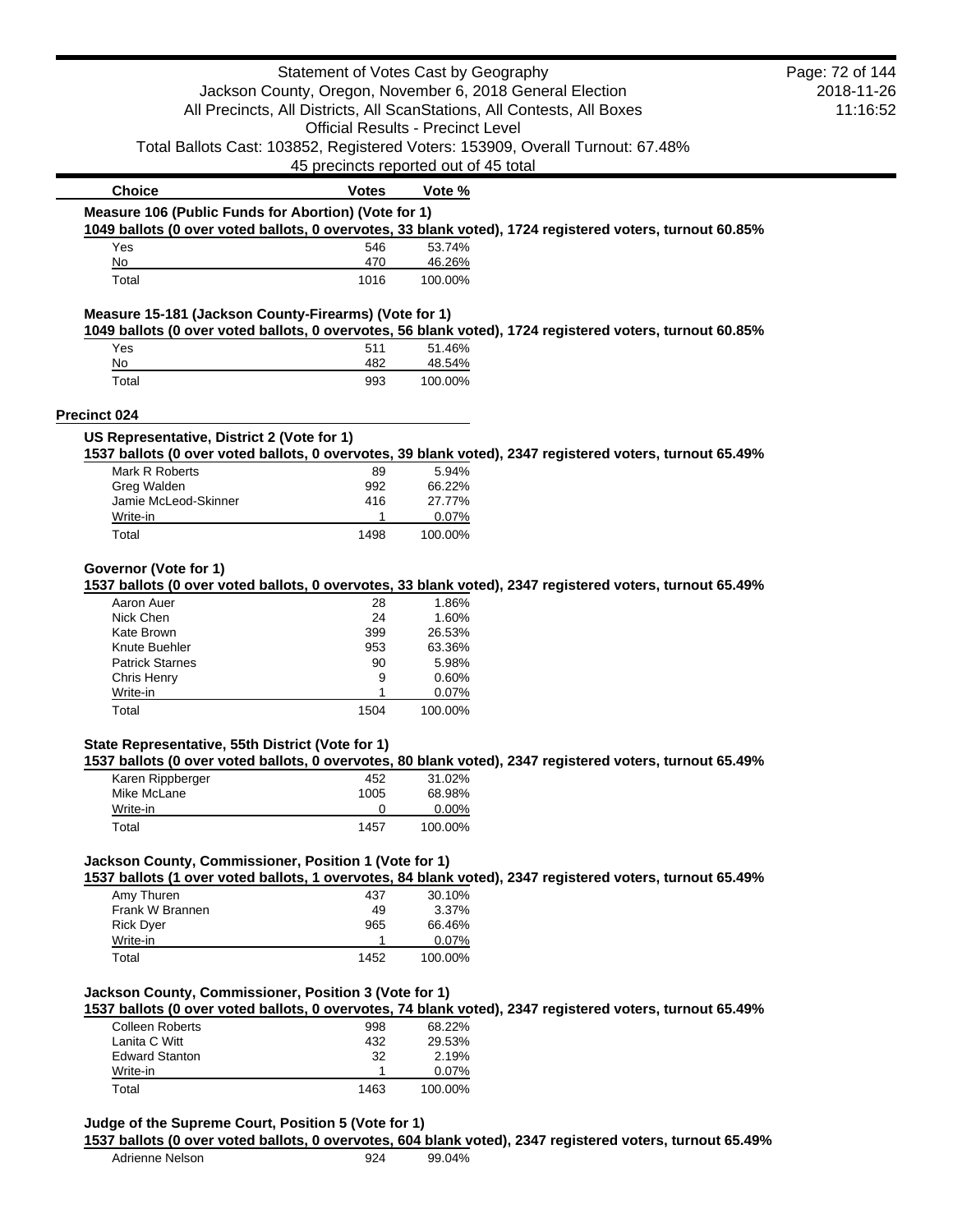| <b>Choice</b> | <b>Votes</b> | Vote %  |
|---------------|--------------|---------|
| Write-in      | 9            | 0.96%   |
| Total         | 933          | 100.00% |

## **Judge of the Court of Appeals, Position 2 (Vote for 1)**

**1537 ballots (0 over voted ballots, 0 overvotes, 647 blank voted), 2347 registered voters, turnout 65.49%**

| Bronson D James | 881 | 98.99%  |
|-----------------|-----|---------|
| Write-in        | a   | 1.01%   |
| Total           | 890 | 100.00% |

## **Judge of the Court of Appeals, Position 4 (Vote for 1)**

**1537 ballots (0 over voted ballots, 0 overvotes, 641 blank voted), 2347 registered voters, turnout 65.49%**

| Robyn Ridler Aoyagi | 888 | 99.11%   |
|---------------------|-----|----------|
| Write-in            |     | $0.89\%$ |
| Total               | 896 | 100.00%  |

### **Judge of the Court of Appeals, Position 7 (Vote for 1)**

**1537 ballots (0 over voted ballots, 0 overvotes, 646 blank voted), 2347 registered voters, turnout 65.49%**

| Steven R Powers | 882 | 98.99%  |
|-----------------|-----|---------|
| Write-in        | a   | 1.01%   |
| Total           | 891 | 100.00% |

# **Judge of the Oregon Tax Court (Vote for 1)**

**1537 ballots (0 over voted ballots, 0 overvotes, 664 blank voted), 2347 registered voters, turnout 65.49%**

| <b>Robert Manicke</b> | 867 | 99.31%  |
|-----------------------|-----|---------|
| Write-in              |     | 0.69%   |
| Total                 | 873 | 100.00% |

### **Judge of the Circuit Court, 1st District, Position 4 (Vote for 1)**

**1537 ballots (0 over voted ballots, 0 overvotes, 433 blank voted), 2347 registered voters, turnout 65.49%**

| Charles Kochlacs | 391  | 35.42%   |
|------------------|------|----------|
| Laura Cromwell   | 712  | 64.49%   |
| Write-in         |      | $0.09\%$ |
| Total            | 1104 | 100.00%  |

#### **Judge of the Circuit Court, 1st District, Position 9 (Vote for 1)**

**1537 ballots (0 over voted ballots, 0 overvotes, 425 blank voted), 2347 registered voters, turnout 65.49%**

| David J Orr | 655  | 58.90%  |
|-------------|------|---------|
| Joe Davis   | 455  | 40.92%  |
| Write-in    | ◠    | 0.18%   |
| Total       | 1112 | 100.00% |

### **Jackson County, Clerk (Vote for 1)**

**1537 ballots (0 over voted ballots, 0 overvotes, 539 blank voted), 2347 registered voters, turnout 65.49%**

| <b>Chris Walker</b> | 996 | 99.80%   |
|---------------------|-----|----------|
| Write-in            |     | $0.20\%$ |
| Total               | 998 | 100.00%  |

## **Jackson County, Sheriff (Vote for 1)**

**1537 ballots (0 over voted ballots, 0 overvotes, 217 blank voted), 2347 registered voters, turnout 65.49%**

| <b>Bill Froehlich</b> | 406  | 30.76%  |
|-----------------------|------|---------|
| Nathan Sickler        | 910  | 68.94%  |
| Write-in              | 4    | 0.30%   |
| Total                 | 1320 | 100.00% |

#### **City of Shady Cove, Mayor (Vote for 1)**

**1537 ballots (1 over voted ballots, 1 overvotes, 182 blank voted), 2347 registered voters, turnout 65.49%**

| Lena Richardson | 811 | 59.90% |
|-----------------|-----|--------|
| Linda Kristich  | 522 | 38.55% |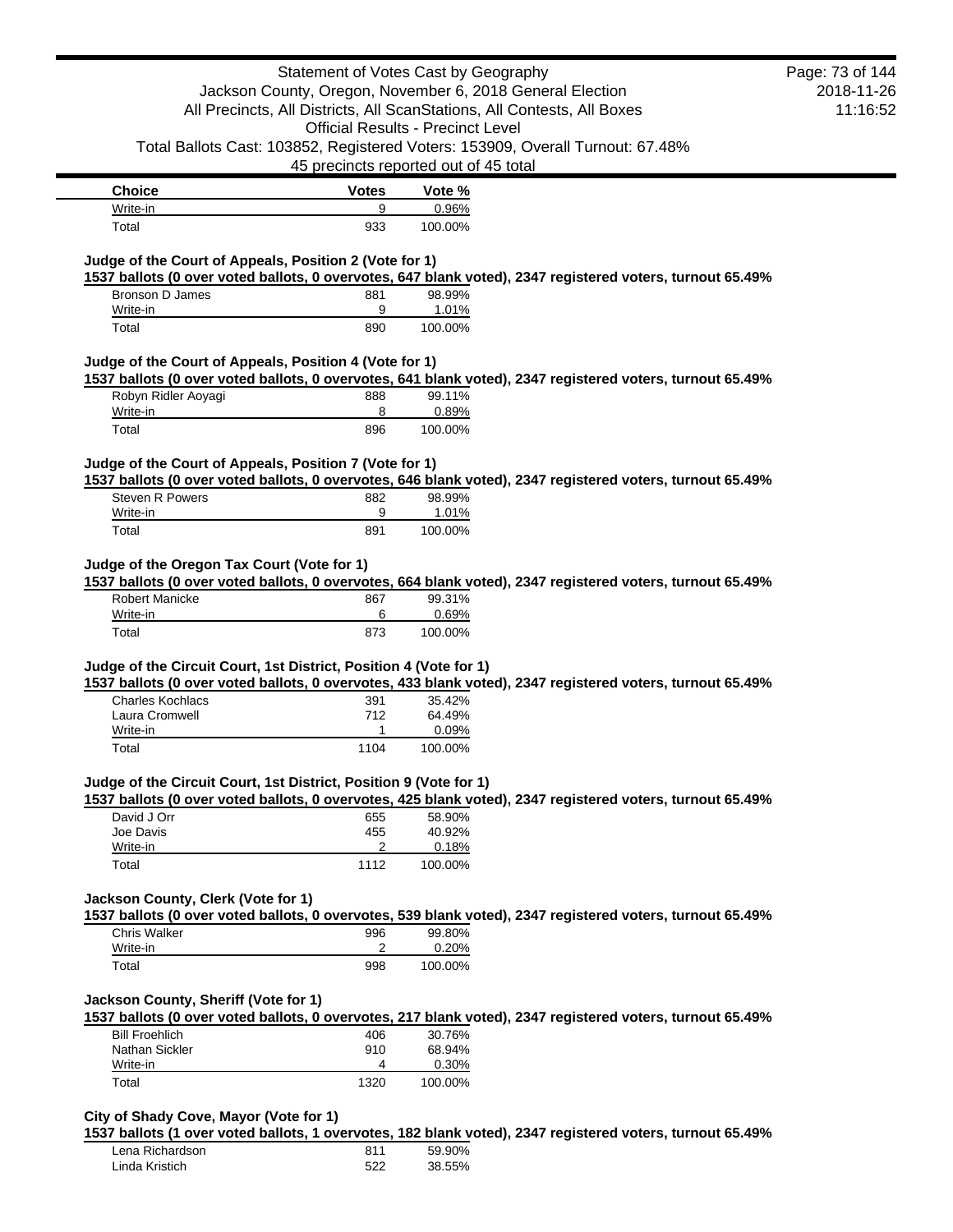| Choice   | <b>Votes</b> | Vote %  |
|----------|--------------|---------|
| Write-in |              | 1.55%   |
| Total    | 1354         | 100.00% |

## **City of Shady Cove, Council Member (Vote for 2)**

**1537 ballots (1 over voted ballots, 2 overvotes, 768 undervotes), 2347 registered voters, turnout 65.49%**

| Shari Tarvin         | 587  | 25.48%  |
|----------------------|------|---------|
| Craig Portwood       | 437  | 18.97%  |
| <b>April Maxwell</b> | 508  | 22.05%  |
| Dick McGregor        | 761  | 33.03%  |
| Write-in             | 10   | 0.43%   |
| Write-in             |      | 0.04%   |
| Total                | 2304 | 100.00% |

### **Jackson Soil and Water Conservation District, Director, Zone 1 (Vote for 1)**

**1537 ballots (0 over voted ballots, 0 overvotes, 1441 blank voted), 2347 registered voters, turnout 65.49%**

| Write-in | 96 | 100.00% |
|----------|----|---------|
| Total    | 96 | 100.00% |

#### **Jackson Soil and Water Conservation District, Director, At-Large, Position 1 (Vote for 1)**

**1537 ballots (0 over voted ballots, 0 overvotes, 653 blank voted), 2347 registered voters, turnout 65.49%**

| Allan Campbell III | 875 | 98.98%  |
|--------------------|-----|---------|
| Write-in           | 9   | 1.02%   |
| Total              | 884 | 100.00% |

#### **Jackson Soil and Water Conservation District, Director, At-Large, Position 2 (Vote for 1)**

**1537 ballots (0 over voted ballots, 0 overvotes, 654 blank voted), 2347 registered voters, turnout 65.49%**

| Stan Dean | 874 | 98.98%  |
|-----------|-----|---------|
| Write-in  | 9   | 1.02%   |
| Total     | 883 | 100.00% |

#### **Measure 102 (Affordable Housing Bonds) (Vote for 1)**

**1537 ballots (0 over voted ballots, 0 overvotes, 81 blank voted), 2347 registered voters, turnout 65.49%**

| Yes   | 589  | 40.45%  |
|-------|------|---------|
| No    | 867  | 59.55%  |
| Total | 1456 | 100.00% |

#### **Measure 103 (Taxes/Fees on Transactions for Groceries) (Vote for 1)**

**1537 ballots (0 over voted ballots, 0 overvotes, 46 blank voted), 2347 registered voters, turnout 65.49%**

| Yes   | 814  | 54.59%  |
|-------|------|---------|
| No    | 677  | 45.41%  |
| Total | 1491 | 100.00% |

#### **Measure 104 (Three-Fifths Legislative Majority Requirement) (Vote for 1)**

**1537 ballots (2 over voted ballots, 2 overvotes, 73 blank voted), 2347 registered voters, turnout 65.49%**

| Yes   | 710  | 48.56%  |
|-------|------|---------|
| No    | 752  | 51.44%  |
| Total | 1462 | 100.00% |

#### **Measure 105 (Resources for Enforcement of Federal Immigration Laws) (Vote for 1)**

**1537 ballots (1 over voted ballots, 1 overvotes, 78 blank voted), 2347 registered voters, turnout 65.49%**

| Yes   | 859  | 58.92%  |
|-------|------|---------|
| No    | 599  | 41.08%  |
| Total | 1458 | 100.00% |

#### **Measure 106 (Public Funds for Abortion) (Vote for 1)**

**1537 ballots (0 over voted ballots, 0 overvotes, 52 blank voted), 2347 registered voters, turnout 65.49%**

| Yes | 850 | 57.24% |
|-----|-----|--------|
| No  | 635 | 42.76% |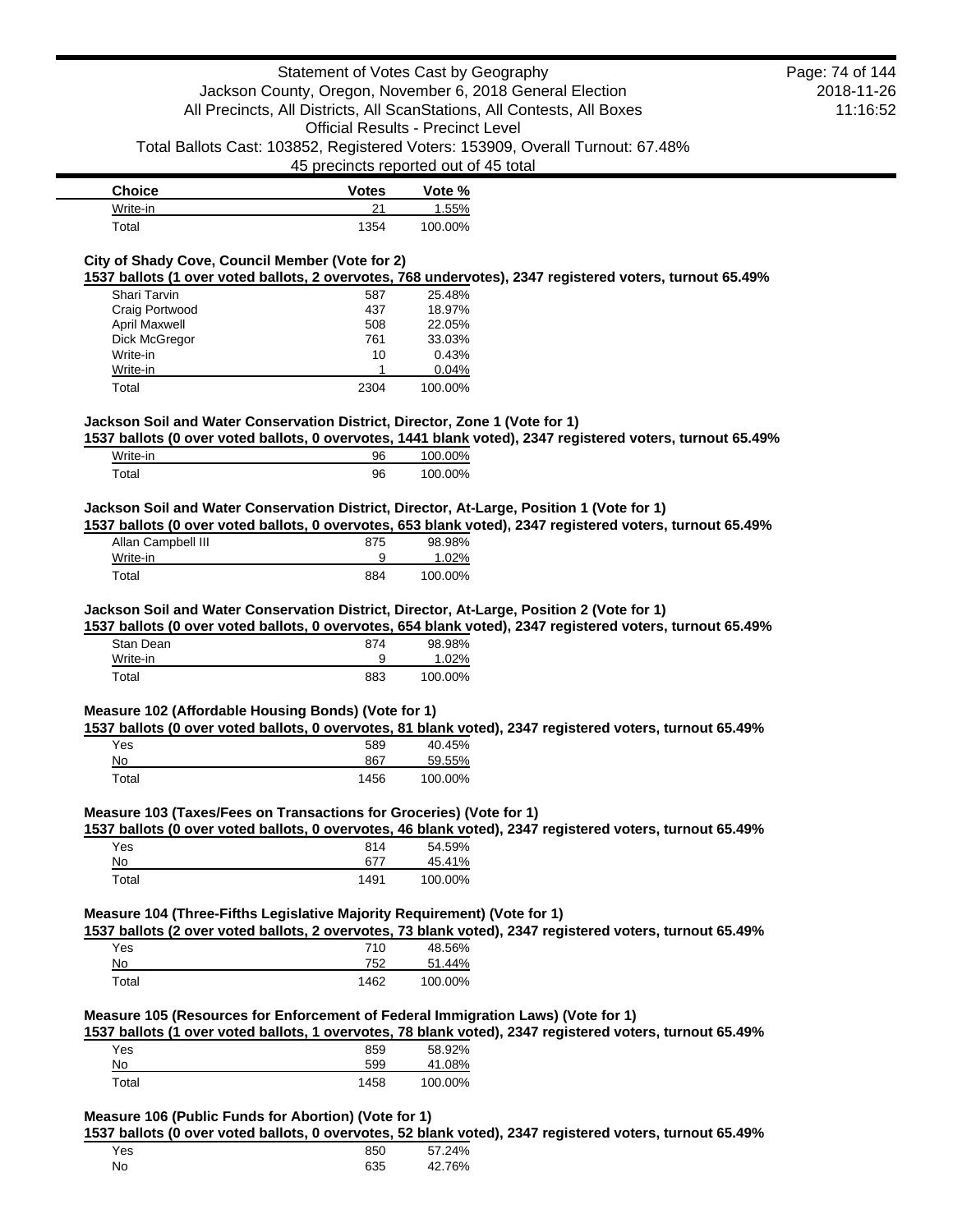|                                                                          | Statement of Votes Cast by Geography     |                   |                                                                                                           | Page: 75 of 144 |
|--------------------------------------------------------------------------|------------------------------------------|-------------------|-----------------------------------------------------------------------------------------------------------|-----------------|
|                                                                          |                                          |                   | Jackson County, Oregon, November 6, 2018 General Election                                                 | 2018-11-26      |
|                                                                          |                                          |                   | All Precincts, All Districts, All ScanStations, All Contests, All Boxes                                   | 11:16:52        |
|                                                                          | <b>Official Results - Precinct Level</b> |                   |                                                                                                           |                 |
|                                                                          |                                          |                   | Total Ballots Cast: 103852, Registered Voters: 153909, Overall Turnout: 67.48%                            |                 |
|                                                                          | 45 precincts reported out of 45 total    |                   |                                                                                                           |                 |
|                                                                          |                                          |                   |                                                                                                           |                 |
| <b>Choice</b><br>Total                                                   | <b>Votes</b><br>1485                     | Vote %<br>100.00% |                                                                                                           |                 |
|                                                                          |                                          |                   |                                                                                                           |                 |
| Measure 15-181 (Jackson County-Firearms) (Vote for 1)                    |                                          |                   |                                                                                                           |                 |
|                                                                          |                                          |                   | 1537 ballots (1 over voted ballots, 1 overvotes, 105 blank voted), 2347 registered voters, turnout 65.49% |                 |
| Yes<br>No                                                                | 772<br>659                               | 53.95%            |                                                                                                           |                 |
| Total                                                                    | 1431                                     | 46.05%<br>100.00% |                                                                                                           |                 |
|                                                                          |                                          |                   |                                                                                                           |                 |
| Measure 15-177 (Shady Cove-Sewer System Annexation to RVSS) (Vote for 1) |                                          |                   |                                                                                                           |                 |
|                                                                          |                                          |                   | 1537 ballots (0 over voted ballots, 0 overvotes, 108 blank voted), 2347 registered voters, turnout 65.49% |                 |
| Yes                                                                      | 882                                      | 61.72%            |                                                                                                           |                 |
| No                                                                       | 547                                      | 38.28%            |                                                                                                           |                 |
| Total                                                                    | 1429                                     | 100.00%           |                                                                                                           |                 |
| Measure 15-179 (Shady Cove-Recreational Marijuana) (Vote for 1)          |                                          |                   |                                                                                                           |                 |
|                                                                          |                                          |                   | 1537 ballots (1 over voted ballots, 1 overvotes, 35 blank voted), 2347 registered voters, turnout 65.49%  |                 |
| Yes                                                                      | 709                                      | 47.24%            |                                                                                                           |                 |
| No                                                                       | 792                                      | 52.76%            |                                                                                                           |                 |
| Total                                                                    | 1501                                     | 100.00%           |                                                                                                           |                 |
|                                                                          |                                          |                   |                                                                                                           |                 |
| Measure 15-182 (Eagle Point School District-Bond) (Vote for 1)           |                                          |                   |                                                                                                           |                 |
| Yes                                                                      |                                          |                   | 1537 ballots (0 over voted ballots, 0 overvotes, 110 blank voted), 2347 registered voters, turnout 65.49% |                 |
|                                                                          | 389                                      | 27.26%            |                                                                                                           |                 |
|                                                                          |                                          |                   |                                                                                                           |                 |
| No                                                                       | 1038                                     | 72.74%            |                                                                                                           |                 |
| Total                                                                    | 1427                                     | 100.00%           |                                                                                                           |                 |
| Precinct 025                                                             |                                          |                   |                                                                                                           |                 |
|                                                                          |                                          |                   |                                                                                                           |                 |
| US Representative, District 2 (Vote for 1)                               |                                          |                   | 3291 ballots (0 over voted ballots, 0 overvotes, 40 blank voted), 4403 registered voters, turnout 74.74%  |                 |
| Mark R Roberts                                                           | 88                                       | 2.71%             |                                                                                                           |                 |
| Greg Walden                                                              | 855                                      | 26.30%            |                                                                                                           |                 |
| Jamie McLeod-Skinner                                                     | 2307                                     | 70.96%            |                                                                                                           |                 |
| Write-in                                                                 | -1                                       | 0.03%             |                                                                                                           |                 |
| Total                                                                    | 3251                                     | 100.00%           |                                                                                                           |                 |
|                                                                          |                                          |                   |                                                                                                           |                 |
| Governor (Vote for 1)                                                    |                                          |                   | 3291 ballots (1 over voted ballots, 1 overvotes, 55 blank voted), 4403 registered voters, turnout 74.74%  |                 |
| Aaron Auer                                                               | 23                                       | 0.71%             |                                                                                                           |                 |
| Nick Chen                                                                | 63                                       | 1.95%             |                                                                                                           |                 |
| Kate Brown                                                               | 2137                                     | 66.06%            |                                                                                                           |                 |
| Knute Buehler                                                            | 860                                      | 26.58%            |                                                                                                           |                 |
| <b>Patrick Starnes</b>                                                   | 126                                      | 3.89%             |                                                                                                           |                 |
| Chris Henry                                                              | 25                                       | 0.77%             |                                                                                                           |                 |
| Write-in                                                                 | 1                                        | 0.03%             |                                                                                                           |                 |
| Total                                                                    | 3235                                     | 100.00%           |                                                                                                           |                 |
|                                                                          |                                          |                   |                                                                                                           |                 |
| State Senator, 3rd District (Vote for 1)                                 |                                          |                   |                                                                                                           |                 |
|                                                                          |                                          |                   | 3291 ballots (1 over voted ballots, 1 overvotes, 52 blank voted), 4403 registered voters, turnout 74.74%  |                 |
| Jeff Golden<br>Jessica Gomez                                             | 2324<br>914                              | 71.77%<br>28.23%  |                                                                                                           |                 |
| Write-in                                                                 | 0                                        | 0.00%             |                                                                                                           |                 |
| Total                                                                    | 3238                                     | 100.00%           |                                                                                                           |                 |

| 756  | 24.18% |
|------|--------|
| 2369 | 75.78% |
|      | 0.03%  |
|      |        |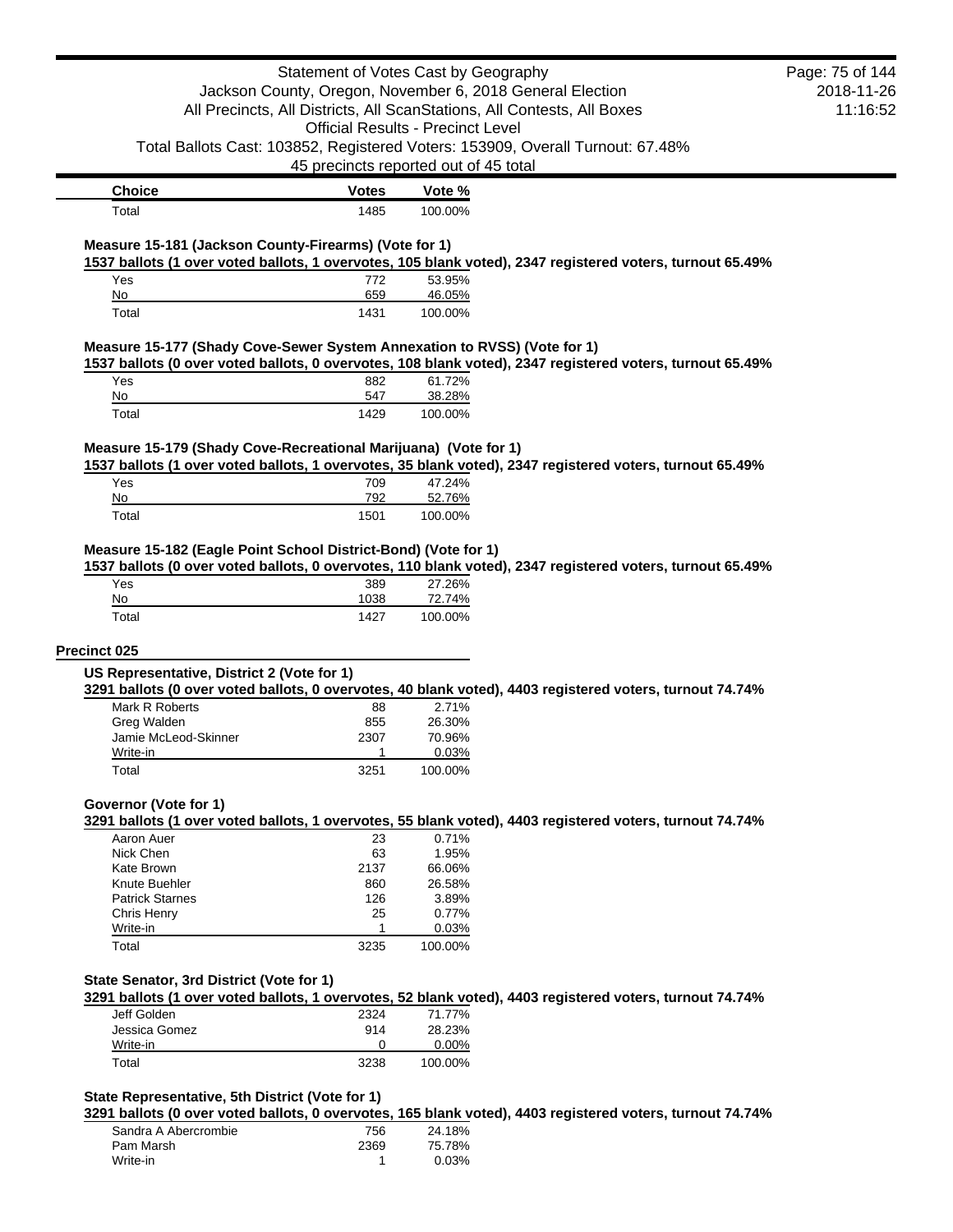|                                                                                       | Statement of Votes Cast by Geography     |                 |                                                                                                            | Page: 76 of 144 |
|---------------------------------------------------------------------------------------|------------------------------------------|-----------------|------------------------------------------------------------------------------------------------------------|-----------------|
|                                                                                       |                                          |                 | Jackson County, Oregon, November 6, 2018 General Election                                                  | 2018-11-26      |
|                                                                                       |                                          |                 | All Precincts, All Districts, All ScanStations, All Contests, All Boxes                                    | 11:16:52        |
|                                                                                       | <b>Official Results - Precinct Level</b> |                 |                                                                                                            |                 |
|                                                                                       |                                          |                 | Total Ballots Cast: 103852, Registered Voters: 153909, Overall Turnout: 67.48%                             |                 |
|                                                                                       | 45 precincts reported out of 45 total    |                 |                                                                                                            |                 |
| <b>Choice</b>                                                                         | <b>Votes</b>                             | Vote %          |                                                                                                            |                 |
| Total                                                                                 | 3126                                     | 100.00%         |                                                                                                            |                 |
| Jackson County, Commissioner, Position 1 (Vote for 1)                                 |                                          |                 |                                                                                                            |                 |
|                                                                                       |                                          |                 | 3291 ballots (0 over voted ballots, 0 overvotes, 155 blank voted), 4403 registered voters, turnout 74.74%  |                 |
| Amy Thuren                                                                            | 2196                                     | 70.03%          |                                                                                                            |                 |
| Frank W Brannen                                                                       | 91                                       | 2.90%           |                                                                                                            |                 |
| <b>Rick Dyer</b>                                                                      | 849                                      | 27.07%          |                                                                                                            |                 |
| Write-in                                                                              | 0                                        | 0.00%           |                                                                                                            |                 |
| Total                                                                                 | 3136                                     | 100.00%         |                                                                                                            |                 |
| Jackson County, Commissioner, Position 3 (Vote for 1)                                 |                                          |                 |                                                                                                            |                 |
|                                                                                       |                                          |                 | 3291 ballots (0 over voted ballots, 0 overvotes, 168 blank voted), 4403 registered voters, turnout 74.74%  |                 |
| <b>Colleen Roberts</b>                                                                | 823                                      | 26.35%          |                                                                                                            |                 |
| Lanita C Witt                                                                         | 2212                                     | 70.83%          |                                                                                                            |                 |
| <b>Edward Stanton</b><br>Write-in                                                     | 88<br>0                                  | 2.82%<br>0.00%  |                                                                                                            |                 |
| Total                                                                                 | 3123                                     | 100.00%         |                                                                                                            |                 |
|                                                                                       |                                          |                 |                                                                                                            |                 |
| Judge of the Supreme Court, Position 5 (Vote for 1)                                   |                                          |                 |                                                                                                            |                 |
| Adrienne Nelson                                                                       | 1924                                     | 99.12%          | 3291 ballots (0 over voted ballots, 0 overvotes, 1350 blank voted), 4403 registered voters, turnout 74.74% |                 |
| Write-in                                                                              | 17                                       | 0.88%           |                                                                                                            |                 |
| Total                                                                                 | 1941                                     | 100.00%         |                                                                                                            |                 |
| Judge of the Court of Appeals, Position 2 (Vote for 1)<br>Bronson D James<br>Write-in | 1751<br>20                               | 98.87%<br>1.13% | 3291 ballots (0 over voted ballots, 0 overvotes, 1520 blank voted), 4403 registered voters, turnout 74.74% |                 |
|                                                                                       |                                          |                 |                                                                                                            |                 |
| Total                                                                                 | 1771                                     | 100.00%         |                                                                                                            |                 |
| Judge of the Court of Appeals, Position 4 (Vote for 1)                                |                                          |                 |                                                                                                            |                 |
|                                                                                       |                                          |                 | 3291 ballots (0 over voted ballots, 0 overvotes, 1403 blank voted), 4403 registered voters, turnout 74.74% |                 |
| Robyn Ridler Aoyagi                                                                   | 1874                                     | 99.26%          |                                                                                                            |                 |
| Write-in                                                                              | 14                                       | 0.74%           |                                                                                                            |                 |
| Total                                                                                 | 1888                                     | 100.00%         |                                                                                                            |                 |
| Judge of the Court of Appeals, Position 7 (Vote for 1)                                |                                          |                 |                                                                                                            |                 |
|                                                                                       |                                          |                 | 3291 ballots (0 over voted ballots, 0 overvotes, 1462 blank voted), 4403 registered voters, turnout 74.74% |                 |
| <b>Steven R Powers</b>                                                                | 1812                                     | 99.07%          |                                                                                                            |                 |
| Write-in                                                                              | 17                                       | 0.93%           |                                                                                                            |                 |
| Total                                                                                 | 1829                                     | 100.00%         |                                                                                                            |                 |
| Judge of the Oregon Tax Court (Vote for 1)                                            |                                          |                 |                                                                                                            |                 |
|                                                                                       |                                          |                 | 3291 ballots (0 over voted ballots, 0 overvotes, 1466 blank voted), 4403 registered voters, turnout 74.74% |                 |
| Robert Manicke                                                                        | 1808                                     | 99.07%          |                                                                                                            |                 |
| Write-in                                                                              | 17                                       | 0.93%           |                                                                                                            |                 |
| Total                                                                                 | 1825                                     | 100.00%         |                                                                                                            |                 |
|                                                                                       |                                          |                 |                                                                                                            |                 |
| Judge of the Circuit Court, 1st District, Position 4 (Vote for 1)                     |                                          |                 |                                                                                                            |                 |
|                                                                                       |                                          |                 | 3291 ballots (0 over voted ballots, 0 overvotes, 760 blank voted), 4403 registered voters, turnout 74.74%  |                 |
| <b>Charles Kochlacs</b>                                                               | 688                                      | 27.18%          |                                                                                                            |                 |
| Laura Cromwell<br>Write-in                                                            | 1839<br>4                                | 72.66%<br>0.16% |                                                                                                            |                 |
| Total                                                                                 | 2531                                     | 100.00%         |                                                                                                            |                 |
|                                                                                       |                                          |                 |                                                                                                            |                 |
| Judge of the Circuit Court, 1st District, Position 9 (Vote for 1)                     |                                          |                 |                                                                                                            |                 |
|                                                                                       |                                          |                 | 3291 ballots (0 over voted ballots, 0 overvotes, 717 blank voted), 4403 registered voters, turnout 74.74%  |                 |
| David J Orr                                                                           | 1314                                     | 51.05%          |                                                                                                            |                 |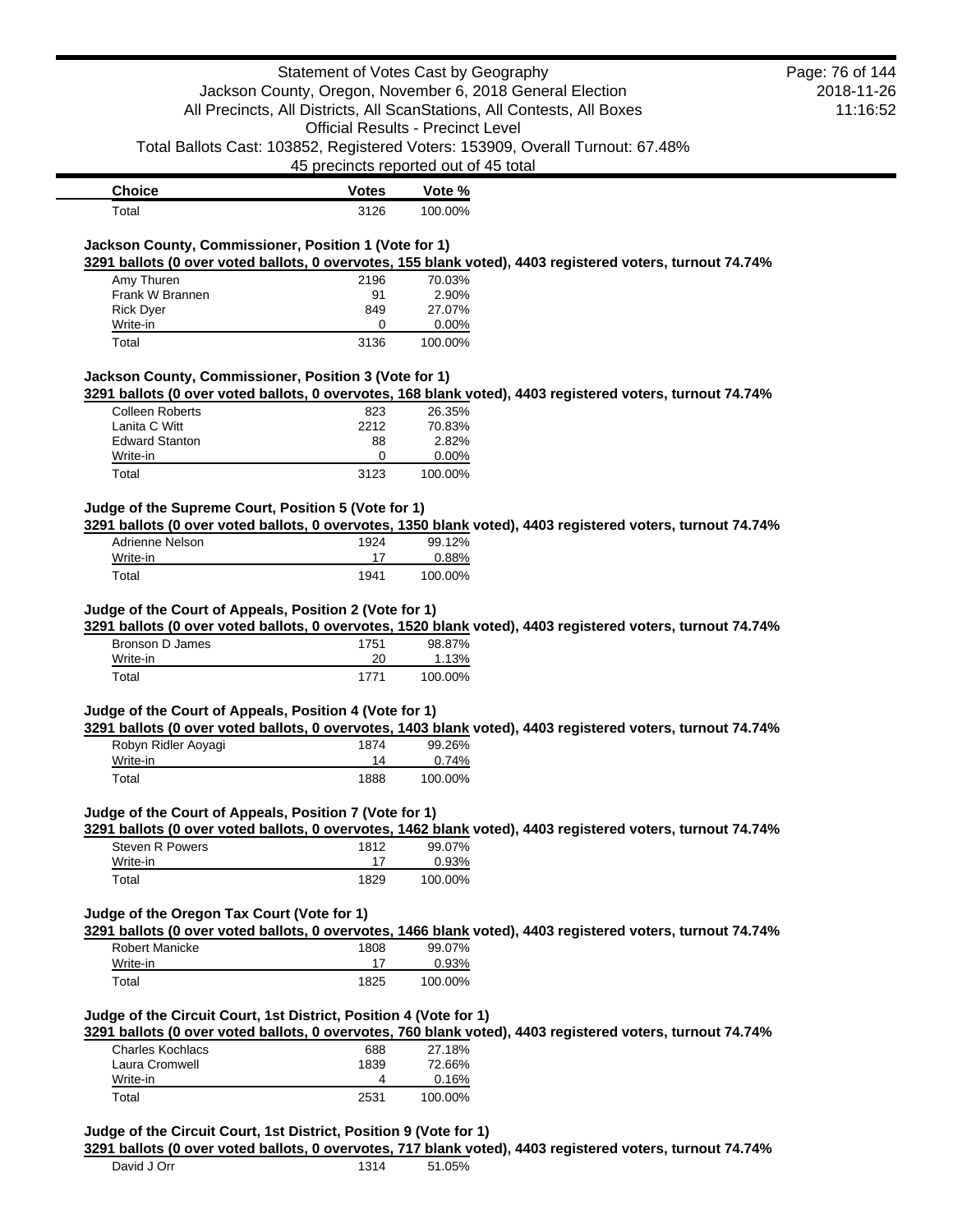| <b>Choice</b> | <b>Votes</b> | Vote %  |
|---------------|--------------|---------|
| Joe Davis     | 1253         | 48.68%  |
| Write-in      |              | 0.27%   |
| Total         | 2574         | 100.00% |

### **Jackson County, Clerk (Vote for 1)**

**3291 ballots (0 over voted ballots, 0 overvotes, 1197 blank voted), 4403 registered voters, turnout 74.74%**

| Chris Walker | 2081 | 99.38%  |
|--------------|------|---------|
| Write-in     | 13   | 0.62%   |
| Total        | 2094 | 100.00% |

## **Jackson County, Sheriff (Vote for 1)**

**3291 ballots (0 over voted ballots, 0 overvotes, 499 blank voted), 4403 registered voters, turnout 74.74%**

| <b>Bill Froehlich</b> | 566  | 20.27%  |
|-----------------------|------|---------|
| Nathan Sickler        | 2218 | 79.44%  |
| Write-in              | 8    | 0.29%   |
| Total                 | 2792 | 100.00% |

### **City of Talent, Mayor (Vote for 1)**

**3291 ballots (1 over voted ballots, 1 overvotes, 283 blank voted), 4403 registered voters, turnout 74.74%**

| Darby Ayers-Flood | 2003 | 66.61%  |
|-------------------|------|---------|
| Ken Baker         | 995  | 33.09%  |
| Write-in          | 9    | 0.30%   |
| Total             | 3007 | 100.00% |

#### **City of Talent, Council Member, Position 1 (Vote for 1)**

**3291 ballots (0 over voted ballots, 0 overvotes, 1157 blank voted), 4403 registered voters, turnout 74.74%**

| Daria Land | 2105 | 98.64%  |
|------------|------|---------|
| Write-in   | 29   | 1.36%   |
| Total      | 2134 | 100.00% |

#### **City of Talent, Council Member, Position 3 (Vote for 1)**

**3291 ballots (0 over voted ballots, 0 overvotes, 1242 blank voted), 4403 registered voters, turnout 74.74%**

| Stephanie J Dolan | 2022 | 98.68%  |
|-------------------|------|---------|
| Write-in          | 27   | 1.32%   |
| Total             | 2049 | 100.00% |

### **City of Talent, Council Member, Position 5 (Vote for 1)**

**3291 ballots (0 over voted ballots, 0 overvotes, 702 blank voted), 4403 registered voters, turnout 74.74%**

| Eleanor Ponomareff | 1893 | 73.12%  |
|--------------------|------|---------|
| David Higgins      | 688  | 26.57%  |
| Write-in           | 8    | 0.31%   |
| Total              | 2589 | 100.00% |

## **City of Talent, Council Member, Position 6 (Vote for 1)**

**3291 ballots (0 over voted ballots, 0 overvotes, 1269 blank voted), 4403 registered voters, turnout 74.74%**

| Jason Clark | 1999 | 98.86%   |
|-------------|------|----------|
| Write-in    | 23   | $1.14\%$ |
| Total       | 2022 | 100.00%  |

#### **Jackson Soil and Water Conservation District, Director, Zone 1 (Vote for 1)**

**3291 ballots (0 over voted ballots, 0 overvotes, 2994 blank voted), 4403 registered voters, turnout 74.74%**

| Write-in | 297 | 100.00% |
|----------|-----|---------|
| Total    | 297 | 100.00% |

#### **Jackson Soil and Water Conservation District, Director, At-Large, Position 1 (Vote for 1)**

**3291 ballots (1 over voted ballots, 1 overvotes, 1483 blank voted), 4403 registered voters, turnout 74.74%**

| Allan Campbell III | 1790 | 99.06% |
|--------------------|------|--------|
| Write-in           |      | 0.94%  |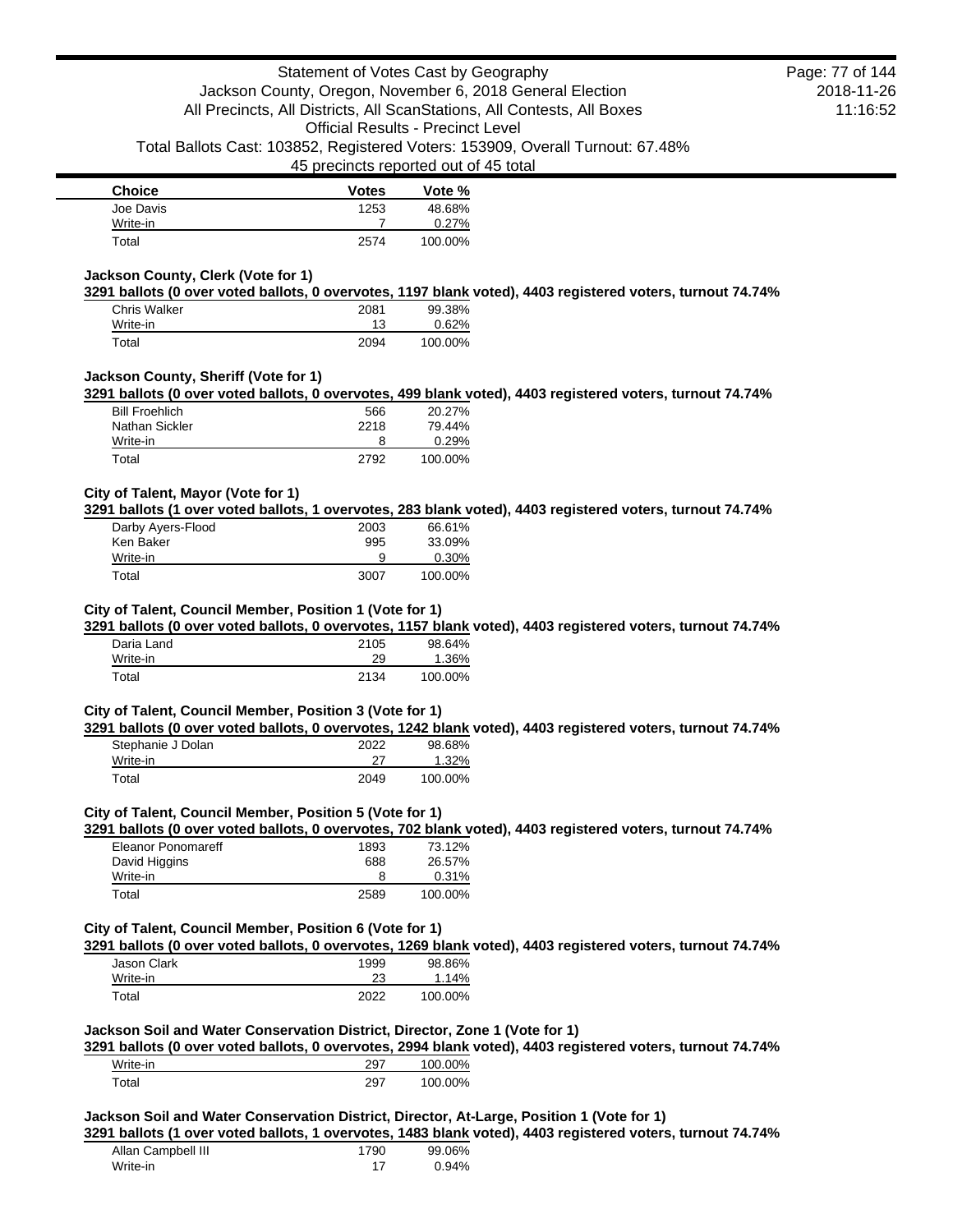|                                                                                           | Statement of Votes Cast by Geography  |                                          |                                                                                                            | Page: 78 of 144 |
|-------------------------------------------------------------------------------------------|---------------------------------------|------------------------------------------|------------------------------------------------------------------------------------------------------------|-----------------|
|                                                                                           |                                       |                                          | Jackson County, Oregon, November 6, 2018 General Election                                                  | 2018-11-26      |
|                                                                                           |                                       |                                          | All Precincts, All Districts, All ScanStations, All Contests, All Boxes                                    | 11:16:52        |
|                                                                                           |                                       | <b>Official Results - Precinct Level</b> |                                                                                                            |                 |
|                                                                                           |                                       |                                          | Total Ballots Cast: 103852, Registered Voters: 153909, Overall Turnout: 67.48%                             |                 |
|                                                                                           | 45 precincts reported out of 45 total |                                          |                                                                                                            |                 |
| <b>Choice</b>                                                                             | <b>Votes</b>                          | Vote %                                   |                                                                                                            |                 |
| Total                                                                                     | 1807                                  | 100.00%                                  |                                                                                                            |                 |
| Jackson Soil and Water Conservation District, Director, At-Large, Position 2 (Vote for 1) |                                       |                                          |                                                                                                            |                 |
|                                                                                           |                                       |                                          | 3291 ballots (1 over voted ballots, 1 overvotes, 1471 blank voted), 4403 registered voters, turnout 74.74% |                 |
| Stan Dean                                                                                 | 1803                                  | 99.12%                                   |                                                                                                            |                 |
| Write-in                                                                                  | 16                                    | 0.88%                                    |                                                                                                            |                 |
| Total                                                                                     | 1819                                  | 100.00%                                  |                                                                                                            |                 |
| Measure 102 (Affordable Housing Bonds) (Vote for 1)                                       |                                       |                                          |                                                                                                            |                 |
|                                                                                           |                                       |                                          | 3291 ballots (1 over voted ballots, 1 overvotes, 131 blank voted), 4403 registered voters, turnout 74.74%  |                 |
| Yes                                                                                       | 2168                                  | 68.63%                                   |                                                                                                            |                 |
| No                                                                                        | 991                                   | 31.37%                                   |                                                                                                            |                 |
| Total                                                                                     | 3159                                  | 100.00%                                  |                                                                                                            |                 |
|                                                                                           |                                       |                                          |                                                                                                            |                 |
| Measure 103 (Taxes/Fees on Transactions for Groceries) (Vote for 1)                       |                                       |                                          |                                                                                                            |                 |
|                                                                                           |                                       | 30.58%                                   | 3291 ballots (3 over voted ballots, 3 overvotes, 83 blank voted), 4403 registered voters, turnout 74.74%   |                 |
| Yes<br>No                                                                                 | 980<br>2225                           | 69.42%                                   |                                                                                                            |                 |
| Total                                                                                     | 3205                                  | 100.00%                                  |                                                                                                            |                 |
| Yes<br>No                                                                                 | 728<br>2399                           | 23.28%<br>76.72%                         |                                                                                                            |                 |
| Total                                                                                     | 3127                                  | 100.00%                                  |                                                                                                            |                 |
|                                                                                           |                                       |                                          |                                                                                                            |                 |
| Measure 105 (Resources for Enforcement of Federal Immigration Laws) (Vote for 1)          |                                       |                                          | 3291 ballots (1 over voted ballots, 1 overvotes, 97 blank voted), 4403 registered voters, turnout 74.74%   |                 |
| Yes                                                                                       | 743                                   | 23.27%                                   |                                                                                                            |                 |
| No                                                                                        | 2450                                  | 76.73%                                   |                                                                                                            |                 |
| Total                                                                                     | 3193                                  | 100.00%                                  |                                                                                                            |                 |
| Measure 106 (Public Funds for Abortion) (Vote for 1)                                      |                                       |                                          |                                                                                                            |                 |
|                                                                                           |                                       |                                          | 3291 ballots (1 over voted ballots, 1 overvotes, 87 blank voted), 4403 registered voters, turnout 74.74%   |                 |
| Yes                                                                                       | 781                                   | 24.38%                                   |                                                                                                            |                 |
| No                                                                                        | 2422                                  | 75.62%                                   |                                                                                                            |                 |
| Total                                                                                     | 3203                                  | 100.00%                                  |                                                                                                            |                 |
|                                                                                           |                                       |                                          |                                                                                                            |                 |
| Measure 15-181 (Jackson County-Firearms) (Vote for 1)                                     |                                       |                                          | 3291 ballots (0 over voted ballots, 0 overvotes, 173 blank voted), 4403 registered voters, turnout 74.74%  |                 |
| Yes                                                                                       | 885                                   | 28.38%                                   |                                                                                                            |                 |
| No                                                                                        | 2233                                  | 71.62%                                   |                                                                                                            |                 |
| Total                                                                                     | 3118                                  | 100.00%                                  |                                                                                                            |                 |
|                                                                                           |                                       |                                          |                                                                                                            |                 |
| Precinct 026                                                                              |                                       |                                          |                                                                                                            |                 |
| US Representative, District 2 (Vote for 1)                                                |                                       |                                          | 3004 ballots (0 over voted ballots, 0 overvotes, 21 blank voted), 3967 registered voters, turnout 75.72%   |                 |
| Mark R Roberts                                                                            | 67                                    | 2.25%                                    |                                                                                                            |                 |
| Greg Walden                                                                               | 877                                   | 29.40%                                   |                                                                                                            |                 |
| Jamie McLeod-Skinner                                                                      |                                       |                                          |                                                                                                            |                 |
|                                                                                           | 2039                                  | 68.35%                                   |                                                                                                            |                 |
| Write-in<br>Total                                                                         | 0<br>2983                             | 0.00%<br>100.00%                         |                                                                                                            |                 |

#### **Governor (Vote for 1)**

**3004 ballots (0 over voted ballots, 0 overvotes, 45 blank voted), 3967 registered voters, turnout 75.72%**

| Aaron Auer |    | 0.51% |
|------------|----|-------|
| Nick Chen  | 47 | 1.59% |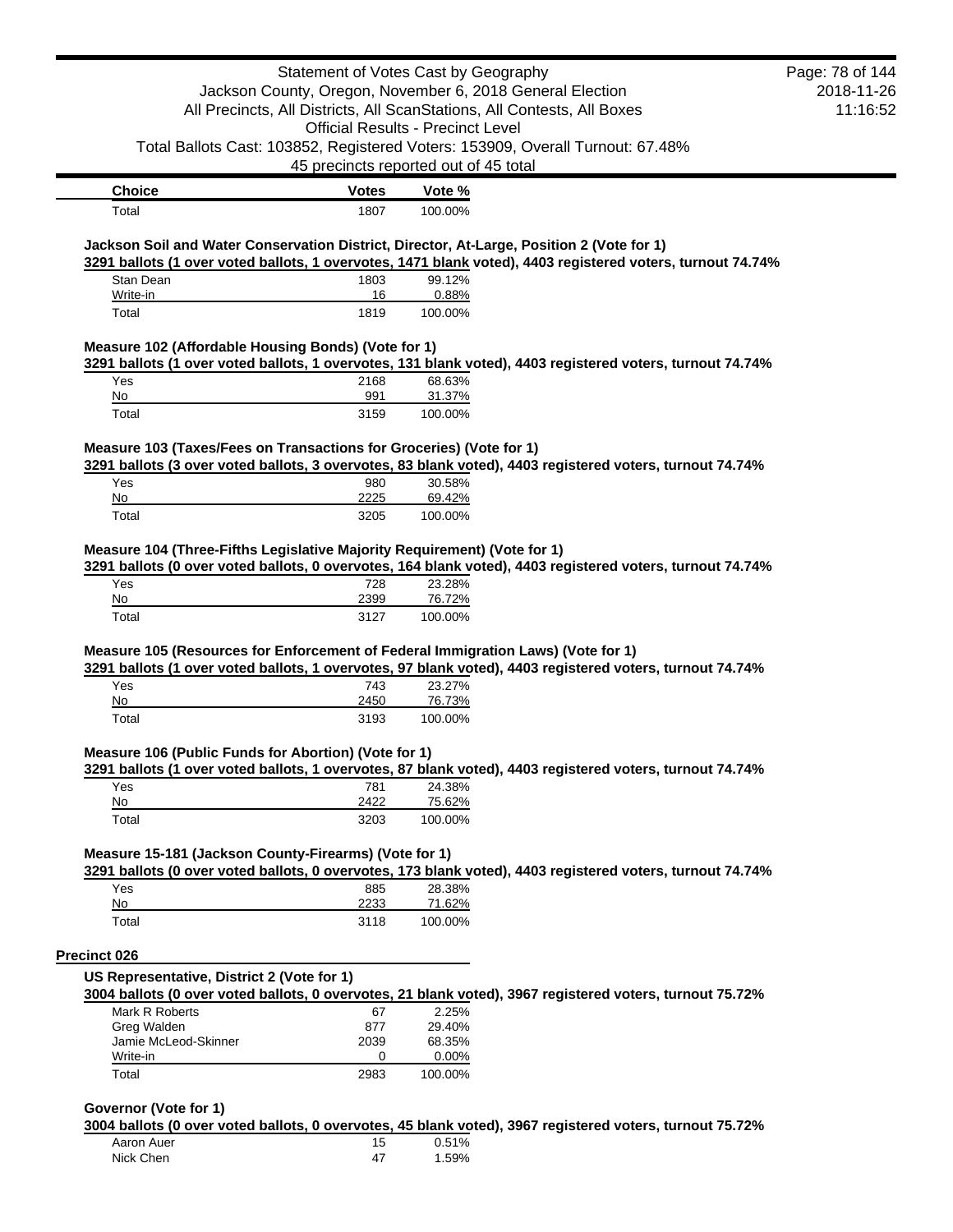| <b>Choice</b>          | Votes | Vote %  |
|------------------------|-------|---------|
| Kate Brown             | 1915  | 64.72%  |
| Knute Buehler          | 872   | 29.47%  |
| <b>Patrick Starnes</b> | 83    | 2.81%   |
| Chris Henry            | 26    | 0.88%   |
| Write-in               |       | 0.03%   |
| Total                  | 2959  | 100.00% |

#### **State Senator, 3rd District (Vote for 1)**

**3003 ballots (0 over voted ballots, 0 overvotes, 47 blank voted), 3966 registered voters, turnout 75.72%**

| Jeff Golden   | 2018 | 68.27%  |
|---------------|------|---------|
| Jessica Gomez | 934  | 31.60%  |
| Write-in      | 4    | 0.14%   |
| Total         | 2956 | 100.00% |

## **State Representative, 5th District (Vote for 1)**

**3003 ballots (0 over voted ballots, 0 overvotes, 110 blank voted), 3966 registered voters, turnout 75.72%**

| Sandra A Abercrombie | 785  | 27.13%   |
|----------------------|------|----------|
| Pam Marsh            | 2107 | 72.83%   |
| Write-in             |      | $0.03\%$ |
| Total                | 2893 | 100.00%  |

#### **State Representative, 55th District (Vote for 1)**

**1 ballots (0 over voted ballots, 0 overvotes, 0 blank voted), 1 registered voters, turnout 100.00%**

| Karen Rippberger | $0.00\%$ |
|------------------|----------|
| Mike McLane      | 100.00%  |
| Write-in         | $0.00\%$ |
| Total            | 100.00%  |

### **Jackson County, Commissioner, Position 1 (Vote for 1)**

**3004 ballots (0 over voted ballots, 0 overvotes, 112 blank voted), 3967 registered voters, turnout 75.72%**

| Amy Thuren       | 1909 | 66.01%   |
|------------------|------|----------|
| Frank W Brannen  | 96   | $3.32\%$ |
| <b>Rick Dyer</b> | 886  | 30.64%   |
| Write-in         |      | 0.03%    |
| Total            | 2892 | 100.00%  |

#### **Jackson County, Commissioner, Position 3 (Vote for 1)**

**3004 ballots (0 over voted ballots, 0 overvotes, 95 blank voted), 3967 registered voters, turnout 75.72%**

| <b>Colleen Roberts</b> | 816  | 28.05%   |
|------------------------|------|----------|
| Lanita C Witt          | 2019 | 69.41%   |
| <b>Edward Stanton</b>  | 72   | 2.48%    |
| Write-in               |      | $0.07\%$ |
| Total                  | 2909 | 100.00%  |

# **Judge of the Supreme Court, Position 5 (Vote for 1)**

**3004 ballots (0 over voted ballots, 0 overvotes, 1457 blank voted), 3967 registered voters, turnout 75.72%**

| Adrienne Nelson | 1530 | 98.90%  |
|-----------------|------|---------|
| Write-in        |      | 1.10%   |
| Total           | 1547 | 100.00% |

### **Judge of the Court of Appeals, Position 2 (Vote for 1)**

**3004 ballots (0 over voted ballots, 0 overvotes, 1602 blank voted), 3967 registered voters, turnout 75.72%**

| Bronson D James | 1386 | 98.86%   |
|-----------------|------|----------|
| Write-in        | 16   | $1.14\%$ |
| Total           | 1402 | 100.00%  |

#### **Judge of the Court of Appeals, Position 4 (Vote for 1)**

**3004 ballots (0 over voted ballots, 0 overvotes, 1531 blank voted), 3967 registered voters, turnout 75.72%**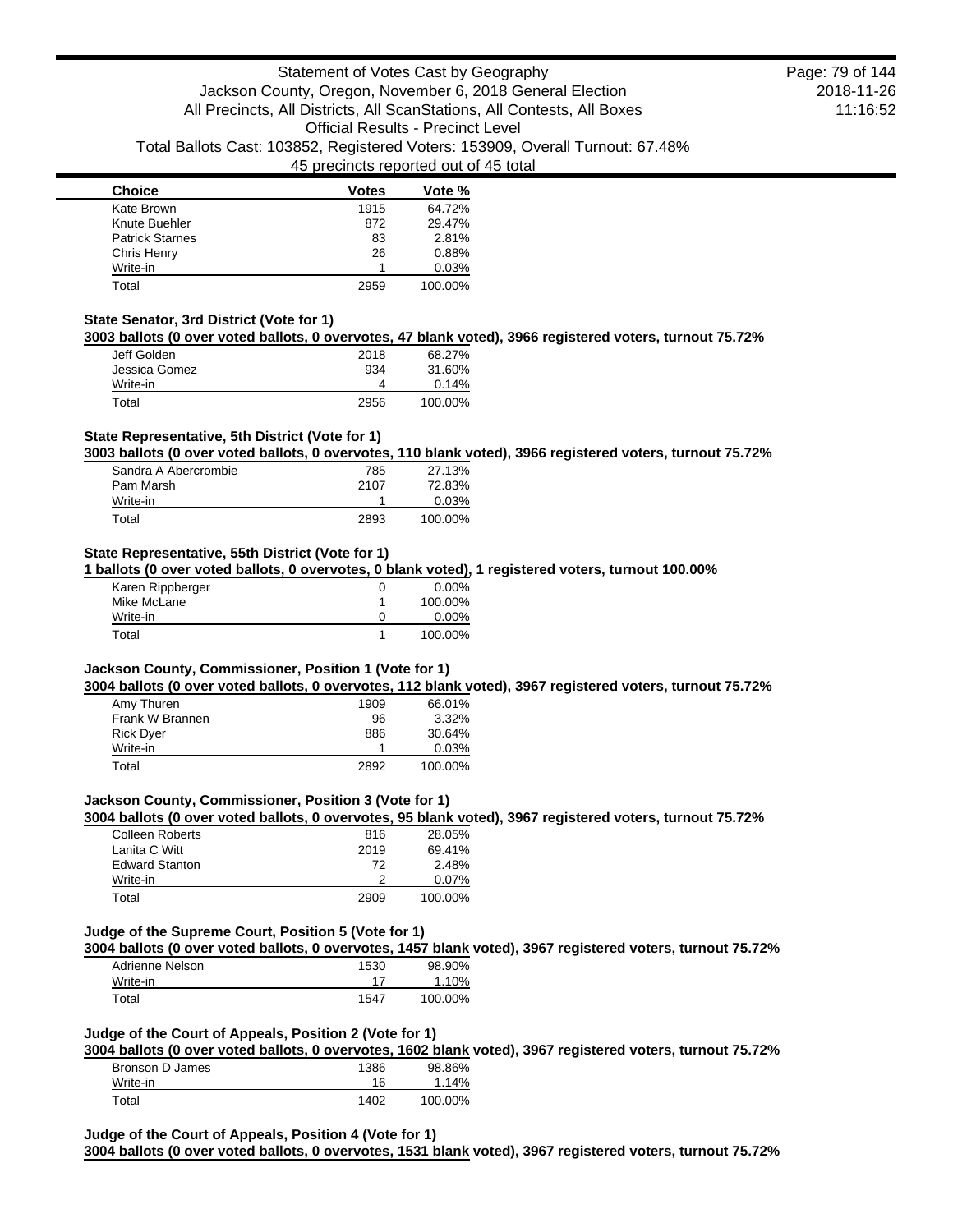| <b>Choice</b>       | <b>Votes</b> | Vote %  |
|---------------------|--------------|---------|
| Robyn Ridler Aoyagi | 1458         | 98.98%  |
| Write-in            | 15           | 1.02%   |
| Total               | 1473         | 100.00% |

### **Judge of the Court of Appeals, Position 7 (Vote for 1)**

**3004 ballots (0 over voted ballots, 0 overvotes, 1589 blank voted), 3967 registered voters, turnout 75.72%**

| <b>Steven R Powers</b> | 1401 | 99.01%  |
|------------------------|------|---------|
| Write-in               | 14   | 0.99%   |
| Total                  | 1415 | 100.00% |

### **Judge of the Oregon Tax Court (Vote for 1)**

**3004 ballots (0 over voted ballots, 0 overvotes, 1587 blank voted), 3967 registered voters, turnout 75.72%**

| Robert Manicke | 1404 | 99.08%  |
|----------------|------|---------|
| Write-in       | 13   | 0.92%   |
| Total          | 1417 | 100.00% |

## **Judge of the Circuit Court, 1st District, Position 4 (Vote for 1)**

**3004 ballots (0 over voted ballots, 0 overvotes, 830 blank voted), 3967 registered voters, turnout 75.72%**

| Charles Kochlacs | 751  | 34.54%   |
|------------------|------|----------|
| Laura Cromwell   | 1421 | 65.36%   |
| Write-in         |      | $0.09\%$ |
| Total            | 2174 | 100.00%  |

#### **Judge of the Circuit Court, 1st District, Position 9 (Vote for 1)**

**3004 ballots (0 over voted ballots, 0 overvotes, 751 blank voted), 3967 registered voters, turnout 75.72%**

| David J Orr | 1140 | 50.60%   |
|-------------|------|----------|
| Joe Davis   | 1108 | 49.18%   |
| Write-in    | 5    | $0.22\%$ |
| Total       | 2253 | 100.00%  |

#### **Jackson County, Clerk (Vote for 1)**

**3004 ballots (0 over voted ballots, 0 overvotes, 1356 blank voted), 3967 registered voters, turnout 75.72%**

| <b>Chris Walker</b> | 1641 | 99.58%  |
|---------------------|------|---------|
| Write-in            |      | 0.42%   |
| Total               | 1648 | 100.00% |

## **Jackson County, Sheriff (Vote for 1)**

**3004 ballots (0 over voted ballots, 0 overvotes, 512 blank voted), 3967 registered voters, turnout 75.72%**

| <b>Bill Froehlich</b> | 455  | 18.26%  |
|-----------------------|------|---------|
| Nathan Sickler        | 2033 | 81.58%  |
| Write-in              |      | 0.16%   |
| Total                 | 2492 | 100.00% |

## **Jackson Soil and Water Conservation District, Director, Zone 1 (Vote for 1)**

**3004 ballots (0 over voted ballots, 0 overvotes, 2733 blank voted), 3967 registered voters, turnout 75.72%** Write-in 271 100.00%

| otal <sup>-</sup> | $-1$ | 100.00% |
|-------------------|------|---------|
|                   |      |         |

## **Jackson Soil and Water Conservation District, Director, At-Large, Position 1 (Vote for 1)**

**3004 ballots (1 over voted ballots, 1 overvotes, 1632 blank voted), 3967 registered voters, turnout 75.72%**

| Allan Campbell III | 1358 | 99.05%  |
|--------------------|------|---------|
| Write-in           |      | 0.95%   |
| Total              | 1371 | 100.00% |

**Jackson Soil and Water Conservation District, Director, At-Large, Position 2 (Vote for 1)**

**3004 ballots (0 over voted ballots, 0 overvotes, 1607 blank voted), 3967 registered voters, turnout 75.72%**

| Stan Dean | 1381 | 98.85% |
|-----------|------|--------|
| Write-in  | 16   | 1.15%  |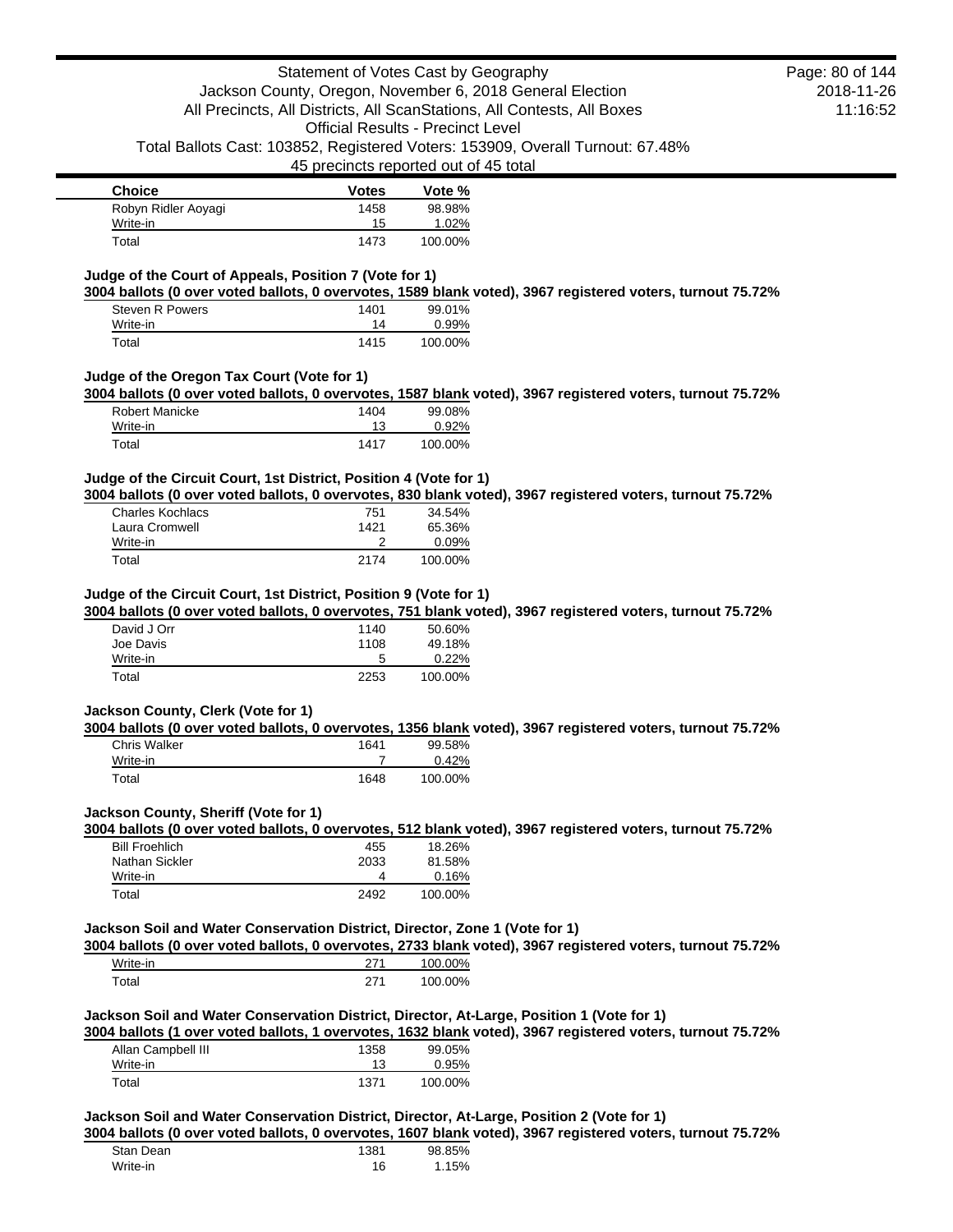|                                                                                                                         |              | Statement of Votes Cast by Geography                                    |                                                                                                           | Page: 81 of 144 |
|-------------------------------------------------------------------------------------------------------------------------|--------------|-------------------------------------------------------------------------|-----------------------------------------------------------------------------------------------------------|-----------------|
|                                                                                                                         |              | Jackson County, Oregon, November 6, 2018 General Election               |                                                                                                           | 2018-11-26      |
|                                                                                                                         |              | All Precincts, All Districts, All ScanStations, All Contests, All Boxes |                                                                                                           | 11:16:52        |
|                                                                                                                         |              | <b>Official Results - Precinct Level</b>                                |                                                                                                           |                 |
| Total Ballots Cast: 103852, Registered Voters: 153909, Overall Turnout: 67.48%                                          |              |                                                                         |                                                                                                           |                 |
|                                                                                                                         |              | 45 precincts reported out of 45 total                                   |                                                                                                           |                 |
| <b>Choice</b>                                                                                                           | Votes        | Vote %                                                                  |                                                                                                           |                 |
| Total                                                                                                                   | 1397         | 100.00%                                                                 |                                                                                                           |                 |
|                                                                                                                         |              |                                                                         |                                                                                                           |                 |
| Measure 102 (Affordable Housing Bonds) (Vote for 1)                                                                     |              |                                                                         | 3004 ballots (0 over voted ballots, 0 overvotes, 104 blank voted), 3967 registered voters, turnout 75.72% |                 |
| Yes                                                                                                                     | 1850         | 63.79%                                                                  |                                                                                                           |                 |
| No                                                                                                                      | 1050         | 36.21%                                                                  |                                                                                                           |                 |
| Total                                                                                                                   | 2900         | 100.00%                                                                 |                                                                                                           |                 |
| Measure 103 (Taxes/Fees on Transactions for Groceries) (Vote for 1)                                                     |              |                                                                         |                                                                                                           |                 |
|                                                                                                                         |              |                                                                         | 3004 ballots (1 over voted ballots, 1 overvotes, 70 blank voted), 3967 registered voters, turnout 75.72%  |                 |
| Yes                                                                                                                     | 936          | 31.91%                                                                  |                                                                                                           |                 |
| No<br>Total                                                                                                             | 1997<br>2933 | 68.09%<br>100.00%                                                       |                                                                                                           |                 |
|                                                                                                                         |              |                                                                         |                                                                                                           |                 |
| Measure 104 (Three-Fifths Legislative Majority Requirement) (Vote for 1)                                                |              |                                                                         |                                                                                                           |                 |
| Yes                                                                                                                     |              | 28.37%                                                                  | 3004 ballots (2 over voted ballots, 2 overvotes, 122 blank voted), 3967 registered voters, turnout 75.72% |                 |
| No                                                                                                                      | 817<br>2063  | 71.63%                                                                  |                                                                                                           |                 |
| Total                                                                                                                   | 2880         | 100.00%                                                                 |                                                                                                           |                 |
|                                                                                                                         |              |                                                                         |                                                                                                           |                 |
|                                                                                                                         |              |                                                                         |                                                                                                           |                 |
| Measure 105 (Resources for Enforcement of Federal Immigration Laws) (Vote for 1)                                        |              |                                                                         |                                                                                                           |                 |
|                                                                                                                         |              |                                                                         | 3004 ballots (2 over voted ballots, 2 overvotes, 74 blank voted), 3967 registered voters, turnout 75.72%  |                 |
| Yes                                                                                                                     | 781          | 26.67%                                                                  |                                                                                                           |                 |
| No                                                                                                                      | 2147         | 73.33%                                                                  |                                                                                                           |                 |
| Total                                                                                                                   | 2928         | 100.00%                                                                 |                                                                                                           |                 |
|                                                                                                                         |              |                                                                         |                                                                                                           |                 |
| Measure 106 (Public Funds for Abortion) (Vote for 1)                                                                    |              |                                                                         | 3004 ballots (0 over voted ballots, 0 overvotes, 59 blank voted), 3967 registered voters, turnout 75.72%  |                 |
| Yes                                                                                                                     | 705          | 23.94%                                                                  |                                                                                                           |                 |
| No                                                                                                                      | 2240         | 76.06%                                                                  |                                                                                                           |                 |
| Total                                                                                                                   | 2945         | 100.00%                                                                 |                                                                                                           |                 |
|                                                                                                                         |              |                                                                         |                                                                                                           |                 |
| Measure 15-181 (Jackson County-Firearms) (Vote for 1)                                                                   |              |                                                                         | 3004 ballots (0 over voted ballots, 0 overvotes, 122 blank voted), 3967 registered voters, turnout 75.72% |                 |
| Yes                                                                                                                     | 791          | 27.45%                                                                  |                                                                                                           |                 |
| No                                                                                                                      | 2091         | 72.55%                                                                  |                                                                                                           |                 |
| Total                                                                                                                   | 2882         | 100.00%                                                                 |                                                                                                           |                 |
|                                                                                                                         |              |                                                                         |                                                                                                           |                 |
| Measure 15-178 (Ashland School District-Bond) (Vote for 1)                                                              |              |                                                                         | 2814 ballots (0 over voted ballots, 0 overvotes, 137 blank voted), 3712 registered voters, turnout 75.81% |                 |
| Yes                                                                                                                     | 1535         | 57.34%                                                                  |                                                                                                           |                 |
| No                                                                                                                      | 1142         | 42.66%                                                                  |                                                                                                           |                 |
| Total                                                                                                                   | 2677         | 100.00%                                                                 |                                                                                                           |                 |
| <b>Precinct 027</b>                                                                                                     |              |                                                                         |                                                                                                           |                 |
| US Representative, District 2 (Vote for 1)                                                                              |              |                                                                         |                                                                                                           |                 |
|                                                                                                                         |              |                                                                         |                                                                                                           |                 |
| 445 ballots (0 over voted ballots, 0 overvotes, 6 blank voted), 783 registered voters, turnout 56.83%<br>Mark R Roberts | 17           | 3.87%                                                                   |                                                                                                           |                 |
| Greg Walden                                                                                                             | 288          | 65.60%                                                                  |                                                                                                           |                 |
| Jamie McLeod-Skinner                                                                                                    | 134          | 30.52%                                                                  |                                                                                                           |                 |
| Write-in<br>Total                                                                                                       | 0<br>439     | 0.00%<br>100.00%                                                        |                                                                                                           |                 |

#### **Governor (Vote for 1)**

**445 ballots (0 over voted ballots, 0 overvotes, 10 blank voted), 783 registered voters, turnout 56.83%**

| Aaron Auer | 1.84% |
|------------|-------|
| Nick Chen  | 0.92% |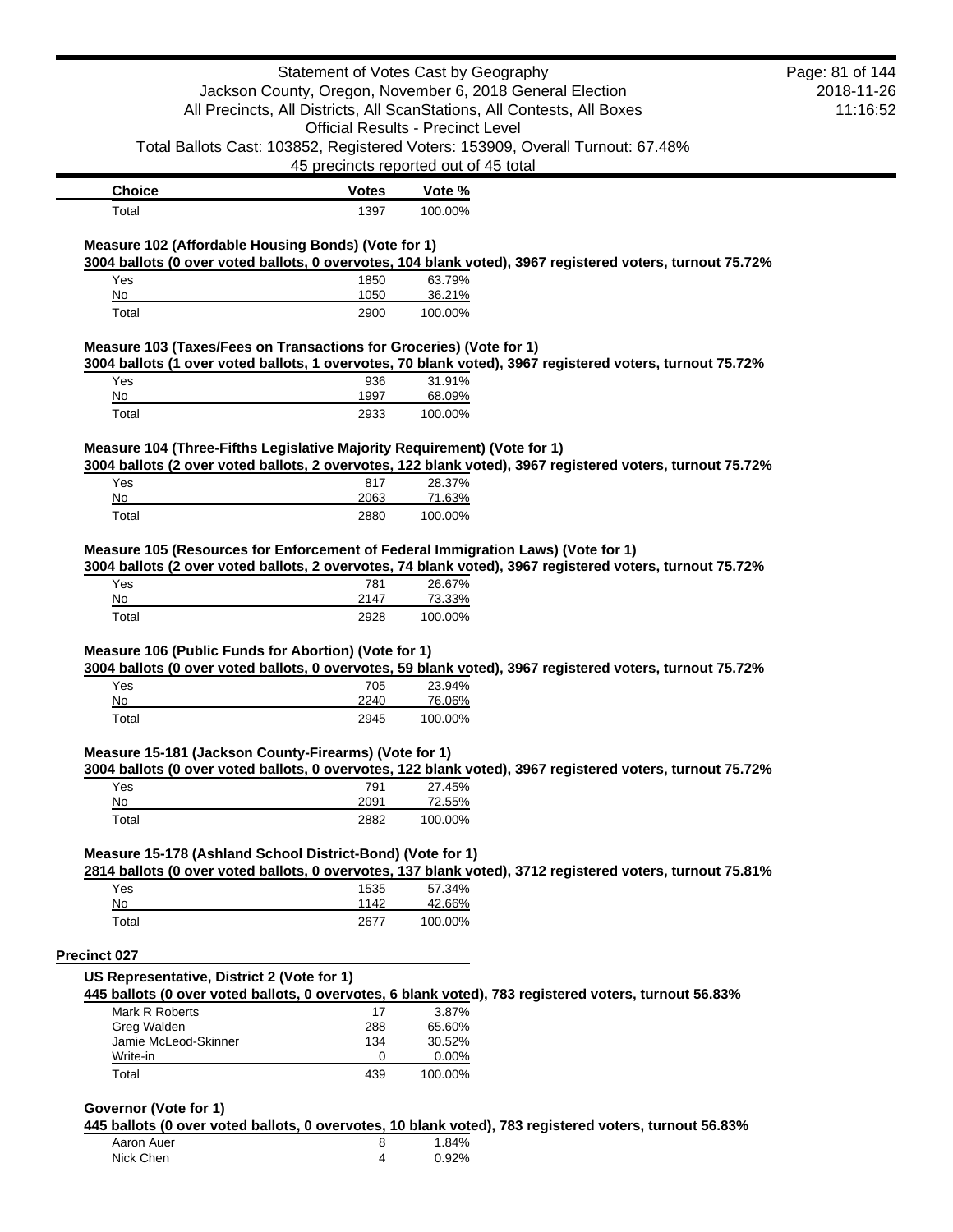| <b>Choice</b>          | Votes | Vote %   |
|------------------------|-------|----------|
| Kate Brown             | 110   | 25.29%   |
| Knute Buehler          | 279   | 64.14%   |
| <b>Patrick Starnes</b> | 30    | 6.90%    |
| Chris Henry            | 4     | 0.92%    |
| Write-in               | n     | $0.00\%$ |
| Total                  | 435   | 100.00%  |

### **State Representative, 55th District (Vote for 1)**

**445 ballots (0 over voted ballots, 0 overvotes, 15 blank voted), 783 registered voters, turnout 56.83%**

| Karen Rippberger | 141 | 32.79%   |
|------------------|-----|----------|
| Mike McLane      | 289 | 67.21%   |
| Write-in         |     | $0.00\%$ |
| Total            | 430 | 100.00%  |

## **Jackson County, Commissioner, Position 1 (Vote for 1)**

**445 ballots (0 over voted ballots, 0 overvotes, 14 blank voted), 783 registered voters, turnout 56.83%**

| Amy Thuren       | 121 | 28.07%  |
|------------------|-----|---------|
| Frank W Brannen  | 20  | 4.64%   |
| <b>Rick Dyer</b> | 289 | 67.05%  |
| Write-in         |     | 0.23%   |
| Total            | 431 | 100.00% |

### **Jackson County, Commissioner, Position 3 (Vote for 1)**

**445 ballots (0 over voted ballots, 0 overvotes, 9 blank voted), 783 registered voters, turnout 56.83%**

| <b>Colleen Roberts</b> | 300 | 68.81%   |
|------------------------|-----|----------|
| Lanita C Witt          | 127 | 29.13%   |
| <b>Edward Stanton</b>  | 9   | 2.06%    |
| Write-in               | Ω   | $0.00\%$ |
| Total                  | 436 | 100.00%  |

#### **Judge of the Supreme Court, Position 5 (Vote for 1)**

**445 ballots (0 over voted ballots, 0 overvotes, 167 blank voted), 783 registered voters, turnout 56.83%**

| Adrienne Nelson | 275 | 98.92%  |
|-----------------|-----|---------|
| Write-in        |     | 1.08%   |
| Total           | 278 | 100.00% |

#### **Judge of the Court of Appeals, Position 2 (Vote for 1)**

**445 ballots (0 over voted ballots, 0 overvotes, 188 blank voted), 783 registered voters, turnout 56.83%**

| Bronson D James | 253 | 98.44%  |
|-----------------|-----|---------|
| Write-in        |     | .56%    |
| Total           | 257 | 100.00% |

#### **Judge of the Court of Appeals, Position 4 (Vote for 1)**

|                     |     |          | 445 ballots (0 over voted ballots, 0 overvotes, 183 blank voted), 783 registered voters, turnout 56.83% |
|---------------------|-----|----------|---------------------------------------------------------------------------------------------------------|
| Robyn Ridler Aovagi | 261 | 99.62%   |                                                                                                         |
| Write-in            |     | $0.38\%$ |                                                                                                         |
| $\tau$ otal         | 262 | 100.00%  |                                                                                                         |

## **Judge of the Court of Appeals, Position 7 (Vote for 1)**

**445 ballots (0 over voted ballots, 0 overvotes, 188 blank voted), 783 registered voters, turnout 56.83%**

| Steven R Powers | 255 | 99.22%  |
|-----------------|-----|---------|
| Write-in        |     | 0.78%   |
| Total           | 257 | 100.00% |

### **Judge of the Oregon Tax Court (Vote for 1)**

**445 ballots (0 over voted ballots, 0 overvotes, 192 blank voted), 783 registered voters, turnout 56.83%**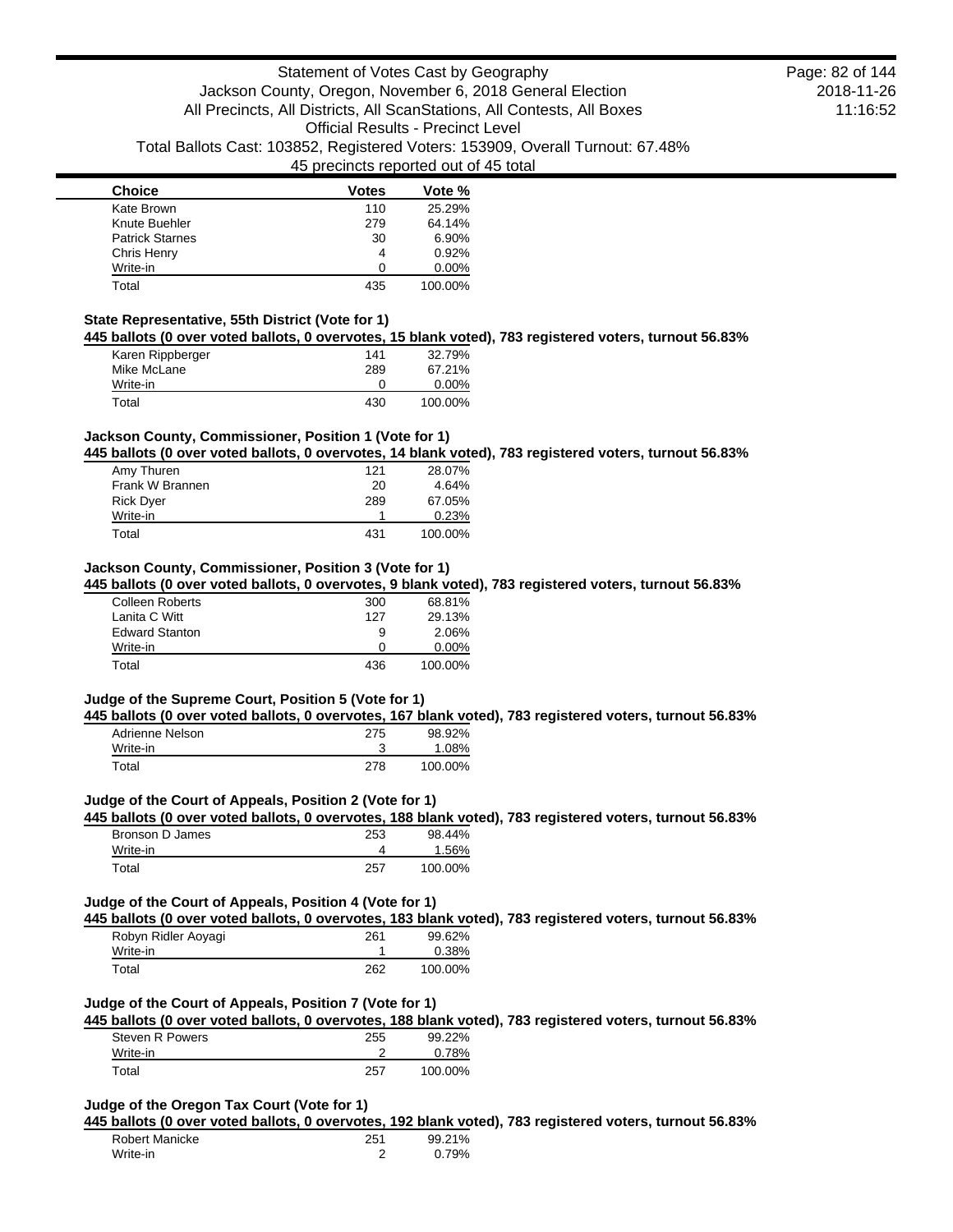|                                                                                                                                                               | Statement of Votes Cast by Geography     |                  |                                                                                                         | Page: 83 of 144 |
|---------------------------------------------------------------------------------------------------------------------------------------------------------------|------------------------------------------|------------------|---------------------------------------------------------------------------------------------------------|-----------------|
|                                                                                                                                                               |                                          |                  | Jackson County, Oregon, November 6, 2018 General Election                                               | 2018-11-26      |
|                                                                                                                                                               |                                          |                  | All Precincts, All Districts, All ScanStations, All Contests, All Boxes                                 | 11:16:52        |
|                                                                                                                                                               | <b>Official Results - Precinct Level</b> |                  |                                                                                                         |                 |
|                                                                                                                                                               |                                          |                  | Total Ballots Cast: 103852, Registered Voters: 153909, Overall Turnout: 67.48%                          |                 |
|                                                                                                                                                               | 45 precincts reported out of 45 total    |                  |                                                                                                         |                 |
| <b>Choice</b>                                                                                                                                                 | <b>Votes</b>                             | Vote %           |                                                                                                         |                 |
| Total                                                                                                                                                         | 253                                      | 100.00%          |                                                                                                         |                 |
|                                                                                                                                                               |                                          |                  |                                                                                                         |                 |
| Judge of the Circuit Court, 1st District, Position 4 (Vote for 1)                                                                                             |                                          |                  |                                                                                                         |                 |
| <b>Charles Kochlacs</b>                                                                                                                                       | 88                                       | 26.35%           | 445 ballots (0 over voted ballots, 0 overvotes, 111 blank voted), 783 registered voters, turnout 56.83% |                 |
| Laura Cromwell                                                                                                                                                | 246                                      | 73.65%           |                                                                                                         |                 |
| Write-in                                                                                                                                                      | 0                                        | 0.00%            |                                                                                                         |                 |
| Total                                                                                                                                                         | 334                                      | 100.00%          |                                                                                                         |                 |
|                                                                                                                                                               |                                          |                  |                                                                                                         |                 |
| Judge of the Circuit Court, 1st District, Position 9 (Vote for 1)                                                                                             |                                          |                  | 445 ballots (0 over voted ballots, 0 overvotes, 107 blank voted), 783 registered voters, turnout 56.83% |                 |
| David J Orr                                                                                                                                                   | 190                                      | 56.21%           |                                                                                                         |                 |
| Joe Davis                                                                                                                                                     | 147                                      | 43.49%           |                                                                                                         |                 |
| Write-in                                                                                                                                                      | 1                                        | 0.30%            |                                                                                                         |                 |
| Total                                                                                                                                                         | 338                                      | 100.00%          |                                                                                                         |                 |
|                                                                                                                                                               |                                          |                  |                                                                                                         |                 |
| Jackson County, Clerk (Vote for 1)                                                                                                                            |                                          |                  | 445 ballots (0 over voted ballots, 0 overvotes, 156 blank voted), 783 registered voters, turnout 56.83% |                 |
| <b>Chris Walker</b>                                                                                                                                           | 288                                      | 99.65%           |                                                                                                         |                 |
| Write-in                                                                                                                                                      | 1                                        | 0.35%            |                                                                                                         |                 |
| Total                                                                                                                                                         | 289                                      | 100.00%          |                                                                                                         |                 |
| <b>Bill Froehlich</b><br>Nathan Sickler                                                                                                                       | 124<br>277                               | 30.92%<br>69.08% | 445 ballots (0 over voted ballots, 0 overvotes, 44 blank voted), 783 registered voters, turnout 56.83%  |                 |
| Write-in                                                                                                                                                      | 0                                        | 0.00%            |                                                                                                         |                 |
| Total                                                                                                                                                         | 401                                      | 100.00%          |                                                                                                         |                 |
| Jackson Soil and Water Conservation District, Director, Zone 1 (Vote for 1)                                                                                   |                                          |                  |                                                                                                         |                 |
|                                                                                                                                                               |                                          |                  | 445 ballots (0 over voted ballots, 0 overvotes, 426 blank voted), 783 registered voters, turnout 56.83% |                 |
| Write-in                                                                                                                                                      | 19                                       | 100.00%          |                                                                                                         |                 |
| Total                                                                                                                                                         | 19                                       | 100.00%          |                                                                                                         |                 |
|                                                                                                                                                               |                                          |                  |                                                                                                         |                 |
| Jackson Soil and Water Conservation District, Director, At-Large, Position 1 (Vote for 1)                                                                     |                                          |                  | 445 ballots (0 over voted ballots, 0 overvotes, 198 blank voted), 783 registered voters, turnout 56.83% |                 |
| Allan Campbell III                                                                                                                                            | 245                                      | 99.19%           |                                                                                                         |                 |
| Write-in                                                                                                                                                      | 2                                        | 0.81%            |                                                                                                         |                 |
|                                                                                                                                                               |                                          |                  |                                                                                                         |                 |
| Total                                                                                                                                                         | 247                                      | 100.00%          |                                                                                                         |                 |
|                                                                                                                                                               |                                          |                  |                                                                                                         |                 |
|                                                                                                                                                               |                                          |                  |                                                                                                         |                 |
|                                                                                                                                                               |                                          |                  | 445 ballots (0 over voted ballots, 0 overvotes, 200 blank voted), 783 registered voters, turnout 56.83% |                 |
| Stan Dean                                                                                                                                                     | 245                                      | 100.00%          |                                                                                                         |                 |
| Write-in<br>Total                                                                                                                                             | 0<br>245                                 | 0.00%<br>100.00% |                                                                                                         |                 |
|                                                                                                                                                               |                                          |                  |                                                                                                         |                 |
|                                                                                                                                                               |                                          |                  |                                                                                                         |                 |
|                                                                                                                                                               |                                          |                  | 445 ballots (0 over voted ballots, 0 overvotes, 16 blank voted), 783 registered voters, turnout 56.83%  |                 |
| Jackson Soil and Water Conservation District, Director, At-Large, Position 2 (Vote for 1)<br>Measure 102 (Affordable Housing Bonds) (Vote for 1)<br>Yes<br>No | 195<br>234                               | 45.45%<br>54.55% |                                                                                                         |                 |

**445 ballots (0 over voted ballots, 0 overvotes, 6 blank voted), 783 registered voters, turnout 56.83%**

| Yes | 262 | 59.68% |
|-----|-----|--------|
| No  | 177 | 40.32% |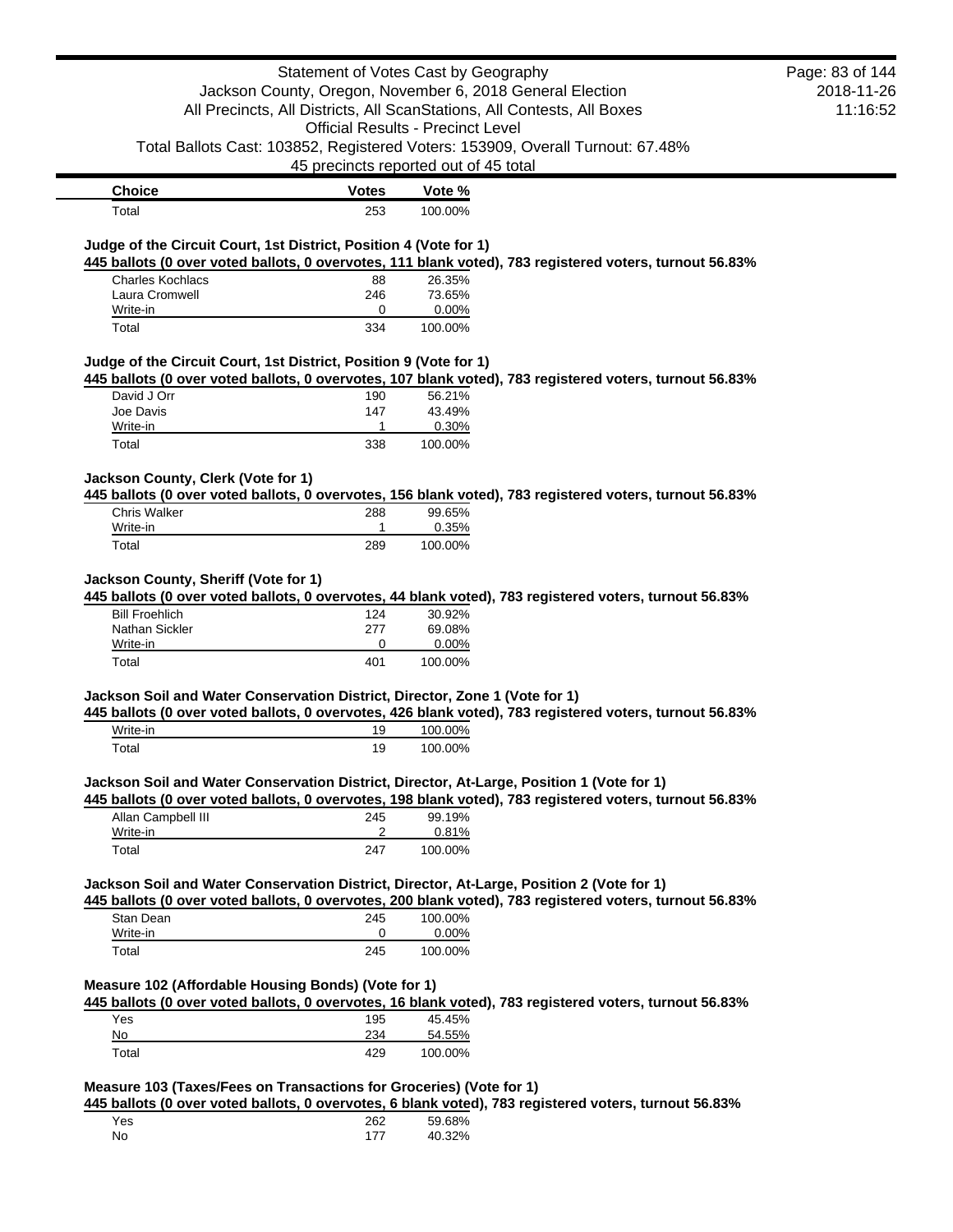|                                                                                  |                                          | Statement of Votes Cast by Geography |                                                                                                          | Page: 84 of 144 |
|----------------------------------------------------------------------------------|------------------------------------------|--------------------------------------|----------------------------------------------------------------------------------------------------------|-----------------|
|                                                                                  |                                          |                                      | Jackson County, Oregon, November 6, 2018 General Election                                                | 2018-11-26      |
|                                                                                  |                                          |                                      | All Precincts, All Districts, All ScanStations, All Contests, All Boxes                                  | 11:16:52        |
|                                                                                  | <b>Official Results - Precinct Level</b> |                                      |                                                                                                          |                 |
|                                                                                  |                                          |                                      | Total Ballots Cast: 103852, Registered Voters: 153909, Overall Turnout: 67.48%                           |                 |
|                                                                                  | 45 precincts reported out of 45 total    |                                      |                                                                                                          |                 |
| <b>Choice</b>                                                                    | <b>Votes</b>                             | Vote %                               |                                                                                                          |                 |
| Total                                                                            | 439                                      | 100.00%                              |                                                                                                          |                 |
| Measure 104 (Three-Fifths Legislative Majority Requirement) (Vote for 1)         |                                          |                                      |                                                                                                          |                 |
|                                                                                  |                                          |                                      | 445 ballots (0 over voted ballots, 0 overvotes, 13 blank voted), 783 registered voters, turnout 56.83%   |                 |
| Yes<br>No                                                                        | 210<br>222                               | 48.61%<br>51.39%                     |                                                                                                          |                 |
| Total                                                                            | 432                                      | 100.00%                              |                                                                                                          |                 |
|                                                                                  |                                          |                                      |                                                                                                          |                 |
| Measure 105 (Resources for Enforcement of Federal Immigration Laws) (Vote for 1) |                                          |                                      |                                                                                                          |                 |
| Yes                                                                              | 257                                      | 59.22%                               | 445 ballots (0 over voted ballots, 0 overvotes, 11 blank voted), 783 registered voters, turnout 56.83%   |                 |
| No                                                                               | 177                                      | 40.78%                               |                                                                                                          |                 |
| Total                                                                            | 434                                      | 100.00%                              |                                                                                                          |                 |
|                                                                                  |                                          |                                      |                                                                                                          |                 |
| Measure 106 (Public Funds for Abortion) (Vote for 1)                             |                                          |                                      | 445 ballots (0 over voted ballots, 0 overvotes, 10 blank voted), 783 registered voters, turnout 56.83%   |                 |
| Yes                                                                              | 251                                      | 57.70%                               |                                                                                                          |                 |
| No                                                                               | 184                                      | 42.30%                               |                                                                                                          |                 |
| Total                                                                            | 435                                      | 100.00%                              |                                                                                                          |                 |
| Measure 15-181 (Jackson County-Firearms) (Vote for 1)                            |                                          |                                      |                                                                                                          |                 |
|                                                                                  |                                          |                                      | 445 ballots (0 over voted ballots, 0 overvotes, 16 blank voted), 783 registered voters, turnout 56.83%   |                 |
|                                                                                  |                                          |                                      |                                                                                                          |                 |
| Yes                                                                              | 249                                      | 58.04%                               |                                                                                                          |                 |
| No                                                                               | 180                                      | 41.96%                               |                                                                                                          |                 |
| Total                                                                            | 429                                      | 100.00%                              |                                                                                                          |                 |
| Precinct 028                                                                     |                                          |                                      |                                                                                                          |                 |
| US Representative, District 2 (Vote for 1)                                       |                                          |                                      |                                                                                                          |                 |
|                                                                                  |                                          |                                      | 1774 ballots (0 over voted ballots, 0 overvotes, 32 blank voted), 2806 registered voters, turnout 63.22% |                 |
| Mark R Roberts                                                                   | 89                                       | 5.11%                                |                                                                                                          |                 |
| Greg Walden                                                                      | 1234                                     | 70.84%                               |                                                                                                          |                 |
| Jamie McLeod-Skinner<br>Write-in                                                 | 419<br>0                                 | 24.05%<br>$0.00\%$                   |                                                                                                          |                 |
| Total                                                                            | 1742                                     | 100.00%                              |                                                                                                          |                 |
|                                                                                  |                                          |                                      |                                                                                                          |                 |
| Governor (Vote for 1)                                                            |                                          |                                      | 1774 ballots (0 over voted ballots, 0 overvotes, 43 blank voted), 2806 registered voters, turnout 63.22% |                 |
| Aaron Auer                                                                       | 42                                       | 2.43%                                |                                                                                                          |                 |
| Nick Chen                                                                        | 14                                       | 0.81%                                |                                                                                                          |                 |
| Kate Brown                                                                       | 385                                      | 22.24%                               |                                                                                                          |                 |
| Knute Buehler                                                                    | 1198                                     | 69.21%                               |                                                                                                          |                 |
| <b>Patrick Starnes</b>                                                           | 81<br>11                                 | 4.68%<br>0.64%                       |                                                                                                          |                 |
| <b>Chris Henry</b><br>Write-in                                                   | 0                                        | 0.00%                                |                                                                                                          |                 |
| Total                                                                            | 1731                                     | 100.00%                              |                                                                                                          |                 |
|                                                                                  |                                          |                                      |                                                                                                          |                 |
| State Representative, 55th District (Vote for 1)                                 |                                          |                                      |                                                                                                          |                 |
|                                                                                  | 440                                      | 26.04%                               | 1774 ballots (0 over voted ballots, 0 overvotes, 84 blank voted), 2806 registered voters, turnout 63.22% |                 |
| Karen Rippberger<br>Mike McLane                                                  | 1248                                     | 73.85%                               |                                                                                                          |                 |
| Write-in                                                                         | 2                                        | 0.12%                                |                                                                                                          |                 |
| Total                                                                            | 1690                                     | 100.00%                              |                                                                                                          |                 |

| Amy Thuren       | 416  | 24.60% |
|------------------|------|--------|
| Frank W Brannen  | 58   | 3.43%  |
| <b>Rick Dyer</b> | 1217 | 71.97% |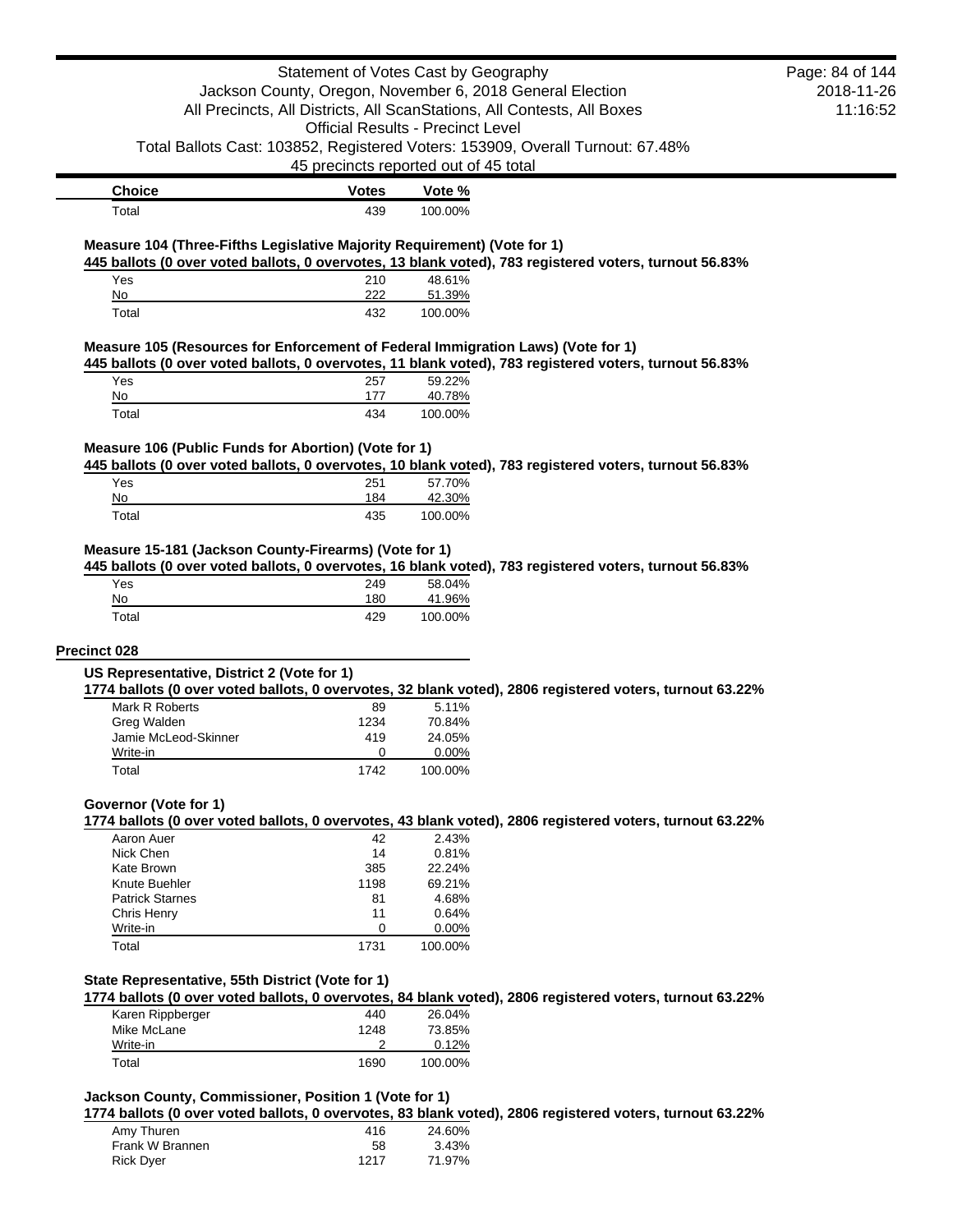| <b>Choice</b>    | <b>Votes</b> | Vote %   |
|------------------|--------------|----------|
| Write-in         |              | $0.00\%$ |
| $\mathsf{Total}$ | 1691         | 100.00%  |

## **Jackson County, Commissioner, Position 3 (Vote for 1)**

**1774 ballots (0 over voted ballots, 0 overvotes, 89 blank voted), 2806 registered voters, turnout 63.22%**

| <b>Colleen Roberts</b> | 1246 | 73.95%   |
|------------------------|------|----------|
| Lanita C Witt          | 400  | 23.74%   |
| <b>Edward Stanton</b>  | 39   | 2.31%    |
| Write-in               | O    | $0.00\%$ |
| Total                  | 1685 | 100.00%  |

### **Judge of the Supreme Court, Position 5 (Vote for 1)**

**1774 ballots (0 over voted ballots, 0 overvotes, 831 blank voted), 2806 registered voters, turnout 63.22%**

| Adrienne Nelson | 929 | 98.52%  |
|-----------------|-----|---------|
| Write-in        | 14  | 1.48%   |
| Total           | 943 | 100.00% |

### **Judge of the Court of Appeals, Position 2 (Vote for 1)**

**1774 ballots (0 over voted ballots, 0 overvotes, 874 blank voted), 2806 registered voters, turnout 63.22%**

| Bronson D James | 886 | 98.44%  |
|-----------------|-----|---------|
| Write-in        | 14  | 1.56%   |
| Total           | 900 | 100.00% |

#### **Judge of the Court of Appeals, Position 4 (Vote for 1)**

**1774 ballots (0 over voted ballots, 0 overvotes, 869 blank voted), 2806 registered voters, turnout 63.22%**

| Robyn Ridler Aoyagi<br>Write-in | 894 | 98.78%<br>1.22% |
|---------------------------------|-----|-----------------|
| Total                           | 905 | 100.00%         |

#### **Judge of the Court of Appeals, Position 7 (Vote for 1)**

**1774 ballots (0 over voted ballots, 0 overvotes, 866 blank voted), 2806 registered voters, turnout 63.22%**

| Steven R Powers<br>Write-in | 901 | 99.23%<br>0.77% |
|-----------------------------|-----|-----------------|
| Total                       | 908 | 100.00%         |

### **Judge of the Oregon Tax Court (Vote for 1)**

**1774 ballots (0 over voted ballots, 0 overvotes, 883 blank voted), 2806 registered voters, turnout 63.22%**

| Robert Manicke | 882 | 98.99%  |
|----------------|-----|---------|
| Write-in       | 9   | 1.01%   |
| Total          | 891 | 100.00% |

### **Judge of the Circuit Court, 1st District, Position 4 (Vote for 1)**

**1774 ballots (1 over voted ballots, 1 overvotes, 530 blank voted), 2806 registered voters, turnout 63.22%**

| Charles Kochlacs | 444  | 35.72%  |
|------------------|------|---------|
| Laura Cromwell   | 797  | 64.12%  |
| Write-in         |      | 0.16%   |
| Total            | 1243 | 100.00% |
|                  |      |         |

#### **Judge of the Circuit Court, 1st District, Position 9 (Vote for 1)**

**1774 ballots (0 over voted ballots, 0 overvotes, 475 blank voted), 2806 registered voters, turnout 63.22%**

| David J Orr | 799  | 61.51%  |
|-------------|------|---------|
| Joe Davis   | 497  | 38.26%  |
| Write-in    | ว    | 0.23%   |
| Total       | 1299 | 100.00% |

### **Jackson County, Clerk (Vote for 1)**

**1774 ballots (0 over voted ballots, 0 overvotes, 716 blank voted), 2806 registered voters, turnout 63.22%**

2018-11-26 11:16:52 Page: 85 of 144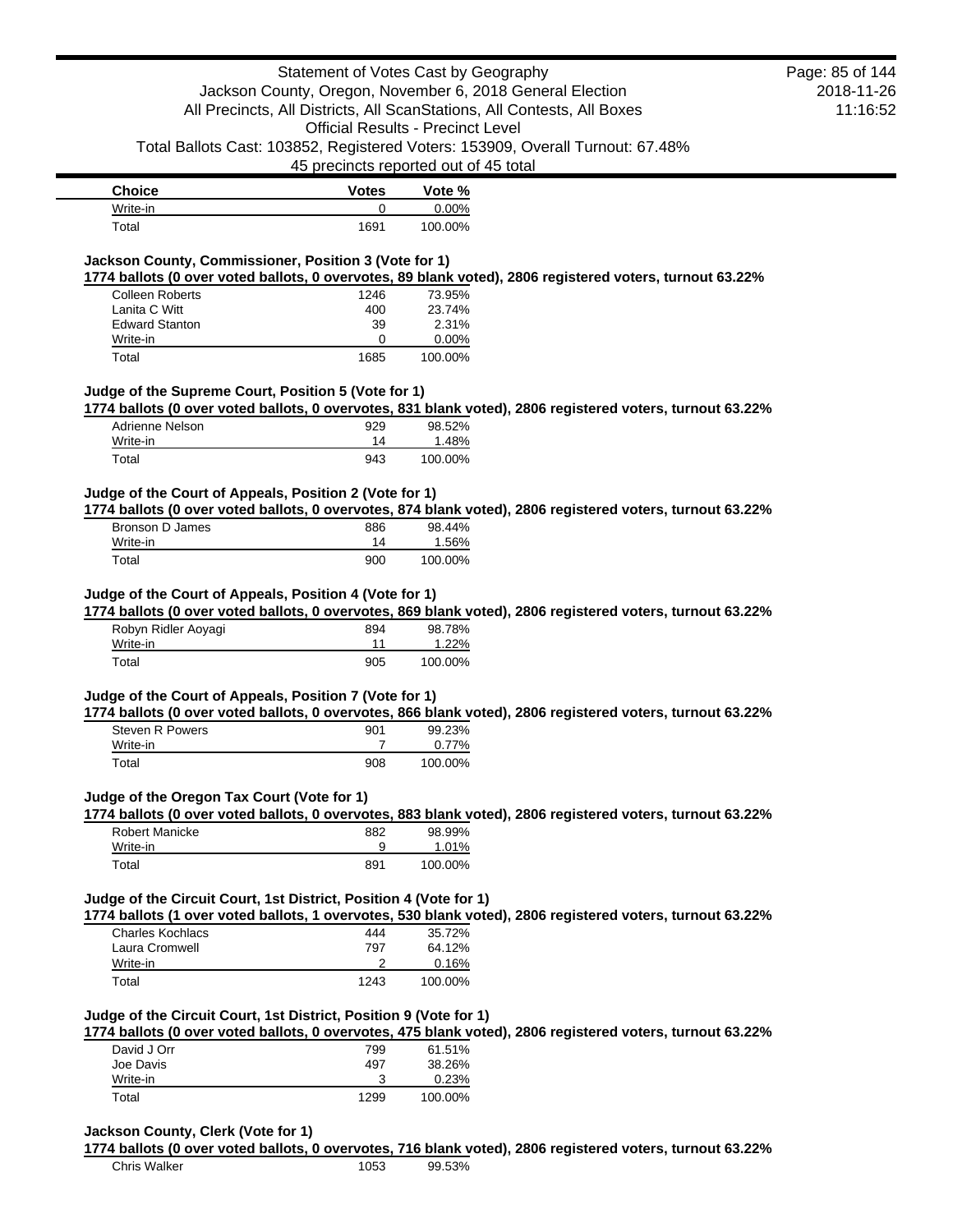|                                                                                           |              | Statement of Votes Cast by Geography<br>Jackson County, Oregon, November 6, 2018 General Election                       |                                                                                                            | Page: 86 of 144<br>2018-11-26 |
|-------------------------------------------------------------------------------------------|--------------|-------------------------------------------------------------------------------------------------------------------------|------------------------------------------------------------------------------------------------------------|-------------------------------|
|                                                                                           |              | All Precincts, All Districts, All ScanStations, All Contests, All Boxes<br><b>Official Results - Precinct Level</b>     |                                                                                                            | 11:16:52                      |
|                                                                                           |              | Total Ballots Cast: 103852, Registered Voters: 153909, Overall Turnout: 67.48%<br>45 precincts reported out of 45 total |                                                                                                            |                               |
| <b>Choice</b>                                                                             | <b>Votes</b> | Vote %                                                                                                                  |                                                                                                            |                               |
| Write-in                                                                                  | 5            | 0.47%                                                                                                                   |                                                                                                            |                               |
| Total                                                                                     | 1058         | 100.00%                                                                                                                 |                                                                                                            |                               |
| Jackson County, Sheriff (Vote for 1)                                                      |              |                                                                                                                         |                                                                                                            |                               |
| <b>Bill Froehlich</b>                                                                     | 426          | 27.95%                                                                                                                  | 1774 ballots (0 over voted ballots, 0 overvotes, 250 blank voted), 2806 registered voters, turnout 63.22%  |                               |
| Nathan Sickler                                                                            | 1094         | 71.78%                                                                                                                  |                                                                                                            |                               |
| Write-in                                                                                  | 4            | 0.26%                                                                                                                   |                                                                                                            |                               |
| Total                                                                                     | 1524         | 100.00%                                                                                                                 |                                                                                                            |                               |
| Jackson Soil and Water Conservation District, Director, Zone 1 (Vote for 1)               |              |                                                                                                                         |                                                                                                            |                               |
| Write-in                                                                                  | 110          | 100.00%                                                                                                                 | 1774 ballots (0 over voted ballots, 0 overvotes, 1664 blank voted), 2806 registered voters, turnout 63.22% |                               |
| Total                                                                                     | 110          | 100.00%                                                                                                                 |                                                                                                            |                               |
|                                                                                           |              |                                                                                                                         |                                                                                                            |                               |
| Jackson Soil and Water Conservation District, Director, At-Large, Position 1 (Vote for 1) |              |                                                                                                                         | 1774 ballots (0 over voted ballots, 0 overvotes, 848 blank voted), 2806 registered voters, turnout 63.22%  |                               |
| Allan Campbell III                                                                        | 910          | 98.27%                                                                                                                  |                                                                                                            |                               |
| Write-in                                                                                  | 16           | 1.73%                                                                                                                   |                                                                                                            |                               |
| Total                                                                                     | 926          | 100.00%                                                                                                                 |                                                                                                            |                               |
| Jackson Soil and Water Conservation District, Director, At-Large, Position 2 (Vote for 1) |              |                                                                                                                         | 1774 ballots (0 over voted ballots, 0 overvotes, 878 blank voted), 2806 registered voters, turnout 63.22%  |                               |
| Stan Dean                                                                                 | 886          | 98.88%                                                                                                                  |                                                                                                            |                               |
| Write-in                                                                                  | 10           | 1.12%                                                                                                                   |                                                                                                            |                               |
| Total                                                                                     | 896          | 100.00%                                                                                                                 |                                                                                                            |                               |
| Measure 102 (Affordable Housing Bonds) (Vote for 1)                                       |              |                                                                                                                         |                                                                                                            |                               |
| Yes                                                                                       |              | 36.59%                                                                                                                  | 1774 ballots (0 over voted ballots, 0 overvotes, 74 blank voted), 2806 registered voters, turnout 63.22%   |                               |
| No                                                                                        | 622<br>1078  | 63.41%                                                                                                                  |                                                                                                            |                               |
| Total                                                                                     | 1700         | 100.00%                                                                                                                 |                                                                                                            |                               |
| Measure 103 (Taxes/Fees on Transactions for Groceries) (Vote for 1)                       |              |                                                                                                                         |                                                                                                            |                               |
|                                                                                           |              |                                                                                                                         | 1774 ballots (1 over voted ballots, 1 overvotes, 36 blank voted), 2806 registered voters, turnout 63.22%   |                               |
| Yes                                                                                       | 1044         | 60.10%                                                                                                                  |                                                                                                            |                               |
| No                                                                                        | 693          | 39.90%                                                                                                                  |                                                                                                            |                               |
| Total                                                                                     | 1737         | 100.00%                                                                                                                 |                                                                                                            |                               |
| Measure 104 (Three-Fifths Legislative Majority Requirement) (Vote for 1)                  |              |                                                                                                                         |                                                                                                            |                               |
| Yes                                                                                       | 881          | 51.67%                                                                                                                  | 1774 ballots (0 over voted ballots, 0 overvotes, 69 blank voted), 2806 registered voters, turnout 63.22%   |                               |
| No                                                                                        | 824          | 48.33%                                                                                                                  |                                                                                                            |                               |
| Total                                                                                     | 1705         | 100.00%                                                                                                                 |                                                                                                            |                               |
|                                                                                           |              |                                                                                                                         |                                                                                                            |                               |
| Measure 105 (Resources for Enforcement of Federal Immigration Laws) (Vote for 1)          |              |                                                                                                                         | 1774 ballots (0 over voted ballots, 0 overvotes, 55 blank voted), 2806 registered voters, turnout 63.22%   |                               |
| Yes                                                                                       | 1081         | 62.89%                                                                                                                  |                                                                                                            |                               |
| No                                                                                        | 638          | 37.11%                                                                                                                  |                                                                                                            |                               |
| Total                                                                                     | 1719         | 100.00%                                                                                                                 |                                                                                                            |                               |
| Measure 106 (Public Funds for Abortion) (Vote for 1)                                      |              |                                                                                                                         |                                                                                                            |                               |
|                                                                                           |              |                                                                                                                         | 1774 ballots (0 over voted ballots, 0 overvotes, 39 blank voted), 2806 registered voters, turnout 63.22%   |                               |
| Yes<br><u>No</u>                                                                          | 1089<br>646  | 62.77%<br>37.23%                                                                                                        |                                                                                                            |                               |
| Total                                                                                     | 1735         |                                                                                                                         |                                                                                                            |                               |
|                                                                                           |              | 100.00%                                                                                                                 |                                                                                                            |                               |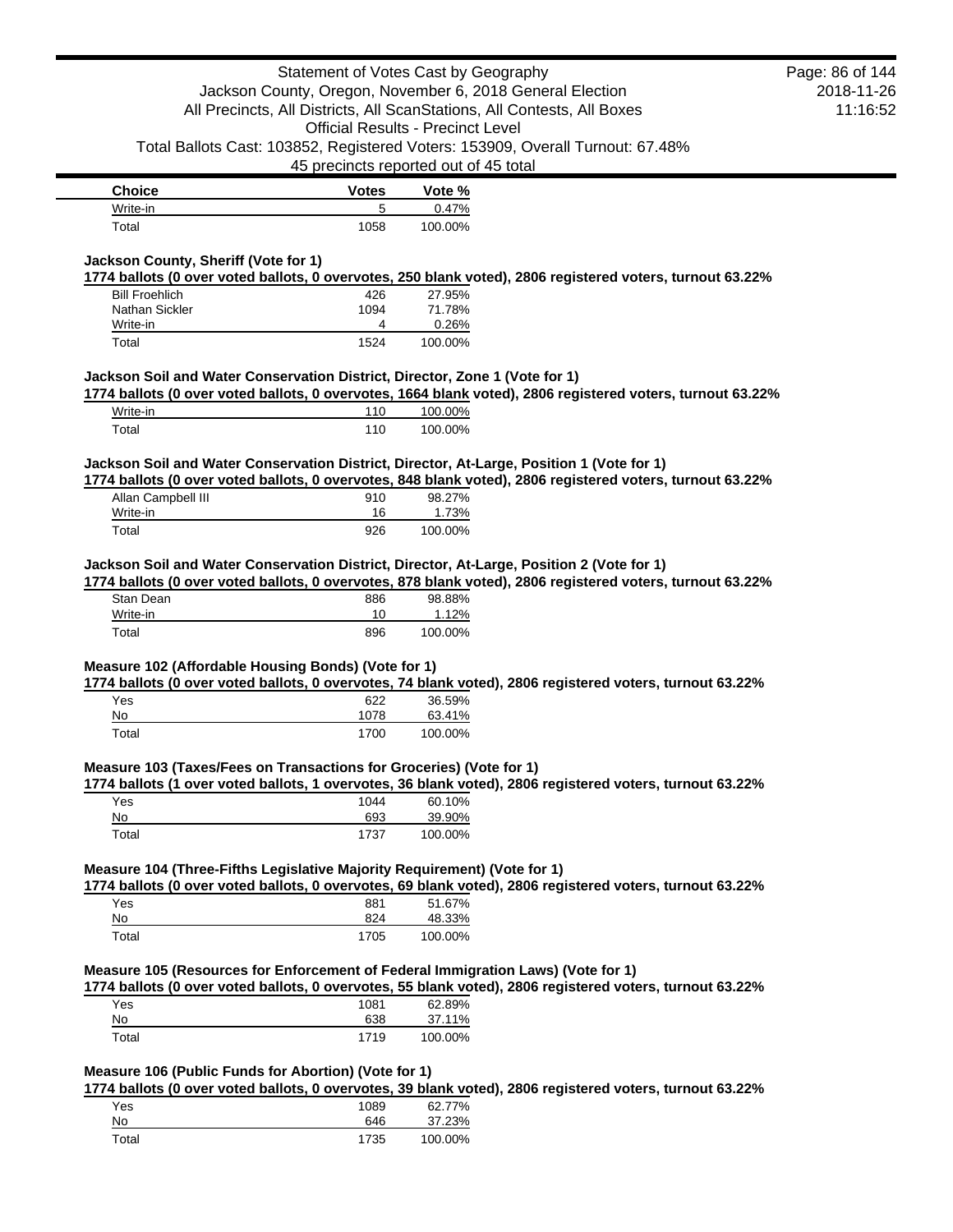|                                                                | Statement of Votes Cast by Geography     |                   |                                                                                                          | Page: 87 of 144 |
|----------------------------------------------------------------|------------------------------------------|-------------------|----------------------------------------------------------------------------------------------------------|-----------------|
|                                                                |                                          |                   | Jackson County, Oregon, November 6, 2018 General Election                                                | 2018-11-26      |
|                                                                |                                          |                   | All Precincts, All Districts, All ScanStations, All Contests, All Boxes                                  | 11:16:52        |
|                                                                | <b>Official Results - Precinct Level</b> |                   |                                                                                                          |                 |
|                                                                |                                          |                   | Total Ballots Cast: 103852, Registered Voters: 153909, Overall Turnout: 67.48%                           |                 |
|                                                                | 45 precincts reported out of 45 total    |                   |                                                                                                          |                 |
| <b>Choice</b>                                                  | <b>Votes</b>                             | Vote %            |                                                                                                          |                 |
| Measure 15-181 (Jackson County-Firearms) (Vote for 1)          |                                          |                   |                                                                                                          |                 |
|                                                                |                                          |                   | 1774 ballots (0 over voted ballots, 0 overvotes, 67 blank voted), 2806 registered voters, turnout 63.22% |                 |
| Yes                                                            | 1005<br>702                              | 58.88%            |                                                                                                          |                 |
| No<br>Total                                                    | 1707                                     | 41.12%<br>100.00% |                                                                                                          |                 |
|                                                                |                                          |                   |                                                                                                          |                 |
| Measure 15-182 (Eagle Point School District-Bond) (Vote for 1) |                                          |                   | 1774 ballots (0 over voted ballots, 0 overvotes, 54 blank voted), 2806 registered voters, turnout 63.22% |                 |
| Yes                                                            | 446                                      | 25.93%            |                                                                                                          |                 |
| No                                                             | 1274                                     | 74.07%            |                                                                                                          |                 |
| Total                                                          | 1720                                     | 100.00%           |                                                                                                          |                 |
| Precinct 029                                                   |                                          |                   |                                                                                                          |                 |
| US Representative, District 2 (Vote for 1)                     |                                          |                   |                                                                                                          |                 |
|                                                                |                                          |                   | 1508 ballots (0 over voted ballots, 0 overvotes, 19 blank voted), 2208 registered voters, turnout 68.30% |                 |
| Mark R Roberts                                                 | 79                                       | 5.31%             |                                                                                                          |                 |
| Greg Walden                                                    | 887                                      | 59.57%            |                                                                                                          |                 |
| Jamie McLeod-Skinner                                           | 522<br>1                                 | 35.06%            |                                                                                                          |                 |
| Write-in<br>Total                                              | 1489                                     | 0.07%<br>100.00%  |                                                                                                          |                 |
|                                                                |                                          |                   |                                                                                                          |                 |
| Governor (Vote for 1)                                          |                                          |                   | 1508 ballots (0 over voted ballots, 0 overvotes, 37 blank voted), 2208 registered voters, turnout 68.30% |                 |
| Aaron Auer                                                     | 28                                       | 1.90%             |                                                                                                          |                 |
| Nick Chen                                                      | 23                                       | 1.56%             |                                                                                                          |                 |
| Kate Brown                                                     | 442                                      | 30.05%            |                                                                                                          |                 |
| Knute Buehler                                                  | 901                                      | 61.25%            |                                                                                                          |                 |
| <b>Patrick Starnes</b>                                         | 67                                       | 4.55%             |                                                                                                          |                 |
| Chris Henry                                                    | 7                                        | 0.48%             |                                                                                                          |                 |
| Write-in                                                       | 3                                        | 0.20%             |                                                                                                          |                 |
| Total                                                          | 1471                                     | 100.00%           |                                                                                                          |                 |
| State Senator, 3rd District (Vote for 1)                       |                                          |                   |                                                                                                          |                 |
|                                                                |                                          |                   | 1508 ballots (0 over voted ballots, 0 overvotes, 33 blank voted), 2208 registered voters, turnout 68.30% |                 |
| Jeff Golden                                                    | 555                                      | 37.63%            |                                                                                                          |                 |
| Jessica Gomez                                                  | 919                                      | 62.31%            |                                                                                                          |                 |
| Write-in<br>Total                                              | 1<br>1475                                | 0.07%<br>100.00%  |                                                                                                          |                 |
|                                                                |                                          |                   |                                                                                                          |                 |
| State Representative, 5th District (Vote for 1)                |                                          |                   | 1379 ballots (0 over voted ballots, 0 overvotes, 90 blank voted), 1995 registered voters, turnout 69.12% |                 |
| Sandra A Abercrombie                                           | 758                                      | 58.81%            |                                                                                                          |                 |
| Pam Marsh                                                      | 527                                      | 40.88%            |                                                                                                          |                 |
| Write-in                                                       | 4                                        | 0.31%             |                                                                                                          |                 |
| Total                                                          | 1289                                     | 100.00%           |                                                                                                          |                 |
| State Representative, 6th District (Vote for 1)                |                                          |                   |                                                                                                          |                 |
|                                                                |                                          |                   | 129 ballots (0 over voted ballots, 0 overvotes, 7 blank voted), 213 registered voters, turnout 60.56%    |                 |
| Kim Wallan                                                     | 88                                       | 72.13%            |                                                                                                          |                 |
| Michelle Blum Atkinson                                         | 34                                       | 27.87%            |                                                                                                          |                 |
| Write-in                                                       | 0                                        | 0.00%             |                                                                                                          |                 |
| Total                                                          | 122                                      | 100.00%           |                                                                                                          |                 |
|                                                                |                                          |                   |                                                                                                          |                 |
| Jackson County, Commissioner, Position 1 (Vote for 1)          |                                          |                   |                                                                                                          |                 |
|                                                                |                                          |                   | 1508 ballots (1 over voted ballots, 1 overvotes, 75 blank voted), 2208 registered voters, turnout 68.30% |                 |

| Amy Thuren       | 479 | 33.45% |
|------------------|-----|--------|
| Frank W Brannen  | 56  | 3.91%  |
| <b>Rick Dyer</b> | 894 | 62.43% |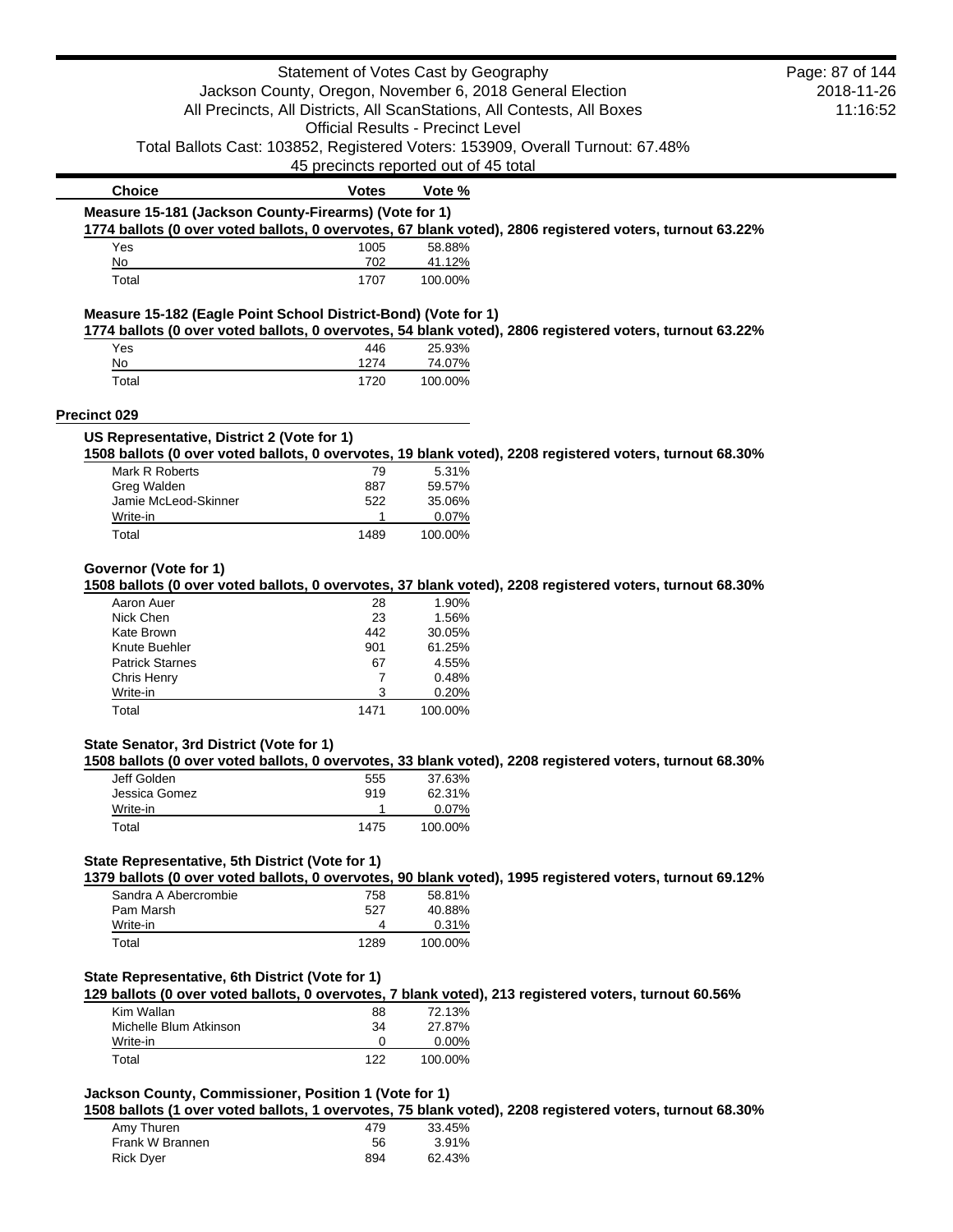| <b>Choice</b> | Votes | Vote %  |
|---------------|-------|---------|
| Write-in      | ◠     | 0.21%   |
| Total         | 1432  | 100.00% |

# **Jackson County, Commissioner, Position 3 (Vote for 1)**

**1508 ballots (0 over voted ballots, 0 overvotes, 72 blank voted), 2208 registered voters, turnout 68.30%**

| <b>Colleen Roberts</b> | 906  | 63.09%   |
|------------------------|------|----------|
| Lanita C Witt          | 490  | 34.12%   |
| <b>Edward Stanton</b>  | 37   | 2.58%    |
| Write-in               | 3    | $0.21\%$ |
| Total                  | 1436 | 100.00%  |

### **Judge of the Supreme Court, Position 5 (Vote for 1)**

**1508 ballots (0 over voted ballots, 0 overvotes, 672 blank voted), 2208 registered voters, turnout 68.30%**

| Adrienne Nelson | 827 | 98.92%  |
|-----------------|-----|---------|
| Write-in        |     | 1.08%   |
| Total           | 836 | 100.00% |

### **Judge of the Court of Appeals, Position 2 (Vote for 1)**

**1508 ballots (0 over voted ballots, 0 overvotes, 712 blank voted), 2208 registered voters, turnout 68.30%**

| Bronson D James | 784 | 98.49%  |
|-----------------|-----|---------|
| Write-in        |     | 1.51%   |
| Total           | 796 | 100.00% |

#### **Judge of the Court of Appeals, Position 4 (Vote for 1)**

**1508 ballots (0 over voted ballots, 0 overvotes, 696 blank voted), 2208 registered voters, turnout 68.30%**

| Robyn Ridler Aoyagi | 802 | 98.77%  |
|---------------------|-----|---------|
| Write-in            | 10  | 1.23%   |
| Total               | 812 | 100.00% |

#### **Judge of the Court of Appeals, Position 7 (Vote for 1)**

**1508 ballots (0 over voted ballots, 0 overvotes, 712 blank voted), 2208 registered voters, turnout 68.30%**

| Steven R Powers | 784 | 98.49%  |
|-----------------|-----|---------|
| Write-in        | 12  | 1.51%   |
| Total           | 796 | 100.00% |

## **Judge of the Oregon Tax Court (Vote for 1)**

**1508 ballots (0 over voted ballots, 0 overvotes, 714 blank voted), 2208 registered voters, turnout 68.30%**

| Robert Manicke | 783 | 98.61%  |
|----------------|-----|---------|
| Write-in       | 11  | 1.39%   |
| Total          | 794 | 100.00% |

### **Judge of the Circuit Court, 1st District, Position 4 (Vote for 1)**

**1508 ballots (1 over voted ballots, 1 overvotes, 355 blank voted), 2208 registered voters, turnout 68.30%**

| 367  | 31.86%  |
|------|---------|
| 781  | 67.80%  |
| Δ    | 0.35%   |
| 1152 | 100.00% |
|      |         |

#### **Judge of the Circuit Court, 1st District, Position 9 (Vote for 1)**

**1508 ballots (1 over voted ballots, 1 overvotes, 322 blank voted), 2208 registered voters, turnout 68.30%**

| David J Orr | 601  | 50.72%  |
|-------------|------|---------|
| Joe Davis   | 579  | 48.86%  |
| Write-in    | 5    | 0.42%   |
| Total       | 1185 | 100.00% |

#### **Jackson County, Clerk (Vote for 1)**

**1508 ballots (0 over voted ballots, 0 overvotes, 522 blank voted), 2208 registered voters, turnout 68.30%**

2018-11-26 11:16:52 Page: 88 of 144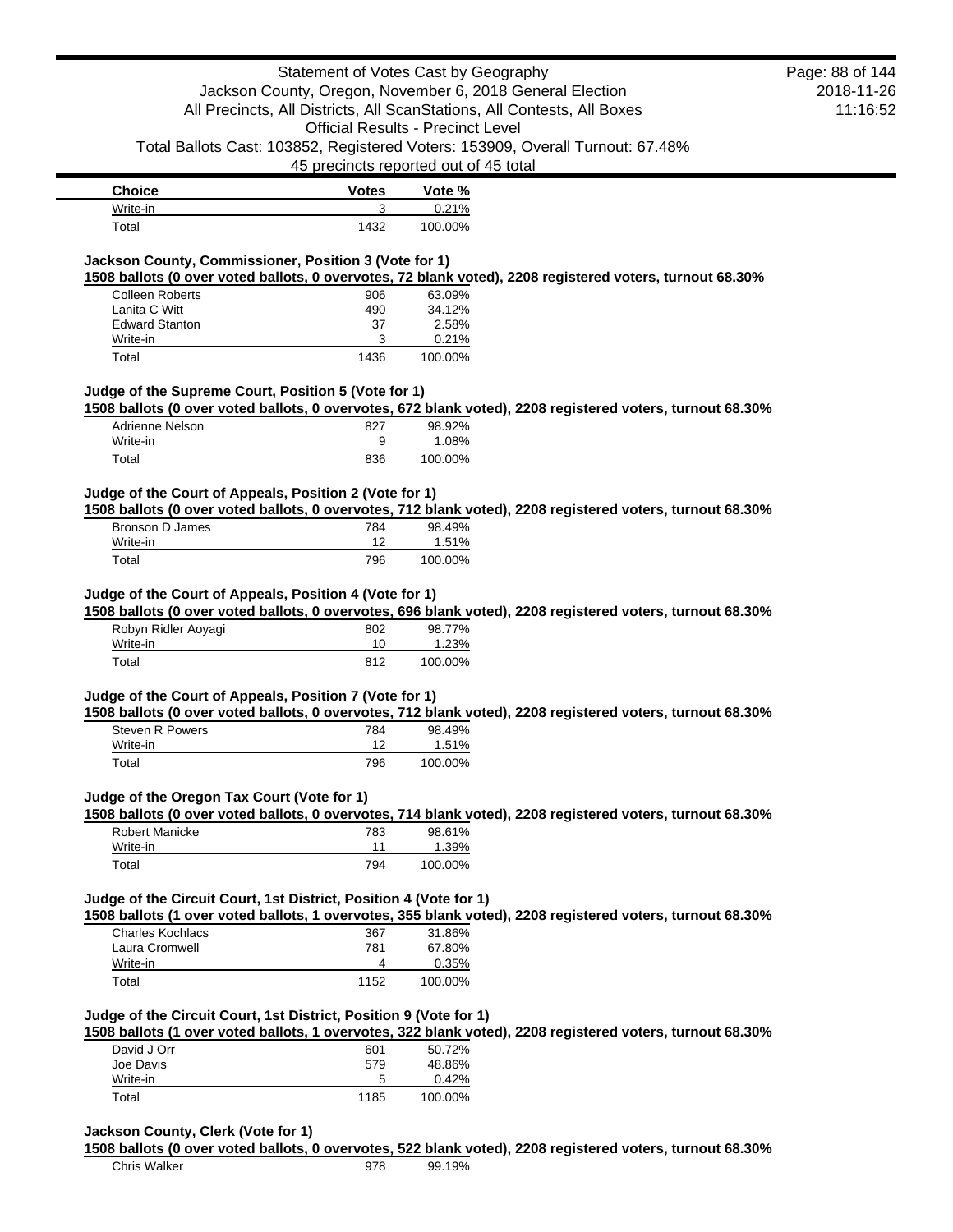|                                                                                           | Statement of Votes Cast by Geography                      |                                          |                                                                                                            | Page: 89 of 144 |
|-------------------------------------------------------------------------------------------|-----------------------------------------------------------|------------------------------------------|------------------------------------------------------------------------------------------------------------|-----------------|
|                                                                                           | Jackson County, Oregon, November 6, 2018 General Election |                                          |                                                                                                            | 2018-11-26      |
|                                                                                           |                                                           |                                          | All Precincts, All Districts, All ScanStations, All Contests, All Boxes                                    | 11:16:52        |
|                                                                                           |                                                           | <b>Official Results - Precinct Level</b> |                                                                                                            |                 |
|                                                                                           |                                                           |                                          | Total Ballots Cast: 103852, Registered Voters: 153909, Overall Turnout: 67.48%                             |                 |
|                                                                                           | 45 precincts reported out of 45 total                     |                                          |                                                                                                            |                 |
| <b>Choice</b>                                                                             | <b>Votes</b>                                              | Vote %                                   |                                                                                                            |                 |
| Write-in                                                                                  | 8                                                         | 0.81%                                    |                                                                                                            |                 |
| Total                                                                                     | 986                                                       | 100.00%                                  |                                                                                                            |                 |
|                                                                                           |                                                           |                                          |                                                                                                            |                 |
| Jackson County, Sheriff (Vote for 1)                                                      |                                                           |                                          |                                                                                                            |                 |
| <b>Bill Froehlich</b>                                                                     | 328                                                       | 25.08%                                   | 1508 ballots (0 over voted ballots, 0 overvotes, 200 blank voted), 2208 registered voters, turnout 68.30%  |                 |
| Nathan Sickler                                                                            | 978                                                       | 74.77%                                   |                                                                                                            |                 |
| Write-in                                                                                  | 2                                                         | 0.15%                                    |                                                                                                            |                 |
| Total                                                                                     | 1308                                                      | 100.00%                                  |                                                                                                            |                 |
|                                                                                           |                                                           |                                          |                                                                                                            |                 |
| Jackson Soil and Water Conservation District, Director, Zone 1 (Vote for 1)               |                                                           |                                          | 1508 ballots (0 over voted ballots, 0 overvotes, 1434 blank voted), 2208 registered voters, turnout 68.30% |                 |
| Write-in                                                                                  | 74                                                        | 100.00%                                  |                                                                                                            |                 |
| Total                                                                                     | 74                                                        | 100.00%                                  |                                                                                                            |                 |
|                                                                                           |                                                           |                                          |                                                                                                            |                 |
| Jackson Soil and Water Conservation District, Director, At-Large, Position 1 (Vote for 1) |                                                           |                                          |                                                                                                            |                 |
| Allan Campbell III                                                                        |                                                           | 98.64%                                   | 1508 ballots (0 over voted ballots, 0 overvotes, 699 blank voted), 2208 registered voters, turnout 68.30%  |                 |
| Write-in                                                                                  | 798<br>11                                                 | 1.36%                                    |                                                                                                            |                 |
| Total                                                                                     | 809                                                       | 100.00%                                  |                                                                                                            |                 |
|                                                                                           |                                                           |                                          |                                                                                                            |                 |
| Jackson Soil and Water Conservation District, Director, At-Large, Position 2 (Vote for 1) |                                                           |                                          |                                                                                                            |                 |
| Stan Dean                                                                                 | 779                                                       | 98.61%                                   | 1508 ballots (1 over voted ballots, 1 overvotes, 717 blank voted), 2208 registered voters, turnout 68.30%  |                 |
| Write-in                                                                                  | 11                                                        | 1.39%                                    |                                                                                                            |                 |
| Total                                                                                     | 790                                                       | 100.00%                                  |                                                                                                            |                 |
|                                                                                           |                                                           |                                          |                                                                                                            |                 |
| Measure 102 (Affordable Housing Bonds) (Vote for 1)                                       |                                                           |                                          |                                                                                                            |                 |
| Yes                                                                                       | 643                                                       | 44.28%                                   | 1508 ballots (0 over voted ballots, 0 overvotes, 56 blank voted), 2208 registered voters, turnout 68.30%   |                 |
| No                                                                                        | 809                                                       | 55.72%                                   |                                                                                                            |                 |
| Total                                                                                     | 1452                                                      | 100.00%                                  |                                                                                                            |                 |
|                                                                                           |                                                           |                                          |                                                                                                            |                 |
| Measure 103 (Taxes/Fees on Transactions for Groceries) (Vote for 1)                       |                                                           |                                          |                                                                                                            |                 |
|                                                                                           |                                                           |                                          | 1508 ballots (1 over voted ballots, 1 overvotes, 30 blank voted), 2208 registered voters, turnout 68.30%   |                 |
| Yes<br>No                                                                                 | 786<br>691                                                | 53.22%<br>46.78%                         |                                                                                                            |                 |
| Total                                                                                     | 1477                                                      | 100.00%                                  |                                                                                                            |                 |
|                                                                                           |                                                           |                                          |                                                                                                            |                 |
| Measure 104 (Three-Fifths Legislative Majority Requirement) (Vote for 1)                  |                                                           |                                          |                                                                                                            |                 |
|                                                                                           |                                                           |                                          | 1508 ballots (1 over voted ballots, 1 overvotes, 63 blank voted), 2208 registered voters, turnout 68.30%   |                 |
| Yes                                                                                       | 708                                                       | 49.03%                                   |                                                                                                            |                 |
| $\underline{\mathsf{No}}$                                                                 | 736                                                       | 50.97%                                   |                                                                                                            |                 |
| Total                                                                                     | 1444                                                      | 100.00%                                  |                                                                                                            |                 |
| Measure 105 (Resources for Enforcement of Federal Immigration Laws) (Vote for 1)          |                                                           |                                          |                                                                                                            |                 |
|                                                                                           |                                                           |                                          | 1508 ballots (1 over voted ballots, 1 overvotes, 47 blank voted), 2208 registered voters, turnout 68.30%   |                 |
| Yes                                                                                       | 786                                                       | 53.84%                                   |                                                                                                            |                 |
| No                                                                                        | 674                                                       | 46.16%                                   |                                                                                                            |                 |
| Total                                                                                     | 1460                                                      | 100.00%                                  |                                                                                                            |                 |
|                                                                                           |                                                           |                                          |                                                                                                            |                 |
| Measure 106 (Public Funds for Abortion) (Vote for 1)                                      |                                                           |                                          |                                                                                                            |                 |
|                                                                                           |                                                           |                                          | 1508 ballots (1 over voted ballots, 1 overvotes, 34 blank voted), 2208 registered voters, turnout 68.30%   |                 |
| Yes                                                                                       | 784                                                       | 53.22%                                   |                                                                                                            |                 |
| No<br>Total                                                                               | 689<br>1473                                               | 46.78%<br>100.00%                        |                                                                                                            |                 |
|                                                                                           |                                                           |                                          |                                                                                                            |                 |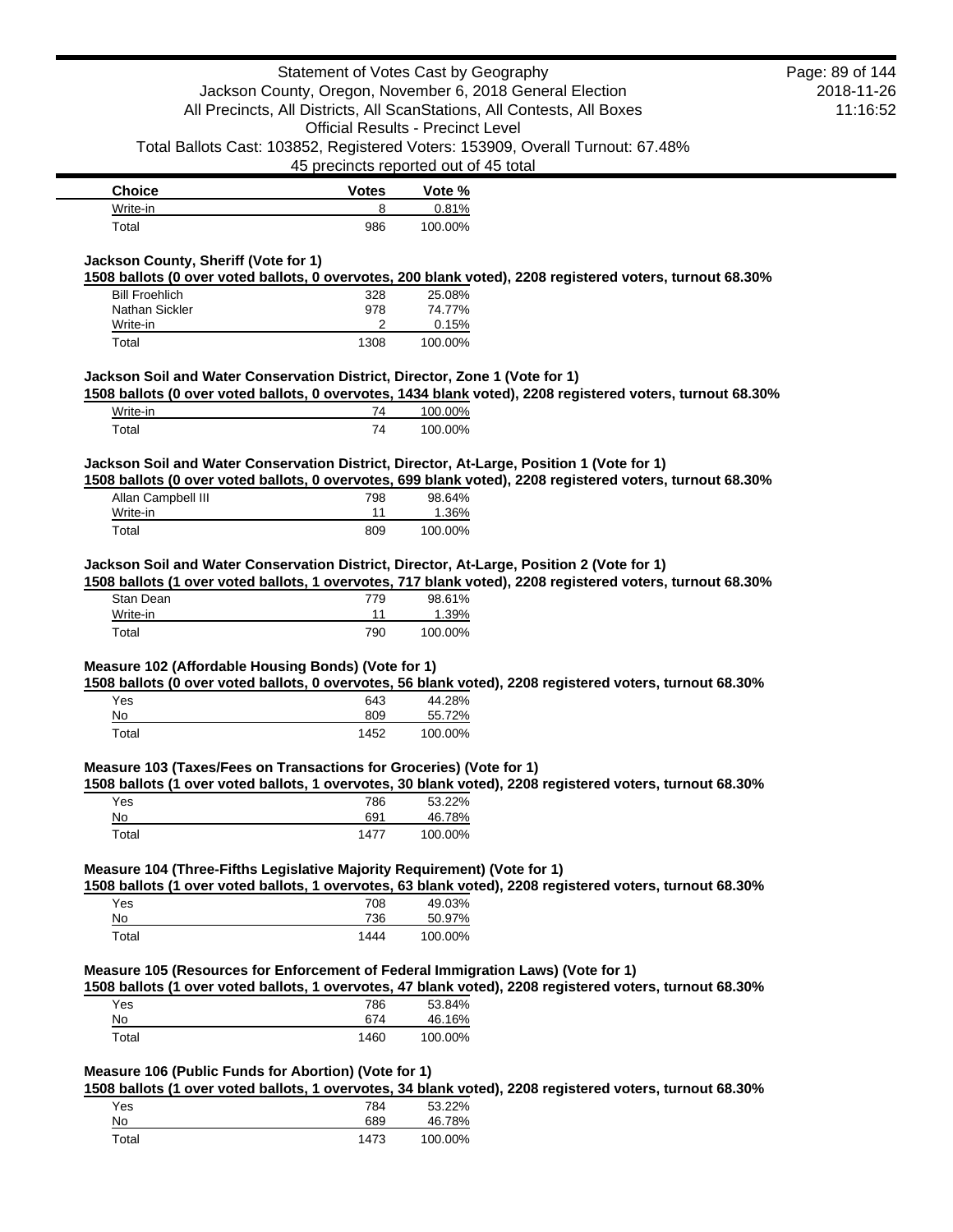|                                                        | Statement of Votes Cast by Geography     |                  |                                                                                                          | Page: 90 of 144 |
|--------------------------------------------------------|------------------------------------------|------------------|----------------------------------------------------------------------------------------------------------|-----------------|
|                                                        |                                          |                  | Jackson County, Oregon, November 6, 2018 General Election                                                | 2018-11-26      |
|                                                        |                                          |                  | All Precincts, All Districts, All ScanStations, All Contests, All Boxes                                  | 11:16:52        |
|                                                        | <b>Official Results - Precinct Level</b> |                  |                                                                                                          |                 |
|                                                        |                                          |                  | Total Ballots Cast: 103852, Registered Voters: 153909, Overall Turnout: 67.48%                           |                 |
|                                                        | 45 precincts reported out of 45 total    |                  |                                                                                                          |                 |
| <b>Choice</b>                                          | <b>Votes</b>                             | Vote %           |                                                                                                          |                 |
| Measure 15-181 (Jackson County-Firearms) (Vote for 1)  |                                          |                  |                                                                                                          |                 |
| Yes                                                    | 779                                      | 53.80%           | 1508 ballots (2 over voted ballots, 2 overvotes, 58 blank voted), 2208 registered voters, turnout 68.30% |                 |
| No                                                     | 669                                      | 46.20%           |                                                                                                          |                 |
| Total                                                  | 1448                                     | 100.00%          |                                                                                                          |                 |
| Precinct 030                                           |                                          |                  |                                                                                                          |                 |
| US Representative, District 2 (Vote for 1)             |                                          |                  |                                                                                                          |                 |
|                                                        |                                          |                  | 153 ballots (0 over voted ballots, 0 overvotes, 3 blank voted), 237 registered voters, turnout 64.56%    |                 |
| Mark R Roberts<br>Greg Walden                          | 2<br>97                                  | 1.33%<br>64.67%  |                                                                                                          |                 |
| Jamie McLeod-Skinner                                   | 51                                       | 34.00%           |                                                                                                          |                 |
| Write-in                                               | 0                                        | 0.00%            |                                                                                                          |                 |
| Total                                                  | 150                                      | 100.00%          |                                                                                                          |                 |
| Governor (Vote for 1)                                  |                                          |                  |                                                                                                          |                 |
|                                                        |                                          |                  | 153 ballots (0 over voted ballots, 0 overvotes, 2 blank voted), 237 registered voters, turnout 64.56%    |                 |
| Aaron Auer<br>Nick Chen                                | 2                                        | 0.66%<br>1.32%   |                                                                                                          |                 |
| Kate Brown                                             | 49                                       | 32.45%           |                                                                                                          |                 |
| Knute Buehler                                          | 96                                       | 63.58%           |                                                                                                          |                 |
| <b>Patrick Starnes</b>                                 | 3                                        | 1.99%            |                                                                                                          |                 |
| <b>Chris Henry</b>                                     | 0                                        | 0.00%            |                                                                                                          |                 |
| Write-in                                               | 0                                        | 0.00%            |                                                                                                          |                 |
| Total                                                  | 151                                      | 100.00%          |                                                                                                          |                 |
|                                                        |                                          |                  |                                                                                                          |                 |
| State Representative, 55th District (Vote for 1)       |                                          |                  | 153 ballots (0 over voted ballots, 0 overvotes, 6 blank voted), 237 registered voters, turnout 64.56%    |                 |
| Karen Rippberger                                       | 53                                       | 36.05%           |                                                                                                          |                 |
| Mike McLane                                            | 94                                       | 63.95%           |                                                                                                          |                 |
| Write-in<br>Total                                      | 0<br>147                                 | 0.00%<br>100.00% |                                                                                                          |                 |
|                                                        |                                          |                  |                                                                                                          |                 |
| Jackson County, Commissioner, Position 1 (Vote for 1)  |                                          |                  | 153 ballots (0 over voted ballots, 0 overvotes, 8 blank voted), 237 registered voters, turnout 64.56%    |                 |
| Amy Thuren                                             | 50                                       | 34.48%           |                                                                                                          |                 |
| Frank W Brannen                                        | 4                                        | 2.76%            |                                                                                                          |                 |
| <b>Rick Dyer</b>                                       | 91                                       | 62.76%           |                                                                                                          |                 |
| Write-in                                               | 0                                        | 0.00%            |                                                                                                          |                 |
| Total                                                  | 145                                      | 100.00%          |                                                                                                          |                 |
| Jackson County, Commissioner, Position 3 (Vote for 1)  |                                          |                  | 153 ballots (0 over voted ballots, 0 overvotes, 7 blank voted), 237 registered voters, turnout 64.56%    |                 |
| <b>Colleen Roberts</b>                                 | 94                                       | 64.38%           |                                                                                                          |                 |
| Lanita C Witt                                          | 51                                       | 34.93%           |                                                                                                          |                 |
| <b>Edward Stanton</b>                                  | 1                                        | 0.68%            |                                                                                                          |                 |
| Write-in                                               | 0                                        | 0.00%            |                                                                                                          |                 |
| Total                                                  | 146                                      | 100.00%          |                                                                                                          |                 |
| Judge of the Supreme Court, Position 5 (Vote for 1)    |                                          |                  |                                                                                                          |                 |
|                                                        |                                          |                  | 153 ballots (0 over voted ballots, 0 overvotes, 82 blank voted), 237 registered voters, turnout 64.56%   |                 |
| Adrienne Nelson<br>Write-in                            | 71<br>0                                  | 100.00%<br>0.00% |                                                                                                          |                 |
| Total                                                  | 71                                       | 100.00%          |                                                                                                          |                 |
|                                                        |                                          |                  |                                                                                                          |                 |
| Judge of the Court of Appeals, Position 2 (Vote for 1) |                                          |                  |                                                                                                          |                 |
| Bronson D James                                        | 62                                       | 100.00%          | 153 ballots (0 over voted ballots, 0 overvotes, 91 blank voted), 237 registered voters, turnout 64.56%   |                 |
|                                                        |                                          |                  |                                                                                                          |                 |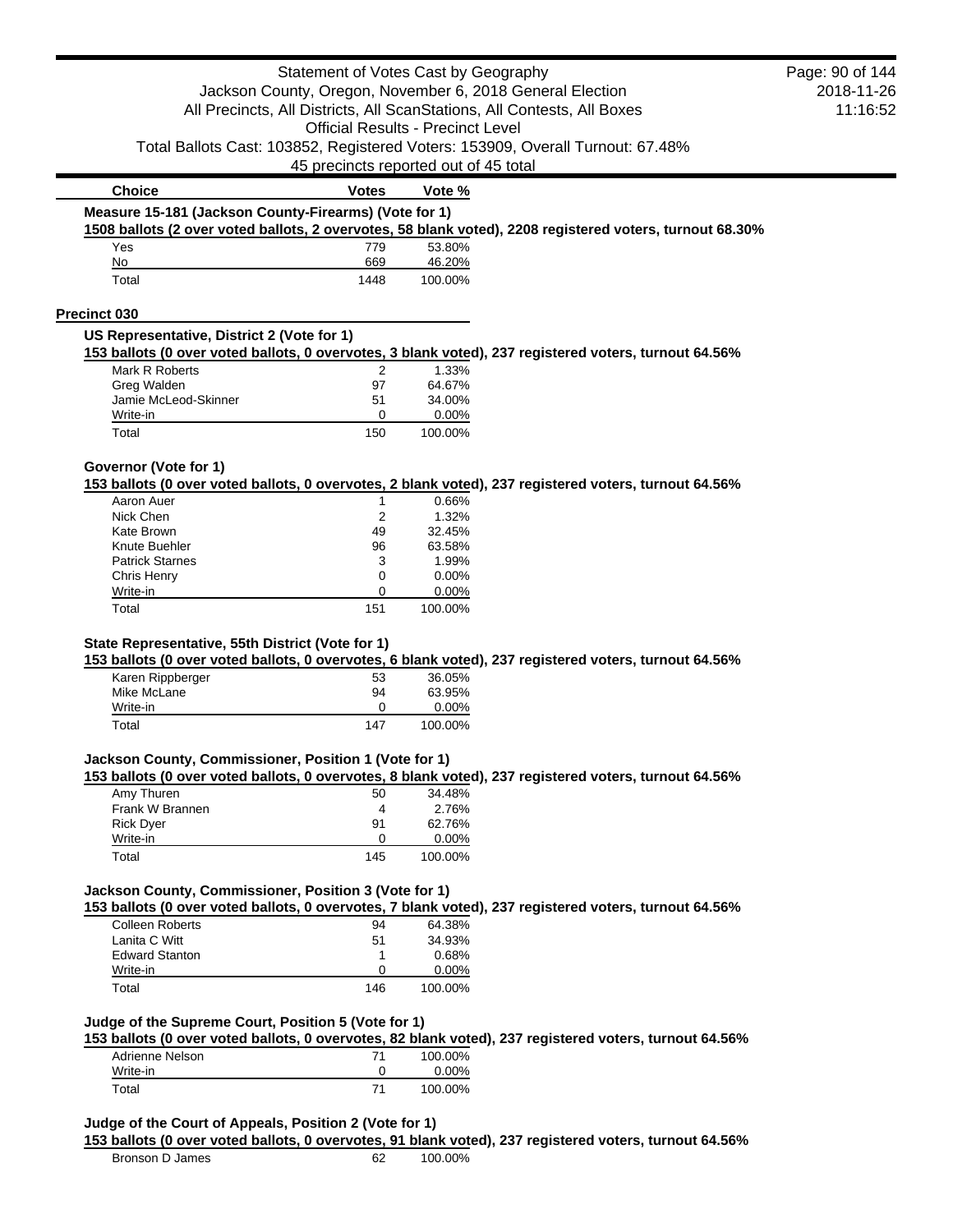| <b>Votes</b><br>0<br>62<br>Judge of the Court of Appeals, Position 4 (Vote for 1) | <b>Official Results - Precinct Level</b><br>45 precincts reported out of 45 total<br>Vote %<br>0.00% | Jackson County, Oregon, November 6, 2018 General Election<br>All Precincts, All Districts, All ScanStations, All Contests, All Boxes<br>Total Ballots Cast: 103852, Registered Voters: 153909, Overall Turnout: 67.48%                                                             | 2018-11-26<br>11:16:52                                                                                                                                                                                                                                                                                                                                                                                                               |
|-----------------------------------------------------------------------------------|------------------------------------------------------------------------------------------------------|------------------------------------------------------------------------------------------------------------------------------------------------------------------------------------------------------------------------------------------------------------------------------------|--------------------------------------------------------------------------------------------------------------------------------------------------------------------------------------------------------------------------------------------------------------------------------------------------------------------------------------------------------------------------------------------------------------------------------------|
|                                                                                   |                                                                                                      |                                                                                                                                                                                                                                                                                    |                                                                                                                                                                                                                                                                                                                                                                                                                                      |
|                                                                                   |                                                                                                      |                                                                                                                                                                                                                                                                                    |                                                                                                                                                                                                                                                                                                                                                                                                                                      |
|                                                                                   |                                                                                                      |                                                                                                                                                                                                                                                                                    |                                                                                                                                                                                                                                                                                                                                                                                                                                      |
|                                                                                   |                                                                                                      |                                                                                                                                                                                                                                                                                    |                                                                                                                                                                                                                                                                                                                                                                                                                                      |
|                                                                                   |                                                                                                      |                                                                                                                                                                                                                                                                                    |                                                                                                                                                                                                                                                                                                                                                                                                                                      |
|                                                                                   |                                                                                                      |                                                                                                                                                                                                                                                                                    |                                                                                                                                                                                                                                                                                                                                                                                                                                      |
|                                                                                   |                                                                                                      |                                                                                                                                                                                                                                                                                    |                                                                                                                                                                                                                                                                                                                                                                                                                                      |
|                                                                                   | 100.00%                                                                                              |                                                                                                                                                                                                                                                                                    |                                                                                                                                                                                                                                                                                                                                                                                                                                      |
|                                                                                   |                                                                                                      |                                                                                                                                                                                                                                                                                    |                                                                                                                                                                                                                                                                                                                                                                                                                                      |
|                                                                                   |                                                                                                      |                                                                                                                                                                                                                                                                                    |                                                                                                                                                                                                                                                                                                                                                                                                                                      |
|                                                                                   |                                                                                                      | 153 ballots (0 over voted ballots, 0 overvotes, 88 blank voted), 237 registered voters, turnout 64.56%                                                                                                                                                                             |                                                                                                                                                                                                                                                                                                                                                                                                                                      |
| 65<br>0                                                                           | 100.00%<br>0.00%                                                                                     |                                                                                                                                                                                                                                                                                    |                                                                                                                                                                                                                                                                                                                                                                                                                                      |
|                                                                                   |                                                                                                      |                                                                                                                                                                                                                                                                                    |                                                                                                                                                                                                                                                                                                                                                                                                                                      |
|                                                                                   |                                                                                                      |                                                                                                                                                                                                                                                                                    |                                                                                                                                                                                                                                                                                                                                                                                                                                      |
|                                                                                   |                                                                                                      |                                                                                                                                                                                                                                                                                    |                                                                                                                                                                                                                                                                                                                                                                                                                                      |
|                                                                                   |                                                                                                      |                                                                                                                                                                                                                                                                                    |                                                                                                                                                                                                                                                                                                                                                                                                                                      |
| 66                                                                                | 100.00%                                                                                              |                                                                                                                                                                                                                                                                                    |                                                                                                                                                                                                                                                                                                                                                                                                                                      |
| 0                                                                                 | 0.00%                                                                                                |                                                                                                                                                                                                                                                                                    |                                                                                                                                                                                                                                                                                                                                                                                                                                      |
| 66                                                                                | 100.00%                                                                                              |                                                                                                                                                                                                                                                                                    |                                                                                                                                                                                                                                                                                                                                                                                                                                      |
|                                                                                   |                                                                                                      |                                                                                                                                                                                                                                                                                    |                                                                                                                                                                                                                                                                                                                                                                                                                                      |
|                                                                                   |                                                                                                      |                                                                                                                                                                                                                                                                                    |                                                                                                                                                                                                                                                                                                                                                                                                                                      |
|                                                                                   |                                                                                                      |                                                                                                                                                                                                                                                                                    |                                                                                                                                                                                                                                                                                                                                                                                                                                      |
|                                                                                   |                                                                                                      |                                                                                                                                                                                                                                                                                    |                                                                                                                                                                                                                                                                                                                                                                                                                                      |
|                                                                                   |                                                                                                      |                                                                                                                                                                                                                                                                                    |                                                                                                                                                                                                                                                                                                                                                                                                                                      |
|                                                                                   |                                                                                                      |                                                                                                                                                                                                                                                                                    |                                                                                                                                                                                                                                                                                                                                                                                                                                      |
| 0                                                                                 | 0.00%                                                                                                |                                                                                                                                                                                                                                                                                    |                                                                                                                                                                                                                                                                                                                                                                                                                                      |
| 97                                                                                | 100.00%                                                                                              |                                                                                                                                                                                                                                                                                    |                                                                                                                                                                                                                                                                                                                                                                                                                                      |
|                                                                                   |                                                                                                      |                                                                                                                                                                                                                                                                                    |                                                                                                                                                                                                                                                                                                                                                                                                                                      |
|                                                                                   |                                                                                                      |                                                                                                                                                                                                                                                                                    |                                                                                                                                                                                                                                                                                                                                                                                                                                      |
|                                                                                   |                                                                                                      |                                                                                                                                                                                                                                                                                    |                                                                                                                                                                                                                                                                                                                                                                                                                                      |
|                                                                                   |                                                                                                      |                                                                                                                                                                                                                                                                                    |                                                                                                                                                                                                                                                                                                                                                                                                                                      |
| 1                                                                                 | 0.95%                                                                                                |                                                                                                                                                                                                                                                                                    |                                                                                                                                                                                                                                                                                                                                                                                                                                      |
|                                                                                   | 100.00%                                                                                              |                                                                                                                                                                                                                                                                                    |                                                                                                                                                                                                                                                                                                                                                                                                                                      |
| 105                                                                               |                                                                                                      |                                                                                                                                                                                                                                                                                    |                                                                                                                                                                                                                                                                                                                                                                                                                                      |
|                                                                                   |                                                                                                      |                                                                                                                                                                                                                                                                                    |                                                                                                                                                                                                                                                                                                                                                                                                                                      |
|                                                                                   |                                                                                                      |                                                                                                                                                                                                                                                                                    |                                                                                                                                                                                                                                                                                                                                                                                                                                      |
|                                                                                   |                                                                                                      | 153 ballots (0 over voted ballots, 0 overvotes, 72 blank voted), 237 registered voters, turnout 64.56%                                                                                                                                                                             |                                                                                                                                                                                                                                                                                                                                                                                                                                      |
| 81                                                                                | 100.00%                                                                                              |                                                                                                                                                                                                                                                                                    |                                                                                                                                                                                                                                                                                                                                                                                                                                      |
| 0                                                                                 | 0.00%                                                                                                |                                                                                                                                                                                                                                                                                    |                                                                                                                                                                                                                                                                                                                                                                                                                                      |
| 81                                                                                | 100.00%                                                                                              |                                                                                                                                                                                                                                                                                    |                                                                                                                                                                                                                                                                                                                                                                                                                                      |
|                                                                                   |                                                                                                      |                                                                                                                                                                                                                                                                                    |                                                                                                                                                                                                                                                                                                                                                                                                                                      |
| Jackson County, Sheriff (Vote for 1)                                              |                                                                                                      |                                                                                                                                                                                                                                                                                    |                                                                                                                                                                                                                                                                                                                                                                                                                                      |
|                                                                                   |                                                                                                      | 153 ballots (0 over voted ballots, 0 overvotes, 36 blank voted), 237 registered voters, turnout 64.56%                                                                                                                                                                             |                                                                                                                                                                                                                                                                                                                                                                                                                                      |
| 22<br>94                                                                          | 18.80%                                                                                               |                                                                                                                                                                                                                                                                                    |                                                                                                                                                                                                                                                                                                                                                                                                                                      |
| $\mathbf{1}$                                                                      | 80.34%<br>0.85%                                                                                      |                                                                                                                                                                                                                                                                                    |                                                                                                                                                                                                                                                                                                                                                                                                                                      |
| 117                                                                               | 100.00%                                                                                              |                                                                                                                                                                                                                                                                                    |                                                                                                                                                                                                                                                                                                                                                                                                                                      |
|                                                                                   |                                                                                                      |                                                                                                                                                                                                                                                                                    |                                                                                                                                                                                                                                                                                                                                                                                                                                      |
|                                                                                   | Jackson Soil and Water Conservation District, Director, Zone 1 (Vote for 1)                          |                                                                                                                                                                                                                                                                                    |                                                                                                                                                                                                                                                                                                                                                                                                                                      |
|                                                                                   |                                                                                                      | 153 ballots (0 over voted ballots, 0 overvotes, 142 blank voted), 237 registered voters, turnout 64.56%                                                                                                                                                                            |                                                                                                                                                                                                                                                                                                                                                                                                                                      |
| 11                                                                                | 100.00%<br>100.00%                                                                                   |                                                                                                                                                                                                                                                                                    |                                                                                                                                                                                                                                                                                                                                                                                                                                      |
|                                                                                   | 65<br>Judge of the Oregon Tax Court (Vote for 1)<br>62<br>0<br>62<br>23<br>74<br>75<br>29            | 100.00%<br>Judge of the Court of Appeals, Position 7 (Vote for 1)<br>100.00%<br>0.00%<br>100.00%<br>Judge of the Circuit Court, 1st District, Position 4 (Vote for 1)<br>23.71%<br>76.29%<br>Judge of the Circuit Court, 1st District, Position 9 (Vote for 1)<br>71.43%<br>27.62% | 153 ballots (0 over voted ballots, 0 overvotes, 87 blank voted), 237 registered voters, turnout 64.56%<br>153 ballots (0 over voted ballots, 0 overvotes, 91 blank voted), 237 registered voters, turnout 64.56%<br>153 ballots (0 over voted ballots, 0 overvotes, 56 blank voted), 237 registered voters, turnout 64.56%<br>153 ballots (0 over voted ballots, 0 overvotes, 48 blank voted), 237 registered voters, turnout 64.56% |

Allan Campbell III **73** 100.00% Write-in 0 0.00%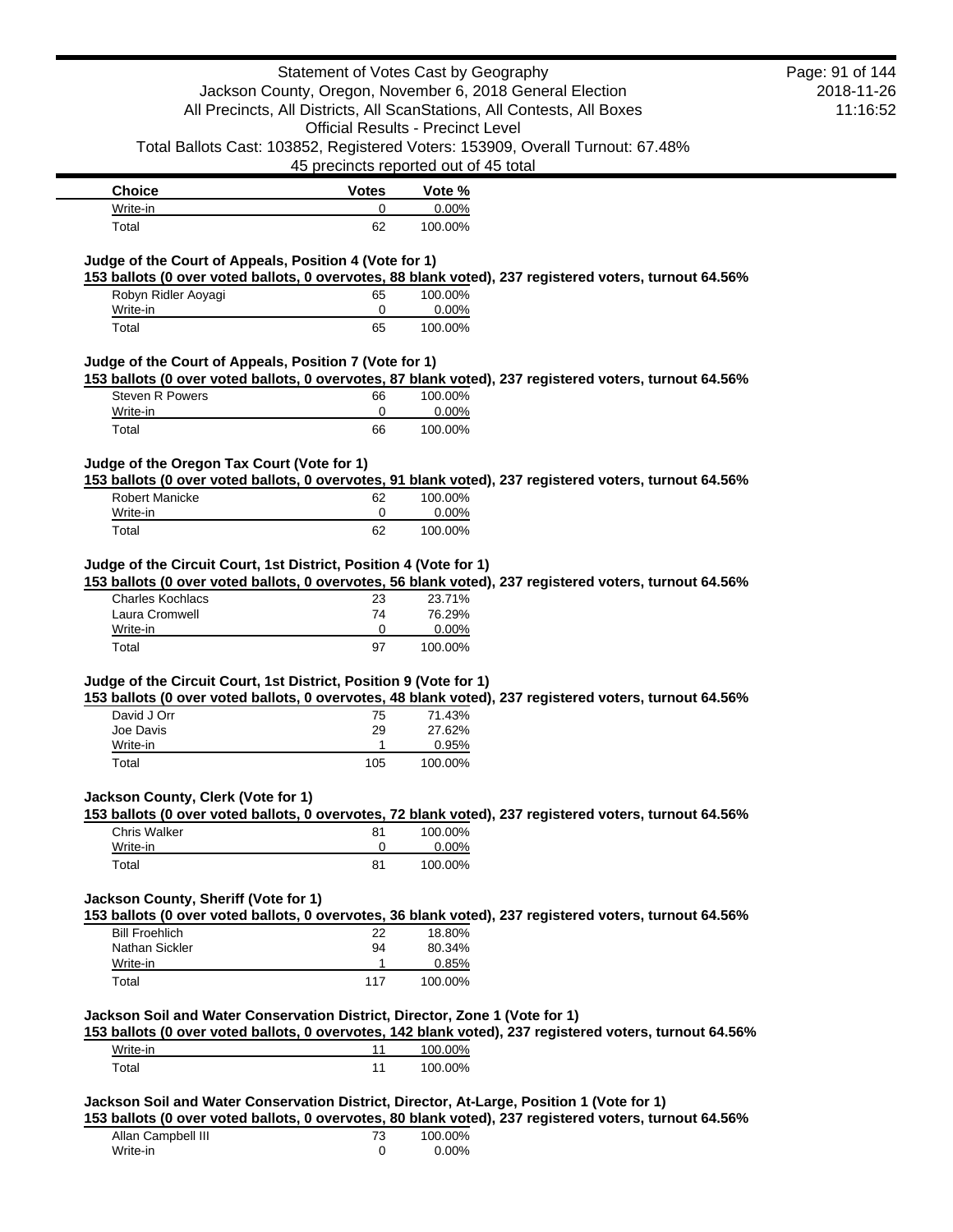|                                                                                           |                                                                         | Statement of Votes Cast by Geography     |                                                                                                        | Page: 92 of 144 |
|-------------------------------------------------------------------------------------------|-------------------------------------------------------------------------|------------------------------------------|--------------------------------------------------------------------------------------------------------|-----------------|
|                                                                                           | Jackson County, Oregon, November 6, 2018 General Election               |                                          |                                                                                                        | 2018-11-26      |
|                                                                                           | All Precincts, All Districts, All ScanStations, All Contests, All Boxes |                                          |                                                                                                        | 11:16:52        |
|                                                                                           |                                                                         | <b>Official Results - Precinct Level</b> |                                                                                                        |                 |
|                                                                                           |                                                                         |                                          | Total Ballots Cast: 103852, Registered Voters: 153909, Overall Turnout: 67.48%                         |                 |
|                                                                                           |                                                                         | 45 precincts reported out of 45 total    |                                                                                                        |                 |
| <b>Choice</b>                                                                             | <b>Votes</b>                                                            | Vote %                                   |                                                                                                        |                 |
| Total                                                                                     | 73                                                                      | 100.00%                                  |                                                                                                        |                 |
| Jackson Soil and Water Conservation District, Director, At-Large, Position 2 (Vote for 1) |                                                                         |                                          |                                                                                                        |                 |
|                                                                                           |                                                                         |                                          | 153 ballots (0 over voted ballots, 0 overvotes, 83 blank voted), 237 registered voters, turnout 64.56% |                 |
| Stan Dean                                                                                 | 70                                                                      | 100.00%                                  |                                                                                                        |                 |
| Write-in                                                                                  | 0                                                                       | 0.00%                                    |                                                                                                        |                 |
| Total                                                                                     | 70                                                                      | 100.00%                                  |                                                                                                        |                 |
| Measure 102 (Affordable Housing Bonds) (Vote for 1)                                       |                                                                         |                                          |                                                                                                        |                 |
|                                                                                           |                                                                         |                                          | 153 ballots (0 over voted ballots, 0 overvotes, 11 blank voted), 237 registered voters, turnout 64.56% |                 |
| Yes                                                                                       | 68                                                                      | 47.89%                                   |                                                                                                        |                 |
| No<br>Total                                                                               | 74<br>142                                                               | 52.11%                                   |                                                                                                        |                 |
|                                                                                           |                                                                         | 100.00%                                  |                                                                                                        |                 |
| Measure 103 (Taxes/Fees on Transactions for Groceries) (Vote for 1)                       |                                                                         |                                          |                                                                                                        |                 |
|                                                                                           |                                                                         |                                          | 153 ballots (0 over voted ballots, 0 overvotes, 5 blank voted), 237 registered voters, turnout 64.56%  |                 |
| Yes                                                                                       | 79                                                                      | 53.38%                                   |                                                                                                        |                 |
| No                                                                                        | 69<br>148                                                               | 46.62%                                   |                                                                                                        |                 |
|                                                                                           |                                                                         | 100.00%                                  |                                                                                                        |                 |
| Total<br>Measure 104 (Three-Fifths Legislative Majority Requirement) (Vote for 1)<br>Yes  | 72                                                                      | 52.17%                                   | 153 ballots (0 over voted ballots, 0 overvotes, 15 blank voted), 237 registered voters, turnout 64.56% |                 |
| No<br>Total                                                                               | 66<br>138                                                               | 47.83%<br>100.00%                        |                                                                                                        |                 |
|                                                                                           |                                                                         |                                          |                                                                                                        |                 |
| Measure 105 (Resources for Enforcement of Federal Immigration Laws) (Vote for 1)          |                                                                         |                                          |                                                                                                        |                 |
|                                                                                           |                                                                         |                                          | 153 ballots (0 over voted ballots, 0 overvotes, 8 blank voted), 237 registered voters, turnout 64.56%  |                 |
| Yes<br>No                                                                                 | 75<br>70                                                                | 51.72%<br>48.28%                         |                                                                                                        |                 |
| Total                                                                                     | 145                                                                     | 100.00%                                  |                                                                                                        |                 |
|                                                                                           |                                                                         |                                          |                                                                                                        |                 |
| Measure 106 (Public Funds for Abortion) (Vote for 1)                                      |                                                                         |                                          |                                                                                                        |                 |
| Yes                                                                                       | 77                                                                      | 51.68%                                   | 153 ballots (0 over voted ballots, 0 overvotes, 4 blank voted), 237 registered voters, turnout 64.56%  |                 |
| No                                                                                        | 72                                                                      | 48.32%                                   |                                                                                                        |                 |
| Total                                                                                     | 149                                                                     | 100.00%                                  |                                                                                                        |                 |
|                                                                                           |                                                                         |                                          |                                                                                                        |                 |
| Measure 15-181 (Jackson County-Firearms) (Vote for 1)                                     |                                                                         |                                          |                                                                                                        |                 |
| Yes                                                                                       | 85                                                                      | 59.03%                                   | 153 ballots (0 over voted ballots, 0 overvotes, 9 blank voted), 237 registered voters, turnout 64.56%  |                 |
| No                                                                                        | 59                                                                      | 40.97%                                   |                                                                                                        |                 |
| Total                                                                                     | 144                                                                     | 100.00%                                  |                                                                                                        |                 |
|                                                                                           |                                                                         |                                          |                                                                                                        |                 |
| Measure 15-182 (Eagle Point School District-Bond) (Vote for 1)                            |                                                                         |                                          |                                                                                                        |                 |
| Yes                                                                                       |                                                                         | 27.08%                                   | 153 ballots (0 over voted ballots, 0 overvotes, 9 blank voted), 237 registered voters, turnout 64.56%  |                 |
| No                                                                                        | 39<br>105                                                               | 72.92%                                   |                                                                                                        |                 |
| Total                                                                                     | 144                                                                     | 100.00%                                  |                                                                                                        |                 |
| Precinct 031                                                                              |                                                                         |                                          |                                                                                                        |                 |

Mark R Roberts 51 5.85%<br>Greg Walden 621 71.22% Greg Walden 621 71.22% Jamie McLeod-Skinner 200 22.94% Write-in 0 0.00%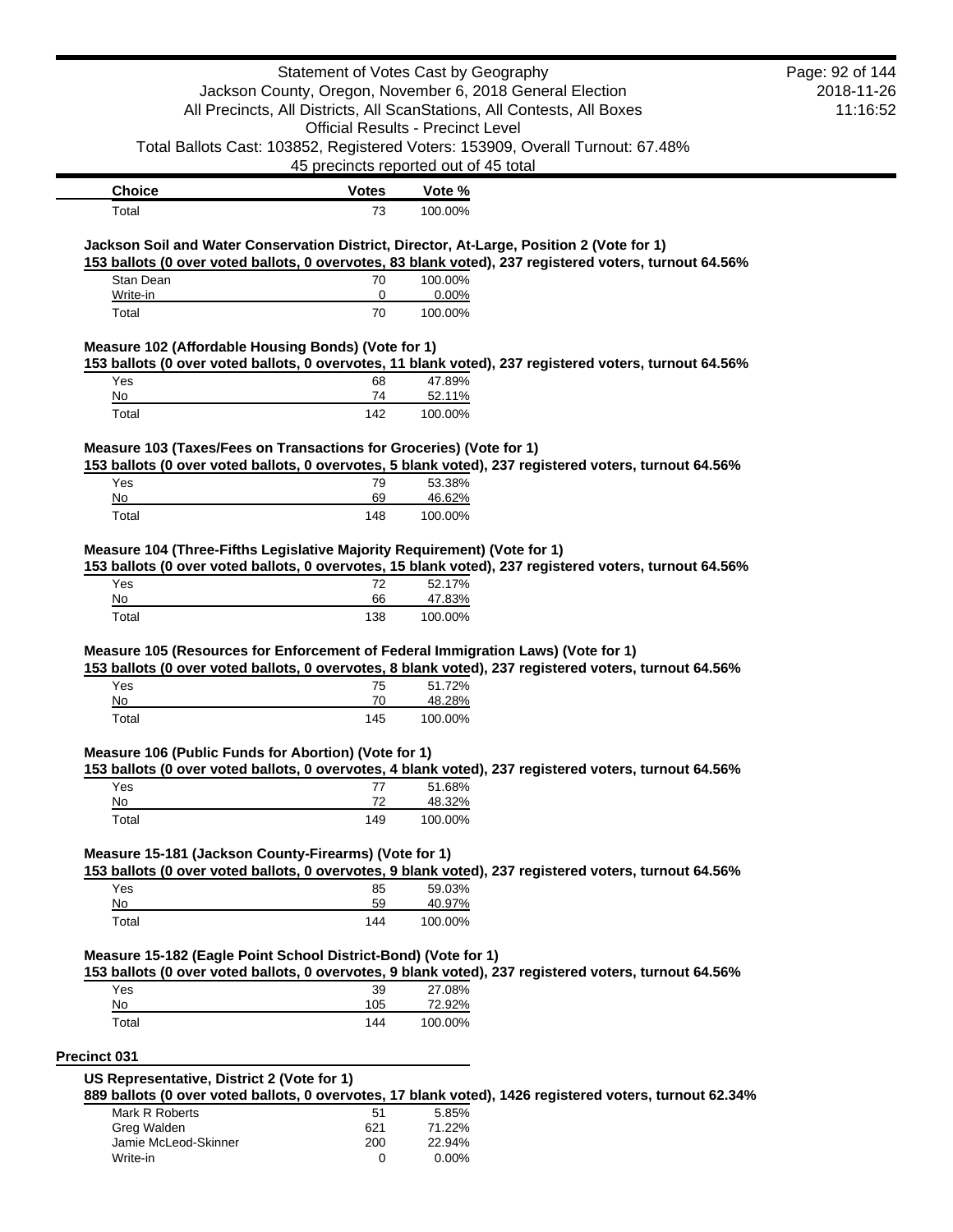| <b>Choice</b> | <b>Votes</b> | Vote %  |
|---------------|--------------|---------|
| $\tau$ otal   | 872          | 100.00% |

#### **Governor (Vote for 1)**

**889 ballots (0 over voted ballots, 0 overvotes, 20 blank voted), 1426 registered voters, turnout 62.34%**

| Aaron Auer             | 19  | 2.19%   |
|------------------------|-----|---------|
| Nick Chen              | 21  | 2.42%   |
| Kate Brown             | 164 | 18.87%  |
| Knute Buehler          | 641 | 73.76%  |
| <b>Patrick Starnes</b> | 20  | 2.30%   |
| Chris Henry            | 2   | 0.23%   |
| Write-in               | 2   | 0.23%   |
| Total                  | 869 | 100.00% |

### **State Representative, 4th District (Vote for 1)**

**28 ballots (0 over voted ballots, 0 overvotes, 9 blank voted), 56 registered voters, turnout 50.00%**

| Duane A Stark | 19 | 100.00% |
|---------------|----|---------|
| Write-in      |    | 0.00%   |
| Total         | 19 | 100.00% |

## **State Representative, 55th District (Vote for 1)**

**861 ballots (0 over voted ballots, 0 overvotes, 32 blank voted), 1370 registered voters, turnout 62.85%**

| Karen Rippberger | 206 | 24.85%  |
|------------------|-----|---------|
| Mike McLane      | 622 | 75.03%  |
| Write-in         |     | 0.12%   |
| Total            | 829 | 100.00% |

### **Jackson County, Commissioner, Position 1 (Vote for 1)**

**889 ballots (0 over voted ballots, 0 overvotes, 28 blank voted), 1426 registered voters, turnout 62.34%**

| Amy Thuren       | 192 | 22.30%  |
|------------------|-----|---------|
| Frank W Brannen  | 40  | 4.65%   |
| <b>Rick Dyer</b> | 628 | 72.94%  |
| Write-in         |     | 0.12%   |
| Total            | 861 | 100.00% |

#### **Jackson County, Commissioner, Position 3 (Vote for 1)**

**889 ballots (0 over voted ballots, 0 overvotes, 29 blank voted), 1426 registered voters, turnout 62.34%**

| Colleen Roberts       | 640 | 74.42%   |
|-----------------------|-----|----------|
| Lanita C Witt         | 194 | 22.56%   |
| <b>Edward Stanton</b> | 26  | 3.02%    |
| Write-in              | O   | $0.00\%$ |
| Total                 | 860 | 100.00%  |

#### **Judge of the Supreme Court, Position 5 (Vote for 1)**

**889 ballots (0 over voted ballots, 0 overvotes, 400 blank voted), 1426 registered voters, turnout 62.34%**

| Adrienne Nelson | 479 | 97.96%  |
|-----------------|-----|---------|
| Write-in        | 10  | 2.04%   |
| Total           | 489 | 100.00% |

## **Judge of the Court of Appeals, Position 2 (Vote for 1)**

**889 ballots (0 over voted ballots, 0 overvotes, 422 blank voted), 1426 registered voters, turnout 62.34%** Bronson D James 459 98.29%

| <b>DIVIIOUII D'UGIIIUS</b> | ᠇୰  | <b>UU.LU</b> |
|----------------------------|-----|--------------|
| Write-in                   |     | 71%          |
| Total                      | 467 | 100.00%      |

## **Judge of the Court of Appeals, Position 4 (Vote for 1)**

**889 ballots (0 over voted ballots, 0 overvotes, 422 blank voted), 1426 registered voters, turnout 62.34%**

|                     |     |        | -- |  |
|---------------------|-----|--------|----|--|
| Robyn Ridler Aoyagi | 459 | 98.29% |    |  |
| Write-in            |     | 71%    |    |  |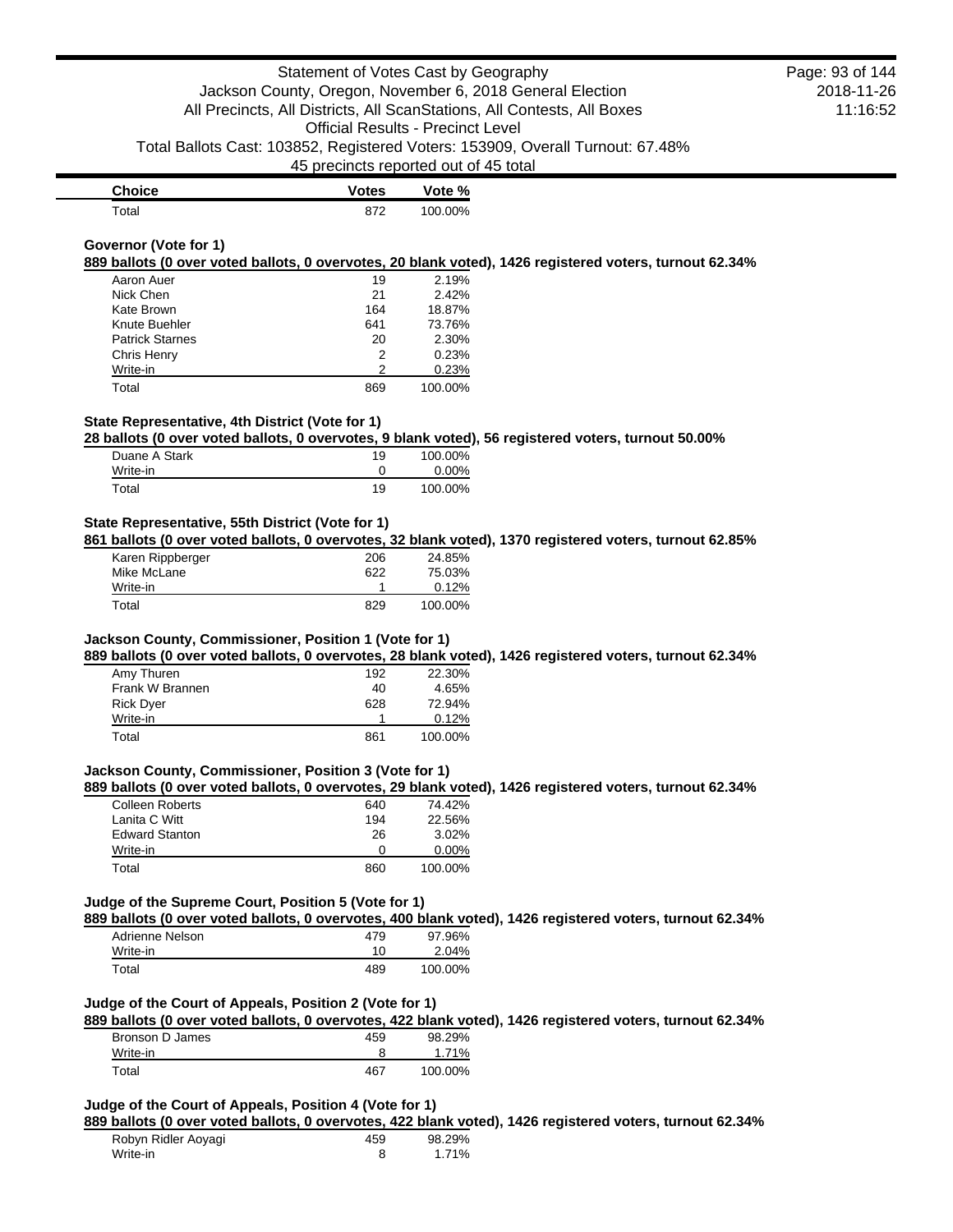|                                                                                           | Statement of Votes Cast by Geography     |                           |                                                                                                          | Page: 94 of 144 |
|-------------------------------------------------------------------------------------------|------------------------------------------|---------------------------|----------------------------------------------------------------------------------------------------------|-----------------|
|                                                                                           |                                          |                           | Jackson County, Oregon, November 6, 2018 General Election                                                | 2018-11-26      |
|                                                                                           |                                          |                           | All Precincts, All Districts, All ScanStations, All Contests, All Boxes                                  | 11:16:52        |
|                                                                                           | <b>Official Results - Precinct Level</b> |                           |                                                                                                          |                 |
|                                                                                           |                                          |                           | Total Ballots Cast: 103852, Registered Voters: 153909, Overall Turnout: 67.48%                           |                 |
|                                                                                           | 45 precincts reported out of 45 total    |                           |                                                                                                          |                 |
| <b>Choice</b>                                                                             | <b>Votes</b>                             | Vote %                    |                                                                                                          |                 |
| Total                                                                                     | 467                                      | 100.00%                   |                                                                                                          |                 |
| Judge of the Court of Appeals, Position 7 (Vote for 1)                                    |                                          |                           | 889 ballots (0 over voted ballots, 0 overvotes, 424 blank voted), 1426 registered voters, turnout 62.34% |                 |
| Steven R Powers                                                                           | 458                                      | 98.49%                    |                                                                                                          |                 |
| Write-in                                                                                  | 7                                        | 1.51%                     |                                                                                                          |                 |
| Total                                                                                     | 465                                      | 100.00%                   |                                                                                                          |                 |
| Judge of the Oregon Tax Court (Vote for 1)                                                |                                          |                           |                                                                                                          |                 |
|                                                                                           |                                          |                           | 889 ballots (0 over voted ballots, 0 overvotes, 435 blank voted), 1426 registered voters, turnout 62.34% |                 |
| <b>Robert Manicke</b>                                                                     | 447                                      | 98.46%                    |                                                                                                          |                 |
| Write-in                                                                                  | 7                                        | 1.54%                     |                                                                                                          |                 |
| Total                                                                                     | 454                                      | 100.00%                   |                                                                                                          |                 |
|                                                                                           |                                          |                           |                                                                                                          |                 |
| Judge of the Circuit Court, 1st District, Position 4 (Vote for 1)                         |                                          |                           |                                                                                                          |                 |
| <b>Charles Kochlacs</b>                                                                   | 264                                      | 39.58%                    | 889 ballots (0 over voted ballots, 0 overvotes, 222 blank voted), 1426 registered voters, turnout 62.34% |                 |
| Laura Cromwell                                                                            | 401                                      | 60.12%                    |                                                                                                          |                 |
| Write-in                                                                                  | 2                                        | 0.30%                     |                                                                                                          |                 |
| Total                                                                                     | 667                                      | 100.00%                   |                                                                                                          |                 |
| David J Orr<br>Joe Davis<br>Write-in                                                      | 421<br>251<br>1                          | 62.56%<br>37.30%<br>0.15% | 889 ballots (0 over voted ballots, 0 overvotes, 216 blank voted), 1426 registered voters, turnout 62.34% |                 |
| Total                                                                                     | 673                                      | 100.00%                   |                                                                                                          |                 |
| Jackson County, Clerk (Vote for 1)                                                        |                                          |                           | 889 ballots (0 over voted ballots, 0 overvotes, 337 blank voted), 1426 registered voters, turnout 62.34% |                 |
| <b>Chris Walker</b>                                                                       | 544<br>8                                 | 98.55%                    |                                                                                                          |                 |
| Write-in                                                                                  | 552                                      | 1.45%<br>100.00%          |                                                                                                          |                 |
| Total                                                                                     |                                          |                           |                                                                                                          |                 |
| Jackson County, Sheriff (Vote for 1)                                                      |                                          |                           | 889 ballots (0 over voted ballots, 0 overvotes, 118 blank voted), 1426 registered voters, turnout 62.34% |                 |
| <b>Bill Froehlich</b>                                                                     | 199                                      | 25.81%                    |                                                                                                          |                 |
| Nathan Sickler                                                                            | 571                                      | 74.06%                    |                                                                                                          |                 |
| Write-in                                                                                  | 1                                        | 0.13%                     |                                                                                                          |                 |
| Total                                                                                     | 771                                      | 100.00%                   |                                                                                                          |                 |
| Jackson Soil and Water Conservation District, Director, Zone 1 (Vote for 1)               |                                          |                           | 889 ballots (0 over voted ballots, 0 overvotes, 826 blank voted), 1426 registered voters, turnout 62.34% |                 |
| Write-in                                                                                  | 63                                       | 100.00%                   |                                                                                                          |                 |
| Total                                                                                     | 63                                       | 100.00%                   |                                                                                                          |                 |
| Jackson Soil and Water Conservation District, Director, At-Large, Position 1 (Vote for 1) |                                          |                           |                                                                                                          |                 |
|                                                                                           |                                          |                           | 889 ballots (0 over voted ballots, 0 overvotes, 427 blank voted), 1426 registered voters, turnout 62.34% |                 |
| Allan Campbell III                                                                        | 452                                      | 97.84%                    |                                                                                                          |                 |
| Write-in                                                                                  | 10                                       | 2.16%                     |                                                                                                          |                 |
| Total                                                                                     | 462                                      | 100.00%                   |                                                                                                          |                 |
| Jackson Soil and Water Conservation District, Director, At-Large, Position 2 (Vote for 1) |                                          |                           |                                                                                                          |                 |
|                                                                                           |                                          |                           | 889 ballots (0 over voted ballots, 0 overvotes, 442 blank voted), 1426 registered voters, turnout 62.34% |                 |
| Stan Dean                                                                                 | 437                                      | 97.76%                    |                                                                                                          |                 |
| Write-in                                                                                  | 10                                       | 2.24%                     |                                                                                                          |                 |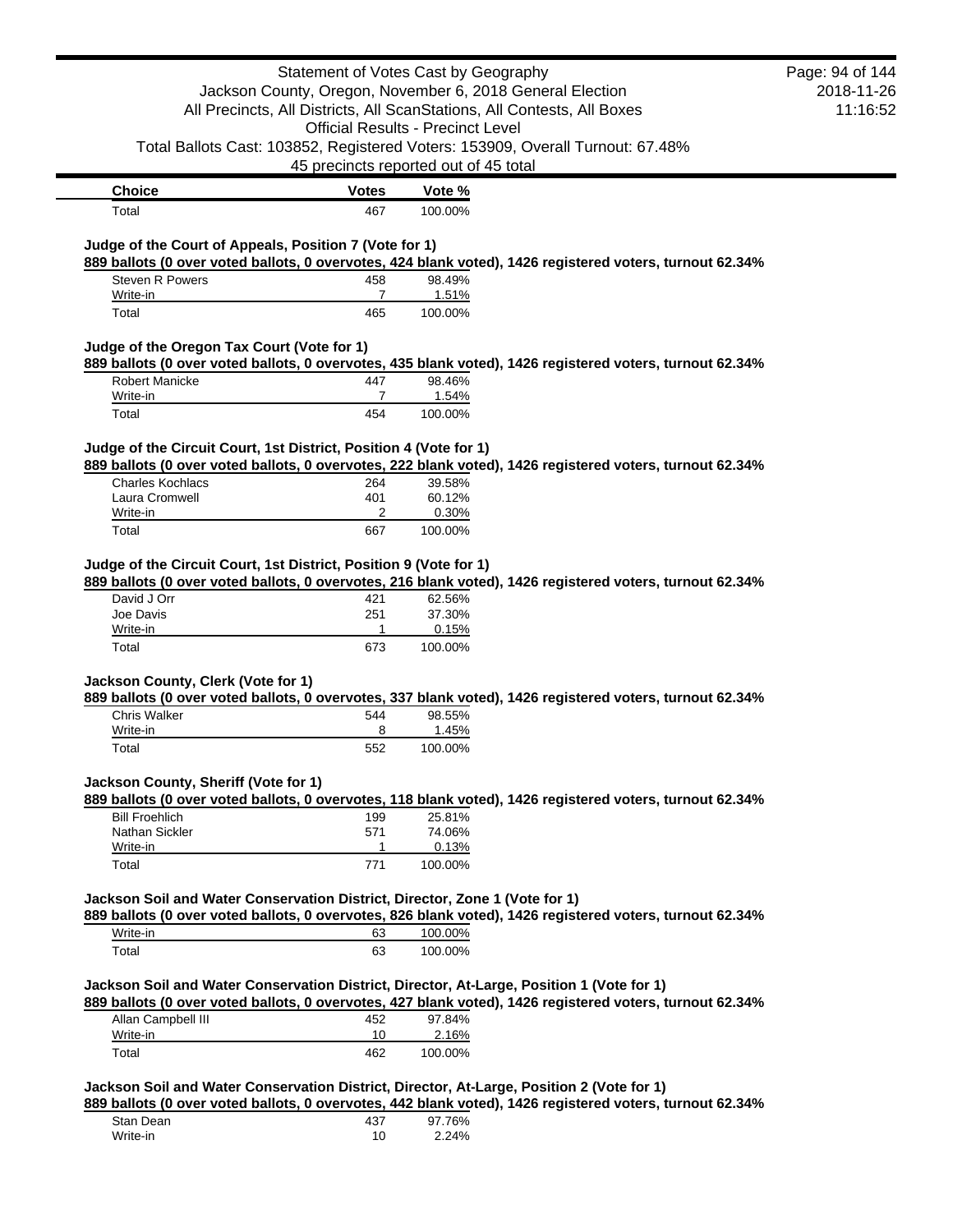|                                                                                                                                                                                                   |           | Statement of Votes Cast by Geography                                    |                                                                                                          | Page: 95 of 144 |
|---------------------------------------------------------------------------------------------------------------------------------------------------------------------------------------------------|-----------|-------------------------------------------------------------------------|----------------------------------------------------------------------------------------------------------|-----------------|
|                                                                                                                                                                                                   |           | Jackson County, Oregon, November 6, 2018 General Election               |                                                                                                          | 2018-11-26      |
|                                                                                                                                                                                                   |           | All Precincts, All Districts, All ScanStations, All Contests, All Boxes |                                                                                                          | 11:16:52        |
|                                                                                                                                                                                                   |           | <b>Official Results - Precinct Level</b>                                |                                                                                                          |                 |
| Total Ballots Cast: 103852, Registered Voters: 153909, Overall Turnout: 67.48%                                                                                                                    |           | 45 precincts reported out of 45 total                                   |                                                                                                          |                 |
|                                                                                                                                                                                                   |           |                                                                         |                                                                                                          |                 |
| <b>Choice</b>                                                                                                                                                                                     | Votes     | Vote %                                                                  |                                                                                                          |                 |
| Total                                                                                                                                                                                             | 447       | 100.00%                                                                 |                                                                                                          |                 |
| Measure 102 (Affordable Housing Bonds) (Vote for 1)                                                                                                                                               |           |                                                                         |                                                                                                          |                 |
|                                                                                                                                                                                                   |           |                                                                         | 889 ballots (0 over voted ballots, 0 overvotes, 34 blank voted), 1426 registered voters, turnout 62.34%  |                 |
| Yes                                                                                                                                                                                               | 309       | 36.14%                                                                  |                                                                                                          |                 |
| No                                                                                                                                                                                                | 546       | 63.86%                                                                  |                                                                                                          |                 |
| Total                                                                                                                                                                                             | 855       | 100.00%                                                                 |                                                                                                          |                 |
| Measure 103 (Taxes/Fees on Transactions for Groceries) (Vote for 1)                                                                                                                               |           |                                                                         |                                                                                                          |                 |
|                                                                                                                                                                                                   |           |                                                                         | 889 ballots (1 over voted ballots, 1 overvotes, 12 blank voted), 1426 registered voters, turnout 62.34%  |                 |
| Yes                                                                                                                                                                                               | 566       | 64.61%                                                                  |                                                                                                          |                 |
| No                                                                                                                                                                                                | 310       | 35.39%                                                                  |                                                                                                          |                 |
| Total                                                                                                                                                                                             | 876       | 100.00%                                                                 |                                                                                                          |                 |
| Measure 104 (Three-Fifths Legislative Majority Requirement) (Vote for 1)                                                                                                                          |           |                                                                         |                                                                                                          |                 |
|                                                                                                                                                                                                   |           |                                                                         | 889 ballots (0 over voted ballots, 0 overvotes, 29 blank voted), 1426 registered voters, turnout 62.34%  |                 |
| Yes                                                                                                                                                                                               | 484       | 56.28%                                                                  |                                                                                                          |                 |
| No                                                                                                                                                                                                | 376       | 43.72%                                                                  |                                                                                                          |                 |
| Total                                                                                                                                                                                             | 860       | 100.00%                                                                 |                                                                                                          |                 |
| Yes                                                                                                                                                                                               | 541       | 62.76%                                                                  | 889 ballots (0 over voted ballots, 0 overvotes, 27 blank voted), 1426 registered voters, turnout 62.34%  |                 |
| No                                                                                                                                                                                                | 321       | 37.24%                                                                  |                                                                                                          |                 |
| Total                                                                                                                                                                                             | 862       | 100.00%                                                                 |                                                                                                          |                 |
|                                                                                                                                                                                                   |           |                                                                         |                                                                                                          |                 |
|                                                                                                                                                                                                   |           |                                                                         |                                                                                                          |                 |
| Yes                                                                                                                                                                                               | 546       | 62.40%                                                                  | 889 ballots (0 over voted ballots, 0 overvotes, 14 blank voted), 1426 registered voters, turnout 62.34%  |                 |
| No                                                                                                                                                                                                | 329       | 37.60%                                                                  |                                                                                                          |                 |
| Total                                                                                                                                                                                             | 875       | 100.00%                                                                 |                                                                                                          |                 |
|                                                                                                                                                                                                   |           |                                                                         |                                                                                                          |                 |
| Measure 105 (Resources for Enforcement of Federal Immigration Laws) (Vote for 1)<br>Measure 106 (Public Funds for Abortion) (Vote for 1)<br>Measure 15-181 (Jackson County-Firearms) (Vote for 1) |           |                                                                         |                                                                                                          |                 |
| Yes                                                                                                                                                                                               | 528       | 61.04%                                                                  | 889 ballots (0 over voted ballots, 0 overvotes, 24 blank voted), 1426 registered voters, turnout 62.34%  |                 |
| No                                                                                                                                                                                                | 337       | 38.96%                                                                  |                                                                                                          |                 |
| Total                                                                                                                                                                                             | 865       | 100.00%                                                                 |                                                                                                          |                 |
|                                                                                                                                                                                                   |           |                                                                         |                                                                                                          |                 |
| Measure 15-182 (Eagle Point School District-Bond) (Vote for 1)                                                                                                                                    |           |                                                                         |                                                                                                          |                 |
| Yes                                                                                                                                                                                               | 208       | 23.83%                                                                  | 889 ballots (0 over voted ballots, 0 overvotes, 16 blank voted), 1426 registered voters, turnout 62.34%  |                 |
| No                                                                                                                                                                                                | 665       | 76.17%                                                                  |                                                                                                          |                 |
| Total                                                                                                                                                                                             | 873       | 100.00%                                                                 |                                                                                                          |                 |
|                                                                                                                                                                                                   |           |                                                                         |                                                                                                          |                 |
|                                                                                                                                                                                                   |           |                                                                         |                                                                                                          |                 |
|                                                                                                                                                                                                   |           |                                                                         |                                                                                                          |                 |
| Mark R Roberts                                                                                                                                                                                    | 45        | 3.33%                                                                   | 1377 ballots (0 over voted ballots, 0 overvotes, 25 blank voted), 1771 registered voters, turnout 77.75% |                 |
| <b>Precinct 032</b><br>US Representative, District 2 (Vote for 1)<br>Greg Walden                                                                                                                  | 847       | 62.65%                                                                  |                                                                                                          |                 |
| Jamie McLeod-Skinner                                                                                                                                                                              | 460       | 34.02%                                                                  |                                                                                                          |                 |
| Write-in<br>Total                                                                                                                                                                                 | 0<br>1352 | 0.00%<br>100.00%                                                        |                                                                                                          |                 |

#### **Governor (Vote for 1)**

**1377 ballots (0 over voted ballots, 0 overvotes, 34 blank voted), 1771 registered voters, turnout 77.75%**

| Aaron Auer | 19 | 1.41% |
|------------|----|-------|
| Nick Chen  |    | 0.89% |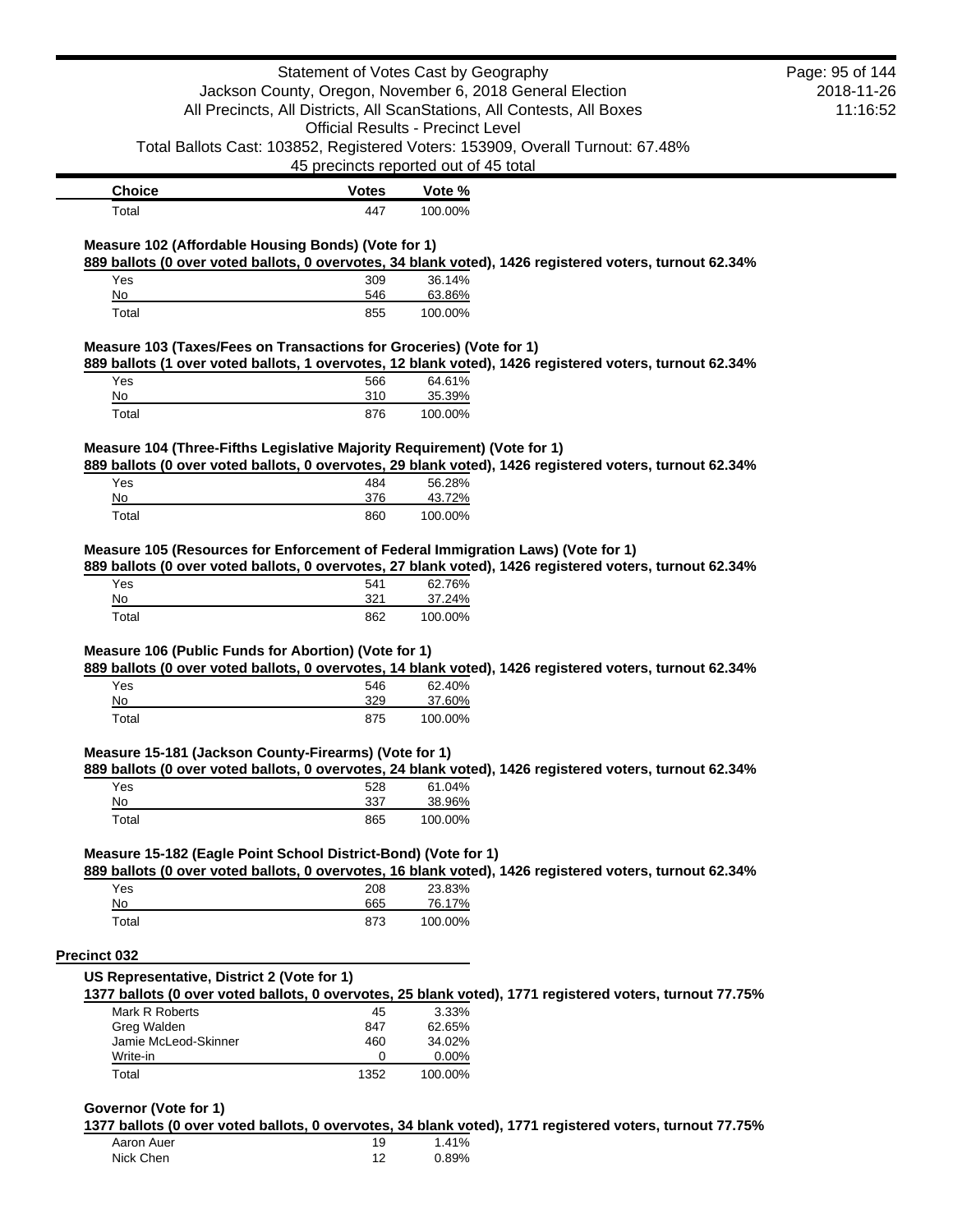| <b>Choice</b>          | <b>Votes</b> | Vote %  |
|------------------------|--------------|---------|
| Kate Brown             | 407          | 30.31%  |
| Knute Buehler          | 860          | 64.04%  |
| <b>Patrick Starnes</b> | 37           | 2.76%   |
| Chris Henry            | 8            | 0.60%   |
| Write-in               | 0            | 0.00%   |
| Total                  | 1343         | 100.00% |

### **State Senator, 3rd District (Vote for 1)**

**1377 ballots (0 over voted ballots, 0 overvotes, 39 blank voted), 1771 registered voters, turnout 77.75%**

| Jeff Golden   | 503  | 37.59%  |
|---------------|------|---------|
| Jessica Gomez | 832  | 62.18%  |
| Write-in      |      | 0.22%   |
| Total         | 1338 | 100.00% |

## **State Representative, 5th District (Vote for 1)**

**1377 ballots (0 over voted ballots, 0 overvotes, 97 blank voted), 1771 registered voters, turnout 77.75%**

| Sandra A Abercrombie | 785  | 61.33%  |
|----------------------|------|---------|
| Pam Marsh            | 494  | 38.59%  |
| Write-in             |      | 0.08%   |
| Total                | 1280 | 100.00% |

#### **Jackson County, Commissioner, Position 1 (Vote for 1)**

**1377 ballots (0 over voted ballots, 0 overvotes, 71 blank voted), 1771 registered voters, turnout 77.75%**

| Amy Thuren       | 435  | 33.31%   |
|------------------|------|----------|
| Frank W Brannen  | 32   | 2.45%    |
| <b>Rick Dyer</b> | 839  | 64.24%   |
| Write-in         | O    | $0.00\%$ |
| Total            | 1306 | 100.00%  |

### **Jackson County, Commissioner, Position 3 (Vote for 1)**

**1377 ballots (0 over voted ballots, 0 overvotes, 83 blank voted), 1771 registered voters, turnout 77.75%**

| <b>Colleen Roberts</b> | 819  | 63.29%   |
|------------------------|------|----------|
| Lanita C Witt          | 447  | 34.54%   |
| <b>Edward Stanton</b>  | 27   | 2.09%    |
| Write-in               |      | $0.08\%$ |
| Total                  | 1294 | 100.00%  |

#### **Judge of the Supreme Court, Position 5 (Vote for 1)**

**1377 ballots (0 over voted ballots, 0 overvotes, 661 blank voted), 1771 registered voters, turnout 77.75%**

| Adrienne Nelson | 704 | 98.32%  |
|-----------------|-----|---------|
| Write-in        | 12  | 1.68%   |
| Total           | 716 | 100.00% |

#### **Judge of the Court of Appeals, Position 2 (Vote for 1)**

**1377 ballots (0 over voted ballots, 0 overvotes, 697 blank voted), 1771 registered voters, turnout 77.75%**

| Bronson D James | 669 | 98.38%  |
|-----------------|-----|---------|
| Write-in        | 11  | 1.62%   |
| Total           | 680 | 100.00% |

### **Judge of the Court of Appeals, Position 4 (Vote for 1)**

**1377 ballots (0 over voted ballots, 0 overvotes, 683 blank voted), 1771 registered voters, turnout 77.75%**

| Robyn Ridler Aoyagi | 681 | 98.13%  |
|---------------------|-----|---------|
| Write-in            |     | 1.87%   |
| Total               | 694 | 100.00% |

### **Judge of the Court of Appeals, Position 7 (Vote for 1)**

### **1377 ballots (0 over voted ballots, 0 overvotes, 692 blank voted), 1771 registered voters, turnout 77.75%**

| Steven R Powers | 673 | 98.25% |
|-----------------|-----|--------|
|                 |     |        |

2018-11-26 11:16:52 Page: 96 of 144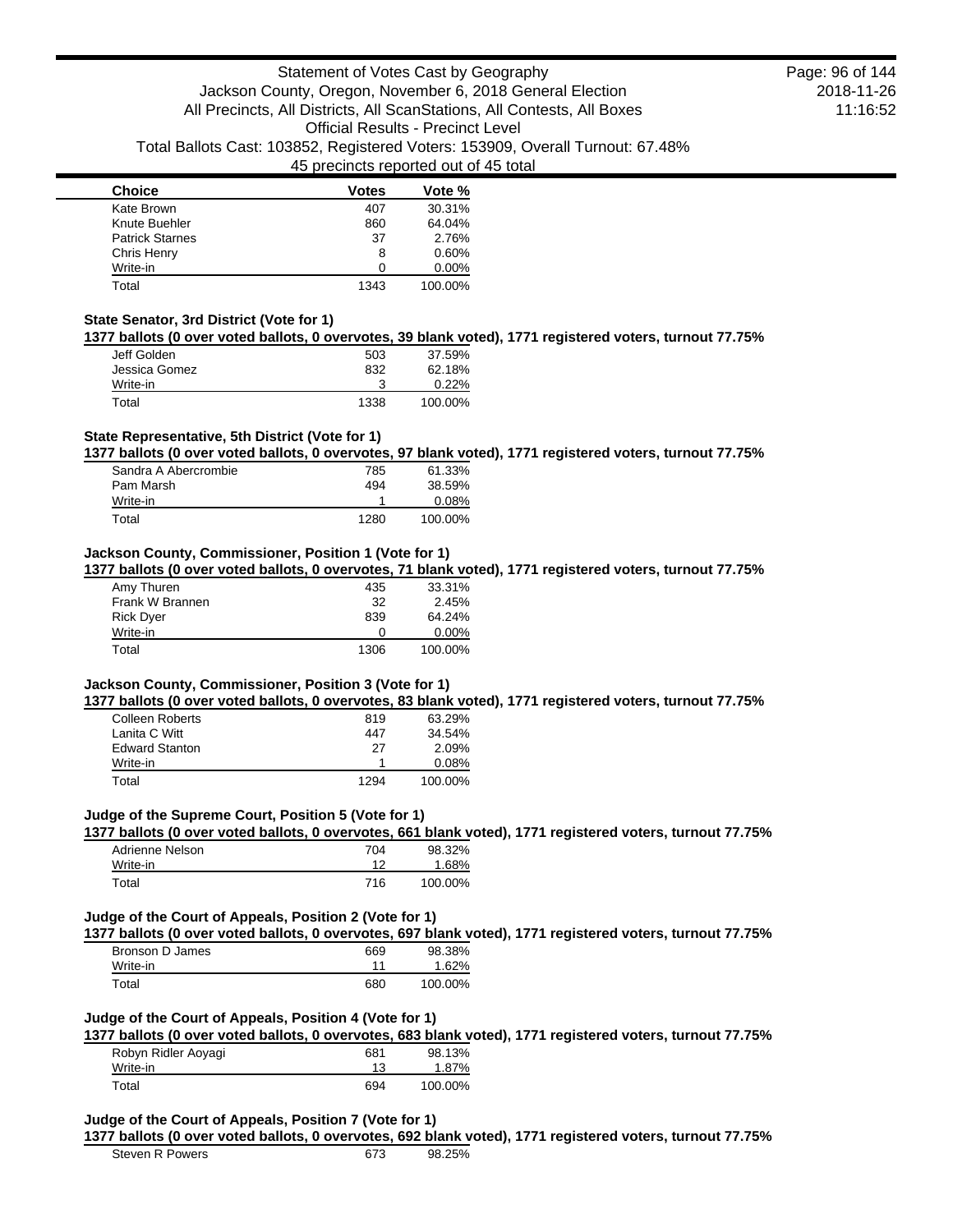| <b>Choice</b> | <b>Votes</b> | Vote %  |
|---------------|--------------|---------|
| Write-in      | ィつ           | l.75%   |
| Total         | 685          | 100.00% |

### **Judge of the Oregon Tax Court (Vote for 1)**

**1377 ballots (0 over voted ballots, 0 overvotes, 691 blank voted), 1771 registered voters, turnout 77.75%**

| Robert Manicke | 675 | 98.40%  |
|----------------|-----|---------|
| Write-in       | 11  | 1.60%   |
| Total          | 686 | 100.00% |

### **Judge of the Circuit Court, 1st District, Position 4 (Vote for 1)**

**1377 ballots (0 over voted ballots, 0 overvotes, 358 blank voted), 1771 registered voters, turnout 77.75%**

| Total                   | 1019 | 100.00% |
|-------------------------|------|---------|
| Write-in                | 6    | 0.59%   |
| Laura Cromwell          | 694  | 68.11%  |
| <b>Charles Kochlacs</b> | 319  | 31.31%  |

### **Judge of the Circuit Court, 1st District, Position 9 (Vote for 1)**

**1377 ballots (1 over voted ballots, 1 overvotes, 358 blank voted), 1771 registered voters, turnout 77.75%**

| David J Orr | 467  | 45.87%  |
|-------------|------|---------|
| Joe Davis   | 545  | 53.54%  |
| Write-in    | 6    | 0.59%   |
| Total       | 1018 | 100.00% |

#### **Jackson County, Clerk (Vote for 1)**

**1377 ballots (0 over voted ballots, 0 overvotes, 534 blank voted), 1771 registered voters, turnout 77.75%**

| <b>Chris Walker</b> | 834 | 98.93%  |
|---------------------|-----|---------|
| Write-in            | 9   | 1.07%   |
| Total               | 843 | 100.00% |

## **Jackson County, Sheriff (Vote for 1)**

**1377 ballots (0 over voted ballots, 0 overvotes, 191 blank voted), 1771 registered voters, turnout 77.75%**

| <b>Bill Froehlich</b> | 258  | 21.75%  |
|-----------------------|------|---------|
| Nathan Sickler        | 924  | 77.91%  |
| Write-in              |      | 0.34%   |
| Total                 | 1186 | 100.00% |

#### **Jackson Soil and Water Conservation District, Director, Zone 1 (Vote for 1)**

**1377 ballots (0 over voted ballots, 0 overvotes, 1314 blank voted), 1771 registered voters, turnout 77.75%**

| Write-in | 63 | 100.00% |
|----------|----|---------|
| Total    | 63 | 100.00% |

### **Jackson Soil and Water Conservation District, Director, At-Large, Position 1 (Vote for 1)**

**1377 ballots (0 over voted ballots, 0 overvotes, 699 blank voted), 1771 registered voters, turnout 77.75%**

| Allan Campbell III | 668 | 98.53%  |
|--------------------|-----|---------|
| Write-in           | 10  | 1.47%   |
| Total              | 678 | 100.00% |

#### **Jackson Soil and Water Conservation District, Director, At-Large, Position 2 (Vote for 1)**

**1377 ballots (0 over voted ballots, 0 overvotes, 705 blank voted), 1771 registered voters, turnout 77.75%**

| Stan Dean | 663 | 98.66%   |
|-----------|-----|----------|
| Write-in  | 9   | $1.34\%$ |
| Total     | 672 | 100.00%  |

### **Measure 102 (Affordable Housing Bonds) (Vote for 1)**

**1377 ballots (0 over voted ballots, 0 overvotes, 67 blank voted), 1771 registered voters, turnout 77.75%**

| Yes | 547 | 41.76% |
|-----|-----|--------|
| No  | 763 | 58.24% |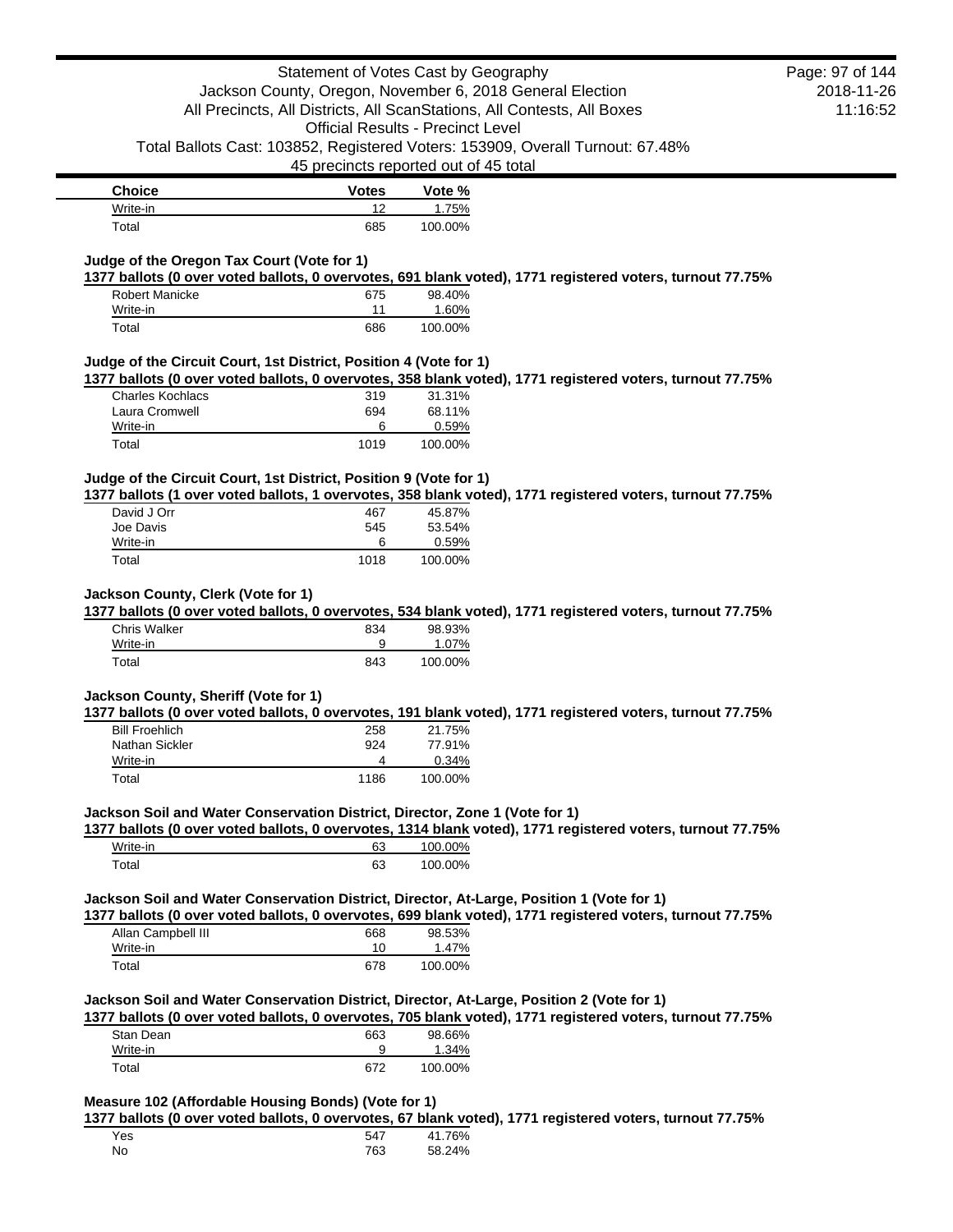|                                                                                  | Statement of Votes Cast by Geography     |                   |                                                                                                          | Page: 98 of 144 |
|----------------------------------------------------------------------------------|------------------------------------------|-------------------|----------------------------------------------------------------------------------------------------------|-----------------|
|                                                                                  |                                          |                   | Jackson County, Oregon, November 6, 2018 General Election                                                | 2018-11-26      |
|                                                                                  |                                          |                   | All Precincts, All Districts, All ScanStations, All Contests, All Boxes                                  | 11:16:52        |
|                                                                                  | <b>Official Results - Precinct Level</b> |                   |                                                                                                          |                 |
|                                                                                  |                                          |                   | Total Ballots Cast: 103852, Registered Voters: 153909, Overall Turnout: 67.48%                           |                 |
|                                                                                  | 45 precincts reported out of 45 total    |                   |                                                                                                          |                 |
|                                                                                  |                                          |                   |                                                                                                          |                 |
| <b>Choice</b>                                                                    | <b>Votes</b>                             | Vote %            |                                                                                                          |                 |
| Total                                                                            | 1310                                     | 100.00%           |                                                                                                          |                 |
| Measure 103 (Taxes/Fees on Transactions for Groceries) (Vote for 1)              |                                          |                   |                                                                                                          |                 |
|                                                                                  |                                          |                   | 1377 ballots (0 over voted ballots, 0 overvotes, 23 blank voted), 1771 registered voters, turnout 77.75% |                 |
| Yes                                                                              | 755                                      | 55.76%            |                                                                                                          |                 |
| No                                                                               | 599                                      | 44.24%            |                                                                                                          |                 |
| Total                                                                            | 1354                                     | 100.00%           |                                                                                                          |                 |
| Measure 104 (Three-Fifths Legislative Majority Requirement) (Vote for 1)         |                                          |                   |                                                                                                          |                 |
|                                                                                  |                                          |                   | 1377 ballots (0 over voted ballots, 0 overvotes, 66 blank voted), 1771 registered voters, turnout 77.75% |                 |
| Yes                                                                              | 648                                      | 49.43%            |                                                                                                          |                 |
| No<br>Total                                                                      | 663<br>1311                              | 50.57%<br>100.00% |                                                                                                          |                 |
|                                                                                  |                                          |                   |                                                                                                          |                 |
| Measure 105 (Resources for Enforcement of Federal Immigration Laws) (Vote for 1) |                                          |                   |                                                                                                          |                 |
| Yes                                                                              | 704                                      | 52.73%            | 1377 ballots (1 over voted ballots, 1 overvotes, 41 blank voted), 1771 registered voters, turnout 77.75% |                 |
| No                                                                               | 631                                      | 47.27%            |                                                                                                          |                 |
| Total                                                                            | 1335                                     | 100.00%           |                                                                                                          |                 |
|                                                                                  |                                          |                   |                                                                                                          |                 |
| Yes<br>No                                                                        | 739<br>618                               | 54.46%<br>45.54%  |                                                                                                          |                 |
| Total                                                                            | 1357                                     | 100.00%           |                                                                                                          |                 |
| Measure 15-181 (Jackson County-Firearms) (Vote for 1)                            |                                          |                   |                                                                                                          |                 |
|                                                                                  |                                          |                   | 1377 ballots (0 over voted ballots, 0 overvotes, 59 blank voted), 1771 registered voters, turnout 77.75% |                 |
| Yes                                                                              | 677                                      | 51.37%            |                                                                                                          |                 |
| No<br>Total                                                                      | 641<br>1318                              | 48.63%<br>100.00% |                                                                                                          |                 |
|                                                                                  |                                          |                   |                                                                                                          |                 |
| Measure 15-176 (Applegate Valley Fire District-Levy) (Vote for 1)                |                                          |                   |                                                                                                          |                 |
| Yes                                                                              | 81                                       | 41.75%            | 200 ballots (0 over voted ballots, 0 overvotes, 6 blank voted), 248 registered voters, turnout 80.65%    |                 |
| No                                                                               | 113                                      | 58.25%            |                                                                                                          |                 |
| Total                                                                            | 194                                      | 100.00%           |                                                                                                          |                 |
| Precinct 033                                                                     |                                          |                   |                                                                                                          |                 |
| US Representative, District 2 (Vote for 1)                                       |                                          |                   |                                                                                                          |                 |
|                                                                                  |                                          |                   |                                                                                                          |                 |
| Mark R Roberts                                                                   |                                          |                   |                                                                                                          |                 |
|                                                                                  | 46                                       | 3.73%             | 1245 ballots (0 over voted ballots, 0 overvotes, 13 blank voted), 1612 registered voters, turnout 77.23% |                 |
| Greg Walden                                                                      | 769                                      | 62.42%            |                                                                                                          |                 |
| Jamie McLeod-Skinner                                                             | 416                                      | 33.77%            |                                                                                                          |                 |
| Write-in                                                                         | $\mathbf{1}$                             | 0.08%             |                                                                                                          |                 |
| Total                                                                            | 1232                                     | 100.00%           |                                                                                                          |                 |
|                                                                                  |                                          |                   |                                                                                                          |                 |
| Governor (Vote for 1)                                                            |                                          |                   | 1245 ballots (0 over voted ballots, 0 overvotes, 20 blank voted), 1612 registered voters, turnout 77.23% |                 |
| Aaron Auer                                                                       | 10                                       | 0.82%             |                                                                                                          |                 |
| Nick Chen                                                                        | 11                                       | 0.90%             |                                                                                                          |                 |
| Kate Brown<br>Knute Buehler                                                      | 385<br>772                               | 31.43%<br>63.02%  |                                                                                                          |                 |

| <b>INTURE DUCTION</b>  | 112  | <b>UU.UZ</b> 70 |
|------------------------|------|-----------------|
| <b>Patrick Starnes</b> | 39   | 3.18%           |
| Chris Henry            | 3    | 0.24%           |
| Write-in               | 5    | $0.41\%$        |
| Total                  | 1225 | 100.00%         |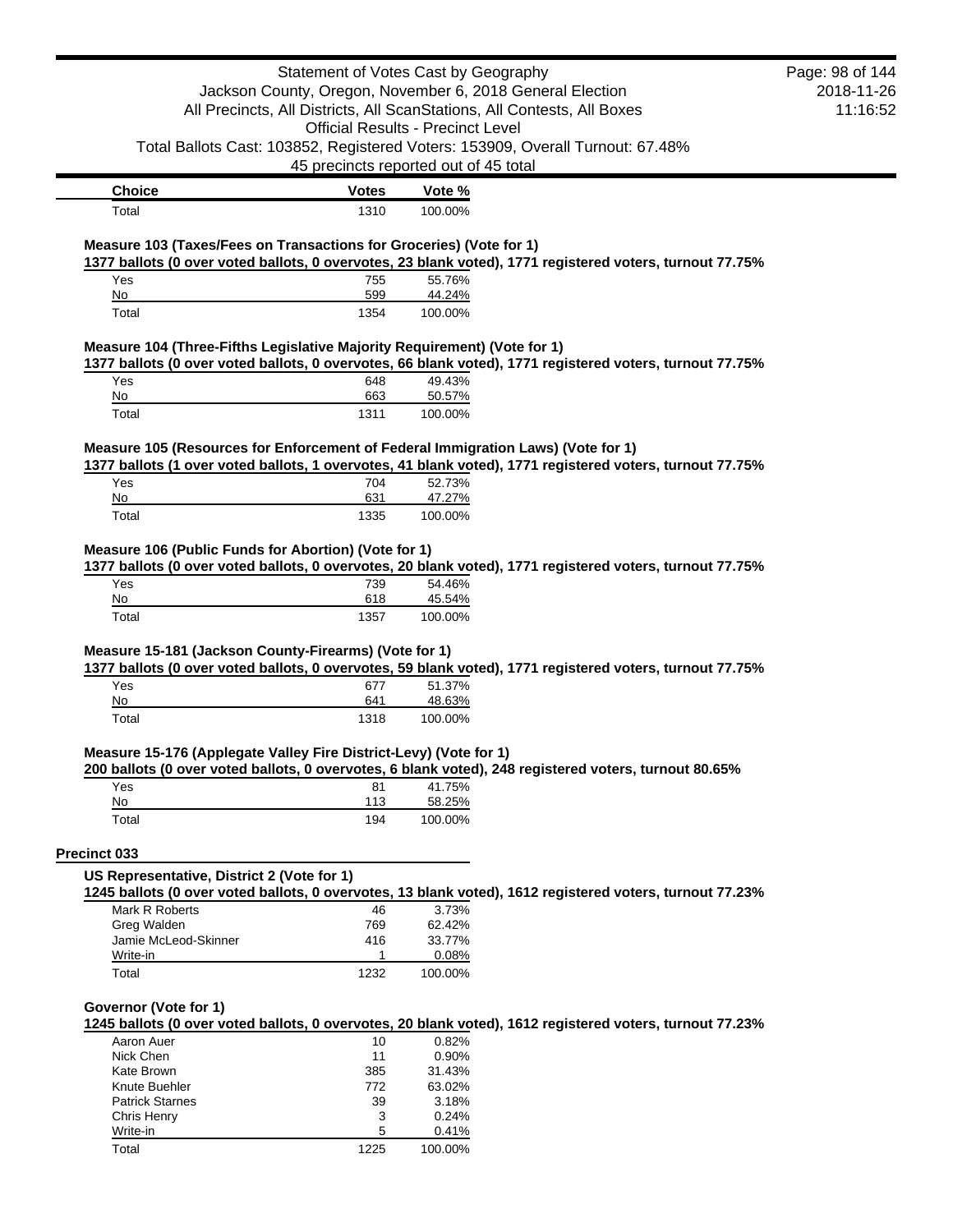|                                                                   | Statement of Votes Cast by Geography     |                  |                                                                                                           | Page: 99 of 144 |
|-------------------------------------------------------------------|------------------------------------------|------------------|-----------------------------------------------------------------------------------------------------------|-----------------|
|                                                                   |                                          |                  | Jackson County, Oregon, November 6, 2018 General Election                                                 | 2018-11-26      |
|                                                                   |                                          |                  | All Precincts, All Districts, All ScanStations, All Contests, All Boxes                                   | 11:16:52        |
|                                                                   | <b>Official Results - Precinct Level</b> |                  |                                                                                                           |                 |
|                                                                   |                                          |                  | Total Ballots Cast: 103852, Registered Voters: 153909, Overall Turnout: 67.48%                            |                 |
|                                                                   | 45 precincts reported out of 45 total    |                  |                                                                                                           |                 |
| <b>Choice</b><br>State Representative, 4th District (Vote for 1)  | Votes                                    | Vote %           |                                                                                                           |                 |
|                                                                   |                                          |                  | 1245 ballots (0 over voted ballots, 0 overvotes, 499 blank voted), 1612 registered voters, turnout 77.23% |                 |
| Duane A Stark                                                     | 734                                      | 98.39%           |                                                                                                           |                 |
| Write-in<br>Total                                                 | 12<br>746                                | 1.61%<br>100.00% |                                                                                                           |                 |
|                                                                   |                                          |                  |                                                                                                           |                 |
| Jackson County, Commissioner, Position 1 (Vote for 1)             |                                          |                  | 1245 ballots (0 over voted ballots, 0 overvotes, 59 blank voted), 1612 registered voters, turnout 77.23%  |                 |
| Amy Thuren                                                        | 402                                      | 33.90%           |                                                                                                           |                 |
| Frank W Brannen                                                   | 27                                       | 2.28%            |                                                                                                           |                 |
| <b>Rick Dyer</b>                                                  | 757                                      | 63.83%           |                                                                                                           |                 |
| Write-in                                                          | 0                                        | 0.00%            |                                                                                                           |                 |
| Total                                                             | 1186                                     | 100.00%          |                                                                                                           |                 |
| Jackson County, Commissioner, Position 3 (Vote for 1)             |                                          |                  |                                                                                                           |                 |
|                                                                   |                                          |                  | 1245 ballots (0 over voted ballots, 0 overvotes, 64 blank voted), 1612 registered voters, turnout 77.23%  |                 |
| <b>Colleen Roberts</b>                                            | 765                                      | 64.78%           |                                                                                                           |                 |
| Lanita C Witt<br><b>Edward Stanton</b>                            | 395<br>21                                | 33.45%<br>1.78%  |                                                                                                           |                 |
| Write-in                                                          | 0                                        | 0.00%            |                                                                                                           |                 |
| Total                                                             | 1181                                     | 100.00%          |                                                                                                           |                 |
| Adrienne Nelson                                                   | 634                                      | 98.60%           | 1245 ballots (0 over voted ballots, 0 overvotes, 602 blank voted), 1612 registered voters, turnout 77.23% |                 |
| Write-in                                                          | 9                                        | 1.40%            |                                                                                                           |                 |
| Total                                                             | 643                                      | 100.00%          |                                                                                                           |                 |
| Judge of the Court of Appeals, Position 2 (Vote for 1)            |                                          |                  |                                                                                                           |                 |
|                                                                   |                                          |                  | 1245 ballots (0 over voted ballots, 0 overvotes, 654 blank voted), 1612 registered voters, turnout 77.23% |                 |
| Bronson D James                                                   | 584                                      | 98.82%           |                                                                                                           |                 |
| Write-in<br>Total                                                 | 7<br>591                                 | 1.18%<br>100.00% |                                                                                                           |                 |
|                                                                   |                                          |                  |                                                                                                           |                 |
| Judge of the Court of Appeals, Position 4 (Vote for 1)            |                                          |                  | 1245 ballots (0 over voted ballots, 0 overvotes, 645 blank voted), 1612 registered voters, turnout 77.23% |                 |
| Robyn Ridler Aoyagi                                               | 590                                      | 98.33%           |                                                                                                           |                 |
| Write-in                                                          | 10                                       | 1.67%            |                                                                                                           |                 |
| Total                                                             | 600                                      | 100.00%          |                                                                                                           |                 |
| Judge of the Court of Appeals, Position 7 (Vote for 1)            |                                          |                  |                                                                                                           |                 |
|                                                                   |                                          |                  | 1245 ballots (0 over voted ballots, 0 overvotes, 639 blank voted), 1612 registered voters, turnout 77.23% |                 |
| Steven R Powers                                                   | 597                                      | 98.51%           |                                                                                                           |                 |
| Write-in                                                          | 9                                        | 1.49%            |                                                                                                           |                 |
| Total                                                             | 606                                      | 100.00%          |                                                                                                           |                 |
| Judge of the Oregon Tax Court (Vote for 1)                        |                                          |                  |                                                                                                           |                 |
|                                                                   |                                          |                  | 1245 ballots (0 over voted ballots, 0 overvotes, 656 blank voted), 1612 registered voters, turnout 77.23% |                 |
| <b>Robert Manicke</b>                                             | 579                                      | 98.30%           |                                                                                                           |                 |
| Write-in                                                          | 10                                       | 1.70%            |                                                                                                           |                 |
| Total                                                             | 589                                      | 100.00%          |                                                                                                           |                 |
| Judge of the Circuit Court, 1st District, Position 4 (Vote for 1) |                                          |                  |                                                                                                           |                 |
|                                                                   |                                          |                  | 1245 ballots (0 over voted ballots, 0 overvotes, 298 blank voted), 1612 registered voters, turnout 77.23% |                 |
| <b>Charles Kochlacs</b>                                           | 310                                      | 32.73%           |                                                                                                           |                 |
| Laura Cromwell                                                    | 635                                      | 67.05%           |                                                                                                           |                 |
| Write-in                                                          | 2                                        | 0.21%            |                                                                                                           |                 |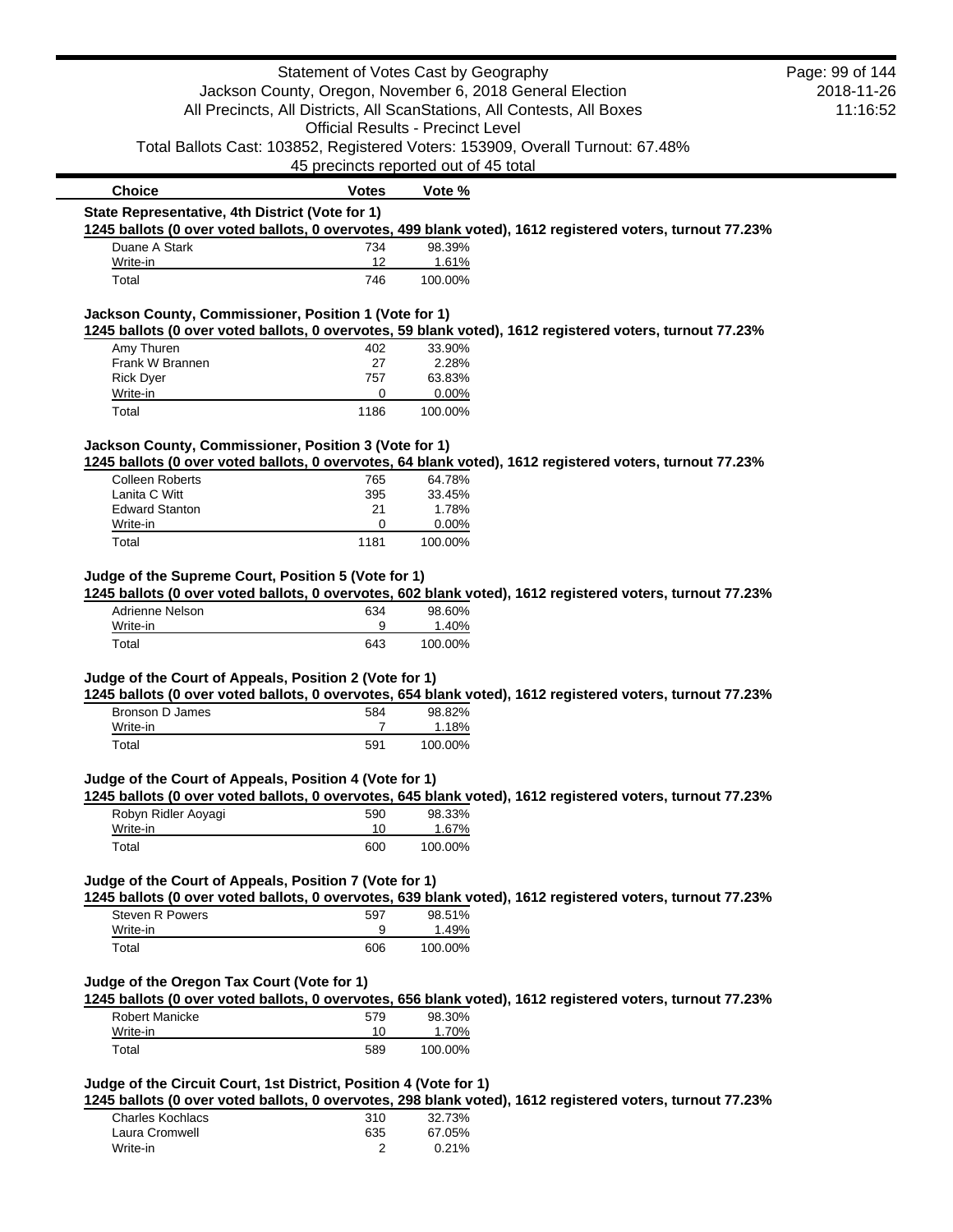|                                                                              | Statement of Votes Cast by Geography                      |                  |                                                                                                            | Page: 100 of 144 |
|------------------------------------------------------------------------------|-----------------------------------------------------------|------------------|------------------------------------------------------------------------------------------------------------|------------------|
|                                                                              | Jackson County, Oregon, November 6, 2018 General Election |                  |                                                                                                            | 2018-11-26       |
|                                                                              |                                                           |                  | All Precincts, All Districts, All ScanStations, All Contests, All Boxes                                    | 11:16:52         |
|                                                                              | <b>Official Results - Precinct Level</b>                  |                  |                                                                                                            |                  |
|                                                                              |                                                           |                  | Total Ballots Cast: 103852, Registered Voters: 153909, Overall Turnout: 67.48%                             |                  |
|                                                                              | 45 precincts reported out of 45 total                     |                  |                                                                                                            |                  |
| <b>Choice</b>                                                                | <b>Votes</b>                                              | Vote %           |                                                                                                            |                  |
| Total                                                                        | 947                                                       | 100.00%          |                                                                                                            |                  |
| Judge of the Circuit Court, 1st District, Position 9 (Vote for 1)            |                                                           |                  | 1245 ballots (0 over voted ballots, 0 overvotes, 293 blank voted), 1612 registered voters, turnout 77.23%  |                  |
| David J Orr                                                                  | 533                                                       | 55.99%           |                                                                                                            |                  |
| Joe Davis                                                                    | 412                                                       | 43.28%           |                                                                                                            |                  |
| Write-in                                                                     | 7                                                         | 0.74%            |                                                                                                            |                  |
| Total                                                                        | 952                                                       | 100.00%          |                                                                                                            |                  |
| Jackson County, Clerk (Vote for 1)                                           |                                                           |                  |                                                                                                            |                  |
|                                                                              |                                                           |                  | 1245 ballots (0 over voted ballots, 0 overvotes, 511 blank voted), 1612 registered voters, turnout 77.23%  |                  |
| <b>Chris Walker</b><br>Write-in                                              | 731<br>3                                                  | 99.59%<br>0.41%  |                                                                                                            |                  |
| Total                                                                        | 734                                                       | 100.00%          |                                                                                                            |                  |
|                                                                              |                                                           |                  |                                                                                                            |                  |
| Jackson County, Sheriff (Vote for 1)                                         |                                                           |                  | 1245 ballots (0 over voted ballots, 0 overvotes, 156 blank voted), 1612 registered voters, turnout 77.23%  |                  |
| <b>Bill Froehlich</b>                                                        | 243                                                       | 22.31%           |                                                                                                            |                  |
| Nathan Sickler                                                               | 843                                                       | 77.41%           |                                                                                                            |                  |
| Write-in                                                                     | 3                                                         | 0.28%            |                                                                                                            |                  |
| Total                                                                        | 1089                                                      | 100.00%          |                                                                                                            |                  |
| Write-in                                                                     | 72                                                        | 100.00%          | 1245 ballots (0 over voted ballots, 0 overvotes, 1173 blank voted), 1612 registered voters, turnout 77.23% |                  |
| Total                                                                        | 72                                                        | 100.00%          |                                                                                                            |                  |
| Jackson Soil and Water Conservation District, Director, Zone 1 (Vote for 1)  |                                                           |                  | Jackson Soil and Water Conservation District, Director, At-Large, Position 1 (Vote for 1)                  |                  |
|                                                                              |                                                           |                  | 1245 ballots (1 over voted ballots, 1 overvotes, 652 blank voted), 1612 registered voters, turnout 77.23%  |                  |
| Allan Campbell III                                                           | 586                                                       | 98.99%           |                                                                                                            |                  |
| Write-in                                                                     | 6                                                         | 1.01%            |                                                                                                            |                  |
| Total                                                                        | 592                                                       | 100.00%          |                                                                                                            |                  |
|                                                                              |                                                           |                  | Jackson Soil and Water Conservation District, Director, At-Large, Position 2 (Vote for 1)                  |                  |
| Stan Dean                                                                    | 582                                                       | 99.15%           | 1245 ballots (0 over voted ballots, 0 overvotes, 658 blank voted), 1612 registered voters, turnout 77.23%  |                  |
| Write-in                                                                     | 5                                                         | 0.85%            |                                                                                                            |                  |
| Total                                                                        | 587                                                       | 100.00%          |                                                                                                            |                  |
|                                                                              |                                                           |                  |                                                                                                            |                  |
| Measure 102 (Affordable Housing Bonds) (Vote for 1)                          |                                                           |                  | 1245 ballots (0 over voted ballots, 0 overvotes, 36 blank voted), 1612 registered voters, turnout 77.23%   |                  |
| Yes                                                                          | 525                                                       | 43.42%           |                                                                                                            |                  |
| No                                                                           | 684                                                       | 56.58%           |                                                                                                            |                  |
| Total                                                                        | 1209                                                      | 100.00%          |                                                                                                            |                  |
|                                                                              |                                                           |                  |                                                                                                            |                  |
|                                                                              |                                                           |                  | 1245 ballots (3 over voted ballots, 3 overvotes, 30 blank voted), 1612 registered voters, turnout 77.23%   |                  |
| Yes                                                                          | 598                                                       | 49.34%           |                                                                                                            |                  |
| No                                                                           | 614                                                       | 50.66%           |                                                                                                            |                  |
| Measure 103 (Taxes/Fees on Transactions for Groceries) (Vote for 1)<br>Total | 1212                                                      | 100.00%          |                                                                                                            |                  |
| Measure 104 (Three-Fifths Legislative Majority Requirement) (Vote for 1)     |                                                           |                  |                                                                                                            |                  |
|                                                                              |                                                           |                  | 1245 ballots (1 over voted ballots, 1 overvotes, 46 blank voted), 1612 registered voters, turnout 77.23%   |                  |
| Yes<br>No                                                                    | 596<br>602                                                | 49.75%<br>50.25% |                                                                                                            |                  |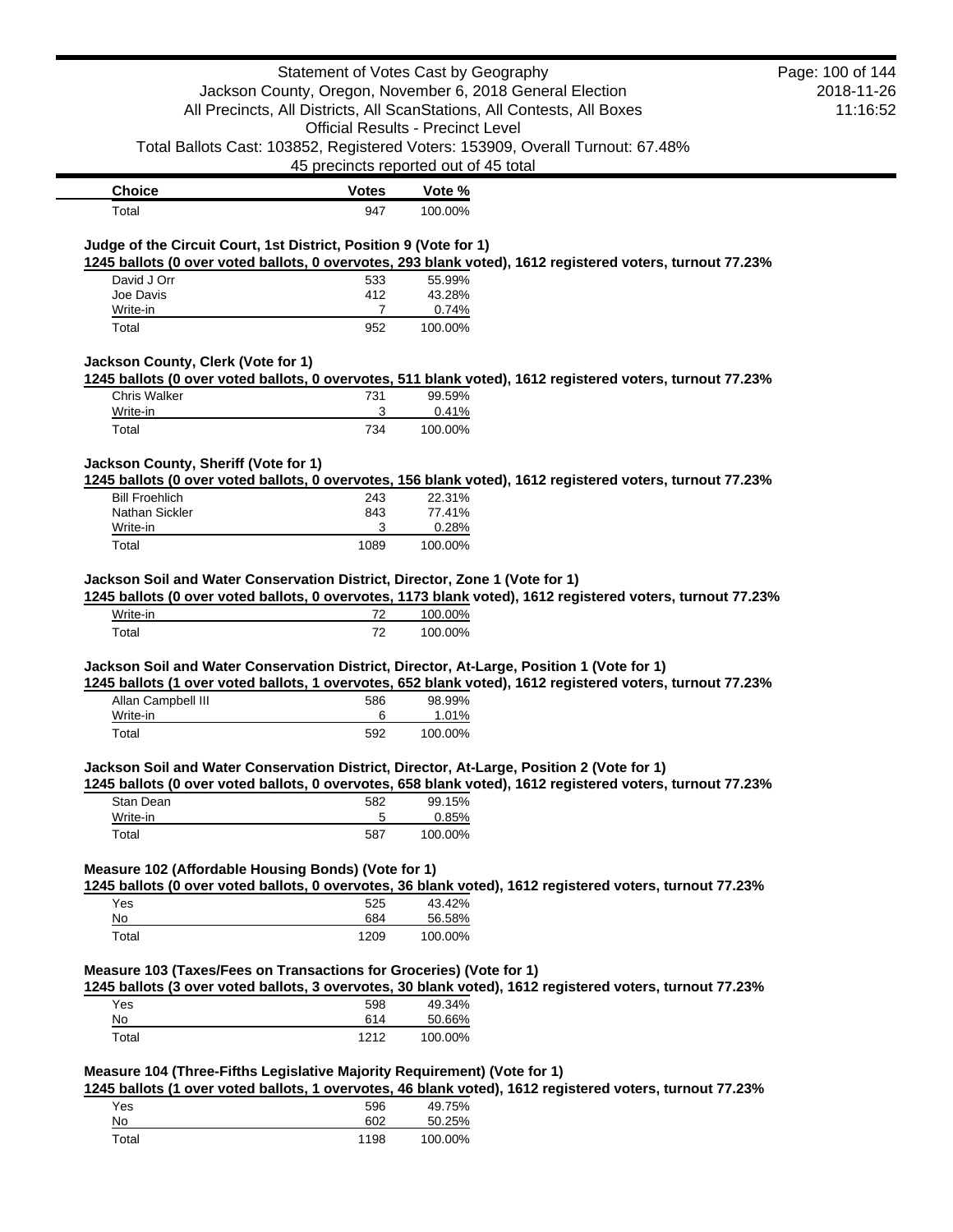| Page: 101 of 144<br>2018-11-26<br>11:16:52                                                               |
|----------------------------------------------------------------------------------------------------------|
|                                                                                                          |
|                                                                                                          |
|                                                                                                          |
|                                                                                                          |
|                                                                                                          |
| 1245 ballots (0 over voted ballots, 0 overvotes, 21 blank voted), 1612 registered voters, turnout 77.23% |
|                                                                                                          |
|                                                                                                          |
|                                                                                                          |
| 1245 ballots (0 over voted ballots, 0 overvotes, 22 blank voted), 1612 registered voters, turnout 77.23% |
|                                                                                                          |
|                                                                                                          |
|                                                                                                          |
| 1245 ballots (1 over voted ballots, 1 overvotes, 33 blank voted), 1612 registered voters, turnout 77.23% |
|                                                                                                          |
|                                                                                                          |
|                                                                                                          |
| 340 ballots (0 over voted ballots, 0 overvotes, 11 blank voted), 497 registered voters, turnout 68.41%   |
|                                                                                                          |
|                                                                                                          |
|                                                                                                          |
| 1461 ballots (0 over voted ballots, 0 overvotes, 18 blank voted), 2007 registered voters, turnout 72.80% |
|                                                                                                          |
|                                                                                                          |
| 1461 ballots (0 over voted ballots, 0 overvotes, 25 blank voted), 2007 registered voters, turnout 72.80% |
|                                                                                                          |
|                                                                                                          |
|                                                                                                          |
|                                                                                                          |
|                                                                                                          |
|                                                                                                          |
|                                                                                                          |
|                                                                                                          |
| 411 ballots (0 over voted ballots, 0 overvotes, 146 blank voted), 571 registered voters, turnout 71.98%  |
|                                                                                                          |
|                                                                                                          |
|                                                                                                          |
|                                                                                                          |
| 1050 ballots (0 over voted ballots, 0 overvotes, 46 blank voted), 1436 registered voters, turnout 73.12% |
|                                                                                                          |
|                                                                                                          |
|                                                                                                          |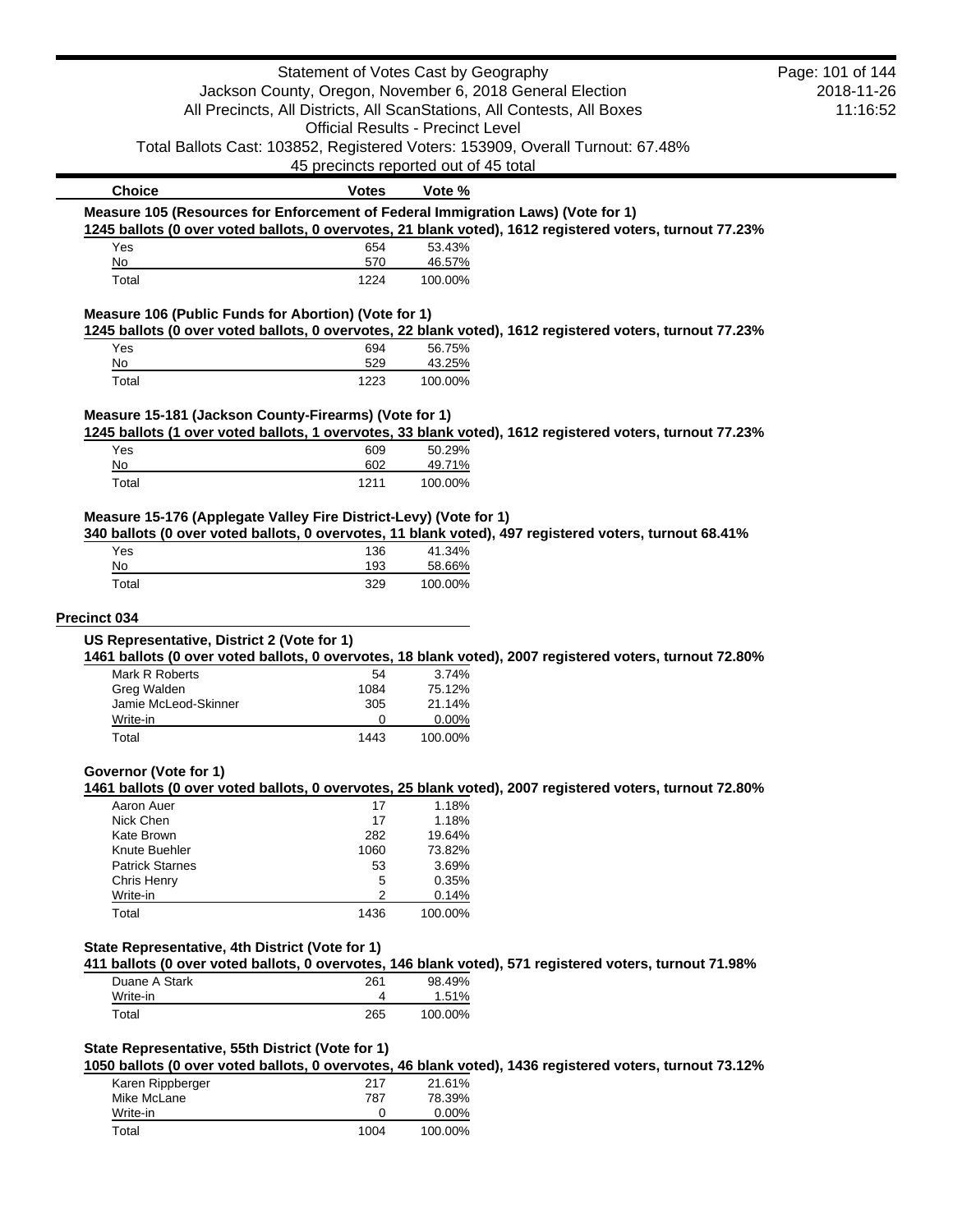|                                                                   | Statement of Votes Cast by Geography     |                    |                                                                                                           | Page: 102 of 144 |
|-------------------------------------------------------------------|------------------------------------------|--------------------|-----------------------------------------------------------------------------------------------------------|------------------|
|                                                                   |                                          |                    | Jackson County, Oregon, November 6, 2018 General Election                                                 | 2018-11-26       |
|                                                                   |                                          |                    | All Precincts, All Districts, All ScanStations, All Contests, All Boxes                                   | 11:16:52         |
|                                                                   | <b>Official Results - Precinct Level</b> |                    |                                                                                                           |                  |
|                                                                   |                                          |                    | Total Ballots Cast: 103852, Registered Voters: 153909, Overall Turnout: 67.48%                            |                  |
|                                                                   | 45 precincts reported out of 45 total    |                    |                                                                                                           |                  |
| <b>Choice</b>                                                     | <b>Votes</b>                             | Vote %             |                                                                                                           |                  |
| Jackson County, Commissioner, Position 1 (Vote for 1)             |                                          |                    |                                                                                                           |                  |
|                                                                   |                                          |                    | 1461 ballots (0 over voted ballots, 0 overvotes, 66 blank voted), 2007 registered voters, turnout 72.80%  |                  |
| Amy Thuren                                                        | 283                                      | 20.29%             |                                                                                                           |                  |
| Frank W Brannen                                                   | 42                                       | 3.01%              |                                                                                                           |                  |
| <b>Rick Dyer</b><br>Write-in                                      | 1070<br>0                                | 76.70%<br>$0.00\%$ |                                                                                                           |                  |
| Total                                                             | 1395                                     | 100.00%            |                                                                                                           |                  |
|                                                                   |                                          |                    |                                                                                                           |                  |
| Jackson County, Commissioner, Position 3 (Vote for 1)             |                                          |                    |                                                                                                           |                  |
|                                                                   |                                          |                    | 1461 ballots (0 over voted ballots, 0 overvotes, 57 blank voted), 2007 registered voters, turnout 72.80%  |                  |
| <b>Colleen Roberts</b>                                            | 1093                                     | 77.85%             |                                                                                                           |                  |
| Lanita C Witt                                                     | 279                                      | 19.87%             |                                                                                                           |                  |
| <b>Edward Stanton</b>                                             | 31<br>1                                  | 2.21%              |                                                                                                           |                  |
| Write-in<br>Total                                                 | 1404                                     | 0.07%<br>100.00%   |                                                                                                           |                  |
|                                                                   |                                          |                    |                                                                                                           |                  |
| Judge of the Supreme Court, Position 5 (Vote for 1)               |                                          |                    |                                                                                                           |                  |
|                                                                   |                                          |                    | 1461 ballots (0 over voted ballots, 0 overvotes, 705 blank voted), 2007 registered voters, turnout 72.80% |                  |
| Adrienne Nelson                                                   | 753                                      | 99.60%             |                                                                                                           |                  |
| Write-in                                                          | 3                                        | 0.40%              |                                                                                                           |                  |
| Total                                                             | 756                                      | 100.00%            |                                                                                                           |                  |
| Judge of the Court of Appeals, Position 2 (Vote for 1)            |                                          |                    |                                                                                                           |                  |
|                                                                   |                                          |                    | 1461 ballots (0 over voted ballots, 0 overvotes, 747 blank voted), 2007 registered voters, turnout 72.80% |                  |
| <b>Bronson D James</b><br>Write-in                                | 710<br>4                                 | 99.44%<br>0.56%    |                                                                                                           |                  |
| Total                                                             | 714                                      | 100.00%            |                                                                                                           |                  |
|                                                                   |                                          |                    |                                                                                                           |                  |
| Judge of the Court of Appeals, Position 4 (Vote for 1)            |                                          |                    | 1461 ballots (0 over voted ballots, 0 overvotes, 751 blank voted), 2007 registered voters, turnout 72.80% |                  |
| Robyn Ridler Aoyagi                                               | 708                                      | 99.72%             |                                                                                                           |                  |
| Write-in                                                          | 2                                        | 0.28%              |                                                                                                           |                  |
| Total                                                             | 710                                      | 100.00%            |                                                                                                           |                  |
|                                                                   |                                          |                    |                                                                                                           |                  |
| Judge of the Court of Appeals, Position 7 (Vote for 1)            |                                          |                    | 1461 ballots (0 over voted ballots, 0 overvotes, 753 blank voted), 2007 registered voters, turnout 72.80% |                  |
| Steven R Powers                                                   | 705                                      | 99.58%             |                                                                                                           |                  |
| Write-in                                                          | 3                                        | 0.42%              |                                                                                                           |                  |
| Total                                                             | 708                                      | 100.00%            |                                                                                                           |                  |
|                                                                   |                                          |                    |                                                                                                           |                  |
| Judge of the Oregon Tax Court (Vote for 1)                        |                                          |                    |                                                                                                           |                  |
|                                                                   |                                          |                    | 1461 ballots (0 over voted ballots, 0 overvotes, 776 blank voted), 2007 registered voters, turnout 72.80% |                  |
| Robert Manicke                                                    | 682                                      | 99.56%             |                                                                                                           |                  |
| Write-in                                                          | 3                                        | 0.44%              |                                                                                                           |                  |
| Total                                                             | 685                                      | 100.00%            |                                                                                                           |                  |
|                                                                   |                                          |                    |                                                                                                           |                  |
| Judge of the Circuit Court, 1st District, Position 4 (Vote for 1) |                                          |                    |                                                                                                           |                  |
|                                                                   |                                          |                    | 1461 ballots (1 over voted ballots, 1 overvotes, 401 blank voted), 2007 registered voters, turnout 72.80% |                  |
| <b>Charles Kochlacs</b>                                           | 374                                      | 35.32%             |                                                                                                           |                  |
| Laura Cromwell<br>Write-in                                        | 685<br>0                                 | 64.68%<br>0.00%    |                                                                                                           |                  |
| Total                                                             | 1059                                     | 100.00%            |                                                                                                           |                  |
|                                                                   |                                          |                    |                                                                                                           |                  |
| Judge of the Circuit Court, 1st District, Position 9 (Vote for 1) |                                          |                    |                                                                                                           |                  |
|                                                                   |                                          |                    | 1461 ballots (1 over voted ballots, 1 overvotes, 353 blank voted), 2007 registered voters, turnout 72.80% |                  |
| David $10rr$                                                      | GGA                                      | 60, 160            |                                                                                                           |                  |

| 666 | 60.16% |
|-----|--------|
| 440 | 39.75% |
|     | 0.09%  |
|     |        |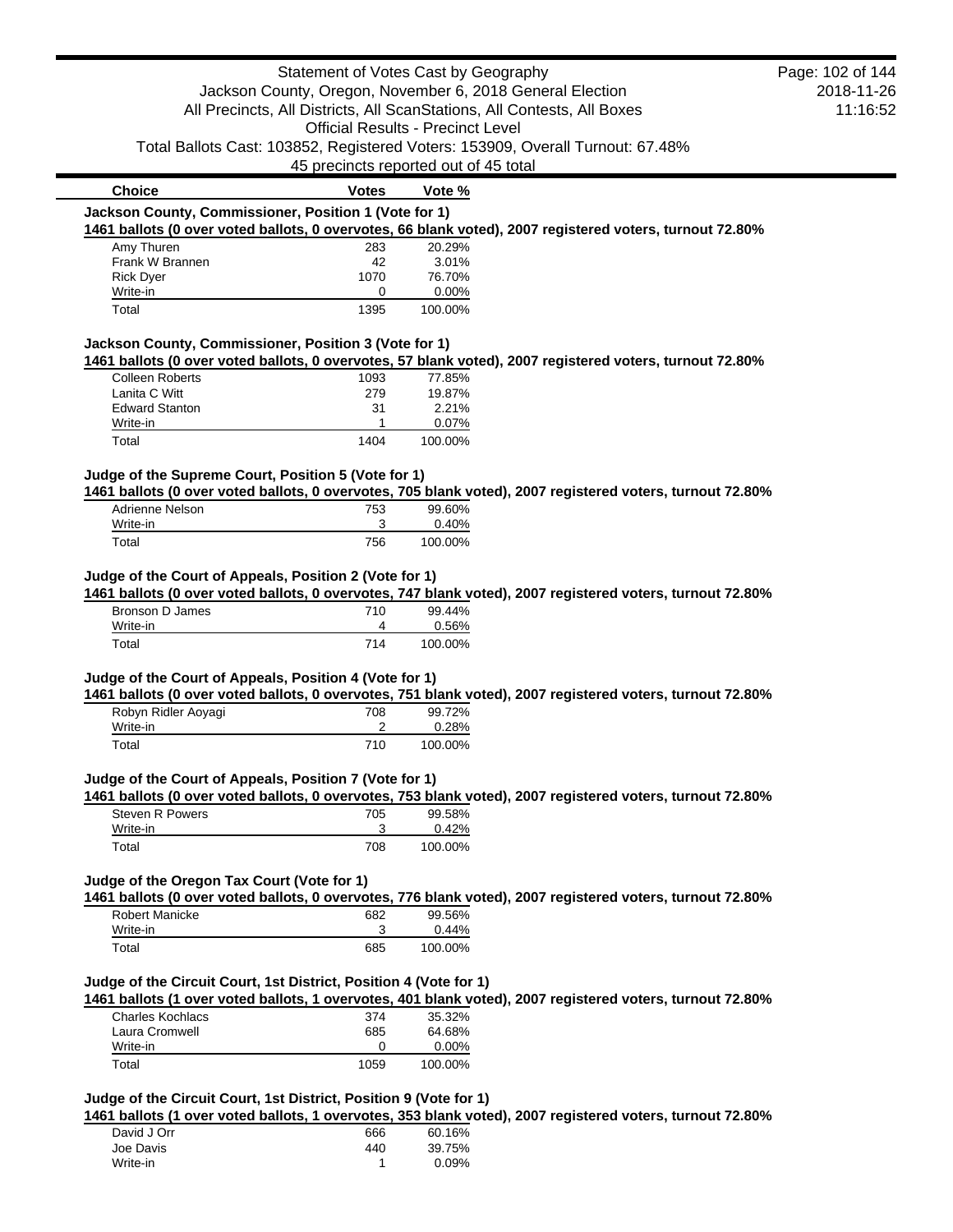|                                                                                                                                                                                                                                                                                                                                                                                                                                                                                                                                                                                                                                                                                                                                                                                                                                                                            |              | Statement of Votes Cast by Geography                                           |                                                                                                            | Page: 103 of 144 |
|----------------------------------------------------------------------------------------------------------------------------------------------------------------------------------------------------------------------------------------------------------------------------------------------------------------------------------------------------------------------------------------------------------------------------------------------------------------------------------------------------------------------------------------------------------------------------------------------------------------------------------------------------------------------------------------------------------------------------------------------------------------------------------------------------------------------------------------------------------------------------|--------------|--------------------------------------------------------------------------------|------------------------------------------------------------------------------------------------------------|------------------|
|                                                                                                                                                                                                                                                                                                                                                                                                                                                                                                                                                                                                                                                                                                                                                                                                                                                                            |              | Jackson County, Oregon, November 6, 2018 General Election                      |                                                                                                            | 2018-11-26       |
|                                                                                                                                                                                                                                                                                                                                                                                                                                                                                                                                                                                                                                                                                                                                                                                                                                                                            |              | All Precincts, All Districts, All ScanStations, All Contests, All Boxes        |                                                                                                            | 11:16:52         |
|                                                                                                                                                                                                                                                                                                                                                                                                                                                                                                                                                                                                                                                                                                                                                                                                                                                                            |              | <b>Official Results - Precinct Level</b>                                       |                                                                                                            |                  |
|                                                                                                                                                                                                                                                                                                                                                                                                                                                                                                                                                                                                                                                                                                                                                                                                                                                                            |              | Total Ballots Cast: 103852, Registered Voters: 153909, Overall Turnout: 67.48% |                                                                                                            |                  |
|                                                                                                                                                                                                                                                                                                                                                                                                                                                                                                                                                                                                                                                                                                                                                                                                                                                                            |              | 45 precincts reported out of 45 total                                          |                                                                                                            |                  |
| <b>Choice</b>                                                                                                                                                                                                                                                                                                                                                                                                                                                                                                                                                                                                                                                                                                                                                                                                                                                              | <b>Votes</b> | Vote %                                                                         |                                                                                                            |                  |
| Total                                                                                                                                                                                                                                                                                                                                                                                                                                                                                                                                                                                                                                                                                                                                                                                                                                                                      | 1107         | 100.00%                                                                        |                                                                                                            |                  |
| Jackson County, Clerk (Vote for 1)<br>1461 ballots (0 over voted ballots, 0 overvotes, 579 blank voted), 2007 registered voters, turnout 72.80%                                                                                                                                                                                                                                                                                                                                                                                                                                                                                                                                                                                                                                                                                                                            |              |                                                                                |                                                                                                            |                  |
| <b>Chris Walker</b>                                                                                                                                                                                                                                                                                                                                                                                                                                                                                                                                                                                                                                                                                                                                                                                                                                                        | 880          | 99.77%                                                                         |                                                                                                            |                  |
| Write-in<br>Total                                                                                                                                                                                                                                                                                                                                                                                                                                                                                                                                                                                                                                                                                                                                                                                                                                                          | 2<br>882     | 0.23%<br>100.00%                                                               |                                                                                                            |                  |
| Jackson County, Sheriff (Vote for 1)                                                                                                                                                                                                                                                                                                                                                                                                                                                                                                                                                                                                                                                                                                                                                                                                                                       |              |                                                                                |                                                                                                            |                  |
| 1461 ballots (0 over voted ballots, 0 overvotes, 169 blank voted), 2007 registered voters, turnout 72.80%                                                                                                                                                                                                                                                                                                                                                                                                                                                                                                                                                                                                                                                                                                                                                                  |              |                                                                                |                                                                                                            |                  |
| <b>Bill Froehlich</b>                                                                                                                                                                                                                                                                                                                                                                                                                                                                                                                                                                                                                                                                                                                                                                                                                                                      | 329          | 25.46%                                                                         |                                                                                                            |                  |
| Nathan Sickler                                                                                                                                                                                                                                                                                                                                                                                                                                                                                                                                                                                                                                                                                                                                                                                                                                                             | 961          | 74.38%                                                                         |                                                                                                            |                  |
| Write-in<br>Total                                                                                                                                                                                                                                                                                                                                                                                                                                                                                                                                                                                                                                                                                                                                                                                                                                                          | 2<br>1292    | 0.15%<br>100.00%                                                               |                                                                                                            |                  |
|                                                                                                                                                                                                                                                                                                                                                                                                                                                                                                                                                                                                                                                                                                                                                                                                                                                                            |              |                                                                                |                                                                                                            |                  |
| Jackson Soil and Water Conservation District, Director, Zone 1 (Vote for 1)                                                                                                                                                                                                                                                                                                                                                                                                                                                                                                                                                                                                                                                                                                                                                                                                |              |                                                                                |                                                                                                            |                  |
|                                                                                                                                                                                                                                                                                                                                                                                                                                                                                                                                                                                                                                                                                                                                                                                                                                                                            |              |                                                                                | 1461 ballots (0 over voted ballots, 0 overvotes, 1353 blank voted), 2007 registered voters, turnout 72.80% |                  |
|                                                                                                                                                                                                                                                                                                                                                                                                                                                                                                                                                                                                                                                                                                                                                                                                                                                                            |              |                                                                                |                                                                                                            |                  |
| Write-in                                                                                                                                                                                                                                                                                                                                                                                                                                                                                                                                                                                                                                                                                                                                                                                                                                                                   | 108          | 100.00%                                                                        |                                                                                                            |                  |
| Total<br>Jackson Soil and Water Conservation District, Director, At-Large, Position 1 (Vote for 1)                                                                                                                                                                                                                                                                                                                                                                                                                                                                                                                                                                                                                                                                                                                                                                         | 108          | 100.00%                                                                        |                                                                                                            |                  |
| Allan Campbell III                                                                                                                                                                                                                                                                                                                                                                                                                                                                                                                                                                                                                                                                                                                                                                                                                                                         | 733          | 99.46%                                                                         |                                                                                                            |                  |
| Write-in<br>Total                                                                                                                                                                                                                                                                                                                                                                                                                                                                                                                                                                                                                                                                                                                                                                                                                                                          | 4<br>737     | 0.54%<br>100.00%                                                               |                                                                                                            |                  |
|                                                                                                                                                                                                                                                                                                                                                                                                                                                                                                                                                                                                                                                                                                                                                                                                                                                                            |              |                                                                                |                                                                                                            |                  |
| Stan Dean                                                                                                                                                                                                                                                                                                                                                                                                                                                                                                                                                                                                                                                                                                                                                                                                                                                                  | 706          | 99.58%                                                                         |                                                                                                            |                  |
| Write-in<br>Total                                                                                                                                                                                                                                                                                                                                                                                                                                                                                                                                                                                                                                                                                                                                                                                                                                                          | 3<br>709     | 0.42%<br>100.00%                                                               |                                                                                                            |                  |
|                                                                                                                                                                                                                                                                                                                                                                                                                                                                                                                                                                                                                                                                                                                                                                                                                                                                            |              |                                                                                |                                                                                                            |                  |
|                                                                                                                                                                                                                                                                                                                                                                                                                                                                                                                                                                                                                                                                                                                                                                                                                                                                            |              |                                                                                |                                                                                                            |                  |
| Yes                                                                                                                                                                                                                                                                                                                                                                                                                                                                                                                                                                                                                                                                                                                                                                                                                                                                        | 478          | 34.05%                                                                         |                                                                                                            |                  |
| No                                                                                                                                                                                                                                                                                                                                                                                                                                                                                                                                                                                                                                                                                                                                                                                                                                                                         | 926          | 65.95%                                                                         |                                                                                                            |                  |
| Total                                                                                                                                                                                                                                                                                                                                                                                                                                                                                                                                                                                                                                                                                                                                                                                                                                                                      | 1404         | 100.00%                                                                        |                                                                                                            |                  |
|                                                                                                                                                                                                                                                                                                                                                                                                                                                                                                                                                                                                                                                                                                                                                                                                                                                                            |              |                                                                                |                                                                                                            |                  |
|                                                                                                                                                                                                                                                                                                                                                                                                                                                                                                                                                                                                                                                                                                                                                                                                                                                                            |              |                                                                                |                                                                                                            |                  |
| Yes                                                                                                                                                                                                                                                                                                                                                                                                                                                                                                                                                                                                                                                                                                                                                                                                                                                                        | 857          | 59.72%                                                                         |                                                                                                            |                  |
| No<br>Total                                                                                                                                                                                                                                                                                                                                                                                                                                                                                                                                                                                                                                                                                                                                                                                                                                                                | 578<br>1435  | 40.28%<br>100.00%                                                              |                                                                                                            |                  |
|                                                                                                                                                                                                                                                                                                                                                                                                                                                                                                                                                                                                                                                                                                                                                                                                                                                                            |              |                                                                                |                                                                                                            |                  |
|                                                                                                                                                                                                                                                                                                                                                                                                                                                                                                                                                                                                                                                                                                                                                                                                                                                                            |              |                                                                                |                                                                                                            |                  |
| Yes<br>No                                                                                                                                                                                                                                                                                                                                                                                                                                                                                                                                                                                                                                                                                                                                                                                                                                                                  | 828<br>573   | 59.10%                                                                         |                                                                                                            |                  |
| 1461 ballots (0 over voted ballots, 0 overvotes, 724 blank voted), 2007 registered voters, turnout 72.80%<br>Jackson Soil and Water Conservation District, Director, At-Large, Position 2 (Vote for 1)<br>1461 ballots (0 over voted ballots, 0 overvotes, 752 blank voted), 2007 registered voters, turnout 72.80%<br>Measure 102 (Affordable Housing Bonds) (Vote for 1)<br>1461 ballots (0 over voted ballots, 0 overvotes, 57 blank voted), 2007 registered voters, turnout 72.80%<br>Measure 103 (Taxes/Fees on Transactions for Groceries) (Vote for 1)<br>1461 ballots (2 over voted ballots, 2 overvotes, 24 blank voted), 2007 registered voters, turnout 72.80%<br>Measure 104 (Three-Fifths Legislative Majority Requirement) (Vote for 1)<br>1461 ballots (1 over voted ballots, 1 overvotes, 59 blank voted), 2007 registered voters, turnout 72.80%<br>Total | 1401         | 40.90%<br>100.00%                                                              |                                                                                                            |                  |

| - - - - - - - -<br>. |      | .       |
|----------------------|------|---------|
| Yes                  | 958  | 67.70%  |
| No                   | 457  | 32.30%  |
| Total                | 1415 | 100.00% |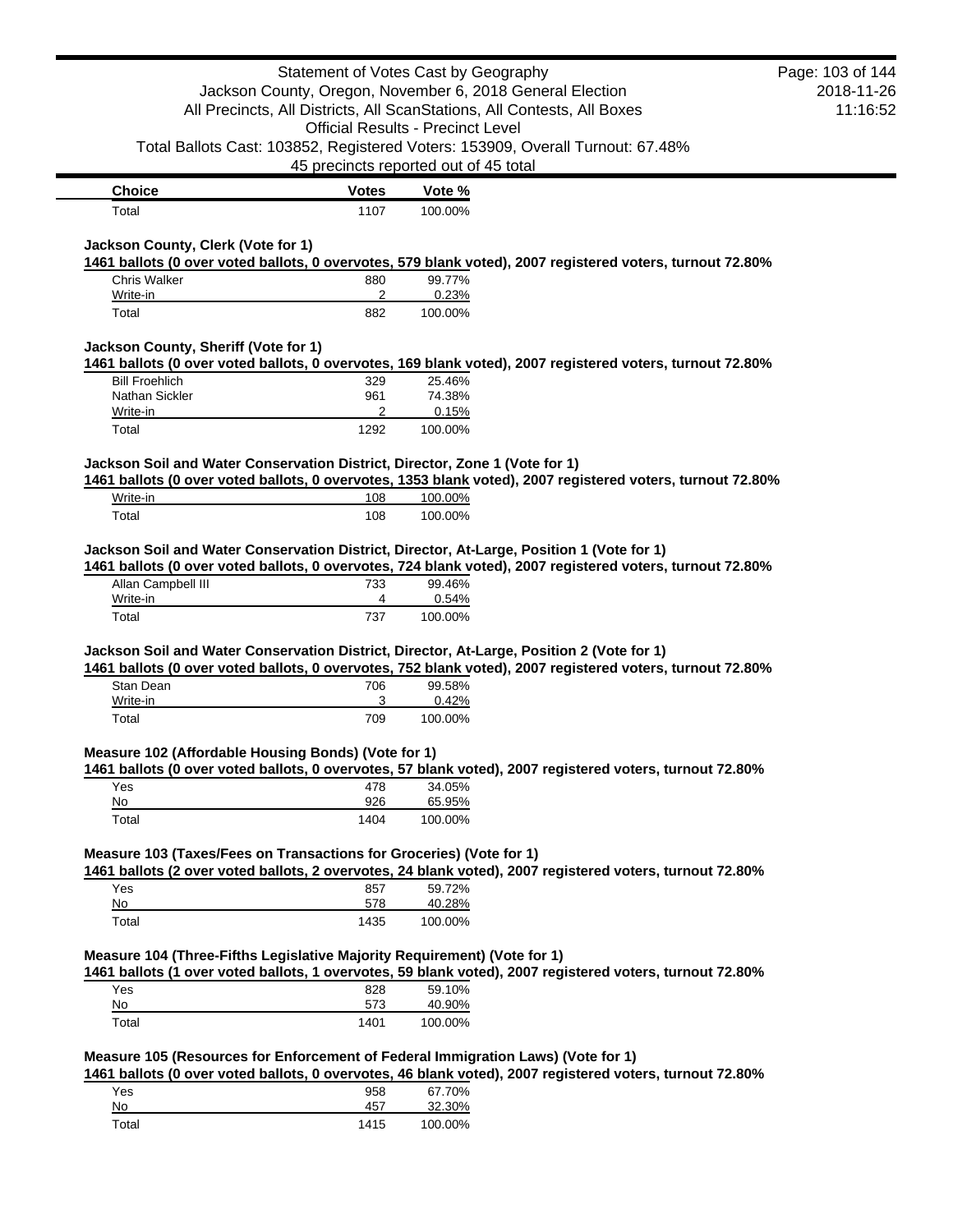|                                                                | Statement of Votes Cast by Geography     |                   |                                                                                                           | Page: 104 of 144 |
|----------------------------------------------------------------|------------------------------------------|-------------------|-----------------------------------------------------------------------------------------------------------|------------------|
|                                                                |                                          |                   | Jackson County, Oregon, November 6, 2018 General Election                                                 | 2018-11-26       |
|                                                                |                                          |                   | All Precincts, All Districts, All ScanStations, All Contests, All Boxes                                   | 11:16:52         |
|                                                                | <b>Official Results - Precinct Level</b> |                   |                                                                                                           |                  |
|                                                                |                                          |                   | Total Ballots Cast: 103852, Registered Voters: 153909, Overall Turnout: 67.48%                            |                  |
|                                                                | 45 precincts reported out of 45 total    |                   |                                                                                                           |                  |
| <b>Choice</b>                                                  | <b>Votes</b>                             | Vote %            |                                                                                                           |                  |
| Measure 106 (Public Funds for Abortion) (Vote for 1)           |                                          |                   |                                                                                                           |                  |
|                                                                |                                          |                   | 1461 ballots (0 over voted ballots, 0 overvotes, 33 blank voted), 2007 registered voters, turnout 72.80%  |                  |
| Yes                                                            | 922                                      | 64.57%            |                                                                                                           |                  |
| No                                                             | 506                                      | 35.43%            |                                                                                                           |                  |
| Total                                                          | 1428                                     | 100.00%           |                                                                                                           |                  |
| Measure 15-181 (Jackson County-Firearms) (Vote for 1)          |                                          |                   |                                                                                                           |                  |
|                                                                |                                          |                   | 1461 ballots (0 over voted ballots, 0 overvotes, 50 blank voted), 2007 registered voters, turnout 72.80%  |                  |
| Yes                                                            | 864                                      | 61.23%            |                                                                                                           |                  |
| No<br>Total                                                    | 547<br>1411                              | 38.77%<br>100.00% |                                                                                                           |                  |
|                                                                |                                          |                   |                                                                                                           |                  |
| Measure 15-182 (Eagle Point School District-Bond) (Vote for 1) |                                          |                   |                                                                                                           |                  |
|                                                                |                                          |                   | 1461 ballots (0 over voted ballots, 0 overvotes, 37 blank voted), 2007 registered voters, turnout 72.80%  |                  |
| Yes                                                            | 332                                      | 23.31%            |                                                                                                           |                  |
| No                                                             | 1092                                     | 76.69%            |                                                                                                           |                  |
| Total                                                          | 1424                                     | 100.00%           |                                                                                                           |                  |
|                                                                |                                          |                   |                                                                                                           |                  |
| Precinct 035                                                   |                                          |                   |                                                                                                           |                  |
| US Representative, District 2 (Vote for 1)                     |                                          |                   |                                                                                                           |                  |
|                                                                |                                          |                   | 2294 ballots (0 over voted ballots, 0 overvotes, 31 blank voted), 3093 registered voters, turnout 74.17%  |                  |
| Mark R Roberts                                                 | 84                                       | 3.71%             |                                                                                                           |                  |
| Greg Walden<br>Jamie McLeod-Skinner                            | 1159<br>1019                             | 51.22%<br>45.03%  |                                                                                                           |                  |
| Write-in                                                       | 1                                        | 0.04%             |                                                                                                           |                  |
| Total                                                          | 2263                                     | 100.00%           |                                                                                                           |                  |
|                                                                |                                          |                   |                                                                                                           |                  |
| Governor (Vote for 1)                                          |                                          |                   |                                                                                                           |                  |
|                                                                |                                          |                   | 2294 ballots (0 over voted ballots, 0 overvotes, 31 blank voted), 3093 registered voters, turnout 74.17%  |                  |
| Aaron Auer                                                     | 35                                       | 1.55%             |                                                                                                           |                  |
| Nick Chen                                                      | 43                                       | 1.90%             |                                                                                                           |                  |
| Kate Brown                                                     | 936                                      | 41.36%            |                                                                                                           |                  |
| Knute Buehler                                                  | 1163                                     | 51.39%            |                                                                                                           |                  |
| <b>Patrick Starnes</b>                                         | 67<br>17                                 | 2.96%<br>0.75%    |                                                                                                           |                  |
| Chris Henry<br>Write-in                                        | 2                                        | 0.09%             |                                                                                                           |                  |
| Total                                                          | 2263                                     | 100.00%           |                                                                                                           |                  |
|                                                                |                                          |                   |                                                                                                           |                  |
| State Senator, 3rd District (Vote for 1)                       |                                          |                   |                                                                                                           |                  |
|                                                                |                                          |                   | 2294 ballots (0 over voted ballots, 0 overvotes, 52 blank voted), 3093 registered voters, turnout 74.17%  |                  |
| Jeff Golden                                                    | 1023                                     | 45.63%            |                                                                                                           |                  |
| Jessica Gomez                                                  | 1214                                     | 54.15%            |                                                                                                           |                  |
| Write-in                                                       | 5                                        | 0.22%             |                                                                                                           |                  |
| Total                                                          | 2242                                     | 100.00%           |                                                                                                           |                  |
|                                                                |                                          |                   |                                                                                                           |                  |
| State Representative, 5th District (Vote for 1)                |                                          |                   |                                                                                                           |                  |
|                                                                |                                          |                   | 2294 ballots (0 over voted ballots, 0 overvotes, 113 blank voted), 3093 registered voters, turnout 74.17% |                  |
| Sandra A Abercrombie                                           | 1116                                     | 51.17%            |                                                                                                           |                  |
| Pam Marsh<br>Write-in                                          | 1063<br>2                                | 48.74%<br>0.09%   |                                                                                                           |                  |
| Total                                                          | 2181                                     | 100.00%           |                                                                                                           |                  |
|                                                                |                                          |                   |                                                                                                           |                  |
| Jackson County, Commissioner, Position 1 (Vote for 1)          |                                          |                   |                                                                                                           |                  |
|                                                                |                                          |                   | 2294 ballots (1 over voted ballots, 1 overvotes, 99 blank voted), 3093 registered voters, turnout 74.17%  |                  |
| Amy Thuren                                                     | 954                                      | 43.48%            |                                                                                                           |                  |
| Frank W Brannen                                                | 89                                       | 4.06%             |                                                                                                           |                  |
| <b>Rick Dyer</b>                                               | 1149                                     | 52.37%            |                                                                                                           |                  |
| Write-in                                                       | 2                                        | 0.09%             |                                                                                                           |                  |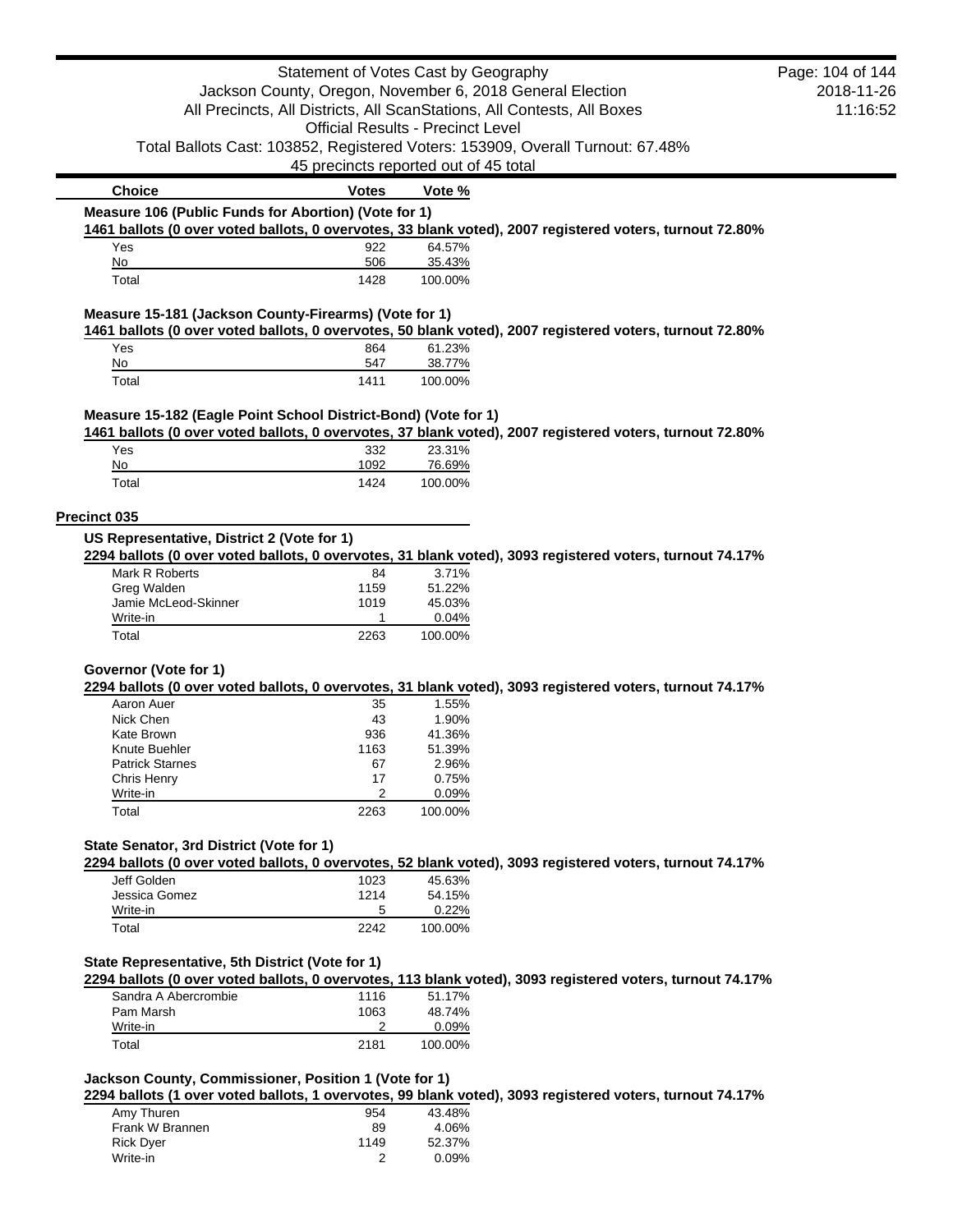|                                                                                                                                     |                                                                         | Statement of Votes Cast by Geography                                           | Page: 105 of 144 |
|-------------------------------------------------------------------------------------------------------------------------------------|-------------------------------------------------------------------------|--------------------------------------------------------------------------------|------------------|
|                                                                                                                                     |                                                                         | Jackson County, Oregon, November 6, 2018 General Election                      | 2018-11-26       |
|                                                                                                                                     | All Precincts, All Districts, All ScanStations, All Contests, All Boxes |                                                                                | 11:16:52         |
|                                                                                                                                     |                                                                         | <b>Official Results - Precinct Level</b>                                       |                  |
|                                                                                                                                     |                                                                         | Total Ballots Cast: 103852, Registered Voters: 153909, Overall Turnout: 67.48% |                  |
|                                                                                                                                     |                                                                         | 45 precincts reported out of 45 total                                          |                  |
| <b>Choice</b>                                                                                                                       | <b>Votes</b>                                                            | Vote %                                                                         |                  |
| Total                                                                                                                               | 2194                                                                    | 100.00%                                                                        |                  |
|                                                                                                                                     |                                                                         |                                                                                |                  |
| Jackson County, Commissioner, Position 3 (Vote for 1)                                                                               |                                                                         |                                                                                |                  |
| 2294 ballots (0 over voted ballots, 0 overvotes, 104 blank voted), 3093 registered voters, turnout 74.17%<br><b>Colleen Roberts</b> | 1130                                                                    | 51.60%                                                                         |                  |
| Lanita C Witt                                                                                                                       | 1001                                                                    | 45.71%                                                                         |                  |
| <b>Edward Stanton</b>                                                                                                               | 57                                                                      | 2.60%                                                                          |                  |
| Write-in                                                                                                                            | 2                                                                       | 0.09%                                                                          |                  |
| Total                                                                                                                               | 2190                                                                    | 100.00%                                                                        |                  |
| Judge of the Supreme Court, Position 5 (Vote for 1)                                                                                 |                                                                         |                                                                                |                  |
| 2294 ballots (0 over voted ballots, 0 overvotes, 1091 blank voted), 3093 registered voters, turnout 74.17%                          |                                                                         |                                                                                |                  |
| Adrienne Nelson                                                                                                                     | 1175                                                                    | 97.67%                                                                         |                  |
| Write-in                                                                                                                            | 28                                                                      | 2.33%                                                                          |                  |
| Total                                                                                                                               | 1203                                                                    | 100.00%                                                                        |                  |
| Judge of the Court of Appeals, Position 2 (Vote for 1)                                                                              |                                                                         |                                                                                |                  |
| 2294 ballots (0 over voted ballots, 0 overvotes, 1186 blank voted), 3093 registered voters, turnout 74.17%                          |                                                                         |                                                                                |                  |
| Bronson D James                                                                                                                     | 1083                                                                    | 97.74%                                                                         |                  |
| Write-in                                                                                                                            | 25                                                                      | 2.26%                                                                          |                  |
| Total                                                                                                                               | 1108                                                                    | 100.00%                                                                        |                  |
| Robyn Ridler Aoyagi<br>Write-in                                                                                                     | 1146<br>23                                                              | 98.03%<br>1.97%                                                                |                  |
| Total                                                                                                                               | 1169                                                                    | 100.00%                                                                        |                  |
| Judge of the Court of Appeals, Position 7 (Vote for 1)                                                                              |                                                                         |                                                                                |                  |
| 2294 ballots (0 over voted ballots, 0 overvotes, 1162 blank voted), 3093 registered voters, turnout 74.17%                          |                                                                         |                                                                                |                  |
| Steven R Powers                                                                                                                     | 1111                                                                    | 98.14%                                                                         |                  |
| Write-in                                                                                                                            | 21                                                                      | 1.86%                                                                          |                  |
| Total                                                                                                                               | 1132                                                                    | 100.00%                                                                        |                  |
| Judge of the Oregon Tax Court (Vote for 1)                                                                                          |                                                                         |                                                                                |                  |
| 2294 ballots (0 over voted ballots, 0 overvotes, 1154 blank voted), 3093 registered voters, turnout 74.17%                          |                                                                         |                                                                                |                  |
| <b>Robert Manicke</b>                                                                                                               | 1124                                                                    | 98.60%                                                                         |                  |
| Write-in                                                                                                                            | 16                                                                      | 1.40%                                                                          |                  |
| Total                                                                                                                               | 1140                                                                    | 100.00%                                                                        |                  |
| Judge of the Circuit Court, 1st District, Position 4 (Vote for 1)                                                                   |                                                                         |                                                                                |                  |
| 2294 ballots (0 over voted ballots, 0 overvotes, 528 blank voted), 3093 registered voters, turnout 74.17%                           |                                                                         |                                                                                |                  |
| <b>Charles Kochlacs</b>                                                                                                             | 521                                                                     | 29.50%                                                                         |                  |
| Laura Cromwell                                                                                                                      | 1242                                                                    | 70.33%                                                                         |                  |
| Write-in<br>Total                                                                                                                   | 3                                                                       | 0.17%                                                                          |                  |
|                                                                                                                                     | 1766                                                                    | 100.00%                                                                        |                  |
| Judge of the Circuit Court, 1st District, Position 9 (Vote for 1)                                                                   |                                                                         |                                                                                |                  |
| 2294 ballots (1 over voted ballots, 1 overvotes, 544 blank voted), 3093 registered voters, turnout 74.17%                           |                                                                         |                                                                                |                  |
| David J Orr                                                                                                                         | 941                                                                     | 53.80%                                                                         |                  |
| Joe Davis                                                                                                                           | 805                                                                     | 46.03%                                                                         |                  |
| Write-in                                                                                                                            | 3                                                                       | 0.17%                                                                          |                  |
| Total                                                                                                                               | 1749                                                                    | 100.00%                                                                        |                  |
|                                                                                                                                     |                                                                         |                                                                                |                  |
| Jackson County, Clerk (Vote for 1)                                                                                                  |                                                                         |                                                                                |                  |
| 2294 ballots (0 over voted ballots, 0 overvotes, 916 blank voted), 3093 registered voters, turnout 74.17%                           |                                                                         |                                                                                |                  |

| <b>Chris Walker</b> | 1364 | 98.98% |
|---------------------|------|--------|
| Write-in            | 14   | 1.02%  |

 $\blacksquare$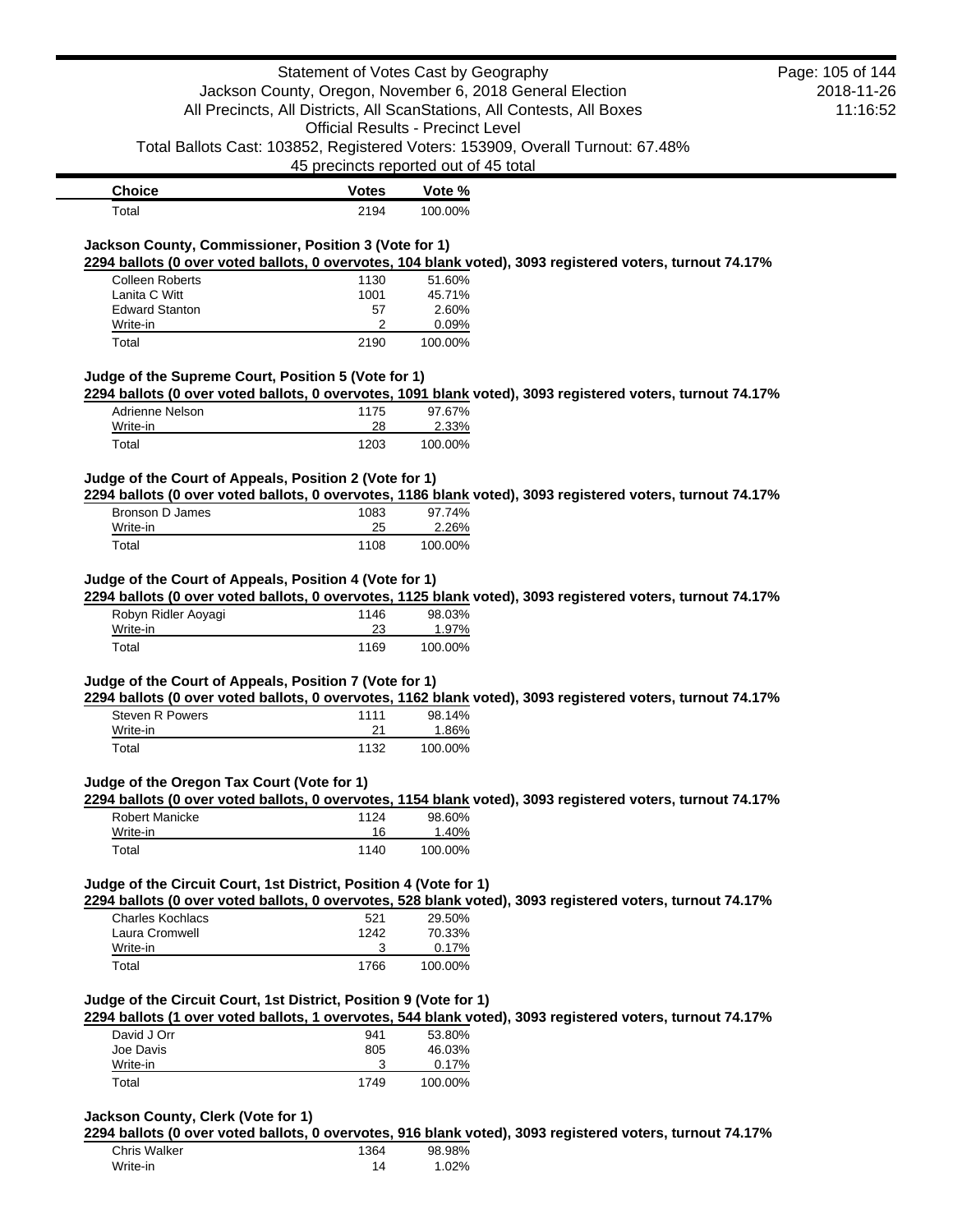|                                                                                           | Statement of Votes Cast by Geography     |                  |                                                                                                            | Page: 106 of 144 |
|-------------------------------------------------------------------------------------------|------------------------------------------|------------------|------------------------------------------------------------------------------------------------------------|------------------|
|                                                                                           |                                          |                  | Jackson County, Oregon, November 6, 2018 General Election                                                  | 2018-11-26       |
|                                                                                           |                                          |                  | All Precincts, All Districts, All ScanStations, All Contests, All Boxes                                    | 11:16:52         |
|                                                                                           | <b>Official Results - Precinct Level</b> |                  |                                                                                                            |                  |
|                                                                                           |                                          |                  | Total Ballots Cast: 103852, Registered Voters: 153909, Overall Turnout: 67.48%                             |                  |
|                                                                                           | 45 precincts reported out of 45 total    |                  |                                                                                                            |                  |
| <b>Choice</b>                                                                             | <b>Votes</b>                             | Vote %           |                                                                                                            |                  |
| Total                                                                                     | 1378                                     | 100.00%          |                                                                                                            |                  |
|                                                                                           |                                          |                  |                                                                                                            |                  |
| Jackson County, Sheriff (Vote for 1)                                                      |                                          |                  |                                                                                                            |                  |
|                                                                                           |                                          |                  | 2294 ballots (0 over voted ballots, 0 overvotes, 287 blank voted), 3093 registered voters, turnout 74.17%  |                  |
| <b>Bill Froehlich</b>                                                                     | 437                                      | 21.77%           |                                                                                                            |                  |
| Nathan Sickler                                                                            | 1558                                     | 77.63%           |                                                                                                            |                  |
| Write-in                                                                                  | 12                                       | 0.60%            |                                                                                                            |                  |
| Total                                                                                     | 2007                                     | 100.00%          |                                                                                                            |                  |
| Jackson Soil and Water Conservation District, Director, Zone 1 (Vote for 1)               |                                          |                  |                                                                                                            |                  |
|                                                                                           |                                          |                  | 2294 ballots (0 over voted ballots, 0 overvotes, 2141 blank voted), 3093 registered voters, turnout 74.17% |                  |
| Write-in                                                                                  | 153                                      | 100.00%          |                                                                                                            |                  |
| Total                                                                                     | 153                                      | 100.00%          |                                                                                                            |                  |
|                                                                                           |                                          |                  |                                                                                                            |                  |
| Jackson Soil and Water Conservation District, Director, At-Large, Position 1 (Vote for 1) |                                          |                  |                                                                                                            |                  |
|                                                                                           |                                          |                  | 2294 ballots (0 over voted ballots, 0 overvotes, 1181 blank voted), 3093 registered voters, turnout 74.17% |                  |
| Allan Campbell III                                                                        | 1098                                     | 98.65%           |                                                                                                            |                  |
| Write-in                                                                                  | 15                                       | 1.35%            |                                                                                                            |                  |
| Total                                                                                     | 1113                                     | 100.00%          |                                                                                                            |                  |
| Write-in<br>Total                                                                         | 14<br>1107                               | 1.26%<br>100.00% |                                                                                                            |                  |
|                                                                                           |                                          |                  |                                                                                                            |                  |
| Measure 102 (Affordable Housing Bonds) (Vote for 1)                                       |                                          |                  |                                                                                                            |                  |
|                                                                                           |                                          |                  | 2294 ballots (1 over voted ballots, 1 overvotes, 80 blank voted), 3093 registered voters, turnout 74.17%   |                  |
| Yes                                                                                       | 1097                                     | 49.57%           |                                                                                                            |                  |
| No                                                                                        | 1116                                     | 50.43%           |                                                                                                            |                  |
| Total                                                                                     | 2213                                     | 100.00%          |                                                                                                            |                  |
| Measure 103 (Taxes/Fees on Transactions for Groceries) (Vote for 1)                       |                                          |                  |                                                                                                            |                  |
|                                                                                           |                                          |                  | 2294 ballots (1 over voted ballots, 1 overvotes, 43 blank voted), 3093 registered voters, turnout 74.17%   |                  |
| Yes                                                                                       | 1119                                     | 49.73%           |                                                                                                            |                  |
| No                                                                                        | 1131                                     | 50.27%           |                                                                                                            |                  |
| Total                                                                                     | 2250                                     | 100.00%          |                                                                                                            |                  |
|                                                                                           |                                          |                  |                                                                                                            |                  |
| Measure 104 (Three-Fifths Legislative Majority Requirement) (Vote for 1)                  |                                          |                  |                                                                                                            |                  |
|                                                                                           |                                          |                  | 2294 ballots (0 over voted ballots, 0 overvotes, 93 blank voted), 3093 registered voters, turnout 74.17%   |                  |
| Yes<br>No                                                                                 | 950<br>1251                              | 43.16%<br>56.84% |                                                                                                            |                  |
| Total                                                                                     | 2201                                     | 100.00%          |                                                                                                            |                  |
|                                                                                           |                                          |                  |                                                                                                            |                  |
| Measure 105 (Resources for Enforcement of Federal Immigration Laws) (Vote for 1)          |                                          |                  |                                                                                                            |                  |
|                                                                                           |                                          |                  | 2294 ballots (0 over voted ballots, 0 overvotes, 44 blank voted), 3093 registered voters, turnout 74.17%   |                  |
| Yes                                                                                       | 1097                                     | 48.76%           |                                                                                                            |                  |
| No                                                                                        | 1153                                     | 51.24%           |                                                                                                            |                  |
| Total                                                                                     | 2250                                     | 100.00%          |                                                                                                            |                  |
|                                                                                           |                                          |                  |                                                                                                            |                  |
| Measure 106 (Public Funds for Abortion) (Vote for 1)                                      |                                          |                  |                                                                                                            |                  |
|                                                                                           |                                          |                  | 2294 ballots (1 over voted ballots, 1 overvotes, 32 blank voted), 3093 registered voters, turnout 74.17%   |                  |
| Yes                                                                                       | 1004                                     | 44.41%           |                                                                                                            |                  |

| No    |      | 55.59%  |
|-------|------|---------|
| Total | 2261 | 100.00% |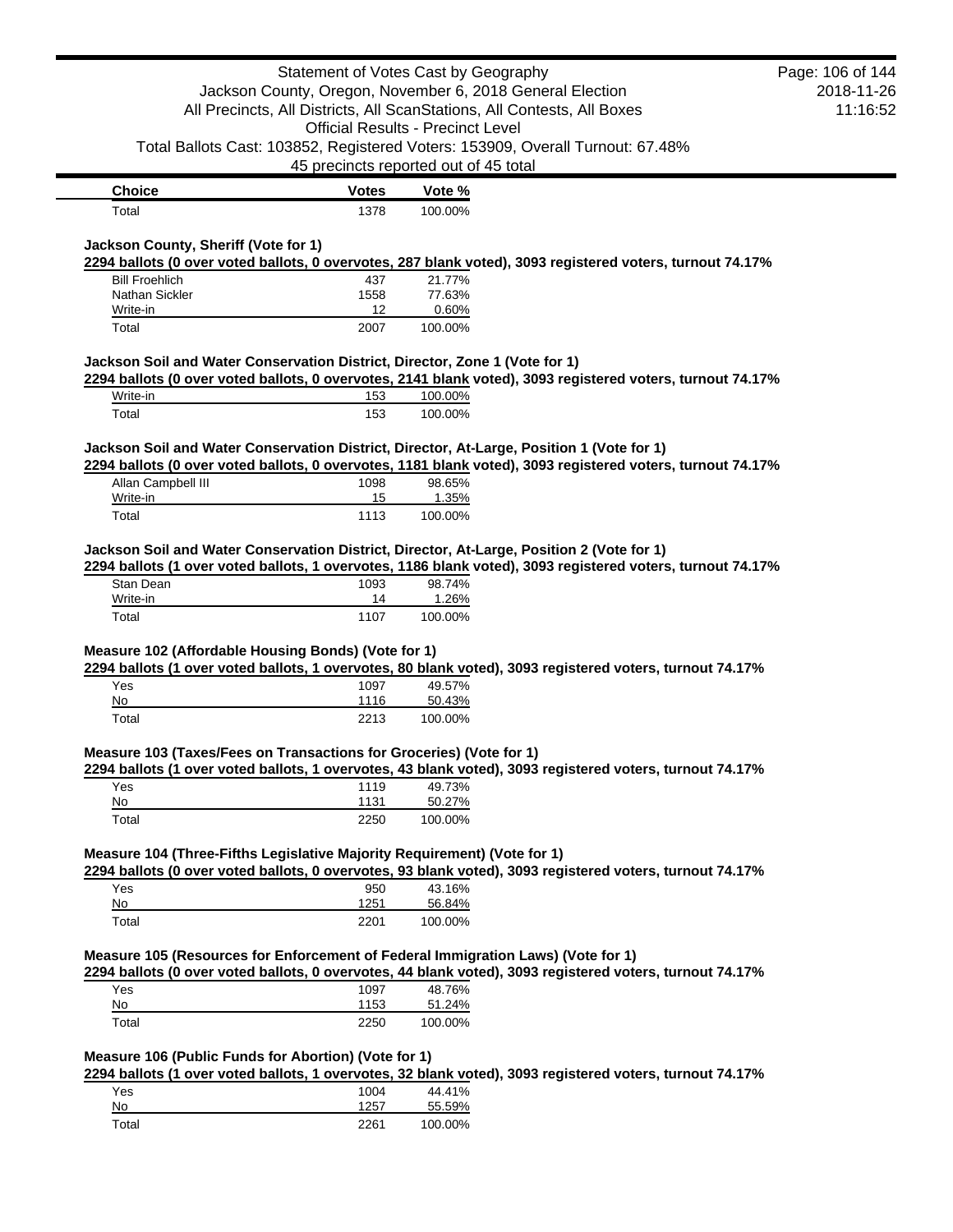|                                                                   | Statement of Votes Cast by Geography     |                 |                                                                                                           | Page: 107 of 144 |
|-------------------------------------------------------------------|------------------------------------------|-----------------|-----------------------------------------------------------------------------------------------------------|------------------|
|                                                                   |                                          |                 | Jackson County, Oregon, November 6, 2018 General Election                                                 | 2018-11-26       |
|                                                                   |                                          |                 | All Precincts, All Districts, All ScanStations, All Contests, All Boxes                                   | 11:16:52         |
|                                                                   | <b>Official Results - Precinct Level</b> |                 |                                                                                                           |                  |
|                                                                   |                                          |                 | Total Ballots Cast: 103852, Registered Voters: 153909, Overall Turnout: 67.48%                            |                  |
|                                                                   | 45 precincts reported out of 45 total    |                 |                                                                                                           |                  |
| <b>Choice</b>                                                     | <b>Votes</b>                             | Vote %          |                                                                                                           |                  |
| Measure 15-181 (Jackson County-Firearms) (Vote for 1)             |                                          |                 |                                                                                                           |                  |
|                                                                   |                                          |                 | 2294 ballots (0 over voted ballots, 0 overvotes, 85 blank voted), 3093 registered voters, turnout 74.17%  |                  |
| Yes                                                               | 1017                                     | 46.04%          |                                                                                                           |                  |
| No                                                                | 1192                                     | 53.96%          |                                                                                                           |                  |
| Total                                                             | 2209                                     | 100.00%         |                                                                                                           |                  |
| Measure 15-176 (Applegate Valley Fire District-Levy) (Vote for 1) |                                          |                 | 1663 ballots (0 over voted ballots, 0 overvotes, 42 blank voted), 2267 registered voters, turnout 73.36%  |                  |
| Yes                                                               | 839                                      | 51.76%          |                                                                                                           |                  |
| No                                                                | 782                                      | 48.24%          |                                                                                                           |                  |
| Total                                                             | 1621                                     | 100.00%         |                                                                                                           |                  |
| Precinct 036                                                      |                                          |                 |                                                                                                           |                  |
| US Representative, District 2 (Vote for 1)                        |                                          |                 |                                                                                                           |                  |
|                                                                   |                                          |                 | 2380 ballots (2 over voted ballots, 2 overvotes, 59 blank voted), 4949 registered voters, turnout 48.09%  |                  |
| Mark R Roberts                                                    | 170                                      | 7.33%           |                                                                                                           |                  |
| Greg Walden                                                       | 1423                                     | 61.36%          |                                                                                                           |                  |
| Jamie McLeod-Skinner                                              | 719                                      | 31.00%          |                                                                                                           |                  |
| Write-in                                                          | 7                                        | 0.30%           |                                                                                                           |                  |
| Total                                                             | 2319                                     | 100.00%         |                                                                                                           |                  |
| Governor (Vote for 1)                                             |                                          |                 | 2380 ballots (0 over voted ballots, 0 overvotes, 41 blank voted), 4949 registered voters, turnout 48.09%  |                  |
| Aaron Auer                                                        | 54                                       | 2.31%           |                                                                                                           |                  |
| Nick Chen                                                         | 57                                       | 2.44%           |                                                                                                           |                  |
| Kate Brown                                                        | 622                                      | 26.59%          |                                                                                                           |                  |
| Knute Buehler                                                     | 1441                                     | 61.61%          |                                                                                                           |                  |
| <b>Patrick Starnes</b>                                            | 135                                      | 5.77%           |                                                                                                           |                  |
| Chris Henry<br>Write-in                                           | 27<br>3                                  | 1.15%<br>0.13%  |                                                                                                           |                  |
| Total                                                             | 2339                                     | 100.00%         |                                                                                                           |                  |
|                                                                   |                                          |                 |                                                                                                           |                  |
| State Representative, 4th District (Vote for 1)                   |                                          |                 | 2281 ballots (0 over voted ballots, 0 overvotes, 702 blank voted), 4740 registered voters, turnout 48.12% |                  |
| Duane A Stark                                                     | 1533                                     | 97.09%          |                                                                                                           |                  |
| Write-in                                                          | 46                                       | 2.91%           |                                                                                                           |                  |
| Total                                                             | 1579                                     | 100.00%         |                                                                                                           |                  |
|                                                                   |                                          |                 |                                                                                                           |                  |
| State Representative, 55th District (Vote for 1)                  |                                          |                 | 99 ballots (0 over voted ballots, 0 overvotes, 4 blank voted), 209 registered voters, turnout 47.37%      |                  |
| Karen Rippberger                                                  | 26                                       | 27.37%          |                                                                                                           |                  |
| Mike McLane<br>Write-in                                           | 69<br>0                                  | 72.63%<br>0.00% |                                                                                                           |                  |
|                                                                   | 95                                       |                 |                                                                                                           |                  |
| Total                                                             |                                          | 100.00%         |                                                                                                           |                  |
| Jackson County, Commissioner, Position 1 (Vote for 1)             |                                          |                 |                                                                                                           |                  |
|                                                                   | 709                                      |                 | 2380 ballots (0 over voted ballots, 0 overvotes, 126 blank voted), 4949 registered voters, turnout 48.09% |                  |
| Amy Thuren<br>Frank W Brannen                                     | 101                                      | 31.46%<br>4.48% |                                                                                                           |                  |
| <b>Rick Dyer</b>                                                  | 1442                                     | 63.98%          |                                                                                                           |                  |
| Write-in                                                          | 2                                        | 0.09%           |                                                                                                           |                  |
| Total                                                             | 2254                                     | 100.00%         |                                                                                                           |                  |
| Jackson County, Commissioner, Position 3 (Vote for 1)             |                                          |                 |                                                                                                           |                  |
|                                                                   |                                          |                 | 2380 ballots (0 over voted ballots, 0 overvotes, 144 blank voted), 4949 registered voters, turnout 48.09% |                  |
| Colloca Doborto                                                   |                                          | 0.4000          |                                                                                                           |                  |

| Colleen Roberts       | 1451 | 64.89% |
|-----------------------|------|--------|
| Lanita C Witt         | 703  | 31.44% |
| <b>Edward Stanton</b> | 81   | 3.62%  |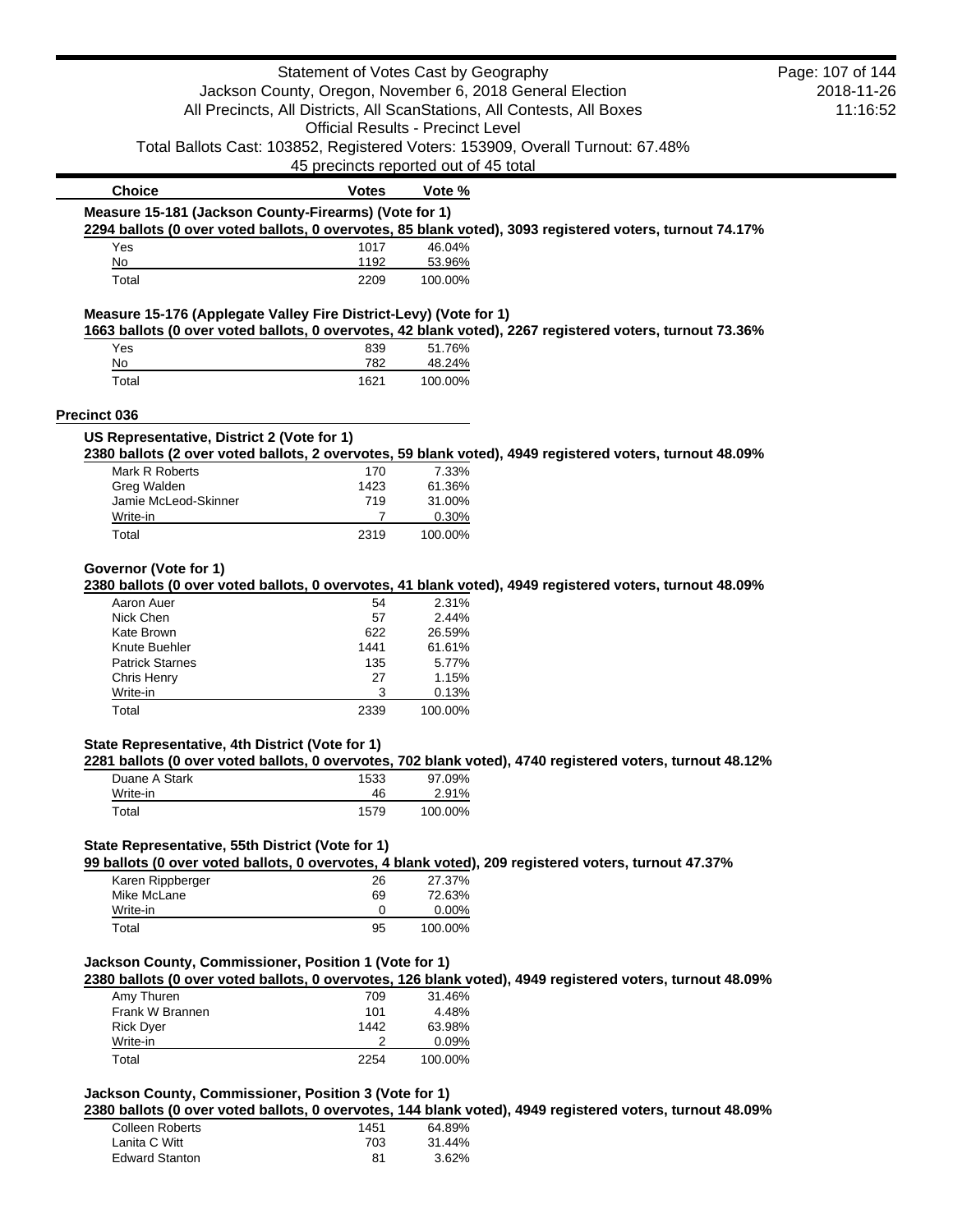| <b>Choice</b> | <b>Votes</b> | Vote %  |
|---------------|--------------|---------|
| Write-in      |              | 0.04%   |
| Total         | 2236         | 100.00% |

# **Judge of the Supreme Court, Position 5 (Vote for 1)**

**2380 ballots (0 over voted ballots, 0 overvotes, 909 blank voted), 4949 registered voters, turnout 48.09%**

| Adrienne Nelson | 1450 | 98.57%  |
|-----------------|------|---------|
| Write-in        | 21   | 1.43%   |
| Total           | 1471 | 100.00% |

## **Judge of the Court of Appeals, Position 2 (Vote for 1)**

**2380 ballots (0 over voted ballots, 0 overvotes, 928 blank voted), 4949 registered voters, turnout 48.09%**

| Bronson D James | 1430 | 98.48%  |
|-----------------|------|---------|
| Write-in        |      | 1.52%   |
| Total           | 1452 | 100.00% |

# **Judge of the Court of Appeals, Position 4 (Vote for 1)**

**2380 ballots (0 over voted ballots, 0 overvotes, 932 blank voted), 4949 registered voters, turnout 48.09%**

| Robyn Ridler Aoyagi | 1426 | 98.48%  |
|---------------------|------|---------|
| Write-in            | 22   | 1.52%   |
| Total               | 1448 | 100.00% |

# **Judge of the Court of Appeals, Position 7 (Vote for 1)**

**2380 ballots (0 over voted ballots, 0 overvotes, 932 blank voted), 4949 registered voters, turnout 48.09%**

| <b>Steven R Powers</b> | 1428 | 98.62%  |
|------------------------|------|---------|
| Write-in               | 20   | 1.38%   |
| Total                  | 1448 | 100.00% |

# **Judge of the Oregon Tax Court (Vote for 1)**

**2380 ballots (0 over voted ballots, 0 overvotes, 953 blank voted), 4949 registered voters, turnout 48.09%**

| Robert Manicke | 1406 | 98.53%  |
|----------------|------|---------|
| Write-in       | つ1   | 1.47%   |
| Total          | 1427 | 100.00% |

#### **Judge of the Circuit Court, 1st District, Position 4 (Vote for 1)**

**2380 ballots (0 over voted ballots, 0 overvotes, 593 blank voted), 4949 registered voters, turnout 48.09%**

| Charles Kochlacs | 645  | 36.09%  |
|------------------|------|---------|
| Laura Cromwell   | 1135 | 63.51%  |
| Write-in         |      | 0.39%   |
| Total            | 1787 | 100.00% |

# **Judge of the Circuit Court, 1st District, Position 9 (Vote for 1)**

**2380 ballots (0 over voted ballots, 0 overvotes, 549 blank voted), 4949 registered voters, turnout 48.09%**

| David J Orr | 1067 | 58.27%   |
|-------------|------|----------|
| Joe Davis   | 753  | 41.13%   |
| Write-in    | 11   | $0.60\%$ |
| Total       | 1831 | 100.00%  |

### **Jackson County, Clerk (Vote for 1)**

**2380 ballots (0 over voted ballots, 0 overvotes, 766 blank voted), 4949 registered voters, turnout 48.09%**

| <b>Chris Walker</b> | 1590 | 98.51%  |
|---------------------|------|---------|
| Write-in            | 24   | 1.49%   |
| Total               | 1614 | 100.00% |

# **Jackson County, Sheriff (Vote for 1)**

**2380 ballots (0 over voted ballots, 0 overvotes, 286 blank voted), 4949 registered voters, turnout 48.09%**

| <b>Bill Froehlich</b> | 581  | 27.75%   |
|-----------------------|------|----------|
| Nathan Sickler        | 1500 | 71.63%   |
| Write-in              | 13   | $0.62\%$ |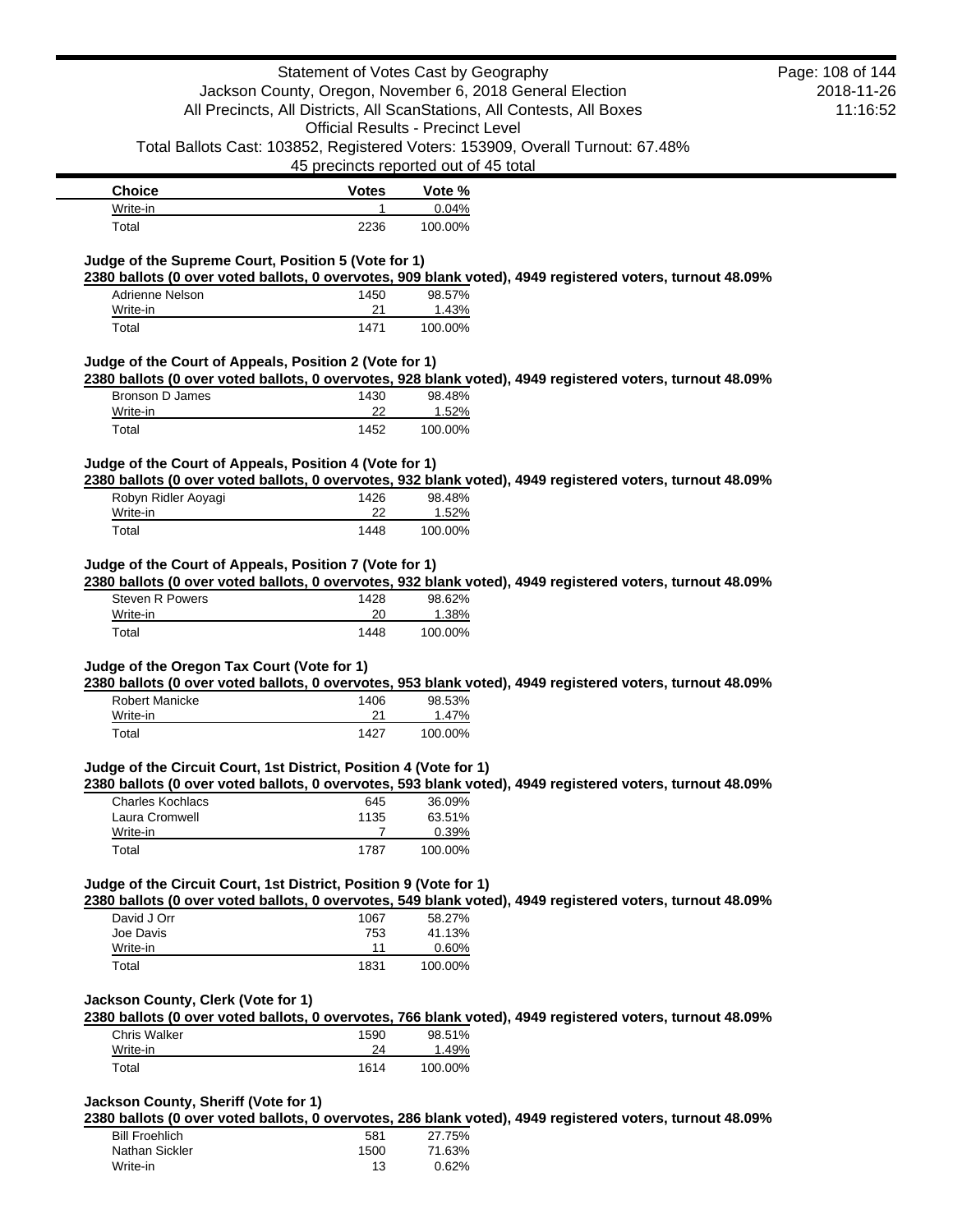|                                                                                                          |              | Statement of Votes Cast by Geography                                           |                                                                                                            | Page: 109 of 144 |
|----------------------------------------------------------------------------------------------------------|--------------|--------------------------------------------------------------------------------|------------------------------------------------------------------------------------------------------------|------------------|
|                                                                                                          |              | Jackson County, Oregon, November 6, 2018 General Election                      |                                                                                                            | 2018-11-26       |
|                                                                                                          |              | All Precincts, All Districts, All ScanStations, All Contests, All Boxes        |                                                                                                            | 11:16:52         |
|                                                                                                          |              | <b>Official Results - Precinct Level</b>                                       |                                                                                                            |                  |
|                                                                                                          |              | Total Ballots Cast: 103852, Registered Voters: 153909, Overall Turnout: 67.48% |                                                                                                            |                  |
|                                                                                                          |              | 45 precincts reported out of 45 total                                          |                                                                                                            |                  |
| <b>Choice</b>                                                                                            | <b>Votes</b> | Vote %                                                                         |                                                                                                            |                  |
| Total                                                                                                    | 2094         | 100.00%                                                                        |                                                                                                            |                  |
| Jackson Soil and Water Conservation District, Director, Zone 1 (Vote for 1)                              |              |                                                                                |                                                                                                            |                  |
|                                                                                                          |              |                                                                                | 2380 ballots (0 over voted ballots, 0 overvotes, 2192 blank voted), 4949 registered voters, turnout 48.09% |                  |
| Write-in                                                                                                 | 188          | 100.00%                                                                        |                                                                                                            |                  |
| Total                                                                                                    | 188          | 100.00%                                                                        |                                                                                                            |                  |
| Jackson Soil and Water Conservation District, Director, At-Large, Position 1 (Vote for 1)                |              |                                                                                |                                                                                                            |                  |
|                                                                                                          |              |                                                                                | 2380 ballots (0 over voted ballots, 0 overvotes, 938 blank voted), 4949 registered voters, turnout 48.09%  |                  |
| Allan Campbell III<br>Write-in                                                                           | 1422<br>20   | 98.61%<br>1.39%                                                                |                                                                                                            |                  |
| Total                                                                                                    | 1442         | 100.00%                                                                        |                                                                                                            |                  |
|                                                                                                          |              |                                                                                |                                                                                                            |                  |
| Jackson Soil and Water Conservation District, Director, At-Large, Position 2 (Vote for 1)                |              |                                                                                |                                                                                                            |                  |
| Stan Dean                                                                                                | 1411         | 98.74%                                                                         | 2380 ballots (0 over voted ballots, 0 overvotes, 951 blank voted), 4949 registered voters, turnout 48.09%  |                  |
| Write-in                                                                                                 | 18           | 1.26%                                                                          |                                                                                                            |                  |
| Total                                                                                                    | 1429         | 100.00%                                                                        |                                                                                                            |                  |
|                                                                                                          |              |                                                                                |                                                                                                            |                  |
| Measure 102 (Affordable Housing Bonds) (Vote for 1)                                                      |              |                                                                                | 2380 ballots (0 over voted ballots, 0 overvotes, 97 blank voted), 4949 registered voters, turnout 48.09%   |                  |
| Yes                                                                                                      | 1110         | 48.62%                                                                         |                                                                                                            |                  |
| No                                                                                                       | 1173         | 51.38%                                                                         |                                                                                                            |                  |
| Total                                                                                                    | 2283         | 100.00%                                                                        |                                                                                                            |                  |
| Measure 103 (Taxes/Fees on Transactions for Groceries) (Vote for 1)                                      |              |                                                                                |                                                                                                            |                  |
|                                                                                                          |              |                                                                                | 2380 ballots (1 over voted ballots, 1 overvotes, 44 blank voted), 4949 registered voters, turnout 48.09%   |                  |
| Yes                                                                                                      | 1405         | 60.17%                                                                         |                                                                                                            |                  |
| No                                                                                                       | 930          | 39.83%                                                                         |                                                                                                            |                  |
| Total                                                                                                    | 2335         | 100.00%                                                                        |                                                                                                            |                  |
| Measure 104 (Three-Fifths Legislative Majority Requirement) (Vote for 1)                                 |              |                                                                                |                                                                                                            |                  |
|                                                                                                          |              |                                                                                | 2380 ballots (0 over voted ballots, 0 overvotes, 92 blank voted), 4949 registered voters, turnout 48.09%   |                  |
| Yes                                                                                                      | 1128         | 49.30%                                                                         |                                                                                                            |                  |
| No<br>Total                                                                                              | 1160<br>2288 | 50.70%<br>100.00%                                                              |                                                                                                            |                  |
|                                                                                                          |              |                                                                                |                                                                                                            |                  |
| Measure 105 (Resources for Enforcement of Federal Immigration Laws) (Vote for 1)                         |              |                                                                                |                                                                                                            |                  |
| 2380 ballots (0 over voted ballots, 0 overvotes, 78 blank voted), 4949 registered voters, turnout 48.09% |              |                                                                                |                                                                                                            |                  |
| Yes<br>No                                                                                                | 1259<br>1043 | 54.69%<br>45.31%                                                               |                                                                                                            |                  |
| Total                                                                                                    | 2302         | 100.00%                                                                        |                                                                                                            |                  |
|                                                                                                          |              |                                                                                |                                                                                                            |                  |
| Measure 106 (Public Funds for Abortion) (Vote for 1)                                                     |              |                                                                                |                                                                                                            |                  |
|                                                                                                          |              |                                                                                | 2380 ballots (0 over voted ballots, 0 overvotes, 51 blank voted), 4949 registered voters, turnout 48.09%   |                  |
| Yes<br>No                                                                                                | 1319         | 56.63%<br>43.37%                                                               |                                                                                                            |                  |
|                                                                                                          |              |                                                                                |                                                                                                            |                  |
| Total                                                                                                    | 1010<br>2329 | 100.00%                                                                        |                                                                                                            |                  |
|                                                                                                          |              |                                                                                |                                                                                                            |                  |
| Measure 15-181 (Jackson County-Firearms) (Vote for 1)                                                    |              |                                                                                |                                                                                                            |                  |
|                                                                                                          |              |                                                                                | 2380 ballots (0 over voted ballots, 0 overvotes, 95 blank voted), 4949 registered voters, turnout 48.09%   |                  |
| Yes<br>No                                                                                                | 1280<br>1005 | 56.02%<br>43.98%                                                               |                                                                                                            |                  |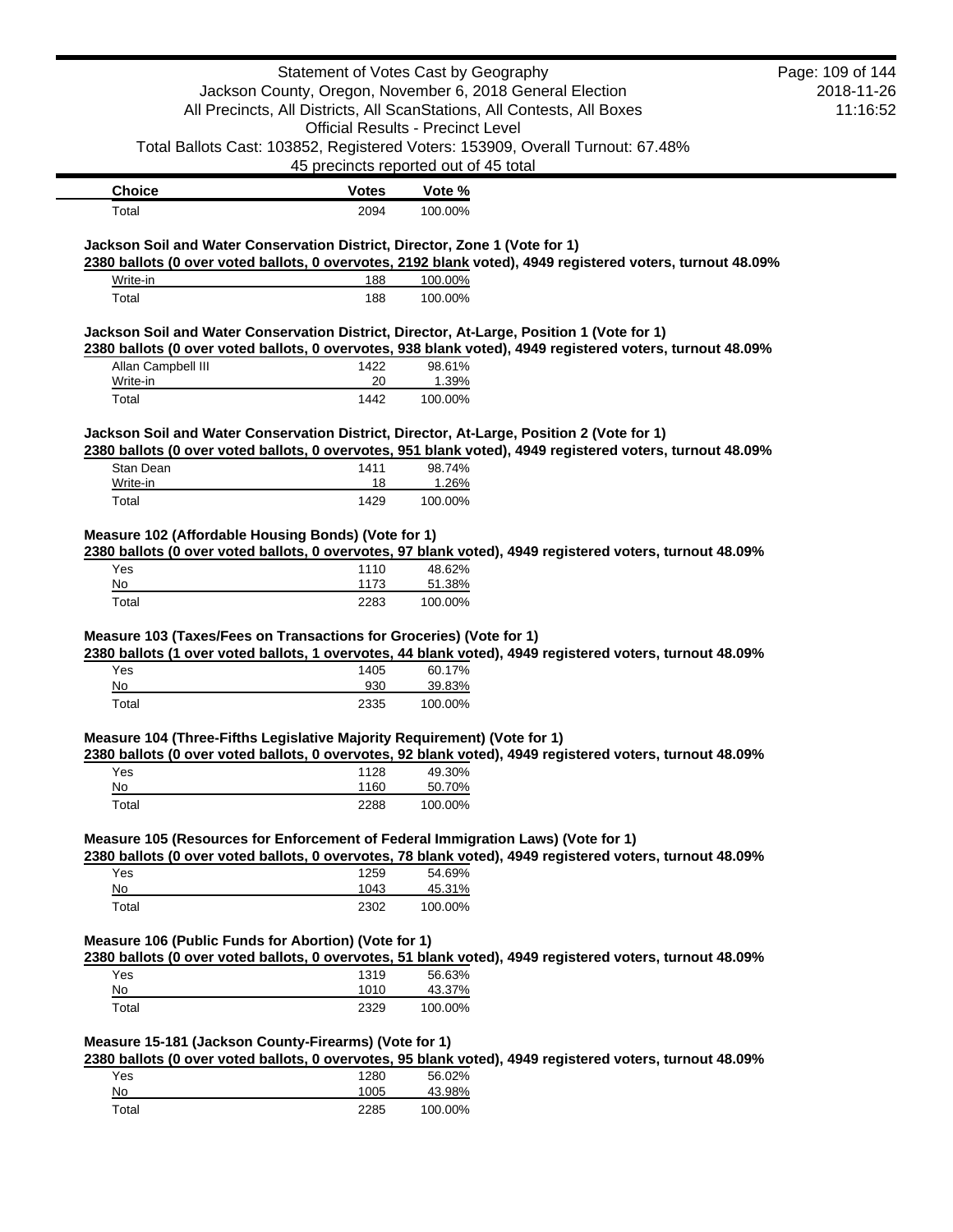|                                                                | Statement of Votes Cast by Geography     |                  |                                                                                                          | Page: 110 of 144 |
|----------------------------------------------------------------|------------------------------------------|------------------|----------------------------------------------------------------------------------------------------------|------------------|
|                                                                |                                          |                  | Jackson County, Oregon, November 6, 2018 General Election                                                | 2018-11-26       |
|                                                                |                                          |                  | All Precincts, All Districts, All ScanStations, All Contests, All Boxes                                  | 11:16:52         |
|                                                                | <b>Official Results - Precinct Level</b> |                  |                                                                                                          |                  |
|                                                                |                                          |                  | Total Ballots Cast: 103852, Registered Voters: 153909, Overall Turnout: 67.48%                           |                  |
|                                                                | 45 precincts reported out of 45 total    |                  |                                                                                                          |                  |
| <b>Choice</b>                                                  | <b>Votes</b>                             | Vote %           |                                                                                                          |                  |
| Measure 15-182 (Eagle Point School District-Bond) (Vote for 1) |                                          |                  | 2380 ballots (0 over voted ballots, 0 overvotes, 82 blank voted), 4949 registered voters, turnout 48.09% |                  |
| Yes                                                            | 901                                      | 39.21%           |                                                                                                          |                  |
| No                                                             | 1397                                     | 60.79%           |                                                                                                          |                  |
| Total                                                          | 2298                                     | 100.00%          |                                                                                                          |                  |
| <b>Precinct 037</b>                                            |                                          |                  |                                                                                                          |                  |
| US Representative, District 2 (Vote for 1)                     |                                          |                  |                                                                                                          |                  |
|                                                                |                                          |                  | 1139 ballots (0 over voted ballots, 0 overvotes, 13 blank voted), 1460 registered voters, turnout 78.01% |                  |
| Mark R Roberts                                                 | 22                                       | 1.95%            |                                                                                                          |                  |
| Greg Walden                                                    | 365                                      | 32.42%           |                                                                                                          |                  |
| Jamie McLeod-Skinner                                           | 739                                      | 65.63%           |                                                                                                          |                  |
| Write-in                                                       | 0                                        | 0.00%            |                                                                                                          |                  |
| Total                                                          | 1126                                     | 100.00%          |                                                                                                          |                  |
| Governor (Vote for 1)                                          |                                          |                  |                                                                                                          |                  |
|                                                                |                                          |                  | 1139 ballots (0 over voted ballots, 0 overvotes, 20 blank voted), 1460 registered voters, turnout 78.01% |                  |
| Aaron Auer                                                     | 4                                        | 0.36%            |                                                                                                          |                  |
| Nick Chen                                                      | 17                                       | 1.52%            |                                                                                                          |                  |
| Kate Brown                                                     | 691                                      | 61.75%           |                                                                                                          |                  |
| Knute Buehler                                                  | 350                                      | 31.28%           |                                                                                                          |                  |
| <b>Patrick Starnes</b>                                         | 46                                       | 4.11%            |                                                                                                          |                  |
| Chris Henry                                                    | 11                                       | 0.98%            |                                                                                                          |                  |
| Write-in<br>Total                                              | 0<br>1119                                | 0.00%<br>100.00% |                                                                                                          |                  |
| State Senator, 3rd District (Vote for 1)                       |                                          |                  | 1139 ballots (0 over voted ballots, 0 overvotes, 12 blank voted), 1460 registered voters, turnout 78.01% |                  |
| Jeff Golden                                                    | 741                                      | 65.75%           |                                                                                                          |                  |
| Jessica Gomez                                                  | 386                                      | 34.25%           |                                                                                                          |                  |
| Write-in                                                       | 0                                        | 0.00%            |                                                                                                          |                  |
| Total                                                          | 1127                                     | 100.00%          |                                                                                                          |                  |
| State Representative, 5th District (Vote for 1)                |                                          |                  |                                                                                                          |                  |
|                                                                |                                          |                  | 1139 ballots (0 over voted ballots, 0 overvotes, 49 blank voted), 1460 registered voters, turnout 78.01% |                  |
| Sandra A Abercrombie                                           | 318                                      | 29.17%           |                                                                                                          |                  |
| Pam Marsh                                                      | 772                                      | 70.83%           |                                                                                                          |                  |
| Write-in                                                       | 0                                        | 0.00%            |                                                                                                          |                  |
| Total                                                          | 1090                                     | 100.00%          |                                                                                                          |                  |
| Jackson County, Commissioner, Position 1 (Vote for 1)          |                                          |                  | 1139 ballots (0 over voted ballots, 0 overvotes, 39 blank voted), 1460 registered voters, turnout 78.01% |                  |
| Amy Thuren                                                     | 697                                      | 63.36%           |                                                                                                          |                  |
| Frank W Brannen                                                | 29                                       | 2.64%            |                                                                                                          |                  |
| <b>Rick Dyer</b>                                               | 374                                      | 34.00%           |                                                                                                          |                  |
| Write-in                                                       | 0                                        | 0.00%            |                                                                                                          |                  |
|                                                                |                                          | 100.00%          |                                                                                                          |                  |
| Total                                                          | 1100                                     |                  |                                                                                                          |                  |
|                                                                |                                          |                  |                                                                                                          |                  |
| Jackson County, Commissioner, Position 3 (Vote for 1)          |                                          |                  | 1139 ballots (0 over voted ballots, 0 overvotes, 39 blank voted), 1460 registered voters, turnout 78.01% |                  |
| <b>Colleen Roberts</b>                                         | 341                                      | 31.00%           |                                                                                                          |                  |
| Lanita C Witt                                                  | 733                                      | 66.64%           |                                                                                                          |                  |
| <b>Edward Stanton</b>                                          | 26                                       | 2.36%            |                                                                                                          |                  |
| Write-in                                                       | 0                                        | 0.00%            |                                                                                                          |                  |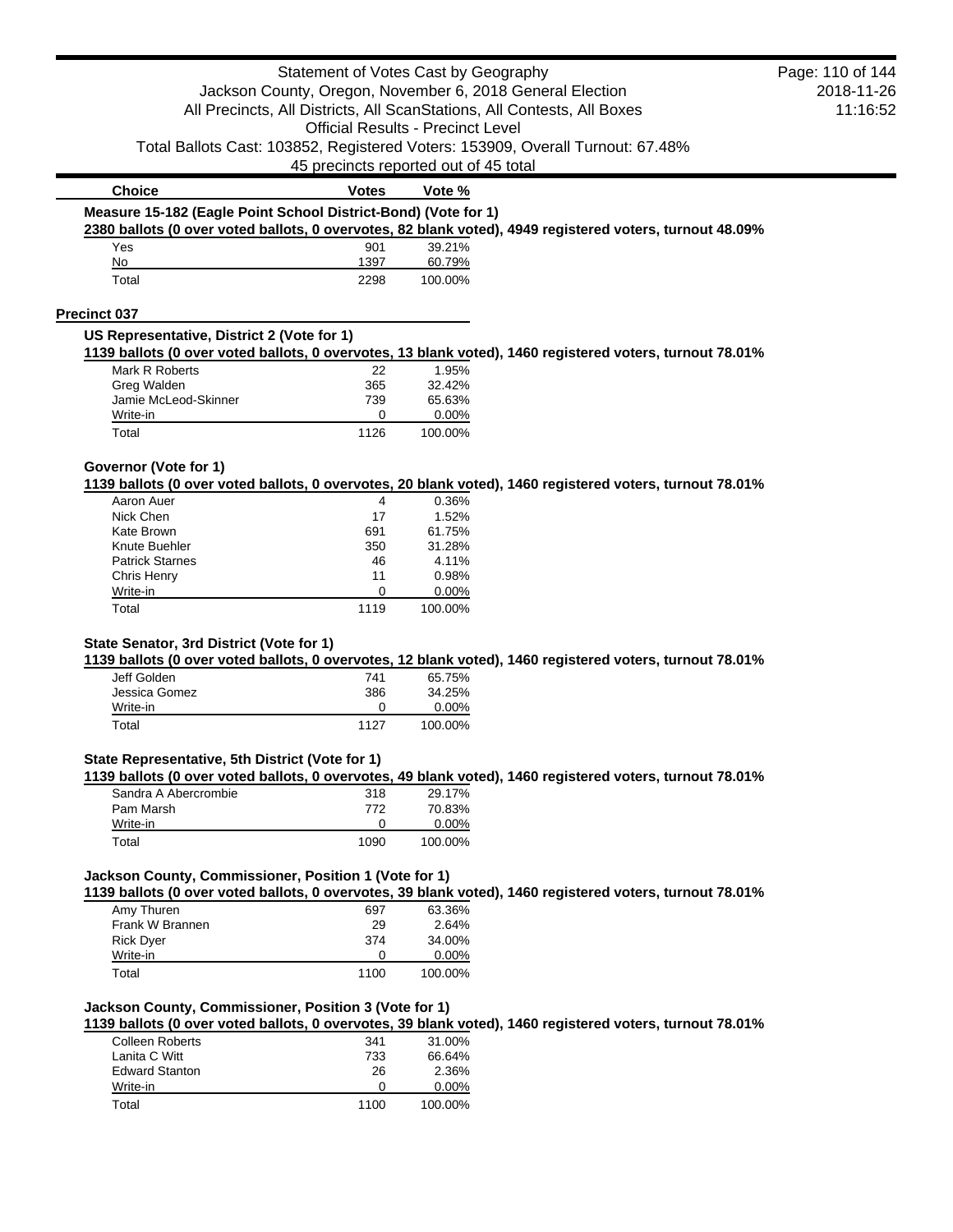|                                                                                                                                | Statement of Votes Cast by Geography                      |                  |                                                                                                           | Page: 111 of 144 |
|--------------------------------------------------------------------------------------------------------------------------------|-----------------------------------------------------------|------------------|-----------------------------------------------------------------------------------------------------------|------------------|
|                                                                                                                                | Jackson County, Oregon, November 6, 2018 General Election |                  |                                                                                                           | 2018-11-26       |
|                                                                                                                                |                                                           |                  | All Precincts, All Districts, All ScanStations, All Contests, All Boxes                                   | 11:16:52         |
|                                                                                                                                | <b>Official Results - Precinct Level</b>                  |                  |                                                                                                           |                  |
|                                                                                                                                |                                                           |                  | Total Ballots Cast: 103852, Registered Voters: 153909, Overall Turnout: 67.48%                            |                  |
|                                                                                                                                | 45 precincts reported out of 45 total                     |                  |                                                                                                           |                  |
| <b>Choice</b>                                                                                                                  | <b>Votes</b>                                              | Vote %           |                                                                                                           |                  |
| Judge of the Supreme Court, Position 5 (Vote for 1)                                                                            |                                                           |                  |                                                                                                           |                  |
|                                                                                                                                |                                                           |                  | 1139 ballots (0 over voted ballots, 0 overvotes, 576 blank voted), 1460 registered voters, turnout 78.01% |                  |
| Adrienne Nelson                                                                                                                | 557                                                       | 98.93%           |                                                                                                           |                  |
| Write-in<br>Total                                                                                                              | 6<br>563                                                  | 1.07%<br>100.00% |                                                                                                           |                  |
|                                                                                                                                |                                                           |                  |                                                                                                           |                  |
| Judge of the Court of Appeals, Position 2 (Vote for 1)                                                                         |                                                           |                  |                                                                                                           |                  |
|                                                                                                                                |                                                           |                  | 1139 ballots (0 over voted ballots, 0 overvotes, 626 blank voted), 1460 registered voters, turnout 78.01% |                  |
| <b>Bronson D James</b>                                                                                                         | 508                                                       | 99.03%           |                                                                                                           |                  |
| Write-in<br>Total                                                                                                              | 5<br>513                                                  | 0.97%<br>100.00% |                                                                                                           |                  |
|                                                                                                                                |                                                           |                  |                                                                                                           |                  |
| Judge of the Court of Appeals, Position 4 (Vote for 1)                                                                         |                                                           |                  |                                                                                                           |                  |
|                                                                                                                                |                                                           |                  | 1139 ballots (0 over voted ballots, 0 overvotes, 598 blank voted), 1460 registered voters, turnout 78.01% |                  |
| Robyn Ridler Aoyagi                                                                                                            | 538                                                       | 99.45%           |                                                                                                           |                  |
| Write-in                                                                                                                       | 3                                                         | 0.55%            |                                                                                                           |                  |
| Total                                                                                                                          | 541                                                       | 100.00%          |                                                                                                           |                  |
|                                                                                                                                |                                                           |                  |                                                                                                           |                  |
| Judge of the Court of Appeals, Position 7 (Vote for 1)                                                                         |                                                           |                  |                                                                                                           |                  |
| <b>Steven R Powers</b>                                                                                                         | 513                                                       | 98.65%           | 1139 ballots (0 over voted ballots, 0 overvotes, 619 blank voted), 1460 registered voters, turnout 78.01% |                  |
| Write-in                                                                                                                       | 7                                                         | 1.35%            |                                                                                                           |                  |
| Total                                                                                                                          | 520                                                       | 100.00%          |                                                                                                           |                  |
|                                                                                                                                |                                                           |                  |                                                                                                           |                  |
| Judge of the Oregon Tax Court (Vote for 1)                                                                                     |                                                           |                  |                                                                                                           |                  |
|                                                                                                                                |                                                           |                  | 1139 ballots (0 over voted ballots, 0 overvotes, 621 blank voted), 1460 registered voters, turnout 78.01% |                  |
| <b>Robert Manicke</b>                                                                                                          | 512                                                       | 98.84%           |                                                                                                           |                  |
| Write-in                                                                                                                       | 6                                                         | 1.16%            |                                                                                                           |                  |
| Total                                                                                                                          | 518                                                       | 100.00%          |                                                                                                           |                  |
| Judge of the Circuit Court, 1st District, Position 4 (Vote for 1)                                                              |                                                           |                  |                                                                                                           |                  |
|                                                                                                                                |                                                           |                  | 1139 ballots (0 over voted ballots, 0 overvotes, 329 blank voted), 1460 registered voters, turnout 78.01% |                  |
| Charles Kochlacs                                                                                                               | 251                                                       | 30.99%           |                                                                                                           |                  |
| Laura Cromwell                                                                                                                 | 559                                                       | 69.01%           |                                                                                                           |                  |
| Write-in                                                                                                                       | 0                                                         | 0.00%            |                                                                                                           |                  |
| Total                                                                                                                          | 810                                                       | 100.00%          |                                                                                                           |                  |
|                                                                                                                                |                                                           |                  |                                                                                                           |                  |
| Judge of the Circuit Court, 1st District, Position 9 (Vote for 1)                                                              |                                                           |                  |                                                                                                           |                  |
|                                                                                                                                |                                                           |                  | 1139 ballots (0 over voted ballots, 0 overvotes, 275 blank voted), 1460 registered voters, turnout 78.01% |                  |
| David J Orr<br>Joe Davis                                                                                                       | 420<br>439                                                | 48.61%<br>50.81% |                                                                                                           |                  |
| Write-in                                                                                                                       | 5                                                         | 0.58%            |                                                                                                           |                  |
| Total                                                                                                                          | 864                                                       | 100.00%          |                                                                                                           |                  |
|                                                                                                                                |                                                           |                  |                                                                                                           |                  |
| Jackson County, Clerk (Vote for 1)                                                                                             |                                                           |                  |                                                                                                           |                  |
|                                                                                                                                |                                                           |                  | 1139 ballots (0 over voted ballots, 0 overvotes, 509 blank voted), 1460 registered voters, turnout 78.01% |                  |
| <b>Chris Walker</b>                                                                                                            | 626                                                       | 99.37%           |                                                                                                           |                  |
| Write-in                                                                                                                       | 4                                                         | 0.63%            |                                                                                                           |                  |
| Total                                                                                                                          | 630                                                       | 100.00%          |                                                                                                           |                  |
|                                                                                                                                |                                                           |                  |                                                                                                           |                  |
| Jackson County, Sheriff (Vote for 1)                                                                                           |                                                           |                  |                                                                                                           |                  |
|                                                                                                                                |                                                           |                  |                                                                                                           |                  |
|                                                                                                                                |                                                           |                  |                                                                                                           |                  |
| <b>Bill Froehlich</b>                                                                                                          | 196                                                       | 21.05%           |                                                                                                           |                  |
| Nathan Sickler                                                                                                                 | 730                                                       | 78.41%           |                                                                                                           |                  |
| 1139 ballots (1 over voted ballots, 1 overvotes, 207 blank voted), 1460 registered voters, turnout 78.01%<br>Write-in<br>Total | 5<br>931                                                  | 0.54%<br>100.00% |                                                                                                           |                  |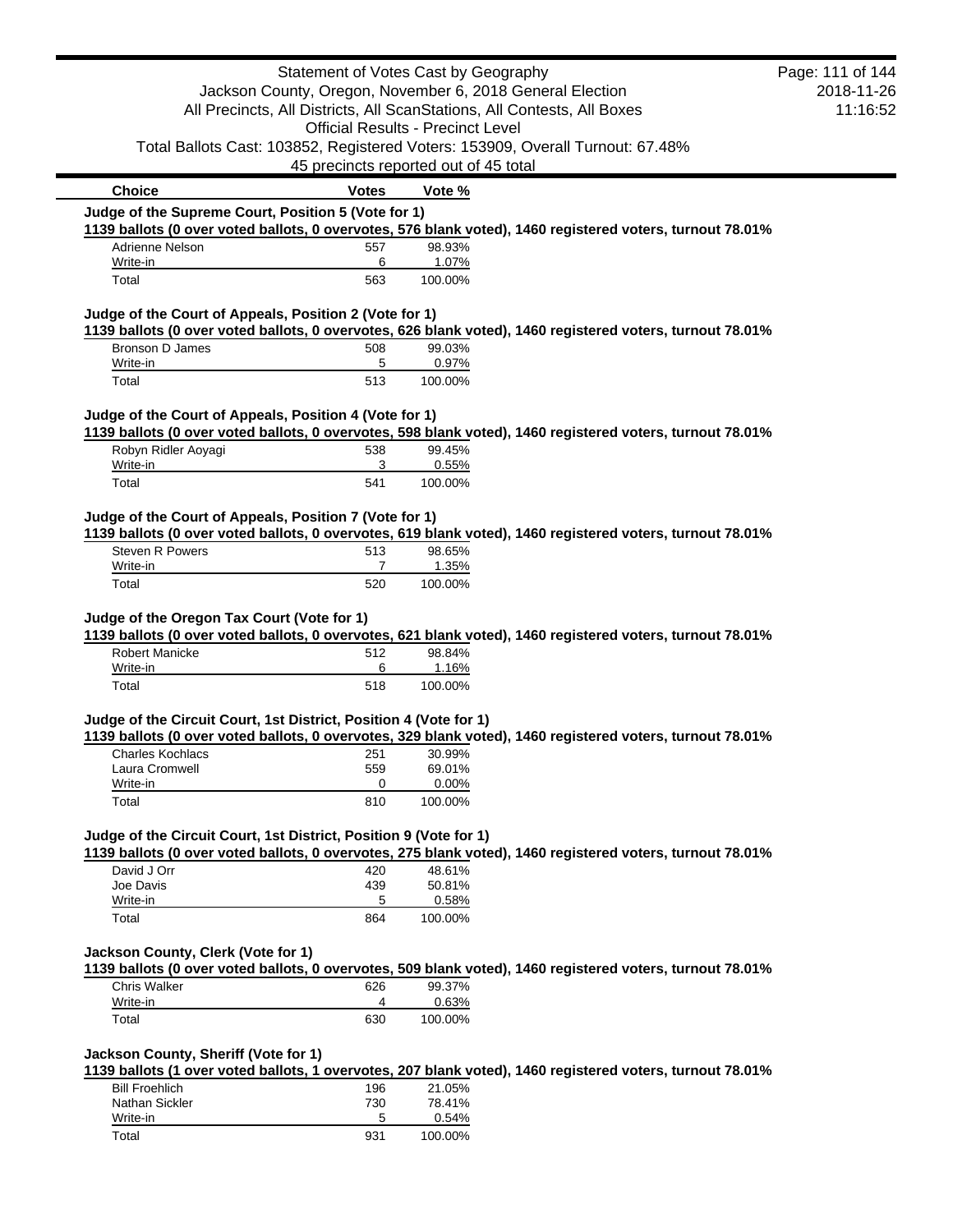|                                                                                           | Statement of Votes Cast by Geography     |                   |                                                                                                            | Page: 112 of 144 |
|-------------------------------------------------------------------------------------------|------------------------------------------|-------------------|------------------------------------------------------------------------------------------------------------|------------------|
|                                                                                           |                                          |                   | Jackson County, Oregon, November 6, 2018 General Election                                                  | 2018-11-26       |
|                                                                                           |                                          |                   | All Precincts, All Districts, All ScanStations, All Contests, All Boxes                                    | 11:16:52         |
|                                                                                           | <b>Official Results - Precinct Level</b> |                   |                                                                                                            |                  |
|                                                                                           |                                          |                   | Total Ballots Cast: 103852, Registered Voters: 153909, Overall Turnout: 67.48%                             |                  |
|                                                                                           | 45 precincts reported out of 45 total    |                   |                                                                                                            |                  |
| <b>Choice</b>                                                                             | <b>Votes</b>                             | Vote %            |                                                                                                            |                  |
| Jackson Soil and Water Conservation District, Director, Zone 1 (Vote for 1)               |                                          |                   |                                                                                                            |                  |
| Write-in                                                                                  | 80                                       | 100.00%           | 1139 ballots (0 over voted ballots, 0 overvotes, 1059 blank voted), 1460 registered voters, turnout 78.01% |                  |
| Total                                                                                     | 80                                       | 100.00%           |                                                                                                            |                  |
| Jackson Soil and Water Conservation District, Director, At-Large, Position 1 (Vote for 1) |                                          |                   |                                                                                                            |                  |
|                                                                                           |                                          |                   | 1139 ballots (0 over voted ballots, 0 overvotes, 621 blank voted), 1460 registered voters, turnout 78.01%  |                  |
| Allan Campbell III<br>Write-in                                                            | 515<br>3                                 | 99.42%<br>0.58%   |                                                                                                            |                  |
| Total                                                                                     | 518                                      | 100.00%           |                                                                                                            |                  |
|                                                                                           |                                          |                   |                                                                                                            |                  |
| Jackson Soil and Water Conservation District, Director, At-Large, Position 2 (Vote for 1) |                                          |                   |                                                                                                            |                  |
| Stan Dean                                                                                 | 517                                      | 98.48%            | 1139 ballots (0 over voted ballots, 0 overvotes, 614 blank voted), 1460 registered voters, turnout 78.01%  |                  |
| Write-in                                                                                  | 8                                        | 1.52%             |                                                                                                            |                  |
| Total                                                                                     | 525                                      | 100.00%           |                                                                                                            |                  |
| Measure 102 (Affordable Housing Bonds) (Vote for 1)                                       |                                          |                   |                                                                                                            |                  |
|                                                                                           |                                          |                   | 1139 ballots (0 over voted ballots, 0 overvotes, 44 blank voted), 1460 registered voters, turnout 78.01%   |                  |
| Yes                                                                                       | 677                                      | 61.83%            |                                                                                                            |                  |
| No                                                                                        | 418                                      | 38.17%            |                                                                                                            |                  |
| Total                                                                                     | 1095                                     | 100.00%           |                                                                                                            |                  |
| Measure 103 (Taxes/Fees on Transactions for Groceries) (Vote for 1)<br>Yes<br>No          | 356<br>758                               | 31.96%<br>68.04%  | 1139 ballots (0 over voted ballots, 0 overvotes, 25 blank voted), 1460 registered voters, turnout 78.01%   |                  |
| Total                                                                                     | 1114                                     | 100.00%           |                                                                                                            |                  |
| Measure 104 (Three-Fifths Legislative Majority Requirement) (Vote for 1)                  |                                          |                   | 1139 ballots (0 over voted ballots, 0 overvotes, 42 blank voted), 1460 registered voters, turnout 78.01%   |                  |
| Yes                                                                                       | 343                                      | 31.27%            |                                                                                                            |                  |
| $No$                                                                                      | 754                                      | 68.73%            |                                                                                                            |                  |
| Total                                                                                     | 1097                                     | 100.00%           |                                                                                                            |                  |
| Measure 105 (Resources for Enforcement of Federal Immigration Laws) (Vote for 1)          |                                          |                   |                                                                                                            |                  |
| Yes                                                                                       | 310                                      | 27.95%            | 1139 ballots (0 over voted ballots, 0 overvotes, 30 blank voted), 1460 registered voters, turnout 78.01%   |                  |
| No                                                                                        | 799                                      | 72.05%            |                                                                                                            |                  |
| Total                                                                                     | 1109                                     | 100.00%           |                                                                                                            |                  |
| Measure 106 (Public Funds for Abortion) (Vote for 1)                                      |                                          |                   |                                                                                                            |                  |
|                                                                                           |                                          |                   | 1139 ballots (0 over voted ballots, 0 overvotes, 15 blank voted), 1460 registered voters, turnout 78.01%   |                  |
| Yes<br>No                                                                                 | 277<br>847                               | 24.64%<br>75.36%  |                                                                                                            |                  |
| Total                                                                                     | 1124                                     | 100.00%           |                                                                                                            |                  |
|                                                                                           |                                          |                   |                                                                                                            |                  |
| Measure 15-181 (Jackson County-Firearms) (Vote for 1)                                     |                                          |                   |                                                                                                            |                  |
|                                                                                           |                                          |                   | 1139 ballots (1 over voted ballots, 1 overvotes, 38 blank voted), 1460 registered voters, turnout 78.01%   |                  |
| Yes                                                                                       | 339                                      | 30.82%            |                                                                                                            |                  |
| No<br>Total                                                                               | 761<br>1100                              | 69.18%<br>100.00% |                                                                                                            |                  |
|                                                                                           |                                          |                   |                                                                                                            |                  |
| Precinct 038                                                                              |                                          |                   |                                                                                                            |                  |
| US Representative, District 2 (Vote for 1)                                                |                                          |                   |                                                                                                            |                  |
| Mark R Roberts                                                                            | 40                                       | 4.40%             | 922 ballots (0 over voted ballots, 0 overvotes, 13 blank voted), 1390 registered voters, turnout 66.33%    |                  |
|                                                                                           |                                          |                   |                                                                                                            |                  |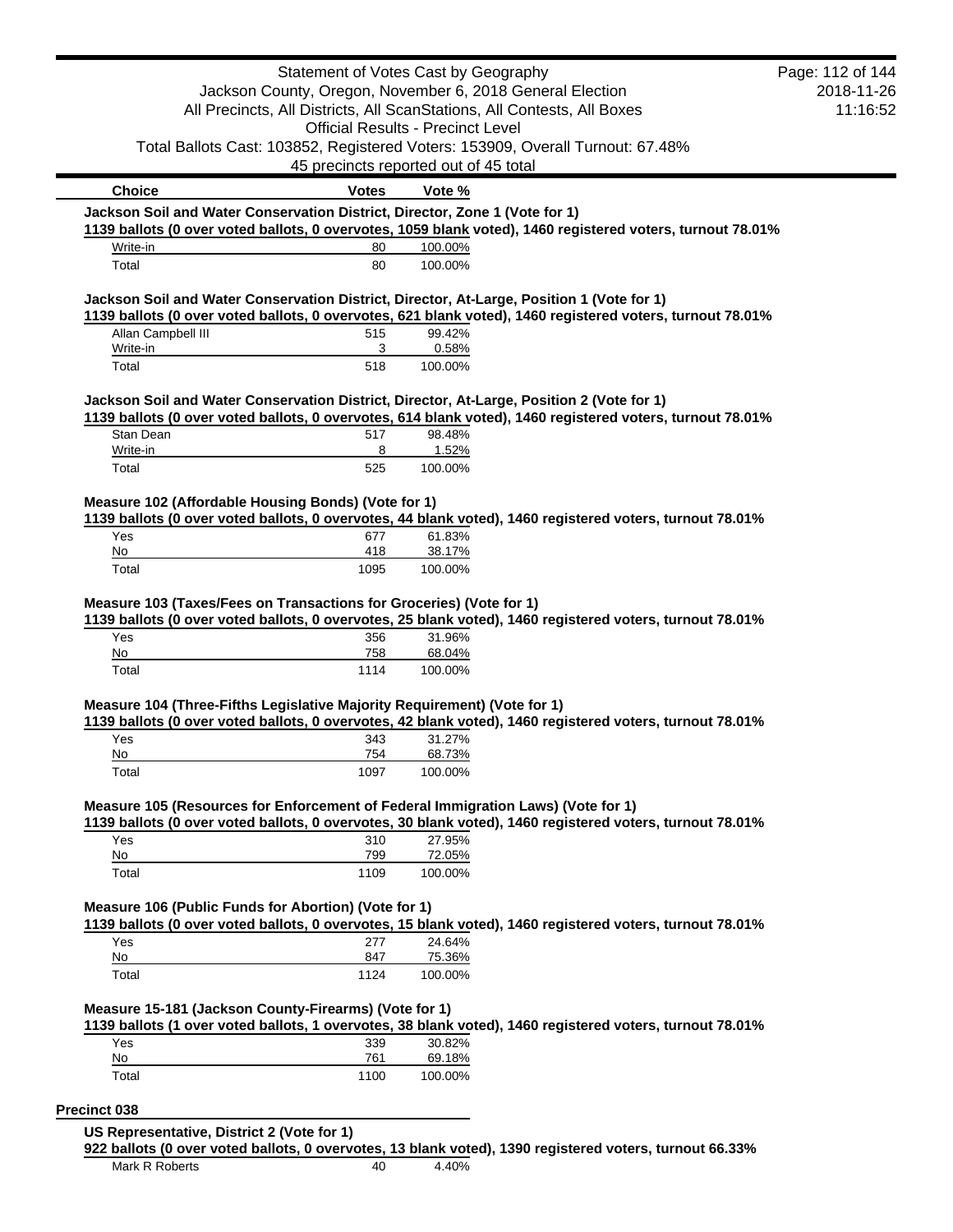| <b>Choice</b>        | <b>Votes</b> | Vote %   |
|----------------------|--------------|----------|
| Greg Walden          | 618          | 67.99%   |
| Jamie McLeod-Skinner | 251          | 27.61%   |
| Write-in             | O            | $0.00\%$ |
| Total                | 909          | 100.00%  |

### **Governor (Vote for 1)**

### **922 ballots (0 over voted ballots, 0 overvotes, 18 blank voted), 1390 registered voters, turnout 66.33%**

| Aaron Auer             | 15  | 1.66%    |
|------------------------|-----|----------|
| Nick Chen              | 15  | 1.66%    |
| Kate Brown             | 236 | 26.11%   |
| Knute Buehler          | 601 | 66.48%   |
| <b>Patrick Starnes</b> | 29  | 3.21%    |
| Chris Henry            | 8   | 0.88%    |
| Write-in               | 0   | $0.00\%$ |
| Total                  | 904 | 100.00%  |

### **State Senator, 3rd District (Vote for 1)**

**33 ballots (0 over voted ballots, 0 overvotes, 1 blank voted), 61 registered voters, turnout 54.10%**

| Jeff Golden   | 18 | 56.25%   |
|---------------|----|----------|
| Jessica Gomez | 14 | 43.75%   |
| Write-in      | 0  | $0.00\%$ |
| Total         | 32 | 100.00%  |

# **State Representative, 4th District (Vote for 1)**

### **30 ballots (0 over voted ballots, 0 overvotes, 7 blank voted), 67 registered voters, turnout 44.78%**

| Duane A Stark | 23 | 100.00% |
|---------------|----|---------|
| Write-in      |    | 0.00%   |
| Total         | 23 | 100.00% |

### **State Representative, 5th District (Vote for 1)**

**2 ballots (0 over voted ballots, 0 overvotes, 0 blank voted), 5 registered voters, turnout 40.00%**

| Sandra A Abercrombie | 50.00%   |
|----------------------|----------|
| Pam Marsh            | 50.00%   |
| Write-in             | $0.00\%$ |
| Total                | 100.00%  |

#### **State Representative, 6th District (Vote for 1)**

**31 ballots (0 over voted ballots, 0 overvotes, 2 blank voted), 56 registered voters, turnout 55.36%**

| Kim Wallan             | 14 | 48.28%  |
|------------------------|----|---------|
| Michelle Blum Atkinson | 15 | 51.72%  |
| Write-in               |    | 0.00%   |
| Total                  | 29 | 100.00% |

#### **State Representative, 55th District (Vote for 1)**

**859 ballots (0 over voted ballots, 0 overvotes, 41 blank voted), 1262 registered voters, turnout 68.07%**

| Karen Rippberger | 218 | 26.65%  |
|------------------|-----|---------|
| Mike McLane      | 599 | 73.23%  |
| Write-in         |     | 0.12%   |
| Total            | 818 | 100.00% |

### **Jackson County, Commissioner, Position 1 (Vote for 1)**

**922 ballots (0 over voted ballots, 0 overvotes, 41 blank voted), 1390 registered voters, turnout 66.33%**

| Amy Thuren       | 244          | 27.70%   |
|------------------|--------------|----------|
| Frank W Brannen  | 22           | 2.50%    |
| <b>Rick Dyer</b> | 615          | 69.81%   |
| Write-in         | $\mathbf{I}$ | $0.00\%$ |
| Total            | 881          | 100.00%  |
|                  |              |          |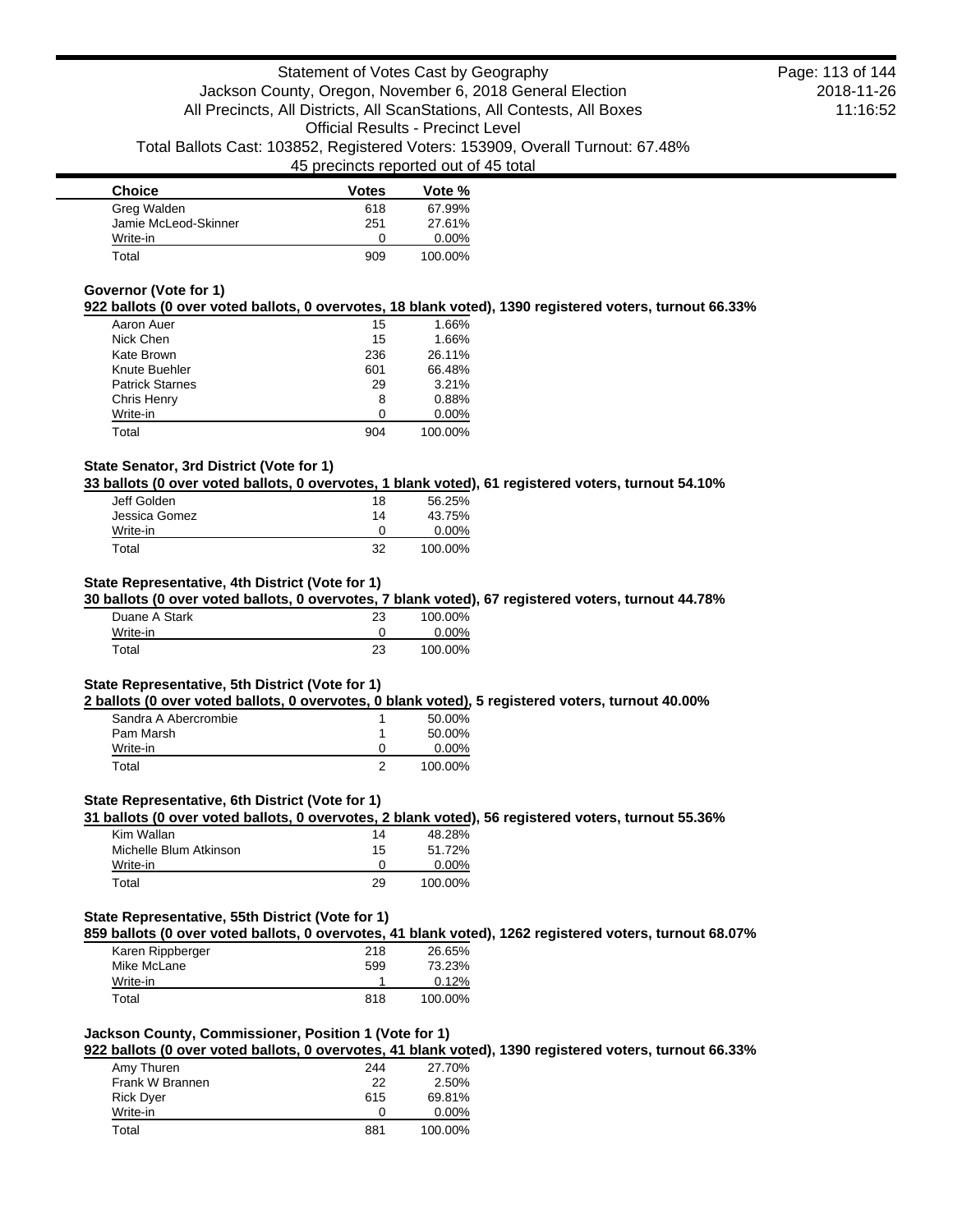| Jackson County, Oregon, November 6, 2018 General Election<br><b>Official Results - Precinct Level</b> |                                                                                       |                                                                                                                                                                                                                                                                                                                                                                                      |                                                                                                                                                                                                                                                                                                                                                                                                                                                                                                                                                         |
|-------------------------------------------------------------------------------------------------------|---------------------------------------------------------------------------------------|--------------------------------------------------------------------------------------------------------------------------------------------------------------------------------------------------------------------------------------------------------------------------------------------------------------------------------------------------------------------------------------|---------------------------------------------------------------------------------------------------------------------------------------------------------------------------------------------------------------------------------------------------------------------------------------------------------------------------------------------------------------------------------------------------------------------------------------------------------------------------------------------------------------------------------------------------------|
|                                                                                                       |                                                                                       |                                                                                                                                                                                                                                                                                                                                                                                      | 2018-11-26                                                                                                                                                                                                                                                                                                                                                                                                                                                                                                                                              |
|                                                                                                       |                                                                                       | All Precincts, All Districts, All ScanStations, All Contests, All Boxes                                                                                                                                                                                                                                                                                                              | 11:16:52                                                                                                                                                                                                                                                                                                                                                                                                                                                                                                                                                |
|                                                                                                       |                                                                                       |                                                                                                                                                                                                                                                                                                                                                                                      |                                                                                                                                                                                                                                                                                                                                                                                                                                                                                                                                                         |
|                                                                                                       |                                                                                       | Total Ballots Cast: 103852, Registered Voters: 153909, Overall Turnout: 67.48%                                                                                                                                                                                                                                                                                                       |                                                                                                                                                                                                                                                                                                                                                                                                                                                                                                                                                         |
| 45 precincts reported out of 45 total                                                                 |                                                                                       |                                                                                                                                                                                                                                                                                                                                                                                      |                                                                                                                                                                                                                                                                                                                                                                                                                                                                                                                                                         |
| <b>Votes</b>                                                                                          | Vote %                                                                                |                                                                                                                                                                                                                                                                                                                                                                                      |                                                                                                                                                                                                                                                                                                                                                                                                                                                                                                                                                         |
| Jackson County, Commissioner, Position 3 (Vote for 1)                                                 |                                                                                       |                                                                                                                                                                                                                                                                                                                                                                                      |                                                                                                                                                                                                                                                                                                                                                                                                                                                                                                                                                         |
|                                                                                                       |                                                                                       |                                                                                                                                                                                                                                                                                                                                                                                      |                                                                                                                                                                                                                                                                                                                                                                                                                                                                                                                                                         |
|                                                                                                       |                                                                                       |                                                                                                                                                                                                                                                                                                                                                                                      |                                                                                                                                                                                                                                                                                                                                                                                                                                                                                                                                                         |
|                                                                                                       |                                                                                       |                                                                                                                                                                                                                                                                                                                                                                                      |                                                                                                                                                                                                                                                                                                                                                                                                                                                                                                                                                         |
|                                                                                                       |                                                                                       |                                                                                                                                                                                                                                                                                                                                                                                      |                                                                                                                                                                                                                                                                                                                                                                                                                                                                                                                                                         |
| 882                                                                                                   | 100.00%                                                                               |                                                                                                                                                                                                                                                                                                                                                                                      |                                                                                                                                                                                                                                                                                                                                                                                                                                                                                                                                                         |
|                                                                                                       |                                                                                       |                                                                                                                                                                                                                                                                                                                                                                                      |                                                                                                                                                                                                                                                                                                                                                                                                                                                                                                                                                         |
|                                                                                                       |                                                                                       |                                                                                                                                                                                                                                                                                                                                                                                      |                                                                                                                                                                                                                                                                                                                                                                                                                                                                                                                                                         |
|                                                                                                       |                                                                                       |                                                                                                                                                                                                                                                                                                                                                                                      |                                                                                                                                                                                                                                                                                                                                                                                                                                                                                                                                                         |
|                                                                                                       |                                                                                       |                                                                                                                                                                                                                                                                                                                                                                                      |                                                                                                                                                                                                                                                                                                                                                                                                                                                                                                                                                         |
|                                                                                                       |                                                                                       |                                                                                                                                                                                                                                                                                                                                                                                      |                                                                                                                                                                                                                                                                                                                                                                                                                                                                                                                                                         |
|                                                                                                       |                                                                                       |                                                                                                                                                                                                                                                                                                                                                                                      |                                                                                                                                                                                                                                                                                                                                                                                                                                                                                                                                                         |
|                                                                                                       |                                                                                       |                                                                                                                                                                                                                                                                                                                                                                                      |                                                                                                                                                                                                                                                                                                                                                                                                                                                                                                                                                         |
|                                                                                                       |                                                                                       |                                                                                                                                                                                                                                                                                                                                                                                      |                                                                                                                                                                                                                                                                                                                                                                                                                                                                                                                                                         |
|                                                                                                       |                                                                                       |                                                                                                                                                                                                                                                                                                                                                                                      |                                                                                                                                                                                                                                                                                                                                                                                                                                                                                                                                                         |
|                                                                                                       |                                                                                       |                                                                                                                                                                                                                                                                                                                                                                                      |                                                                                                                                                                                                                                                                                                                                                                                                                                                                                                                                                         |
|                                                                                                       |                                                                                       |                                                                                                                                                                                                                                                                                                                                                                                      |                                                                                                                                                                                                                                                                                                                                                                                                                                                                                                                                                         |
|                                                                                                       |                                                                                       |                                                                                                                                                                                                                                                                                                                                                                                      |                                                                                                                                                                                                                                                                                                                                                                                                                                                                                                                                                         |
|                                                                                                       |                                                                                       |                                                                                                                                                                                                                                                                                                                                                                                      |                                                                                                                                                                                                                                                                                                                                                                                                                                                                                                                                                         |
|                                                                                                       |                                                                                       |                                                                                                                                                                                                                                                                                                                                                                                      |                                                                                                                                                                                                                                                                                                                                                                                                                                                                                                                                                         |
|                                                                                                       |                                                                                       |                                                                                                                                                                                                                                                                                                                                                                                      |                                                                                                                                                                                                                                                                                                                                                                                                                                                                                                                                                         |
|                                                                                                       |                                                                                       |                                                                                                                                                                                                                                                                                                                                                                                      |                                                                                                                                                                                                                                                                                                                                                                                                                                                                                                                                                         |
|                                                                                                       |                                                                                       |                                                                                                                                                                                                                                                                                                                                                                                      |                                                                                                                                                                                                                                                                                                                                                                                                                                                                                                                                                         |
|                                                                                                       |                                                                                       |                                                                                                                                                                                                                                                                                                                                                                                      |                                                                                                                                                                                                                                                                                                                                                                                                                                                                                                                                                         |
| 2                                                                                                     |                                                                                       |                                                                                                                                                                                                                                                                                                                                                                                      |                                                                                                                                                                                                                                                                                                                                                                                                                                                                                                                                                         |
| 500                                                                                                   | 100.00%                                                                               |                                                                                                                                                                                                                                                                                                                                                                                      |                                                                                                                                                                                                                                                                                                                                                                                                                                                                                                                                                         |
|                                                                                                       |                                                                                       |                                                                                                                                                                                                                                                                                                                                                                                      |                                                                                                                                                                                                                                                                                                                                                                                                                                                                                                                                                         |
|                                                                                                       |                                                                                       |                                                                                                                                                                                                                                                                                                                                                                                      |                                                                                                                                                                                                                                                                                                                                                                                                                                                                                                                                                         |
| Judge of the Oregon Tax Court (Vote for 1)                                                            |                                                                                       |                                                                                                                                                                                                                                                                                                                                                                                      |                                                                                                                                                                                                                                                                                                                                                                                                                                                                                                                                                         |
| 491                                                                                                   |                                                                                       | 922 ballots (0 over voted ballots, 0 overvotes, 429 blank voted), 1390 registered voters, turnout 66.33%                                                                                                                                                                                                                                                                             |                                                                                                                                                                                                                                                                                                                                                                                                                                                                                                                                                         |
| 2                                                                                                     | 99.59%<br>0.41%                                                                       |                                                                                                                                                                                                                                                                                                                                                                                      |                                                                                                                                                                                                                                                                                                                                                                                                                                                                                                                                                         |
| 493                                                                                                   | 100.00%                                                                               |                                                                                                                                                                                                                                                                                                                                                                                      |                                                                                                                                                                                                                                                                                                                                                                                                                                                                                                                                                         |
|                                                                                                       |                                                                                       |                                                                                                                                                                                                                                                                                                                                                                                      |                                                                                                                                                                                                                                                                                                                                                                                                                                                                                                                                                         |
| Judge of the Circuit Court, 1st District, Position 4 (Vote for 1)                                     |                                                                                       |                                                                                                                                                                                                                                                                                                                                                                                      |                                                                                                                                                                                                                                                                                                                                                                                                                                                                                                                                                         |
|                                                                                                       |                                                                                       | 922 ballots (0 over voted ballots, 0 overvotes, 238 blank voted), 1390 registered voters, turnout 66.33%                                                                                                                                                                                                                                                                             |                                                                                                                                                                                                                                                                                                                                                                                                                                                                                                                                                         |
| 249                                                                                                   | 36.40%                                                                                |                                                                                                                                                                                                                                                                                                                                                                                      |                                                                                                                                                                                                                                                                                                                                                                                                                                                                                                                                                         |
| 434                                                                                                   | 63.45%                                                                                |                                                                                                                                                                                                                                                                                                                                                                                      |                                                                                                                                                                                                                                                                                                                                                                                                                                                                                                                                                         |
| $\mathbf{1}$<br>684                                                                                   | 0.15%                                                                                 |                                                                                                                                                                                                                                                                                                                                                                                      |                                                                                                                                                                                                                                                                                                                                                                                                                                                                                                                                                         |
|                                                                                                       | 100.00%                                                                               |                                                                                                                                                                                                                                                                                                                                                                                      |                                                                                                                                                                                                                                                                                                                                                                                                                                                                                                                                                         |
| Judge of the Circuit Court, 1st District, Position 9 (Vote for 1)                                     |                                                                                       |                                                                                                                                                                                                                                                                                                                                                                                      |                                                                                                                                                                                                                                                                                                                                                                                                                                                                                                                                                         |
|                                                                                                       |                                                                                       | 922 ballots (0 over voted ballots, 0 overvotes, 200 blank voted), 1390 registered voters, turnout 66.33%                                                                                                                                                                                                                                                                             |                                                                                                                                                                                                                                                                                                                                                                                                                                                                                                                                                         |
| 383                                                                                                   | 53.05%                                                                                |                                                                                                                                                                                                                                                                                                                                                                                      |                                                                                                                                                                                                                                                                                                                                                                                                                                                                                                                                                         |
| 339                                                                                                   | 46.95%                                                                                |                                                                                                                                                                                                                                                                                                                                                                                      |                                                                                                                                                                                                                                                                                                                                                                                                                                                                                                                                                         |
| 0                                                                                                     | 0.00%                                                                                 |                                                                                                                                                                                                                                                                                                                                                                                      |                                                                                                                                                                                                                                                                                                                                                                                                                                                                                                                                                         |
| 722                                                                                                   | 100.00%                                                                               |                                                                                                                                                                                                                                                                                                                                                                                      |                                                                                                                                                                                                                                                                                                                                                                                                                                                                                                                                                         |
|                                                                                                       | 614<br>251<br>17<br>0<br>512<br>7<br>519<br>494<br>5<br>499<br>491<br>4<br>495<br>498 | 69.61%<br>28.46%<br>1.93%<br>0.00%<br>Judge of the Supreme Court, Position 5 (Vote for 1)<br>98.65%<br>1.35%<br>100.00%<br>Judge of the Court of Appeals, Position 2 (Vote for 1)<br>99.00%<br>1.00%<br>100.00%<br>Judge of the Court of Appeals, Position 4 (Vote for 1)<br>99.19%<br>0.81%<br>100.00%<br>Judge of the Court of Appeals, Position 7 (Vote for 1)<br>99.60%<br>0.40% | 922 ballots (0 over voted ballots, 0 overvotes, 40 blank voted), 1390 registered voters, turnout 66.33%<br>922 ballots (0 over voted ballots, 0 overvotes, 403 blank voted), 1390 registered voters, turnout 66.33%<br>922 ballots (0 over voted ballots, 0 overvotes, 423 blank voted), 1390 registered voters, turnout 66.33%<br>922 ballots (0 over voted ballots, 0 overvotes, 427 blank voted), 1390 registered voters, turnout 66.33%<br>922 ballots (0 over voted ballots, 0 overvotes, 422 blank voted), 1390 registered voters, turnout 66.33% |

| $\blacksquare$ bandlo (0 0 for follow bandlo) 0 0 for follow, 0.40 bilarin f( |     |          |
|-------------------------------------------------------------------------------|-----|----------|
| Chris Walker                                                                  | 593 | 100.00%  |
| Write-in                                                                      |     | $0.00\%$ |
| Total                                                                         | 593 | 100.00%  |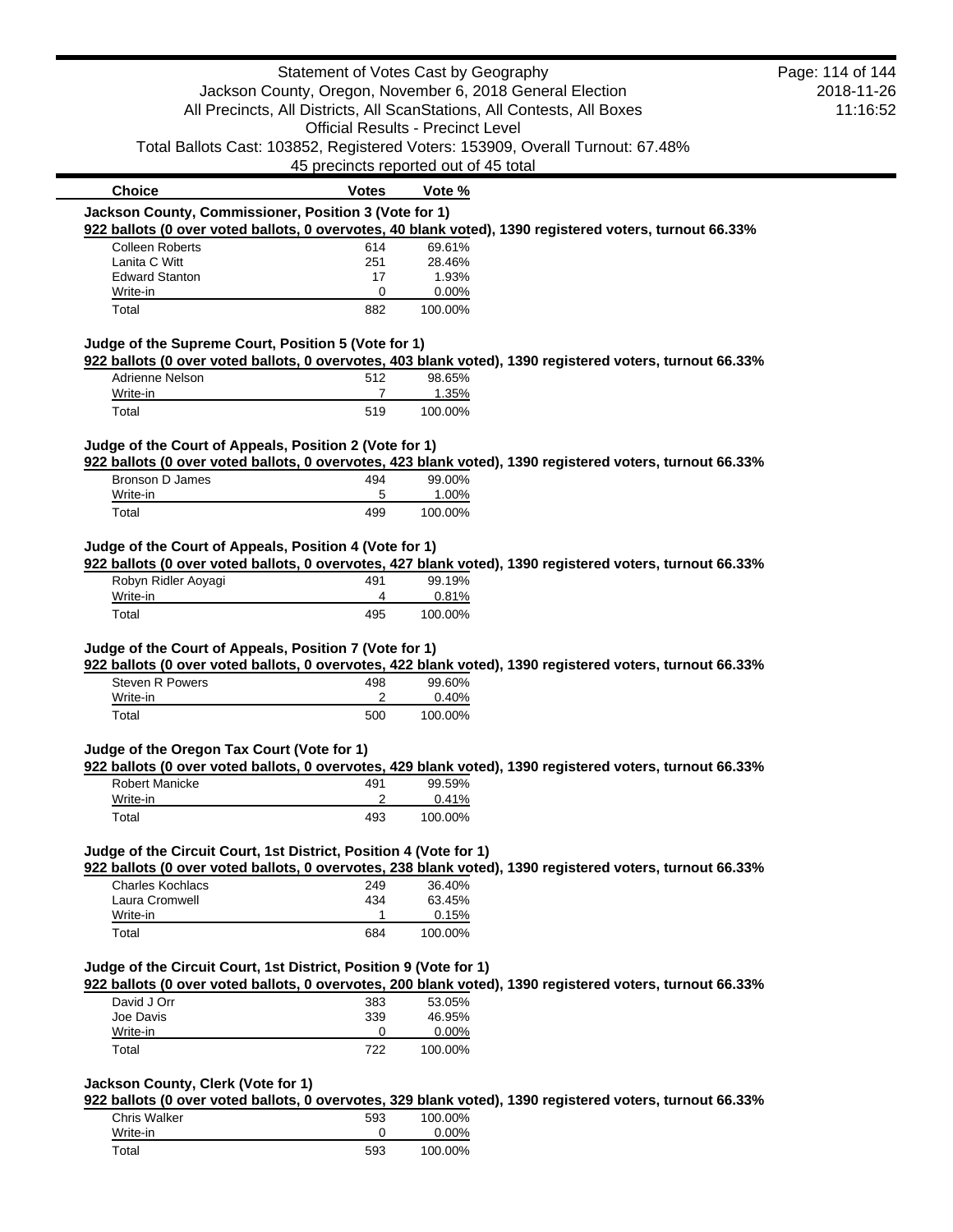|                                                                                                          | Statement of Votes Cast by Geography                      |                   |                                                                                                          | Page: 115 of 144 |
|----------------------------------------------------------------------------------------------------------|-----------------------------------------------------------|-------------------|----------------------------------------------------------------------------------------------------------|------------------|
|                                                                                                          | Jackson County, Oregon, November 6, 2018 General Election |                   |                                                                                                          | 2018-11-26       |
|                                                                                                          |                                                           |                   | All Precincts, All Districts, All ScanStations, All Contests, All Boxes                                  | 11:16:52         |
|                                                                                                          | <b>Official Results - Precinct Level</b>                  |                   |                                                                                                          |                  |
|                                                                                                          |                                                           |                   | Total Ballots Cast: 103852, Registered Voters: 153909, Overall Turnout: 67.48%                           |                  |
|                                                                                                          | 45 precincts reported out of 45 total                     |                   |                                                                                                          |                  |
| <b>Choice</b>                                                                                            | <b>Votes</b>                                              | Vote %            |                                                                                                          |                  |
| Jackson County, Sheriff (Vote for 1)                                                                     |                                                           |                   |                                                                                                          |                  |
|                                                                                                          |                                                           |                   | 922 ballots (0 over voted ballots, 0 overvotes, 140 blank voted), 1390 registered voters, turnout 66.33% |                  |
| <b>Bill Froehlich</b><br>Nathan Sickler                                                                  | 207<br>575                                                | 26.47%<br>73.53%  |                                                                                                          |                  |
| Write-in                                                                                                 | 0                                                         | 0.00%             |                                                                                                          |                  |
| Total                                                                                                    | 782                                                       | 100.00%           |                                                                                                          |                  |
| Jackson Soil and Water Conservation District, Director, Zone 1 (Vote for 1)                              |                                                           |                   |                                                                                                          |                  |
|                                                                                                          |                                                           |                   | 922 ballots (0 over voted ballots, 0 overvotes, 878 blank voted), 1390 registered voters, turnout 66.33% |                  |
| Write-in                                                                                                 | 44                                                        | 100.00%           |                                                                                                          |                  |
| Total                                                                                                    | 44                                                        | 100.00%           |                                                                                                          |                  |
| Jackson Soil and Water Conservation District, Director, At-Large, Position 1 (Vote for 1)                |                                                           |                   |                                                                                                          |                  |
|                                                                                                          |                                                           |                   | 922 ballots (0 over voted ballots, 0 overvotes, 441 blank voted), 1390 registered voters, turnout 66.33% |                  |
| Allan Campbell III<br>Write-in                                                                           | 481<br>0                                                  | 100.00%<br>0.00%  |                                                                                                          |                  |
| Total                                                                                                    | 481                                                       | 100.00%           |                                                                                                          |                  |
|                                                                                                          |                                                           |                   |                                                                                                          |                  |
| Jackson Soil and Water Conservation District, Director, At-Large, Position 2 (Vote for 1)                |                                                           |                   |                                                                                                          |                  |
| 922 ballots (0 over voted ballots, 0 overvotes, 442 blank voted), 1390 registered voters, turnout 66.33% |                                                           |                   |                                                                                                          |                  |
|                                                                                                          |                                                           |                   |                                                                                                          |                  |
| Stan Dean                                                                                                | 480                                                       | 100.00%           |                                                                                                          |                  |
| Write-in<br>Total                                                                                        | 0<br>480                                                  | 0.00%<br>100.00%  |                                                                                                          |                  |
|                                                                                                          |                                                           |                   |                                                                                                          |                  |
|                                                                                                          |                                                           |                   |                                                                                                          |                  |
| Yes                                                                                                      | 316                                                       | 35.71%            | 922 ballots (0 over voted ballots, 0 overvotes, 37 blank voted), 1390 registered voters, turnout 66.33%  |                  |
| Measure 102 (Affordable Housing Bonds) (Vote for 1)<br>No                                                | 569                                                       | 64.29%            |                                                                                                          |                  |
| Total                                                                                                    | 885                                                       | 100.00%           |                                                                                                          |                  |
| Measure 103 (Taxes/Fees on Transactions for Groceries) (Vote for 1)                                      |                                                           |                   |                                                                                                          |                  |
|                                                                                                          |                                                           |                   | 922 ballots (0 over voted ballots, 0 overvotes, 15 blank voted), 1390 registered voters, turnout 66.33%  |                  |
| Yes                                                                                                      | 520                                                       | 57.33%            |                                                                                                          |                  |
| No                                                                                                       | 387                                                       | 42.67%            |                                                                                                          |                  |
| Total                                                                                                    | 907                                                       | 100.00%           |                                                                                                          |                  |
| Measure 104 (Three-Fifths Legislative Majority Requirement) (Vote for 1)                                 |                                                           |                   |                                                                                                          |                  |
|                                                                                                          |                                                           |                   | 922 ballots (0 over voted ballots, 0 overvotes, 31 blank voted), 1390 registered voters, turnout 66.33%  |                  |
| Yes                                                                                                      | 445                                                       | 49.94%            |                                                                                                          |                  |
| No                                                                                                       | 446                                                       | 50.06%            |                                                                                                          |                  |
| Total                                                                                                    | 891                                                       | 100.00%           |                                                                                                          |                  |
| Measure 105 (Resources for Enforcement of Federal Immigration Laws) (Vote for 1)                         |                                                           |                   |                                                                                                          |                  |
|                                                                                                          |                                                           |                   | 922 ballots (0 over voted ballots, 0 overvotes, 27 blank voted), 1390 registered voters, turnout 66.33%  |                  |
| Yes                                                                                                      | 513                                                       | 57.32%            |                                                                                                          |                  |
| No                                                                                                       | 382                                                       | 42.68%            |                                                                                                          |                  |
| Total                                                                                                    | 895                                                       | 100.00%           |                                                                                                          |                  |
|                                                                                                          |                                                           |                   |                                                                                                          |                  |
| Measure 106 (Public Funds for Abortion) (Vote for 1)                                                     |                                                           |                   | 922 ballots (0 over voted ballots, 0 overvotes, 25 blank voted), 1390 registered voters, turnout 66.33%  |                  |
| Yes                                                                                                      | 518                                                       | 57.75%            |                                                                                                          |                  |
| No<br>Total                                                                                              | 379<br>897                                                | 42.25%<br>100.00% |                                                                                                          |                  |

**922 ballots (0 over voted ballots, 0 overvotes, 32 blank voted), 1390 registered voters, turnout 66.33%**

Yes 501 56.29%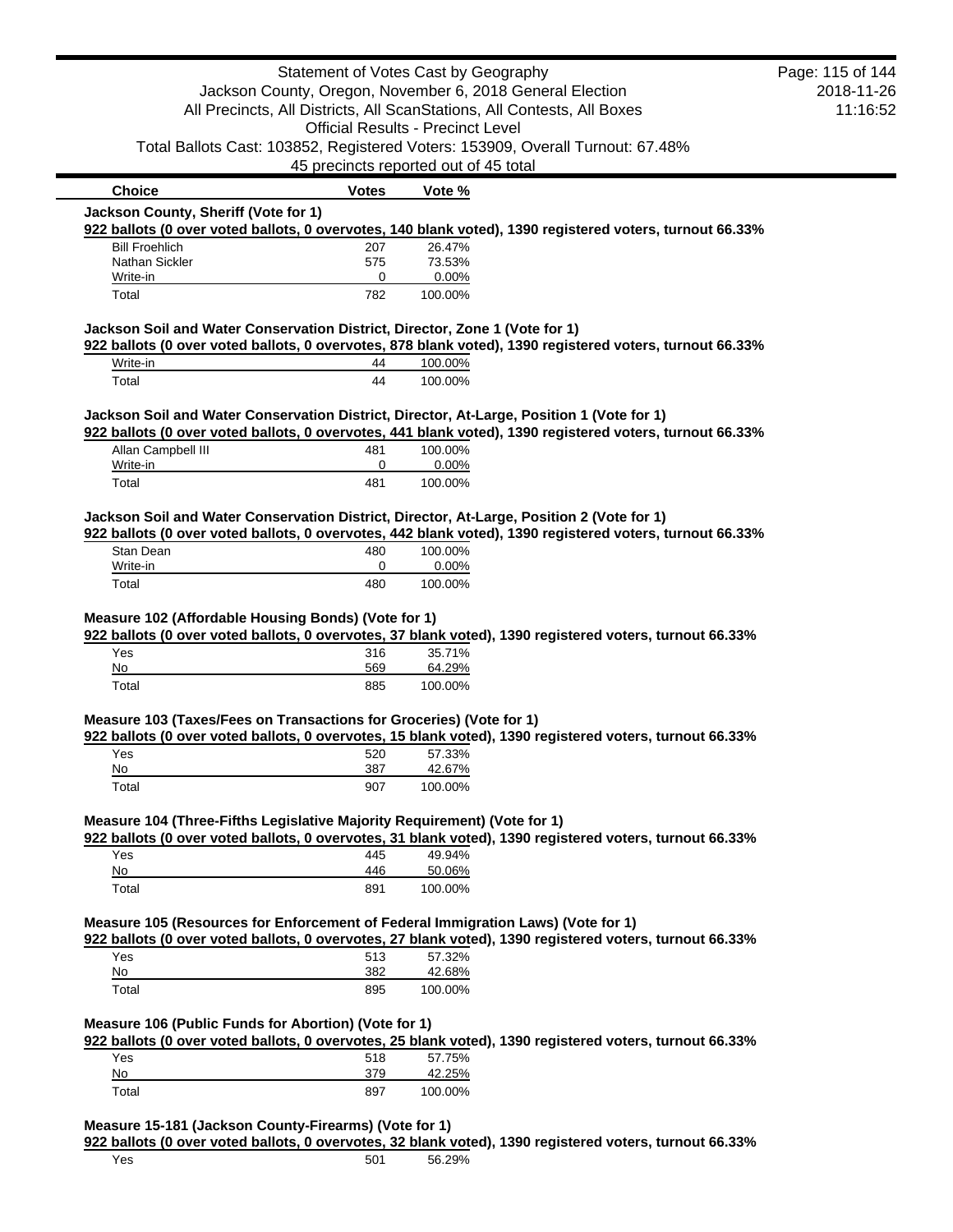| <b>Choice</b> | <b>Votes</b> | Vote %  |
|---------------|--------------|---------|
| No            | 389          | 43.71%  |
| Total         | 890          | 100.00% |

### **Precinct 039**

### **US Representative, District 2 (Vote for 1)**

**2514 ballots (0 over voted ballots, 0 overvotes, 31 blank voted), 3812 registered voters, turnout 65.95%**

| Mark R Roberts       | 114  | 4.59%   |
|----------------------|------|---------|
| Greg Walden          | 1264 | 50.91%  |
| Jamie McLeod-Skinner | 1104 | 44.46%  |
| Write-in             |      | 0.04%   |
| Total                | 2483 | 100.00% |

### **Governor (Vote for 1)**

**2514 ballots (0 over voted ballots, 0 overvotes, 44 blank voted), 3812 registered voters, turnout 65.95%**

| Aaron Auer             | 25   | 1.01%   |
|------------------------|------|---------|
| Nick Chen              | 50   | 2.02%   |
| Kate Brown             | 1037 | 41.98%  |
| Knute Buehler          | 1196 | 48.42%  |
| <b>Patrick Starnes</b> | 141  | 5.71%   |
| Chris Henry            | 18   | 0.73%   |
| Write-in               | 3    | 0.12%   |
| Total                  | 2470 | 100.00% |

# **State Senator, 3rd District (Vote for 1)**

**2514 ballots (0 over voted ballots, 0 overvotes, 48 blank voted), 3812 registered voters, turnout 65.95%**

| Jeff Golden   | 1175 | 47.65%   |
|---------------|------|----------|
| Jessica Gomez | 1285 | 52.11%   |
| Write-in      | 6    | $0.24\%$ |
| Total         | 2466 | 100.00%  |

#### **State Representative, 5th District (Vote for 1)**

**2514 ballots (0 over voted ballots, 0 overvotes, 134 blank voted), 3812 registered voters, turnout 65.95%**

| Sandra A Abercrombie | 1156 | 48.57%  |
|----------------------|------|---------|
| Pam Marsh            | 1221 | 51.30%  |
| Write-in             |      | 0.13%   |
| Total                | 2380 | 100.00% |

# **Jackson County, Commissioner, Position 1 (Vote for 1)**

**2514 ballots (0 over voted ballots, 0 overvotes, 100 blank voted), 3812 registered voters, turnout 65.95%**

| Amy Thuren       | 1078 | 44.66%   |
|------------------|------|----------|
| Frank W Brannen  | 75   | $3.11\%$ |
| <b>Rick Dyer</b> | 1260 | 52.20%   |
| Write-in         |      | 0.04%    |
| Total            | 2414 | 100.00%  |

# **Jackson County, Commissioner, Position 3 (Vote for 1)**

**2514 ballots (0 over voted ballots, 0 overvotes, 106 blank voted), 3812 registered voters, turnout 65.95%**

| <b>Colleen Roberts</b> | 1231 | 51.12%   |
|------------------------|------|----------|
| Lanita C Witt          | 1118 | 46.43%   |
| <b>Edward Stanton</b>  | 58   | 2.41%    |
| Write-in               |      | $0.04\%$ |
| Total                  | 2408 | 100.00%  |

## **Judge of the Supreme Court, Position 5 (Vote for 1)**

**2514 ballots (0 over voted ballots, 0 overvotes, 1055 blank voted), 3812 registered voters, turnout 65.95%**

| Adrienne Nelson | 1443 | 98.90%  |
|-----------------|------|---------|
| Write-in        | 16   | 1.10%   |
| Total           | 1459 | 100.00% |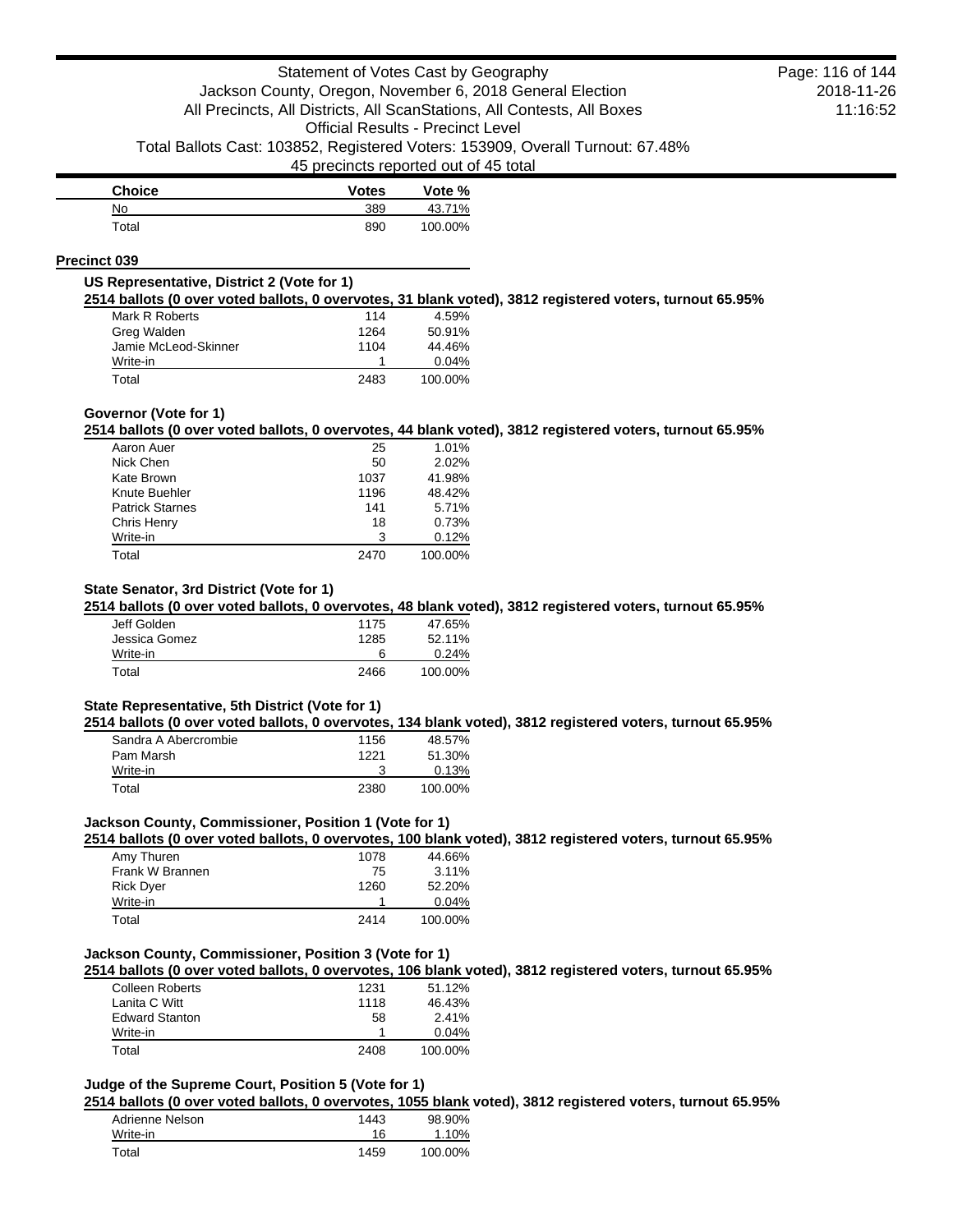|                                                                             | Statement of Votes Cast by Geography     |                  |                                                                                                            | Page: 117 of 144 |
|-----------------------------------------------------------------------------|------------------------------------------|------------------|------------------------------------------------------------------------------------------------------------|------------------|
|                                                                             |                                          |                  | Jackson County, Oregon, November 6, 2018 General Election                                                  | 2018-11-26       |
|                                                                             |                                          |                  | All Precincts, All Districts, All ScanStations, All Contests, All Boxes                                    | 11:16:52         |
|                                                                             | <b>Official Results - Precinct Level</b> |                  |                                                                                                            |                  |
|                                                                             |                                          |                  | Total Ballots Cast: 103852, Registered Voters: 153909, Overall Turnout: 67.48%                             |                  |
|                                                                             | 45 precincts reported out of 45 total    |                  |                                                                                                            |                  |
| <b>Choice</b>                                                               | <b>Votes</b>                             | Vote %           |                                                                                                            |                  |
| Judge of the Court of Appeals, Position 2 (Vote for 1)                      |                                          |                  |                                                                                                            |                  |
|                                                                             |                                          |                  | 2514 ballots (0 over voted ballots, 0 overvotes, 1139 blank voted), 3812 registered voters, turnout 65.95% |                  |
| Bronson D James<br>Write-in                                                 | 1362<br>13                               | 99.05%<br>0.95%  |                                                                                                            |                  |
| Total                                                                       | 1375                                     | 100.00%          |                                                                                                            |                  |
| Judge of the Court of Appeals, Position 4 (Vote for 1)                      |                                          |                  |                                                                                                            |                  |
|                                                                             |                                          |                  | 2514 ballots (0 over voted ballots, 0 overvotes, 1104 blank voted), 3812 registered voters, turnout 65.95% |                  |
| Robyn Ridler Aoyagi                                                         | 1399                                     | 99.22%           |                                                                                                            |                  |
| Write-in                                                                    | 11                                       | 0.78%            |                                                                                                            |                  |
| Total                                                                       | 1410                                     | 100.00%          |                                                                                                            |                  |
| Judge of the Court of Appeals, Position 7 (Vote for 1)                      |                                          |                  |                                                                                                            |                  |
|                                                                             |                                          |                  | 2514 ballots (0 over voted ballots, 0 overvotes, 1132 blank voted), 3812 registered voters, turnout 65.95% |                  |
| Steven R Powers<br>Write-in                                                 | 1370<br>12                               | 99.13%<br>0.87%  |                                                                                                            |                  |
| Total                                                                       | 1382                                     | 100.00%          |                                                                                                            |                  |
| Judge of the Oregon Tax Court (Vote for 1)                                  |                                          |                  |                                                                                                            |                  |
|                                                                             |                                          |                  | 2514 ballots (0 over voted ballots, 0 overvotes, 1120 blank voted), 3812 registered voters, turnout 65.95% |                  |
| <b>Robert Manicke</b>                                                       | 1384                                     | 99.28%           |                                                                                                            |                  |
| Write-in                                                                    | 10                                       | 0.72%            |                                                                                                            |                  |
| Total                                                                       | 1394                                     | 100.00%          |                                                                                                            |                  |
| <b>Charles Kochlacs</b><br>Laura Cromwell                                   | 638<br>1289                              | 33.09%<br>66.86% | 2514 ballots (0 over voted ballots, 0 overvotes, 586 blank voted), 3812 registered voters, turnout 65.95%  |                  |
| Write-in                                                                    | 1                                        | 0.05%            |                                                                                                            |                  |
| Total                                                                       | 1928                                     | 100.00%          |                                                                                                            |                  |
| Judge of the Circuit Court, 1st District, Position 9 (Vote for 1)           |                                          |                  |                                                                                                            |                  |
|                                                                             |                                          |                  | 2514 ballots (1 over voted ballots, 1 overvotes, 567 blank voted), 3812 registered voters, turnout 65.95%  |                  |
| David J Orr<br>Joe Davis                                                    | 1047<br>893                              | 53.80%<br>45.89% |                                                                                                            |                  |
| Write-in                                                                    | 6                                        | 0.31%            |                                                                                                            |                  |
| Total                                                                       | 1946                                     | 100.00%          |                                                                                                            |                  |
| Jackson County, Clerk (Vote for 1)                                          |                                          |                  |                                                                                                            |                  |
|                                                                             |                                          |                  | 2514 ballots (0 over voted ballots, 0 overvotes, 881 blank voted), 3812 registered voters, turnout 65.95%  |                  |
| Chris Walker                                                                | 1618                                     | 99.08%           |                                                                                                            |                  |
| Write-in                                                                    | 15                                       | 0.92%            |                                                                                                            |                  |
| Total                                                                       | 1633                                     | 100.00%          |                                                                                                            |                  |
|                                                                             |                                          |                  |                                                                                                            |                  |
| Jackson County, Sheriff (Vote for 1)                                        |                                          |                  | 2514 ballots (0 over voted ballots, 0 overvotes, 369 blank voted), 3812 registered voters, turnout 65.95%  |                  |
| <b>Bill Froehlich</b>                                                       | 468                                      | 21.82%           |                                                                                                            |                  |
| Nathan Sickler                                                              | 1670                                     | 77.86%           |                                                                                                            |                  |
| Write-in                                                                    | 7                                        | 0.33%            |                                                                                                            |                  |
| Total                                                                       | 2145                                     | 100.00%          |                                                                                                            |                  |
| Jackson Soil and Water Conservation District, Director, Zone 1 (Vote for 1) |                                          |                  |                                                                                                            |                  |
|                                                                             |                                          |                  | 2514 ballots (0 over voted ballots, 0 overvotes, 2381 blank voted), 3812 registered voters, turnout 65.95% |                  |
| Write-in                                                                    | 133                                      | 100.00%          |                                                                                                            |                  |
| Total                                                                       | 133                                      | 100.00%          |                                                                                                            |                  |
|                                                                             |                                          |                  |                                                                                                            |                  |

ī,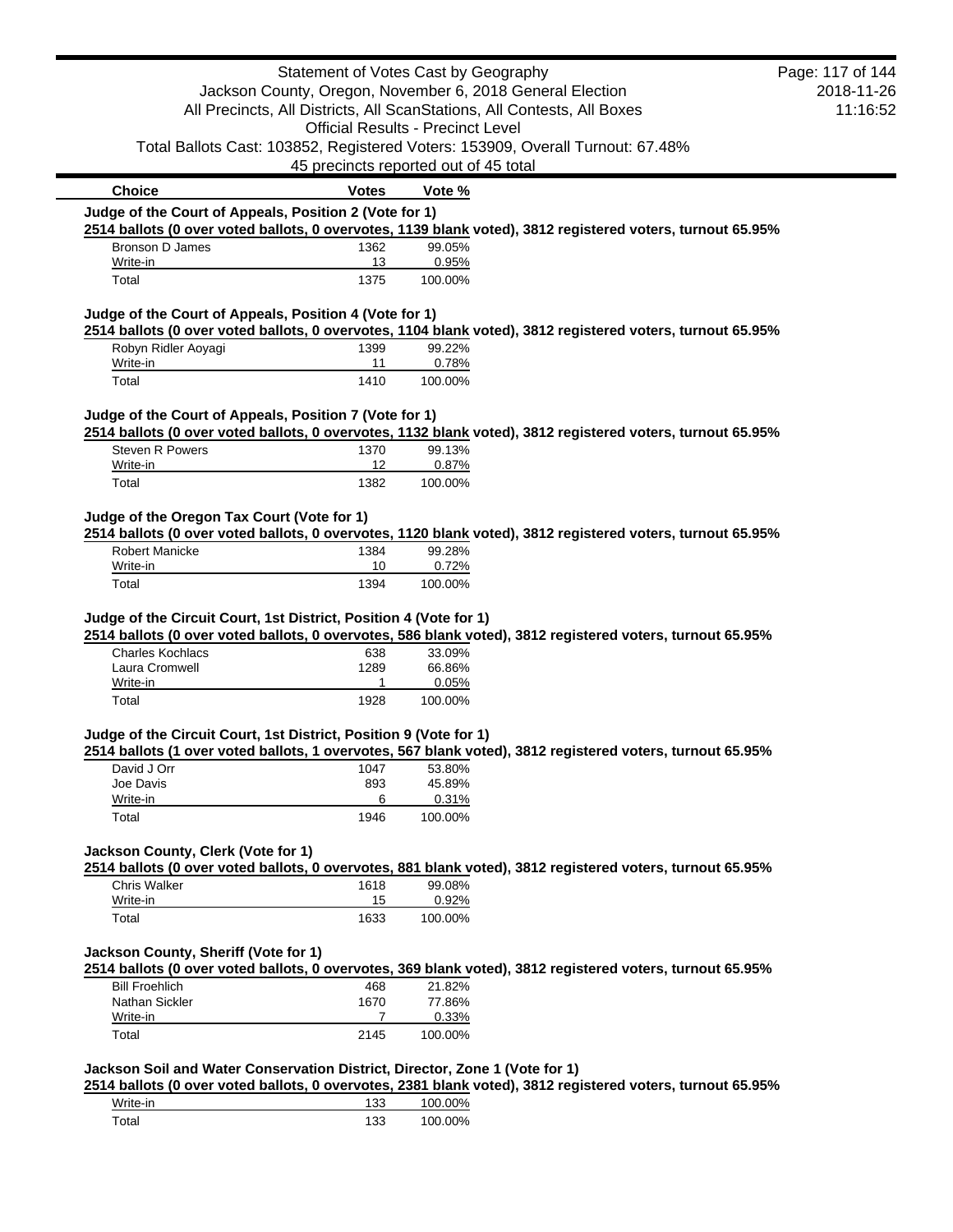|                                                                                                                                                                                              | Statement of Votes Cast by Geography     |                  |                                                                                | Page: 118 of 144 |
|----------------------------------------------------------------------------------------------------------------------------------------------------------------------------------------------|------------------------------------------|------------------|--------------------------------------------------------------------------------|------------------|
|                                                                                                                                                                                              |                                          |                  | Jackson County, Oregon, November 6, 2018 General Election                      | 2018-11-26       |
|                                                                                                                                                                                              |                                          |                  | All Precincts, All Districts, All ScanStations, All Contests, All Boxes        | 11:16:52         |
|                                                                                                                                                                                              | <b>Official Results - Precinct Level</b> |                  |                                                                                |                  |
|                                                                                                                                                                                              |                                          |                  | Total Ballots Cast: 103852, Registered Voters: 153909, Overall Turnout: 67.48% |                  |
|                                                                                                                                                                                              | 45 precincts reported out of 45 total    |                  |                                                                                |                  |
| <b>Choice</b>                                                                                                                                                                                | Votes                                    | Vote %           |                                                                                |                  |
| Jackson Soil and Water Conservation District, Director, At-Large, Position 1 (Vote for 1)                                                                                                    |                                          |                  |                                                                                |                  |
| 2514 ballots (0 over voted ballots, 0 overvotes, 1147 blank voted), 3812 registered voters, turnout 65.95%<br>Allan Campbell III                                                             |                                          | 99.41%           |                                                                                |                  |
| Write-in                                                                                                                                                                                     | 1359<br>8                                | 0.59%            |                                                                                |                  |
| Total                                                                                                                                                                                        | 1367                                     | 100.00%          |                                                                                |                  |
| Jackson Soil and Water Conservation District, Director, At-Large, Position 2 (Vote for 1)                                                                                                    |                                          |                  |                                                                                |                  |
| 2514 ballots (0 over voted ballots, 0 overvotes, 1145 blank voted), 3812 registered voters, turnout 65.95%                                                                                   |                                          |                  |                                                                                |                  |
| Stan Dean                                                                                                                                                                                    | 1360                                     | 99.34%           |                                                                                |                  |
| Write-in                                                                                                                                                                                     | 9<br>1369                                | 0.66%            |                                                                                |                  |
| Total                                                                                                                                                                                        |                                          | 100.00%          |                                                                                |                  |
| Measure 102 (Affordable Housing Bonds) (Vote for 1)                                                                                                                                          |                                          |                  |                                                                                |                  |
| 2514 ballots (1 over voted ballots, 1 overvotes, 116 blank voted), 3812 registered voters, turnout 65.95%                                                                                    |                                          |                  |                                                                                |                  |
| Yes<br>No                                                                                                                                                                                    | 1307<br>1090                             | 54.53%<br>45.47% |                                                                                |                  |
| Total                                                                                                                                                                                        | 2397                                     | 100.00%          |                                                                                |                  |
|                                                                                                                                                                                              |                                          |                  |                                                                                |                  |
| Measure 103 (Taxes/Fees on Transactions for Groceries) (Vote for 1)                                                                                                                          |                                          |                  |                                                                                |                  |
| 2514 ballots (2 over voted ballots, 2 overvotes, 52 blank voted), 3812 registered voters, turnout 65.95%<br>Yes                                                                              | 1187                                     | 48.25%           |                                                                                |                  |
| No                                                                                                                                                                                           | 1273                                     | 51.75%           |                                                                                |                  |
| Total                                                                                                                                                                                        | 2460                                     | 100.00%          |                                                                                |                  |
| 2514 ballots (1 over voted ballots, 1 overvotes, 95 blank voted), 3812 registered voters, turnout 65.95%<br>Yes<br>No                                                                        | 1036<br>1382                             | 42.85%<br>57.15% |                                                                                |                  |
| Total                                                                                                                                                                                        | 2418                                     | 100.00%          |                                                                                |                  |
|                                                                                                                                                                                              |                                          |                  |                                                                                |                  |
| Measure 105 (Resources for Enforcement of Federal Immigration Laws) (Vote for 1)<br>2514 ballots (0 over voted ballots, 0 overvotes, 72 blank voted), 3812 registered voters, turnout 65.95% |                                          |                  |                                                                                |                  |
| Yes                                                                                                                                                                                          | 1100                                     | 45.05%           |                                                                                |                  |
| No                                                                                                                                                                                           | 1342                                     | 54.95%           |                                                                                |                  |
| Total                                                                                                                                                                                        | 2442                                     | 100.00%          |                                                                                |                  |
| Measure 106 (Public Funds for Abortion) (Vote for 1)                                                                                                                                         |                                          |                  |                                                                                |                  |
| 2514 ballots (0 over voted ballots, 0 overvotes, 59 blank voted), 3812 registered voters, turnout 65.95%                                                                                     |                                          |                  |                                                                                |                  |
| Yes<br>No                                                                                                                                                                                    | 1056<br>1399                             | 43.01%<br>56.99% |                                                                                |                  |
| Total                                                                                                                                                                                        | 2455                                     | 100.00%          |                                                                                |                  |
|                                                                                                                                                                                              |                                          |                  |                                                                                |                  |
| Measure 15-181 (Jackson County-Firearms) (Vote for 1)                                                                                                                                        |                                          |                  |                                                                                |                  |
| 2514 ballots (0 over voted ballots, 0 overvotes, 110 blank voted), 3812 registered voters, turnout 65.95%<br>Yes                                                                             | 1052                                     | 43.76%           |                                                                                |                  |
| No                                                                                                                                                                                           | 1352                                     | 56.24%           |                                                                                |                  |
| Total                                                                                                                                                                                        | 2404                                     | 100.00%          |                                                                                |                  |
| <b>Precinct 040</b>                                                                                                                                                                          |                                          |                  |                                                                                |                  |
| US Representative, District 2 (Vote for 1)                                                                                                                                                   |                                          |                  |                                                                                |                  |
| 2544 ballots (0 over voted ballots, 0 overvotes, 37 blank voted), 3887 registered voters, turnout 65.45%                                                                                     |                                          |                  |                                                                                |                  |
| Mark R Roberts                                                                                                                                                                               | 148                                      | 5.90%            |                                                                                |                  |
| Greg Walden<br>Jamie McLeod-Skinner                                                                                                                                                          | 1714<br>644                              | 68.37%<br>25.69% |                                                                                |                  |
| Write-in                                                                                                                                                                                     | 1                                        | 0.04%            |                                                                                |                  |
| Total                                                                                                                                                                                        | 2507                                     | 100.00%          |                                                                                |                  |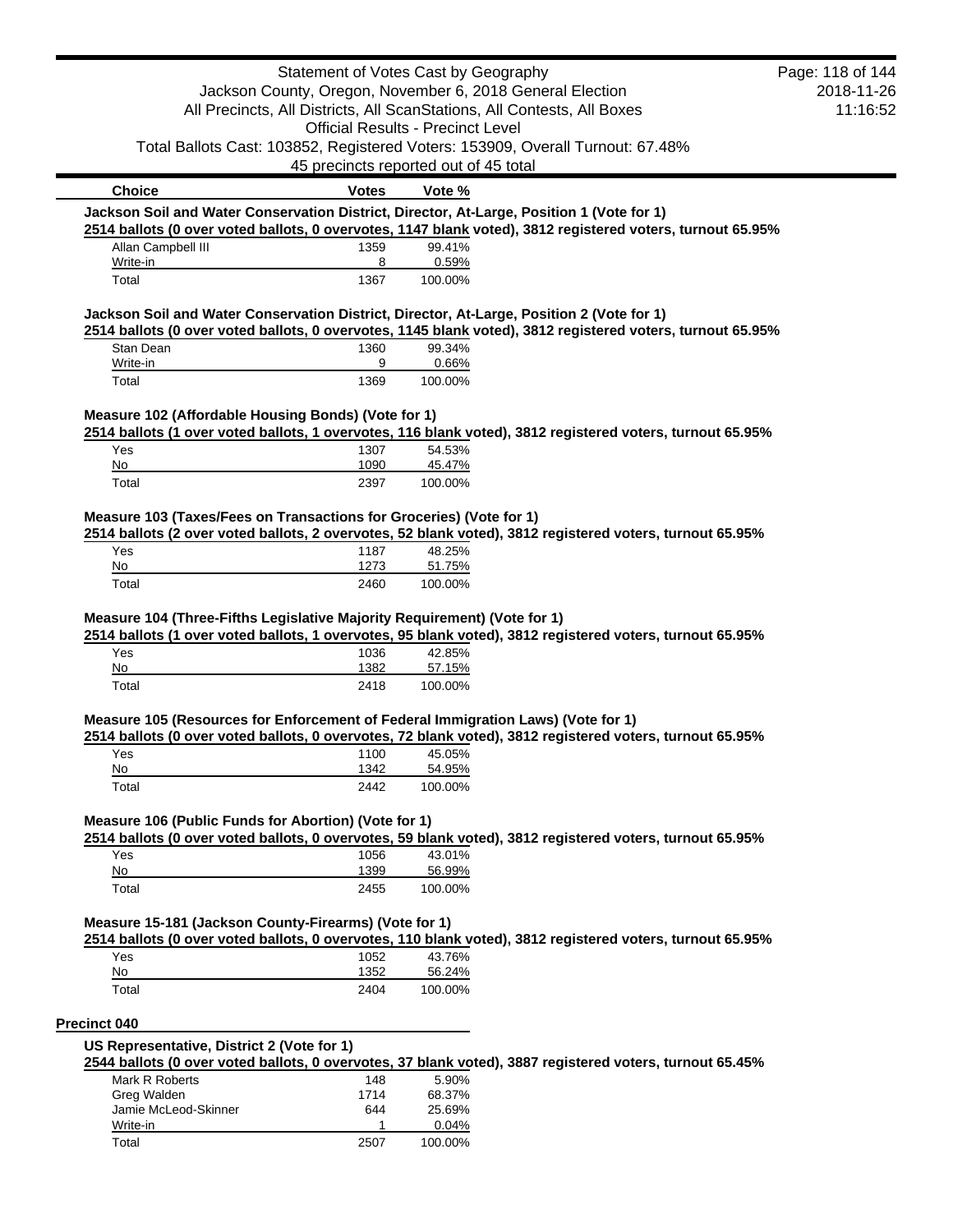**Choice Votes Votes Vote % Governor (Vote for 1) 2544 ballots (0 over voted ballots, 0 overvotes, 47 blank voted), 3887 registered voters, turnout 65.45%** Aaron Auer 1.72%

| Nick Chen              | 33   | 1.32%   |
|------------------------|------|---------|
| Kate Brown             | 568  | 22.75%  |
| Knute Buehler          | 1703 | 68.20%  |
| <b>Patrick Starnes</b> | 125  | 5.01%   |
| Chris Henry            | 21   | 0.84%   |
| Write-in               | Δ    | 0.16%   |
| Total                  | 2497 | 100.00% |

# **State Senator, 3rd District (Vote for 1)**

**4 ballots (0 over voted ballots, 0 overvotes, 0 blank voted), 9 registered voters, turnout 44.44%**

| Jeff Golden   |   | 25.00%   |
|---------------|---|----------|
| Jessica Gomez | 3 | 75.00%   |
| Write-in      |   | $0.00\%$ |
| Total         |   | 100.00%  |

#### **State Representative, 4th District (Vote for 1)**

**2540 ballots (1 over voted ballots, 1 overvotes, 866 blank voted), 3878 registered voters, turnout 65.50%**

| Duane A Stark | 1637 | 97.85%  |
|---------------|------|---------|
| Write-in      | 36   | 2.15%   |
| Total         | 1673 | 100.00% |

#### **State Representative, 6th District (Vote for 1)**

**4 ballots (0 over voted ballots, 0 overvotes, 0 blank voted), 9 registered voters, turnout 44.44%**

| Kim Wallan             |              | 75.00%   |
|------------------------|--------------|----------|
| Michelle Blum Atkinson |              | 25.00%   |
| Write-in               | $\mathbf{I}$ | $0.00\%$ |
| Total                  |              | 100.00%  |

# **Jackson County, Commissioner, Position 1 (Vote for 1)**

**2544 ballots (0 over voted ballots, 0 overvotes, 132 blank voted), 3887 registered voters, turnout 65.45%**

| Amy Thuren       | 623  | 25.83%  |
|------------------|------|---------|
| Frank W Brannen  | 88   | 3.65%   |
| <b>Rick Dyer</b> | 1699 | 70.44%  |
| Write-in         |      | 0.08%   |
| Total            | 2412 | 100.00% |

### **Jackson County, Commissioner, Position 3 (Vote for 1)**

**2544 ballots (1 over voted ballots, 1 overvotes, 136 blank voted), 3887 registered voters, turnout 65.45%**

| <b>Colleen Roberts</b> | 1701 | 70.67%   |
|------------------------|------|----------|
| Lanita C Witt          | 632  | 26.26%   |
| <b>Edward Stanton</b>  | 74   | $3.07\%$ |
| Write-in               | n    | $0.00\%$ |
| Total                  | 2407 | 100.00%  |

# **Judge of the Supreme Court, Position 5 (Vote for 1)**

**2544 ballots (0 over voted ballots, 0 overvotes, 1126 blank voted), 3887 registered voters, turnout 65.45%**

| Adrienne Nelson | 1400 | 98.73%   |
|-----------------|------|----------|
| Write-in        | 18   | $1.27\%$ |
| Total           | 1418 | 100.00%  |

# **Judge of the Court of Appeals, Position 2 (Vote for 1)**

**2544 ballots (0 over voted ballots, 0 overvotes, 1173 blank voted), 3887 registered voters, turnout 65.45%**

| Bronson D James | 1357 | 98.98% |
|-----------------|------|--------|
| Write-in        | 14   | 1.02%  |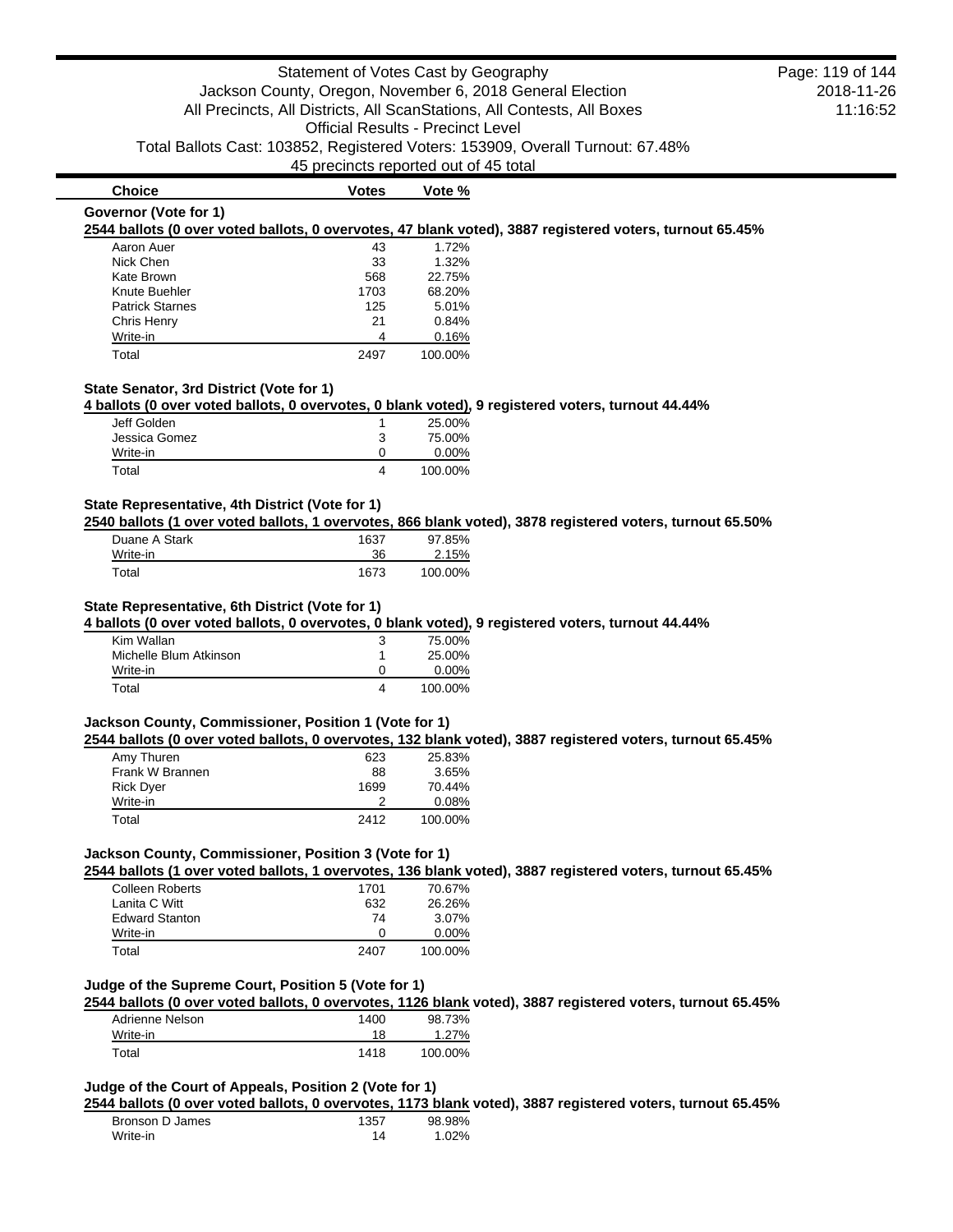|                                                                                                                                                           | Statement of Votes Cast by Geography     |                  |                                                                                                            | Page: 120 of 144 |
|-----------------------------------------------------------------------------------------------------------------------------------------------------------|------------------------------------------|------------------|------------------------------------------------------------------------------------------------------------|------------------|
|                                                                                                                                                           |                                          |                  | Jackson County, Oregon, November 6, 2018 General Election                                                  | 2018-11-26       |
|                                                                                                                                                           |                                          |                  | All Precincts, All Districts, All ScanStations, All Contests, All Boxes                                    | 11:16:52         |
|                                                                                                                                                           | <b>Official Results - Precinct Level</b> |                  |                                                                                                            |                  |
|                                                                                                                                                           |                                          |                  | Total Ballots Cast: 103852, Registered Voters: 153909, Overall Turnout: 67.48%                             |                  |
|                                                                                                                                                           | 45 precincts reported out of 45 total    |                  |                                                                                                            |                  |
| <b>Choice</b>                                                                                                                                             | <b>Votes</b>                             | Vote %           |                                                                                                            |                  |
| Total                                                                                                                                                     | 1371                                     | 100.00%          |                                                                                                            |                  |
| Judge of the Court of Appeals, Position 4 (Vote for 1)                                                                                                    |                                          |                  | 2544 ballots (0 over voted ballots, 0 overvotes, 1178 blank voted), 3887 registered voters, turnout 65.45% |                  |
| Robyn Ridler Aoyagi                                                                                                                                       | 1354                                     | 99.12%           |                                                                                                            |                  |
| Write-in                                                                                                                                                  | 12                                       | 0.88%            |                                                                                                            |                  |
| Total                                                                                                                                                     | 1366                                     | 100.00%          |                                                                                                            |                  |
|                                                                                                                                                           |                                          |                  |                                                                                                            |                  |
| Judge of the Court of Appeals, Position 7 (Vote for 1)                                                                                                    |                                          |                  | 2544 ballots (0 over voted ballots, 0 overvotes, 1177 blank voted), 3887 registered voters, turnout 65.45% |                  |
| Steven R Powers                                                                                                                                           | 1353                                     | 98.98%           |                                                                                                            |                  |
| Write-in                                                                                                                                                  | 14                                       | 1.02%            |                                                                                                            |                  |
| Total                                                                                                                                                     | 1367                                     | 100.00%          |                                                                                                            |                  |
|                                                                                                                                                           |                                          |                  |                                                                                                            |                  |
| Judge of the Oregon Tax Court (Vote for 1)                                                                                                                |                                          |                  |                                                                                                            |                  |
| <b>Robert Manicke</b>                                                                                                                                     | 1336                                     | 98.74%           | 2544 ballots (0 over voted ballots, 0 overvotes, 1191 blank voted), 3887 registered voters, turnout 65.45% |                  |
| Write-in                                                                                                                                                  | 17                                       | 1.26%            |                                                                                                            |                  |
| Total                                                                                                                                                     | 1353                                     | 100.00%          |                                                                                                            |                  |
|                                                                                                                                                           |                                          |                  |                                                                                                            |                  |
| Judge of the Circuit Court, 1st District, Position 4 (Vote for 1)<br><b>Charles Kochlacs</b>                                                              | 627                                      | 33.55%           | 2544 ballots (0 over voted ballots, 0 overvotes, 675 blank voted), 3887 registered voters, turnout 65.45%  |                  |
| Laura Cromwell                                                                                                                                            | 1238                                     | 66.24%           |                                                                                                            |                  |
| Write-in<br>Total                                                                                                                                         | 4<br>1869                                | 0.21%<br>100.00% |                                                                                                            |                  |
|                                                                                                                                                           |                                          |                  |                                                                                                            |                  |
|                                                                                                                                                           |                                          |                  |                                                                                                            |                  |
| David J Orr                                                                                                                                               | 1212                                     | 61.24%           | 2544 ballots (0 over voted ballots, 0 overvotes, 565 blank voted), 3887 registered voters, turnout 65.45%  |                  |
| Joe Davis                                                                                                                                                 | 763                                      | 38.55%           |                                                                                                            |                  |
| Write-in                                                                                                                                                  | 4                                        | 0.20%            |                                                                                                            |                  |
| Total                                                                                                                                                     | 1979                                     | 100.00%          |                                                                                                            |                  |
| Judge of the Circuit Court, 1st District, Position 9 (Vote for 1)                                                                                         |                                          |                  |                                                                                                            |                  |
|                                                                                                                                                           |                                          |                  | 2544 ballots (0 over voted ballots, 0 overvotes, 915 blank voted), 3887 registered voters, turnout 65.45%  |                  |
| Chris Walker                                                                                                                                              | 1618                                     | 99.32%           |                                                                                                            |                  |
| Write-in                                                                                                                                                  | 11                                       | 0.68%            |                                                                                                            |                  |
| Total                                                                                                                                                     | 1629                                     | 100.00%          |                                                                                                            |                  |
|                                                                                                                                                           |                                          |                  |                                                                                                            |                  |
|                                                                                                                                                           |                                          |                  | 2544 ballots (0 over voted ballots, 0 overvotes, 295 blank voted), 3887 registered voters, turnout 65.45%  |                  |
| <b>Bill Froehlich</b>                                                                                                                                     | 609                                      | 27.08%           |                                                                                                            |                  |
| Nathan Sickler<br>Write-in                                                                                                                                | 1638<br>2                                | 72.83%<br>0.09%  |                                                                                                            |                  |
| Total                                                                                                                                                     | 2249                                     | 100.00%          |                                                                                                            |                  |
|                                                                                                                                                           |                                          |                  |                                                                                                            |                  |
| Jackson County, Clerk (Vote for 1)<br>Jackson County, Sheriff (Vote for 1)<br>Jackson Soil and Water Conservation District, Director, Zone 1 (Vote for 1) |                                          |                  | 2544 ballots (0 over voted ballots, 0 overvotes, 2403 blank voted), 3887 registered voters, turnout 65.45% |                  |
| Write-in                                                                                                                                                  | 141                                      | 100.00%          |                                                                                                            |                  |

| Allan Campbell III | 1350 | 99.12% |
|--------------------|------|--------|
| Write-in           |      | 0.88%  |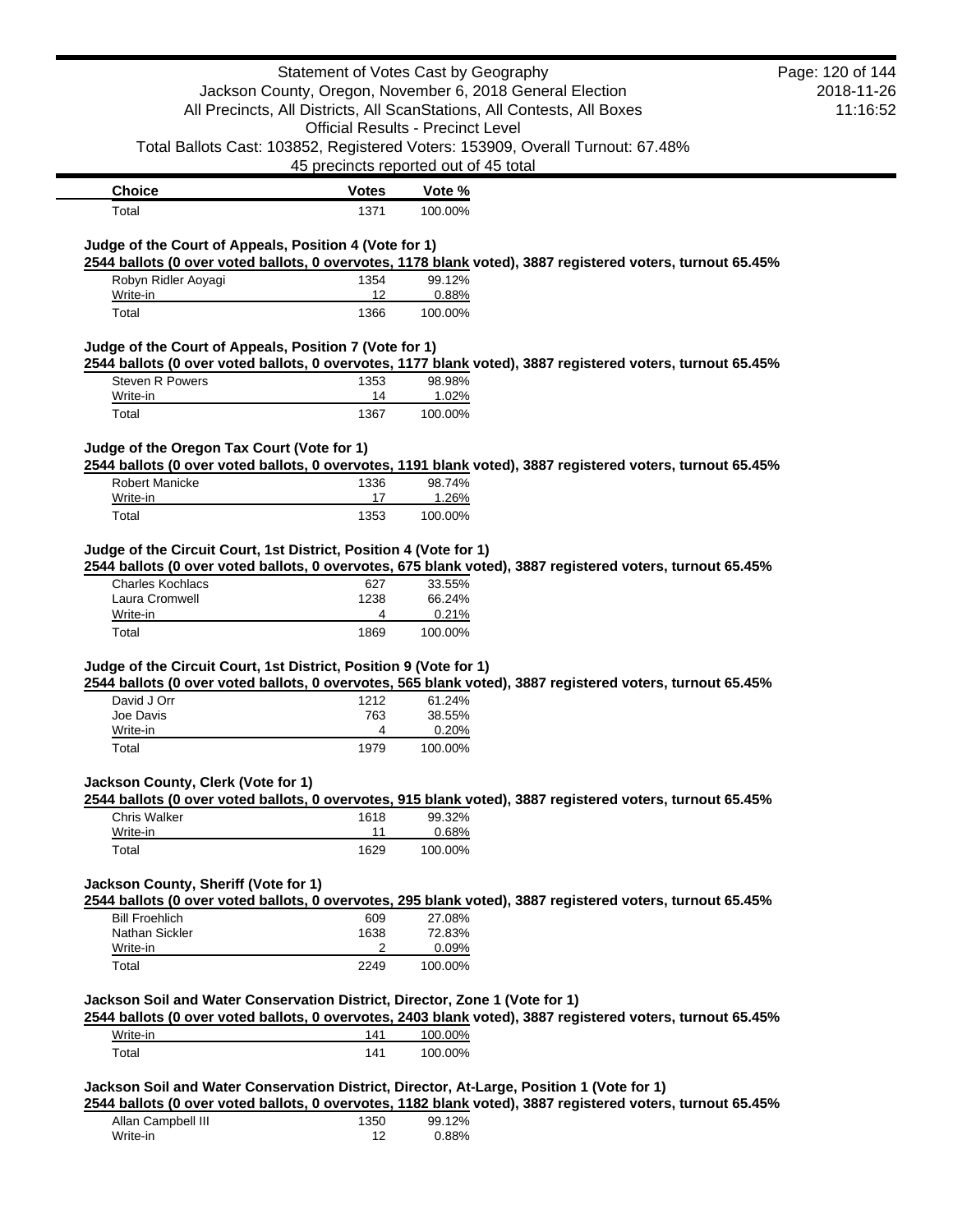|                                                                                                                                                        |              | Statement of Votes Cast by Geography                                    |                                                                                | Page: 121 of 144 |
|--------------------------------------------------------------------------------------------------------------------------------------------------------|--------------|-------------------------------------------------------------------------|--------------------------------------------------------------------------------|------------------|
|                                                                                                                                                        |              | Jackson County, Oregon, November 6, 2018 General Election               |                                                                                | 2018-11-26       |
|                                                                                                                                                        |              | All Precincts, All Districts, All ScanStations, All Contests, All Boxes |                                                                                | 11:16:52         |
|                                                                                                                                                        |              | <b>Official Results - Precinct Level</b>                                |                                                                                |                  |
|                                                                                                                                                        |              |                                                                         | Total Ballots Cast: 103852, Registered Voters: 153909, Overall Turnout: 67.48% |                  |
|                                                                                                                                                        |              | 45 precincts reported out of 45 total                                   |                                                                                |                  |
| <b>Choice</b>                                                                                                                                          | Votes        | Vote %                                                                  |                                                                                |                  |
| Total                                                                                                                                                  | 1362         | 100.00%                                                                 |                                                                                |                  |
| Jackson Soil and Water Conservation District, Director, At-Large, Position 2 (Vote for 1)                                                              |              |                                                                         |                                                                                |                  |
| 2544 ballots (0 over voted ballots, 0 overvotes, 1195 blank voted), 3887 registered voters, turnout 65.45%                                             |              |                                                                         |                                                                                |                  |
| Stan Dean                                                                                                                                              | 1336         | 99.04%                                                                  |                                                                                |                  |
| Write-in                                                                                                                                               | 13           | 0.96%                                                                   |                                                                                |                  |
| Total                                                                                                                                                  | 1349         | 100.00%                                                                 |                                                                                |                  |
| Measure 102 (Affordable Housing Bonds) (Vote for 1)                                                                                                    |              |                                                                         |                                                                                |                  |
| 2544 ballots (1 over voted ballots, 1 overvotes, 105 blank voted), 3887 registered voters, turnout 65.45%                                              |              |                                                                         |                                                                                |                  |
| Yes                                                                                                                                                    | 926          | 37.98%                                                                  |                                                                                |                  |
| No                                                                                                                                                     | 1512         | 62.02%                                                                  |                                                                                |                  |
| Total                                                                                                                                                  | 2438         | 100.00%                                                                 |                                                                                |                  |
| Measure 103 (Taxes/Fees on Transactions for Groceries) (Vote for 1)                                                                                    |              |                                                                         |                                                                                |                  |
| 2544 ballots (0 over voted ballots, 0 overvotes, 44 blank voted), 3887 registered voters, turnout 65.45%                                               |              |                                                                         |                                                                                |                  |
| Yes                                                                                                                                                    | 1524         | 60.96%                                                                  |                                                                                |                  |
| No                                                                                                                                                     | 976          | 39.04%                                                                  |                                                                                |                  |
| Total                                                                                                                                                  | 2500         | 100.00%                                                                 |                                                                                |                  |
| Yes<br>No                                                                                                                                              | 1363<br>1088 | 55.61%<br>44.39%                                                        |                                                                                |                  |
| Total                                                                                                                                                  | 2451         | 100.00%                                                                 |                                                                                |                  |
| Measure 105 (Resources for Enforcement of Federal Immigration Laws) (Vote for 1)                                                                       |              |                                                                         |                                                                                |                  |
| 2544 ballots (1 over voted ballots, 1 overvotes, 83 blank voted), 3887 registered voters, turnout 65.45%                                               |              |                                                                         |                                                                                |                  |
| Yes                                                                                                                                                    | 1523         | 61.91%                                                                  |                                                                                |                  |
| No                                                                                                                                                     | 937          | 38.09%                                                                  |                                                                                |                  |
| Total                                                                                                                                                  | 2460         | 100.00%                                                                 |                                                                                |                  |
| Measure 106 (Public Funds for Abortion) (Vote for 1)                                                                                                   |              |                                                                         |                                                                                |                  |
| 2544 ballots (1 over voted ballots, 1 overvotes, 53 blank voted), 3887 registered voters, turnout 65.45%                                               |              |                                                                         |                                                                                |                  |
| Yes                                                                                                                                                    | 1529         | 61.41%                                                                  |                                                                                |                  |
| No                                                                                                                                                     | 961          | 38.59%                                                                  |                                                                                |                  |
| Total                                                                                                                                                  | 2490         | 100.00%                                                                 |                                                                                |                  |
| Measure 15-181 (Jackson County-Firearms) (Vote for 1)                                                                                                  |              |                                                                         |                                                                                |                  |
| 2544 ballots (2 over voted ballots, 2 overvotes, 102 blank voted), 3887 registered voters, turnout 65.45%                                              |              |                                                                         |                                                                                |                  |
| Yes                                                                                                                                                    | 1451         | 59.47%                                                                  |                                                                                |                  |
| No                                                                                                                                                     | 989          | 40.53%                                                                  |                                                                                |                  |
| Total                                                                                                                                                  | 2440         | 100.00%                                                                 |                                                                                |                  |
|                                                                                                                                                        |              |                                                                         |                                                                                |                  |
| <b>Precinct 041</b>                                                                                                                                    |              |                                                                         |                                                                                |                  |
| US Representative, District 2 (Vote for 1)<br>1981 ballots (0 over voted ballots, 0 overvotes, 21 blank voted), 3076 registered voters, turnout 64.40% |              |                                                                         |                                                                                |                  |
|                                                                                                                                                        |              |                                                                         |                                                                                |                  |
| Mark R Roberts                                                                                                                                         | 95           | 4.85%                                                                   |                                                                                |                  |
| Greg Walden                                                                                                                                            | 1252         | 63.88%                                                                  |                                                                                |                  |
| Jamie McLeod-Skinner                                                                                                                                   | 610          | 31.12%                                                                  |                                                                                |                  |
| Write-in<br>Total                                                                                                                                      | 3<br>1960    | 0.15%<br>100.00%                                                        |                                                                                |                  |

#### **Governor (Vote for 1)**

**1981 ballots (0 over voted ballots, 0 overvotes, 30 blank voted), 3076 registered voters, turnout 64.40%**

| Aaron Auer | 25 | 1.28% |
|------------|----|-------|
| Nick Chen  | 44 | 2.26% |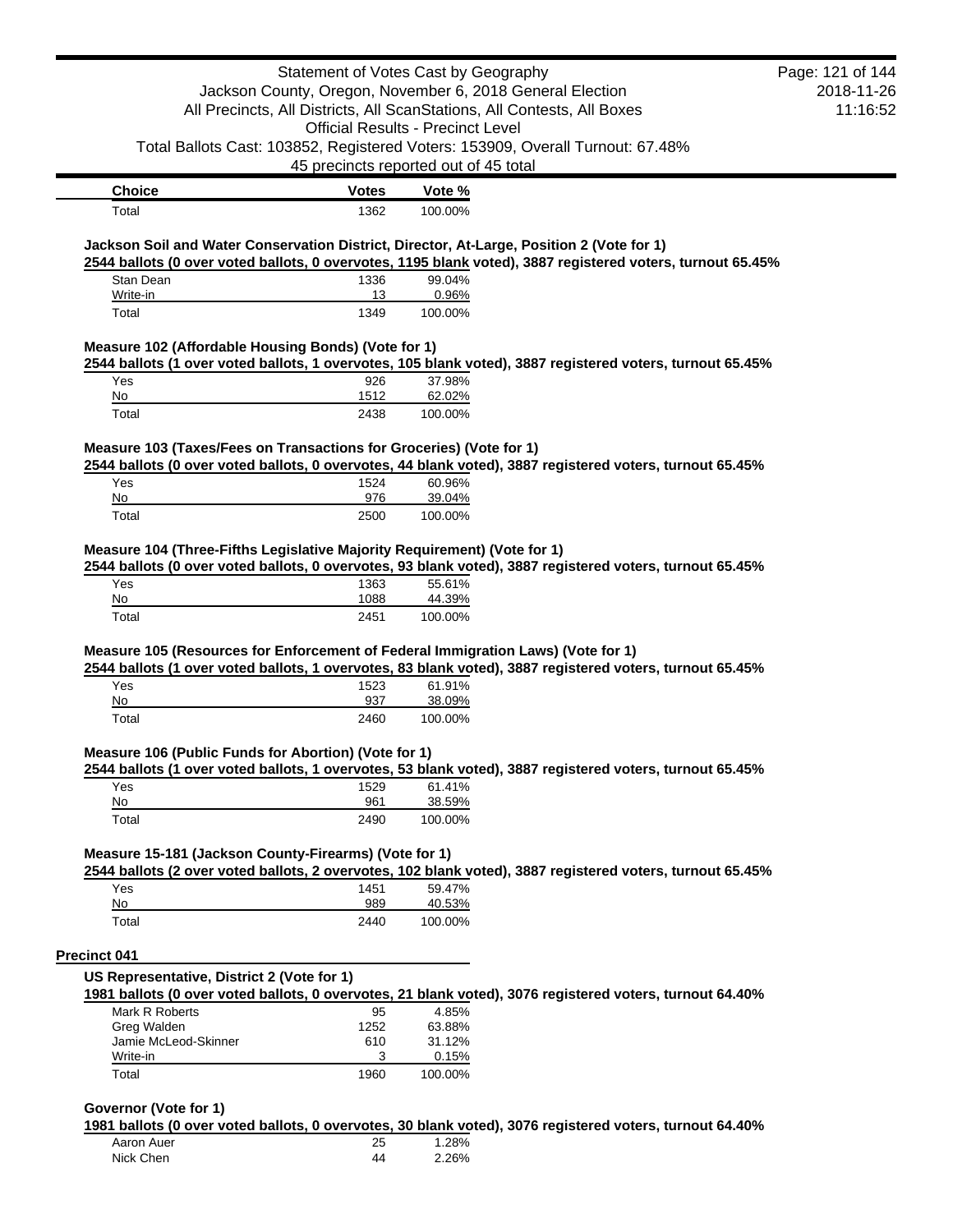| <b>Choice</b>          | <b>Votes</b> | Vote %   |
|------------------------|--------------|----------|
| Kate Brown             | 535          | 27.42%   |
| Knute Buehler          | 1232         | 63.15%   |
| <b>Patrick Starnes</b> | 102          | 5.23%    |
| Chris Henry            | 13           | 0.67%    |
| Write-in               | O            | $0.00\%$ |
| Total                  | 1951         | 100.00%  |

### **State Representative, 4th District (Vote for 1)**

**1981 ballots (0 over voted ballots, 0 overvotes, 723 blank voted), 3076 registered voters, turnout 64.40%**

| Duane A Stark | 1241 | 98.65%  |
|---------------|------|---------|
| Write-in      |      | 1.35%   |
| Total         | 1258 | 100.00% |

## **Jackson County, Commissioner, Position 1 (Vote for 1)**

**1981 ballots (0 over voted ballots, 0 overvotes, 101 blank voted), 3076 registered voters, turnout 64.40%**

| Amy Thuren       | 572          | 30.43%   |
|------------------|--------------|----------|
| Frank W Brannen  | 82           | 4.36%    |
| <b>Rick Dyer</b> | 1226         | 65.21%   |
| Write-in         | $\mathbf{I}$ | $0.00\%$ |
| Total            | 1880         | 100.00%  |

#### **Jackson County, Commissioner, Position 3 (Vote for 1)**

**1981 ballots (0 over voted ballots, 0 overvotes, 92 blank voted), 3076 registered voters, turnout 64.40%**

| <b>Colleen Roberts</b> | 1245 | 65.91%   |
|------------------------|------|----------|
| Lanita C Witt          | 569  | 30.12%   |
| <b>Edward Stanton</b>  | 74   | $3.92\%$ |
| Write-in               |      | 0.05%    |
| Total                  | 1889 | 100.00%  |

# **Judge of the Supreme Court, Position 5 (Vote for 1)**

**1981 ballots (0 over voted ballots, 0 overvotes, 907 blank voted), 3076 registered voters, turnout 64.40%**

| Adrienne Nelson | 1062 | 98.88%  |
|-----------------|------|---------|
| Write-in        | 12   | 1.12%   |
| Total           | 1074 | 100.00% |

### **Judge of the Court of Appeals, Position 2 (Vote for 1)**

**1981 ballots (0 over voted ballots, 0 overvotes, 947 blank voted), 3076 registered voters, turnout 64.40%**

| Bronson D James | 1024 | 99.03%  |
|-----------------|------|---------|
| Write-in        | 10   | 0.97%   |
| Total           | 1034 | 100.00% |

### **Judge of the Court of Appeals, Position 4 (Vote for 1)**

**1981 ballots (0 over voted ballots, 0 overvotes, 943 blank voted), 3076 registered voters, turnout 64.40%**

| Robyn Ridler Aoyagi | 1030 | 99.23%  |
|---------------------|------|---------|
| Write-in            |      | 0.77%   |
| Total               | 1038 | 100.00% |

#### **Judge of the Court of Appeals, Position 7 (Vote for 1)**

**1981 ballots (0 over voted ballots, 0 overvotes, 949 blank voted), 3076 registered voters, turnout 64.40%**

| Steven R Powers | 1023 | 99.13%  |
|-----------------|------|---------|
| Write-in        |      | 0.87%   |
| Total           | 1032 | 100.00% |

### **Judge of the Oregon Tax Court (Vote for 1)**

**1981 ballots (0 over voted ballots, 0 overvotes, 981 blank voted), 3076 registered voters, turnout 64.40%**

| Robert Manicke | 994 | 99.40% |
|----------------|-----|--------|
| Write-in       |     | 0.60%  |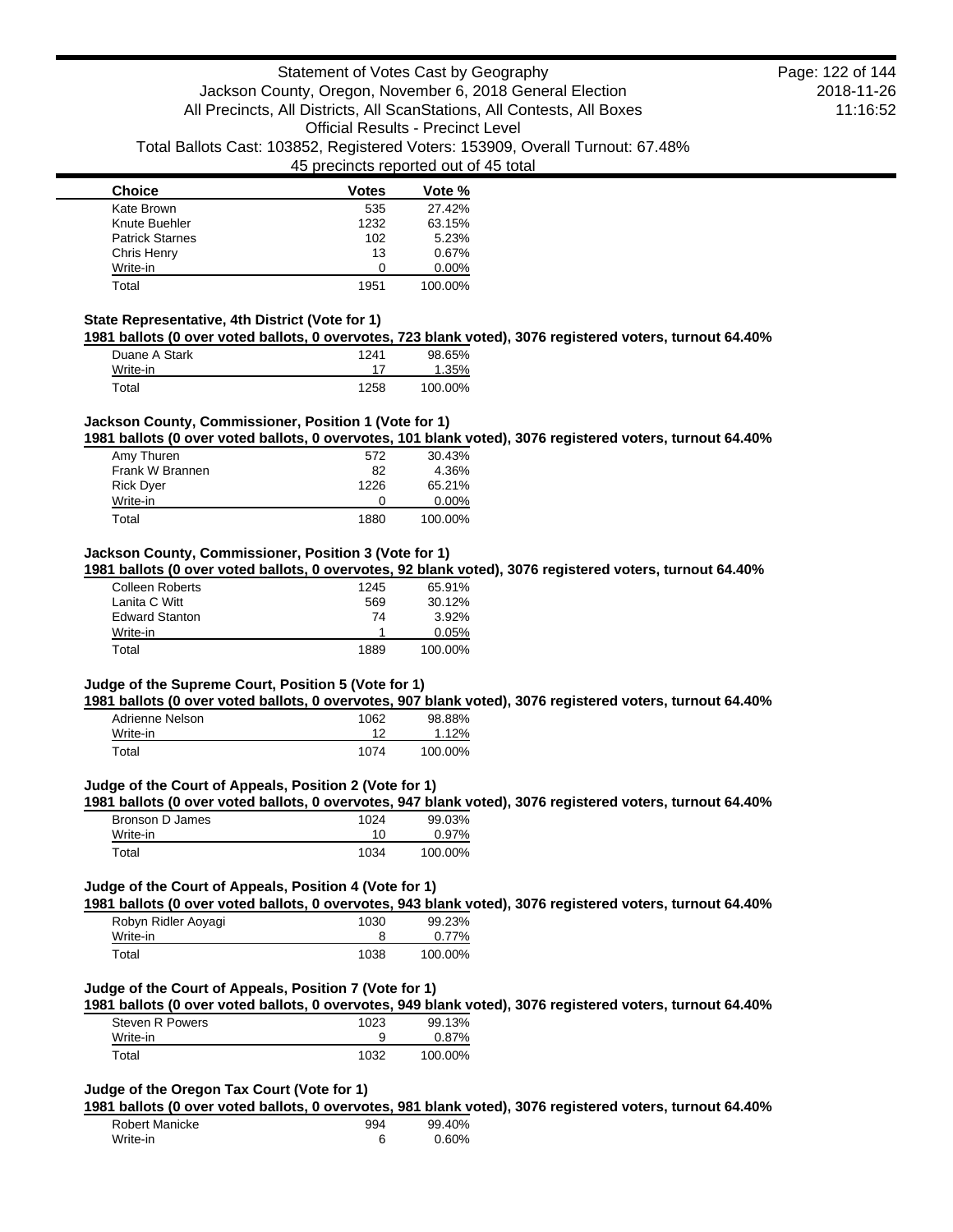|                                                                                                                                                                                        |                                          | Statement of Votes Cast by Geography |                                                                                                            | Page: 123 of 144 |
|----------------------------------------------------------------------------------------------------------------------------------------------------------------------------------------|------------------------------------------|--------------------------------------|------------------------------------------------------------------------------------------------------------|------------------|
|                                                                                                                                                                                        |                                          |                                      | Jackson County, Oregon, November 6, 2018 General Election                                                  | 2018-11-26       |
|                                                                                                                                                                                        |                                          |                                      | All Precincts, All Districts, All ScanStations, All Contests, All Boxes                                    | 11:16:52         |
|                                                                                                                                                                                        | <b>Official Results - Precinct Level</b> |                                      |                                                                                                            |                  |
|                                                                                                                                                                                        |                                          |                                      |                                                                                                            |                  |
|                                                                                                                                                                                        |                                          |                                      | Total Ballots Cast: 103852, Registered Voters: 153909, Overall Turnout: 67.48%                             |                  |
|                                                                                                                                                                                        | 45 precincts reported out of 45 total    |                                      |                                                                                                            |                  |
| <b>Choice</b>                                                                                                                                                                          | <b>Votes</b>                             | Vote %                               |                                                                                                            |                  |
| Total                                                                                                                                                                                  | 1000                                     | 100.00%                              |                                                                                                            |                  |
|                                                                                                                                                                                        |                                          |                                      |                                                                                                            |                  |
| Judge of the Circuit Court, 1st District, Position 4 (Vote for 1)                                                                                                                      |                                          |                                      |                                                                                                            |                  |
|                                                                                                                                                                                        |                                          |                                      | 1981 ballots (0 over voted ballots, 0 overvotes, 547 blank voted), 3076 registered voters, turnout 64.40%  |                  |
| <b>Charles Kochlacs</b>                                                                                                                                                                | 508                                      | 35.43%                               |                                                                                                            |                  |
| Laura Cromwell                                                                                                                                                                         | 925                                      | 64.50%                               |                                                                                                            |                  |
| Write-in                                                                                                                                                                               | 1                                        | 0.07%                                |                                                                                                            |                  |
| Total                                                                                                                                                                                  | 1434                                     | 100.00%                              |                                                                                                            |                  |
|                                                                                                                                                                                        |                                          |                                      |                                                                                                            |                  |
| Judge of the Circuit Court, 1st District, Position 9 (Vote for 1)                                                                                                                      |                                          |                                      |                                                                                                            |                  |
|                                                                                                                                                                                        |                                          |                                      | 1981 ballots (0 over voted ballots, 0 overvotes, 502 blank voted), 3076 registered voters, turnout 64.40%  |                  |
| David J Orr                                                                                                                                                                            | 854                                      | 57.74%                               |                                                                                                            |                  |
| Joe Davis<br>Write-in                                                                                                                                                                  | 623<br>2                                 | 42.12%<br>0.14%                      |                                                                                                            |                  |
| Total                                                                                                                                                                                  | 1479                                     | 100.00%                              |                                                                                                            |                  |
|                                                                                                                                                                                        |                                          |                                      |                                                                                                            |                  |
| Jackson County, Clerk (Vote for 1)                                                                                                                                                     |                                          |                                      |                                                                                                            |                  |
|                                                                                                                                                                                        |                                          |                                      | 1981 ballots (0 over voted ballots, 0 overvotes, 715 blank voted), 3076 registered voters, turnout 64.40%  |                  |
| <b>Chris Walker</b>                                                                                                                                                                    | 1259                                     | 99.45%                               |                                                                                                            |                  |
| Write-in                                                                                                                                                                               | $\overline{7}$                           | 0.55%                                |                                                                                                            |                  |
|                                                                                                                                                                                        |                                          |                                      |                                                                                                            |                  |
| Total                                                                                                                                                                                  | 1266                                     | 100.00%                              |                                                                                                            |                  |
|                                                                                                                                                                                        |                                          |                                      |                                                                                                            |                  |
| Jackson County, Sheriff (Vote for 1)                                                                                                                                                   |                                          |                                      | 1981 ballots (0 over voted ballots, 0 overvotes, 305 blank voted), 3076 registered voters, turnout 64.40%  |                  |
| <b>Bill Froehlich</b>                                                                                                                                                                  | 505                                      | 30.13%                               |                                                                                                            |                  |
| Nathan Sickler                                                                                                                                                                         | 1166                                     | 69.57%                               |                                                                                                            |                  |
| Write-in                                                                                                                                                                               | 5                                        | 0.30%                                |                                                                                                            |                  |
|                                                                                                                                                                                        |                                          |                                      |                                                                                                            |                  |
|                                                                                                                                                                                        |                                          |                                      |                                                                                                            |                  |
| Total                                                                                                                                                                                  | 1676                                     | 100.00%                              |                                                                                                            |                  |
|                                                                                                                                                                                        |                                          |                                      |                                                                                                            |                  |
| Jackson Soil and Water Conservation District, Director, Zone 1 (Vote for 1)                                                                                                            |                                          |                                      |                                                                                                            |                  |
| Write-in                                                                                                                                                                               | 134                                      |                                      | 1981 ballots (0 over voted ballots, 0 overvotes, 1847 blank voted), 3076 registered voters, turnout 64.40% |                  |
|                                                                                                                                                                                        |                                          | 100.00%                              |                                                                                                            |                  |
| Total                                                                                                                                                                                  | 134                                      | 100.00%                              |                                                                                                            |                  |
|                                                                                                                                                                                        |                                          |                                      |                                                                                                            |                  |
|                                                                                                                                                                                        |                                          |                                      |                                                                                                            |                  |
|                                                                                                                                                                                        |                                          |                                      | 1981 ballots (0 over voted ballots, 0 overvotes, 942 blank voted), 3076 registered voters, turnout 64.40%  |                  |
| Allan Campbell III                                                                                                                                                                     | 1031                                     | 99.23%                               |                                                                                                            |                  |
| Write-in                                                                                                                                                                               | 8                                        | 0.77%                                |                                                                                                            |                  |
| Total                                                                                                                                                                                  | 1039                                     | 100.00%                              |                                                                                                            |                  |
|                                                                                                                                                                                        |                                          |                                      |                                                                                                            |                  |
| Jackson Soil and Water Conservation District, Director, At-Large, Position 1 (Vote for 1)<br>Jackson Soil and Water Conservation District, Director, At-Large, Position 2 (Vote for 1) |                                          |                                      |                                                                                                            |                  |
|                                                                                                                                                                                        |                                          |                                      | 1981 ballots (0 over voted ballots, 0 overvotes, 968 blank voted), 3076 registered voters, turnout 64.40%  |                  |
| Stan Dean                                                                                                                                                                              | 1006                                     | 99.31%                               |                                                                                                            |                  |
| Write-in                                                                                                                                                                               | 7                                        | 0.69%                                |                                                                                                            |                  |
| Total                                                                                                                                                                                  | 1013                                     | 100.00%                              |                                                                                                            |                  |
|                                                                                                                                                                                        |                                          |                                      |                                                                                                            |                  |
|                                                                                                                                                                                        |                                          |                                      |                                                                                                            |                  |
|                                                                                                                                                                                        |                                          |                                      | 1981 ballots (0 over voted ballots, 0 overvotes, 77 blank voted), 3076 registered voters, turnout 64.40%   |                  |
| Measure 102 (Affordable Housing Bonds) (Vote for 1)<br>Yes                                                                                                                             | 772                                      | 40.55%                               |                                                                                                            |                  |
| No                                                                                                                                                                                     | 1132                                     | 59.45%                               |                                                                                                            |                  |

**Measure 103 (Taxes/Fees on Transactions for Groceries) (Vote for 1)**

**1981 ballots (1 over voted ballots, 1 overvotes, 30 blank voted), 3076 registered voters, turnout 64.40%**

| Yes | 1048 | 53.74% |
|-----|------|--------|
| No  | 902  | 46.26% |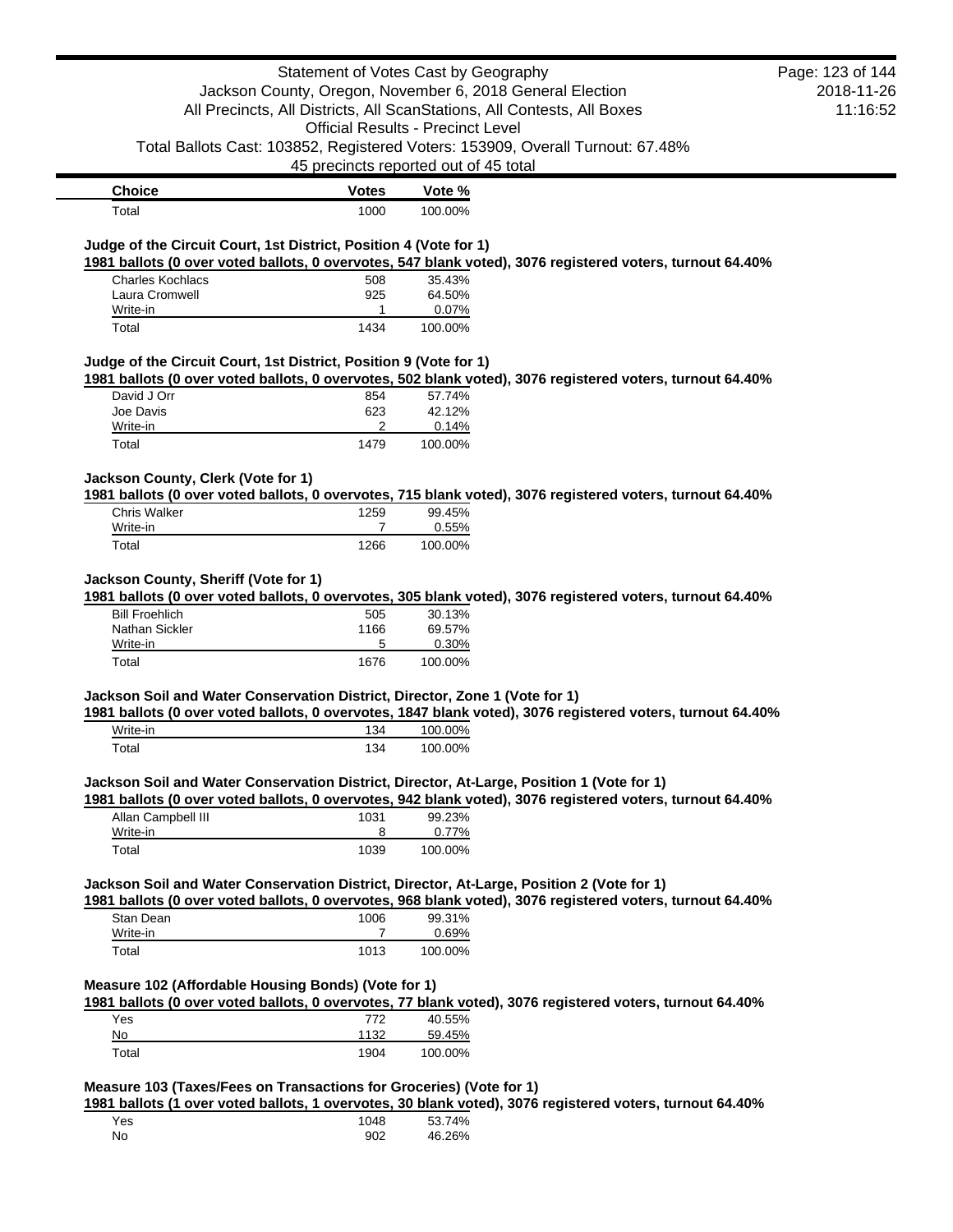|                                                                                  | Statement of Votes Cast by Geography     |                |                                                                                                          | Page: 124 of 144 |
|----------------------------------------------------------------------------------|------------------------------------------|----------------|----------------------------------------------------------------------------------------------------------|------------------|
|                                                                                  |                                          |                | Jackson County, Oregon, November 6, 2018 General Election                                                | 2018-11-26       |
| All Precincts, All Districts, All ScanStations, All Contests, All Boxes          |                                          | 11:16:52       |                                                                                                          |                  |
|                                                                                  | <b>Official Results - Precinct Level</b> |                |                                                                                                          |                  |
|                                                                                  |                                          |                | Total Ballots Cast: 103852, Registered Voters: 153909, Overall Turnout: 67.48%                           |                  |
|                                                                                  | 45 precincts reported out of 45 total    |                |                                                                                                          |                  |
| <b>Choice</b>                                                                    | <b>Votes</b>                             | Vote %         |                                                                                                          |                  |
| Total                                                                            | 1950                                     | 100.00%        |                                                                                                          |                  |
|                                                                                  |                                          |                |                                                                                                          |                  |
| Measure 104 (Three-Fifths Legislative Majority Requirement) (Vote for 1)         |                                          |                | 1981 ballots (1 over voted ballots, 1 overvotes, 68 blank voted), 3076 registered voters, turnout 64.40% |                  |
| Yes                                                                              | 952                                      | 49.79%         |                                                                                                          |                  |
| No                                                                               | 960                                      | 50.21%         |                                                                                                          |                  |
| Total                                                                            | 1912                                     | 100.00%        |                                                                                                          |                  |
| Measure 105 (Resources for Enforcement of Federal Immigration Laws) (Vote for 1) |                                          |                |                                                                                                          |                  |
|                                                                                  |                                          |                | 1981 ballots (0 over voted ballots, 0 overvotes, 54 blank voted), 3076 registered voters, turnout 64.40% |                  |
| Yes                                                                              | 1092                                     | 56.67%         |                                                                                                          |                  |
| No                                                                               | 835                                      | 43.33%         |                                                                                                          |                  |
| Total                                                                            | 1927                                     | 100.00%        |                                                                                                          |                  |
| Measure 106 (Public Funds for Abortion) (Vote for 1)                             |                                          |                |                                                                                                          |                  |
|                                                                                  |                                          |                | 1981 ballots (0 over voted ballots, 0 overvotes, 43 blank voted), 3076 registered voters, turnout 64.40% |                  |
| Yes                                                                              | 1086                                     | 56.04%         |                                                                                                          |                  |
| No                                                                               | 852                                      | 43.96%         |                                                                                                          |                  |
| Total                                                                            | 1938                                     | 100.00%        |                                                                                                          |                  |
|                                                                                  |                                          |                |                                                                                                          |                  |
| Measure 15-181 (Jackson County-Firearms) (Vote for 1)                            |                                          |                |                                                                                                          |                  |
| Yes                                                                              | 1069                                     | 55.94%         | 1981 ballots (0 over voted ballots, 0 overvotes, 70 blank voted), 3076 registered voters, turnout 64.40% |                  |
| No                                                                               | 842                                      | 44.06%         |                                                                                                          |                  |
| Total                                                                            | 1911                                     | 100.00%        |                                                                                                          |                  |
|                                                                                  |                                          |                |                                                                                                          |                  |
| <b>Precinct 042</b>                                                              |                                          |                |                                                                                                          |                  |
| US Representative, District 2 (Vote for 1)                                       |                                          |                |                                                                                                          |                  |
|                                                                                  |                                          |                | 1932 ballots (0 over voted ballots, 0 overvotes, 24 blank voted), 2828 registered voters, turnout 68.32% |                  |
| Mark R Roberts                                                                   | 90                                       | 4.72%          |                                                                                                          |                  |
| Greg Walden                                                                      | 1390                                     | 72.85%         |                                                                                                          |                  |
| Jamie McLeod-Skinner                                                             | 424                                      | 22.22%         |                                                                                                          |                  |
| Write-in                                                                         | 4                                        | 0.21%          |                                                                                                          |                  |
| Total                                                                            | 1908                                     | 100.00%        |                                                                                                          |                  |
| Governor (Vote for 1)                                                            |                                          |                |                                                                                                          |                  |
|                                                                                  |                                          |                | 1932 ballots (0 over voted ballots, 0 overvotes, 22 blank voted), 2828 registered voters, turnout 68.32% |                  |
| Aaron Auer                                                                       | 38                                       | 1.99%          |                                                                                                          |                  |
| Nick Chen                                                                        | 25                                       | 1.31%          |                                                                                                          |                  |
| Kate Brown                                                                       | 376                                      | 19.69%         |                                                                                                          |                  |
| Knute Buehler                                                                    | 1381                                     | 72.30%         |                                                                                                          |                  |
| <b>Patrick Starnes</b>                                                           | 77                                       | 4.03%          |                                                                                                          |                  |
| Chris Henry<br>Write-in                                                          | 7<br>6                                   | 0.37%<br>0.31% |                                                                                                          |                  |
| Total                                                                            | 1910                                     | 100.00%        |                                                                                                          |                  |
|                                                                                  |                                          |                |                                                                                                          |                  |
| State Representative, 4th District (Vote for 1)                                  |                                          |                |                                                                                                          |                  |
|                                                                                  |                                          |                | 513 ballots (0 over voted ballots, 0 overvotes, 160 blank voted), 748 registered voters, turnout 68.58%  |                  |
| Duane A Stark                                                                    | 351                                      | 99.43%         |                                                                                                          |                  |
| Write-in                                                                         | 2                                        | 0.57%          |                                                                                                          |                  |
| Total                                                                            | 353                                      | 100.00%        |                                                                                                          |                  |
|                                                                                  |                                          |                |                                                                                                          |                  |
| State Representative, 55th District (Vote for 1)                                 |                                          |                | 1419 ballots (0 over voted ballots, 0 overvotes, 72 blank voted), 2080 registered voters, turnout 68.22% |                  |
| Karen Rippberger                                                                 | 345                                      | 25.61%         |                                                                                                          |                  |
| Mike McLane                                                                      | 996                                      | 73.94%         |                                                                                                          |                  |
| Write-in                                                                         | 6                                        | 0.45%          |                                                                                                          |                  |
|                                                                                  |                                          |                |                                                                                                          |                  |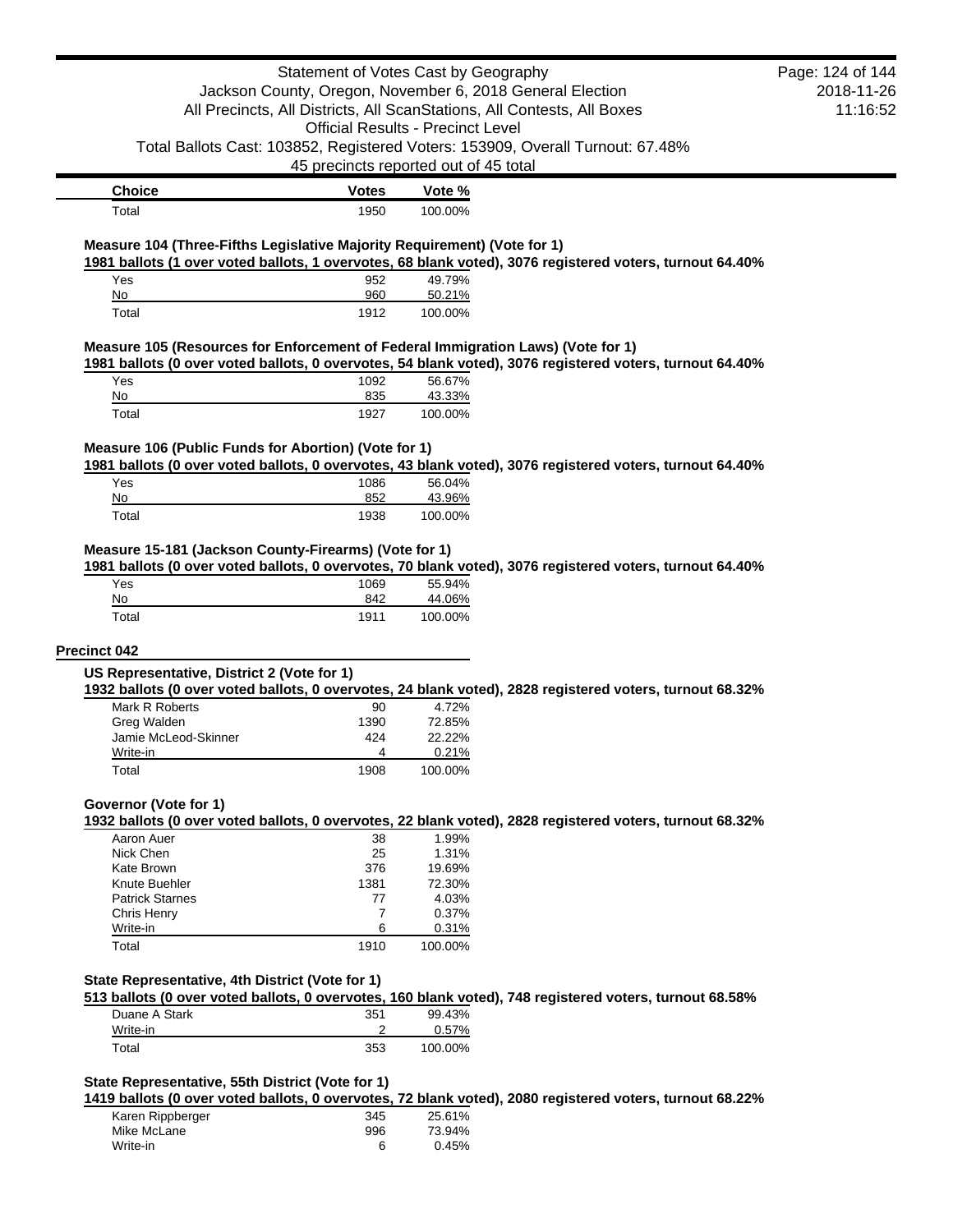|                                                                   | Statement of Votes Cast by Geography     |                         |                                                                                                           | Page: 125 of 144 |
|-------------------------------------------------------------------|------------------------------------------|-------------------------|-----------------------------------------------------------------------------------------------------------|------------------|
|                                                                   |                                          |                         | Jackson County, Oregon, November 6, 2018 General Election                                                 | 2018-11-26       |
|                                                                   |                                          |                         | All Precincts, All Districts, All ScanStations, All Contests, All Boxes                                   | 11:16:52         |
|                                                                   | <b>Official Results - Precinct Level</b> |                         |                                                                                                           |                  |
|                                                                   |                                          |                         | Total Ballots Cast: 103852, Registered Voters: 153909, Overall Turnout: 67.48%                            |                  |
|                                                                   | 45 precincts reported out of 45 total    |                         |                                                                                                           |                  |
| <b>Choice</b>                                                     | <b>Votes</b>                             | Vote %                  |                                                                                                           |                  |
| Total                                                             | 1347                                     | 100.00%                 |                                                                                                           |                  |
|                                                                   |                                          |                         |                                                                                                           |                  |
| Jackson County, Commissioner, Position 1 (Vote for 1)             |                                          |                         | 1932 ballots (0 over voted ballots, 0 overvotes, 79 blank voted), 2828 registered voters, turnout 68.32%  |                  |
| Amy Thuren                                                        | 411                                      | 22.18%                  |                                                                                                           |                  |
| Frank W Brannen                                                   | 58                                       | 3.13%                   |                                                                                                           |                  |
| <b>Rick Dyer</b>                                                  | 1378                                     | 74.37%                  |                                                                                                           |                  |
| Write-in                                                          | 6                                        | 0.32%                   |                                                                                                           |                  |
| Total                                                             | 1853                                     | 100.00%                 |                                                                                                           |                  |
| Jackson County, Commissioner, Position 3 (Vote for 1)             |                                          |                         |                                                                                                           |                  |
|                                                                   |                                          |                         | 1932 ballots (0 over voted ballots, 0 overvotes, 67 blank voted), 2828 registered voters, turnout 68.32%  |                  |
| <b>Colleen Roberts</b>                                            | 1399                                     | 75.01%                  |                                                                                                           |                  |
| Lanita C Witt                                                     | 421                                      | 22.57%                  |                                                                                                           |                  |
| <b>Edward Stanton</b>                                             | 41                                       | 2.20%                   |                                                                                                           |                  |
| Write-in<br>Total                                                 | 4<br>1865                                | 0.21%<br>100.00%        |                                                                                                           |                  |
|                                                                   |                                          |                         |                                                                                                           |                  |
| Judge of the Supreme Court, Position 5 (Vote for 1)               |                                          |                         |                                                                                                           |                  |
|                                                                   |                                          |                         | 1932 ballots (0 over voted ballots, 0 overvotes, 863 blank voted), 2828 registered voters, turnout 68.32% |                  |
| Adrienne Nelson                                                   | 1046                                     | 97.85%                  |                                                                                                           |                  |
| Write-in                                                          | 23                                       | 2.15%                   |                                                                                                           |                  |
| Total                                                             | 1069                                     | 100.00%                 |                                                                                                           |                  |
|                                                                   |                                          |                         |                                                                                                           |                  |
| Judge of the Court of Appeals, Position 2 (Vote for 1)            |                                          |                         | 1932 ballots (0 over voted ballots, 0 overvotes, 905 blank voted), 2828 registered voters, turnout 68.32% |                  |
| <b>Bronson D James</b>                                            | 1009                                     | 98.25%                  |                                                                                                           |                  |
| Write-in                                                          | 18                                       | 1.75%                   |                                                                                                           |                  |
| Total                                                             | 1027                                     | 100.00%                 |                                                                                                           |                  |
|                                                                   |                                          |                         |                                                                                                           |                  |
| Judge of the Court of Appeals, Position 4 (Vote for 1)            |                                          |                         |                                                                                                           |                  |
|                                                                   |                                          |                         | 1932 ballots (0 over voted ballots, 0 overvotes, 882 blank voted), 2828 registered voters, turnout 68.32% |                  |
| Robyn Ridler Aoyagi                                               | 1033                                     | 98.38%                  |                                                                                                           |                  |
| Write-in                                                          | 17<br>1050                               | <u>1.62%</u><br>100.00% |                                                                                                           |                  |
| Total                                                             |                                          |                         |                                                                                                           |                  |
| Judge of the Court of Appeals, Position 7 (Vote for 1)            |                                          |                         |                                                                                                           |                  |
|                                                                   |                                          |                         | 1932 ballots (0 over voted ballots, 0 overvotes, 889 blank voted), 2828 registered voters, turnout 68.32% |                  |
| <b>Steven R Powers</b>                                            | 1026                                     | 98.37%                  |                                                                                                           |                  |
| Write-in                                                          | 17                                       | 1.63%                   |                                                                                                           |                  |
| Total                                                             | 1043                                     | 100.00%                 |                                                                                                           |                  |
| Judge of the Oregon Tax Court (Vote for 1)                        |                                          |                         |                                                                                                           |                  |
|                                                                   |                                          |                         | 1932 ballots (0 over voted ballots, 0 overvotes, 915 blank voted), 2828 registered voters, turnout 68.32% |                  |
| <b>Robert Manicke</b>                                             | 1001                                     | 98.43%                  |                                                                                                           |                  |
| Write-in                                                          | 16                                       | 1.57%                   |                                                                                                           |                  |
| Total                                                             | 1017                                     | 100.00%                 |                                                                                                           |                  |
|                                                                   |                                          |                         |                                                                                                           |                  |
| Judge of the Circuit Court, 1st District, Position 4 (Vote for 1) |                                          |                         |                                                                                                           |                  |
|                                                                   |                                          |                         | 1932 ballots (0 over voted ballots, 0 overvotes, 479 blank voted), 2828 registered voters, turnout 68.32% |                  |
| <b>Charles Kochlacs</b>                                           | 543                                      | 37.37%                  |                                                                                                           |                  |
| Laura Cromwell                                                    | 903                                      | 62.15%                  |                                                                                                           |                  |
| Write-in                                                          | 7                                        | 0.48%                   |                                                                                                           |                  |
| Total                                                             | 1453                                     | 100.00%                 |                                                                                                           |                  |
|                                                                   |                                          |                         |                                                                                                           |                  |
| Judge of the Circuit Court, 1st District, Position 9 (Vote for 1) |                                          |                         | 1932 ballots (0 over voted ballots, 0 overvotes, 455 blank voted), 2828 registered voters, turnout 68.32% |                  |
| David J Orr                                                       | 955                                      | 64.66%                  |                                                                                                           |                  |
|                                                                   |                                          |                         |                                                                                                           |                  |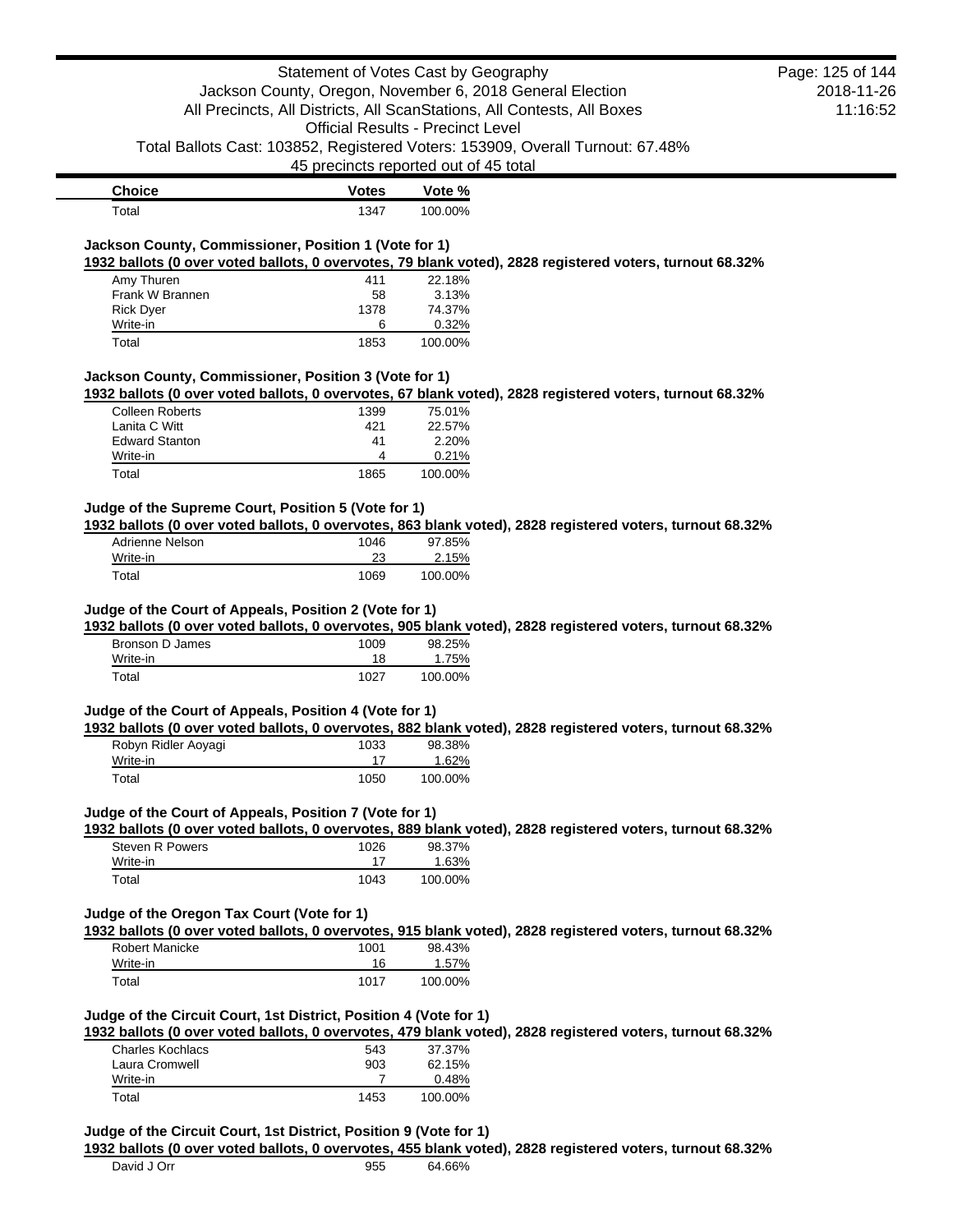| <b>Choice</b> | <b>Votes</b> | Vote %  |
|---------------|--------------|---------|
| Joe Davis     | 515          | 34.87%  |
| Write-in      |              | 0.47%   |
| Total         | 1477         | 100.00% |

## **Jackson County, Clerk (Vote for 1)**

**1932 ballots (0 over voted ballots, 0 overvotes, 705 blank voted), 2828 registered voters, turnout 68.32%**

| <b>Chris Walker</b> | 1213 | 98.86%   |
|---------------------|------|----------|
| Write-in            | 14   | $1.14\%$ |
| Total               | 1227 | 100.00%  |

## **Jackson County, Sheriff (Vote for 1)**

**1932 ballots (0 over voted ballots, 0 overvotes, 230 blank voted), 2828 registered voters, turnout 68.32%**

| Total                 | 1702 | 100.00% |
|-----------------------|------|---------|
| Write-in              | 5    | 0.29%   |
| Nathan Sickler        | 1231 | 72.33%  |
| <b>Bill Froehlich</b> | 466  | 27.38%  |

# **Jackson Soil and Water Conservation District, Director, Zone 1 (Vote for 1)**

**1932 ballots (0 over voted ballots, 0 overvotes, 1774 blank voted), 2828 registered voters, turnout 68.32%**

| Write-in | '58 | 100.00% |
|----------|-----|---------|
| ™otal    | 158 | 100.00% |

### **Jackson Soil and Water Conservation District, Director, At-Large, Position 1 (Vote for 1)**

**1932 ballots (0 over voted ballots, 0 overvotes, 914 blank voted), 2828 registered voters, turnout 68.32%**

| Allan Campbell III | 1004 | 98.62%  |
|--------------------|------|---------|
| Write-in           | 14   | 1.38%   |
| Total              | 1018 | 100.00% |

### **Jackson Soil and Water Conservation District, Director, At-Large, Position 2 (Vote for 1)**

**1932 ballots (0 over voted ballots, 0 overvotes, 921 blank voted), 2828 registered voters, turnout 68.32%**

| Stan Dean | 999  | 98.81%  |
|-----------|------|---------|
| Write-in  |      | 1.19%   |
| Total     | 1011 | 100.00% |

### **Measure 102 (Affordable Housing Bonds) (Vote for 1)**

**1932 ballots (0 over voted ballots, 0 overvotes, 55 blank voted), 2828 registered voters, turnout 68.32%**

| Yes   | 677  | 36.07%  |
|-------|------|---------|
| No    | 1200 | 63.93%  |
| Total | 1877 | 100.00% |

## **Measure 103 (Taxes/Fees on Transactions for Groceries) (Vote for 1)**

**1932 ballots (0 over voted ballots, 0 overvotes, 30 blank voted), 2828 registered voters, turnout 68.32%**

| Yes   | 1111 | 58.41%  |
|-------|------|---------|
| No    | 791  | 41.59%  |
| Total | 1902 | 100.00% |

### **Measure 104 (Three-Fifths Legislative Majority Requirement) (Vote for 1)**

**1932 ballots (0 over voted ballots, 0 overvotes, 61 blank voted), 2828 registered voters, turnout 68.32%**

| Yes   | 1006 | 53.77%  |
|-------|------|---------|
| No    | 865  | 46.23%  |
| Total | 1871 | 100.00% |

## **Measure 105 (Resources for Enforcement of Federal Immigration Laws) (Vote for 1)**

**1932 ballots (1 over voted ballots, 1 overvotes, 37 blank voted), 2828 registered voters, turnout 68.32%**

| Yes | 1208 | 63.78% |
|-----|------|--------|
| No  | 686  | 36.22% |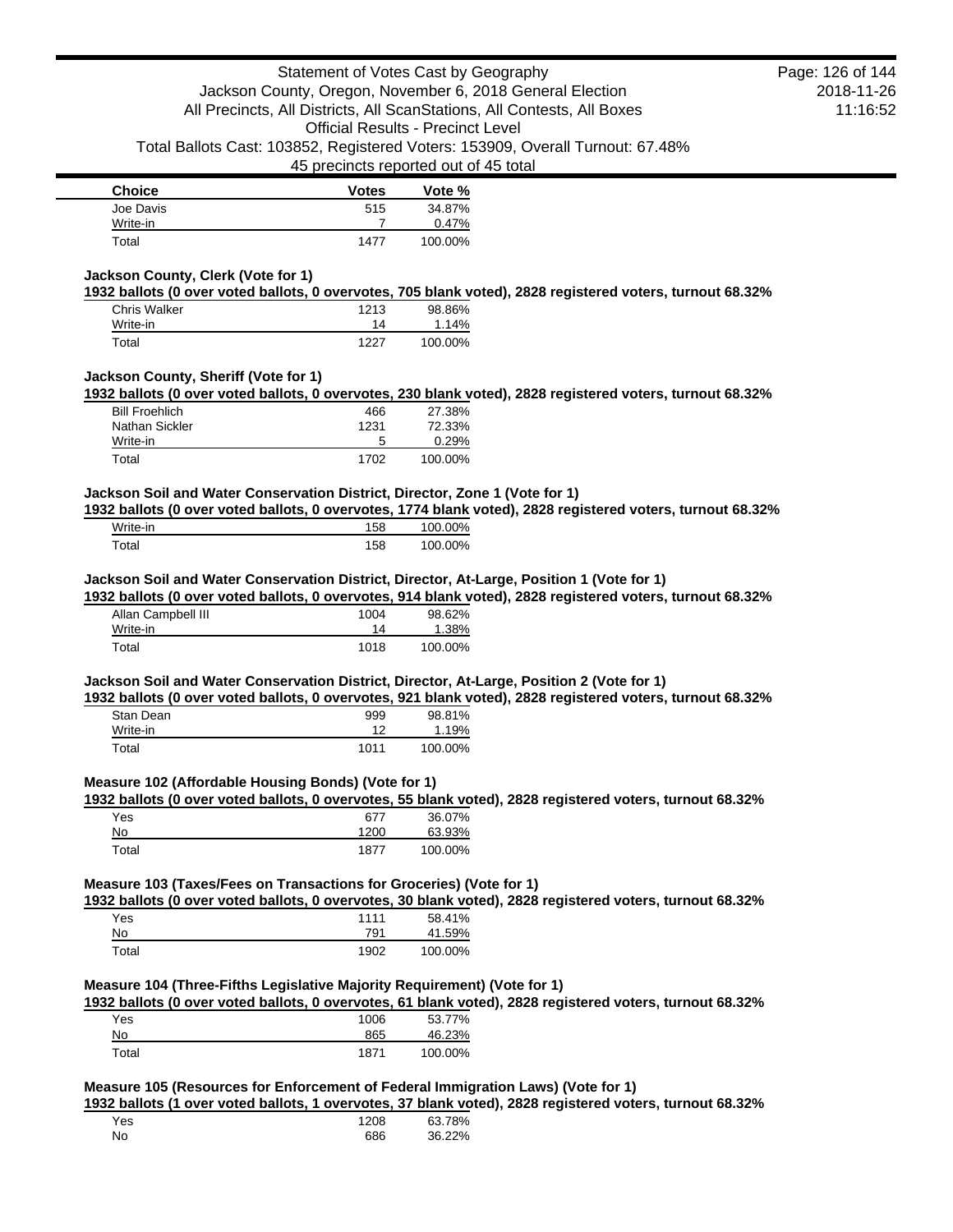| Statement of Votes Cast by Geography                  |                                                                         | Page: 127 of 144  |                                                                                                          |  |
|-------------------------------------------------------|-------------------------------------------------------------------------|-------------------|----------------------------------------------------------------------------------------------------------|--|
|                                                       | Jackson County, Oregon, November 6, 2018 General Election               |                   | 2018-11-26                                                                                               |  |
|                                                       | All Precincts, All Districts, All ScanStations, All Contests, All Boxes |                   | 11:16:52                                                                                                 |  |
|                                                       | <b>Official Results - Precinct Level</b>                                |                   |                                                                                                          |  |
|                                                       |                                                                         |                   | Total Ballots Cast: 103852, Registered Voters: 153909, Overall Turnout: 67.48%                           |  |
|                                                       | 45 precincts reported out of 45 total                                   |                   |                                                                                                          |  |
| <b>Choice</b>                                         | <b>Votes</b>                                                            | Vote %            |                                                                                                          |  |
| Total                                                 | 1894                                                                    | 100.00%           |                                                                                                          |  |
|                                                       |                                                                         |                   |                                                                                                          |  |
| Measure 106 (Public Funds for Abortion) (Vote for 1)  |                                                                         |                   | 1932 ballots (0 over voted ballots, 0 overvotes, 31 blank voted), 2828 registered voters, turnout 68.32% |  |
| Yes                                                   | 1183                                                                    | 62.23%            |                                                                                                          |  |
| No<br>Total                                           | 718<br>1901                                                             | 37.77%<br>100.00% |                                                                                                          |  |
| Measure 15-181 (Jackson County-Firearms) (Vote for 1) |                                                                         |                   |                                                                                                          |  |
|                                                       |                                                                         |                   | 1932 ballots (2 over voted ballots, 2 overvotes, 81 blank voted), 2828 registered voters, turnout 68.32% |  |
| Yes<br>No                                             | 1163<br>686                                                             | 62.90%            |                                                                                                          |  |
| Total                                                 | 1849                                                                    | 37.10%<br>100.00% |                                                                                                          |  |
|                                                       |                                                                         |                   |                                                                                                          |  |
| Precinct 043                                          |                                                                         |                   |                                                                                                          |  |
| US Representative, District 2 (Vote for 1)            |                                                                         |                   | 1409 ballots (0 over voted ballots, 0 overvotes, 19 blank voted), 2063 registered voters, turnout 68.30% |  |
| Mark R Roberts                                        | 69                                                                      | 4.96%             |                                                                                                          |  |
| Greg Walden                                           | 913                                                                     | 65.68%            |                                                                                                          |  |
| Jamie McLeod-Skinner                                  | 408                                                                     | 29.35%            |                                                                                                          |  |
| Write-in                                              | 0                                                                       | 0.00%             |                                                                                                          |  |
| Total                                                 | 1390                                                                    | 100.00%           |                                                                                                          |  |
| Governor (Vote for 1)                                 |                                                                         |                   |                                                                                                          |  |
|                                                       |                                                                         |                   | 1409 ballots (0 over voted ballots, 0 overvotes, 14 blank voted), 2063 registered voters, turnout 68.30% |  |
| Aaron Auer                                            | 15                                                                      | 1.08%             |                                                                                                          |  |
| Nick Chen                                             | 25                                                                      | 1.79%             |                                                                                                          |  |
| Kate Brown                                            | 387                                                                     | 27.74%            |                                                                                                          |  |
| Knute Buehler                                         | 886                                                                     | 63.51%            |                                                                                                          |  |
| <b>Patrick Starnes</b><br>Chris Henry                 | 68<br>12                                                                | 4.87%<br>0.86%    |                                                                                                          |  |
| Write-in                                              | 2                                                                       | 0.14%             |                                                                                                          |  |
| Total                                                 | 1395                                                                    | 100.00%           |                                                                                                          |  |
| State Senator, 1st District (Vote for 1)              |                                                                         |                   |                                                                                                          |  |
|                                                       |                                                                         |                   | 761 ballots (0 over voted ballots, 0 overvotes, 26 blank voted), 1141 registered voters, turnout 66.70%  |  |
| Shannon Souza<br>Dallas Heard                         | 249<br>483                                                              | 33.88%<br>65.71%  |                                                                                                          |  |
| Write-in                                              | $\mathbf{3}$                                                            | 0.41%             |                                                                                                          |  |
| Total                                                 | 735                                                                     | 100.00%           |                                                                                                          |  |
| State Representative, 2nd District (Vote for 1)       |                                                                         |                   |                                                                                                          |  |
|                                                       |                                                                         |                   | 761 ballots (0 over voted ballots, 0 overvotes, 45 blank voted), 1141 registered voters, turnout 66.70%  |  |
| Gary Leif<br>Megan Salter                             | 468<br>245                                                              | 65.36%<br>34.22%  |                                                                                                          |  |
| Write-in                                              | 3                                                                       | 0.42%             |                                                                                                          |  |
| Total                                                 | 716                                                                     | 100.00%           |                                                                                                          |  |
| State Representative, 4th District (Vote for 1)       |                                                                         |                   |                                                                                                          |  |
|                                                       |                                                                         |                   | 648 ballots (0 over voted ballots, 0 overvotes, 220 blank voted), 922 registered voters, turnout 70.28%  |  |
| Duane A Stark                                         | 422                                                                     | 98.60%            |                                                                                                          |  |
| Write-in<br>Total                                     | 6<br>428                                                                | 1.40%<br>100.00%  |                                                                                                          |  |
|                                                       |                                                                         |                   |                                                                                                          |  |
| Jackson County, Commissioner, Position 1 (Vote for 1) |                                                                         |                   | 1409 ballots (0 over voted ballots, 0 overvotes, 70 blank voted), 2063 registered voters, turnout 68.30% |  |
| Amy Thuren                                            | 401                                                                     | 29.95%            |                                                                                                          |  |

Frank W Brannen 49 3.66%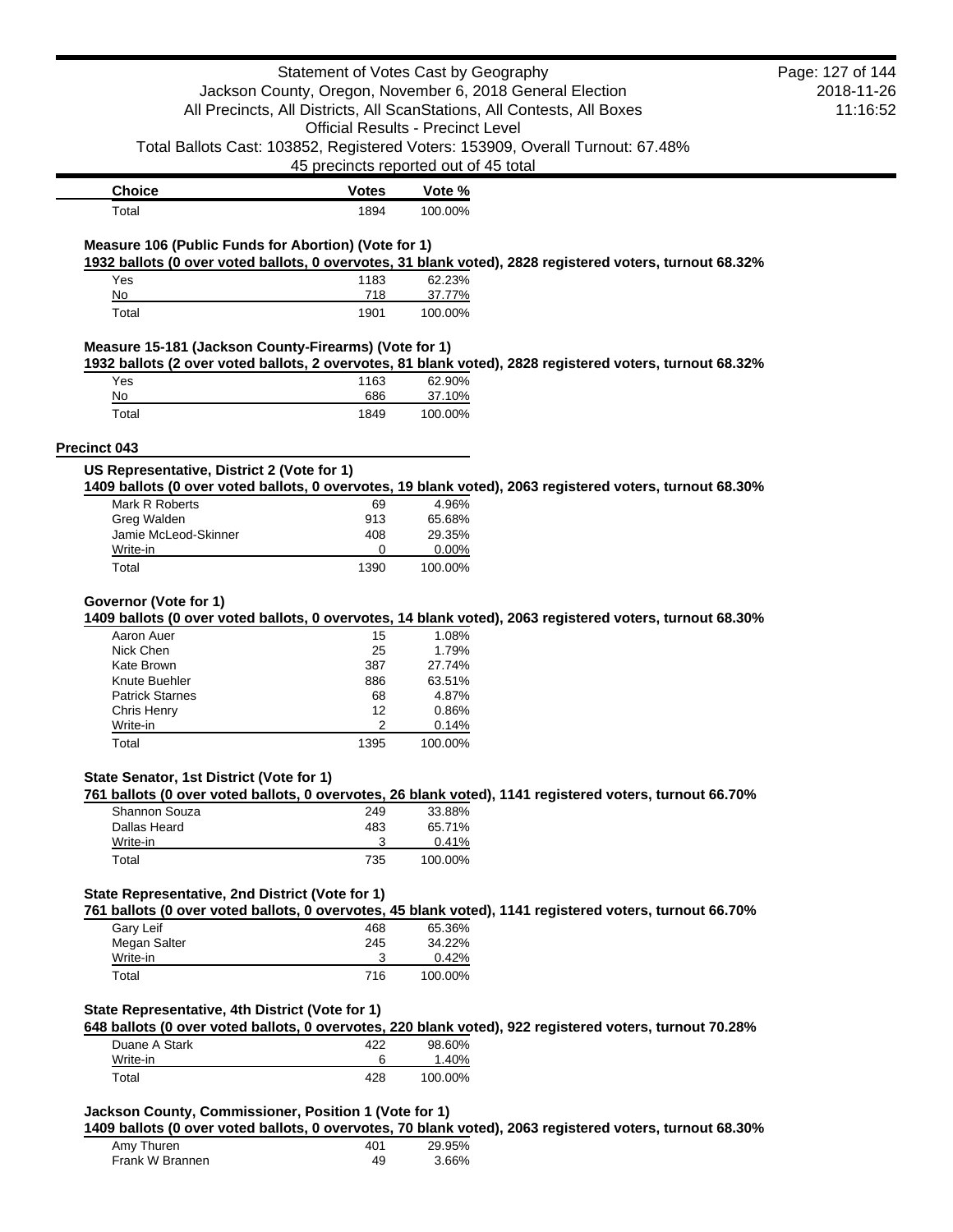| <b>Choice</b>    | <b>Votes</b> | Vote %  |
|------------------|--------------|---------|
| <b>Rick Dyer</b> | 888          | 66.32%  |
| Write-in         |              | 0.07%   |
| Total            | 1339         | 100.00% |

### **Jackson County, Commissioner, Position 3 (Vote for 1)**

**1409 ballots (0 over voted ballots, 0 overvotes, 74 blank voted), 2063 registered voters, turnout 68.30%**

| Colleen Roberts       | 885  | 66.29%   |
|-----------------------|------|----------|
| Lanita C Witt         | 405  | 30.34%   |
| <b>Edward Stanton</b> | 45   | 3.37%    |
| Write-in              | O    | $0.00\%$ |
| Total                 | 1335 | 100.00%  |

## **Judge of the Supreme Court, Position 5 (Vote for 1)**

**1409 ballots (0 over voted ballots, 0 overvotes, 648 blank voted), 2063 registered voters, turnout 68.30%**

| Adrienne Nelson | 752 | 98.82%  |
|-----------------|-----|---------|
| Write-in        |     | 1.18%   |
| Total           | 761 | 100.00% |

#### **Judge of the Court of Appeals, Position 2 (Vote for 1)**

**1409 ballots (0 over voted ballots, 0 overvotes, 704 blank voted), 2063 registered voters, turnout 68.30%**

| Bronson D James | 700 | 99.29%   |
|-----------------|-----|----------|
| Write-in        |     | $0.71\%$ |
| Total           | 705 | 100.00%  |

#### **Judge of the Court of Appeals, Position 4 (Vote for 1)**

**1409 ballots (0 over voted ballots, 0 overvotes, 682 blank voted), 2063 registered voters, turnout 68.30%**

| Robyn Ridler Aoyagi | 719 | 98.90%  |
|---------------------|-----|---------|
| Write-in            |     | 1.10%   |
| Total               | 727 | 100.00% |

#### **Judge of the Court of Appeals, Position 7 (Vote for 1)**

**1409 ballots (0 over voted ballots, 0 overvotes, 706 blank voted), 2063 registered voters, turnout 68.30%**

| Steven R Powers | 695 | 98.86%  |
|-----------------|-----|---------|
| Write-in        |     | 1.14%   |
| Total           | 703 | 100.00% |

#### **Judge of the Oregon Tax Court (Vote for 1)**

**1409 ballots (0 over voted ballots, 0 overvotes, 706 blank voted), 2063 registered voters, turnout 68.30%**

| Robert Manicke | 698 | 99.29%  |
|----------------|-----|---------|
| Write-in       |     | 0.71%   |
| Total          | 703 | 100.00% |

#### **Judge of the Circuit Court, 1st District, Position 4 (Vote for 1)**

**1409 ballots (0 over voted ballots, 0 overvotes, 410 blank voted), 2063 registered voters, turnout 68.30%**

| Charles Kochlacs | 353 | 35.34%  |
|------------------|-----|---------|
| Laura Cromwell   | 645 | 64.56%  |
| Write-in         |     | 0.10%   |
| Total            | 999 | 100.00% |

#### **Judge of the Circuit Court, 1st District, Position 9 (Vote for 1)**

**1409 ballots (0 over voted ballots, 0 overvotes, 407 blank voted), 2063 registered voters, turnout 68.30%**

| David J Orr<br>Joe Davis | 629<br>371 | 62.77%<br>37.03% |
|--------------------------|------------|------------------|
| Write-in                 |            | 0.20%            |
| Total                    | 1002       | 100.00%          |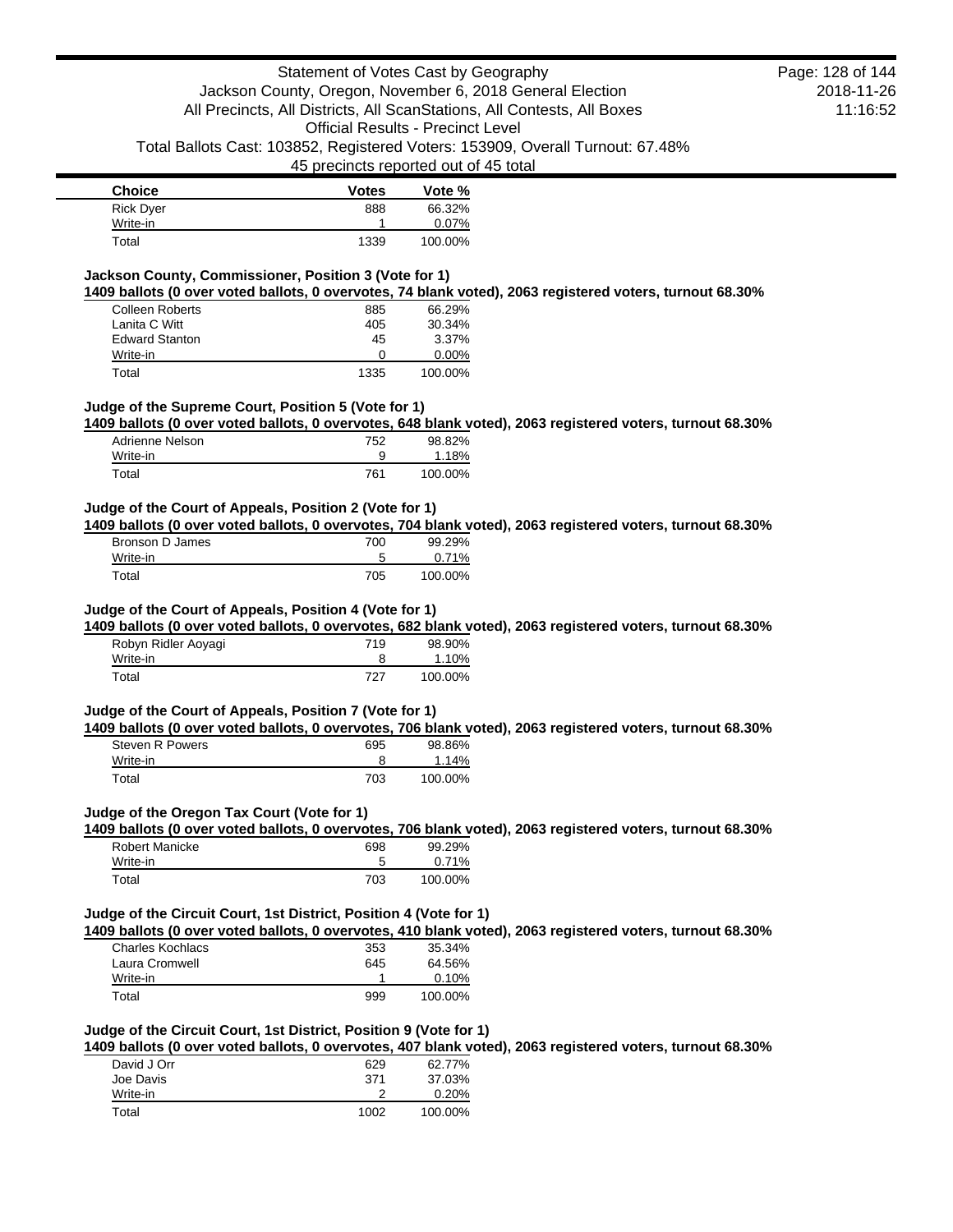|                                                                                                                                                                                                                                                                                                           | Statement of Votes Cast by Geography                      |                   |                                                                                                                                                                                                        | Page: 129 of 144 |
|-----------------------------------------------------------------------------------------------------------------------------------------------------------------------------------------------------------------------------------------------------------------------------------------------------------|-----------------------------------------------------------|-------------------|--------------------------------------------------------------------------------------------------------------------------------------------------------------------------------------------------------|------------------|
|                                                                                                                                                                                                                                                                                                           | Jackson County, Oregon, November 6, 2018 General Election |                   |                                                                                                                                                                                                        | 2018-11-26       |
|                                                                                                                                                                                                                                                                                                           |                                                           |                   | All Precincts, All Districts, All ScanStations, All Contests, All Boxes                                                                                                                                | 11:16:52         |
|                                                                                                                                                                                                                                                                                                           | <b>Official Results - Precinct Level</b>                  |                   |                                                                                                                                                                                                        |                  |
|                                                                                                                                                                                                                                                                                                           |                                                           |                   | Total Ballots Cast: 103852, Registered Voters: 153909, Overall Turnout: 67.48%                                                                                                                         |                  |
|                                                                                                                                                                                                                                                                                                           | 45 precincts reported out of 45 total                     |                   |                                                                                                                                                                                                        |                  |
| <b>Choice</b>                                                                                                                                                                                                                                                                                             | Votes                                                     | Vote %            |                                                                                                                                                                                                        |                  |
| Jackson County, Clerk (Vote for 1)                                                                                                                                                                                                                                                                        |                                                           |                   | 1409 ballots (0 over voted ballots, 0 overvotes, 552 blank voted), 2063 registered voters, turnout 68.30%                                                                                              |                  |
| Chris Walker                                                                                                                                                                                                                                                                                              | 849                                                       | 99.07%            |                                                                                                                                                                                                        |                  |
| Write-in                                                                                                                                                                                                                                                                                                  | 8                                                         | 0.93%             |                                                                                                                                                                                                        |                  |
| Total                                                                                                                                                                                                                                                                                                     | 857                                                       | 100.00%           |                                                                                                                                                                                                        |                  |
| Jackson County, Sheriff (Vote for 1)                                                                                                                                                                                                                                                                      |                                                           |                   |                                                                                                                                                                                                        |                  |
|                                                                                                                                                                                                                                                                                                           |                                                           |                   | 1409 ballots (0 over voted ballots, 0 overvotes, 231 blank voted), 2063 registered voters, turnout 68.30%                                                                                              |                  |
| <b>Bill Froehlich</b>                                                                                                                                                                                                                                                                                     | 374                                                       | 31.75%            |                                                                                                                                                                                                        |                  |
| Nathan Sickler<br>Write-in                                                                                                                                                                                                                                                                                | 802<br>2                                                  | 68.08%<br>0.17%   |                                                                                                                                                                                                        |                  |
| Total                                                                                                                                                                                                                                                                                                     | 1178                                                      | 100.00%           |                                                                                                                                                                                                        |                  |
| Jackson Soil and Water Conservation District, Director, Zone 1 (Vote for 1)                                                                                                                                                                                                                               |                                                           |                   |                                                                                                                                                                                                        |                  |
|                                                                                                                                                                                                                                                                                                           |                                                           |                   | 1409 ballots (0 over voted ballots, 0 overvotes, 1334 blank voted), 2063 registered voters, turnout 68.30%                                                                                             |                  |
| Write-in                                                                                                                                                                                                                                                                                                  | 75                                                        | 100.00%           |                                                                                                                                                                                                        |                  |
| Total                                                                                                                                                                                                                                                                                                     | 75                                                        | 100.00%           |                                                                                                                                                                                                        |                  |
|                                                                                                                                                                                                                                                                                                           |                                                           |                   | Jackson Soil and Water Conservation District, Director, At-Large, Position 1 (Vote for 1)                                                                                                              |                  |
|                                                                                                                                                                                                                                                                                                           |                                                           |                   | 1409 ballots (0 over voted ballots, 0 overvotes, 677 blank voted), 2063 registered voters, turnout 68.30%                                                                                              |                  |
|                                                                                                                                                                                                                                                                                                           |                                                           |                   |                                                                                                                                                                                                        |                  |
| Allan Campbell III                                                                                                                                                                                                                                                                                        | 726                                                       | 99.18%            |                                                                                                                                                                                                        |                  |
| Write-in                                                                                                                                                                                                                                                                                                  | 6                                                         | 0.82%             |                                                                                                                                                                                                        |                  |
| Total                                                                                                                                                                                                                                                                                                     | 732                                                       | 100.00%           |                                                                                                                                                                                                        |                  |
|                                                                                                                                                                                                                                                                                                           |                                                           |                   |                                                                                                                                                                                                        |                  |
|                                                                                                                                                                                                                                                                                                           |                                                           |                   | Jackson Soil and Water Conservation District, Director, At-Large, Position 2 (Vote for 1)<br>1409 ballots (0 over voted ballots, 0 overvotes, 706 blank voted), 2063 registered voters, turnout 68.30% |                  |
| Stan Dean                                                                                                                                                                                                                                                                                                 | 698                                                       | 99.29%            |                                                                                                                                                                                                        |                  |
| Write-in                                                                                                                                                                                                                                                                                                  | 5                                                         | 0.71%             |                                                                                                                                                                                                        |                  |
| Total                                                                                                                                                                                                                                                                                                     | 703                                                       | 100.00%           |                                                                                                                                                                                                        |                  |
|                                                                                                                                                                                                                                                                                                           |                                                           |                   |                                                                                                                                                                                                        |                  |
|                                                                                                                                                                                                                                                                                                           |                                                           |                   | 1409 ballots (0 over voted ballots, 0 overvotes, 66 blank voted), 2063 registered voters, turnout 68.30%                                                                                               |                  |
| Yes                                                                                                                                                                                                                                                                                                       | 554                                                       | 41.25%            |                                                                                                                                                                                                        |                  |
| No<br>Total                                                                                                                                                                                                                                                                                               | 789<br>1343                                               | 58.75%<br>100.00% |                                                                                                                                                                                                        |                  |
|                                                                                                                                                                                                                                                                                                           |                                                           |                   |                                                                                                                                                                                                        |                  |
|                                                                                                                                                                                                                                                                                                           |                                                           |                   |                                                                                                                                                                                                        |                  |
| Yes                                                                                                                                                                                                                                                                                                       | 757                                                       | 54.74%            | 1409 ballots (1 over voted ballots, 1 overvotes, 25 blank voted), 2063 registered voters, turnout 68.30%                                                                                               |                  |
| No                                                                                                                                                                                                                                                                                                        | 626                                                       | 45.26%            |                                                                                                                                                                                                        |                  |
| Total                                                                                                                                                                                                                                                                                                     | 1383                                                      | 100.00%           |                                                                                                                                                                                                        |                  |
|                                                                                                                                                                                                                                                                                                           |                                                           |                   |                                                                                                                                                                                                        |                  |
|                                                                                                                                                                                                                                                                                                           |                                                           |                   | 1409 ballots (0 over voted ballots, 0 overvotes, 43 blank voted), 2063 registered voters, turnout 68.30%                                                                                               |                  |
| Yes                                                                                                                                                                                                                                                                                                       | 727                                                       | 53.22%            |                                                                                                                                                                                                        |                  |
| No                                                                                                                                                                                                                                                                                                        | 639                                                       | 46.78%            |                                                                                                                                                                                                        |                  |
| Total                                                                                                                                                                                                                                                                                                     | 1366                                                      | 100.00%           |                                                                                                                                                                                                        |                  |
|                                                                                                                                                                                                                                                                                                           |                                                           |                   |                                                                                                                                                                                                        |                  |
|                                                                                                                                                                                                                                                                                                           |                                                           |                   | 1409 ballots (0 over voted ballots, 0 overvotes, 34 blank voted), 2063 registered voters, turnout 68.30%                                                                                               |                  |
| Yes                                                                                                                                                                                                                                                                                                       | 805                                                       | 58.55%            |                                                                                                                                                                                                        |                  |
| Measure 102 (Affordable Housing Bonds) (Vote for 1)<br>Measure 103 (Taxes/Fees on Transactions for Groceries) (Vote for 1)<br>Measure 104 (Three-Fifths Legislative Majority Requirement) (Vote for 1)<br>Measure 105 (Resources for Enforcement of Federal Immigration Laws) (Vote for 1)<br>No<br>Total | 570<br>1375                                               | 41.45%<br>100.00% |                                                                                                                                                                                                        |                  |

Yes 762 55.30%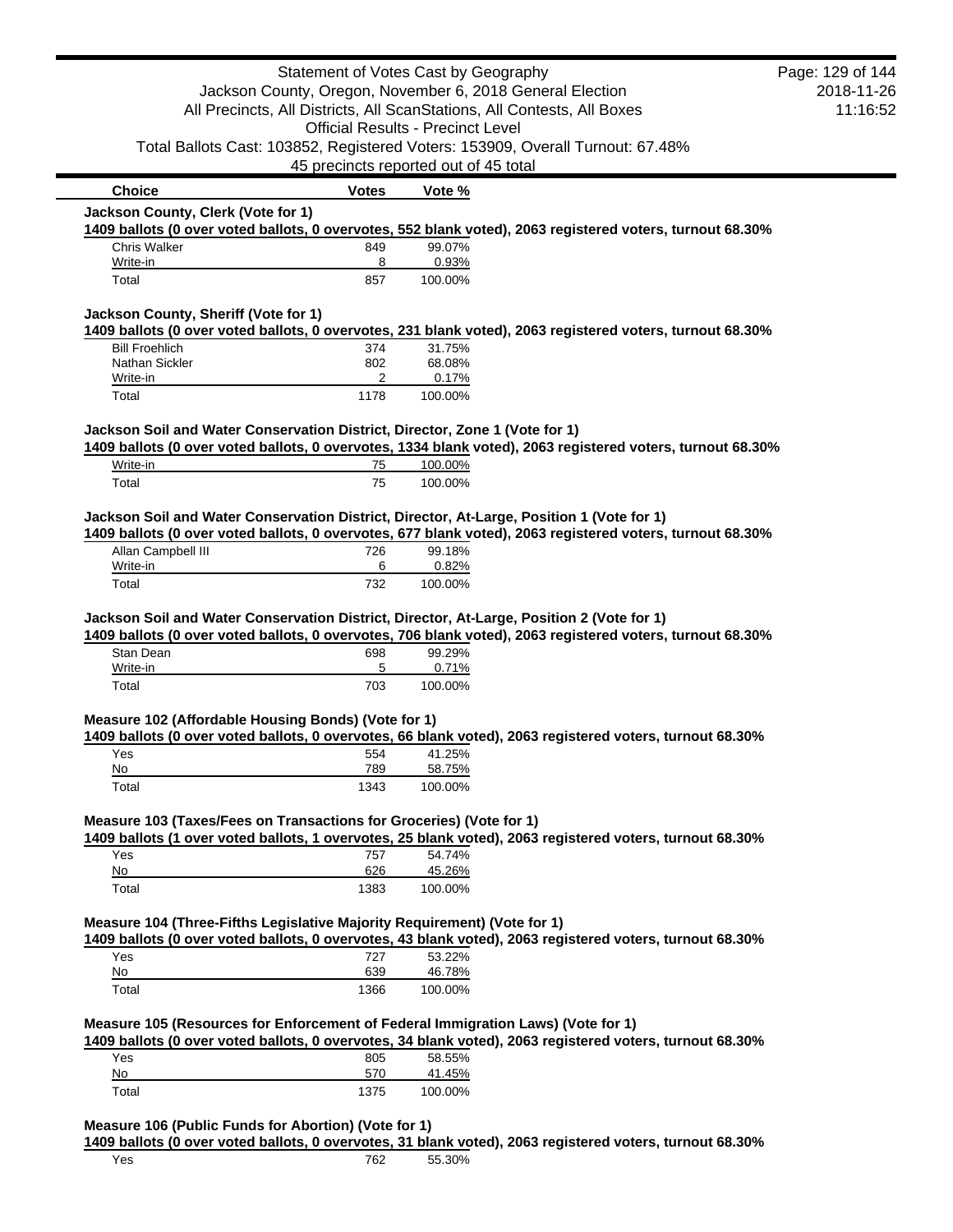45 precincts reported out of 45 total

| Choice | <b>Votes</b> | Vote %  |
|--------|--------------|---------|
| No     | 616          | 44.70%  |
| Total  | 1378         | 100.00% |

# **Measure 15-181 (Jackson County-Firearms) (Vote for 1)**

**1409 ballots (1 over voted ballots, 1 overvotes, 55 blank voted), 2063 registered voters, turnout 68.30%**

| Yes   | 786  | 58.09%  |
|-------|------|---------|
| No    | 567  | 41.91%  |
| Total | 1353 | 100.00% |

### **Precinct 044**

#### **US Representative, District 2 (Vote for 1)**

**2714 ballots (0 over voted ballots, 0 overvotes, 38 blank voted), 4068 registered voters, turnout 66.72%**

| Mark R Roberts       | 125  | 4.67%   |
|----------------------|------|---------|
| Greg Walden          | 1780 | 66.52%  |
| Jamie McLeod-Skinner | 770  | 28.77%  |
| Write-in             |      | 0.04%   |
| Total                | 2676 | 100.00% |

### **Governor (Vote for 1)**

**2714 ballots (0 over voted ballots, 0 overvotes, 35 blank voted), 4068 registered voters, turnout 66.72%**

| Aaron Auer             | 50   | 1.87%   |
|------------------------|------|---------|
| Nick Chen              | 32   | 1.19%   |
| Kate Brown             | 704  | 26.28%  |
| Knute Buehler          | 1770 | 66.07%  |
| <b>Patrick Starnes</b> | 102  | 3.81%   |
| Chris Henry            | 18   | 0.67%   |
| Write-in               | 3    | 0.11%   |
| Total                  | 2679 | 100.00% |

## **State Representative, 4th District (Vote for 1)**

**2714 ballots (0 over voted ballots, 0 overvotes, 923 blank voted), 4068 registered voters, turnout 66.72%**

| Duane A Stark | 1763 | 98.44%  |
|---------------|------|---------|
| Write-in      | 28   | 1.56%   |
| Total         | 1791 | 100.00% |

### **Jackson County, Commissioner, Position 1 (Vote for 1)**

**2714 ballots (0 over voted ballots, 0 overvotes, 152 blank voted), 4068 registered voters, turnout 66.72%**

| Amy Thuren       | 714  | 27.87%   |
|------------------|------|----------|
| Frank W Brannen  | 81   | 3.16%    |
| <b>Rick Dyer</b> | 1767 | 68.97%   |
| Write-in         | O    | $0.00\%$ |
| Total            | 2562 | 100.00%  |

## **Jackson County, Commissioner, Position 3 (Vote for 1)**

**2714 ballots (0 over voted ballots, 0 overvotes, 153 blank voted), 4068 registered voters, turnout 66.72%**

| <b>Colleen Roberts</b> | 1739 | 67.90%   |
|------------------------|------|----------|
| Lanita C Witt          | 749  | 29.25%   |
| <b>Edward Stanton</b>  | 73   | 2.85%    |
| Write-in               | 0    | $0.00\%$ |
| Total                  | 2561 | 100.00%  |
|                        |      |          |

## **Judge of the Supreme Court, Position 5 (Vote for 1)**

**2714 ballots (0 over voted ballots, 0 overvotes, 1242 blank voted), 4068 registered voters, turnout 66.72%**

| Adrienne Nelson | 1456 | 98.91%  |
|-----------------|------|---------|
| Write-in        | 16   | 1.09%   |
| Total           | 1472 | 100.00% |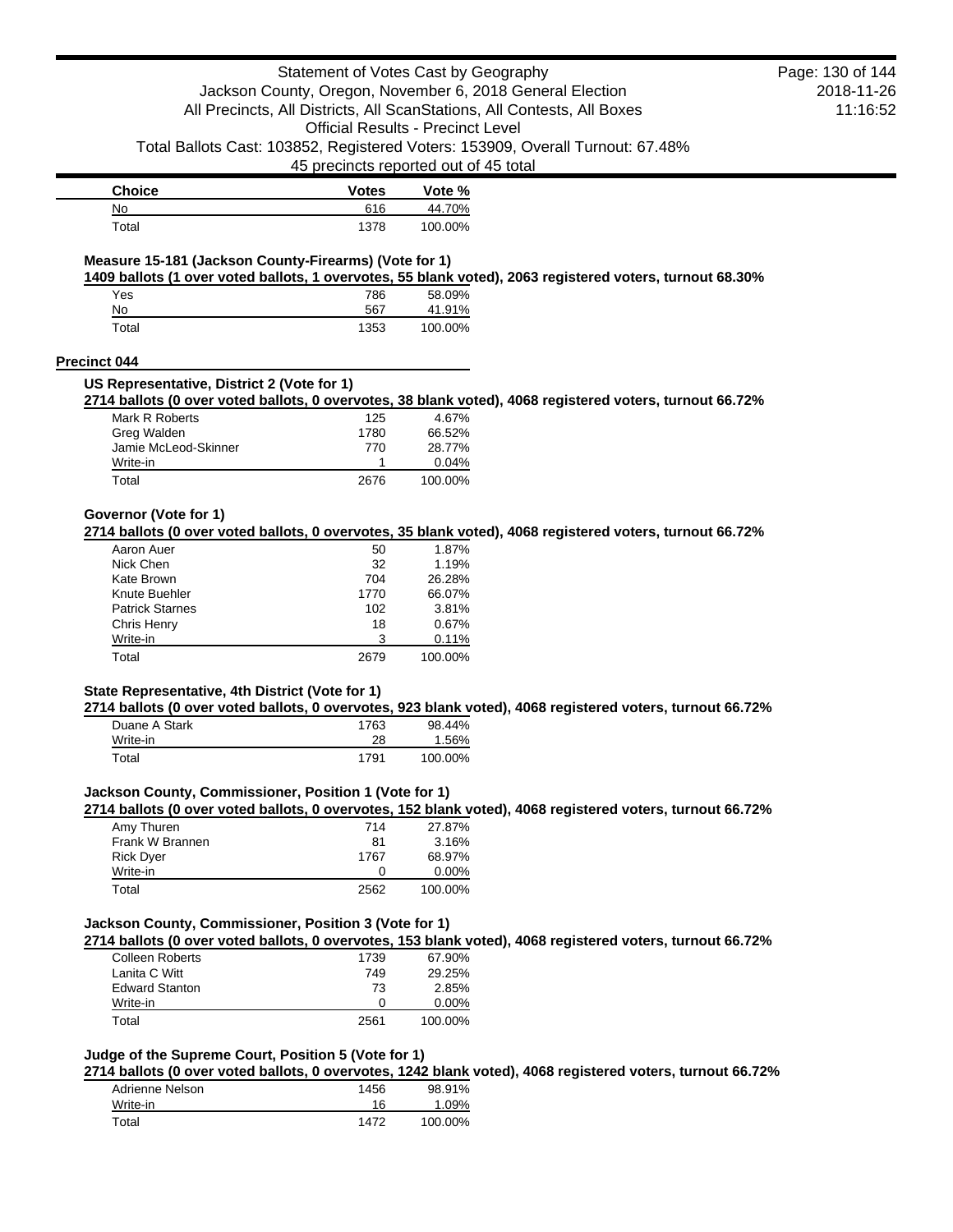|                                                                                                         | Statement of Votes Cast by Geography     |                  |                                                                                                            | Page: 131 of 144 |
|---------------------------------------------------------------------------------------------------------|------------------------------------------|------------------|------------------------------------------------------------------------------------------------------------|------------------|
|                                                                                                         |                                          |                  | Jackson County, Oregon, November 6, 2018 General Election                                                  | 2018-11-26       |
|                                                                                                         |                                          |                  | All Precincts, All Districts, All ScanStations, All Contests, All Boxes                                    | 11:16:52         |
|                                                                                                         | <b>Official Results - Precinct Level</b> |                  |                                                                                                            |                  |
|                                                                                                         |                                          |                  | Total Ballots Cast: 103852, Registered Voters: 153909, Overall Turnout: 67.48%                             |                  |
|                                                                                                         | 45 precincts reported out of 45 total    |                  |                                                                                                            |                  |
| <b>Choice</b>                                                                                           | <b>Votes</b>                             | Vote %           |                                                                                                            |                  |
| Judge of the Court of Appeals, Position 2 (Vote for 1)                                                  |                                          |                  |                                                                                                            |                  |
|                                                                                                         |                                          |                  | 2714 ballots (0 over voted ballots, 0 overvotes, 1327 blank voted), 4068 registered voters, turnout 66.72% |                  |
| Bronson D James                                                                                         | 1372                                     | 98.92%           |                                                                                                            |                  |
| Write-in<br>Total                                                                                       | 15<br>1387                               | 1.08%<br>100.00% |                                                                                                            |                  |
| Judge of the Court of Appeals, Position 4 (Vote for 1)                                                  |                                          |                  |                                                                                                            |                  |
|                                                                                                         |                                          |                  | 2714 ballots (0 over voted ballots, 0 overvotes, 1316 blank voted), 4068 registered voters, turnout 66.72% |                  |
| Robyn Ridler Aoyagi                                                                                     | 1388                                     | 99.28%           |                                                                                                            |                  |
| Write-in                                                                                                | 10                                       | 0.72%            |                                                                                                            |                  |
| Total                                                                                                   | 1398                                     | 100.00%          |                                                                                                            |                  |
| Judge of the Court of Appeals, Position 7 (Vote for 1)                                                  |                                          |                  |                                                                                                            |                  |
|                                                                                                         |                                          |                  | 2714 ballots (0 over voted ballots, 0 overvotes, 1327 blank voted), 4068 registered voters, turnout 66.72% |                  |
| Steven R Powers<br>Write-in                                                                             | 1375<br>12                               | 99.13%<br>0.87%  |                                                                                                            |                  |
| Total                                                                                                   | 1387                                     | 100.00%          |                                                                                                            |                  |
|                                                                                                         |                                          |                  |                                                                                                            |                  |
| Judge of the Oregon Tax Court (Vote for 1)                                                              |                                          |                  |                                                                                                            |                  |
|                                                                                                         |                                          |                  | 2714 ballots (0 over voted ballots, 0 overvotes, 1357 blank voted), 4068 registered voters, turnout 66.72% |                  |
|                                                                                                         |                                          |                  |                                                                                                            |                  |
| <b>Robert Manicke</b>                                                                                   | 1345                                     | 99.12%           |                                                                                                            |                  |
| Write-in<br>Total                                                                                       | 12<br>1357                               | 0.88%<br>100.00% | 2714 ballots (0 over voted ballots, 0 overvotes, 805 blank voted), 4068 registered voters, turnout 66.72%  |                  |
| Judge of the Circuit Court, 1st District, Position 4 (Vote for 1)<br><b>Charles Kochlacs</b>            | 664                                      | 34.78%           |                                                                                                            |                  |
| Laura Cromwell<br>Write-in                                                                              | 1240<br>5                                | 64.96%<br>0.26%  |                                                                                                            |                  |
| Total                                                                                                   | 1909                                     | 100.00%          |                                                                                                            |                  |
|                                                                                                         |                                          |                  |                                                                                                            |                  |
|                                                                                                         |                                          |                  |                                                                                                            |                  |
| David J Orr                                                                                             | 1165                                     | 61.25%           | 2714 ballots (0 over voted ballots, 0 overvotes, 812 blank voted), 4068 registered voters, turnout 66.72%  |                  |
| Joe Davis                                                                                               | 730                                      | 38.38%           |                                                                                                            |                  |
| Write-in                                                                                                | 7                                        | 0.37%            |                                                                                                            |                  |
| Total                                                                                                   | 1902                                     | 100.00%          |                                                                                                            |                  |
|                                                                                                         |                                          |                  |                                                                                                            |                  |
| Judge of the Circuit Court, 1st District, Position 9 (Vote for 1)<br>Jackson County, Clerk (Vote for 1) |                                          |                  | 2714 ballots (0 over voted ballots, 0 overvotes, 1093 blank voted), 4068 registered voters, turnout 66.72% |                  |
| Chris Walker                                                                                            | 1609                                     | 99.26%           |                                                                                                            |                  |
| Write-in                                                                                                | 12                                       | 0.74%            |                                                                                                            |                  |
| Total                                                                                                   | 1621                                     | 100.00%          |                                                                                                            |                  |
|                                                                                                         |                                          |                  |                                                                                                            |                  |
|                                                                                                         |                                          |                  |                                                                                                            |                  |
| Jackson County, Sheriff (Vote for 1)<br><b>Bill Froehlich</b>                                           | 726                                      | 33.14%           | 2714 ballots (0 over voted ballots, 0 overvotes, 523 blank voted), 4068 registered voters, turnout 66.72%  |                  |
| Nathan Sickler                                                                                          | 1459                                     | 66.59%           |                                                                                                            |                  |
| Write-in                                                                                                | 6                                        | 0.27%            |                                                                                                            |                  |
| Total                                                                                                   | 2191                                     | 100.00%          |                                                                                                            |                  |
|                                                                                                         |                                          |                  |                                                                                                            |                  |
| Jackson Soil and Water Conservation District, Director, Zone 1 (Vote for 1)                             |                                          |                  | 2714 ballots (0 over voted ballots, 0 overvotes, 2568 blank voted), 4068 registered voters, turnout 66.72% |                  |
| Write-in                                                                                                | 146                                      | 100.00%          |                                                                                                            |                  |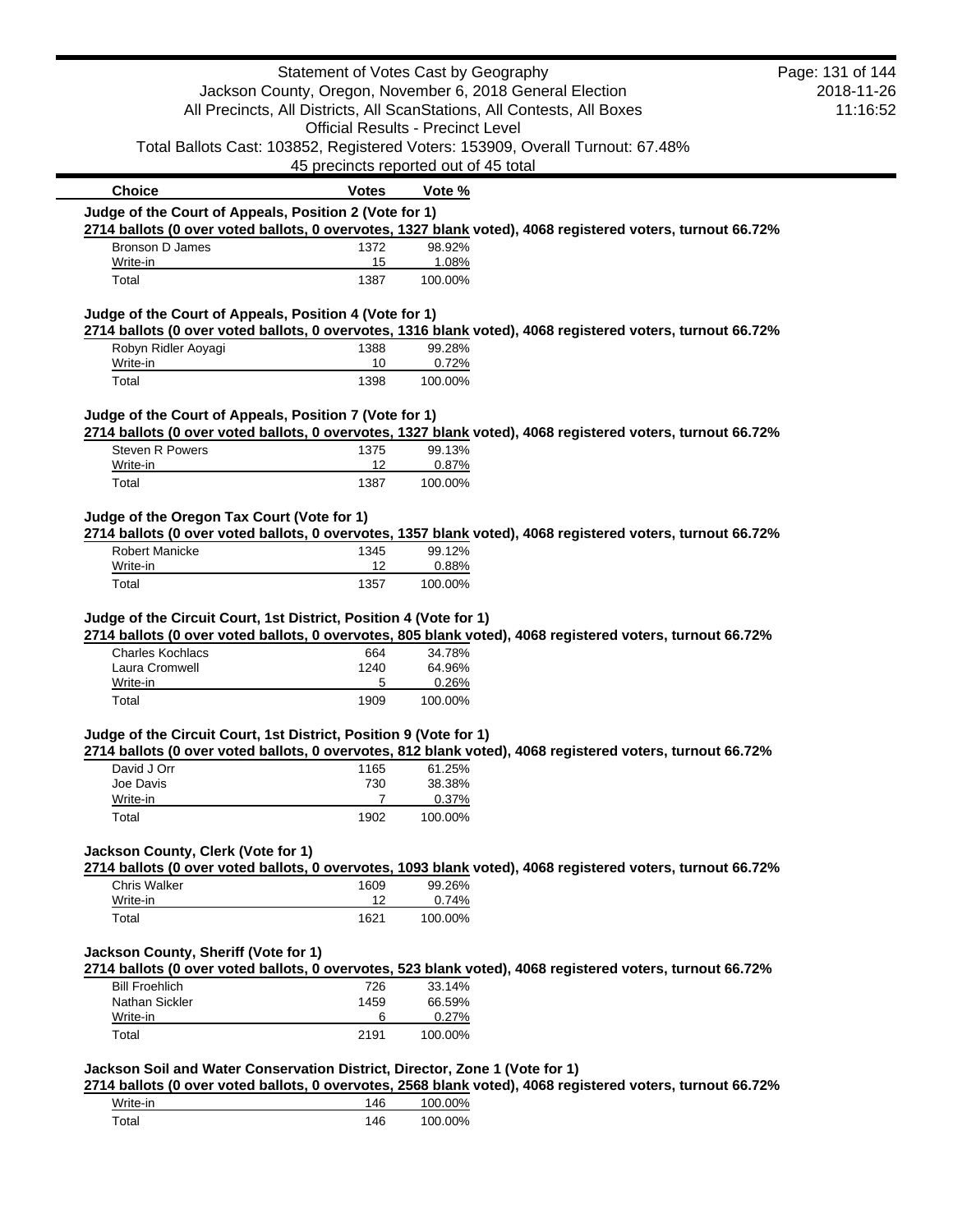|                                                                                           | Statement of Votes Cast by Geography     |                   |                                                                                                            | Page: 132 of 144 |
|-------------------------------------------------------------------------------------------|------------------------------------------|-------------------|------------------------------------------------------------------------------------------------------------|------------------|
|                                                                                           |                                          |                   | Jackson County, Oregon, November 6, 2018 General Election                                                  | 2018-11-26       |
|                                                                                           |                                          |                   | All Precincts, All Districts, All ScanStations, All Contests, All Boxes                                    | 11:16:52         |
|                                                                                           | <b>Official Results - Precinct Level</b> |                   |                                                                                                            |                  |
|                                                                                           |                                          |                   | Total Ballots Cast: 103852, Registered Voters: 153909, Overall Turnout: 67.48%                             |                  |
|                                                                                           | 45 precincts reported out of 45 total    |                   |                                                                                                            |                  |
| <b>Choice</b>                                                                             | <b>Votes</b>                             | Vote %            |                                                                                                            |                  |
| Jackson Soil and Water Conservation District, Director, At-Large, Position 1 (Vote for 1) |                                          |                   | 2714 ballots (0 over voted ballots, 0 overvotes, 1346 blank voted), 4068 registered voters, turnout 66.72% |                  |
| Allan Campbell III                                                                        | 1356                                     | 99.12%            |                                                                                                            |                  |
| Write-in                                                                                  | 12                                       | 0.88%             |                                                                                                            |                  |
| Total                                                                                     | 1368                                     | 100.00%           |                                                                                                            |                  |
| Jackson Soil and Water Conservation District, Director, At-Large, Position 2 (Vote for 1) |                                          |                   |                                                                                                            |                  |
| Stan Dean                                                                                 | 1350                                     | 99.26%            | 2714 ballots (0 over voted ballots, 0 overvotes, 1354 blank voted), 4068 registered voters, turnout 66.72% |                  |
| Write-in                                                                                  | 10                                       | 0.74%             |                                                                                                            |                  |
| Total                                                                                     | 1360                                     | 100.00%           |                                                                                                            |                  |
| Measure 102 (Affordable Housing Bonds) (Vote for 1)                                       |                                          |                   |                                                                                                            |                  |
|                                                                                           |                                          |                   | 2714 ballots (1 over voted ballots, 1 overvotes, 101 blank voted), 4068 registered voters, turnout 66.72%  |                  |
| Yes                                                                                       | 1068                                     | 40.89%            |                                                                                                            |                  |
| No                                                                                        | 1544                                     | 59.11%            |                                                                                                            |                  |
| Total                                                                                     | 2612                                     | 100.00%           |                                                                                                            |                  |
| Measure 103 (Taxes/Fees on Transactions for Groceries) (Vote for 1)                       |                                          |                   |                                                                                                            |                  |
| Yes                                                                                       | 1510                                     | 56.81%            | 2714 ballots (6 over voted ballots, 6 overvotes, 50 blank voted), 4068 registered voters, turnout 66.72%   |                  |
| No                                                                                        | 1148                                     | 43.19%            |                                                                                                            |                  |
| Total                                                                                     | 2658                                     | 100.00%           |                                                                                                            |                  |
| Yes<br>No                                                                                 | 1385<br>1213                             | 53.31%<br>46.69%  | 2714 ballots (2 over voted ballots, 2 overvotes, 114 blank voted), 4068 registered voters, turnout 66.72%  |                  |
| Total                                                                                     | 2598                                     | 100.00%           |                                                                                                            |                  |
|                                                                                           |                                          |                   |                                                                                                            |                  |
| Measure 105 (Resources for Enforcement of Federal Immigration Laws) (Vote for 1)          |                                          |                   | 2714 ballots (0 over voted ballots, 0 overvotes, 69 blank voted), 4068 registered voters, turnout 66.72%   |                  |
| Yes                                                                                       | 1585                                     | 59.92%            |                                                                                                            |                  |
| No                                                                                        | 1060                                     | 40.08%            |                                                                                                            |                  |
| Total                                                                                     | 2645                                     | 100.00%           |                                                                                                            |                  |
| Measure 106 (Public Funds for Abortion) (Vote for 1)                                      |                                          |                   |                                                                                                            |                  |
|                                                                                           |                                          |                   | 2714 ballots (0 over voted ballots, 0 overvotes, 66 blank voted), 4068 registered voters, turnout 66.72%   |                  |
| Yes                                                                                       | 1564                                     | 59.06%            |                                                                                                            |                  |
| No<br>Total                                                                               | 1084<br>2648                             | 40.94%<br>100.00% |                                                                                                            |                  |
|                                                                                           |                                          |                   |                                                                                                            |                  |
| Measure 15-181 (Jackson County-Firearms) (Vote for 1)                                     |                                          |                   |                                                                                                            |                  |
|                                                                                           |                                          | 56.96%            | 2714 ballots (1 over voted ballots, 1 overvotes, 111 blank voted), 4068 registered voters, turnout 66.72%  |                  |
| Yes<br>No                                                                                 | 1482<br>1120                             | 43.04%            |                                                                                                            |                  |
| Total                                                                                     | 2602                                     | 100.00%           |                                                                                                            |                  |
| <b>Precinct 045</b>                                                                       |                                          |                   |                                                                                                            |                  |
| US Representative, District 2 (Vote for 1)                                                |                                          |                   |                                                                                                            |                  |
|                                                                                           |                                          |                   | 782 ballots (2 over voted ballots, 2 overvotes, 8 blank voted), 1115 registered voters, turnout 70.13%     |                  |
| Mark R Roberts                                                                            | 37                                       | 4.79%             |                                                                                                            |                  |
| Greg Walden                                                                               | 349                                      | 45.21%            |                                                                                                            |                  |
| Jamie McLeod-Skinner<br>Write-in                                                          | 383<br>3                                 | 49.61%<br>0.39%   |                                                                                                            |                  |
|                                                                                           |                                          |                   |                                                                                                            |                  |
| Total                                                                                     | 772                                      | 100.00%           |                                                                                                            |                  |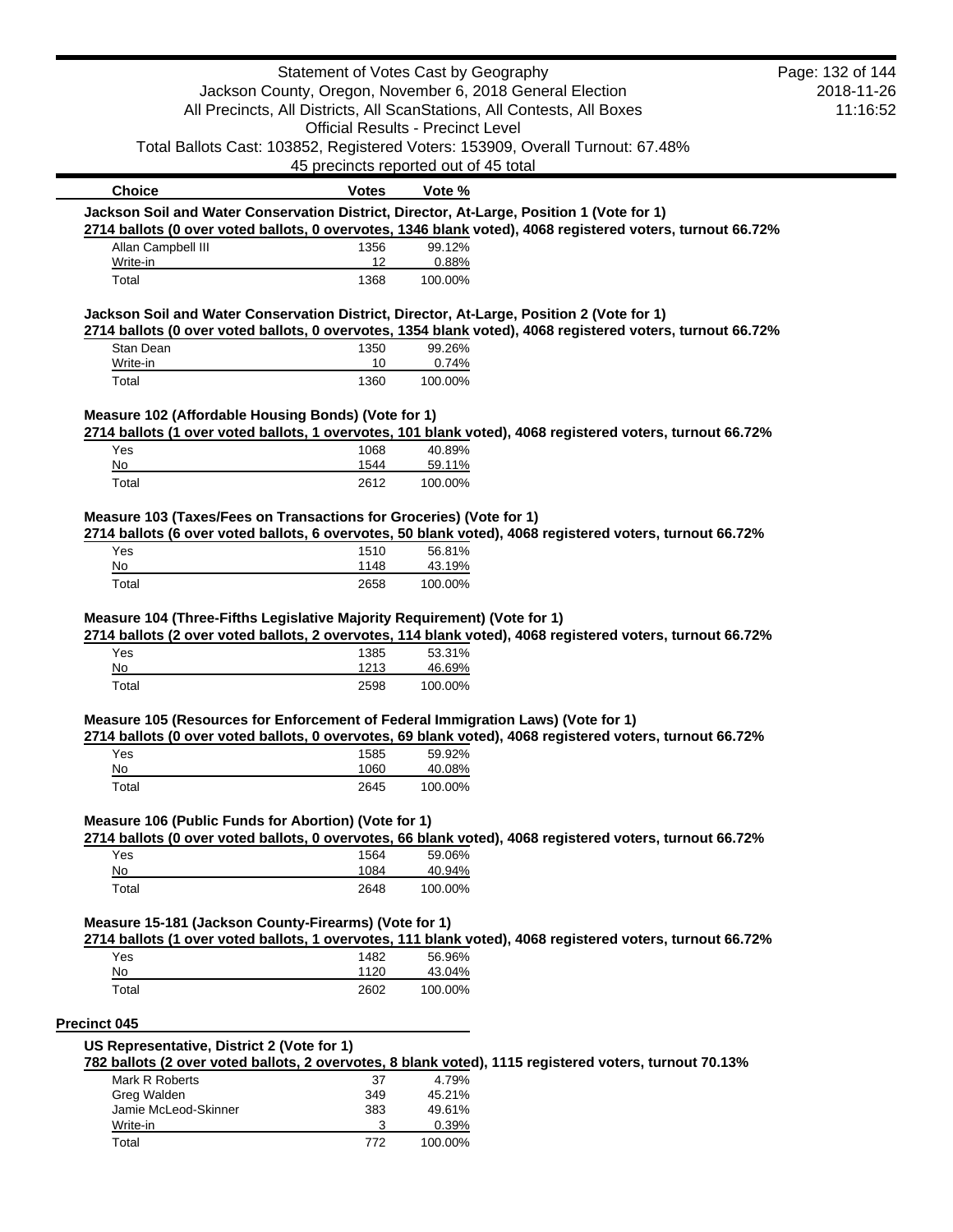**Choice Votes Votes Vote** % **Governor (Vote for 1)**

#### **782 ballots (0 over voted ballots, 0 overvotes, 9 blank voted), 1115 registered voters, turnout 70.13%**

| Aaron Auer             | 15  | 1.94%   |
|------------------------|-----|---------|
| Nick Chen              | 14  | 1.81%   |
| Kate Brown             | 362 | 46.83%  |
| Knute Buehler          | 344 | 44.50%  |
| <b>Patrick Starnes</b> | 33  | 4.27%   |
| Chris Henry            | 3   | 0.39%   |
| Write-in               | 2   | 0.26%   |
| Total                  | 773 | 100.00% |

### **State Senator, 3rd District (Vote for 1)**

**711 ballots (0 over voted ballots, 0 overvotes, 11 blank voted), 1018 registered voters, turnout 69.84%**

| Jeff Golden   | 359 | 51.29%  |
|---------------|-----|---------|
| Jessica Gomez | 340 | 48.57%  |
| Write-in      |     | 0.14%   |
| Total         | 700 | 100.00% |

#### **State Representative, 4th District (Vote for 1)**

**71 ballots (0 over voted ballots, 0 overvotes, 28 blank voted), 97 registered voters, turnout 73.20%**

| Duane A Stark | 42 | 97.67%  |
|---------------|----|---------|
| Write-in      |    | 2.33%   |
| Total         | 43 | 100.00% |

#### **State Representative, 5th District (Vote for 1)**

**711 ballots (0 over voted ballots, 0 overvotes, 39 blank voted), 1018 registered voters, turnout 69.84%**

| Sandra A Abercrombie | 314 | 46.73%  |
|----------------------|-----|---------|
| Pam Marsh            | 357 | 53.12%  |
| Write-in             |     | 0.15%   |
| Total                | 672 | 100.00% |

# **Jackson County, Commissioner, Position 1 (Vote for 1)**

**782 ballots (0 over voted ballots, 0 overvotes, 33 blank voted), 1115 registered voters, turnout 70.13%**

| Amy Thuren       | 367 | 49.00%   |
|------------------|-----|----------|
| Frank W Brannen  | 23  | 3.07%    |
| <b>Rick Dyer</b> | 359 | 47.93%   |
| Write-in         | O   | $0.00\%$ |
| Total            | 749 | 100.00%  |

### **Jackson County, Commissioner, Position 3 (Vote for 1)**

**782 ballots (0 over voted ballots, 0 overvotes, 40 blank voted), 1115 registered voters, turnout 70.13%**

| Colleen Roberts       | 355 | 47.84%   |
|-----------------------|-----|----------|
| Lanita C Witt         | 369 | 49.73%   |
| <b>Edward Stanton</b> | 18  | 2.43%    |
| Write-in              | O   | $0.00\%$ |
| Total                 | 742 | 100.00%  |

# **Judge of the Supreme Court, Position 5 (Vote for 1)**

**782 ballots (0 over voted ballots, 0 overvotes, 382 blank voted), 1115 registered voters, turnout 70.13%**

| Adrienne Nelson | 396 | 99.00%  |
|-----------------|-----|---------|
| Write-in        |     | 1.00%   |
| Total           | 400 | 100.00% |

# **Judge of the Court of Appeals, Position 2 (Vote for 1)**

**782 ballots (0 over voted ballots, 0 overvotes, 422 blank voted), 1115 registered voters, turnout 70.13%**

| Bronson D James | 359 | 99.72% |
|-----------------|-----|--------|
| Write-in        |     | 0.28%  |

2018-11-26 11:16:52 Page: 133 of 144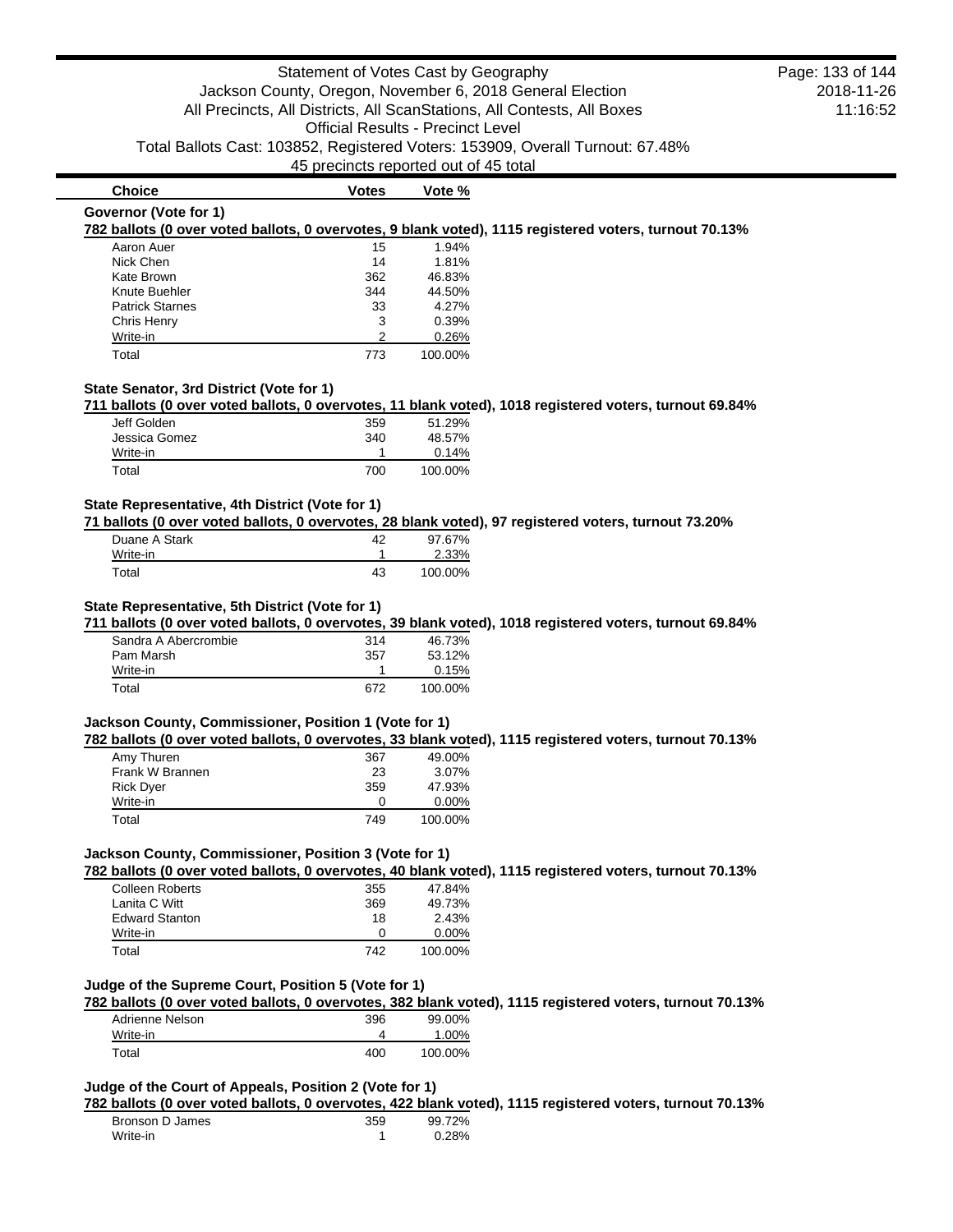|                                                                                                                                                                                                                                                     | Statement of Votes Cast by Geography     |                    |                                                                                                          | Page: 134 of 144 |
|-----------------------------------------------------------------------------------------------------------------------------------------------------------------------------------------------------------------------------------------------------|------------------------------------------|--------------------|----------------------------------------------------------------------------------------------------------|------------------|
|                                                                                                                                                                                                                                                     |                                          |                    | Jackson County, Oregon, November 6, 2018 General Election                                                | 2018-11-26       |
|                                                                                                                                                                                                                                                     |                                          |                    | All Precincts, All Districts, All ScanStations, All Contests, All Boxes                                  | 11:16:52         |
|                                                                                                                                                                                                                                                     | <b>Official Results - Precinct Level</b> |                    |                                                                                                          |                  |
|                                                                                                                                                                                                                                                     |                                          |                    | Total Ballots Cast: 103852, Registered Voters: 153909, Overall Turnout: 67.48%                           |                  |
|                                                                                                                                                                                                                                                     | 45 precincts reported out of 45 total    |                    |                                                                                                          |                  |
| <b>Choice</b>                                                                                                                                                                                                                                       | <b>Votes</b>                             | Vote %             |                                                                                                          |                  |
| Total                                                                                                                                                                                                                                               | 360                                      | 100.00%            |                                                                                                          |                  |
|                                                                                                                                                                                                                                                     |                                          |                    |                                                                                                          |                  |
| Judge of the Court of Appeals, Position 4 (Vote for 1)                                                                                                                                                                                              |                                          |                    | 782 ballots (0 over voted ballots, 0 overvotes, 397 blank voted), 1115 registered voters, turnout 70.13% |                  |
| Robyn Ridler Aoyagi                                                                                                                                                                                                                                 | 384                                      | 99.74%             |                                                                                                          |                  |
| Write-in                                                                                                                                                                                                                                            | 1                                        | 0.26%              |                                                                                                          |                  |
| Total                                                                                                                                                                                                                                               | 385                                      | 100.00%            |                                                                                                          |                  |
| Judge of the Court of Appeals, Position 7 (Vote for 1)                                                                                                                                                                                              |                                          |                    |                                                                                                          |                  |
|                                                                                                                                                                                                                                                     |                                          |                    | 782 ballots (0 over voted ballots, 0 overvotes, 410 blank voted), 1115 registered voters, turnout 70.13% |                  |
| Steven R Powers                                                                                                                                                                                                                                     | 371                                      | 99.73%             |                                                                                                          |                  |
| Write-in                                                                                                                                                                                                                                            | 1                                        | 0.27%              |                                                                                                          |                  |
| Total                                                                                                                                                                                                                                               | 372                                      | 100.00%            |                                                                                                          |                  |
| Judge of the Oregon Tax Court (Vote for 1)                                                                                                                                                                                                          |                                          |                    |                                                                                                          |                  |
|                                                                                                                                                                                                                                                     |                                          |                    | 782 ballots (0 over voted ballots, 0 overvotes, 410 blank voted), 1115 registered voters, turnout 70.13% |                  |
| <b>Robert Manicke</b>                                                                                                                                                                                                                               | 371                                      | 99.73%             |                                                                                                          |                  |
| Write-in                                                                                                                                                                                                                                            | 1                                        | 0.27%              |                                                                                                          |                  |
| Total                                                                                                                                                                                                                                               | 372                                      | 100.00%            |                                                                                                          |                  |
|                                                                                                                                                                                                                                                     |                                          |                    |                                                                                                          |                  |
|                                                                                                                                                                                                                                                     |                                          |                    |                                                                                                          |                  |
| Judge of the Circuit Court, 1st District, Position 4 (Vote for 1)                                                                                                                                                                                   |                                          |                    |                                                                                                          |                  |
| <b>Charles Kochlacs</b>                                                                                                                                                                                                                             | 171                                      | 29.84%             | 782 ballots (1 over voted ballots, 1 overvotes, 208 blank voted), 1115 registered voters, turnout 70.13% |                  |
| Laura Cromwell                                                                                                                                                                                                                                      | 402                                      | 70.16%             |                                                                                                          |                  |
| Write-in                                                                                                                                                                                                                                            | 0                                        | 0.00%              |                                                                                                          |                  |
| Total                                                                                                                                                                                                                                               | 573                                      | 100.00%            |                                                                                                          |                  |
|                                                                                                                                                                                                                                                     |                                          |                    |                                                                                                          |                  |
|                                                                                                                                                                                                                                                     |                                          |                    | 782 ballots (0 over voted ballots, 0 overvotes, 252 blank voted), 1115 registered voters, turnout 70.13% |                  |
| David J Orr                                                                                                                                                                                                                                         | 289                                      | 54.53%             |                                                                                                          |                  |
| Joe Davis                                                                                                                                                                                                                                           | 240                                      | 45.28%             |                                                                                                          |                  |
| Write-in                                                                                                                                                                                                                                            | 1                                        | 0.19%              |                                                                                                          |                  |
| Total                                                                                                                                                                                                                                               | 530                                      | 100.00%            |                                                                                                          |                  |
|                                                                                                                                                                                                                                                     |                                          |                    |                                                                                                          |                  |
|                                                                                                                                                                                                                                                     |                                          |                    | 782 ballots (0 over voted ballots, 0 overvotes, 333 blank voted), 1115 registered voters, turnout 70.13% |                  |
| <b>Chris Walker</b>                                                                                                                                                                                                                                 | 446                                      | 99.33%             |                                                                                                          |                  |
| Write-in                                                                                                                                                                                                                                            | 3                                        | 0.67%              |                                                                                                          |                  |
| Total                                                                                                                                                                                                                                               | 449                                      | 100.00%            |                                                                                                          |                  |
|                                                                                                                                                                                                                                                     |                                          |                    |                                                                                                          |                  |
|                                                                                                                                                                                                                                                     |                                          |                    |                                                                                                          |                  |
| <b>Bill Froehlich</b>                                                                                                                                                                                                                               | 170                                      | 27.24%             | 782 ballots (0 over voted ballots, 0 overvotes, 158 blank voted), 1115 registered voters, turnout 70.13% |                  |
| Nathan Sickler                                                                                                                                                                                                                                      | 451                                      | 72.28%             |                                                                                                          |                  |
| Write-in                                                                                                                                                                                                                                            | 3                                        | 0.48%              |                                                                                                          |                  |
| Total                                                                                                                                                                                                                                               | 624                                      | 100.00%            |                                                                                                          |                  |
|                                                                                                                                                                                                                                                     |                                          |                    |                                                                                                          |                  |
|                                                                                                                                                                                                                                                     |                                          |                    |                                                                                                          |                  |
|                                                                                                                                                                                                                                                     |                                          |                    | 782 ballots (0 over voted ballots, 0 overvotes, 760 blank voted), 1115 registered voters, turnout 70.13% |                  |
| Judge of the Circuit Court, 1st District, Position 9 (Vote for 1)<br>Jackson County, Clerk (Vote for 1)<br>Jackson County, Sheriff (Vote for 1)<br>Jackson Soil and Water Conservation District, Director, Zone 1 (Vote for 1)<br>Write-in<br>Total | 22<br>22                                 | 100.00%<br>100.00% |                                                                                                          |                  |

| Allan Campbell III | 367 | 99.46% |
|--------------------|-----|--------|
| Write-in           |     | 0.54%  |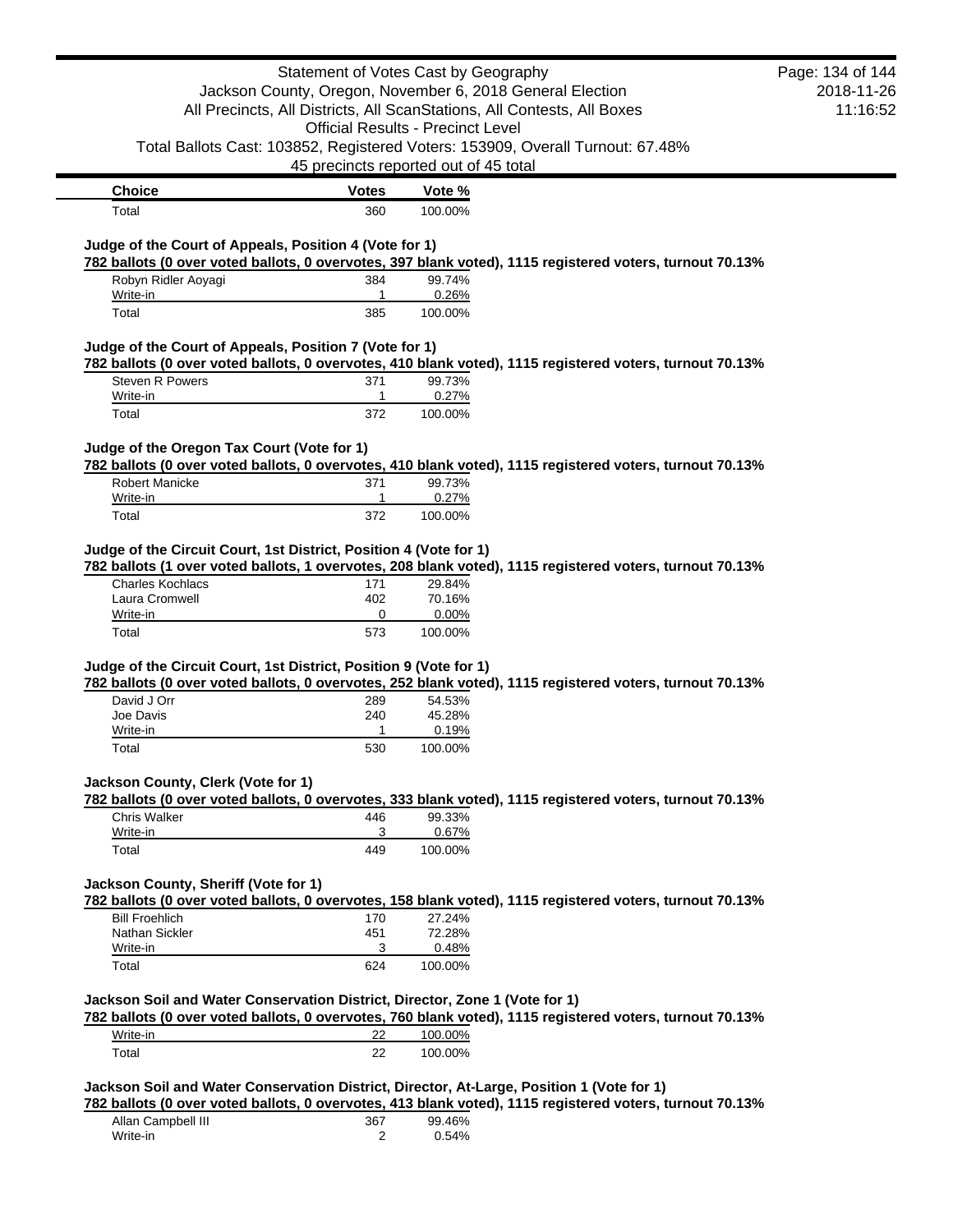|                                                                                  | Statement of Votes Cast by Geography     |                  |                                                                                                                                                                                                       | Page: 135 of 144 |
|----------------------------------------------------------------------------------|------------------------------------------|------------------|-------------------------------------------------------------------------------------------------------------------------------------------------------------------------------------------------------|------------------|
|                                                                                  |                                          |                  | Jackson County, Oregon, November 6, 2018 General Election                                                                                                                                             | 2018-11-26       |
|                                                                                  |                                          |                  | All Precincts, All Districts, All ScanStations, All Contests, All Boxes                                                                                                                               | 11:16:52         |
|                                                                                  | <b>Official Results - Precinct Level</b> |                  |                                                                                                                                                                                                       |                  |
|                                                                                  |                                          |                  | Total Ballots Cast: 103852, Registered Voters: 153909, Overall Turnout: 67.48%                                                                                                                        |                  |
|                                                                                  | 45 precincts reported out of 45 total    |                  |                                                                                                                                                                                                       |                  |
| <b>Choice</b>                                                                    | <b>Votes</b>                             | Vote %           |                                                                                                                                                                                                       |                  |
| Total                                                                            | 369                                      | 100.00%          |                                                                                                                                                                                                       |                  |
|                                                                                  |                                          |                  |                                                                                                                                                                                                       |                  |
|                                                                                  |                                          |                  | Jackson Soil and Water Conservation District, Director, At-Large, Position 2 (Vote for 1)<br>782 ballots (0 over voted ballots, 0 overvotes, 414 blank voted), 1115 registered voters, turnout 70.13% |                  |
| Stan Dean                                                                        | 367                                      | 99.73%           |                                                                                                                                                                                                       |                  |
| Write-in                                                                         | 1                                        | 0.27%            |                                                                                                                                                                                                       |                  |
| Total                                                                            | 368                                      | 100.00%          |                                                                                                                                                                                                       |                  |
| Measure 102 (Affordable Housing Bonds) (Vote for 1)                              |                                          |                  |                                                                                                                                                                                                       |                  |
|                                                                                  |                                          |                  | 782 ballots (0 over voted ballots, 0 overvotes, 39 blank voted), 1115 registered voters, turnout 70.13%                                                                                               |                  |
| Yes                                                                              | 381                                      | 51.28%           |                                                                                                                                                                                                       |                  |
| No                                                                               | 362                                      | 48.72%           |                                                                                                                                                                                                       |                  |
| Total                                                                            | 743                                      | 100.00%          |                                                                                                                                                                                                       |                  |
| Measure 103 (Taxes/Fees on Transactions for Groceries) (Vote for 1)              |                                          |                  |                                                                                                                                                                                                       |                  |
|                                                                                  |                                          |                  | 782 ballots (1 over voted ballots, 1 overvotes, 24 blank voted), 1115 registered voters, turnout 70.13%                                                                                               |                  |
| Yes                                                                              | 357                                      | 47.16%           |                                                                                                                                                                                                       |                  |
| No                                                                               | 400                                      | 52.84%           |                                                                                                                                                                                                       |                  |
| Total                                                                            | 757                                      | 100.00%          |                                                                                                                                                                                                       |                  |
| Yes<br>No                                                                        | 285<br>445                               | 39.04%<br>60.96% |                                                                                                                                                                                                       |                  |
| Total                                                                            | 730                                      | 100.00%          |                                                                                                                                                                                                       |                  |
|                                                                                  |                                          |                  |                                                                                                                                                                                                       |                  |
| Measure 105 (Resources for Enforcement of Federal Immigration Laws) (Vote for 1) |                                          |                  | 782 ballots (0 over voted ballots, 0 overvotes, 27 blank voted), 1115 registered voters, turnout 70.13%                                                                                               |                  |
| Yes                                                                              | 311                                      | 41.19%           |                                                                                                                                                                                                       |                  |
| $No$                                                                             | 444                                      | 58.81%           |                                                                                                                                                                                                       |                  |
| Total                                                                            | 755                                      | 100.00%          |                                                                                                                                                                                                       |                  |
| Measure 106 (Public Funds for Abortion) (Vote for 1)                             |                                          |                  |                                                                                                                                                                                                       |                  |
|                                                                                  |                                          |                  | 782 ballots (0 over voted ballots, 0 overvotes, 23 blank voted), 1115 registered voters, turnout 70.13%                                                                                               |                  |
| Yes                                                                              | 296                                      | 39.00%           |                                                                                                                                                                                                       |                  |
| No                                                                               | 463                                      | 61.00%           |                                                                                                                                                                                                       |                  |
| Total                                                                            | 759                                      | 100.00%          |                                                                                                                                                                                                       |                  |
| Measure 15-181 (Jackson County-Firearms) (Vote for 1)                            |                                          |                  |                                                                                                                                                                                                       |                  |
|                                                                                  |                                          |                  | 782 ballots (0 over voted ballots, 0 overvotes, 47 blank voted), 1115 registered voters, turnout 70.13%                                                                                               |                  |
| Yes                                                                              | 323                                      | 43.95%           |                                                                                                                                                                                                       |                  |
| No                                                                               | 412                                      | 56.05%           |                                                                                                                                                                                                       |                  |
| Total                                                                            | 735                                      | 100.00%          |                                                                                                                                                                                                       |                  |
|                                                                                  |                                          |                  |                                                                                                                                                                                                       |                  |
| Measure 15-176 (Applegate Valley Fire District-Levy) (Vote for 1)                |                                          |                  |                                                                                                                                                                                                       |                  |
| Yes                                                                              |                                          |                  | 780 ballots (0 over voted ballots, 0 overvotes, 24 blank voted), 1110 registered voters, turnout 70.27%                                                                                               |                  |
| No                                                                               | 445<br>311                               | 58.86%<br>41.14% |                                                                                                                                                                                                       |                  |
| Total                                                                            | 756                                      | 100.00%          |                                                                                                                                                                                                       |                  |
|                                                                                  |                                          |                  |                                                                                                                                                                                                       |                  |
| <b>All Precincts</b>                                                             |                                          |                  |                                                                                                                                                                                                       |                  |
| US Representative, District 2 (Vote for 1)                                       |                                          |                  |                                                                                                                                                                                                       |                  |

**103852 ballots (11 over voted ballots, 11 overvotes, 1502 blank voted), 153909 registered voters, turnout 67.48%**

| Mark R Roberts<br>Greg Walden | 4284<br>51835 | 4.19%<br>50.65% |
|-------------------------------|---------------|-----------------|
| Jamie McLeod-Skinner          | 46142         | 45.09%          |
| Write-in                      | 78            | 0.08%           |
|                               |               |                 |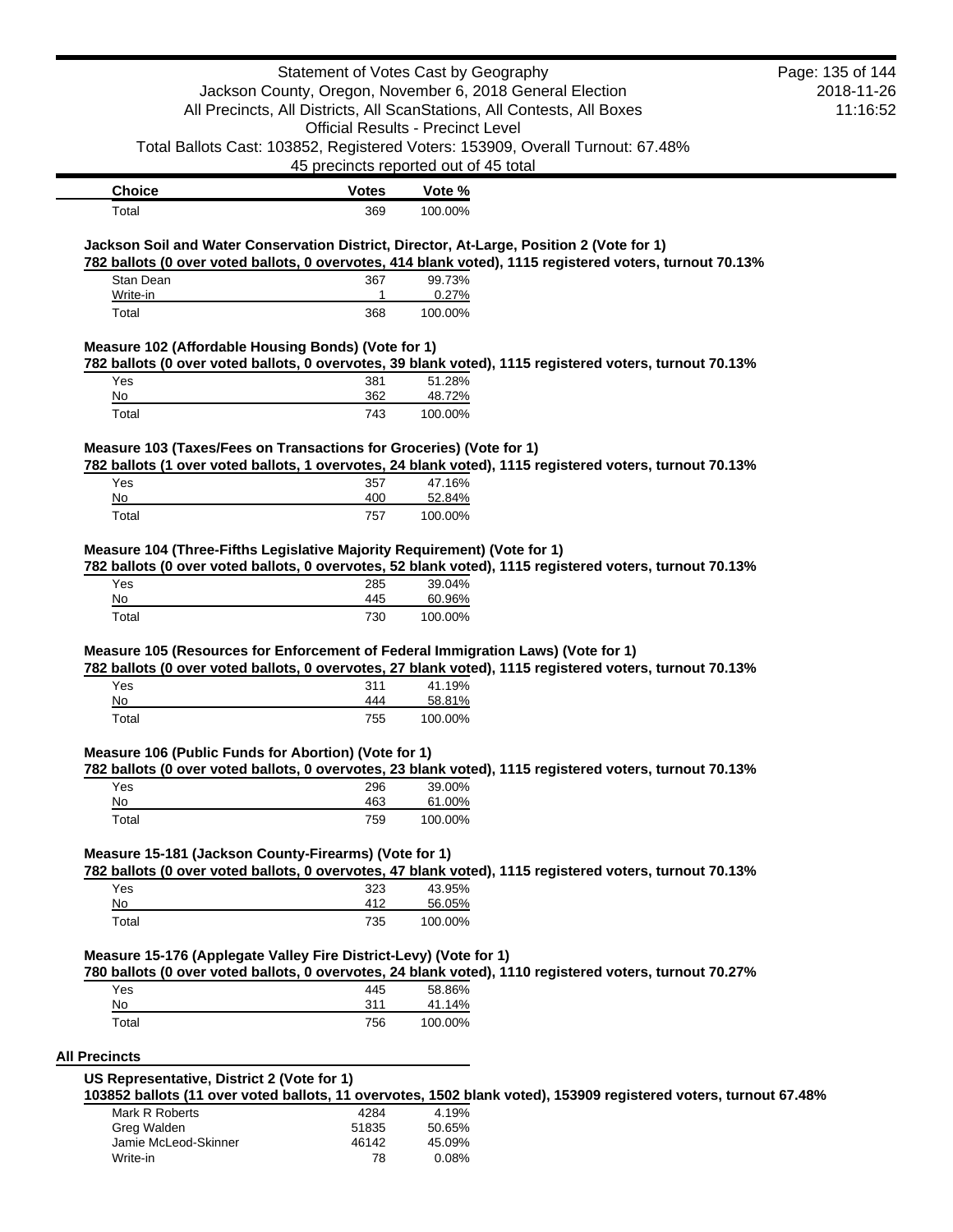| <b>Choice</b> | <b>Votes</b> | Vote %  |
|---------------|--------------|---------|
| $\tau$ otal   | 102339       | 100.00% |

### **Governor (Vote for 1)**

**103852 ballots (10 over voted ballots, 10 overvotes, 1935 blank voted), 153909 registered voters, turnout 67.48%**

| Aaron Auer             | 1313   | 1.29%   |
|------------------------|--------|---------|
| Nick Chen              | 1720   | 1.69%   |
| Kate Brown             | 42207  | 41.42%  |
| Knute Buehler          | 51623  | 50.66%  |
| <b>Patrick Starnes</b> | 4196   | 4.12%   |
| Chris Henry            | 716    | 0.70%   |
| Write-in               | 132    | 0.13%   |
| Total                  | 101907 | 100.00% |

### **State Senator, 1st District (Vote for 1)**

**761 ballots (0 over voted ballots, 0 overvotes, 26 blank voted), 1141 registered voters, turnout 66.70%**

| Shannon Souza | 249 | 33.88%  |
|---------------|-----|---------|
| Dallas Heard  | 483 | 65.71%  |
| Write-in      |     | 0.41%   |
| Total         | 735 | 100.00% |

# **State Senator, 3rd District (Vote for 1)**

**66355 ballots (5 over voted ballots, 5 overvotes, 1376 blank voted), 95535 registered voters, turnout 69.46%**

| Jeff Golden   | 35834 | 55.15%  |
|---------------|-------|---------|
| Jessica Gomez | 29065 | 44.73%  |
| Write-in      | 75    | 0.12%   |
| Total         | 64974 | 100.00% |

#### **State Representative, 2nd District (Vote for 1)**

**761 ballots (0 over voted ballots, 0 overvotes, 45 blank voted), 1141 registered voters, turnout 66.70%**

| Gary Leif    | 468 | 65.36%  |
|--------------|-----|---------|
| Megan Salter | 245 | 34.22%  |
| Write-in     |     | 0.42%   |
| Total        | 716 | 100.00% |

#### **State Representative, 4th District (Vote for 1)**

**26459 ballots (1 over voted ballots, 1 overvotes, 8700 blank voted), 41373 registered voters, turnout 63.95%**

| Duane A Stark | 17440 | 98.21%  |
|---------------|-------|---------|
| Write-in      | 318   | 1.79%   |
| Total         | 17758 | 100.00% |

## **State Representative, 5th District (Vote for 1)**

**38044 ballots (0 over voted ballots, 0 overvotes, 1793 blank voted), 50831 registered voters, turnout 74.84%**

| Sandra A Abercrombie | 11580 | 31.94%  |
|----------------------|-------|---------|
| Pam Marsh            | 24643 | 67.98%  |
| Write-in             | 28    | 0.08%   |
| Total                | 36251 | 100.00% |

#### **State Representative, 6th District (Vote for 1)**

**28311 ballots (4 over voted ballots, 4 overvotes, 1064 blank voted), 44704 registered voters, turnout 63.33%**

| Kim Wallan             | 14681 | 53.89%   |
|------------------------|-------|----------|
| Michelle Blum Atkinson | 12530 | 45.99%   |
| Write-in               | 32    | $0.12\%$ |
| Total                  | 27243 | 100.00%  |

## **State Representative, 55th District (Vote for 1)**

**10277 ballots (0 over voted ballots, 0 overvotes, 493 blank voted), 15860 registered voters, turnout 64.80%**

| Karen Rippberger | 2754 | 28.15% |
|------------------|------|--------|
| Mike McLane      | 7017 | 71.72% |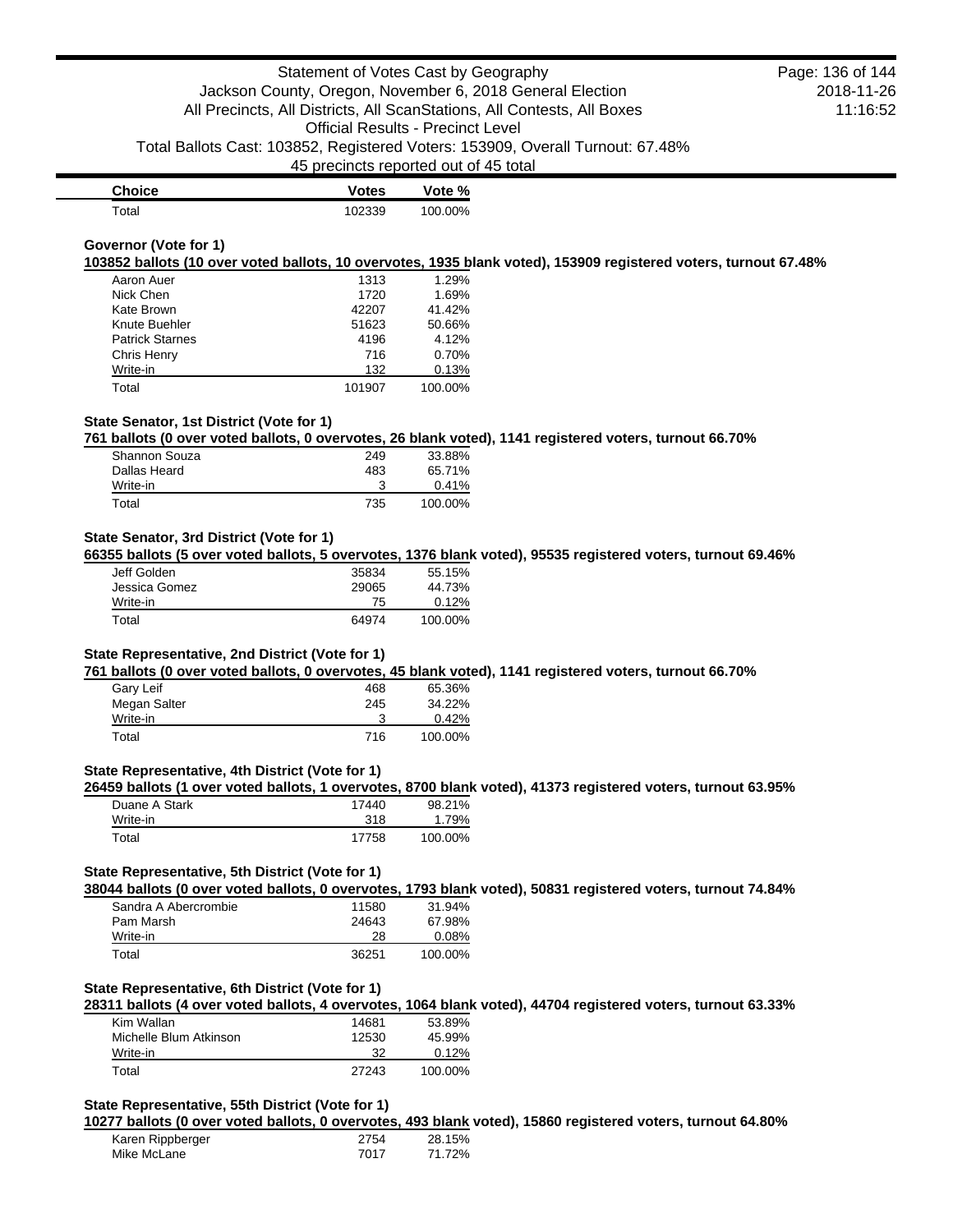| <b>Choice</b> | <b>Votes</b> | Vote %  |
|---------------|--------------|---------|
| Write-in      | 13           | 0.13%   |
| Total         | 9784         | 100.00% |

# **Jackson County, Commissioner, Position 1 (Vote for 1)**

**103852 ballots (7 over voted ballots, 7 overvotes, 4795 blank voted), 153909 registered voters, turnout 67.48%**

| Amy Thuren       | 43420 | 43.84%   |
|------------------|-------|----------|
| Frank W Brannen  | 3228  | 3.26%    |
| <b>Rick Dyer</b> | 52335 | 52.84%   |
| Write-in         | 67    | $0.07\%$ |
| Total            | 99050 | 100.00%  |

### **Jackson County, Commissioner, Position 3 (Vote for 1)**

**103852 ballots (4 over voted ballots, 4 overvotes, 5010 blank voted), 153909 registered voters, turnout 67.48%**

| Colleen Roberts       | 51467 | 52.07%  |
|-----------------------|-------|---------|
| Lanita C Witt         | 44827 | 45.35%  |
| <b>Edward Stanton</b> | 2475  | 2.50%   |
| Write-in              | 69    | 0.07%   |
| Total                 | 98838 | 100.00% |

# **Judge of the Supreme Court, Position 5 (Vote for 1)**

**103852 ballots (0 over voted ballots, 0 overvotes, 44003 blank voted), 153909 registered voters, turnout 67.48%**

| Adrienne Nelson | 59152 | 98.84%   |
|-----------------|-------|----------|
| Write-in        | 697   | $1.16\%$ |
| Total           | 59849 | 100.00%  |

## **Judge of the Court of Appeals, Position 2 (Vote for 1)**

**103852 ballots (1 over voted ballots, 1 overvotes, 47644 blank voted), 153909 registered voters, turnout 67.48%**

| Bronson D James | 55603 | 98.93%  |
|-----------------|-------|---------|
| Write-in        | 604   | 1.07%   |
| Total           | 56207 | 100.00% |

# **Judge of the Court of Appeals, Position 4 (Vote for 1)**

**103852 ballots (1 over voted ballots, 1 overvotes, 46002 blank voted), 153909 registered voters, turnout 67.48%**

| Robyn Ridler Aoyagi | 57301 | 99.05%  |
|---------------------|-------|---------|
| Write-in            | 548   | 0.95%   |
| Total               | 57849 | 100.00% |

#### **Judge of the Court of Appeals, Position 7 (Vote for 1)**

**103852 ballots (1 over voted ballots, 1 overvotes, 47042 blank voted), 153909 registered voters, turnout 67.48%**

| Steven R Powers | 56289 | 99.08%  |
|-----------------|-------|---------|
| Write-in        | 520   | 0.92%   |
| Total           | 56809 | 100.00% |

### **Judge of the Oregon Tax Court (Vote for 1)**

**103852 ballots (2 over voted ballots, 2 overvotes, 47315 blank voted), 153909 registered voters, turnout 67.48%**

| Robert Manicke | 56025 | 99.10%  |
|----------------|-------|---------|
| Write-in       | 510   | 0.90%   |
| Total          | 56535 | 100.00% |

### **Judge of the Circuit Court, 1st District, Position 4 (Vote for 1)**

**103852 ballots (8 over voted ballots, 8 overvotes, 24725 blank voted), 153909 registered voters, turnout 67.48%**

| Charles Kochlacs | 26284 | 33.22%  |
|------------------|-------|---------|
| Laura Cromwell   | 52667 | 66.57%  |
| Write-in         | 168   | 0.21%   |
| Total            | 79119 | 100.00% |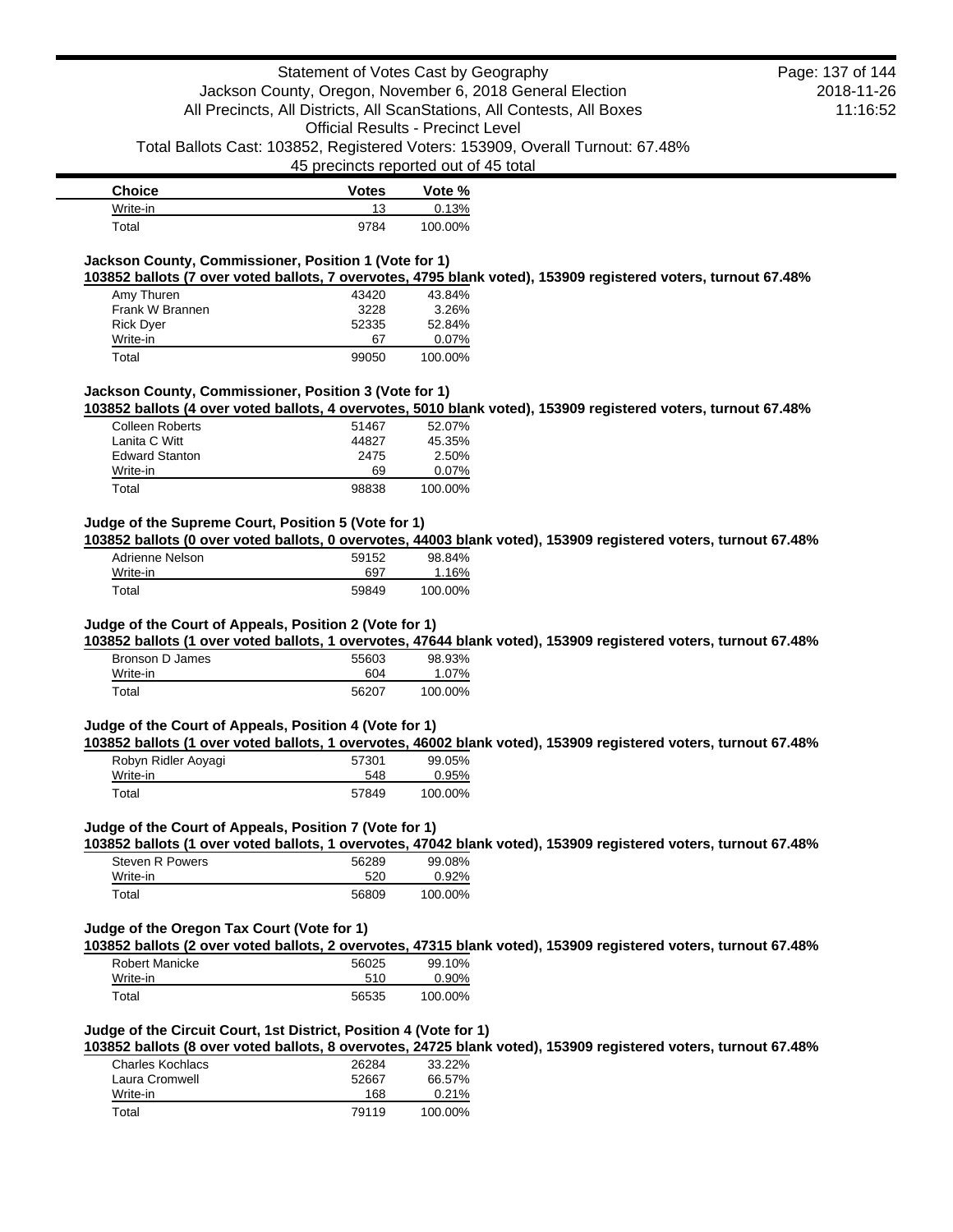|                                                                                                                                                                          | Statement of Votes Cast by Geography                      |                                          |                                                                                                                   | Page: 138 of 144 |
|--------------------------------------------------------------------------------------------------------------------------------------------------------------------------|-----------------------------------------------------------|------------------------------------------|-------------------------------------------------------------------------------------------------------------------|------------------|
|                                                                                                                                                                          | Jackson County, Oregon, November 6, 2018 General Election |                                          |                                                                                                                   | 2018-11-26       |
|                                                                                                                                                                          |                                                           |                                          | All Precincts, All Districts, All ScanStations, All Contests, All Boxes                                           | 11:16:52         |
|                                                                                                                                                                          |                                                           | <b>Official Results - Precinct Level</b> |                                                                                                                   |                  |
|                                                                                                                                                                          |                                                           |                                          | Total Ballots Cast: 103852, Registered Voters: 153909, Overall Turnout: 67.48%                                    |                  |
|                                                                                                                                                                          | 45 precincts reported out of 45 total                     |                                          |                                                                                                                   |                  |
| <b>Choice</b>                                                                                                                                                            | <b>Votes</b>                                              | Vote %                                   |                                                                                                                   |                  |
| Judge of the Circuit Court, 1st District, Position 9 (Vote for 1)                                                                                                        |                                                           |                                          |                                                                                                                   |                  |
|                                                                                                                                                                          |                                                           |                                          | 103852 ballots (12 over voted ballots, 12 overvotes, 23429 blank voted), 153909 registered voters, turnout 67.48% |                  |
| David J Orr<br>Joe Davis                                                                                                                                                 | 43179<br>36989                                            | 53.70%<br>46.00%                         |                                                                                                                   |                  |
| Write-in                                                                                                                                                                 | 243                                                       | 0.30%                                    |                                                                                                                   |                  |
| Total                                                                                                                                                                    | 80411                                                     | 100.00%                                  |                                                                                                                   |                  |
| Jackson County, Clerk (Vote for 1)                                                                                                                                       |                                                           |                                          |                                                                                                                   |                  |
|                                                                                                                                                                          |                                                           |                                          | 103852 ballots (1 over voted ballots, 1 overvotes, 38181 blank voted), 153909 registered voters, turnout 67.48%   |                  |
| <b>Chris Walker</b>                                                                                                                                                      | 65194                                                     | 99.28%                                   |                                                                                                                   |                  |
| Write-in                                                                                                                                                                 | 476                                                       | 0.72%                                    |                                                                                                                   |                  |
| Total                                                                                                                                                                    | 65670                                                     | 100.00%                                  |                                                                                                                   |                  |
| Jackson County, Sheriff (Vote for 1)                                                                                                                                     |                                                           |                                          |                                                                                                                   |                  |
|                                                                                                                                                                          |                                                           |                                          | 103852 ballots (9 over voted ballots, 9 overvotes, 14745 blank voted), 153909 registered voters, turnout 67.48%   |                  |
| <b>Bill Froehlich</b>                                                                                                                                                    | 20983                                                     | 23.55%                                   |                                                                                                                   |                  |
| Nathan Sickler                                                                                                                                                           | 67871                                                     | 76.18%                                   |                                                                                                                   |                  |
| Write-in<br>Total                                                                                                                                                        | 244<br>89098                                              | 0.27%<br>100.00%                         |                                                                                                                   |                  |
|                                                                                                                                                                          |                                                           |                                          |                                                                                                                   |                  |
| City of Ashland, Recorder (Vote for 1)                                                                                                                                   |                                                           |                                          |                                                                                                                   |                  |
| 13018 ballots (0 over voted ballots, 0 overvotes, 5619 blank voted), 16293 registered voters, turnout 79.90%                                                             |                                                           |                                          |                                                                                                                   |                  |
| Melissa Huhtala                                                                                                                                                          | 7364                                                      | 99.53%                                   |                                                                                                                   |                  |
| Write-in                                                                                                                                                                 | 35                                                        | 0.47%                                    |                                                                                                                   |                  |
| Total                                                                                                                                                                    | 7399                                                      | 100.00%                                  |                                                                                                                   |                  |
| City of Ashland, Council Member, Position 2 (Vote for 1)                                                                                                                 |                                                           |                                          |                                                                                                                   |                  |
| 13018 ballots (2 over voted ballots, 2 overvotes, 1985 blank voted), 16293 registered voters, turnout 79.90%                                                             |                                                           |                                          |                                                                                                                   |                  |
| Theo White                                                                                                                                                               | 278                                                       | 2.52%                                    |                                                                                                                   |                  |
| Tonya Graham                                                                                                                                                             | 7347                                                      | 66.60%                                   |                                                                                                                   |                  |
| <b>Michael Morris</b><br>Write-in                                                                                                                                        | 3383                                                      | 30.67%                                   |                                                                                                                   |                  |
|                                                                                                                                                                          | 23<br>11031                                               | 0.21%                                    |                                                                                                                   |                  |
| Total                                                                                                                                                                    |                                                           | 100.00%                                  |                                                                                                                   |                  |
| City of Ashland, Council Member, Position 3 (Vote for 1)                                                                                                                 |                                                           |                                          |                                                                                                                   |                  |
|                                                                                                                                                                          |                                                           |                                          | 13018 ballots (1 over voted ballots, 1 overvotes, 2431 blank voted), 16293 registered voters, turnout 79.90%      |                  |
| Julie A Akins                                                                                                                                                            | 5835                                                      | 55.12%                                   |                                                                                                                   |                  |
| Al Willstatter<br>Jackie Bachman                                                                                                                                         | 568<br>4161                                               | 5.37%<br>39.31%                          |                                                                                                                   |                  |
| Write-in                                                                                                                                                                 | 22                                                        | 0.21%                                    |                                                                                                                   |                  |
| Total                                                                                                                                                                    | 10586                                                     | 100.00%                                  |                                                                                                                   |                  |
|                                                                                                                                                                          |                                                           |                                          |                                                                                                                   |                  |
| City of Ashland, Council Member, Position 4 (Vote for 1)<br>13018 ballots (2 over voted ballots, 2 overvotes, 2080 blank voted), 16293 registered voters, turnout 79.90% |                                                           |                                          |                                                                                                                   |                  |
| Stefani Seffinger                                                                                                                                                        | 5814                                                      | 53.16%                                   |                                                                                                                   |                  |
| Carol Voisin                                                                                                                                                             | 5089                                                      | 46.53%                                   |                                                                                                                   |                  |
| Write-in                                                                                                                                                                 | 33                                                        | 0.30%                                    |                                                                                                                   |                  |
| Total                                                                                                                                                                    | 10936                                                     | 100.00%                                  |                                                                                                                   |                  |
|                                                                                                                                                                          |                                                           |                                          |                                                                                                                   |                  |
| City of Ashland, Council Member, Position 6 (Vote for 1)                                                                                                                 |                                                           |                                          | 13018 ballots (0 over voted ballots, 0 overvotes, 2351 blank voted), 16293 registered voters, turnout 79.90%      |                  |
| Stephen Jensen                                                                                                                                                           | 5441                                                      | 51.01%                                   |                                                                                                                   |                  |
|                                                                                                                                                                          |                                                           | 39.89%                                   |                                                                                                                   |                  |
|                                                                                                                                                                          |                                                           |                                          |                                                                                                                   |                  |
| George Kramer                                                                                                                                                            | 4255<br>943                                               | 8.84%                                    |                                                                                                                   |                  |
| Randy L Dolinger<br>Write-in                                                                                                                                             | 28                                                        | 0.26%                                    |                                                                                                                   |                  |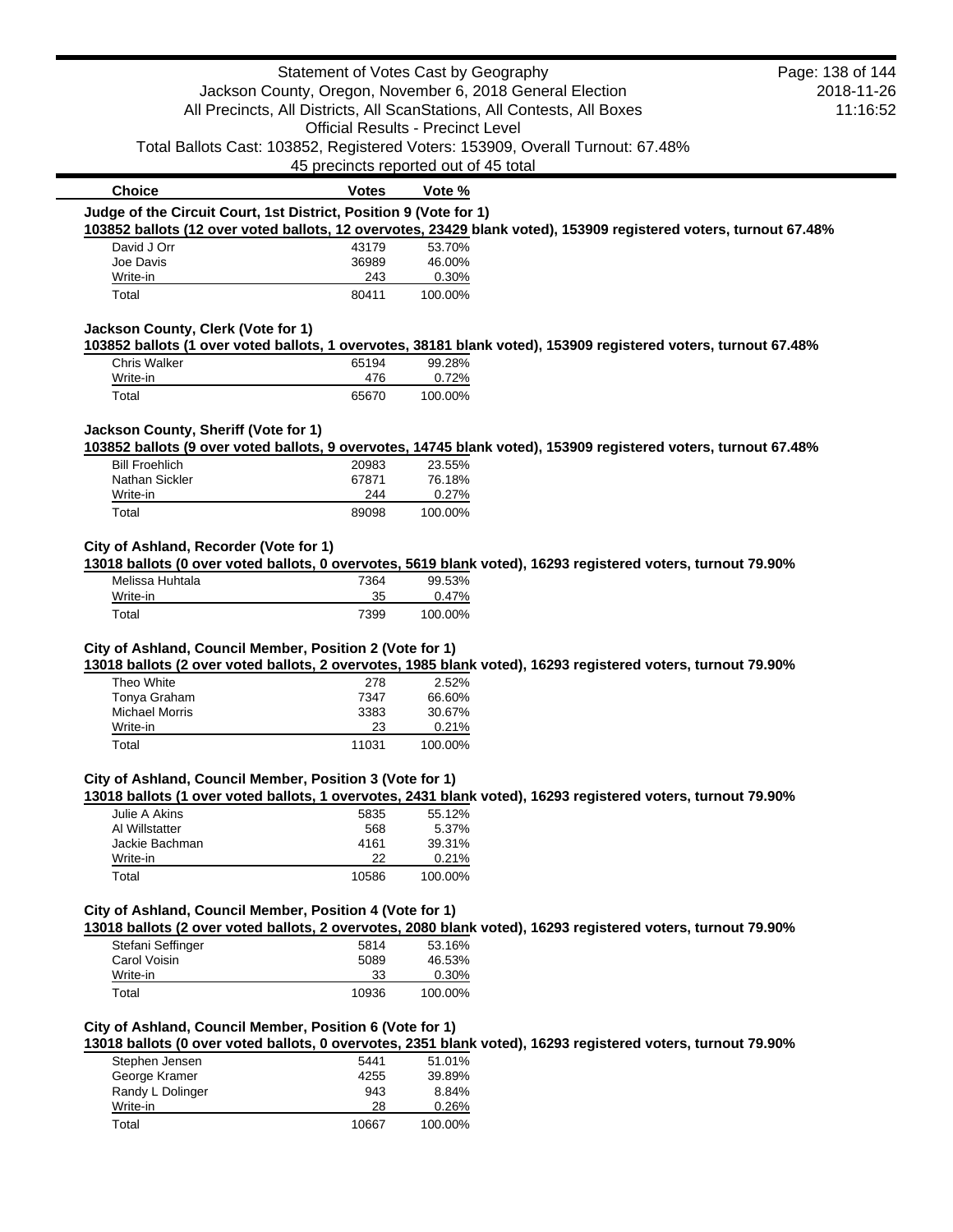|                                                              | Statement of Votes Cast by Geography     |                  |                                                                                                              | Page: 139 of 144 |
|--------------------------------------------------------------|------------------------------------------|------------------|--------------------------------------------------------------------------------------------------------------|------------------|
|                                                              |                                          |                  | Jackson County, Oregon, November 6, 2018 General Election                                                    | 2018-11-26       |
|                                                              |                                          |                  | All Precincts, All Districts, All ScanStations, All Contests, All Boxes                                      | 11:16:52         |
|                                                              | <b>Official Results - Precinct Level</b> |                  |                                                                                                              |                  |
|                                                              |                                          |                  | Total Ballots Cast: 103852, Registered Voters: 153909, Overall Turnout: 67.48%                               |                  |
|                                                              | 45 precincts reported out of 45 total    |                  |                                                                                                              |                  |
| <b>Choice</b>                                                | Votes                                    | Vote %           |                                                                                                              |                  |
| City of Ashland, Park Commissioner, Position 3 (Vote for 1)  |                                          |                  |                                                                                                              |                  |
|                                                              |                                          |                  | 13018 ballots (0 over voted ballots, 0 overvotes, 3309 blank voted), 16293 registered voters, turnout 79.90% |                  |
| Mike Gardiner                                                | 5891                                     | 60.68%           |                                                                                                              |                  |
| Tim Kelly                                                    | 3797                                     | 39.11%           |                                                                                                              |                  |
| Write-in<br>Total                                            | 21<br>9709                               | 0.22%<br>100.00% |                                                                                                              |                  |
|                                                              |                                          |                  |                                                                                                              |                  |
| City of Ashland, Park Commissioner, Position 4 (Vote for 1)  |                                          |                  |                                                                                                              |                  |
|                                                              |                                          |                  | 13018 ballots (0 over voted ballots, 0 overvotes, 3295 blank voted), 16293 registered voters, turnout 79.90% |                  |
| Jim Bachman                                                  | 4268                                     | 43.90%           |                                                                                                              |                  |
| Julian Bell                                                  | 5439                                     | 55.94%           |                                                                                                              |                  |
| Write-in                                                     | 16                                       | 0.16%            |                                                                                                              |                  |
| Total                                                        | 9723                                     | 100.00%          |                                                                                                              |                  |
| City of Ashland, Park Commissioner, Position 5 (Vote for 1)  |                                          |                  |                                                                                                              |                  |
|                                                              |                                          |                  | 13018 ballots (2 over voted ballots, 2 overvotes, 3315 blank voted), 16293 registered voters, turnout 79.90% |                  |
| <b>Rick Landt</b>                                            | 7173                                     | 73.94%           |                                                                                                              |                  |
| Howard McEwan                                                | 2513                                     | 25.90%           |                                                                                                              |                  |
| Write-in                                                     | 15                                       | 0.15%            |                                                                                                              |                  |
| Total                                                        | 9701                                     | 100.00%          |                                                                                                              |                  |
|                                                              |                                          |                  |                                                                                                              |                  |
| City of Ashland, Municipal Judge (Vote for 1)                |                                          |                  |                                                                                                              |                  |
|                                                              |                                          |                  | 13018 ballots (0 over voted ballots, 0 overvotes, 5708 blank voted), 16293 registered voters, turnout 79.90% |                  |
| Pamela Burkholder Turner<br>Write-in                         | 7232<br>78                               | 98.93%<br>1.07%  |                                                                                                              |                  |
| Total                                                        | 7310                                     | 100.00%          |                                                                                                              |                  |
|                                                              |                                          |                  |                                                                                                              |                  |
| Town of Butte Falls, Mayor (Vote for 1)                      |                                          |                  |                                                                                                              |                  |
|                                                              |                                          |                  | 172 ballots (0 over voted ballots, 0 overvotes, 41 blank voted), 274 registered voters, turnout 62.77%       |                  |
| Linda Spencer                                                | 116                                      | 88.55%           |                                                                                                              |                  |
| Write-in                                                     | 15                                       | 11.45%           |                                                                                                              |                  |
| Total                                                        | 131                                      | 100.00%          |                                                                                                              |                  |
|                                                              |                                          |                  |                                                                                                              |                  |
| Town of Butte Falls, Council Member, Position 4 (Vote for 1) |                                          |                  |                                                                                                              |                  |
|                                                              |                                          |                  | 172 ballots (0 over voted ballots, 0 overvotes, 50 blank voted), 274 registered voters, turnout 62.77%       |                  |
| Stacy Christine Ziolecki Equitz<br>Write-in                  | 115<br>$\overline{7}$                    | 94.26%           |                                                                                                              |                  |
| Total                                                        | 122                                      | 5.74%<br>100.00% |                                                                                                              |                  |
|                                                              |                                          |                  |                                                                                                              |                  |
| Town of Butte Falls, Council Member, Position 5 (Vote for 1) |                                          |                  |                                                                                                              |                  |
|                                                              |                                          |                  | 172 ballots (0 over voted ballots, 0 overvotes, 48 blank voted), 274 registered voters, turnout 62.77%       |                  |
| <b>Trish Callahan</b>                                        | 115                                      | 92.74%           |                                                                                                              |                  |
| Write-in                                                     | 9                                        | 7.26%            |                                                                                                              |                  |
| Total                                                        | 124                                      | 100.00%          |                                                                                                              |                  |
|                                                              |                                          |                  |                                                                                                              |                  |
| Town of Butte Falls, Council Member, Position 6 (Vote for 1) |                                          |                  |                                                                                                              |                  |
|                                                              |                                          |                  | 172 ballots (0 over voted ballots, 0 overvotes, 53 blank voted), 274 registered voters, turnout 62.77%       |                  |
| Anna M Huerta                                                | 112                                      | 94.12%           |                                                                                                              |                  |
| Write-in                                                     | $\overline{7}$                           | 5.88%            |                                                                                                              |                  |
| Total                                                        | 119                                      | 100.00%          |                                                                                                              |                  |
|                                                              |                                          |                  |                                                                                                              |                  |
| City of Central Point, Council Member, Ward 1 (Vote for 1)   |                                          |                  |                                                                                                              |                  |
| Neil Olsen                                                   |                                          |                  | 8173 ballots (0 over voted ballots, 0 overvotes, 1774 blank voted), 12548 registered voters, turnout 65.13%  |                  |
| Gustavo Adolfo Pardo III                                     | 3327<br>441                              | 51.99%<br>6.89%  |                                                                                                              |                  |
| Rebecca L Simpson                                            | 2610                                     | 40.79%           |                                                                                                              |                  |
| Write-in                                                     | 21                                       | 0.33%            |                                                                                                              |                  |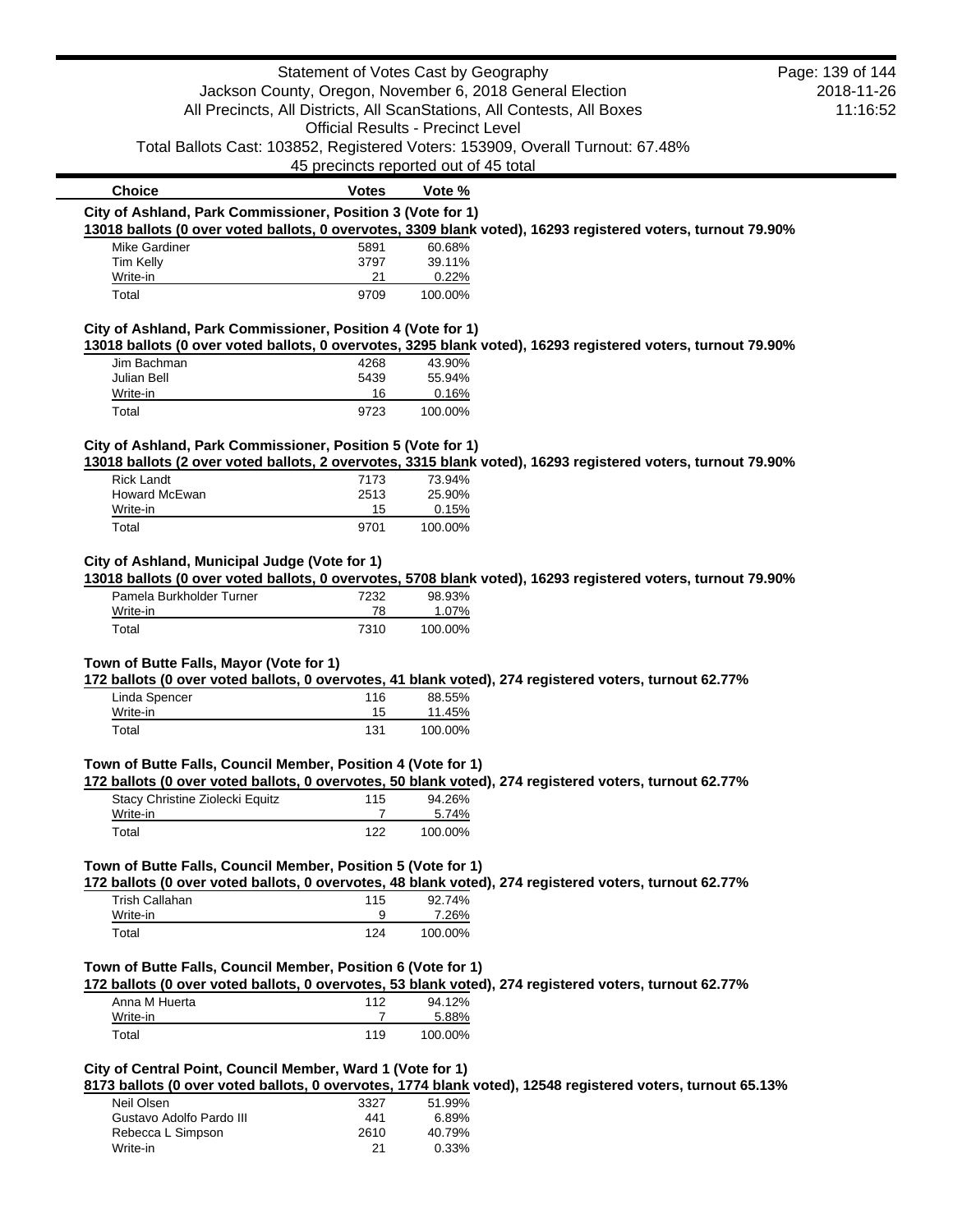|                                                                                    | Statement of Votes Cast by Geography     |                  | Jackson County, Oregon, November 6, 2018 General Election<br>All Precincts, All Districts, All ScanStations, All Contests, All Boxes | Page: 140 of 144<br>2018-11-26<br>11:16:52 |
|------------------------------------------------------------------------------------|------------------------------------------|------------------|--------------------------------------------------------------------------------------------------------------------------------------|--------------------------------------------|
|                                                                                    | <b>Official Results - Precinct Level</b> |                  |                                                                                                                                      |                                            |
|                                                                                    | 45 precincts reported out of 45 total    |                  | Total Ballots Cast: 103852, Registered Voters: 153909, Overall Turnout: 67.48%                                                       |                                            |
| <b>Choice</b>                                                                      | <b>Votes</b>                             | Vote %           |                                                                                                                                      |                                            |
| Total                                                                              | 6399                                     | 100.00%          |                                                                                                                                      |                                            |
| City of Central Point, Council Member, Ward 2 (Vote for 1)                         |                                          |                  |                                                                                                                                      |                                            |
|                                                                                    |                                          |                  | 8173 ballots (2 over voted ballots, 2 overvotes, 2113 blank voted), 12548 registered voters, turnout 65.13%                          |                                            |
| Kelley Johnson                                                                     | 3691                                     | 60.93%           |                                                                                                                                      |                                            |
| Michael G Quilty                                                                   | 2340                                     | 38.63%           |                                                                                                                                      |                                            |
| Write-in                                                                           | 27                                       | 0.45%            |                                                                                                                                      |                                            |
| Total                                                                              | 6058                                     | 100.00%          |                                                                                                                                      |                                            |
| City of Central Point, Council Member, Ward 3 (Vote for 1)                         |                                          |                  |                                                                                                                                      |                                            |
|                                                                                    |                                          |                  | 8173 ballots (0 over voted ballots, 0 overvotes, 3566 blank voted), 12548 registered voters, turnout 65.13%                          |                                            |
| <b>Brandon Thueson</b>                                                             | 4559                                     | 98.96%           |                                                                                                                                      |                                            |
| Write-in                                                                           | 48                                       | 1.04%            |                                                                                                                                      |                                            |
| Total                                                                              | 4607                                     | 100.00%          |                                                                                                                                      |                                            |
| City of Eagle Point, Mayor (Vote for 1)                                            |                                          |                  | 4203 ballots (0 over voted ballots, 0 overvotes, 1321 blank voted), 6293 registered voters, turnout 66.79%                           |                                            |
| <b>Ruth Jenks</b>                                                                  | 2716                                     | 94.24%           |                                                                                                                                      |                                            |
| Write-in                                                                           | 166                                      | 5.76%            |                                                                                                                                      |                                            |
| Total                                                                              | 2882                                     | 100.00%          |                                                                                                                                      |                                            |
| City of Eagle Point, Council Member (Vote for 3)<br>David Lacombe<br>Kevin Walruff | 2219<br>2690                             | 30.74%<br>37.27% | 4203 ballots (0 over voted ballots, 0 overvotes, 5391 undervotes), 6293 registered voters, turnout 66.79%                            |                                            |
| Bernie Grossman                                                                    | 2146                                     | 29.73%           |                                                                                                                                      |                                            |
| Write-in                                                                           | 124                                      | 1.72%            |                                                                                                                                      |                                            |
| Write-in                                                                           | 28                                       | 0.39%            |                                                                                                                                      |                                            |
| Write-in                                                                           | 11                                       | 0.15%            |                                                                                                                                      |                                            |
| Total                                                                              | 7218                                     | 100.00%          |                                                                                                                                      |                                            |
| City of Gold Hill, Mayor (Vote for 1)<br>Christina Stanley 166 30.74%              |                                          |                  | 577 ballots (1 over voted ballots, 1 overvotes, 36 blank voted), 981 registered voters, turnout 58.82%                               |                                            |
| Zachariah T Dell                                                                   | 40                                       | 7.41%            |                                                                                                                                      |                                            |
| Peter W Newport                                                                    | 327                                      | 60.56%           |                                                                                                                                      |                                            |
| Write-in                                                                           | 7                                        | 1.30%            |                                                                                                                                      |                                            |
| Total                                                                              | 540                                      | 100.00%          |                                                                                                                                      |                                            |
| City of Gold Hill, Council Member (Vote for 4)                                     |                                          |                  | 577 ballots (0 over voted ballots, 0 overvotes, 863 undervotes), 981 registered voters, turnout 58.82%                               |                                            |
| Janet Wilson                                                                       | 239                                      | 16.54%           |                                                                                                                                      |                                            |
| <b>Ronald Palmer</b>                                                               | 246                                      | 17.02%           |                                                                                                                                      |                                            |
| Thom Canon                                                                         | 200                                      | 13.84%           |                                                                                                                                      |                                            |
| <b>Brad Studebaker</b>                                                             | 358                                      | 24.78%           |                                                                                                                                      |                                            |
| Danielle M Hinkley                                                                 | 296                                      | 20.48%           |                                                                                                                                      |                                            |
| Write-in                                                                           | 68                                       | 4.71%            |                                                                                                                                      |                                            |
| Write-in                                                                           | 26                                       | 1.80%            |                                                                                                                                      |                                            |
| Write-in                                                                           | 7                                        | 0.48%            |                                                                                                                                      |                                            |
| Write-in                                                                           | 5                                        | 0.35%            |                                                                                                                                      |                                            |
| Total                                                                              | 1445                                     | 100.00%          |                                                                                                                                      |                                            |

# **City of Jacksonville, Council Member (Vote for 3)**

**2114 ballots (1 over voted ballots, 3 overvotes, 2748 undervotes), 2549 registered voters, turnout 82.93%**

| James Lewis   | 1115 | 31.05% |
|---------------|------|--------|
| Kenneth Gregg | 1051 | 29.27% |
| Donna Bowen   | 1176 | 32.75% |
| Write-in      | 139  | 3.87%  |
| Write-in      | 70   | 1.95%  |
|               |      |        |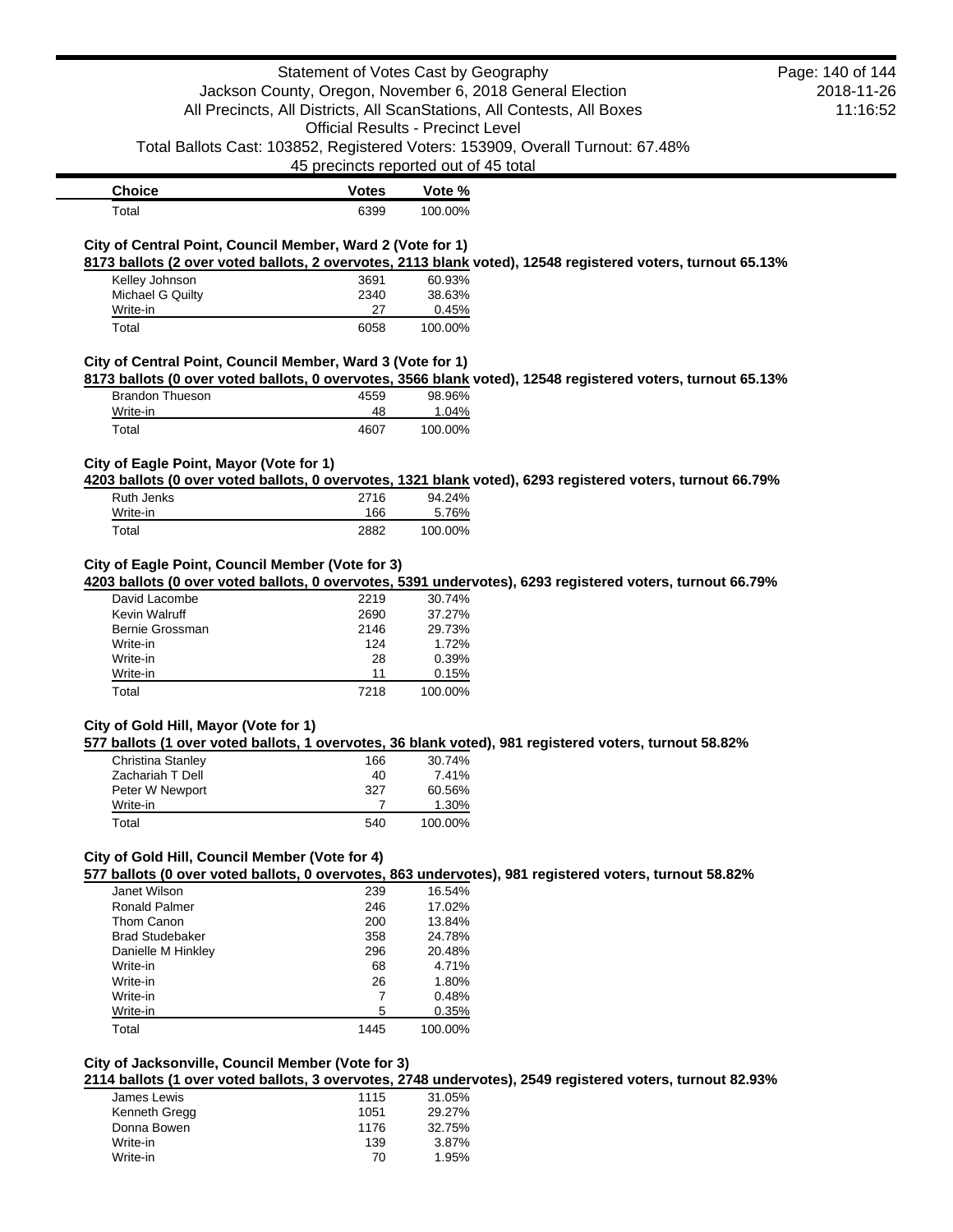| <b>Choice</b> | <b>Votes</b> | Vote %  |
|---------------|--------------|---------|
| Write-in      | 40           | 1.11%   |
| Total         | 3591         | 100.00% |

# **City of Medford, Council Member, Ward 1 (Vote for 1)**

**8653 ballots (1 over voted ballots, 1 overvotes, 1870 blank voted), 13117 registered voters, turnout 65.97%**

| <b>Curt Ankerberg</b> | 1783 | 26.29%  |
|-----------------------|------|---------|
| Alex Poythress        | 2531 | 37.32%  |
| David Dobrin          | 434  | 6.40%   |
| Steve Dickson         | 1979 | 29.18%  |
| Write-in              | 55   | 0.81%   |
| Total                 | 6782 | 100.00% |

## **City of Medford, Council Member, Ward 2 (Vote for 1)**

**8329 ballots (2 over voted ballots, 2 overvotes, 2029 blank voted), 14296 registered voters, turnout 58.26%**

| Clay Bearnson         | 3173 | 50.38%  |
|-----------------------|------|---------|
| James A (Jim) Herndon | 3098 | 49.19%  |
| Write-in              | 27   | 0.43%   |
| Total                 | 6298 | 100.00% |

# **City of Medford, Council Member, Ward 3 (Vote for 1)**

**6643 ballots (0 over voted ballots, 0 overvotes, 1482 blank voted), 12361 registered voters, turnout 53.74%**

| Don Libby     | 1550 | 30.03%  |
|---------------|------|---------|
| Glenda Wilson | 1427 | 27.65%  |
| Kevin Stine   | 2161 | 41.87%  |
| Write-in      | 23   | 0.45%   |
| Total         | 5161 | 100.00% |

### **City of Medford, Council Member, Ward 4 (Vote for 1)**

**10915 ballots (2 over voted ballots, 2 overvotes, 2977 blank voted), 14293 registered voters, turnout 76.37%**

| Michael Zarosinski | 5706 | 71.90%  |
|--------------------|------|---------|
| Lewis E Severson   | 2197 | 27.68%  |
| Write-in           | 33   | 0.42%   |
| Total              | 7936 | 100.00% |

### **City of Phoenix, Mayor (Vote for 1)**

**2293 ballots (0 over voted ballots, 0 overvotes, 155 blank voted), 3260 registered voters, turnout 70.34%**

| Chris Luz            | 1407 | 65.81%  |
|----------------------|------|---------|
| <b>Stuart Warren</b> | 722  | 33.77%  |
| Write-in             | 9    | 0.42%   |
| Total                | 2138 | 100.00% |

## **City of Phoenix, Council Member (Vote for 3)**

**2293 ballots (4 over voted ballots, 12 overvotes, 1631 undervotes), 3260 registered voters, turnout 70.34%**

| <b>Robert Crawford</b> | 1076 | 20.55%  |
|------------------------|------|---------|
| Jim Snyder             | 1176 | 22.46%  |
| <b>Michael Shunk</b>   | 827  | 15.79%  |
| Leigh Naumann          | 698  | 13.33%  |
| Angela Vermillion      | 1427 | 27.25%  |
| Write-in               | 28   | 0.53%   |
| Write-in               | 2    | 0.04%   |
| Write-in               | 2    | 0.04%   |
| Total                  | 5236 | 100.00% |

# **City of Rogue River, Mayor (Vote for 1)**

**1049 ballots (1 over voted ballots, 1 overvotes, 298 blank voted), 1724 registered voters, turnout 60.85%**

| Ryan D Hess | 713 | 95.07%  |
|-------------|-----|---------|
| Write-in    | 37  | 4.93%   |
| Total       | 750 | 100.00% |

2018-11-26 11:16:52 Page: 141 of 144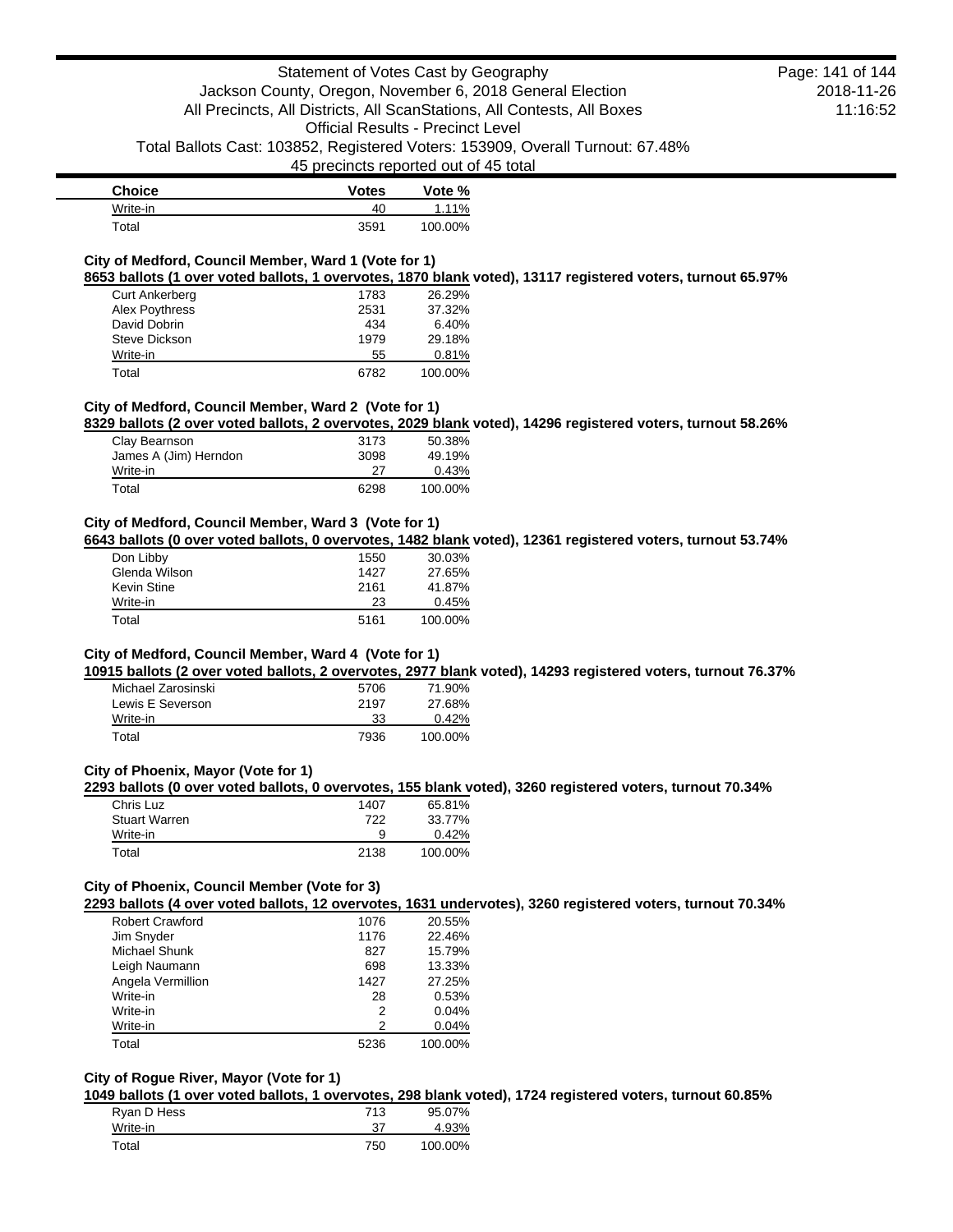| <b>Choice</b>                                    | Votes | Vote %  |                                                                                                           |
|--------------------------------------------------|-------|---------|-----------------------------------------------------------------------------------------------------------|
| City of Roque River, Council Member (Vote for 4) |       |         |                                                                                                           |
|                                                  |       |         | 1049 ballots (1 over voted ballots, 4 overvotes, 2304 undervotes), 1724 registered voters, turnout 60.85% |
| <b>Bob Pascalar</b>                              | 543   | 28.76%  |                                                                                                           |
| Wayne Stuart                                     | 582   | 30.83%  |                                                                                                           |
| Don Daugherty                                    | 582   | 30.83%  |                                                                                                           |
| Write-in                                         | 167   | 8.85%   |                                                                                                           |
| Write-in                                         | 8     | 0.42%   |                                                                                                           |
| Write-in                                         | 4     | 0.21%   |                                                                                                           |
| Write-in                                         | ⌒     | 0.11%   |                                                                                                           |
| Total                                            | 1888  | 100.00% |                                                                                                           |

## **City of Shady Cove, Mayor (Vote for 1)**

**1537 ballots (1 over voted ballots, 1 overvotes, 182 blank voted), 2347 registered voters, turnout 65.49%**

| Lena Richardson | 811  | 59.90%  |
|-----------------|------|---------|
| Linda Kristich  | 522  | 38.55%  |
| Write-in        | 21   | 1.55%   |
| Total           | 1354 | 100.00% |

### **City of Shady Cove, Council Member (Vote for 2)**

**1537 ballots (1 over voted ballots, 2 overvotes, 768 undervotes), 2347 registered voters, turnout 65.49%**

| Shari Tarvin         | 587  | 25.48%  |
|----------------------|------|---------|
| Craig Portwood       | 437  | 18.97%  |
| <b>April Maxwell</b> | 508  | 22.05%  |
| Dick McGregor        | 761  | 33.03%  |
| Write-in             | 10   | 0.43%   |
| Write-in             |      | 0.04%   |
| Total                | 2304 | 100.00% |

# **City of Talent, Mayor (Vote for 1)**

**3291 ballots (1 over voted ballots, 1 overvotes, 283 blank voted), 4403 registered voters, turnout 74.74%**

| Darby Ayers-Flood | 2003 | 66.61%  |
|-------------------|------|---------|
| Ken Baker         | 995  | 33.09%  |
| Write-in          | 9    | 0.30%   |
| Total             | 3007 | 100.00% |

### **City of Talent, Council Member, Position 1 (Vote for 1)**

**3291 ballots (0 over voted ballots, 0 overvotes, 1157 blank voted), 4403 registered voters, turnout 74.74%**

| Daria Land | 2105 | 98.64%  |
|------------|------|---------|
| Write-in   | 29   | 1.36%   |
| Total      | 2134 | 100.00% |

## **City of Talent, Council Member, Position 3 (Vote for 1)**

**3291 ballots (0 over voted ballots, 0 overvotes, 1242 blank voted), 4403 registered voters, turnout 74.74%**

| Stephanie J Dolan<br>Write-in | 2022 | 98.68%<br>1.32% |
|-------------------------------|------|-----------------|
| Total                         | 2049 | 100.00%         |

## **City of Talent, Council Member, Position 5 (Vote for 1)**

**3291 ballots (0 over voted ballots, 0 overvotes, 702 blank voted), 4403 registered voters, turnout 74.74%**

| Eleanor Ponomareff | 1893 | 73.12%  |
|--------------------|------|---------|
| David Higgins      | 688  | 26.57%  |
| Write-in           |      | 0.31%   |
| Total              | 2589 | 100.00% |

### **City of Talent, Council Member, Position 6 (Vote for 1)**

**3291 ballots (0 over voted ballots, 0 overvotes, 1269 blank voted), 4403 registered voters, turnout 74.74%**

| Jason Clark | 1999 | 98.86% |
|-------------|------|--------|
| Write-in    | 23   | 1.14%  |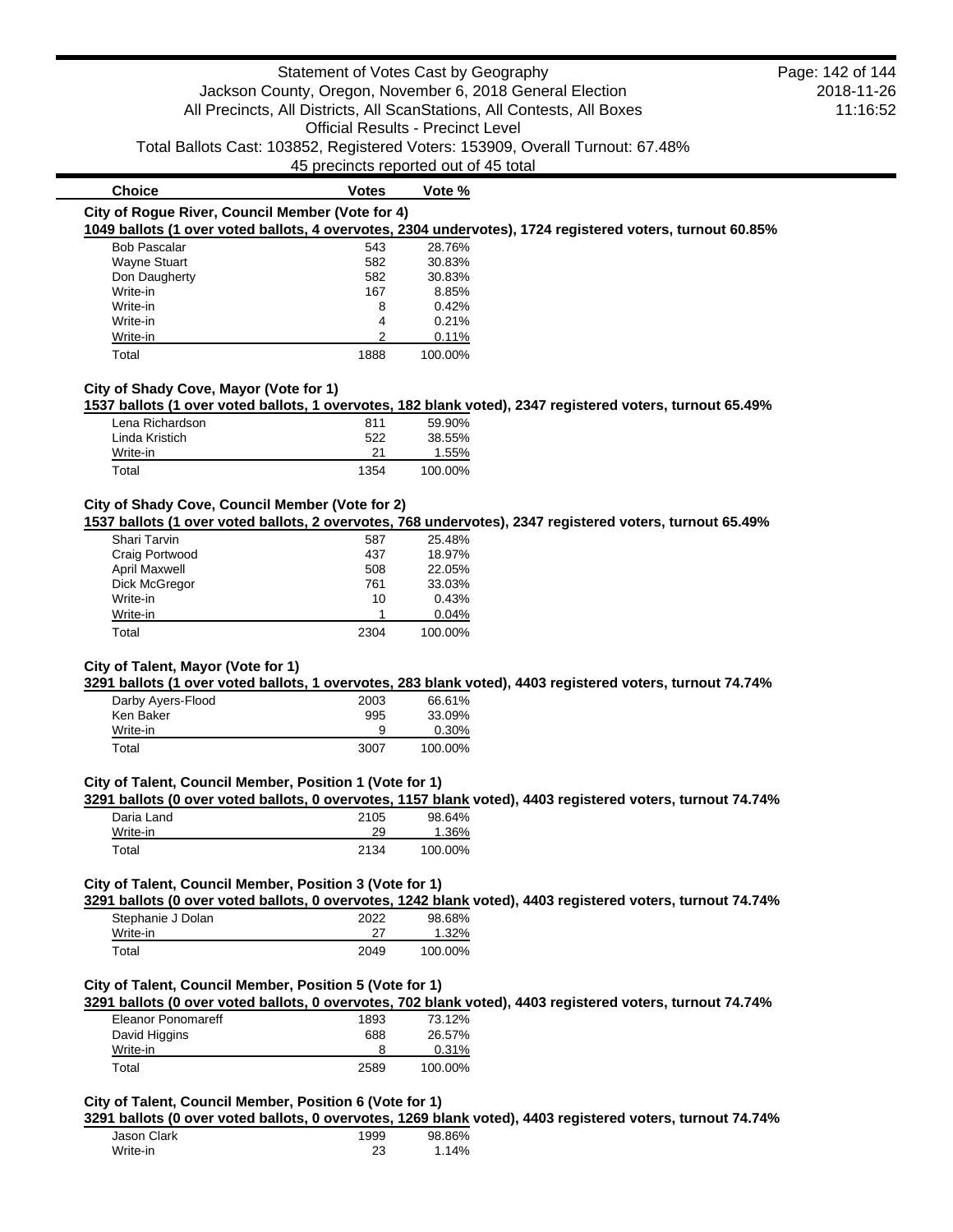|                                                                                           | Statement of Votes Cast by Geography                      |                                          |                                                                                                                  | Page: 143 of 144 |
|-------------------------------------------------------------------------------------------|-----------------------------------------------------------|------------------------------------------|------------------------------------------------------------------------------------------------------------------|------------------|
|                                                                                           | Jackson County, Oregon, November 6, 2018 General Election |                                          |                                                                                                                  | 2018-11-26       |
|                                                                                           |                                                           |                                          | All Precincts, All Districts, All ScanStations, All Contests, All Boxes                                          | 11:16:52         |
|                                                                                           |                                                           | <b>Official Results - Precinct Level</b> |                                                                                                                  |                  |
|                                                                                           |                                                           |                                          | Total Ballots Cast: 103852, Registered Voters: 153909, Overall Turnout: 67.48%                                   |                  |
|                                                                                           | 45 precincts reported out of 45 total                     |                                          |                                                                                                                  |                  |
| <b>Choice</b>                                                                             | <b>Votes</b>                                              | Vote %                                   |                                                                                                                  |                  |
| Total                                                                                     | 2022                                                      | 100.00%                                  |                                                                                                                  |                  |
|                                                                                           |                                                           |                                          |                                                                                                                  |                  |
| Jackson Soil and Water Conservation District, Director, Zone 1 (Vote for 1)               |                                                           |                                          | 103852 ballots (0 over voted ballots, 0 overvotes, 97009 blank voted), 153909 registered voters, turnout 67.48%  |                  |
| Write-in                                                                                  | 6843                                                      | 100.00%                                  |                                                                                                                  |                  |
| Total                                                                                     | 6843                                                      | 100.00%                                  |                                                                                                                  |                  |
| Jackson Soil and Water Conservation District, Director, At-Large, Position 1 (Vote for 1) |                                                           |                                          |                                                                                                                  |                  |
| Allan Campbell III                                                                        | 55321                                                     | 99.05%                                   | 103852 ballots (6 over voted ballots, 6 overvotes, 47993 blank voted), 153909 registered voters, turnout 67.48%  |                  |
| Write-in                                                                                  | 532                                                       | 0.95%                                    |                                                                                                                  |                  |
| Total                                                                                     | 55853                                                     | 100.00%                                  |                                                                                                                  |                  |
|                                                                                           |                                                           |                                          |                                                                                                                  |                  |
| Jackson Soil and Water Conservation District, Director, At-Large, Position 2 (Vote for 1) |                                                           |                                          | 103852 ballots (5 over voted ballots, 5 overvotes, 48235 blank voted), 153909 registered voters, turnout 67.48%  |                  |
| Stan Dean<br>Write-in                                                                     | 55126<br>486                                              | 99.13%<br>0.87%                          |                                                                                                                  |                  |
| Total                                                                                     | 55612                                                     | 100.00%                                  |                                                                                                                  |                  |
|                                                                                           |                                                           |                                          |                                                                                                                  |                  |
| Measure 102 (Affordable Housing Bonds) (Vote for 1)                                       |                                                           |                                          | 103852 ballots (18 over voted ballots, 18 overvotes, 3929 blank voted), 153909 registered voters, turnout 67.48% |                  |
| Yes                                                                                       | 52241                                                     | 52.29%                                   |                                                                                                                  |                  |
| No                                                                                        | 47664                                                     | 47.71%                                   |                                                                                                                  |                  |
| Total                                                                                     | 99905                                                     | 100.00%                                  |                                                                                                                  |                  |
| Measure 103 (Taxes/Fees on Transactions for Groceries) (Vote for 1)                       |                                                           |                                          |                                                                                                                  |                  |
|                                                                                           |                                                           |                                          | 103852 ballots (61 over voted ballots, 61 overvotes, 2213 blank voted), 153909 registered voters, turnout 67.48% |                  |
| Yes                                                                                       | 47691                                                     | 46.95%                                   |                                                                                                                  |                  |
| No<br>Total                                                                               | 53887                                                     | 53.05%                                   |                                                                                                                  |                  |
|                                                                                           | 101578                                                    | 100.00%                                  |                                                                                                                  |                  |
| Measure 104 (Three-Fifths Legislative Majority Requirement) (Vote for 1)                  |                                                           |                                          |                                                                                                                  |                  |
|                                                                                           |                                                           |                                          | 103852 ballots (33 over voted ballots, 33 overvotes, 4648 blank voted), 153909 registered voters, turnout 67.48% |                  |
| Yes                                                                                       | 41341                                                     | 41.69%                                   |                                                                                                                  |                  |
| No                                                                                        | 57830                                                     | 58.31%                                   |                                                                                                                  |                  |
| Total                                                                                     | 99171                                                     | 100.00%                                  |                                                                                                                  |                  |
| Measure 105 (Resources for Enforcement of Federal Immigration Laws) (Vote for 1)          |                                                           |                                          |                                                                                                                  |                  |
|                                                                                           |                                                           |                                          | 103852 ballots (23 over voted ballots, 23 overvotes, 3041 blank voted), 153909 registered voters, turnout 67.48% |                  |
| Yes                                                                                       | 45403                                                     | 45.05%                                   |                                                                                                                  |                  |
| No                                                                                        | 55385                                                     | 54.95%                                   |                                                                                                                  |                  |
| Total                                                                                     | 100788                                                    | 100.00%                                  |                                                                                                                  |                  |
|                                                                                           |                                                           |                                          |                                                                                                                  |                  |
| Measure 106 (Public Funds for Abortion) (Vote for 1)                                      |                                                           |                                          |                                                                                                                  |                  |
|                                                                                           |                                                           |                                          | 103852 ballots (13 over voted ballots, 13 overvotes, 2464 blank voted), 153909 registered voters, turnout 67.48% |                  |
| Yes<br>No                                                                                 | 45323<br>56052                                            | 44.71%<br>55.29%                         |                                                                                                                  |                  |
| Total                                                                                     | 101375                                                    | 100.00%                                  |                                                                                                                  |                  |
|                                                                                           |                                                           |                                          |                                                                                                                  |                  |
| Measure 15-181 (Jackson County-Firearms) (Vote for 1)                                     |                                                           |                                          |                                                                                                                  |                  |
|                                                                                           |                                                           |                                          | 103852 ballots (29 over voted ballots, 29 overvotes, 4729 blank voted), 153909 registered voters, turnout 67.48% |                  |
| Yes<br>No                                                                                 | 43813<br>55281                                            | 44.21%<br>55.79%                         |                                                                                                                  |                  |
| Total                                                                                     | 99094                                                     | 100.00%                                  |                                                                                                                  |                  |
|                                                                                           |                                                           |                                          |                                                                                                                  |                  |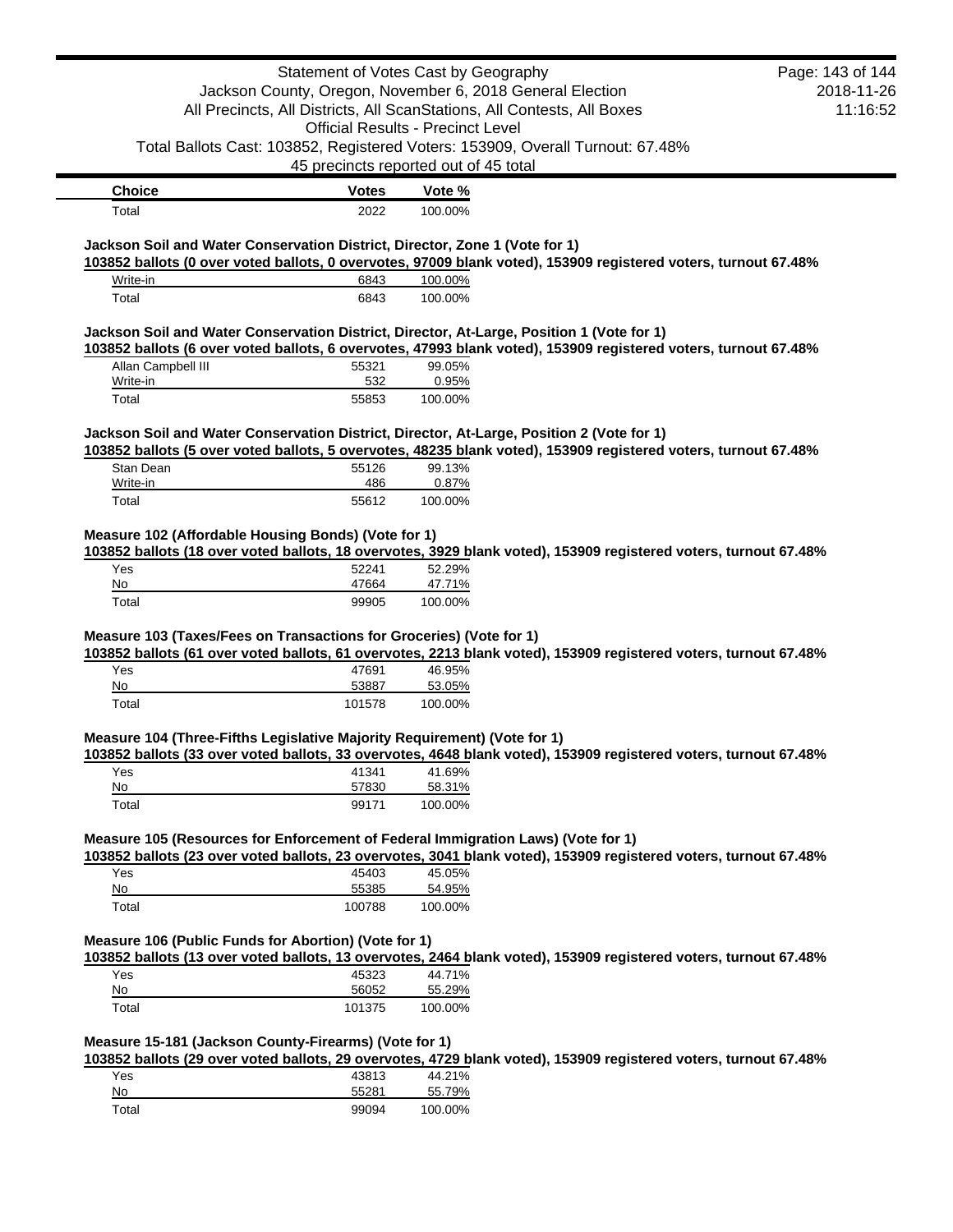|                                                                   |                                                                 | Statement of Votes Cast by Geography                                                                        | Page: 144 of 144 |
|-------------------------------------------------------------------|-----------------------------------------------------------------|-------------------------------------------------------------------------------------------------------------|------------------|
|                                                                   |                                                                 | Jackson County, Oregon, November 6, 2018 General Election                                                   | 2018-11-26       |
|                                                                   |                                                                 | All Precincts, All Districts, All ScanStations, All Contests, All Boxes                                     | 11:16:52         |
|                                                                   |                                                                 | <b>Official Results - Precinct Level</b>                                                                    |                  |
|                                                                   |                                                                 | Total Ballots Cast: 103852, Registered Voters: 153909, Overall Turnout: 67.48%                              |                  |
|                                                                   |                                                                 | 45 precincts reported out of 45 total                                                                       |                  |
| <b>Choice</b>                                                     | <b>Votes</b>                                                    | Vote %                                                                                                      |                  |
| Measure 15-180 (Jacksonville-Food and Beverage Tax) (Vote for 1)  |                                                                 |                                                                                                             |                  |
|                                                                   |                                                                 | 2114 ballots (2 over voted ballots, 2 overvotes, 37 blank voted), 2549 registered voters, turnout 82.93%    |                  |
| Yes                                                               | 701                                                             | 33.78%                                                                                                      |                  |
| No                                                                | 1374                                                            | 66.22%                                                                                                      |                  |
| Total                                                             | 2075                                                            | 100.00%                                                                                                     |                  |
|                                                                   |                                                                 | Measure 15-177 (Shady Cove-Sewer System Annexation to RVSS) (Vote for 1)                                    |                  |
|                                                                   |                                                                 | 1537 ballots (0 over voted ballots, 0 overvotes, 108 blank voted), 2347 registered voters, turnout 65.49%   |                  |
| Yes                                                               | 882                                                             | 61.72%                                                                                                      |                  |
| No                                                                | 547                                                             | 38.28%                                                                                                      |                  |
| Total                                                             | 1429                                                            | 100.00%                                                                                                     |                  |
|                                                                   |                                                                 |                                                                                                             |                  |
|                                                                   | Measure 15-179 (Shady Cove-Recreational Marijuana) (Vote for 1) |                                                                                                             |                  |
|                                                                   |                                                                 |                                                                                                             |                  |
|                                                                   |                                                                 | 1537 ballots (1 over voted ballots, 1 overvotes, 35 blank voted), 2347 registered voters, turnout 65.49%    |                  |
| Yes                                                               | 709                                                             | 47.24%                                                                                                      |                  |
| No<br>Total                                                       | 792<br>1501                                                     | 52.76%<br>100.00%                                                                                           |                  |
|                                                                   |                                                                 |                                                                                                             |                  |
| Measure 15-176 (Applegate Valley Fire District-Levy) (Vote for 1) |                                                                 |                                                                                                             |                  |
|                                                                   |                                                                 | 2983 ballots (0 over voted ballots, 0 overvotes, 83 blank voted), 4122 registered voters, turnout 72.37%    |                  |
| Yes                                                               | 1501                                                            | 51.76%                                                                                                      |                  |
| No                                                                | 1399                                                            | 48.24%                                                                                                      |                  |
| Total                                                             | 2900                                                            | 100.00%                                                                                                     |                  |
|                                                                   |                                                                 |                                                                                                             |                  |
| Measure 15-178 (Ashland School District-Bond) (Vote for 1)        |                                                                 | 15832 ballots (2 over voted ballots, 2 overvotes, 812 blank voted), 20005 registered voters, turnout 79.14% |                  |
| Yes                                                               | 10402                                                           | 69.26%                                                                                                      |                  |
| No                                                                | 4616                                                            | 30.74%                                                                                                      |                  |
| Total                                                             | 15018                                                           | 100.00%                                                                                                     |                  |
|                                                                   |                                                                 |                                                                                                             |                  |
| Measure 15-182 (Eagle Point School District-Bond) (Vote for 1)    |                                                                 |                                                                                                             |                  |
|                                                                   |                                                                 | 12397 ballots (0 over voted ballots, 0 overvotes, 409 blank voted), 20065 registered voters, turnout 61.78% |                  |
| Yes                                                               | 3517                                                            | 29.34%                                                                                                      |                  |
| No<br>Total                                                       | 8471<br>11988                                                   | 70.66%<br>100.00%                                                                                           |                  |